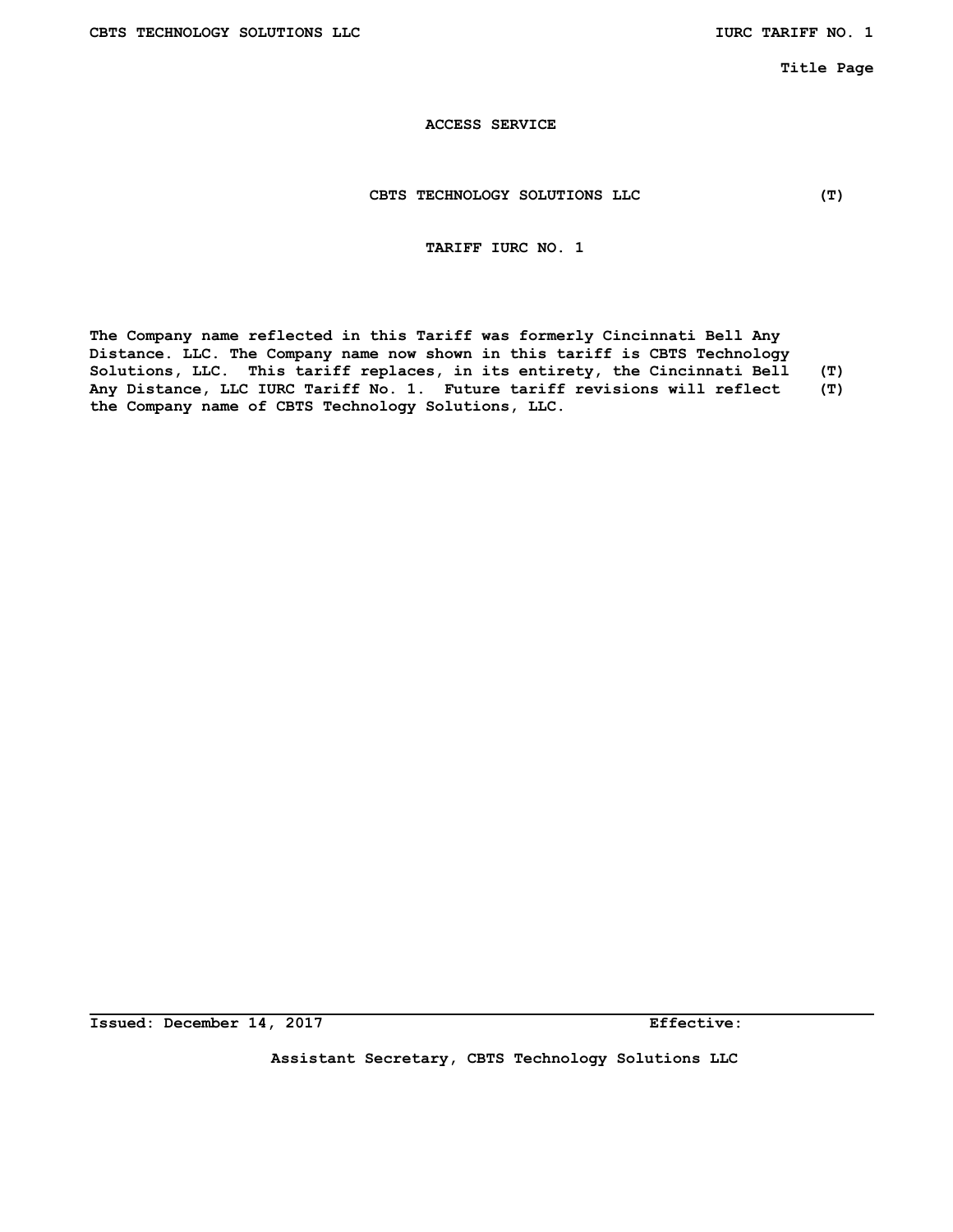## **TABLE OF CONTENTS**

|     |                        |                                                | Page No. | (N) |
|-----|------------------------|------------------------------------------------|----------|-----|
|     | EXPLANATION OF SYMBOLS |                                                | 8        |     |
|     |                        |                                                |          |     |
| 1.  |                        | APPLICATION OF TARIFF                          | 8        |     |
| 2.  | GENERAL REGULATIONS    |                                                |          |     |
| 2.1 |                        | Undertaking of the Company                     |          |     |
|     | 2.1.1                  | Scope                                          | 9        |     |
|     | 2.1.2                  | Limitations                                    | 10       |     |
|     | 2.1.3                  | Liability                                      | 11       |     |
|     | 2.1.4                  | Provision of Services                          | 14       |     |
|     |                        | 2.1.5 Maintenance of Services                  | 14       |     |
|     | 2.1.6                  | Changes and Substitutions                      | 15       |     |
|     | 2.1.7                  | Refusal and Discontinuance of Service          | 16       |     |
| 2.2 | Use                    |                                                |          |     |
|     | 2.2.1                  | Unlawful Use                                   | 17       |     |
|     |                        | 2.3 Obligations of the Customer                |          |     |
|     | 2.3.1                  | Damages                                        | 17       |     |
|     | 2.3.2                  | Ownership of Facilities and Theft              | 18       |     |
|     | 2.3.3                  | Equipment Space and Power                      | 18       |     |
|     | 2.3.4                  | Availability for Testing                       | 18       |     |
|     |                        | 2.3.5 Design of Customer Services              | 18       |     |
|     |                        | 2.3.6 References to the Company                | 19       |     |
|     |                        | 2.3.7 Claims and Demands for Damages           | 19       |     |
|     |                        | 2.4 Payment Arrangements and Credit Allowances |          |     |
|     | 2.4.1                  | Payment of Rates, Charges and Deposits         | 21       |     |
|     |                        | 2.4.2 Minimum Periods                          | 23       |     |
|     | 2.4.3                  | Credit Allowance for Service Interruptions     | 24       | (N) |
|     |                        |                                                |          |     |

**Issued: December 14, 2017 Effective:** 

**Assistant Secretary, CBTS Technology Solutions LLC**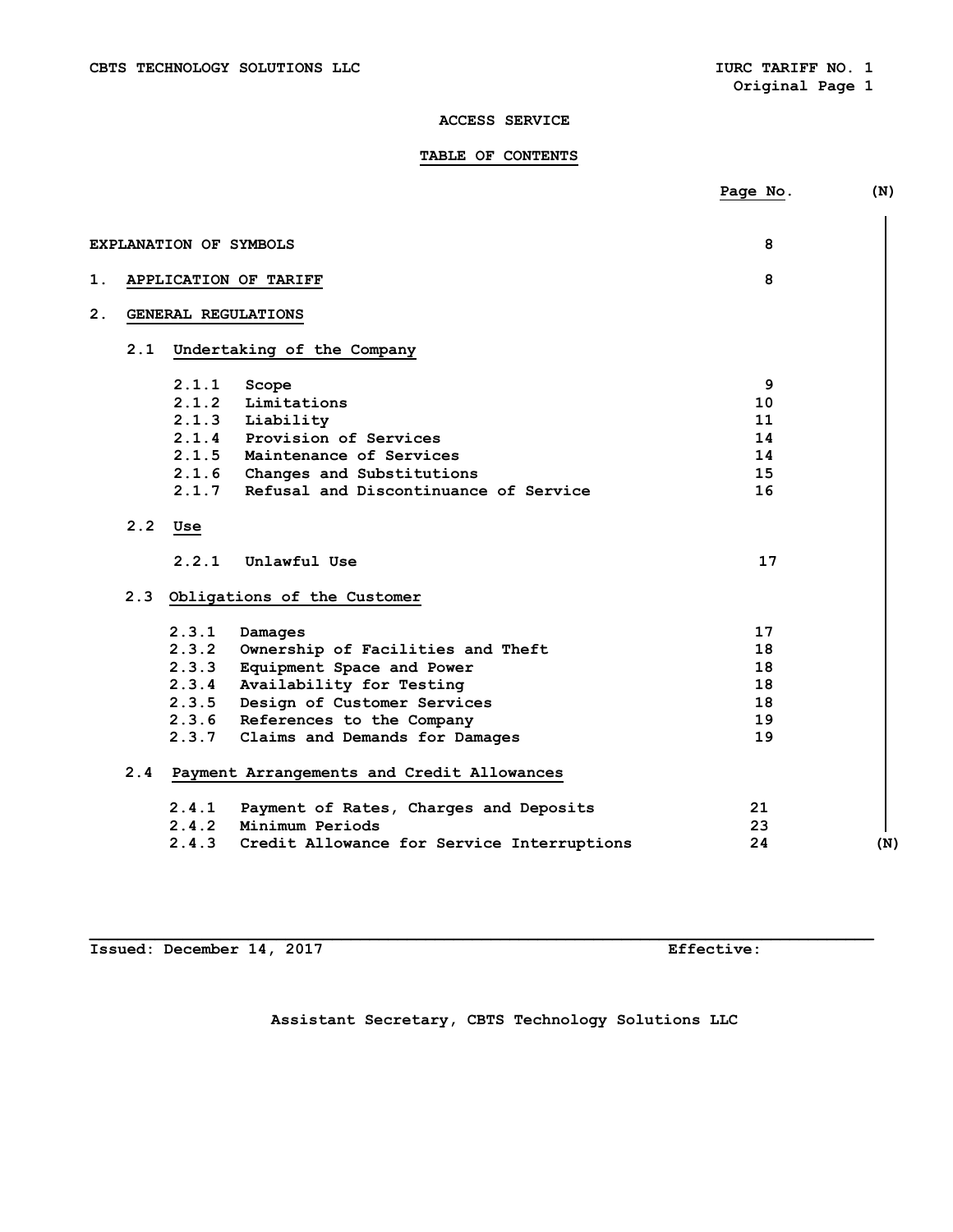## **ACCESS SERVICE**

# **TABLE OF CONTENTS**

|                                                           | Page No. | (N) |
|-----------------------------------------------------------|----------|-----|
| 2.5 Definitions                                           |          |     |
| Access Code                                               | 26       |     |
| Access Minutes                                            | 26       |     |
| Access Tandem                                             | 26       |     |
| Access tandem trunk Port                                  | 26       |     |
| Aggregator                                                | 26       |     |
| Answer/Disconnect Supervision                             | 27       |     |
| Asynchronous Transfer Mode                                | 27       |     |
| Attenuation Distortion                                    | 27       |     |
| Automatic Number Identification (ANI)                     | 27       |     |
| Balance (100 Type) Test Line                              | 27       |     |
| <b>Bit</b>                                                | 27       |     |
| Cable Vault                                               | 28       |     |
| Ca11                                                      | 28       |     |
| Call Gapping                                              | 28       |     |
| Carrier or Common Carrier                                 | 28       |     |
| Carrier Identification Parameter                          | 28       |     |
| Central Office                                            | 28       |     |
| Central Office Prefix                                     | 28       |     |
| Centralized Automatic Reporting on Trunks Testing         | 29       |     |
| Channel(s)                                                | 29       |     |
| Channel Service Unit                                      | 29       |     |
| Channelize                                                | 29       |     |
| C-Message Noise                                           | 29       |     |
| C-Notched Noise                                           | 29       |     |
| Committed Information Rate                                | 30       |     |
| Committed Burst Size                                      | 30       |     |
| Common Channel Signaling                                  | 30       |     |
| Common Channel Signaling Access Capability                | 30       |     |
| Common Channel Signaling Access Capability Signaling Link | 30       |     |
| Common Line                                               | 31       |     |
| Communications System                                     | 31       |     |
| Conventional Signaling                                    | 31       |     |
| Customer(s)                                               | 32       | (N) |

**Issued: December 14, 2017 Effective:**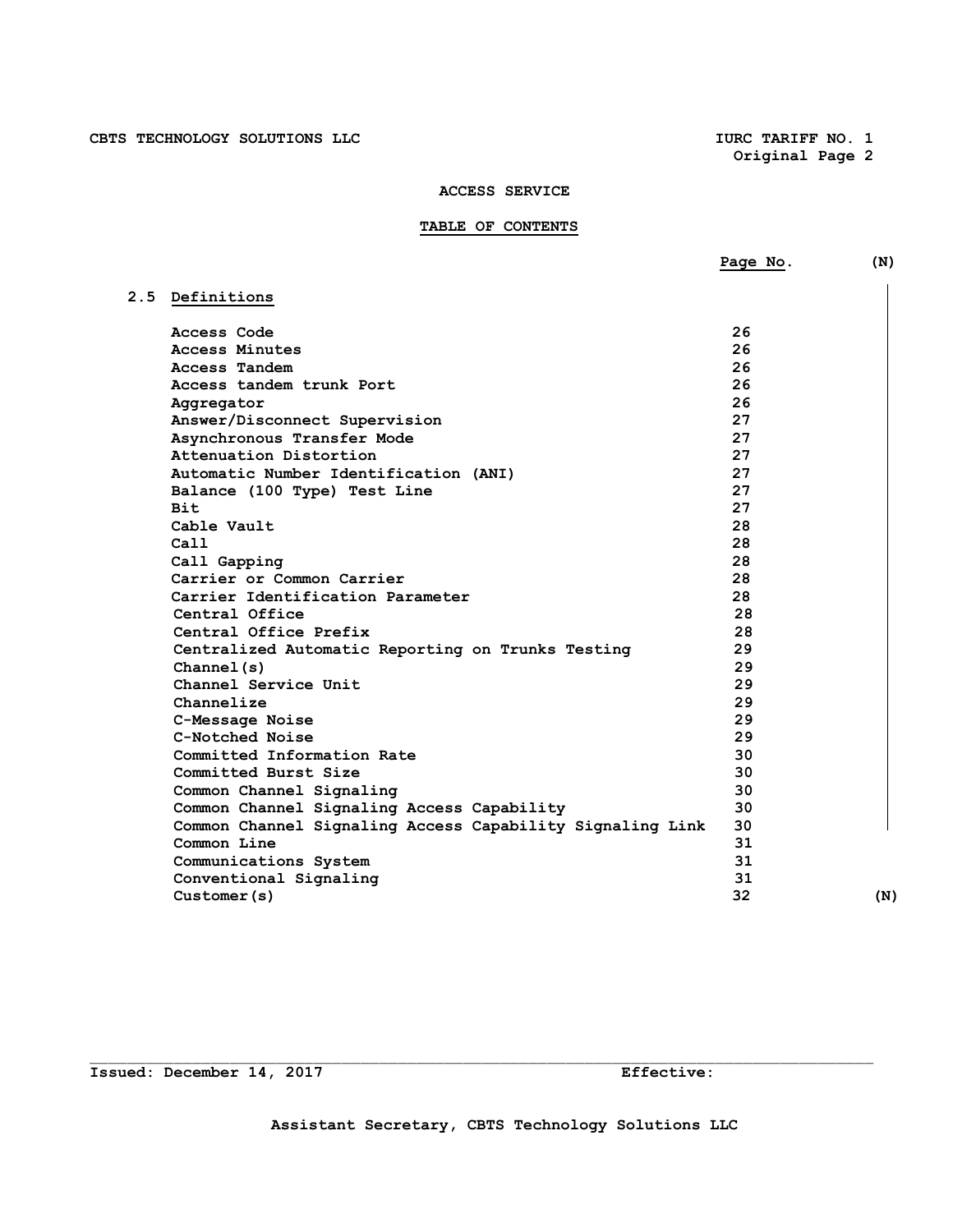## **TABLE OF CONTENTS**

## **2. GENERAL REGULATIONS (Cont'd)**

 **2.5 Definitions (Cont'd)** 

| Data Base Query                                            | 32 |     |
|------------------------------------------------------------|----|-----|
| Data Transmission (107 Type) Test Line                     | 32 |     |
| Decibel                                                    | 32 |     |
| Decibel Reference Noise C-Message Referenced to 0          | 32 |     |
| Decibel Reference Noise C-Message Weighting                | 32 |     |
| Demarcation Point                                          | 32 |     |
| Design and Construction Work                               | 33 |     |
| Detail Billing                                             | 33 |     |
| Direct-Trunked Transport                                   | 33 |     |
| Echo Control                                               | 33 |     |
| Echo Path Loss                                             | 34 |     |
| Echo Return Loss                                           | 34 |     |
| Effective 2-Wire                                           | 34 |     |
| Effective 4-Wire                                           | 34 |     |
| 800 Access Service                                         | 35 |     |
| Emulated LANs                                              | 35 |     |
| End Office Switch                                          | 35 |     |
| End User                                                   | 35 |     |
| End User Port Charge                                       | 35 |     |
| Entrance Facility                                          | 35 |     |
| Envelope Delay Distortion                                  | 36 |     |
| Equal Level Echo Path Loss                                 | 36 |     |
| Ethernet LAN                                               | 36 |     |
|                                                            | 36 |     |
| Excess Burst Size                                          | 36 |     |
| Exchange                                                   | 36 |     |
| Expected Measured Loss                                     |    |     |
| Exit Message                                               | 36 |     |
| First Point of Switching                                   | 37 |     |
| Flexible Automatic Number Identification (Flex ANI)        | 37 |     |
| Frame                                                      | 37 |     |
| Frequency Shift                                            | 37 |     |
| Grandfathered                                              | 37 |     |
| Host Computer                                              | 37 |     |
| Host Office                                                | 37 |     |
| Hundred Call Seconds                                       | 38 |     |
| Immediately Available Funds                                | 38 |     |
| Impedance Balance                                          | 38 |     |
| Impulse Noise                                              | 38 |     |
| Individual Case Basis                                      | 38 |     |
| Initial Address Message                                    | 39 |     |
| Inserted Connection Loss                                   | 39 |     |
| Interconnector Charge                                      | 39 |     |
| Interexchange Carrier (IC) or Interexchange Common Carrier | 39 |     |
| Intermodulation Distortion                                 | 39 |     |
| Interstate Communications                                  | 30 |     |
| Intrastate Communications                                  | 40 | (N) |

**Issued: December 14, 2017** Effective:

 $\mathcal{L}_\text{max}$ 

 **Page No. (N)**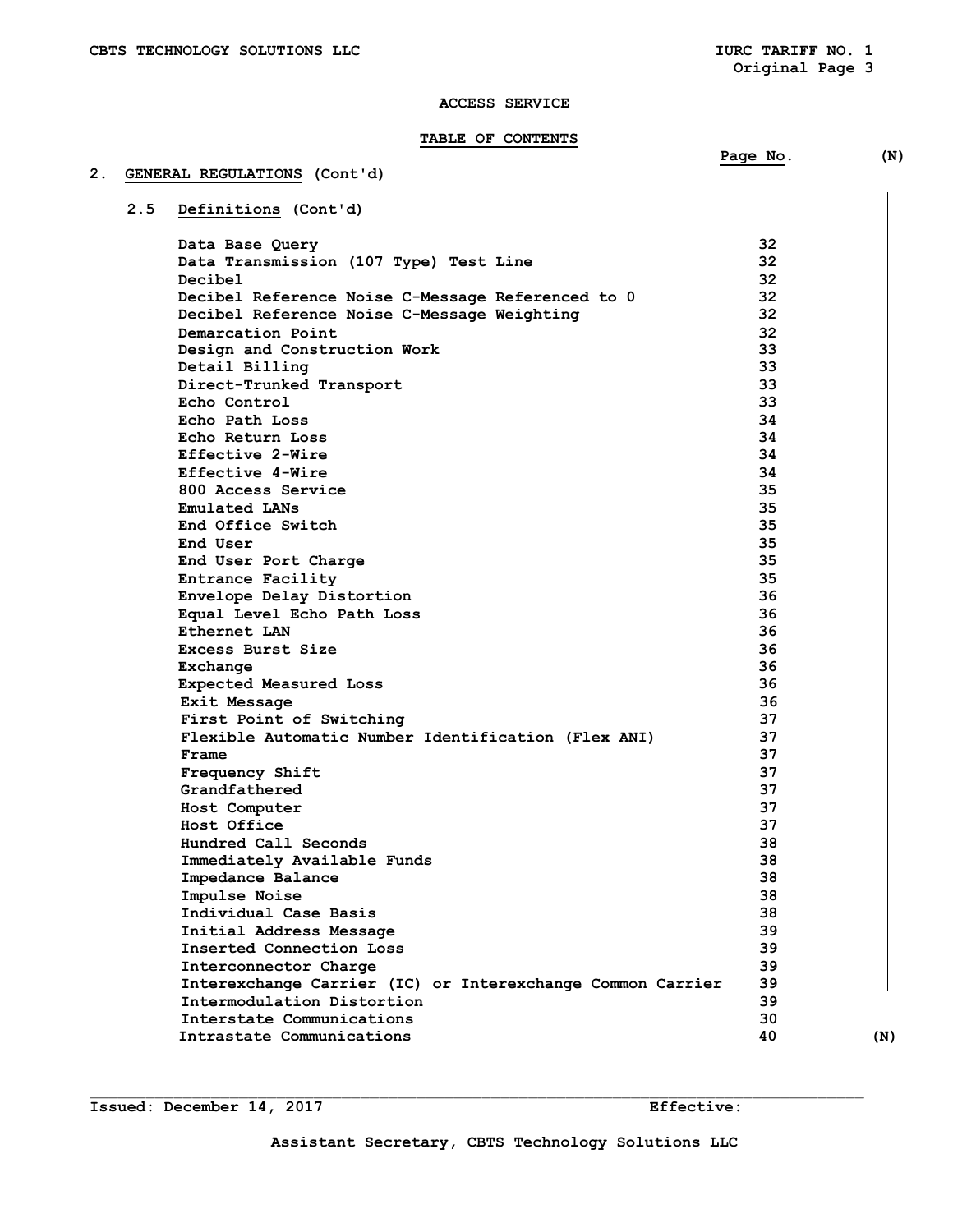## **ACCESS SERVICE**

## **TABLE OF CONTENTS**

**Page No.** (N)

# **2. GENERAL REGULATIONS (Cont'd)**

# **2.5 Definitions (Cont'd)**

| Letter of Authorization (LOA)          | 40 |     |
|----------------------------------------|----|-----|
| Line-Side Connection                   | 40 |     |
| Local Access and Transport Area        | 40 |     |
| Local Switching Common Trunk Port      | 40 |     |
| Local Switching Dedicated Trunk Port   | 40 |     |
| Local Tandem Switch                    | 40 |     |
| Loop Around Test Line                  | 41 |     |
| Loss Deviation                         | 41 |     |
| Major Fraction Thereof                 | 41 |     |
| Manhole                                | 41 |     |
| Metropolitan Area Network (MAN)        | 41 |     |
| Native Mode                            | 41 |     |
| LAN Advantage                          | 41 |     |
| Network Control Signaling              | 42 |     |
| Network Management Control             | 42 |     |
| North American Numbering Plan          | 42 |     |
| Off-Hook                               | 42 |     |
| On-Hook                                | 42 |     |
| Open Circuit Test Line                 | 42 |     |
| Originating Direction                  | 42 |     |
| Overlap Outpulsing                     | 43 |     |
| Peaked Service                         | 43 |     |
| Periodic Inspection                    | 43 |     |
| Phase Jitter                           | 43 |     |
| Point of Termination                   | 43 |     |
| Power, D.C.                            | 43 |     |
| Premises                               | 44 |     |
| Primary IC (PIC)                       | 44 |     |
| Prime Service Vendor                   | 44 |     |
| Protected Ports                        | 44 |     |
| Remote Switching Modules and/or Remote |    |     |
| Switching Systems                      | 44 |     |
| Return Loss                            | 44 |     |
| Registered Equipment                   | 44 | (N) |
|                                        |    |     |

**Issued: December 14, 2017 Effective:** 

**Assistant Secretary, CBTS Technology Solutions LLC**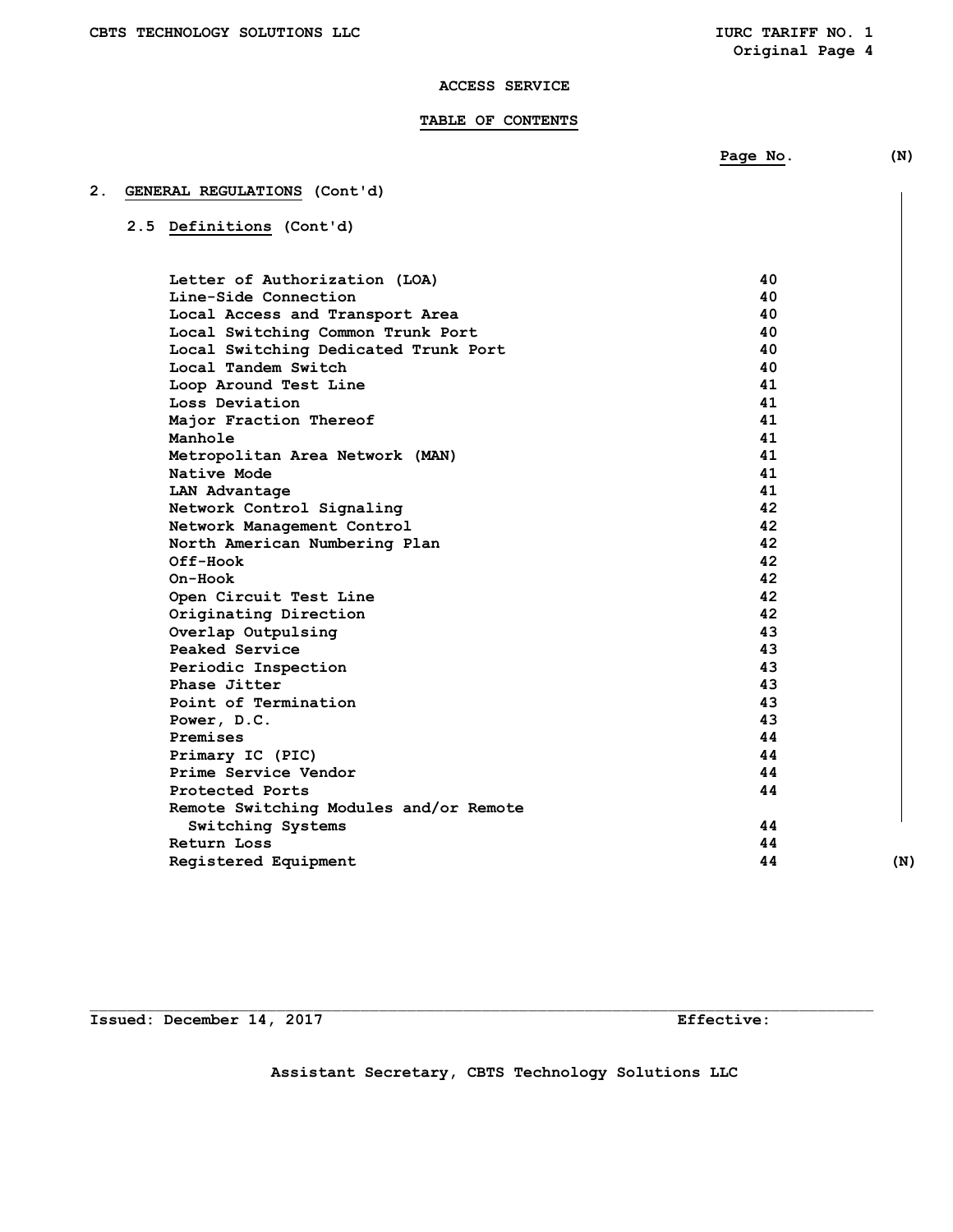#### **TABLE OF CONTENTS**

|    |                                                       | Page No. | (N) |
|----|-------------------------------------------------------|----------|-----|
|    |                                                       |          |     |
| 2. | GENERAL REGULATIONS (Cont'd)                          |          |     |
|    | 2.5 Definitions (Cont'd)                              |          |     |
|    |                                                       |          |     |
|    | Service Switching Point                               | 45       |     |
|    | Serving Wire Center                                   | 45       |     |
|    | Seven Digit Manual Test Line                          | 45       |     |
|    | Short Circuit Test Line                               | 45       |     |
|    | Signal-To-C-Notched Noise Ratio                       | 45       |     |
|    | Signaling Transfer Point                              | 45       |     |
|    | Signaling Transfer Point Port Termination             | 46       |     |
|    | Signaling Point of Interconnection                    | 46       |     |
|    | Signaling System 7                                    | 46       |     |
|    | Singing Return Loss                                   | 46       |     |
|    | Subcontractor                                         | 46       |     |
|    | Switching Systems                                     | 46       |     |
|    | Synchronous Optical Network (SONET)                   | 47       |     |
|    | Synchronous Transport signal (STS-1)                  | 47       |     |
|    | Tandem-Switched Transmission Charge                   | 47       |     |
|    | Tandem-Switching Charge                               | 47       |     |
|    | Terminating Direction                                 | 47       |     |
|    | Transmission Measuring (105 Type) Test Line/Responder | 48       |     |
|    | Transmission Path                                     | 48       |     |
|    | Trunk                                                 | 48       |     |
|    | Trunk Access Limitation                               | 48       |     |
|    | Trunk Group                                           | 48       |     |

# **2. GENERAL REGULATION**

 **V and H Coordinates Method 49** 

**\_\_\_\_\_\_\_\_\_\_\_\_\_\_\_\_\_\_\_\_\_\_\_\_\_\_\_\_\_\_\_\_\_\_\_\_\_\_\_\_\_\_\_\_\_\_\_\_\_\_\_\_\_\_\_\_\_\_\_\_\_\_\_\_\_\_\_\_\_\_\_\_\_\_\_\_\_\_\_\_\_\_\_\_ Issued: December 14, 2017 Effective:** 

**Assistant Secretary, CBTS Technology Solutions LLC** 

 **Trunk Side Connection 48 Two-Wire to Four-Wire Conversion 49 Unauthorized PIC Change 49 and 20 and 20 and 20 and 20 and 49 and 20 and 20 and 49 and 20 and 49 and 49 and 49 and 49 and 49 and 49 and 49 and 49 and 49 and 49 and 49 and 49 and 49 and 49 and 49 and 49 and 49 and 49 and 4** Unbundled Network Elements **49**<br> **V** and H Coordinates Method **49 49** 

 **Virtual LAN (VLAN) 49** 

 **VLAN Tagging 49 (N)**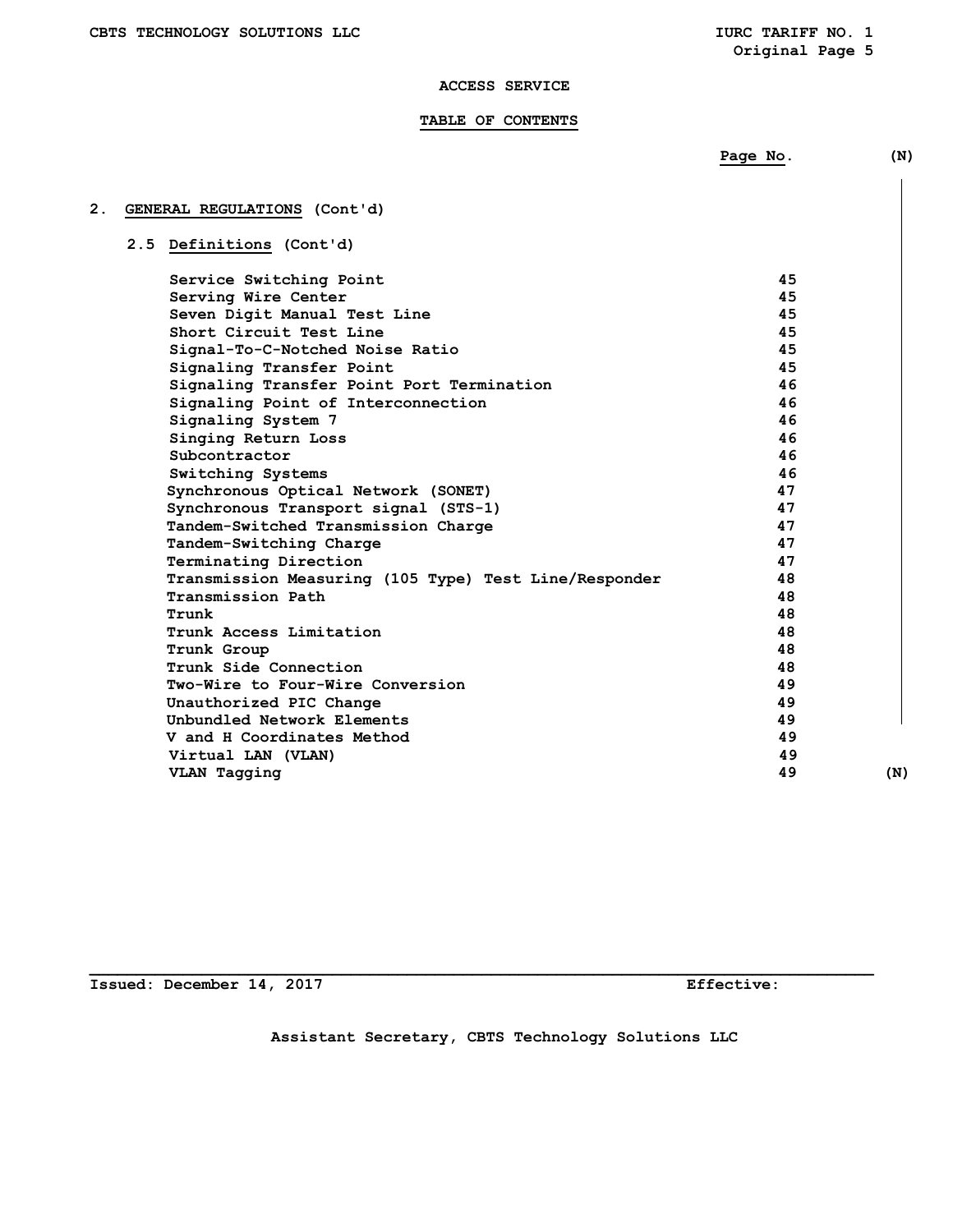## **ACCESS SERVICE**

## **TABLE OF CONTENTS**

## **3. SWITCHED ACCESS SERVICE**

|     | 3.1 General |                                                                                                    |    |     |
|-----|-------------|----------------------------------------------------------------------------------------------------|----|-----|
|     |             | 3.1.1 Switched Access Arrangements and Manner of Provision                                         | 50 |     |
|     |             | 3.1.2 Rate Categories                                                                              | 52 |     |
|     |             | 3.1.3 Design Layout Report                                                                         | 61 |     |
|     |             | 3.1.4 Acceptance Testing                                                                           | 62 |     |
|     |             | 3.1.5 Ordering Options and Conditions                                                              | 62 |     |
|     |             | 3.1.6 CCSAC Testing Requirements                                                                   | 62 |     |
| 3.2 |             | Local Switching                                                                                    |    |     |
|     |             | 3.2.1 Common Switching Optional Features                                                           | 63 |     |
|     |             | 3.3 Obligations of the Company                                                                     |    |     |
|     |             | 3.3.1 Network Management                                                                           | 70 |     |
|     |             | 3.3.2 Design and Traffic Routing of Switched Access                                                |    |     |
|     |             | Service                                                                                            | 71 |     |
|     |             | 3.3.3 Determination of Number of Transmission Paths<br>3.3.4 Determination of Number of End Office | 71 |     |
|     |             | Transport Terminations                                                                             | 71 |     |
|     |             | 3.4 Obligations of the Customer                                                                    |    |     |
|     | 3.4.1       | Supervisory Signaling                                                                              | 73 |     |
|     | 3.4.2       | Trunk Group Measurement Reports                                                                    | 73 |     |
|     | 3.4.3       | Design of Switched Access Services                                                                 | 73 |     |
|     |             | 3.5 Rate Regulations                                                                               |    |     |
|     | 3.5.1       | Description of Rates and Charges                                                                   | 74 |     |
|     | 3.5.2       | Minimum Periods                                                                                    | 80 |     |
|     | 3.5.3       | Minimum Monthly Charge                                                                             | 80 |     |
|     | 3.5.4       | Moves                                                                                              | 81 |     |
|     | 3.5.5       | Measuring Access Minutes                                                                           | 81 |     |
|     | 3.5.6       | Network Blocking Charge for Feature Group D                                                        | 85 |     |
|     | 3.5.7       | Mileage Measurement                                                                                | 86 |     |
|     |             | 3.5.8 Shared Use                                                                                   | 89 |     |
|     | 3.5.9       | Data Base Query                                                                                    | 90 |     |
| 3.6 |             | Ordering Service                                                                                   |    |     |
|     |             | 3.6.1 Contact Information                                                                          | 90 |     |
| 3.7 |             | Rates and Changes                                                                                  |    |     |
|     | 3.7.1       | Switched Transport                                                                                 | 91 |     |
|     | 3.7.2       | Local Switching                                                                                    | 95 | (N) |

 **(N)**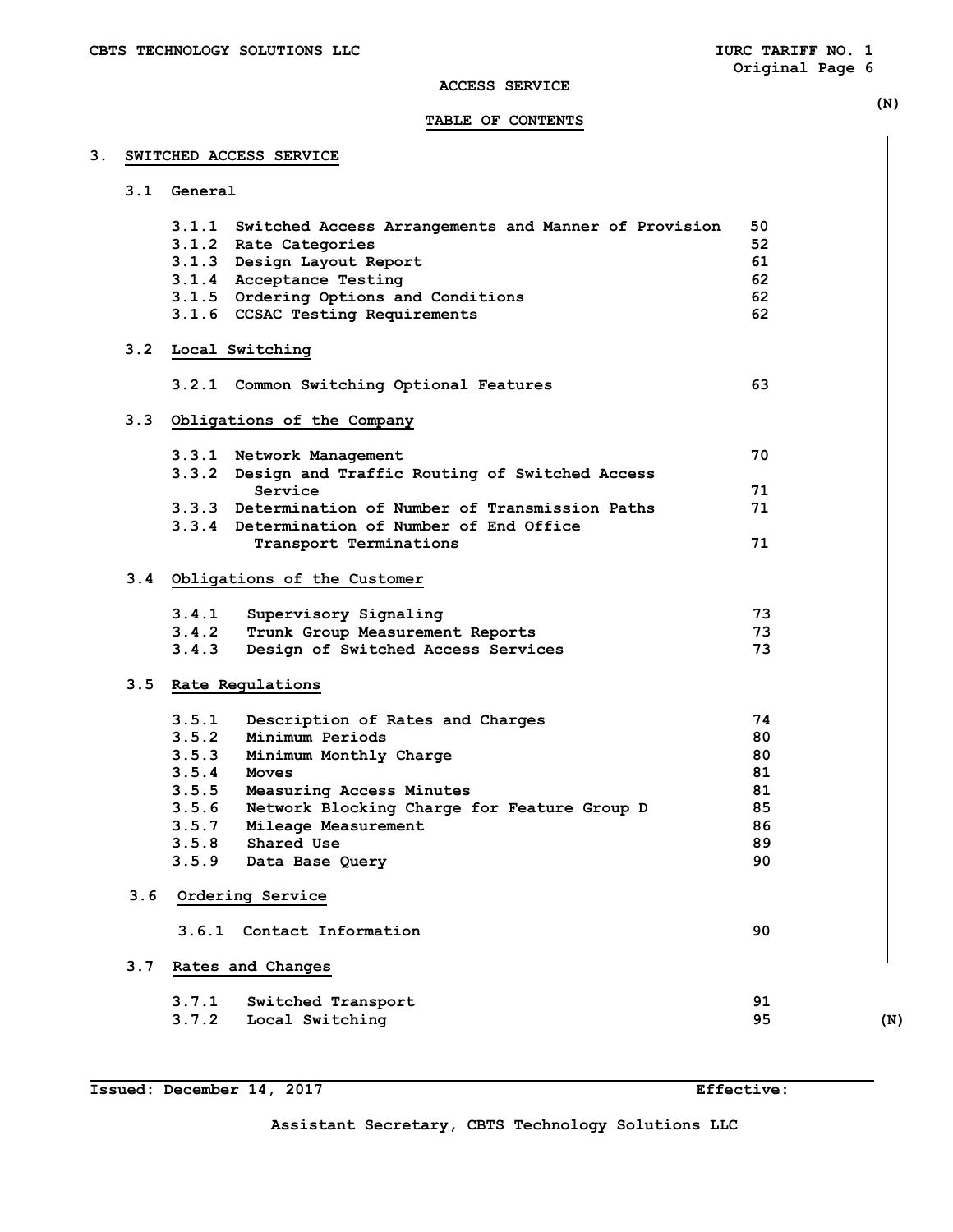**1st Revised Page 7** 

**Cancels Original Page 7** 

## **ACCESS SERVICE**

## **TABLE OF CONTENTS**

|    |                                                          | Page No. |     |
|----|----------------------------------------------------------|----------|-----|
| 4. | SPECIAL ACCESS SERVICE                                   |          |     |
|    | 4.1<br>General                                           |          |     |
|    | 4.1.1 Rate Categories                                    | 96       |     |
|    | 4.2 Ordering Service                                     |          | (T) |
|    | 4.2.1 Contact Information                                | 97       | (T) |
|    | 4.3 Service Descriptions                                 |          | (T) |
|    | 4.2.1 High Capacity Service                              | 97.1     | (T) |
|    | Rates Regulations<br>4.4                                 | 97.27    |     |
|    | 4.5 Rates and Charges                                    | 98       | (T) |
| 5. | Cincinnati Bell Ethernet Service                         |          | (N) |
|    | 5.1 Service Descriptions                                 | 112      |     |
|    | 5.2 Service provisioning                                 | 112      |     |
|    | 5.3 Obligations of the Customer                          | 115      |     |
|    | 5.4 Rate Regulations                                     | 116      |     |
|    | 5.5 Expedite Charges                                     | 116      |     |
|    | 5.6 Rate and Charges                                     | 117      |     |
| 6. | Wavelength Point-to-Point Service                        | 120      |     |
| 7. | Point-to-Point Ethernet Service                          | 133      |     |
| 8. | Additional Engineering, Labor and Miscellaneous Services | 141      | (N) |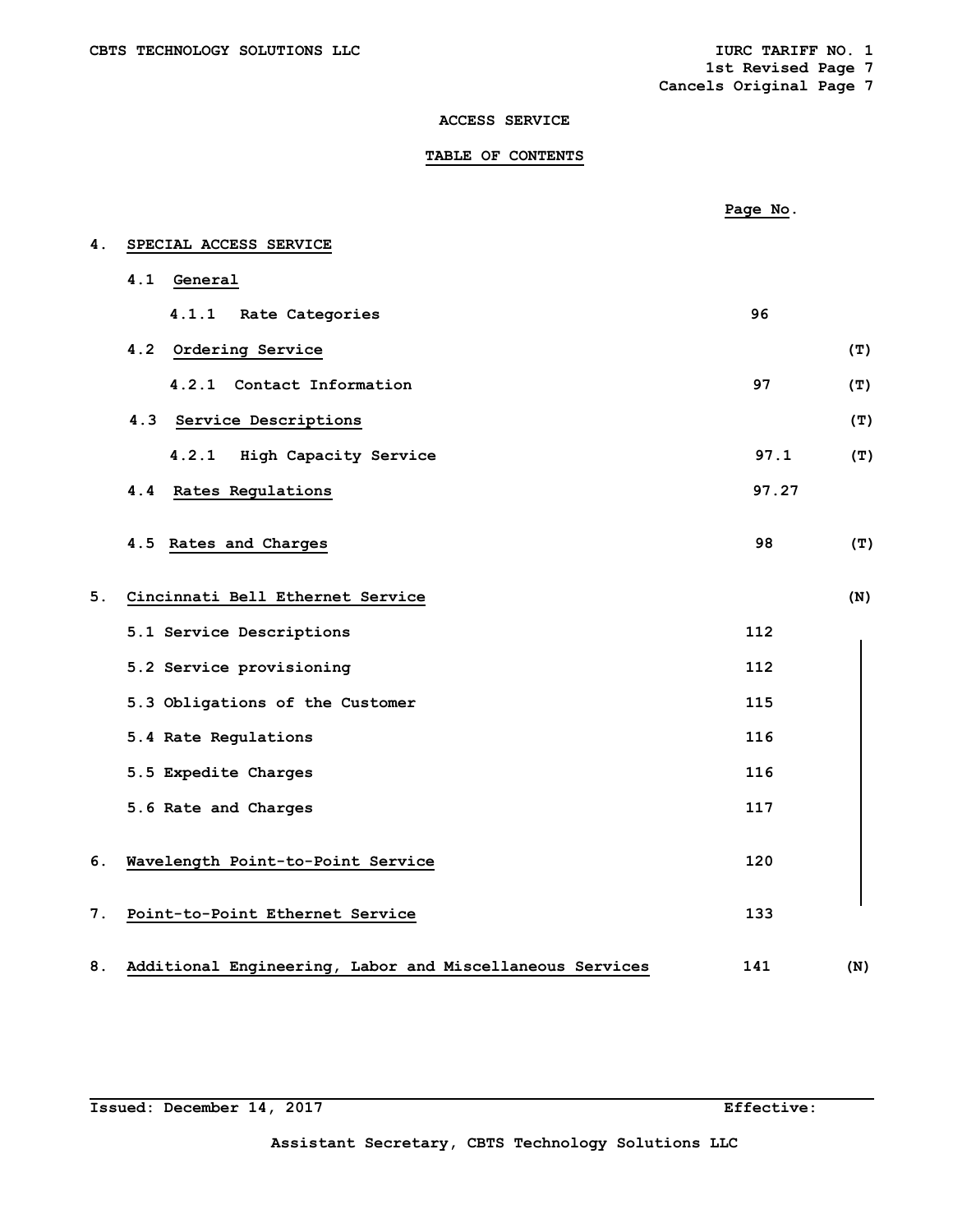**1st Revised Page 7.1** 

 **Replaces Original Page 7.1** 

## **ACCESS SERVICE**

**TABLE OF CONTENTS**

 **Page No.** 

# **10. Cincinnati Bell Ethernet Service Silver**

| 10.1 | Service Description         | 175 |
|------|-----------------------------|-----|
| 10.2 | Service Provisioning        | 175 |
| 10.3 | Service Measurements        | 176 |
| 10.4 | Obligations of the Customer | 177 |
| 10.5 | Rate Regulations            | 178 |
| 10.6 | <b>Expedite Charge</b>      | 180 |
|      | 10.7 Rates and Charges      | 181 |

| 11. | Dedicated Optical Ethernet Service |     | (N) |
|-----|------------------------------------|-----|-----|
|     | 11.1 General Description           | 183 |     |
|     | 11.2 Route Diversity               | 187 |     |
|     | 11.3 Rate Regulations              | 187 |     |
|     | 11.4 Rates and Charges             | 191 | (N) |

**Issued: December 14, 2017 Effective:** 

**Assistant Secretary, CBTS Technology Solutions LLC**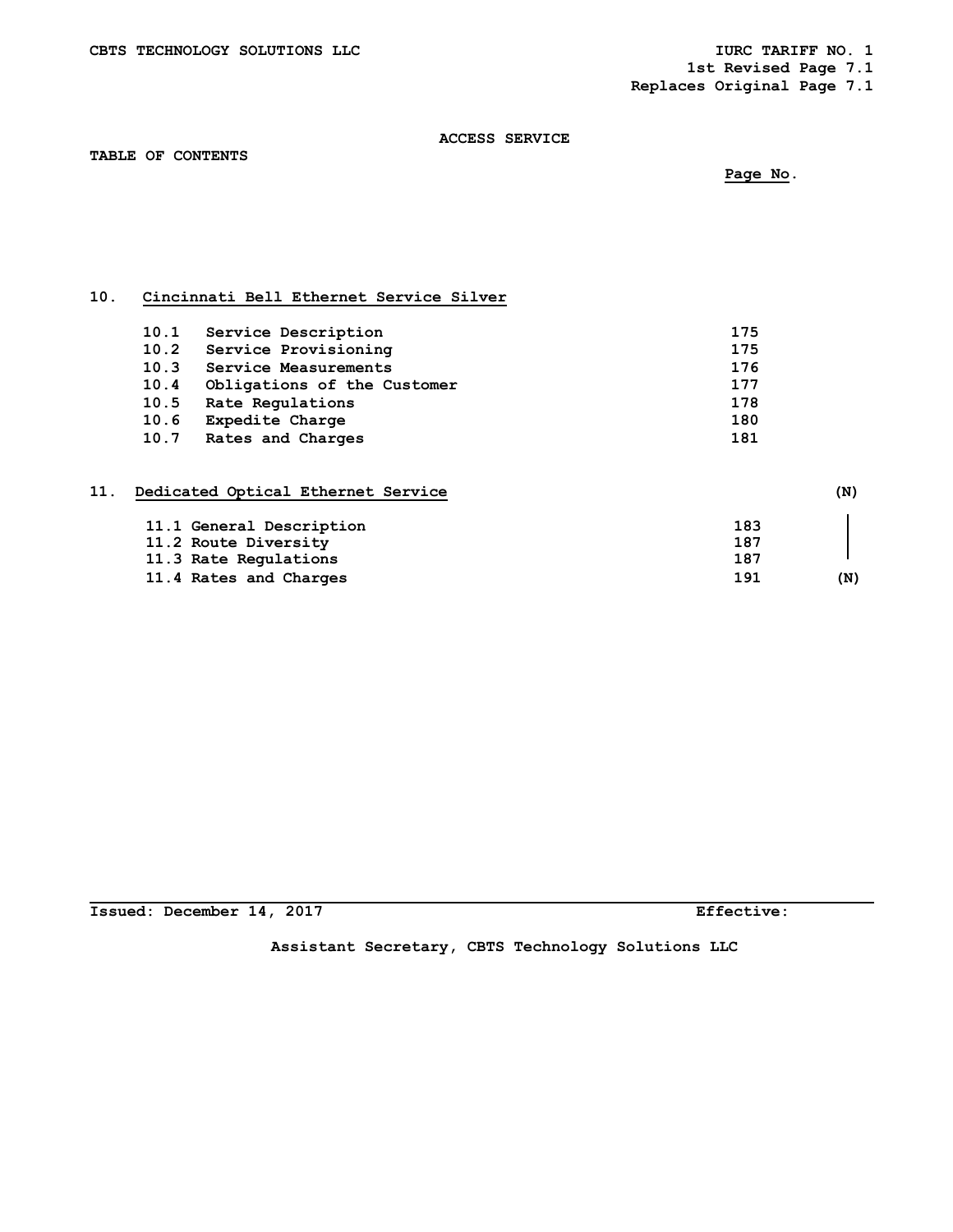#### **EXPLANATION OF SYMBOLS**

| (C) | - To signify changed regulation                                   |
|-----|-------------------------------------------------------------------|
| (D) | - To signify discontinued rate or regulation                      |
| (I) | - To signify increase                                             |
| (M) | - To signify matter relocated without change                      |
| (N) | - To signify new rate or regulation                               |
| (R) | - To signify reduction                                            |
| (S) | - To signify reissued matter                                      |
| (T) | - To signify a change in text but no change in rate or regulation |
| (Z) | - To signify a correction                                         |
|     |                                                                   |

## **PRINCIPAL OFFICE**

**CBTS TECHNOLOGY SOLUTIONS LLC's principal office is located at 221 East Fourth Street, Cincinnati, Ohio 45202. This tariff is available for public inspection at the above address during regular business hours.** 

## **APPLICATION OF TARIFF**

**1. This tariff contains regulations, rates and charges applicable to the (T) Provision of switched access, special access and Ethernet services (T) within the State Indiana. (T)** 

**Issued: December 14, 2017 Effective:** 

**Assistant Secretary, CBTS Technology Solutions LLC**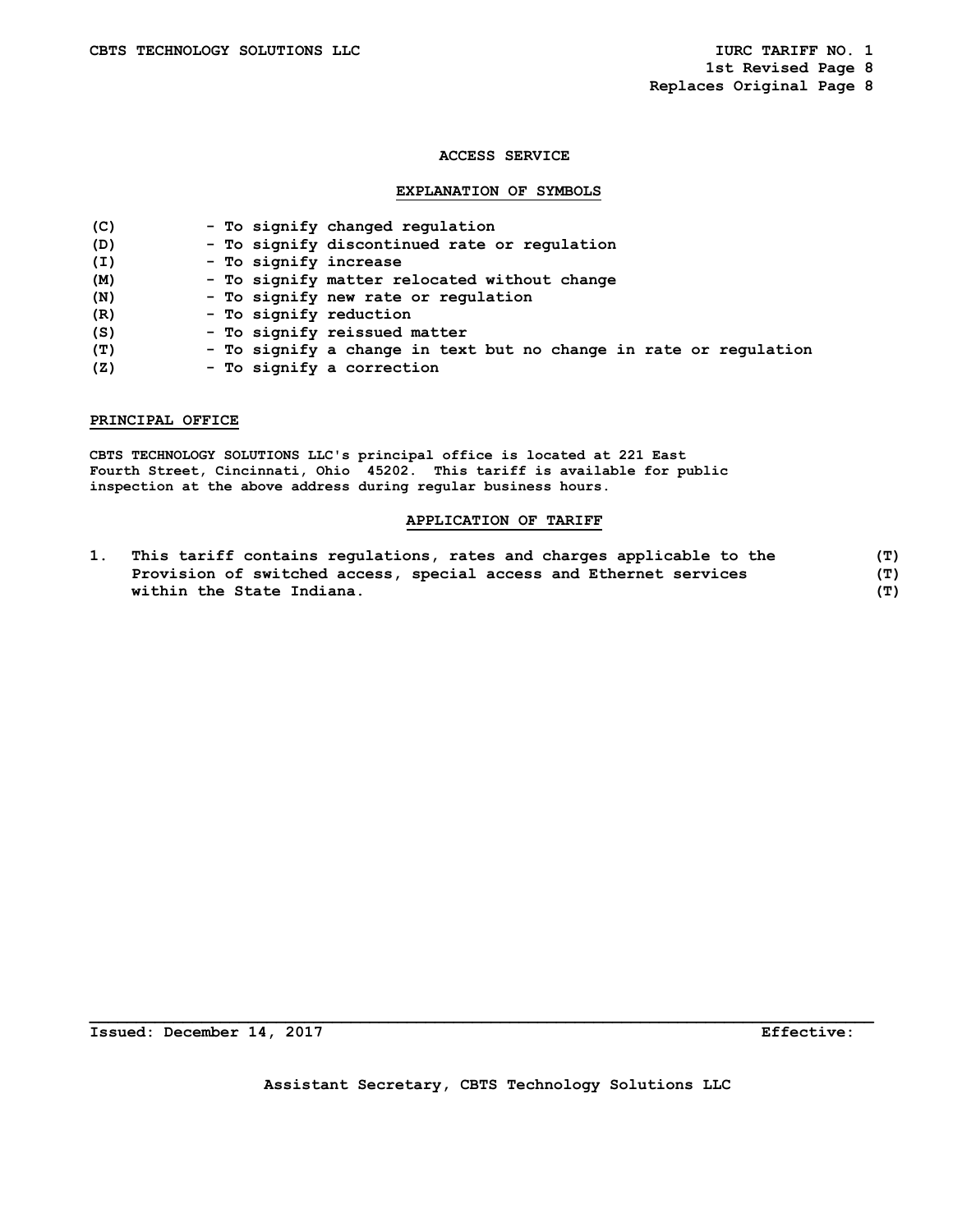## **2. General Regulations (N)**

- **2.1 Undertaking of the Company** 
	- **2.1.1 Scope** 
		- **(A) The Company shall be responsible only for the installation, operation, and maintenance of the services it provides.**
		- **(B) The Company will, for maintenance purposes, test its services only to the extent necessary to detect and/or clear troubles.**
		- **(C) Services are provided 24 hours daily, seven days per week, where available, except as set forth in other applicable sections of this tariff.**
		- **(D) The Company does not warrant that its facilities and services meet standards other than those set forth in (N) this tariff.**

**Issued: December 14, 2017 Effective:** 

**Assistant Secretary, CBTS Technology Solutions LLC**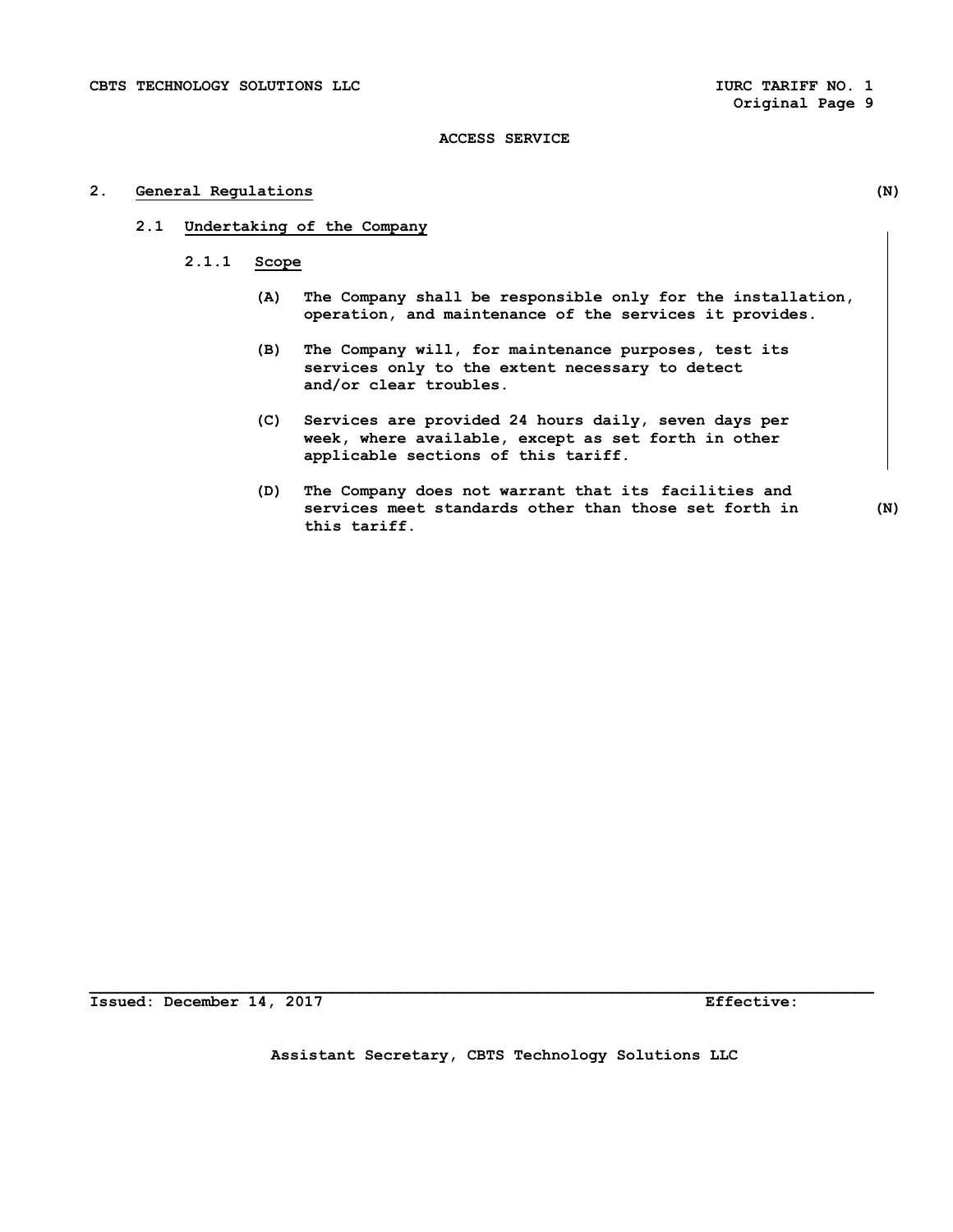#### **2. General Regulations (Cont'd) (N)**

- **2.1 Undertaking of the Company (Cont'd)** 
	- **2.1.2 Limitations** 
		- **(A) The customer may not assign or transfer the use of services provided under this tariff except as provided herein. Where there is no interruption of use or relocation of the services, such assignment or transfer may be made to:** 
			- **(1) another customer, whether an individual, partnership, association, or corporation, provided the assignee or transferee assumes all outstanding indebtedness for such services, and the unexpired portion of the minimum period and the termination liability applicable to such services, if any; or**
			- **(2) a court-appointed receiver, trustee, or other person acting pursuant to law in bankruptcy, receivership, reorganization, insolvency, liquidation, or other similar proceedings, provided the assignee or transferee assumes the unexpired portion of the minimum period and the termination liability applicable to such services, if any.**

 **In all cases of assignment or transfer, the written acknowledgment of the Company is required prior to such assignment or transfer which acknowledgment shall be made within 15 days from the receipt of notification. All regulations and conditions contained in this tariff shall apply to such assignee or transferee.** 

 **The assignment or transfer of services does not relieve or discharge the assignor or transferor from remaining jointly or severally liable with the assignee or transferee for any obligations existing at the time of the assignment or transfer. (N)** 

**Issued: December 14, 2017 Effective:** 

**Assistant Secretary, CBTS Technology Solutions LLC**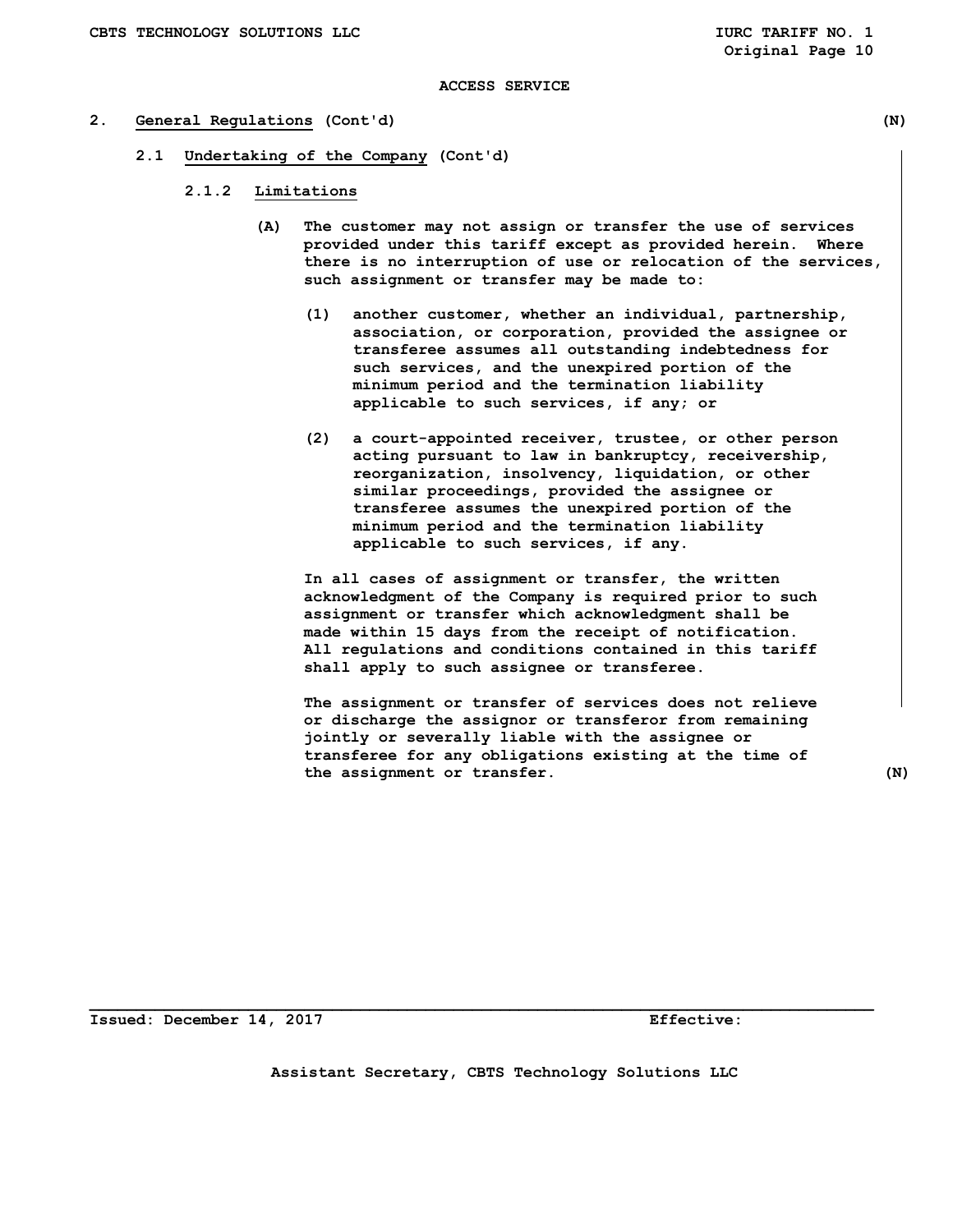#### **2. General Regulations (Cont'd) (N)**

- **2.1 Undertaking of the Company (Cont'd)** 
	- **2.1.2 Limitations (Cont'd)** 
		- **(B) Services offered herein will be provided to customers on a first-come, first-served basis.**

 **First-come first-served shall be based upon the received time and date stamped by the Company on complete and accurate customer orders which allow the Company to initiate its ordering process. The customer shall not be penalized for any delay in the Company review process beyond 1 working day of receipt. To the extent the order does not allow the Company to initiate the ordering process, the Company will attempt to complete the ordering process verbally with the customer. Once having been advised of the errors and/or omissions, any delay in correction on the part of the customer shall be added to the received time.** 

## **2.1.3 Liability**

- **(A) The Company's liability, if any, for its willful misconduct is not limited by this tariff. With respect to any other claim or suit, by a customer or by any others, for damages associated with the installation, provision, preemption, termination, maintenance, repair, or restoration of service,**  and subject to the provisions of (B) through (H) following,  **the Company's liability, if any, shall not exceed an amount equal to the proportionate charge for the service for the period during which the service was affected. This liability for damages shall be in addition to any amounts that may otherwise be due the customer under this tariff as a Credit Allowance for a Service Interruption.**
- **(B) The Company shall not be liable for any act or omission of any other carrier or customer providing a portion of a service, nor shall the for its own act or omission hold liable any other carrier or customer providing a portion of a service. (N)**

**Issued: December 14, 2017 Effective:** 

**Assistant Secretary, CBTS Technology Solutions LLC**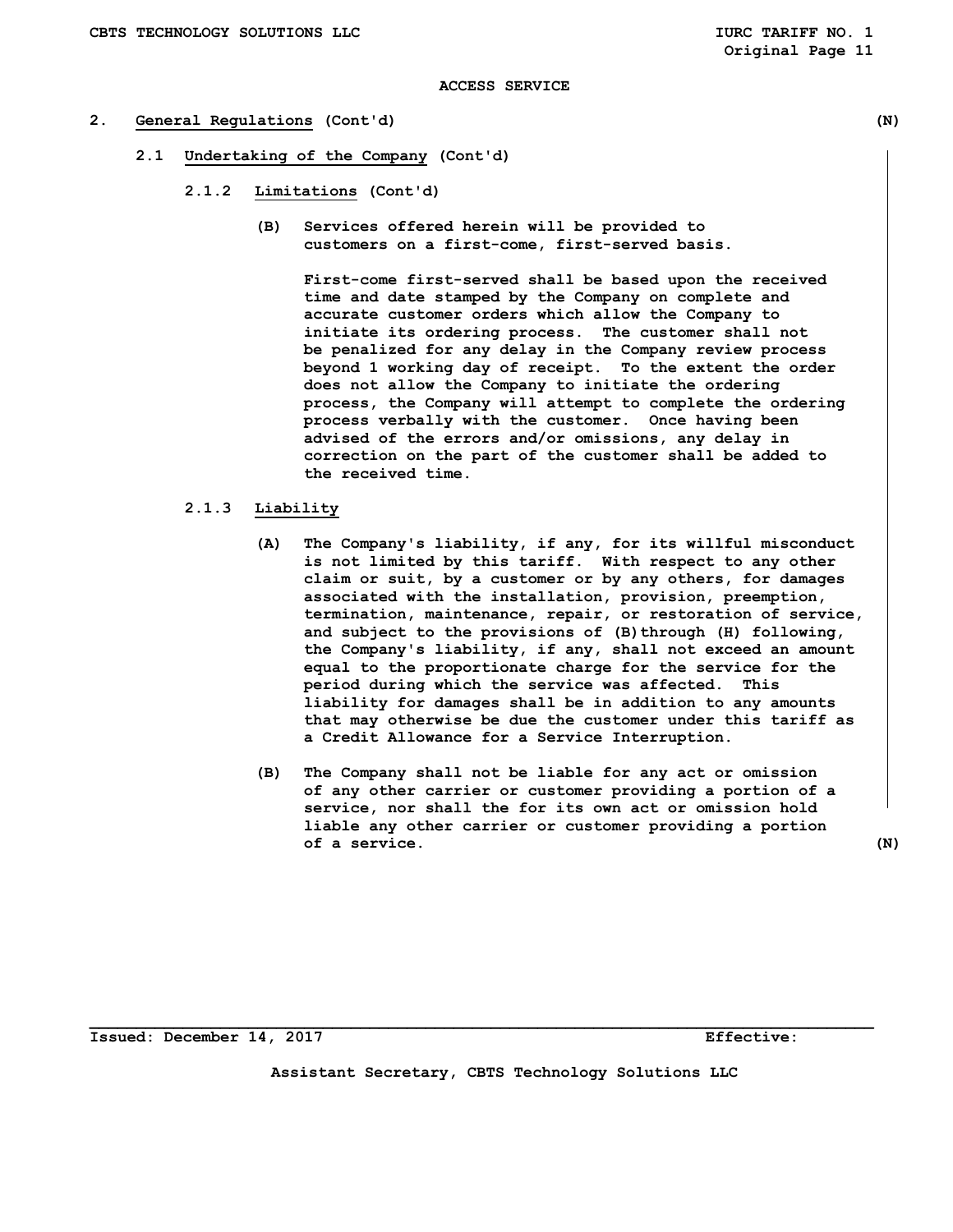- **2. General Regulations (Cont'd) (N)** 
	- **2.1 Undertaking of the Company (Cont'd)** 
		- **2.1.3 Liability (Cont'd)** 
			- **(C) The Company is not liable for damages to the customer premises resulting from the furnishing of a service, including the installation and removal of equipment and associated wiring, unless the damage is caused by the Company's negligence.**
			- **(D) The Company shall be indemnified, defended and held harmless by the end user against any claim, loss, or damage arising from the end user's use of services offered under this tariff, involving:** 
				- **(1) Claims for libel, slander, invasion of privacy, or infringement of copyright arising from the end user's own communications;**
				- **(2) Claims for patent infringement arising from the end user's acts combining or using the service furnished by the Company in connection with facilities or equipment furnished by the end user or IC or;**
				- **(3) All other claims arising out of any act or omission of the end user in the course of using services provided pursuant to this tariff.**
			- **(E) The Company shall be indemnified, defended and held harmless by the IC against any claim, loss or damage arising from the IC's use of services offered under this tariff, involving:** 
				- **(1) Claims for libel, slander, invasion of privacy, or infringement of copyright arising from the IC's own communications; (N)**

**Assistant Secretary, CBTS Technology Solutions LLC**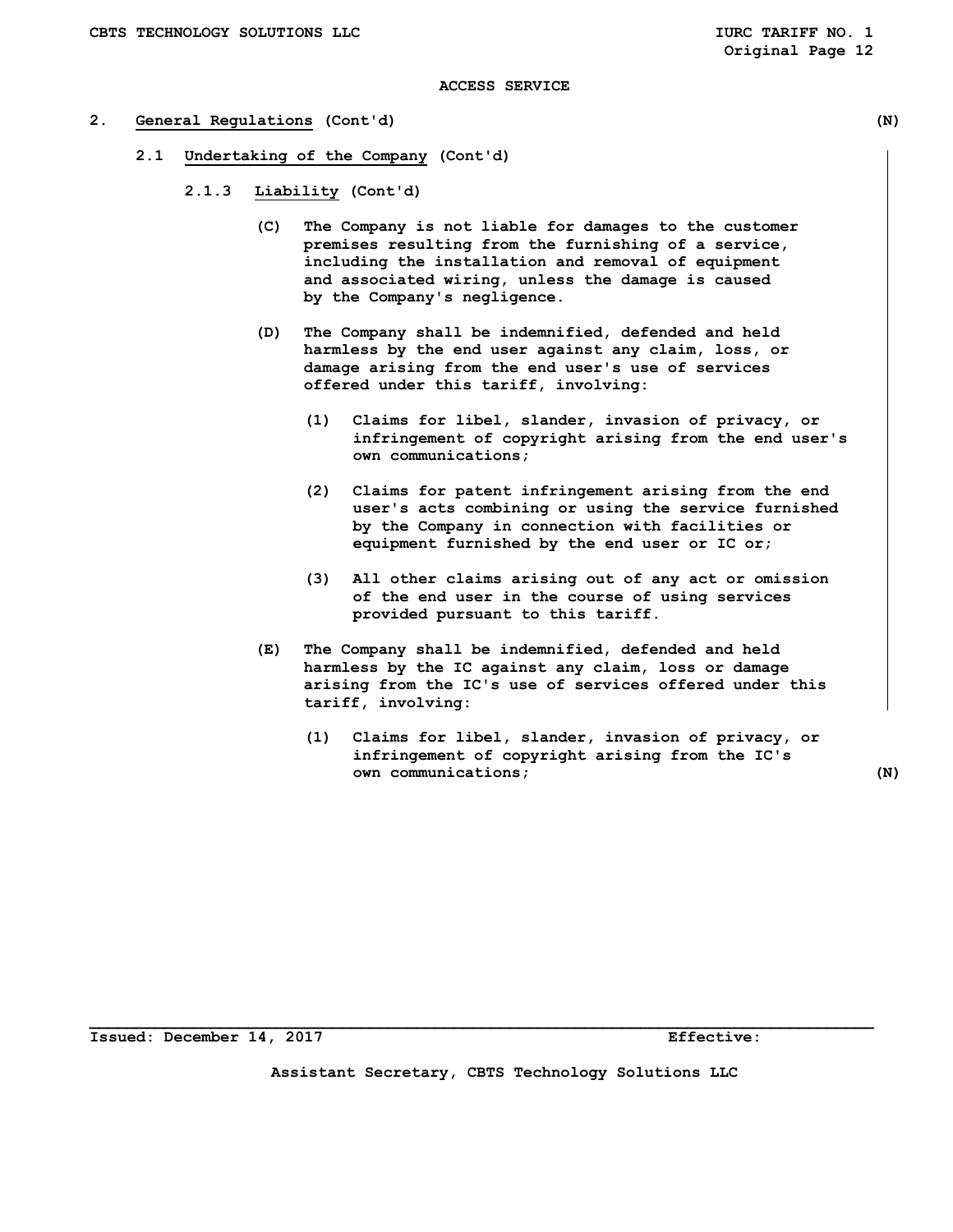- **2. General Regulations (Cont'd) (N)** 
	- **2.1 Undertaking of the Company (Cont'd)** 
		- **2.1.3 Liability (Cont'd)** 
			- **(E) (Cont'd)** 
				- **(2) Claims for patent infringement arising from the IC's acts combining or using the service furnished by the Company in connection with facilities or equipment furnished by the end user or IC or;**
				- **(3) All other claims arising out of any act or omission of the IC in the course of using services provided pursuant to this tariff.**
			- **(F) The Company does not guarantee or make any warranty with respect to its services when used in an explosive atmosphere. The Company shall be indemnified, defended and held harmless by the customer from any and all claims by any person relating to such customer's use of services so provided.**
			- **(G) No license under patents (other than the limited license to use) is granted by the Company or shall be implied or arise by estoppel, with respect to any service offered under this tariff. The Company will defend the customer against claims of patent infringement arising solely from the use by the customer of services offered under this tariff and will indemnify such customer for any damages awarded based solely on such claims.**
			- **(H) The Company's failure to provide or maintain services under this tariff shall be excused by labor difficulties, governmental orders, civil commotions, criminal actions taken against the Company, and other circumstances beyond the Company's reasonable control, subject to the Credit Allowance for a Service Interruption as set forth in 2.4.3 following. (N)**

**Issued: December 14, 2017 Effective:** 

**Assistant Secretary, CBTS Technology Solutions LLC**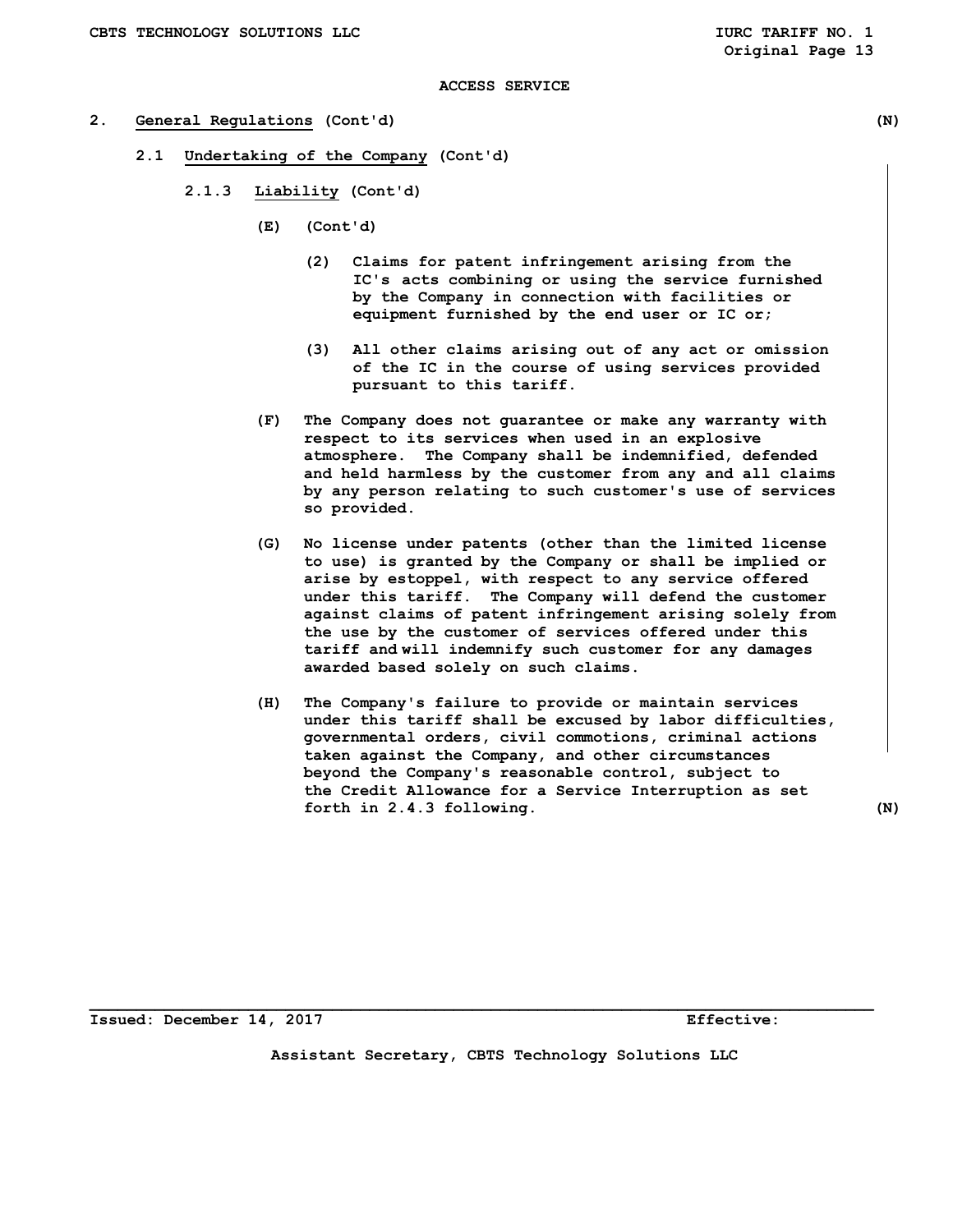## **2. General Regulations (Cont'd) (N)**

- **2.1 Undertaking of the Company (Cont'd)** 
	- **2.1.4 Provision of Services**

 **The Company, to the extent that such services are or can be made available with reasonable effort, and after provision has been made for the Company's Telephone Exchange Services, will provide to the customer upon reason able notice services offered in other applicable sections of this tariff at rates and charges specified therein.** 

## **2.1.5 Maintenance of Services**

 **The services provided under this tariff shall be maintained by the Company. The customer or others may not rearrange, move, disconnect, remove or attempt to repair any facilities provided by the Company, other than by connection or disconnection to any interface means used, except with the written consent of the Company.** (N)

**Issued: December 14, 2017 Effective:** 

**Assistant Secretary, CBTS Technology Solutions LLC**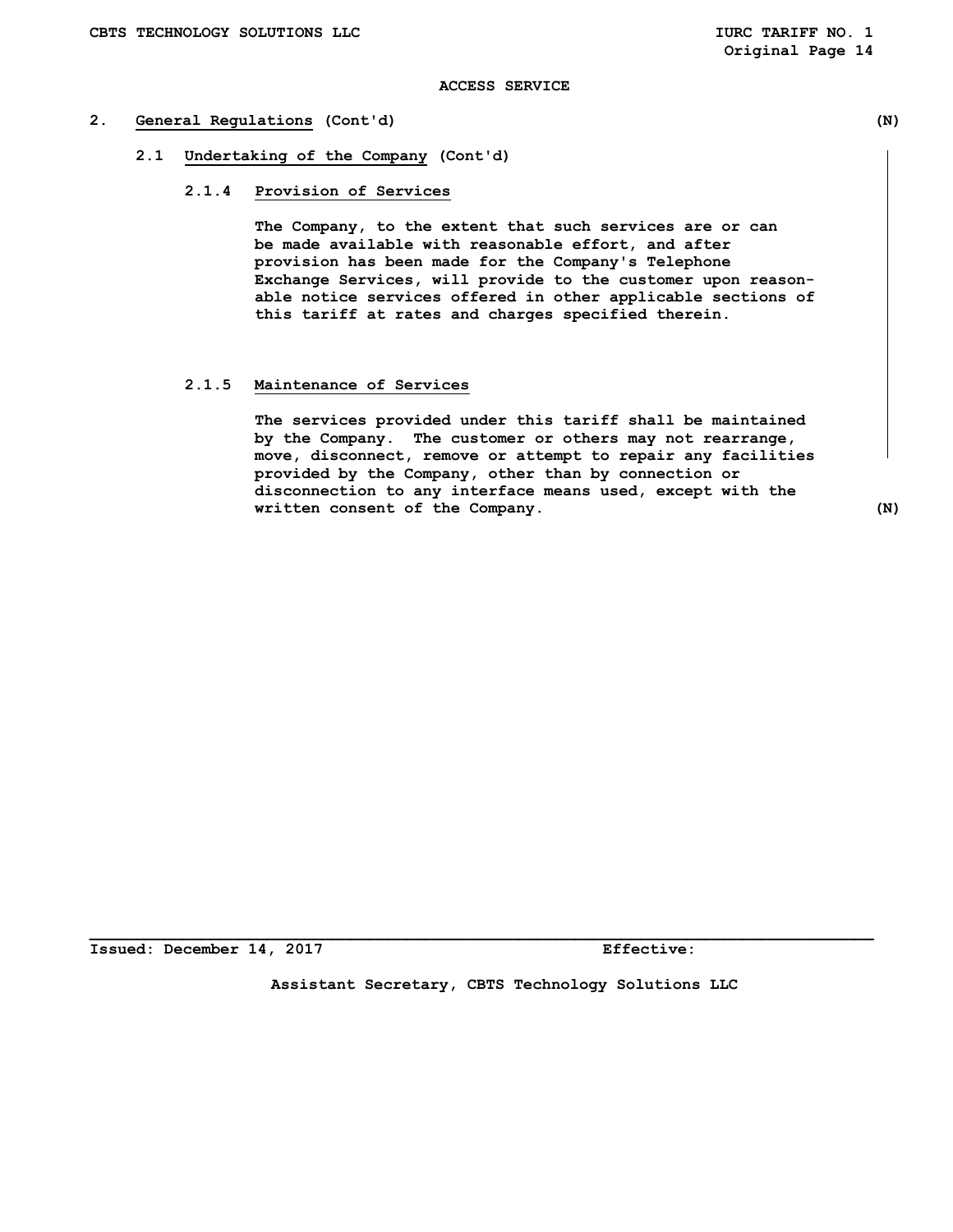#### **2. General Regulations (Cont'd) (N)**

- **2.1 Undertaking of the Company (Cont'd)** 
	- **2.1.6 Changes and Substitutions**

 **Except as provided for equipment and systems subject to FCC Part 68 Regulations at 47 C.F.R. Section 68.110 (b), the Company may, where such action is reasonably required in the operation of its business, (A) substitute, change or rearrange any facilities used in providing service under this tariff, including but not limited to substitution of carrier or derived facilities for wire facilities used to provide services (B) change minimum protection criteria, (C) change operating or maintenance characteristics of facilities or (D) change operations or procedures of the Company.** 

**The Company shall not be responsible if any such substitution, change or rearrangement renders any customer furnished services obsolete or requires modification or alteration thereof or otherwise affects their use or performance. If such substitution, change or rearrangement materially affects the operating characteristics of the facility, the Company will provide reasonable notification to the customer in writing. Reasonable time will be allowed for any redesign and implementation required by the change in operating characteristics. The Company will work cooperatively with the customer to determine reasonable notification requirements. (N)** 

**Issued: December 14, 2017 Effective:** 

**Assistant Secretary, CBTS Technology Solutions LLC**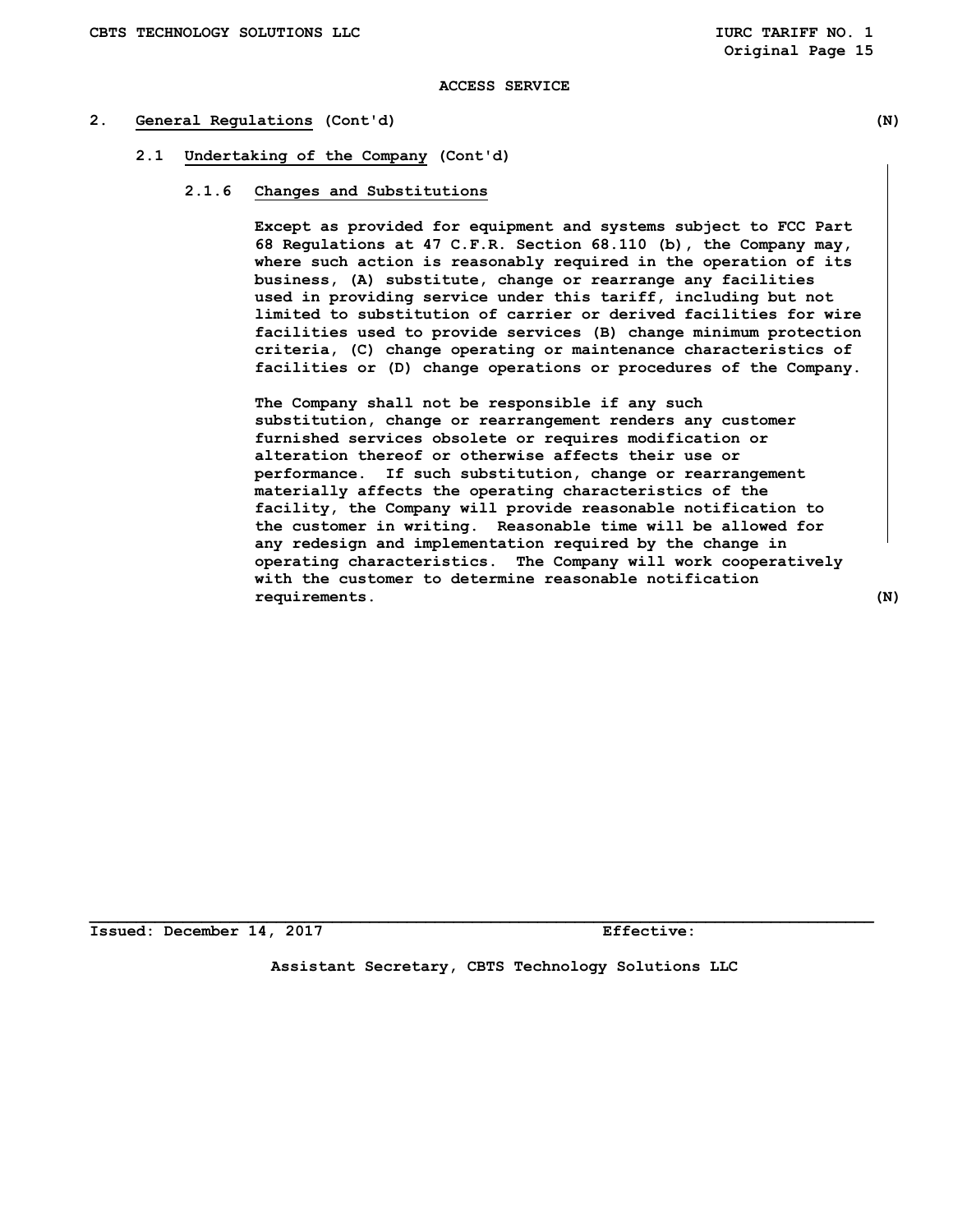## **2. General Regulations (Cont'd) (N)**

- **2.1 Undertaking of the Company (Cont'd)** 
	- **2.1.7 Refusal and Discontinuance of Service** 
		- **(A) When the customer's account is thirty (30) days past due, and the customer fails to comply with the provisions of Section 2, the Company may send a written notice to the customer regarding such noncompliance. The Company will send this delinquency notice via overnight Certified U.S. Mail or other commercial courier to the person the customer has designated to receive such notices of noncompliance. If the customer has not designated a person to whom notices should be sent, the Company will send the notice to the address where it sends invoices to the customer. The Company will give the customer fifteen (15) days from the day the Company mails the notice to comply and bring its applicable account current. If the customer does not bring its applicable account current and into compliance by the end of that 15-day period (when the account is 45-days past due), the Company may refuse additional applications for service, or may refuse to complete pending orders for service, or both. The Company may process additional applications for service and/or complete orders during the fifteen (15) days. However, nothing contained herein shall preclude the Company's right to refuse additional applications for service and/or to refuse to complete pending orders for the non-complying customer after this 15-day period without further notice to the customer.**
		- **(B) When the account is forty-five (45) days past due, and the customer has not complied and its applicable account is not current, the Company may send a disconnect notice to the customer. This notice shall give the customer an additional fifteen (15) days from the day the Company mails the disconnect notice to bring its applicable account current and into compliance. If the customer does not bring its applicable account current and into compliance by the end of this second 15-day period (when the account is 60-days past due), the Company may discontinue existing services in addition to exercising its rights described above in Part (A). If the Company does not disconnect the existing services, nothing contained herein shall preclude the Company's right to disconnect existing services to the non-complying customer without further notice to the customer. (N)**

**Issued: December 14, 2017 Effective:** 

**Assistant Secretary, CBTS Technology Solutions LLC**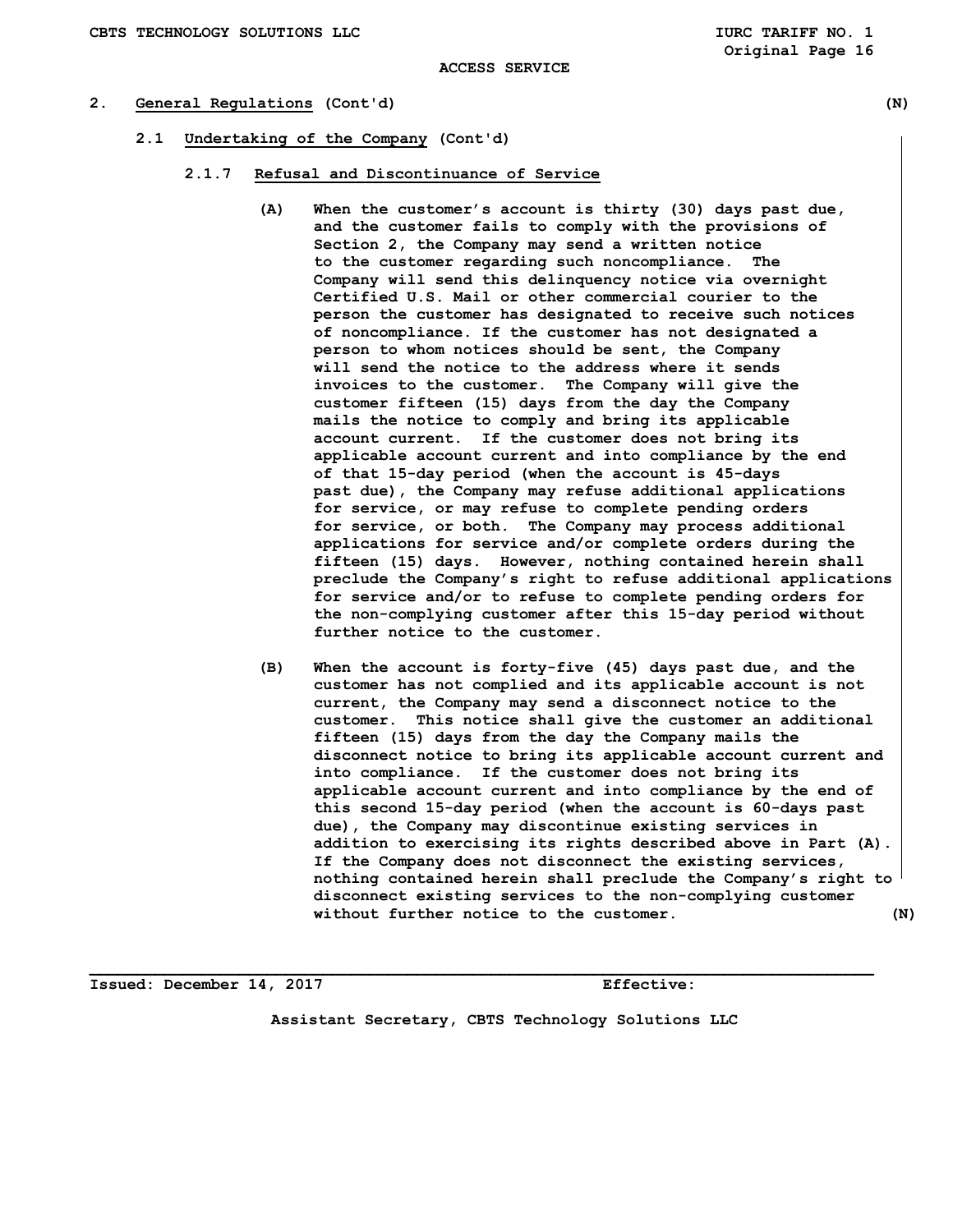#### **2. General Regulations (Cont'd) (N)**

- **2.1 Undertaking of the Company (Cont'd)** 
	- **2.1.7 Refusal and Discontinuance of Service (Cont'd)** 
		- **(C) When access service is provided by more than one company, the Companies involved in providing the joint service may individually or collectively deny ser vice to a customer for nonpayment. Where the Company (Companies) affected by the nonpayment is (are) incapable of effecting discontinuance of service without cooperation from the other joint provider(s) of Switched Access Service, such other Company (Companies) will, if technically feasible, assist in denying the joint service to the customer. Service denial for such joint service will only include calls which originate or terminate within, or transit, the operating territory of the Company (Companies) initiating the service denial for nonpayment. When more than one of the joint providers must deny service to effectuate termination for nonpayment, in cases where a conflict exists in the applicable tariff provisions, the tariff regulations of the end office Company shall apply for joint service discontinuance.**

### **2.2 Use**

#### **2.2.1 Unlawful Use**

 **The service provided under this tariff shall not be used for an unlawful purpose.** 

## **2.3 Obligation of the Customer**

 **2.3.1 Damages** 

 **The customer shall reimburse the Company for damages to Company facilities utilized to provide services under this tariff caused by the negligence or willful act of the customer or resulting from the customer's improper use of the Company facilities, or due to malfunction of any facilities or equipment provided by other than the Company. Nothing in the foregoing provision shall be interpreted to hold one customer liable for another customer's actions. The Company will, upon reimbursement for damages, cooperate with the customer in prosecuting a claim against the person causing such damage and the customer shall be subrogated to the right of recovery by the Company for the damages to the extent of such payment.** (N)

**Issued: December 14, 2017 Effective:** 

**Assistant Secretary, CBTS Technology Solutions LLC**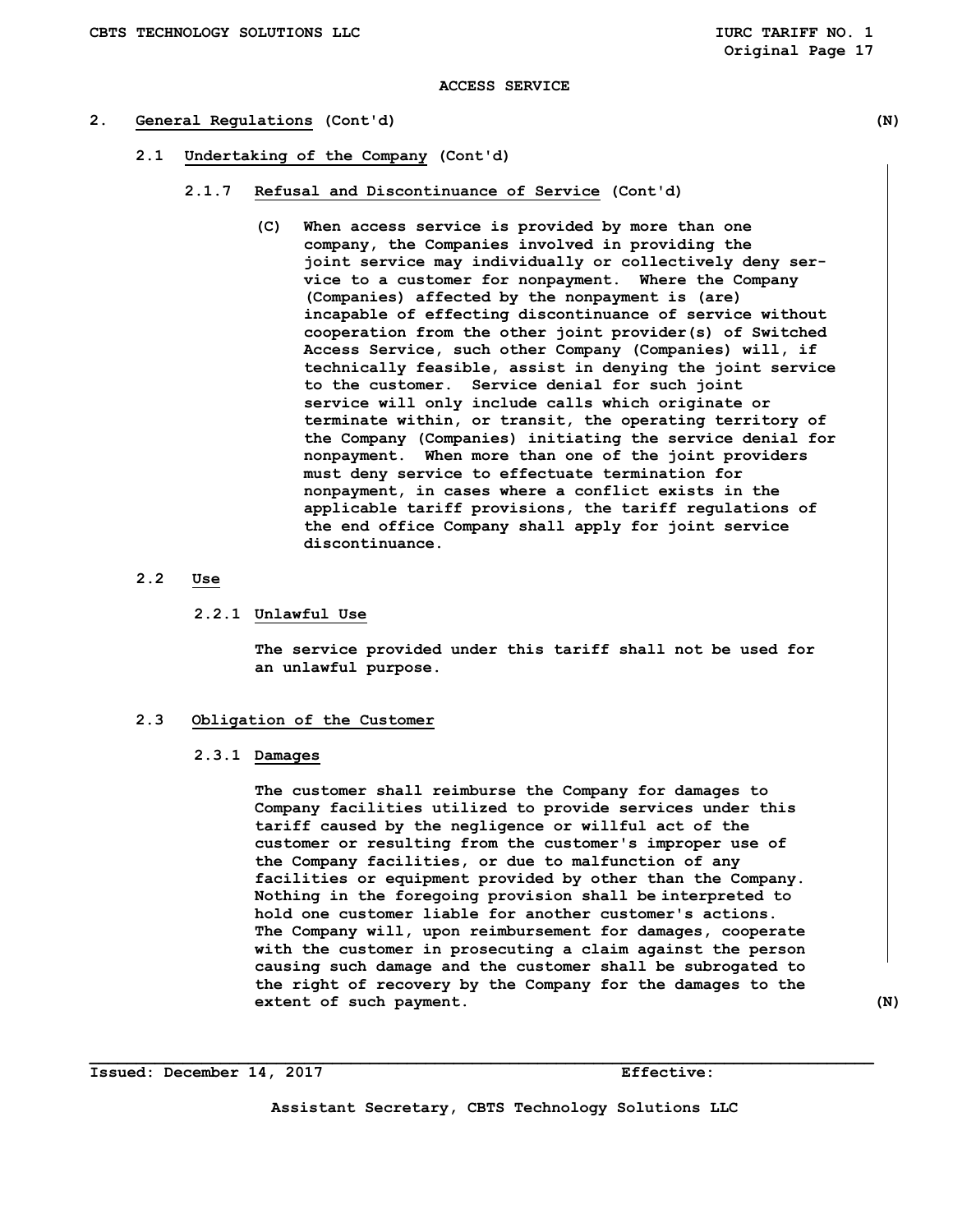#### **ACCESS SERVICE**

#### **2. General Regulations (Cont'd) (N)**

 **2.3 Obligations of the Customer (Cont'd)** 

#### **2.3.2 Ownership of Facilities and Theft**

 **Facilities utilized by the Company to provide service under the provisions of this tariff shall remain the property of the Company. Such facilities shall be returned to the Company by the customer, whenever requested, within a reasonable period following the request in as good condition as reasonable wear will permit.** 

## **2.3.3 Equipment Space and Power**

 **The customer shall furnish or arrange to have furnished to the Company, at no charge, equipment space with suitable environmental characteristics and electrical power required by the Company to provide services under this tariff at the points of termination of such services. The selection of ac or dc power shall be mutually agreed to by the customer and the Company. The customer shall also make necessary arrangements in order that the Company will have access to such spaces at reasonable times for installing, testing, testing, repairing or removing Company services.** 

## **2.3.4 Availability for Testing**

 **The services provided under this tariff shall be available to the Company at times mutually agreed upon in order to permit the Company to make tests and adjustments appropriate for maintaining the services in satisfactory operating condition. Such tests and adjustments shall be completed within a reasonable time. No credit will be allowed for any interruptions involved during such tests and adjustments.** 

#### **2.3.5 Design of Customer Services**

 **The customer shall be solely responsible, at its own expense, for the overall design of its services and for any redesigning or rearrangement of its services which may be required because of changes in facilities, operations or procedures of the Company, minimum protection criteria or operating or maintenance characteristics of the facilities. (N)** 

**Issued: December 14, 2017 Effective:** 

**Assistant Secretary, CBTS Technology Solutions LLC**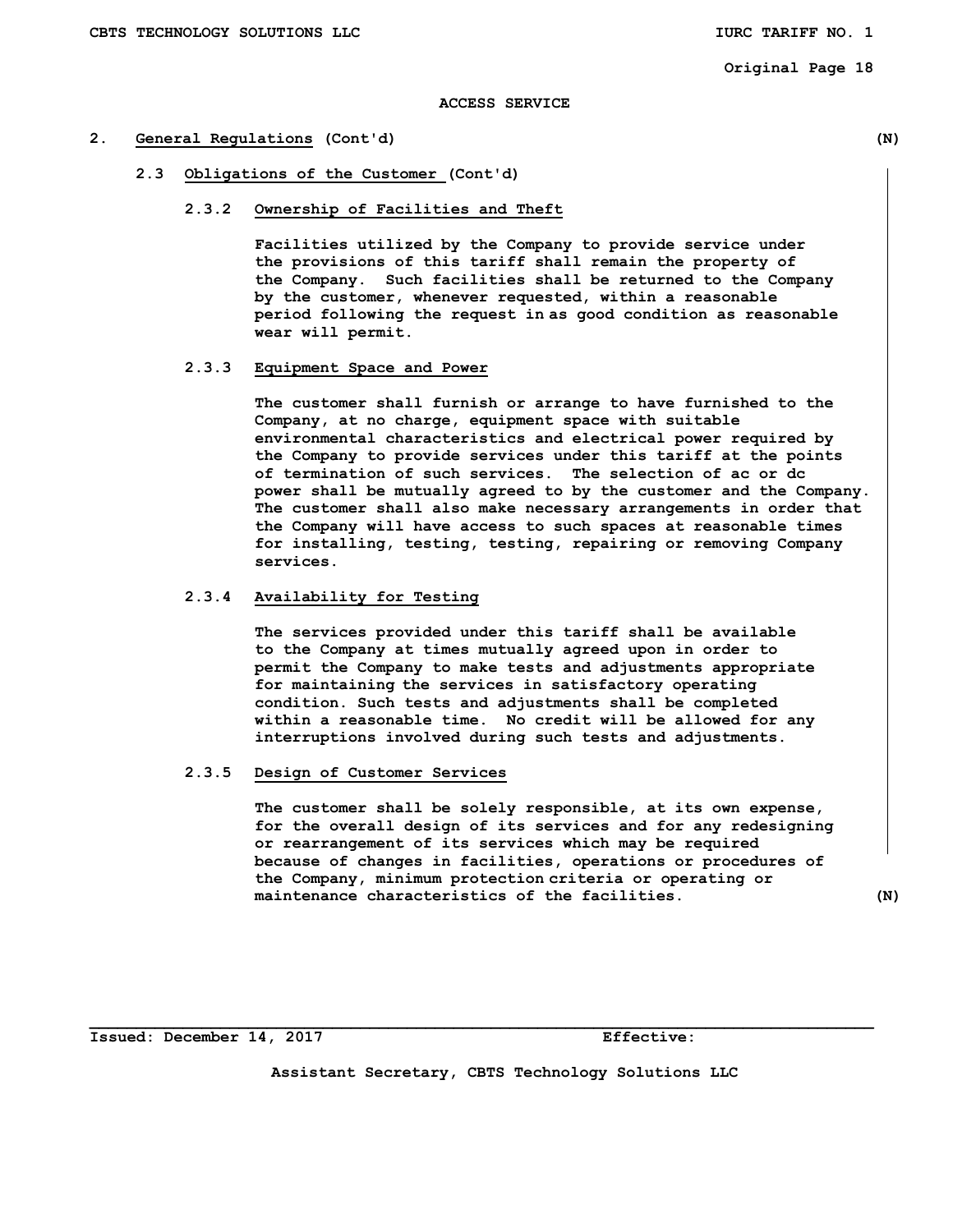#### **ACCESS SERVICE**

#### **2. General Regulations (Cont'd)**

- **2.3 Obligations of the Customer (Cont'd) (N)** 
	- **2.3.6 References to the Company**

 **The customer may advise End Users that certain services are provided by the Company in connection with the service the customer furnishes to End Users; however, the customer shall not represent that the Company jointly participates in the customer's services** 

## **2.3.7 Claims and Demands for Damages**

- **(A) With respect to claims of patent infringement made by third persons, the customer shall defend, indemnify, protect and save harmless the Company from and against all claims arising out of the combining with, or use in connection with, the services provided under this tariff, any circuit, apparatus, system or method provided by the customer.**
- **(B) The customer shall defend, indemnify and save harmless the Company from and against any suits, claims, losses or damages, and court costs by third persons arising out of the construction, installation, operation, maintenance, or removal of the customer's circuits, facilities, or equipment connected to the Company's services provided under this tariff, including, without limitation, Workmen's Compensation claims, actions for infringement of copyright and/or unauthorized use of program material, libel and slander actions based on the content of communications transmitted over the customer's circuits, facilities or equipment, and proceedings to recover taxes, fines, or penalties for failure of the customer to obtain or maintain in effect any necessary certificates, permits, (N)**

**Issued: December 14, 2017 Effective:** 

**Assistant Secretary, CBTS Technology Solutions LLC**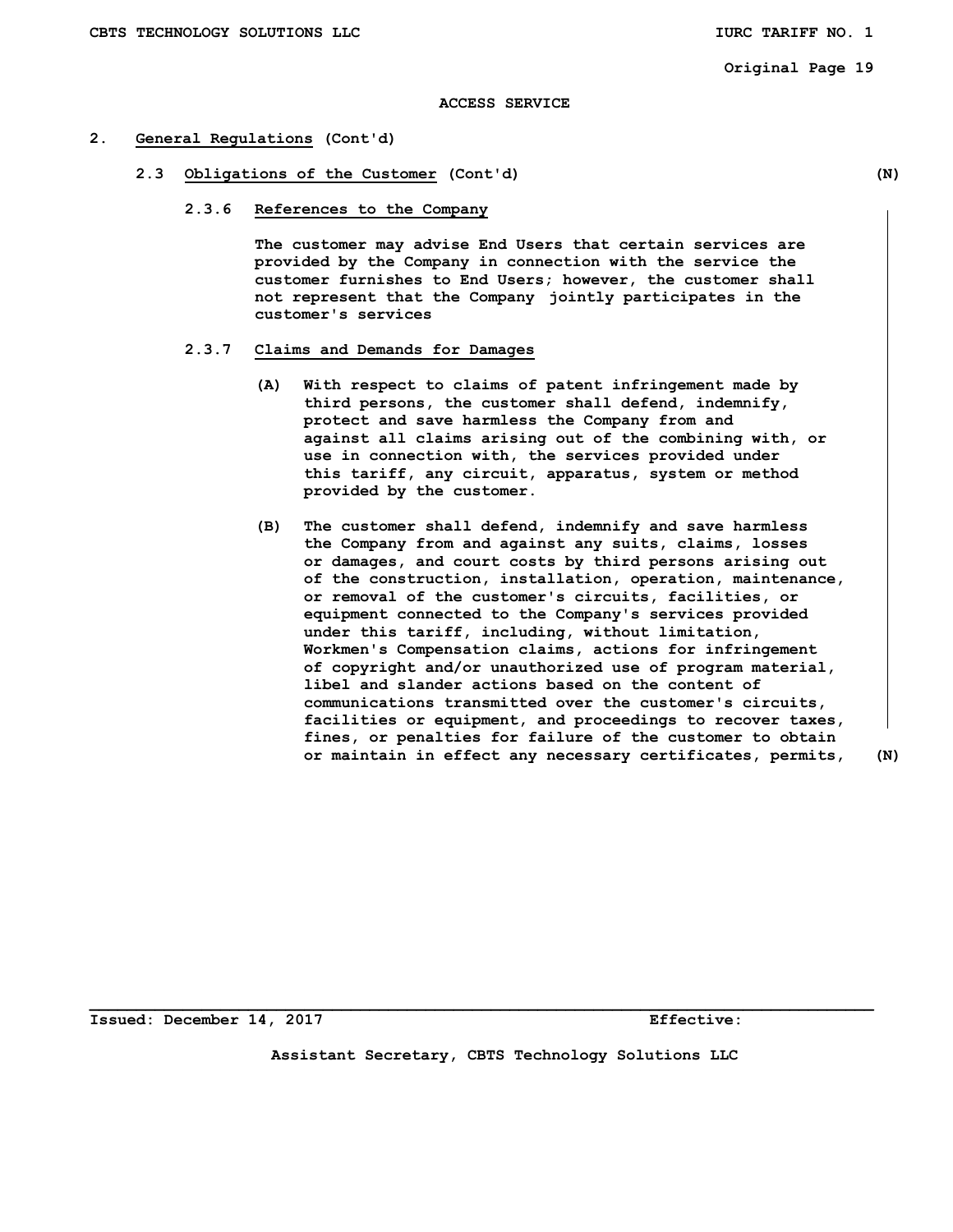## **ACCESS SERVICE**

## **2. General Regulations (Cont'd) (N)**

- **2.3 Obligations of the Customer (Cont'd)** 
	- **2.3.7 Claims and Demands for Damages (Cont'd)** 
		- **(B) (Cont'd)**

 **licenses, or other authority to acquire or operate the services provided under this tariff; provided, however, the foregoing indemnification shall not apply to suits, claims, and demands to recover damages for damage to property, death, or personal injury unless such suits, claims, or demands are based on the tortuous conduct of the customer, its officers, agents or employees.** 

 **(C) The customer shall defend, indemnify and save harmless the Company from and against any suits, claims, losses or damages, including court costs by the customer or third parties arising out of any act or omission of the customer in the course of using services provided under this tariff. (N)** 

**Issued: December 14, 2017 Effective:**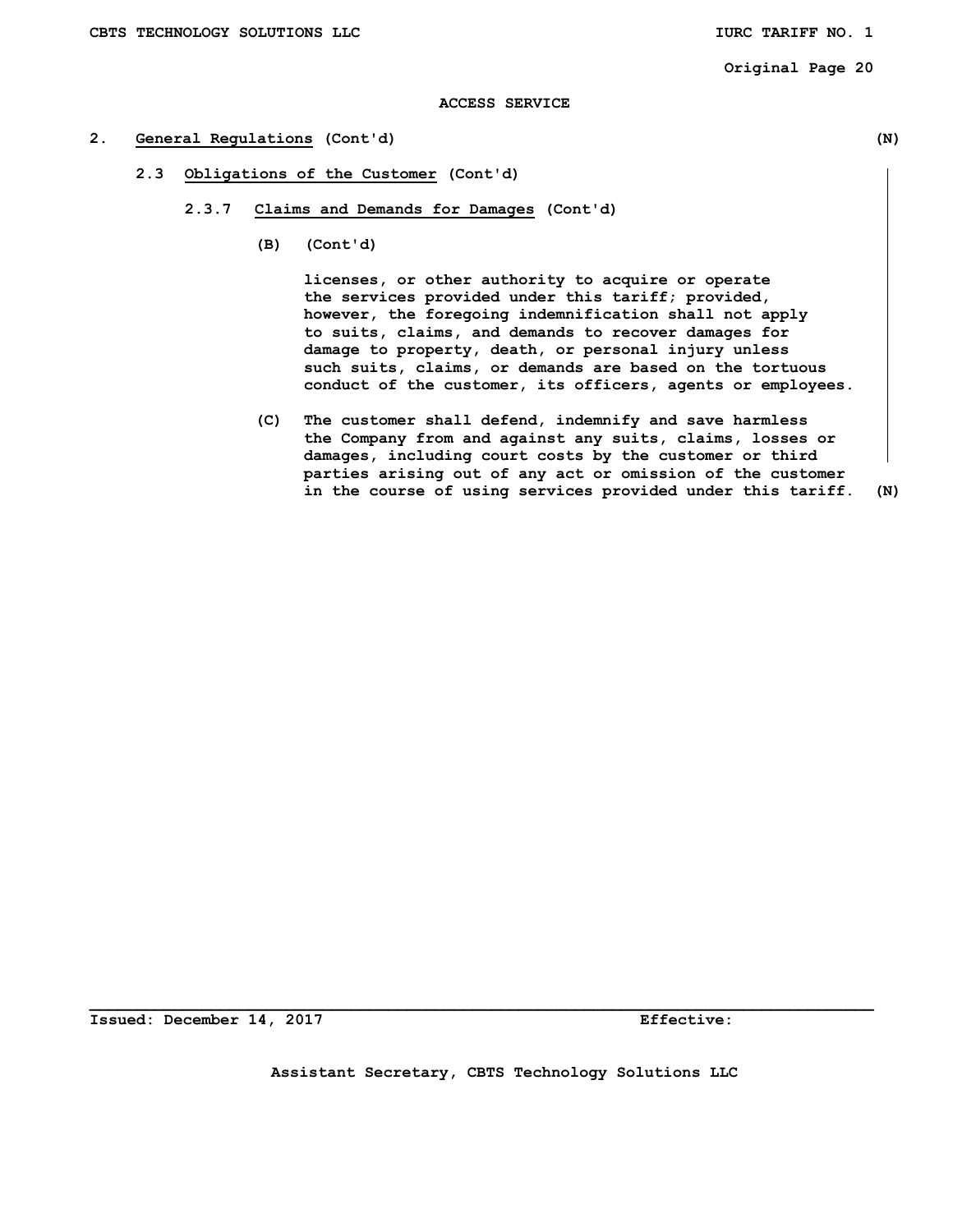#### **ACCESS SERVICE**

#### **2. General Regulations (Cont'd) (N)**

#### **2.4 Payment Arrangements and Credit Allowances**

#### **2.4.1 Payment of Rates, Charges and Deposits**

**(A) The Company will, in order to safeguard its interests, require a customer which has a proven history of late payments to the Company or does not have established credit, to make an advance payment, or make a deposit (prior to or at any time after the provision of a service to the customer) to be held by the Company as a guarantee of the payment of rates and charges. No such advance payment, or deposit will be required of a customer which is a successor of a company which has established credit and has no history of late payments to the Company. Such advance payment or deposit may not exceed the actual or estimated rates and charges for the service for a two-month period. The fact that a deposit has been made in no way relieves the customer from complying with the Company's regulations as to the prompt payment of bills. At such time as the provision of the service to the customer is terminated, the remaining amount of the advance payment or deposit will be credited to the customer's account and any credit balance which may remain will be refunded.** 

 **A deposit may be refunded or credited the account when the customer has established credit or, in any event, after the customer has established a one-year prompt payment record at any time prior to the termination of the provision of the service to the customer. In case of a cash deposit, for the period the deposit is held by the Company, the customer will receive interest at the same percentage rate as that set forth in (B)(3)(b)(I) or in (B)(3)(b)(II), whichever is lower. The calculation will be based on the number of days from the date the customer deposit is received by the Company to and including the date such deposit is credited to the customer's account or the date the deposit is refunded by the Company. Should a deposit be credited to the customer's account, as indicated above, no interest will accrue on the deposit from the date such deposit is credited to the customer's account. Advance payments of a customer's account will not receive interest. (N)** 

**Issued: December 14, 2017 Effective:** 

**Assistant Secretary, CBTS Technology Solutions LLC**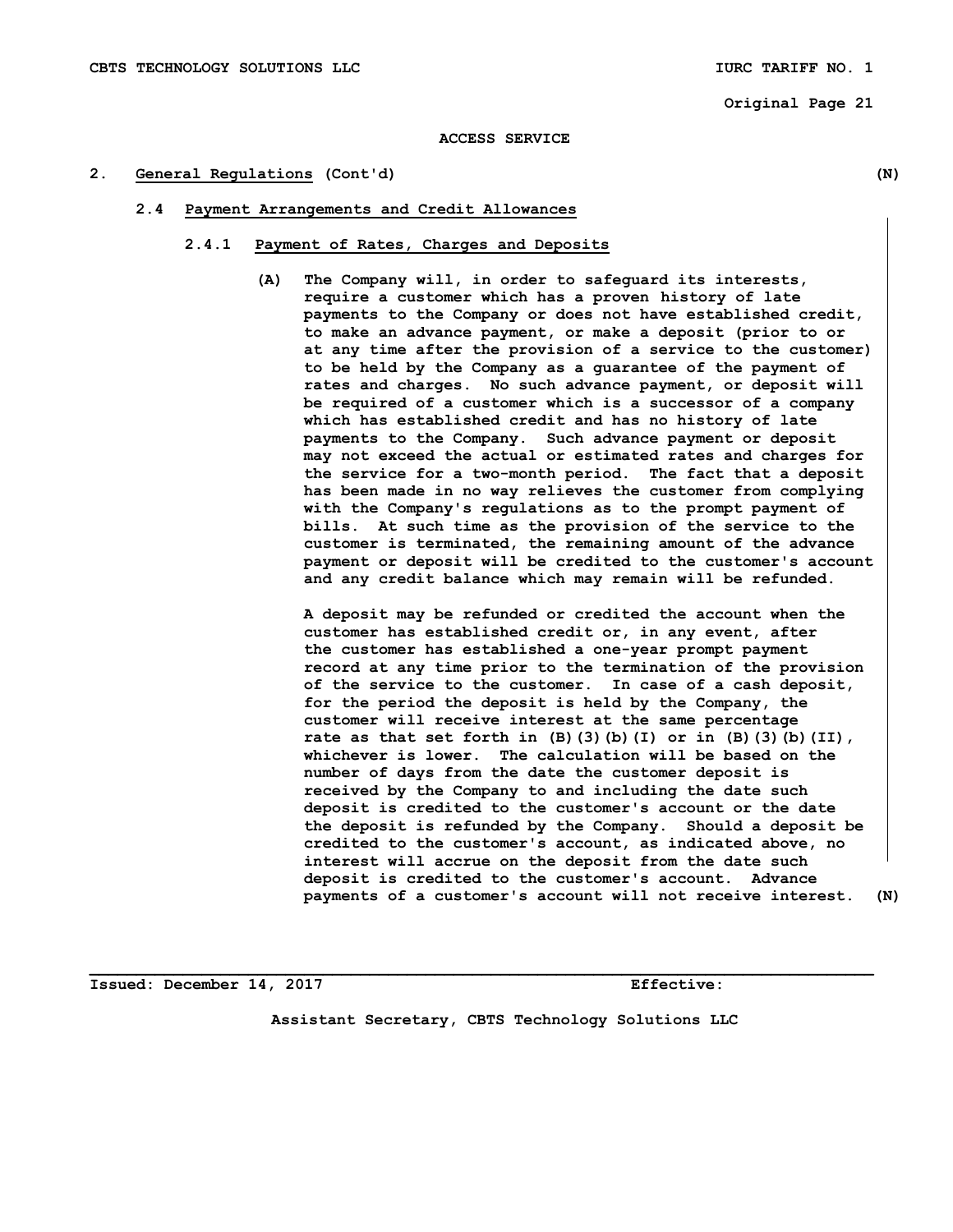#### **ACCESS SERVICE**

#### **2. General Regulations (Cont'd) (N)**

- **2.4 Payment Arrangements and Credit Allowances (Cont'd)** 
	- **2.4.1 Payment of Rates, Charges and Deposits (Cont'd)** 
		- **(B) The Company shall bill on a current basis all charges incurred by and credits due to the customer under this tariff attributable to services established or discontinued during the preceding billing period. In addition, the Company shall bill in advance charges for all services to be provided during the ensuing billing period. The bill day (i.e., the billing date of a bill for a customer for Access Service under this tariff), the period of service each bill covers and the payment date will be as follows:** 
			- **(1) The Company will establish a bill day each month for each customer account.**
			- **(2) Amounts not paid within 31 days of invoice will be considered past due. Interest at a rate of 1.5% per month may be applied to any unpaid amount commencing 31 days after the statement date.**
			- **3) A check return charge will be assessed for checks with insufficient funds or non-existing accounts.**

 **Check Return Charge \$20.00** 

 **(C) Adjustments for the quantities of services established or discontinued in any billing period beyond the minimum period set forth for services in other sections of this tariff will be prorated to the number of days or major fraction of days based on a 30 day month. Company will, upon request and if available, furnish such detailed information as may reasonably be required for verification of any bill. (N)** 

**Issued: December 14, 2017 Effective:** 

**Assistant Secretary, CBTS Technology Solutions LLC**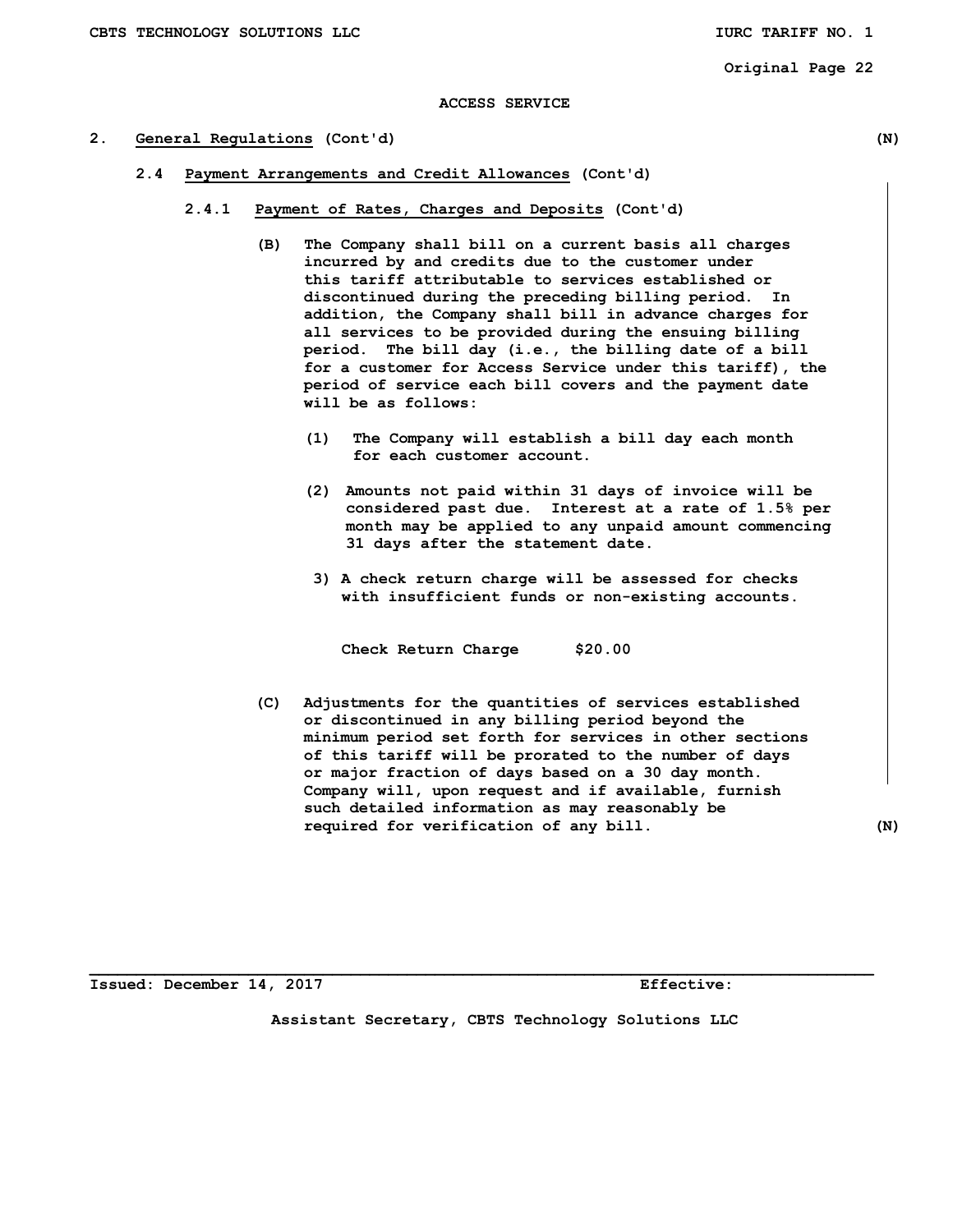### **ACCESS SERVICE**

## **2. General Regulations (Cont'd) (N)**

## **2.4 Payment Arrangements and Credit Allowances (Cont'd)**

## **2.4.2 Minimum Periods**

 **The minimum period for which services are provided and for which rates and charges are applicable is one month except as noted otherwise.** 

 **When a service is discontinued prior to the expiration of the Minimum period, a one month charge will apply at the rate level in effect at the time service is discontinued. (N)**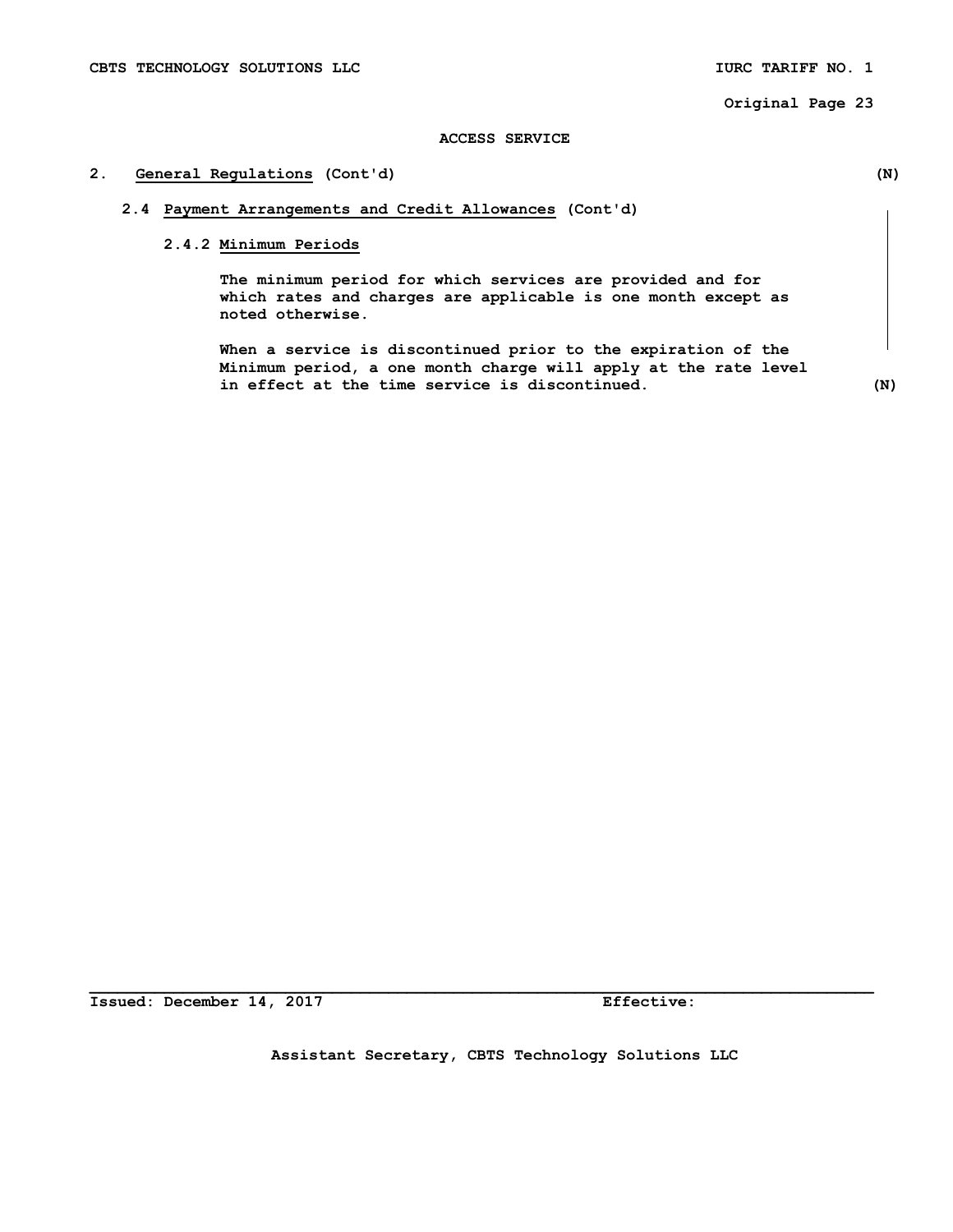#### **2. General Regulations (Cont'd)**

 **2.4 Payment Arrangements and Credit Allowances (Cont'd)** 

#### **2.4.2 Minimum Periods**

 **The minimum period for which services are provided and for which rates and charges are applicable is one month except as noted otherwise.** 

 **When a service is discontinued prior to the expiration of the Minimum period, a one month charge will apply at the rate level in effect at the time service is discontinued.** 

## **2.4.3 Credit Allowance for Service Interruptions (M)**

#### **(A) General**

 **A service is interrupted when it becomes unusable to the customer because of a failure of a facility component used to furnish service under this tariff or in the event that the protective controls applied by the Company result in the complete loss of service by the customer. An interruption period starts when an inoperative service is reported to the Company, and ends when the service is operative. (M)** 

**Regulations found on this page were formerly found on Page 24.** 

**Issued: December 14, 2017 Effective: Effective:**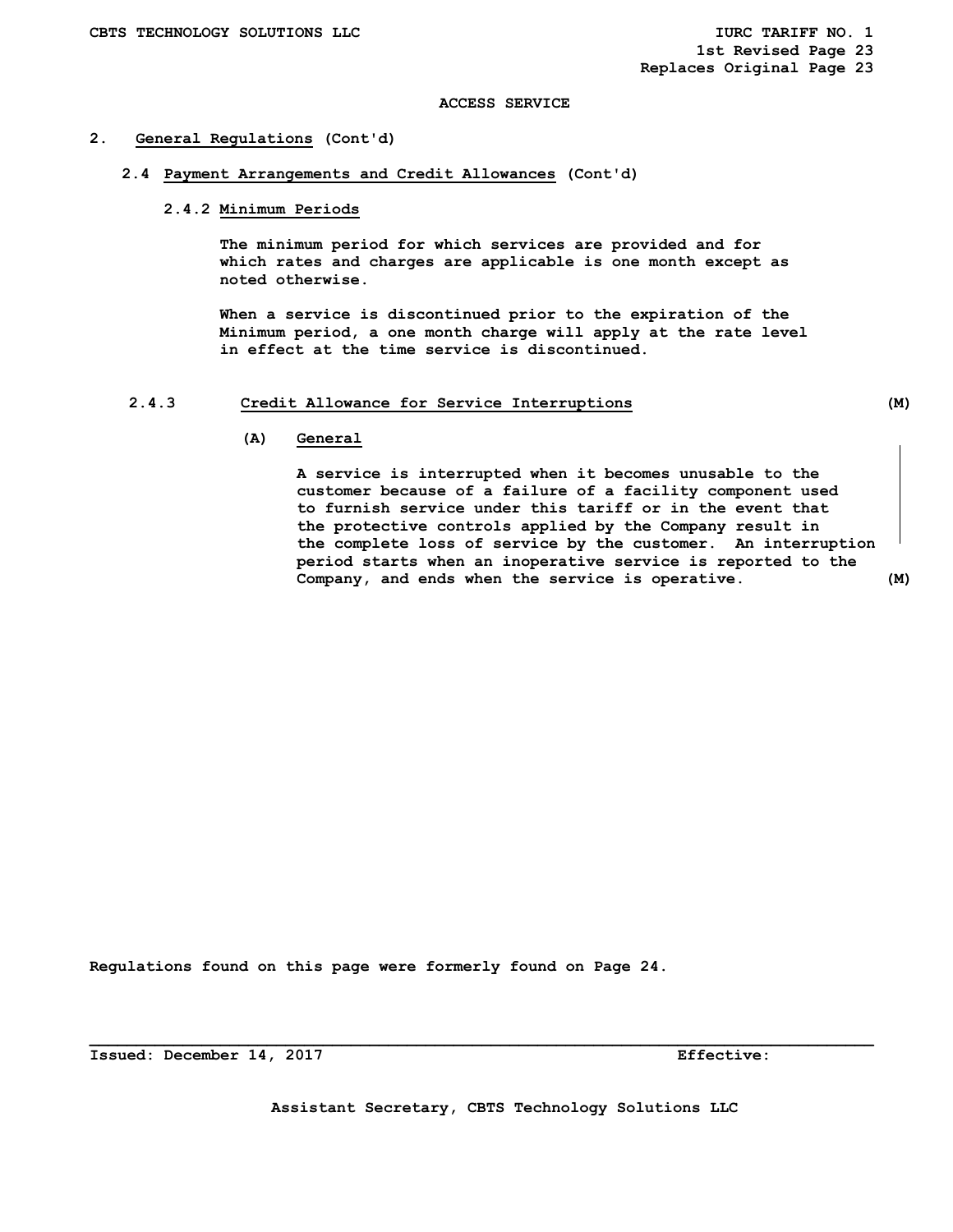#### **2. General Regulations (Cont'd)**

- **2.4 Payment Arrangements and Credit Allowances (Cont'd)** 
	- **2.4.3 Credit Allowance for Service Interruptions (Cont'd)**

 **(M)** 

```
 (M)
```
## **(B) When a Credit Allowance Applies**

 **In case of an interruption to any service, allowance for the period of interruption, if not due to the negligence of the customer, shall be as follows:** 

- **(1) For DS1 service, no credit shall be allowed for an interruption of less than thirty (30) minutes. The customer shall be credited for an interruption of 30 minutes or more at the rate of 1/1440 of the monthly charges for the facility or service for each period of 30 minutes or major fraction thereof that the interruption continues.**
- **(2) For OC Point-to-Point Special Access Services with (N) 1+1 Protection Route and Central Office Survivability a Credit Allowance will be made for any occurrence of a Service interruption. For OC Point-to-Point Special Access Services without 1+1 Protection Route and Central Office Survivability a Credit Allowance will be made for each occurrence of a Service interruption period of (1) one or more consecutive minutes. For MercNet 45 service a Credit Allowance will be made for each occurrence of a Service interruption period of (2) two or more consecutive hours. (N)**

 **The monthly charges shall be the total of all the monthly rate element charges associated with the service.** 

- **(3) Credit allowance for Ethernet service is found in 5.2 (N) following.**
- **(4) Credit allowance for Wavelength service is found in 6.1(B) following.**
- **(5) Credit allowance for Ethernet Point-to Point service is found in 7.1(B) following. (N)**

**Regulations formerly found on this page are now found on page 23** 

**Assistant Secretary, CBTS Technology Solutions LLC**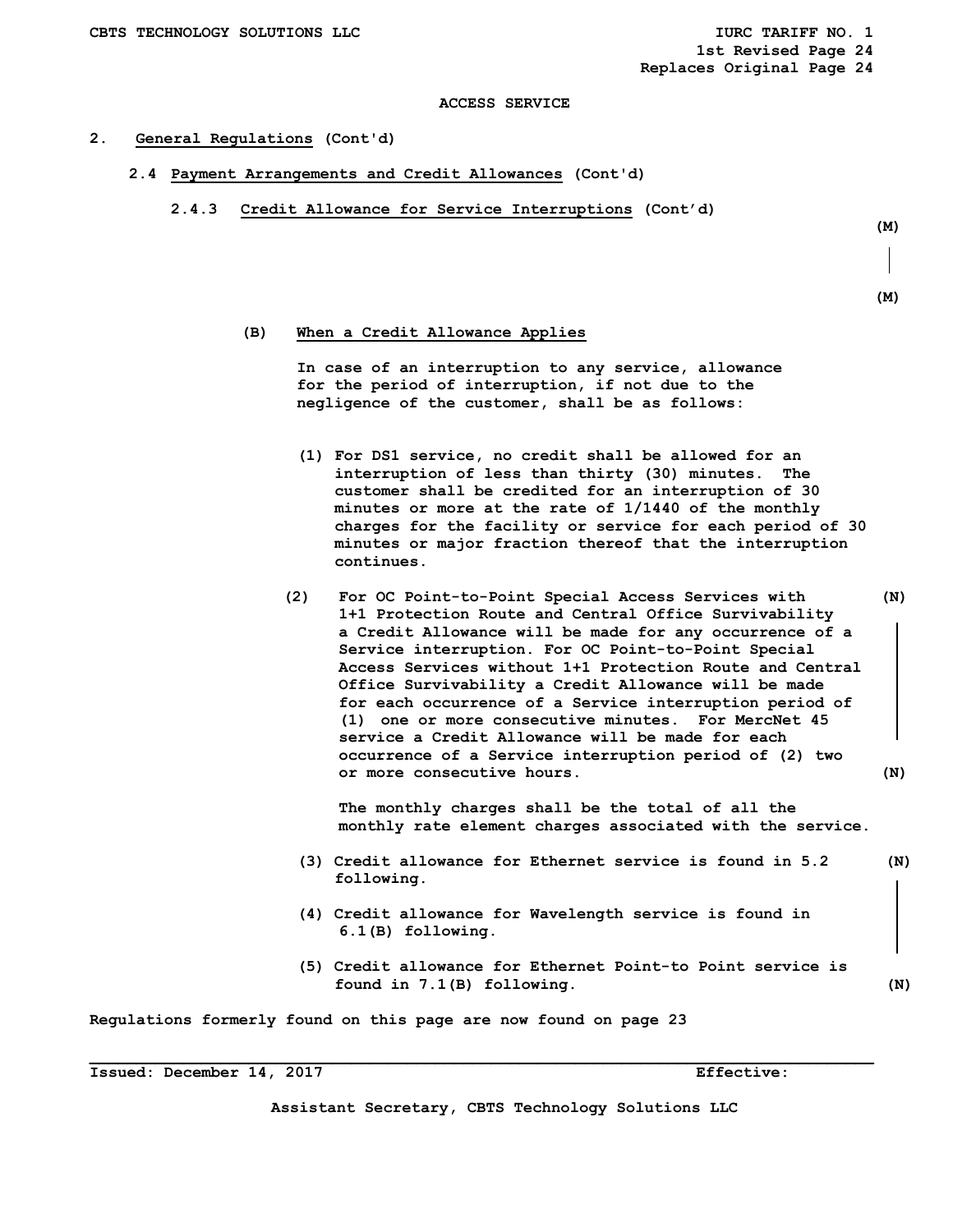#### **2. General Regulations (Cont'd) (N)**

- **2.4 Payment Arrangements and Credit Allowances (Cont'd)** 
	- **2.4.3 Credit Allowance for Service Interruptions** 
		- **(A) General**

 **A service is interrupted when it becomes unusable to the customer because of a failure of a facility component used to furnish service under this tariff or in the event that the protective controls applied by the Company result in the complete loss of service by the customer. An interruption period starts when an inoperative service is reported to the Company, and ends when the service is operative.** 

 **(B) When a Credit Allowance Applies** 

 **In case of an interruption to any service, allowance for the period of interruption, if not due to the negligence of the customer, shall be as follows:** 

 **(1) For DS1 and DS3 service, no credit shall minutes. The customer shall be credited for an interruption of 30 minutes or more at the rate of 1/1440 of the monthly charges for the facility or service for each period of 30 minutes or major fraction thereof that the interruption continues.** 

 **The monthly charges used to determine the credit shall be as follows:** 

 **(a) For DS1 and DS3 services, the monthly charge shall be the total of all the monthly rate element charges associated with the service. (N)** 

**Issued: December 14, 2017 Effective:** 

**Assistant Secretary, CBTS Technology Solutions LLC**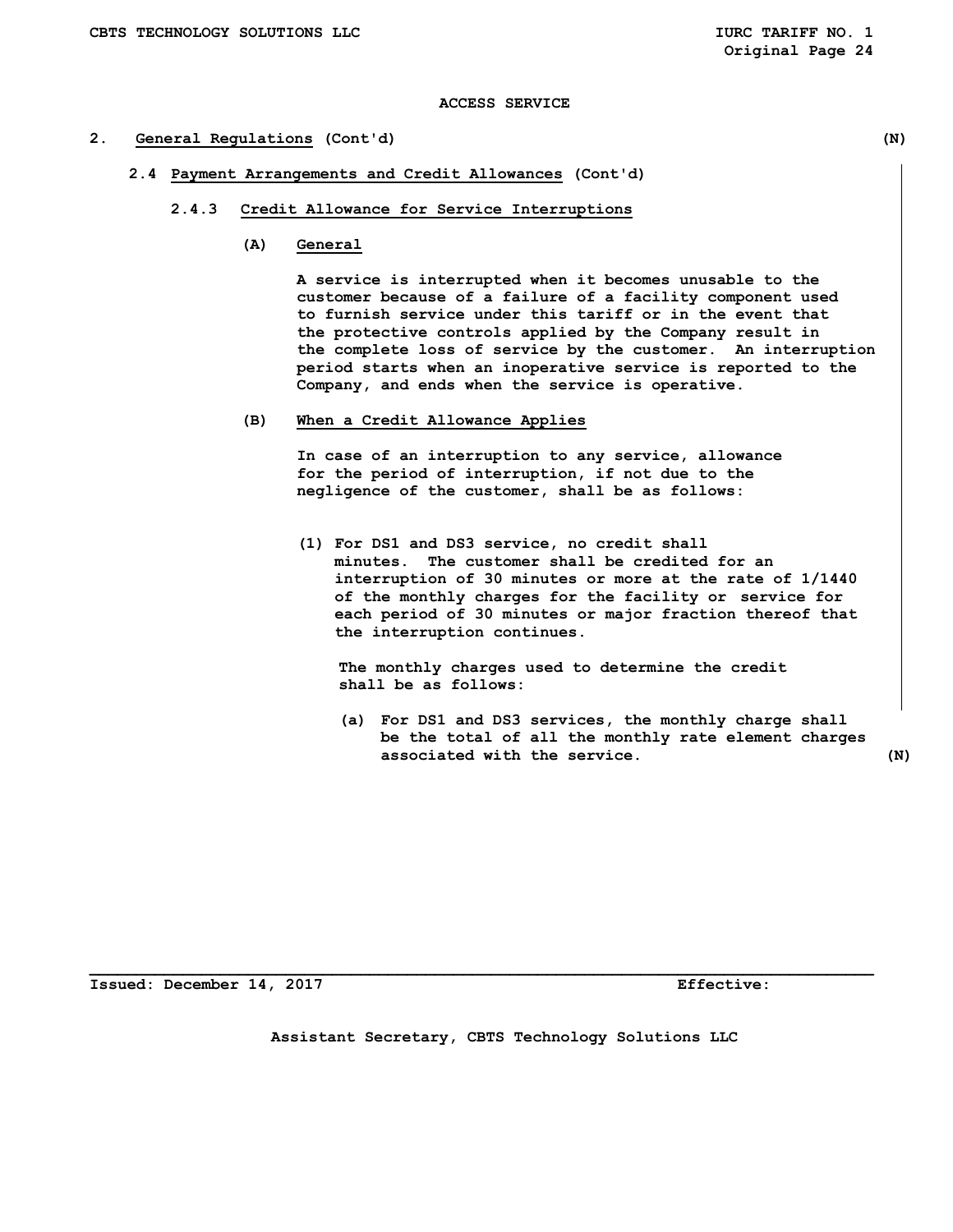#### **2. General Regulations (Cont'd) (N)**

- **2.4 Payment Arrangements and Credit Allowances (Cont'd)** 
	- **2.4.3 Credit Allowance for Service Interruptions (Cont'd)** 
		- **(C) When A Credit Allowance Does Not Apply**

 **No credit allowance will be made for:** 

- **(1) Interruptions caused by the negligence of the customer.**
- **(2) Interruptions of a service due to the failure of equipment or systems provided by the customer or others.**
- **(3) Interruptions of a service during any period in which the Company is not afforded access to the premises where the service is terminated.**
- **(4) Interruptions of a service when the customer has released that service to the Company for maintenance purposes, to make rearrangements, or for the implementation of an order for a change in the service during the time that was negotiated with the customer prior to the release of that service. Thereafter, a credit allowance as set forth in (B) preceding applies.**
- **(5) Periods when the customer elects not to release the service for testing and/or repair and continues to use it on an impaired basis.**
- **(6) An interruption or a group of interruptions, resulting from a common cause, for amounts less than one dollar.**

#### **(D) Temporary Surrender of a Service**

 **In certain instances, the customer may be requested by the Company to surrender a service for purposes other than maintenance, testing or activity relating to a service order. If the customer consents, a credit allowance will be granted. The credit allowance will be 1/1440 of the monthly rate for each period of 30 minutes or fraction thereof that the service is surrendered. In no case will the credit allowance exceed the monthly rate for the service surrendered in any one monthly billing period. (N)** 

**Issued: December 14, 2017 Effective:** 

**Assistant Secretary, CBTS Technology Solutions LLC**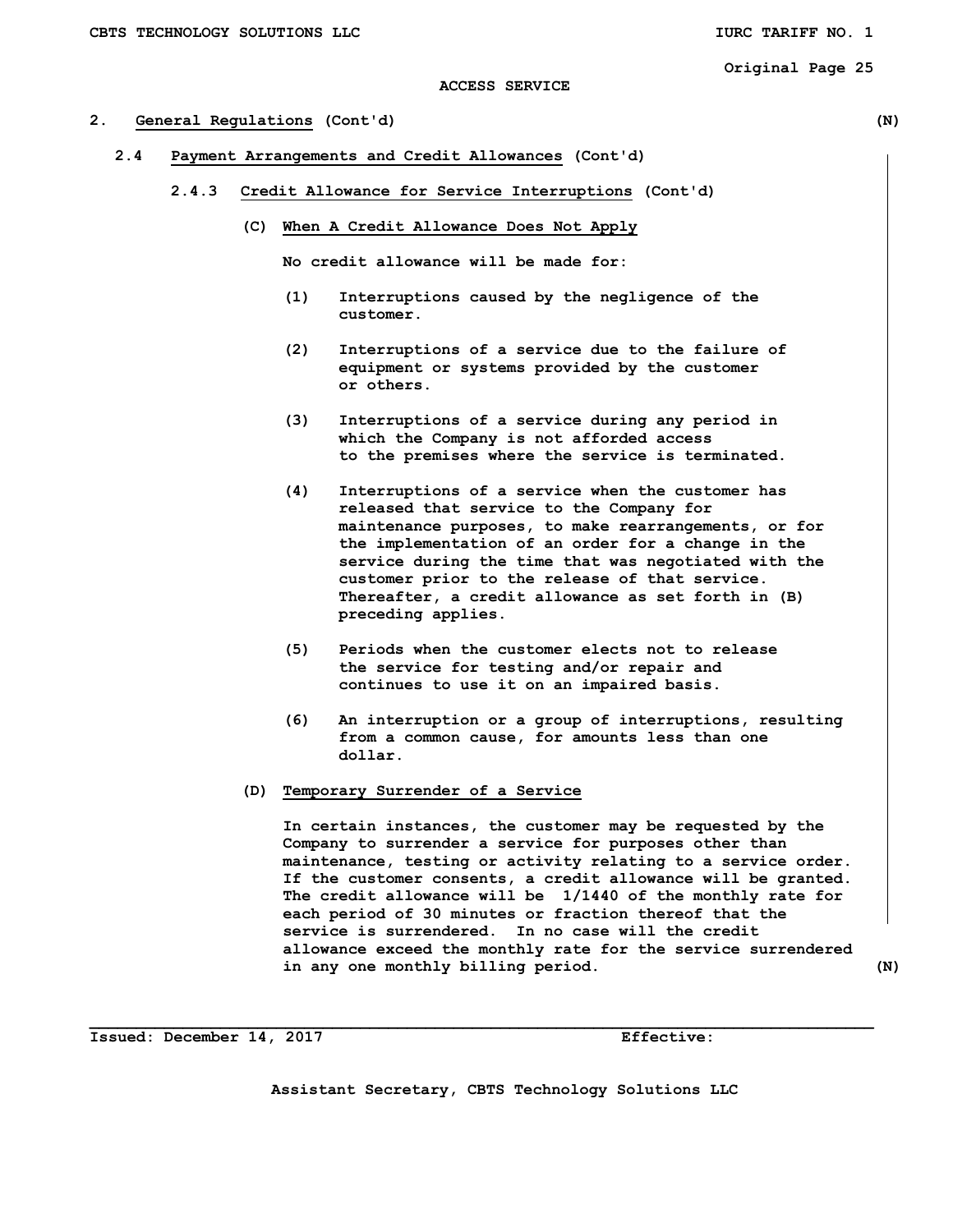#### **2. General Regulations (Cont'd) (N)**

#### **2.5 Definitions**

**Certain terms used herein are defined as follows:** 

#### **Access Code**

 **The term "Access Code" denotes a uniform five or seven digit code assigned by the Company to an individual customer. The five digit code has the form 10XXX, and the seven digit code has the form 101XXXX and 950-XXXX.** 

#### **Access Minutes**

 **The term "Access Minutes" denotes that usage of exchange facilities in interstate or foreign service for the purpose of calculating chargeable usage. On the originating end of an interstate or foreign call, usage is measured from the time the originating end user's call is delivered by the Company to and acknowledged as received by the customer's facilities connected with the originating exchange. On the terminating end of an interstate or foreign call, usage is measured from the time the call is received by the end user in the terminating exchange. Timing of usage at both originating and termi nating ends of an interstate or foreign call shall terminate when the calling or called party disconnects, whichever event is recognized first in the originating and terminating exchanges, as applicable.** 

## **Access Tandem**

 **The term "Access Tandem" denotes a Company switching system that provides a concentration and distribution function for originating or terminating traffic between end offices and a customer's premises.** 

#### **Access Tandem Trunk Port**

 **The Access Tandem Trunk Port is a port for each dedicated trunk on the serving Wire Center side of the access tandem.** 

#### **Aggregator**

 **The term "Aggregator" denotes any person that, in the ordinary course of operations, makes telephones available to the public or to trans ient users of its premises, for interstate telephone calls using a provider of operator services as defined under Part 64.708(b) of the FCC Rules and Regulations. Further included in this definition are universities, hospitals, hotels, and other entities which provide services to the general public for users of its premises for inter state calls.** (N)

**Issued: December 14, 2017 Effective:** 

**Assistant Secretary, CBTS Technology Solutions LLC**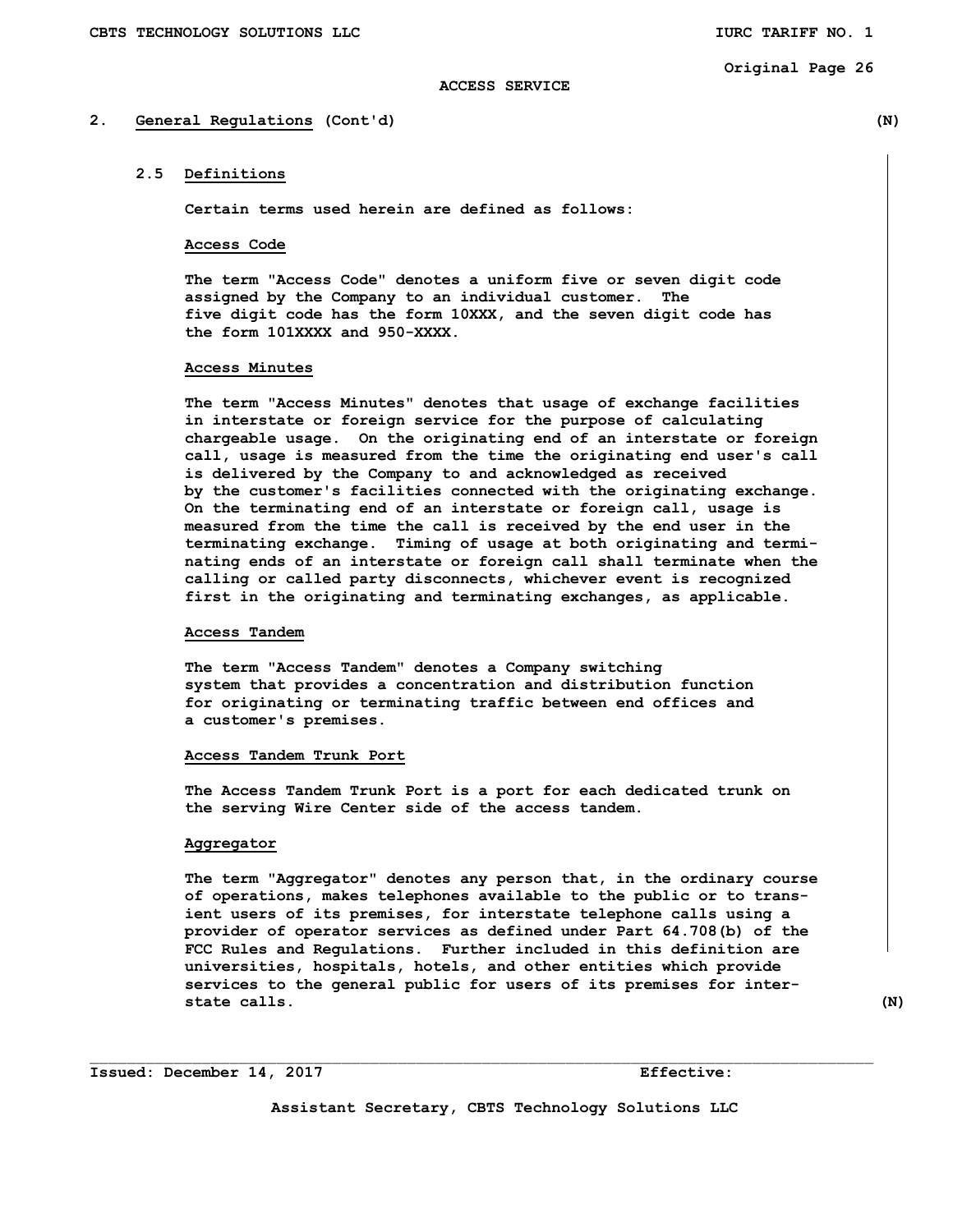#### **ACCESS SERVICE**

#### **2. General Regulations (Cont'd)** (N)

 **2.5 Definitions (Cont'd)** 

#### **Answer/Disconnect Supervision**

 **The term "Answer/Disconnect Supervision" denotes the transmission of the switch trunk equipment supervisory signal (off-hook or on-hook) to the customer's point of termination as an indication that the called party has answered or disconnected.** 

#### **Asynchronous Transfer Mode**

**Asynchronous Transfer Mode means a high-speed, cell-based, connectionoriented, packet transmission protocol for handling data with varying bursts and bit rates.** 

#### **Attenuation Distortion**

 **The term "Attenuation Distortion" denotes the difference in loss at specified frequencies relative to the loss at 1004 Hz, unless otherwise specified.** 

## **Automatic Number Identification (ANI)**

 **The term "Automatic Number Identification (ANI)" denotes the provision of automatic transmission of a seven or ten digit number and information digits to the customer's premises for calls originating in the LATA, to identify the calling station. Also see "Flexible Automatic Number Identification".** 

#### **Balance (100 Type) Test Line**

 **The term "Balance (100 Type) Test Line" denotes an arrangement in an end office which provides for balance and noise testing.** 

#### **Bit**

 **The term "Bit" denotes the smallest unit of information in the binary system of notation. (N)**

**Issued: December 14, 2017 Effective:** 

**Assistant Secretary, CBTS Technology Solutions LLC**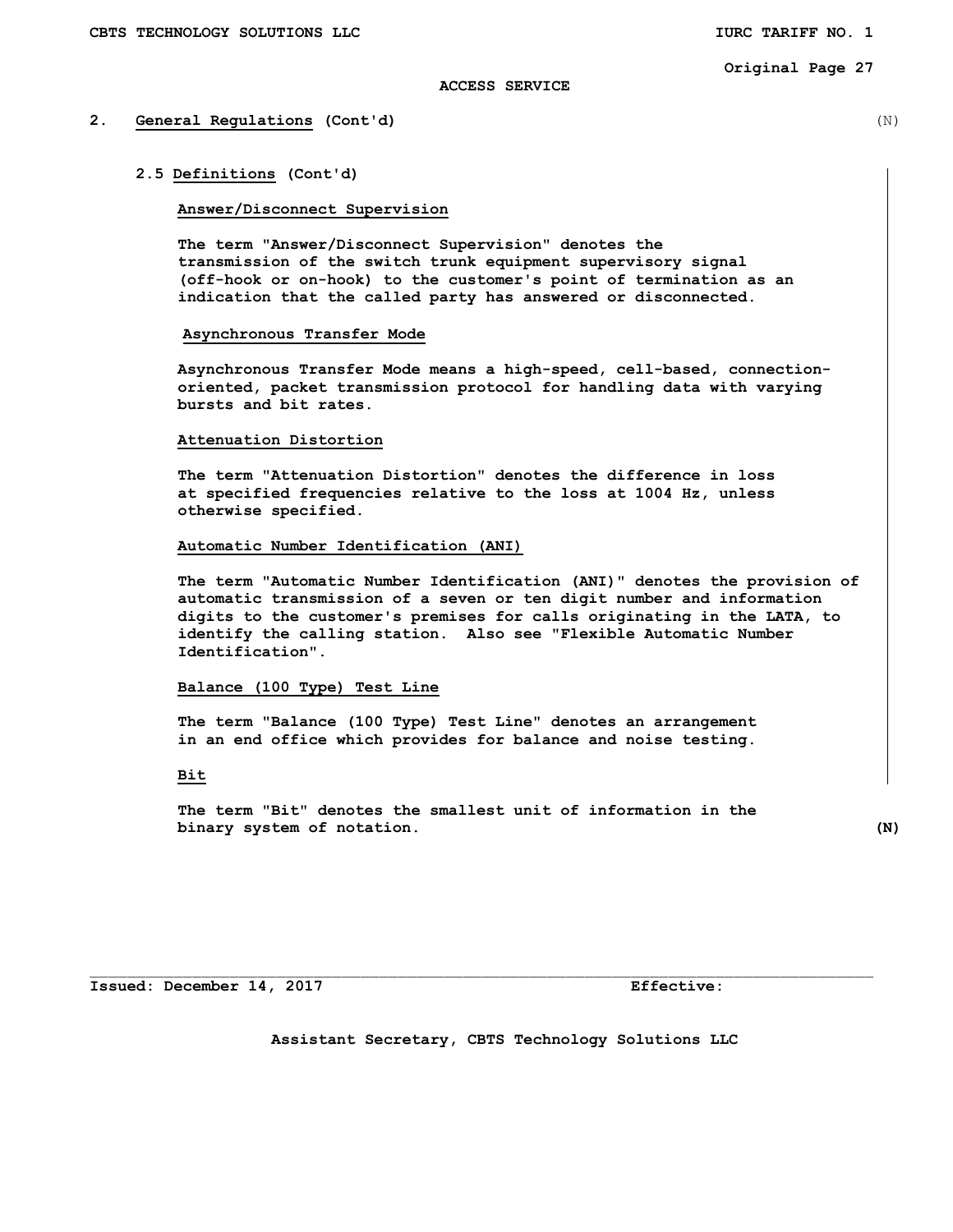#### **ACCESS SERVICE**

#### **2. General Regulations (Cont'd) (N)**

#### **2.5 Definitions (Cont'd)**

#### **Cable Vault**

 **A space designated by the Company which serves as the cable entrance to the Serving Wire Center.** 

#### **Call**

 **The term "Call" denotes a customer attempt for which the complete address code (e.g., 0-, 911, or 10 digits) is provided to the serving dial tone office.** 

#### **Call Gapping**

 **The term "Call Gapping" denotes the routing of originating calls to all transmission paths in a trunk group at a prescribed rate of flow, e.g., one call every five seconds, in order to limit (choke) the completion of such traffic. Calls which are denied access, i.e., the choked calls, would be routed to a no-circuit announcement.** 

#### **Carrier or Common Carrier**

 **See Interexchange Carrier.** 

#### **Carrier Identification Parameter**

 **A feature allowing the CCS/SS7 call setup protocol to carry the Carrier Identification Code (CIC) through interconnected networks.** 

#### **Central Office**

 **The term "Central Office" denotes a local Company switching system where Telephone Exchange Service customer station loops are terminated for purposes of interconnection to each other and to trunks.** 

#### **Central Office Prefix**

 **The term "Central Office Prefix" denotes the first three digits (NXX) of the seven digit telephone number assigned to a customer's Telephone Exchange Service when dialed on a local basis. (N)** 

**Assistant Secretary, CBTS Technology Solutions LLC** 

 $\mathcal{L}_\text{max}$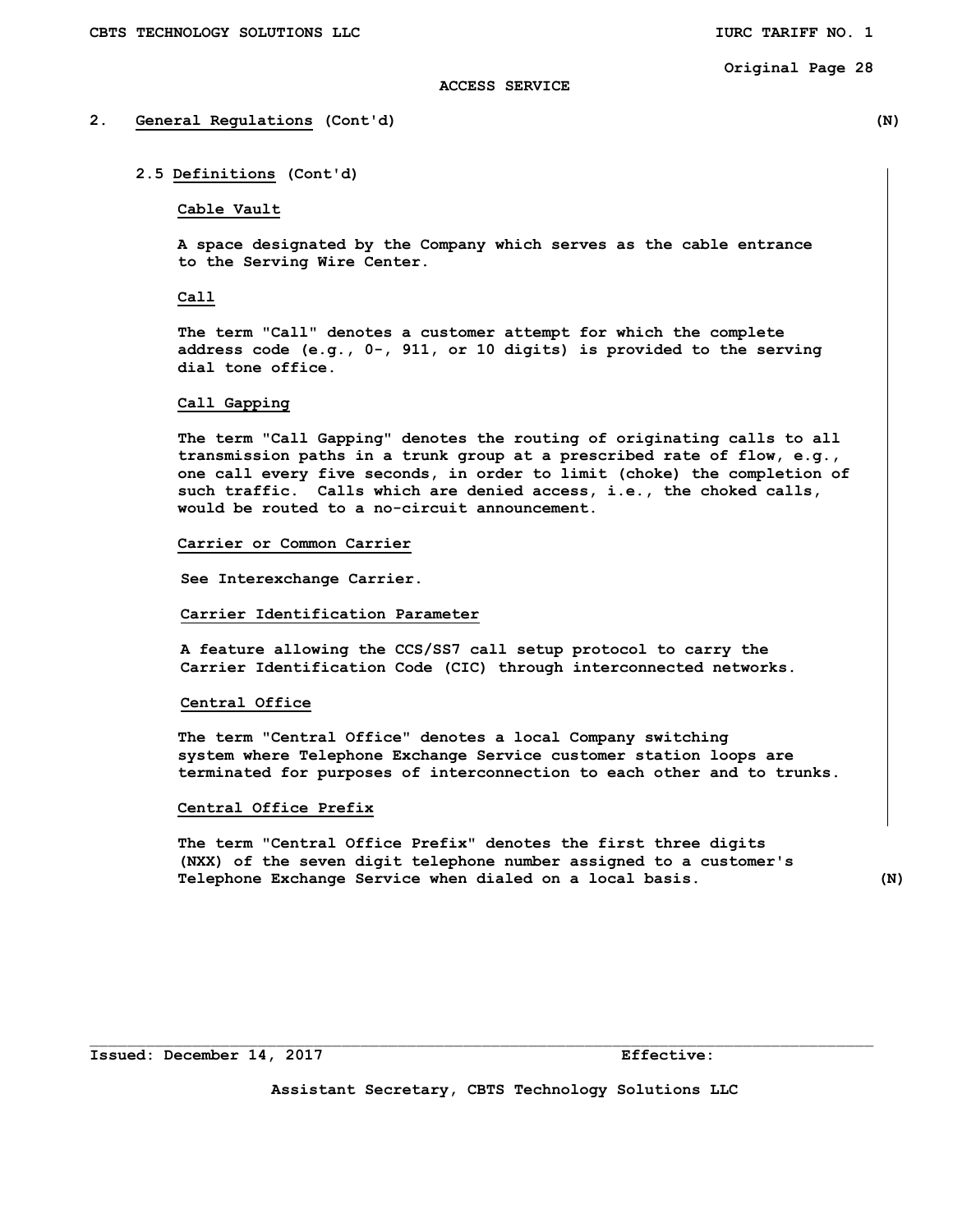#### **ACCESS SERVICE**

#### **2. General Regulations (Cont'd) (N)**

## **2.5 Definitions (Cont'd)**

**Centralized Automatic Reporting on Trunks Testing** 

 **The term "Centralized Automatic Reporting on Trunks Testing" denotes a type of testing which includes the capacity for measuring operational and transmission parameters.** 

#### **Channel(s)**

 **The term "Channel(s)" denotes an electrical or photonic, in the case of fiber optic-based transmission systems, communications path between two or more points of termination.** 

#### **Channel Service Unit**

 **The term "Channel Service Unit" denotes equipment which performs one or more of the following functions: termination of a digital facility, regeneration of digital signals, detection and/or correction of signal format errors and remote loop back.** 

#### **Channelize**

 **The term "Channelize" denotes the process of multiplexing demultiplexing wider bandwidth or higher speed channels into narrower bandwidth or lower speed channels.** 

#### **C-Message Noise**

 **The term "C-Message Noise" denotes the frequency weighted average noise within an idle voice channel. The frequency weighting, called C-message, is used to simulate the frequency characteristic of the 500-type telephone set and the hearing of the average subscriber.** 

#### **C-Notched Noise**

 **The term "C-Notched Noise" denotes the C-message frequency weighted noise on a voice channel with a holding tone, which is removed at the measuring end through a notch (very narrow band) filter. (N)** 

**Assistant Secretary, CBTS Technology Solutions LLC**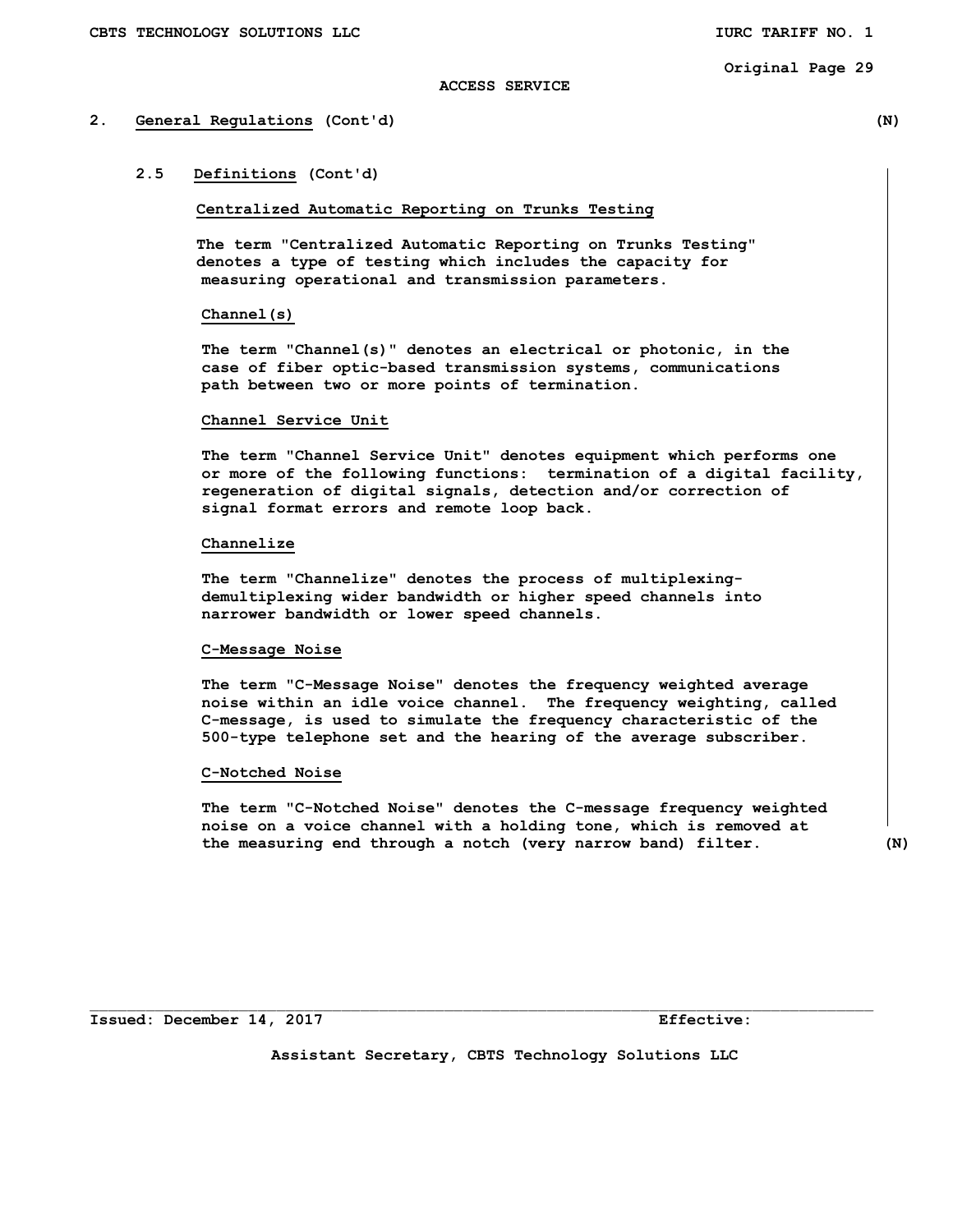#### **ACCESS SERVICE**

#### **2. General Regulations (Cont'd) (N)**

## **2.5 Definitions (Cont'd)**

#### **Committed Information Rate (CIR)**

 **The user's throughput that the network commits to support under normal network conditions. This is measured in bits per second.** 

#### **Committed Burst Size (CBS)**

 **The maximum amount of user data that the network agrees to trans fer, under normal conditions, during one second. This is equal to the special access circuit interface speed.** 

#### **Common Channel Signaling**

 **The term "Common Channel Signaling" (CCS) denotes a high speed packet switched communications network which is separate (out of band) from the public packet switched and message networks. Its purpose is to carry addressed signaling messages for individual trunk circuits and/or database related services between Signaling Points in the CCS network.** 

## **Common Channel Signaling Access Capability**

 **The term "Common Channel Signaling Access Capability" (CCSAC) denotes option which allows customers access to the CCS signaling network to transmit/receive signals for call set-up out of band. The Signaling links established between the signaling point of interconnection and the signaling transfer points and the Signaling Transfer Point Port Terminations are requirements of the capability.** 

#### **Common Channel Signaling Access Capability Signaling Link**

 **The "Common Channel Signaling Access Capability (CCSAC) Signaling Link" provides a 56 kbps Facility dedicated to a single customer which originates at the customer's signaling point of interface in a LATA and terminates at the Company's Signaling Transfer Point (STP). This facility connects the customer to the STP and is a requirement with the CCSAC option. (N)** 

**Issued: December 14, 2017 Effective:** 

**Assistant Secretary, CBTS Technology Solutions LLC**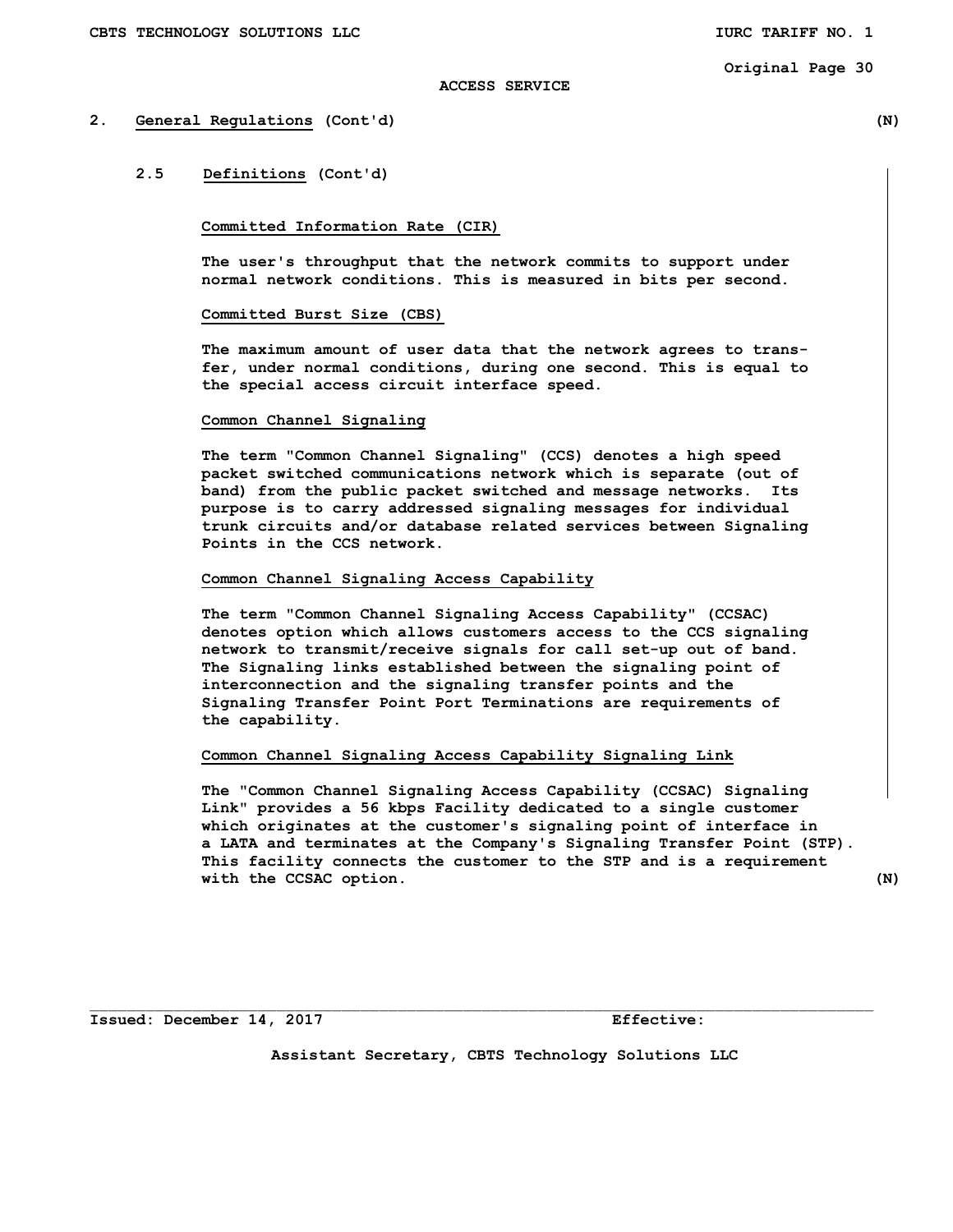#### **ACCESS SERVICE**

#### **2. General Regulations (Cont'd) (N)**

## **2.5 Definitions (Cont'd)**

#### **Common Line**

 **The term "Common Line" denotes a line, trunk, pay telephone line or other facility provided under the general and/or local exchange service tariffs of the Company, terminated on a central office switch. A common line-residence is a line or trunk provided under the regulations of the general and/or local exchange service tariffs for a residence Class of Service. A common line-business is a line provided under the regulations of the general and/or local exchange service tariffs for a nonresidence Class of Service. For purposes of this tariff, any reference to "business" is con sidered to reference "nonresidence".** 

#### **Communications System**

**The term "Communications System" denotes channels and other facilities which are capable of communications between terminal equipment.** 

#### **Conventional Signaling**

 **The inter-machine signaling system which has been traditionally used in North America for the purpose of transmitting the called number's address digits from the originating end office to the switching machine which will terminate the call. In this system, all of the dialed digits are received by the originating switching machine, a path is selected, and the sequence of supervisory signals and outpulsed digits is initiated. No overlap outpulsing, ten-digit ANI, ANI information digits, or acknowledgement wink are included in this signaling sequence. (N)** 

**Issued: December 14, 2017 Effective:** 

**Assistant Secretary, CBTS Technology Solutions LLC**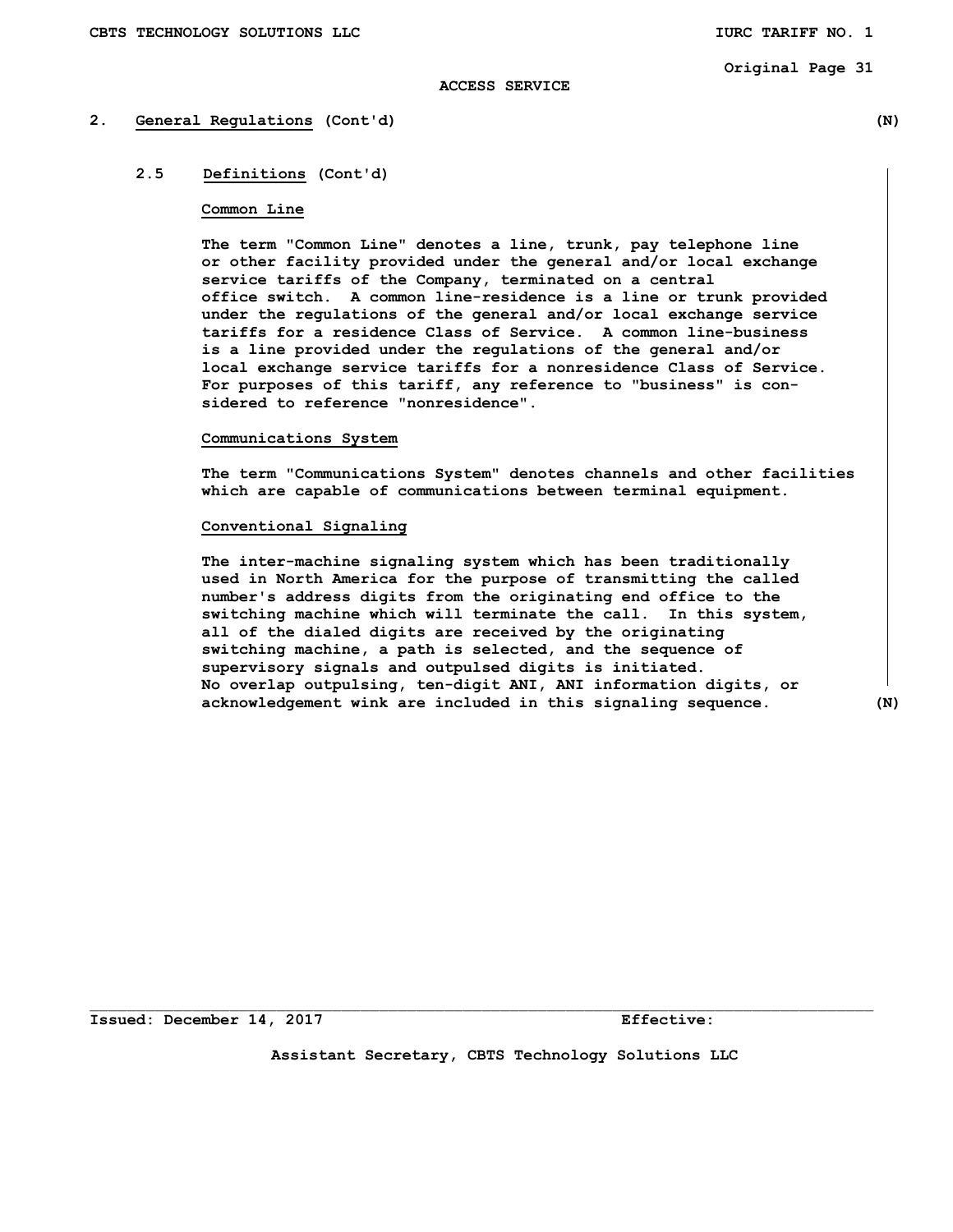#### **ACCESS SERVICE**

#### **2. General Regulations (Cont'd) (N)**

### **2.5 Definitions (Cont'd)**

#### **Customer(s)**

 **The term "Customer(s)" denotes any individual, partnership, association, joint-stock company, trust, corporation, or governmental entity or other entity which subscribes to the services offered under this tariff, including, but not limited to, Interexchange Carriers (ICs), End Users, and Enhanced Service Providers (ESPs).** 

#### **Data Base Query**

 **The term "Data Base Query" denotes a Signaling System 7 (SS7) message launched from a Service Switching Point (SSP) requesting processing instructions or service data contained in a centralized data base.** 

#### **Data Transmission (107 Type) Test Line**

 **The term "Data Transmission (107 Type) Test Line" denotes an arrangement which provides for a connection to a signal source which provides test signals for one-way testing of data and voice transmission parameters.** 

#### **Decibel**

 **The term "Decibel" denotes a unit used to express relative difference in power, usually between acoustic or electric signals, equal to ten (10)times the common logarithm of the ratio of two signal powers.** 

#### **Decibel Reference Noise C-Message Referenced to 0**

**The term "Decibel Reference Noise C-Message Referenced to 0" denotes noise power in "Decibel Reference Noise C-Message Weighting" referred to or measured at a zero transmission level point.** 

#### **Decibel Reference Noise C-Message Weighting**

**The term "Decibel Reference Noise C-Message Weighting" denotes noise power measurements with C-Message Weighting in decibels relative to a reference 1000 Hz tone of 90 dB below 1 milliwatt. (N)** 

**Issued: December 14, 2017 Effective: Effective:** 

**Assistant Secretary, CBTS Technology Solutions LLC** 

 $\mathcal{L}_\text{max}$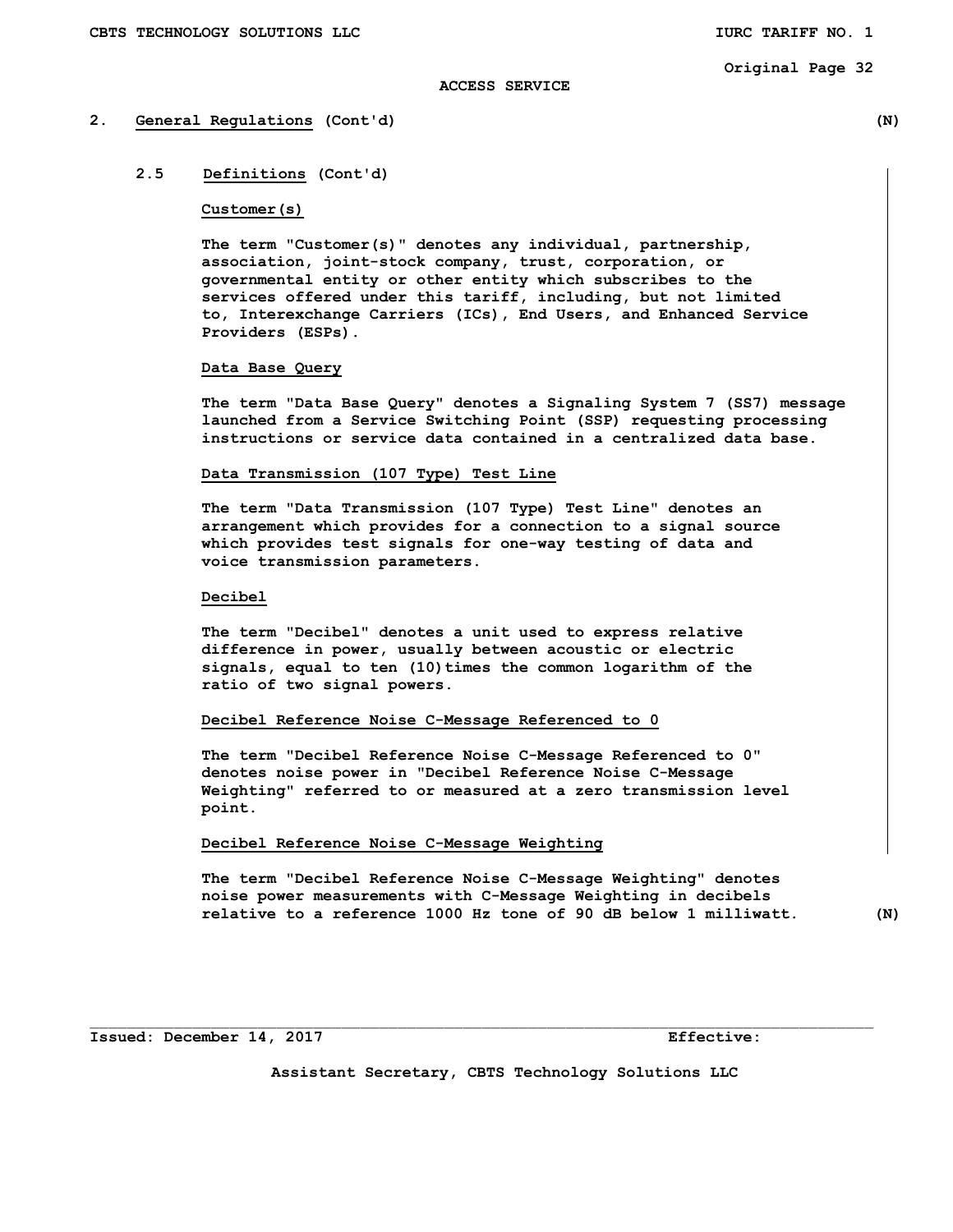#### **ACCESS SERVICE**

# **2. General Regulations (Cont'd) (N)**

#### **2.5 Definitions (Cont'd)**

#### **Demarcation Point**

 **Demarcation Point means the point of physical separation of CBT's network, and associated responsibilities, from Customer's network and associated responsibilities. The location of the Demarcation Point shall be the physical interface for LAN Advantage service presented by CBT to Customer.** 

#### **Design and Construction Work**

 **All work by the Company, including but not limited to, space design and preparation, the rearrangement of existing facilities, design and placement of required support structure or any other activity required to accommodate the installation of an Interconnector's facilities in the Company's space(s) covered under this tariff. Similar work required or requested by Interconnector after initial installation solely because of the existence of the Interconnector's facilities shall be referred to as "Additional Design and Construction", and shall be at Interconnector's expense.** 

# **Detail Billing**

 **The term "Detail Billing" denotes the listing of each message and/or rate element for which charges to a customer are due on a bill prepared by the Company.** 

# **Direct - Trunked Transport Facility**

 **The term "Direct-Trunked Transport Facility" denotes a Switched Transport facility between a customer's premises serving wire center and an end office or between a customer's serving wire center and an access tandem that provides a customer with dedicated switched access transport.** 

# **Echo Control**

 **The term "Echo Control" denotes the control of reflected signals in a telephone transmission path. (N)** 

**Assistant Secretary, CBTS Technology Solutions LLC**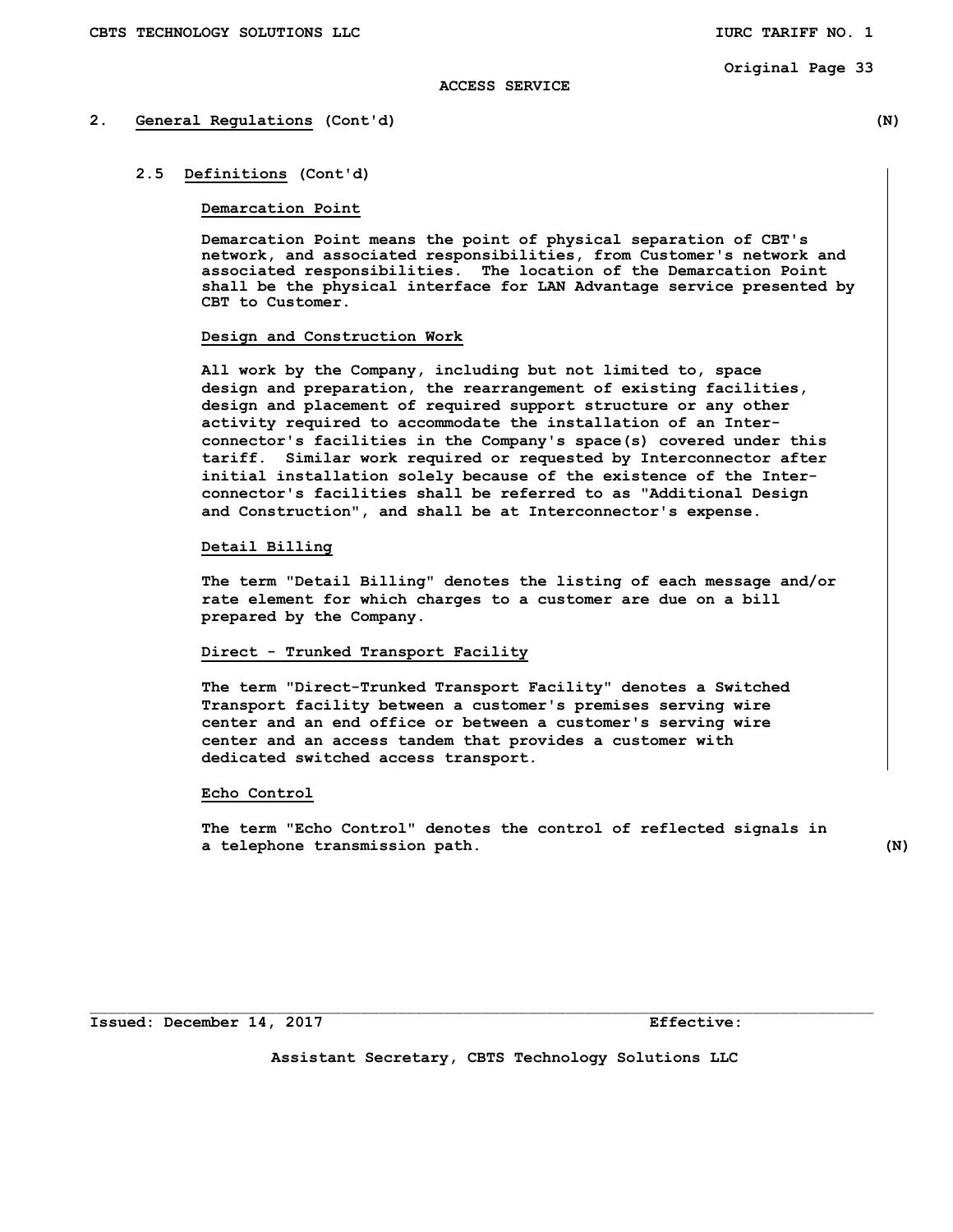# **ACCESS SERVICE**

# **2. General Regulations (Cont'd) (N)**

# **2.5 Definitions (Cont'd)**

# **Echo Path Loss**

 **The term "Echo Path Loss" denotes the measure of reflected signal at a 4-wire point of termination without regard to the send and receive Transmission Level Point.** 

# **Echo Return Loss**

 **The term "Echo Return Loss" denotes a frequency weighted measure of return loss over the middle of the voiceband (approximately 500 to 2500 Hz), where talker echo is most annoying.** 

#### **Effective 2-Wire**

 **The term "Effective 2-Wire" denotes a condition which permits the simultaneous transmission in both directions over a channel, but it is not possible to insure independent information transmission in both directions. Effective 2-wire channels may be terminated with 2-wire or 4-wire interfaces.** 

# **Effective 4-Wire**

 **The term "Effective 4-Wire" denotes a condition which permits the simultaneous independent transmission of information in both directions over a channel. The method of implementing effective 4-wire transmission is at the discretion of the Company (physical, time domain, frequency-domain separation or echo cancellation techniques). Effective 4-wire channels may be terminated with a 2-wire interface at the customer's premises. However, when terminated 2-wire, simultaneous independent transmission cannot be supported because the two wire interface combines the transmission path into a single path. (N)** 

**Issued: December 14, 2017 Effective: Effective:** 

**Assistant Secretary, CBTS Technology Solutions LLC** 

 $\mathcal{L}_\text{max}$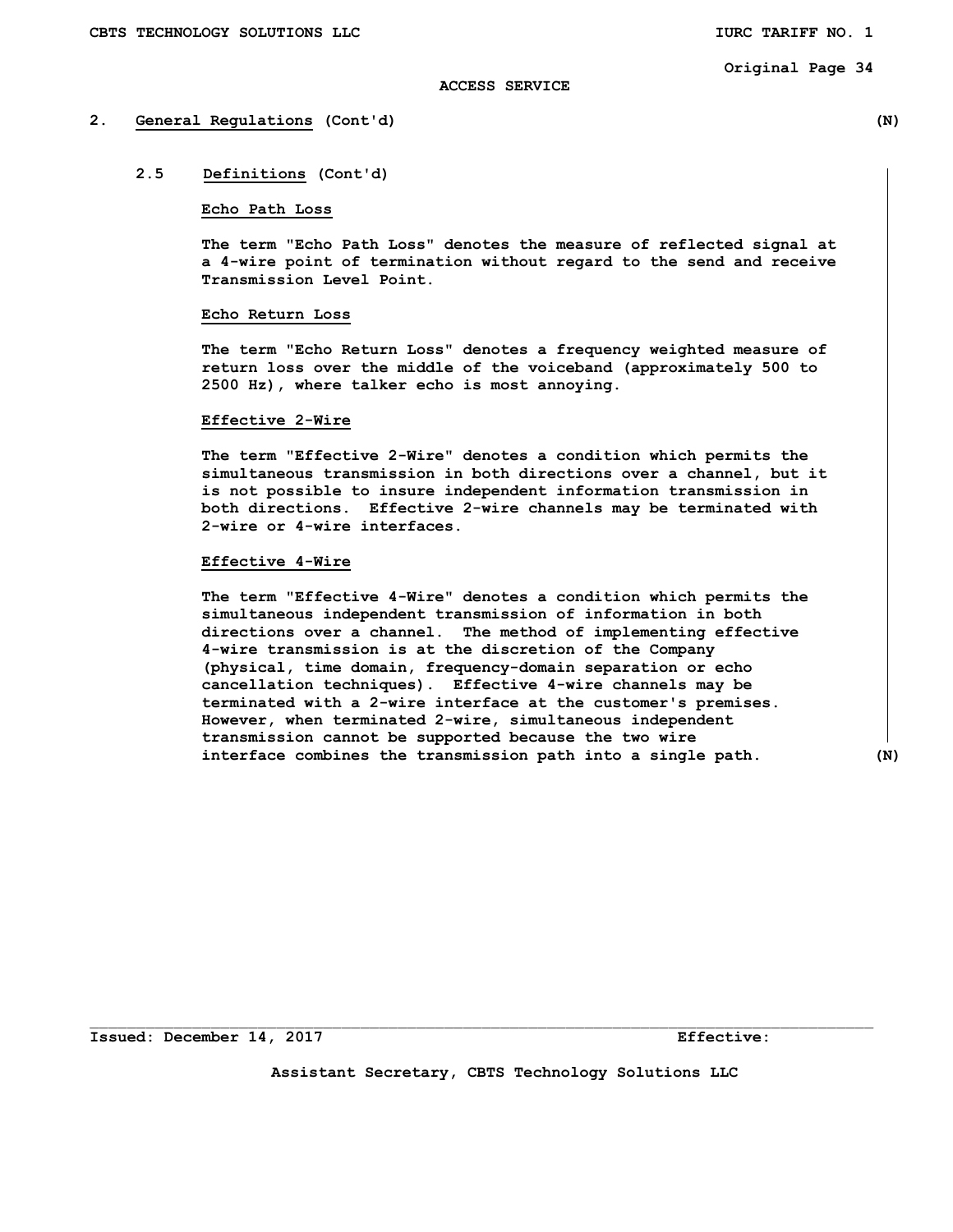# **ACCESS SERVICE**

# **2. General Regulations (Cont'd) (N)**

# **2.5 Definitions (Cont'd)**

# **800 Access Service**

 **800 Access Service denotes a service which provides 10-digit screen ing as an originating switched access service. This 10-digit screening determines the Interexchange Carrier to which a call is routed.** 

# **End Office Switch**

 **The term "End Office Switch" denotes a local Company switching system where Telephone Exchange Service customer station loops are terminated for purposes of interconnection to trunks. Included are Remote Switching Modules and Remote Switching Systems served by a host office in a different wire center.** 

# **End User**

**The term "End User" denotes any customer of an interstate or foreign telecommunications service that is not a carrier, except that a carrier other than a Company shall be deemed to be an "end user" when such carrier uses a telecommunications service for administrative purposes and a person or entity that offers tele communications services exclusively as a reseller shall be deemed to be an "end user" if all resale transmissions offered by such reseller originate on the premises of such reseller.** 

## **End User Port Charge**

 **The End Use Port charge applies to ISDN lines only.** 

# **Entrance Facility**

 **The term "Entrance Facility" denotes a Switched Transport dedicated facility between a customer premises and a customer's premises serving wire center that provides a customer with switched access trans port between the customer's premises and its serving wire center.** 

## **Envelope Delay Distortion**

 **The term "Envelope Delay Distortion" denotes a measure of the linearity of the phase shift versus frequency of a channel. (N)** 

 $\mathcal{L}_\text{max}$ 

**Assistant Secretary, CBTS Technology Solutions LLC**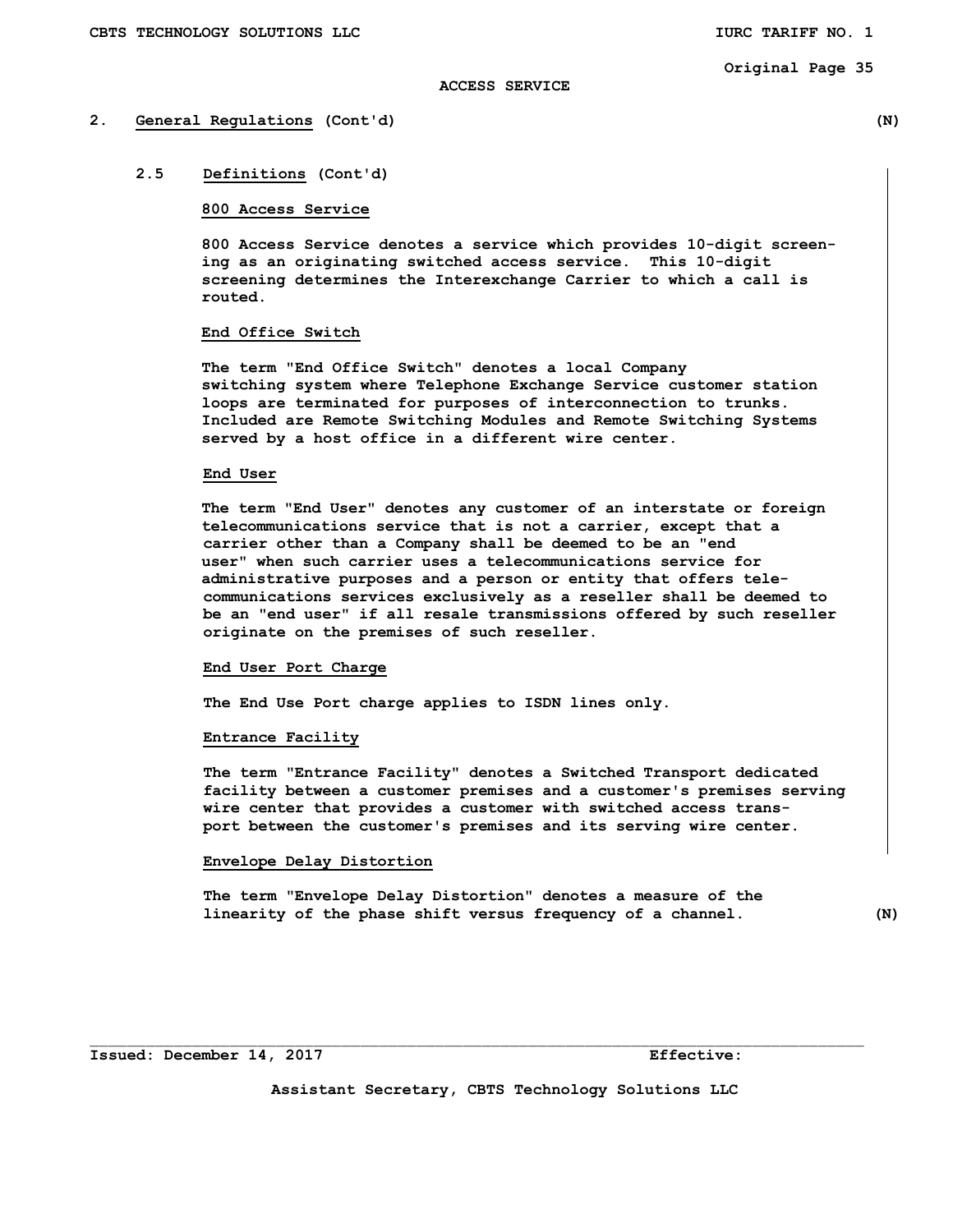## **ACCESS SERVICE**

# **2. General Regulations (Cont'd) (N)**

# **2.5 Definitions (Cont'd)**

#### **Equal Level Echo Path Loss**

 **The term "Equal Level Echo Path Loss" (ELEPL) denotes the measure of Echo Path Loss (EPL) at a 4-wire interface which is corrected by the difference between the send and receive Transmission Level Point (TLP). [ELEPL = EPL - TLP (send) + TLP (receive)]** 

#### **Ethernet LAN**

**Ethernet LAN means a type of LAN whereby a workstation on the LAN, prior to sending a message to another workstation on the LAN, "listens" to determine if any other workstation is sending a message. If the first workstation "hears" no other messages being sent, it is permitted to send a message. If two or more workstations begin sending messages simultaneously, then each workstation ceases sending the message and a pre-set amount of time must elapse before either workstation may attempt to send again. Ethernet LAN meets IEEE standards 802.3 and 802.3u and operates at a variety of speeds.** 

# **Excess Burst Size (EBS)**

 **The maximum amount of uncommitted data exceeding the CBS that the network will attempt to deliver during one second.** 

## **Exchange**

 **The term "Exchange" denotes a unit generally smaller than a Local Access and Transport Area, established by the Company for the administration of communications service in a specified area which usually embraces a city, town or village and its environs. It consists of one or more central offices together with the associated facilities used in furnishing communications service within that area. One or more designated exchanges comprise a given Local Access and Transport Area.** 

#### **Expected Measured Loss**

 **The term "Expected Measured Loss" denotes a calculated loss which specifies the end-to-end 1004-Hz loss on a terminated test connection between two readily accessible manual or remote test points. It is the sum of the inserted connection loss and test access loss including any test pads.** 

#### **Exit Message**

 **The term "Exit Message" denotes a SS7 message sent to an end office by the Company's tandem switch to mark the Carrier Connect Time when the Company's tandem switch sends an Initial Address Message to an Interexchange customer. (N)**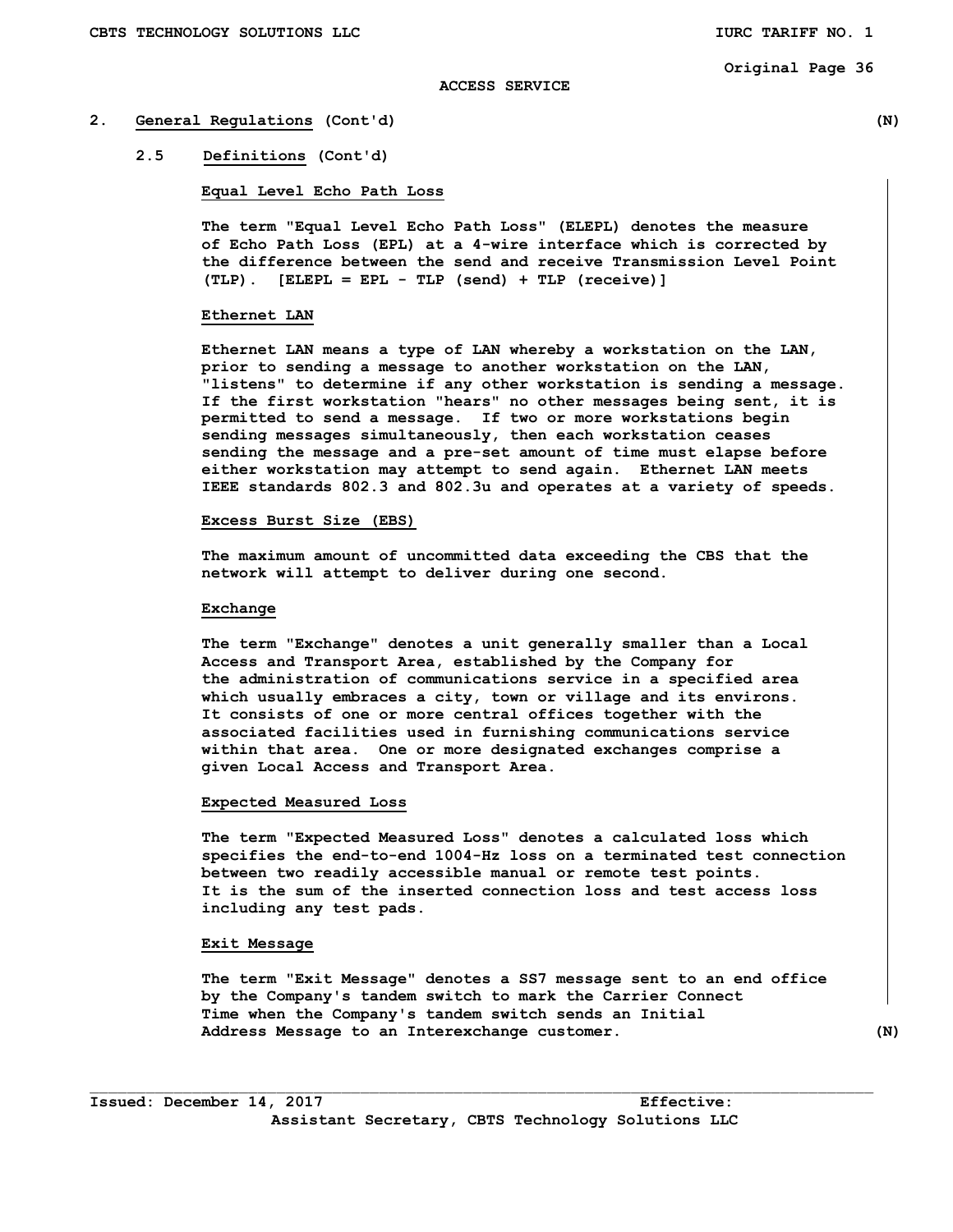# **2. General Regulations (Cont'd) (N)**

# **2.5 Definitions (Cont'd)**

# **First Point of Switching**

 **The term "First Point of Switching" denotes the first Company location at which switching occurs on the terminating path of a call proceeding from the customer premises to the terminating end office and, at the same time, the last Company location at which switching occurs on the originating path of a call proceeding from the originating end office to the customer premises.** 

## **Flexible Automatic Number Identification (Flex ANI)**

**The term "Flexible Automatic Number Identification" denotes the provision of additional values for the information indicator digits available with the Automatic Number Identification feature on origi nating calls. The additional information digits are used to identify the class or type of service from which the call originated.** 

# **Frame**

 **In Frame Relay Service, the term "Frame" denotes a group of data bits in a specific format, which enables network equipment to recognize the meaning and purpose of the specific bits.** 

# **Frequency Shift**

 **The term "Frequency Shift" denotes the change in the frequency of a tone as it is transmitted over a channel.** 

# **Grandfathered**

 **The term "Grandfathered" denotes Terminal Equipment, Multiline Terminating Systems and Protective Circuitry directly connected to the facilities utilized to provide services under the provisions of this tariff, and which are considered grandfathered under Part 68 of the F.C.C.'s Rules and Regulations.** 

# **Host Computer**

 **The term "Host Computer" denotes one or more processor(s) and its (their) associated software and peripheral equipment which together form an intelligent processor or device connected to a network that satisfies the needs of remote users connected to such processor or device.** (N)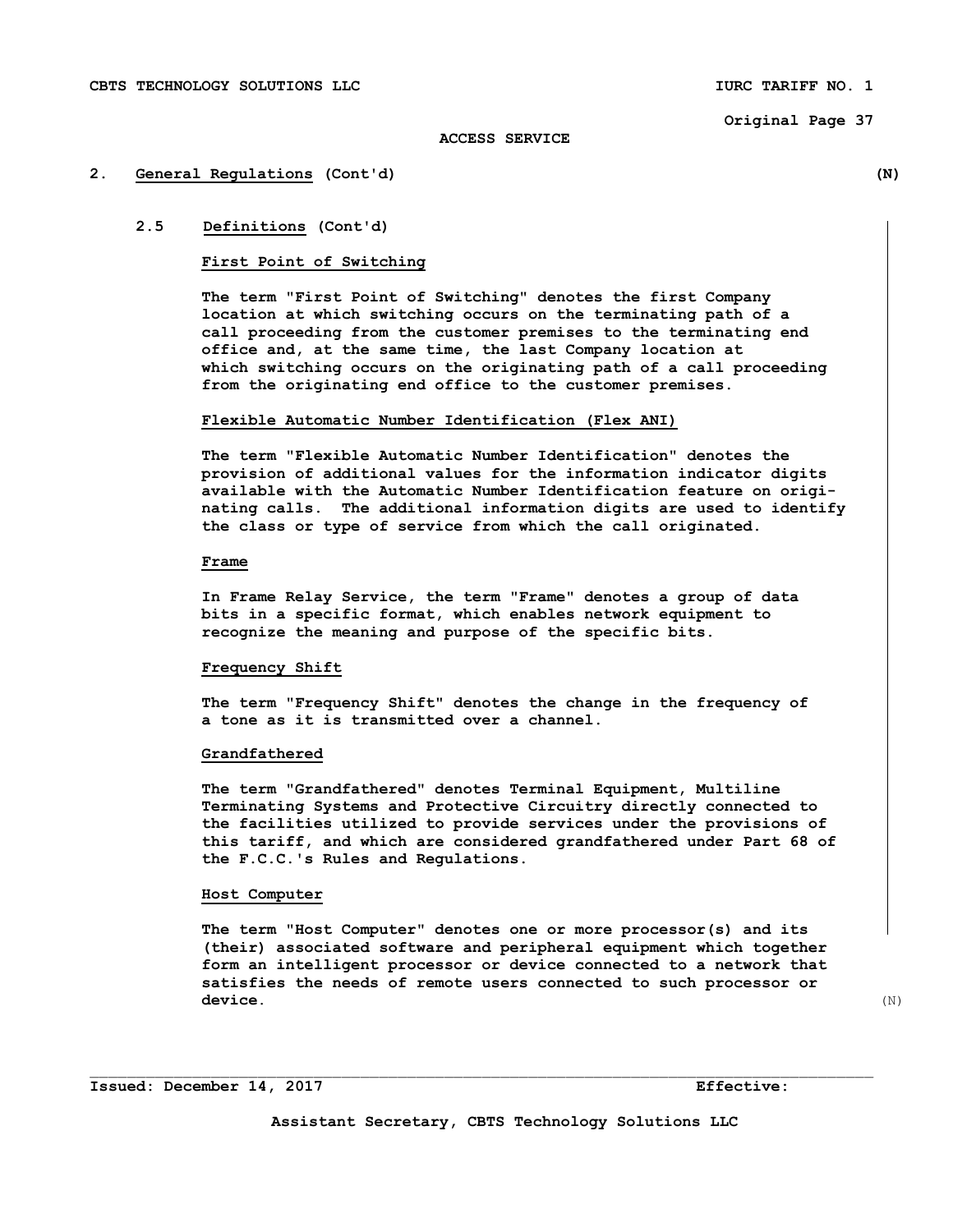#### **ACCESS SERVICE**

# **2. General Regulations (Cont'd) (N)**

# **2.5 Definitions (Cont'd)**

# **Host Office**

 **The term "Host Office' denotes an electronic switching system which provides call processing capabilities for one or more Remote Switching Modules or Remote Switching Systems.** 

#### **Hundred Call Seconds**

 **A standard unit of traffic load that is equal to 100 seconds of usage or capacity of a group of servers (e.g., trunks).** 

# **Immediately Available Funds**

 **The term "Immediately Available Funds" denotes a corporate or personal check drawn on a bank account and funds which are available for use by the receiving party on the same day on which they are received and include U.S. Federal Reserve bank wire transfers, U.S. Federal Reserve Notes (paper cash), U.S. coins, U.S. Postal Money Orders and New York Certificates of Deposit.** 

#### **Impedance Balance**

 **The term "Impedance Balance" denotes the method of expressing Echo Return Loss and Singing Return Loss at a 4-wire interface whereby the gains and/or loss of the 4-wire portion of the transmission path, including the hybrid, are not included in the specification.** 

#### **Impulse Noise**

 **The term "Impulse Noise" denotes any momentary occurrence of noise on a channel over a specified threshold level. It is evaluated by counting the number of occurrences which exceed the threshold.** 

# **Individual Case Basis**

 **The term "Individual Case Basis" denotes a condition in which the regulations, if applicable, rates and charges for an offering under the provision of this tariff are developed based on the circumstances in each case. (N)** 

**Issued: December 14, 2017 Effective:** 

**Assistant Secretary, CBTS Technology Solutions LLC**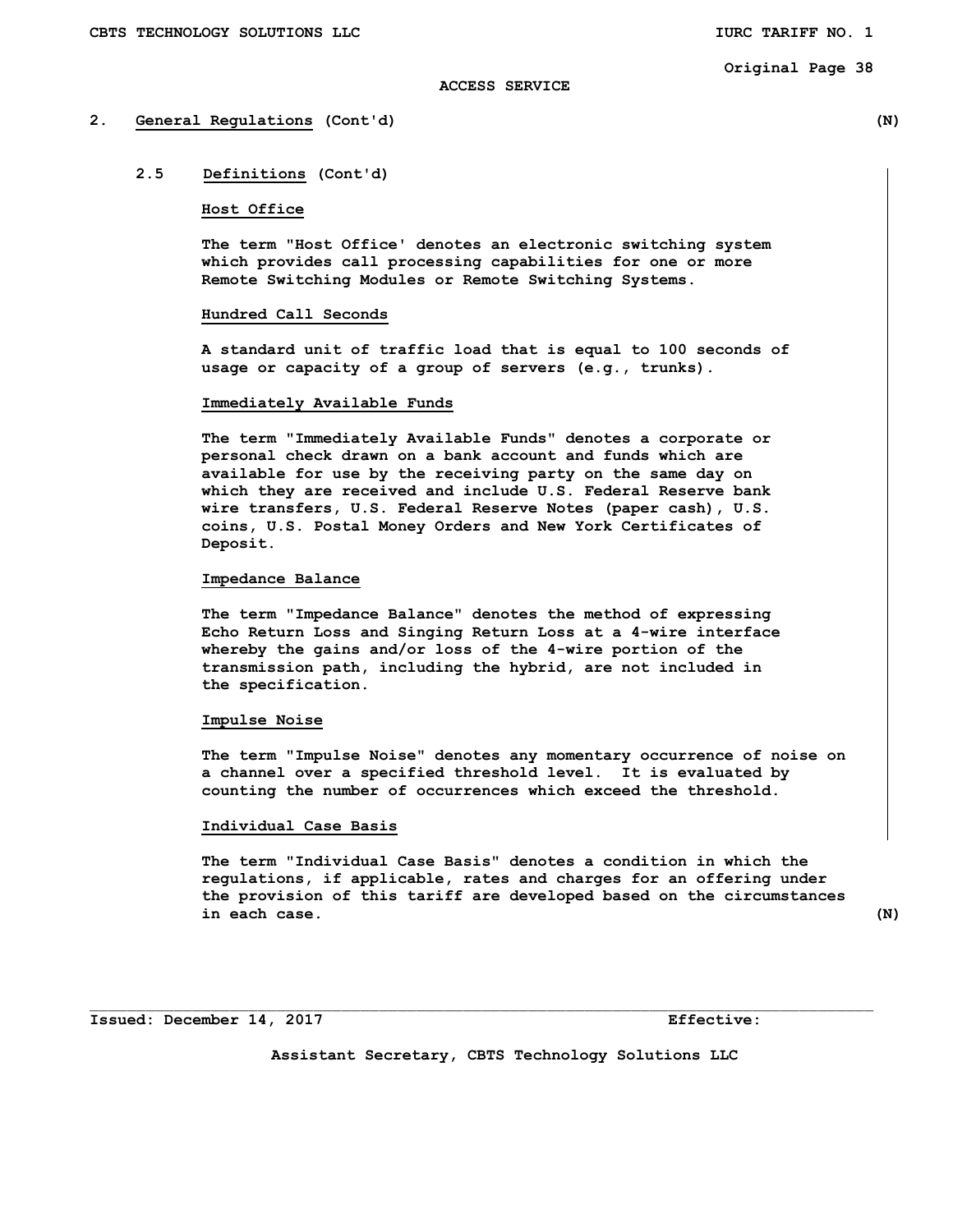# **ACCESS SERVICE**

# **2. General Regulations (Cont'd) (N)**

# **2.5 Definitions (Cont'd)**

#### **Initial Address Message**

 **The term "Initial Address Message" denotes a SS7 message sent in the forward direction to initiate trunk set up with the busying of an outgoing trunk which carries the information about that trunk along with other information relating to the routing and handling of the call to the next switch.** 

# **Inserted Connection Loss**

 **The term "Inserted Connection Loss" denotes the 1004 Hz power difference (in dB) between the power at the originating end and the power reaching the terminating end through the inserted connection.** 

## **Interconnection Charge**

 **The Interconnection Charge recovers the costs associated with Switched Transport that are not recovered by the Entrance Facilities, Direct- Trunked Transport, Tandem-Switched Transport, Multiplexing, or CCSAC rates. The Interconnection Charge applies to all access minutes of use (i.e., both Tandem-Switched and Direct Trunked).** 

# **Interexchange Carrier (IC) or Interexchange Common Carrier**

 **The terms "Interexchange Carrier" (IC) or "Interexchange Common Carrier" denote any individual, partnership, association, joint-stock company, trust, governmental entity or corporation engaged for hire in interstate or foreign communications by wire or radio, between two or more exchanges.** 

# **Intermodulation Distortion**

 **The term "Intermodulation Distortion" denotes a measure of the non linearity of a channel. It is measured using four tones, and evaluating the ratios (in dB) of the transmitted composite four-tone signal power to the second-order products of the tones (R2), and the third-order products of the tones (R3).** 

# **Interstate Communications**

 **The term "Interstate Communications" denotes both interstate and**  *foreign communications.* (N)

 $\mathcal{L}_\text{max}$ 

**Issued: December 14, 2017 Effective: Effective:** 

**Assistant Secretary, CBTS Technology Solutions LLC**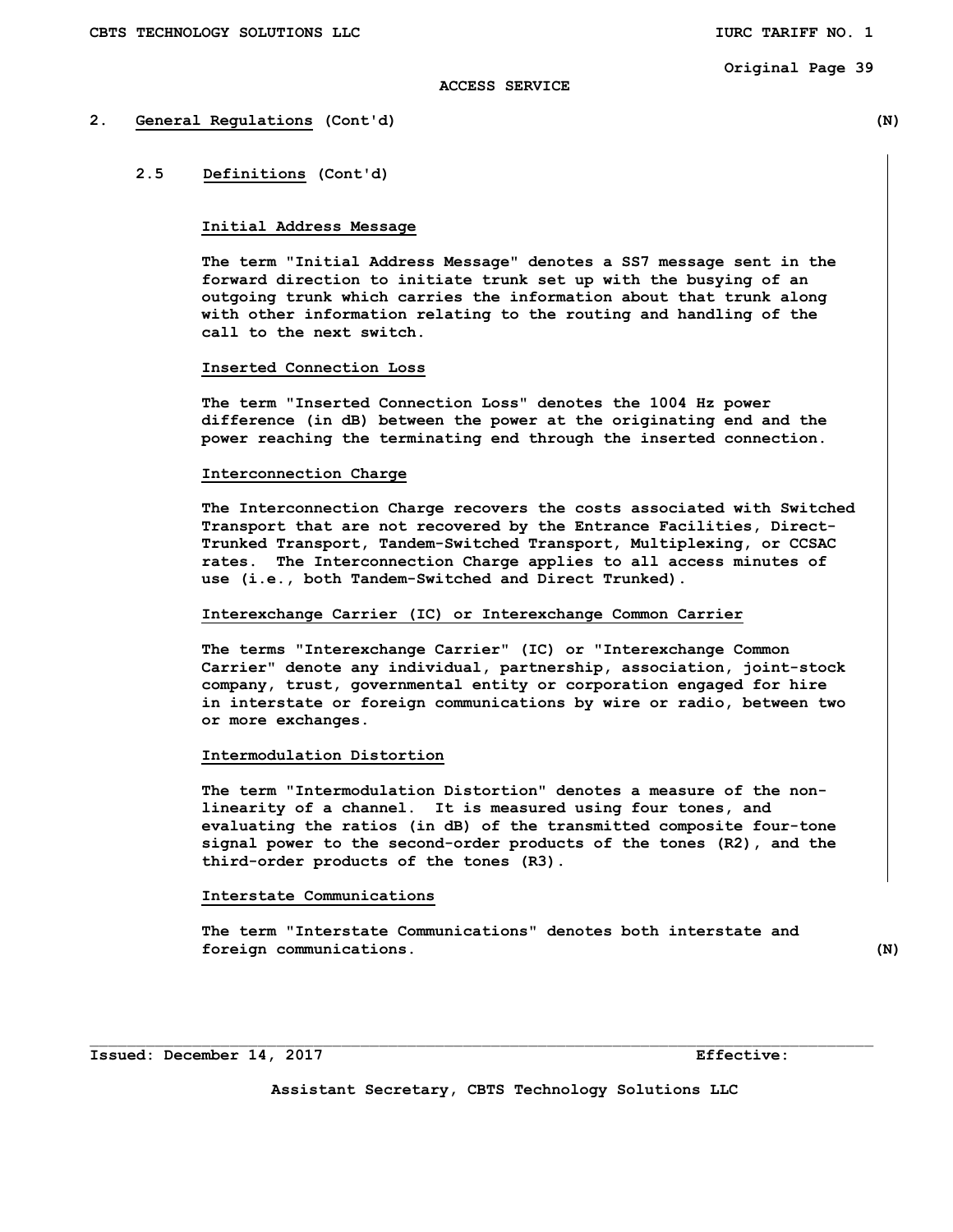## **ACCESS SERVICE**

# **2. General Regulations (Cont'd) (N)**

#### **2.5 Definitions (Cont'd)**

## **Intrastate Communications**

 **The term "Intrastate Communications" denotes any communications within a state subject to oversight by a state regulatory commission as provided by the laws of the state involved.** 

#### **Letter of Authorization (LOA)**

 **The term "Letter of Authorization" (LOA) denotes the signed authori zation form from a customer designating the primary IC (PIC) for interLATA access.** 

# **Line-Side Connection**

 **The term "Line-Side Connection" denotes a connection of a transmission path to the line side of a local exchange switching system.** 

#### **Local Access and Transport Area**

 **The term "Local Access and Transport Area" denotes a geographic area established for the purpose of defining the area within which the Company will offer its telecommunications services** 

# **Local Switching Dedicated Trunk Port**

 **The Local Switching Dedicated Trunk Port provides for termination of a dedicated trunk in the end office port.** 

#### **Local Switching Common Trunk Port**

 **The Local Switching Shared Trunk Port provides for the use of the shared end office trunk ports for terminating of common transport trunks for tandem switched traffic.** 

# **Local Tandem Switch**

 **The term "Local Tandem Switch" denotes a local Telephone Company switching unit by which local or access telephonic communications are switched to and from an End Office Switch. (N)** 

**Issued: December 14, 2017 Effective:** 

**Assistant Secretary, CBTS Technology Solutions LLC** 

 $\mathcal{L}_\text{max}$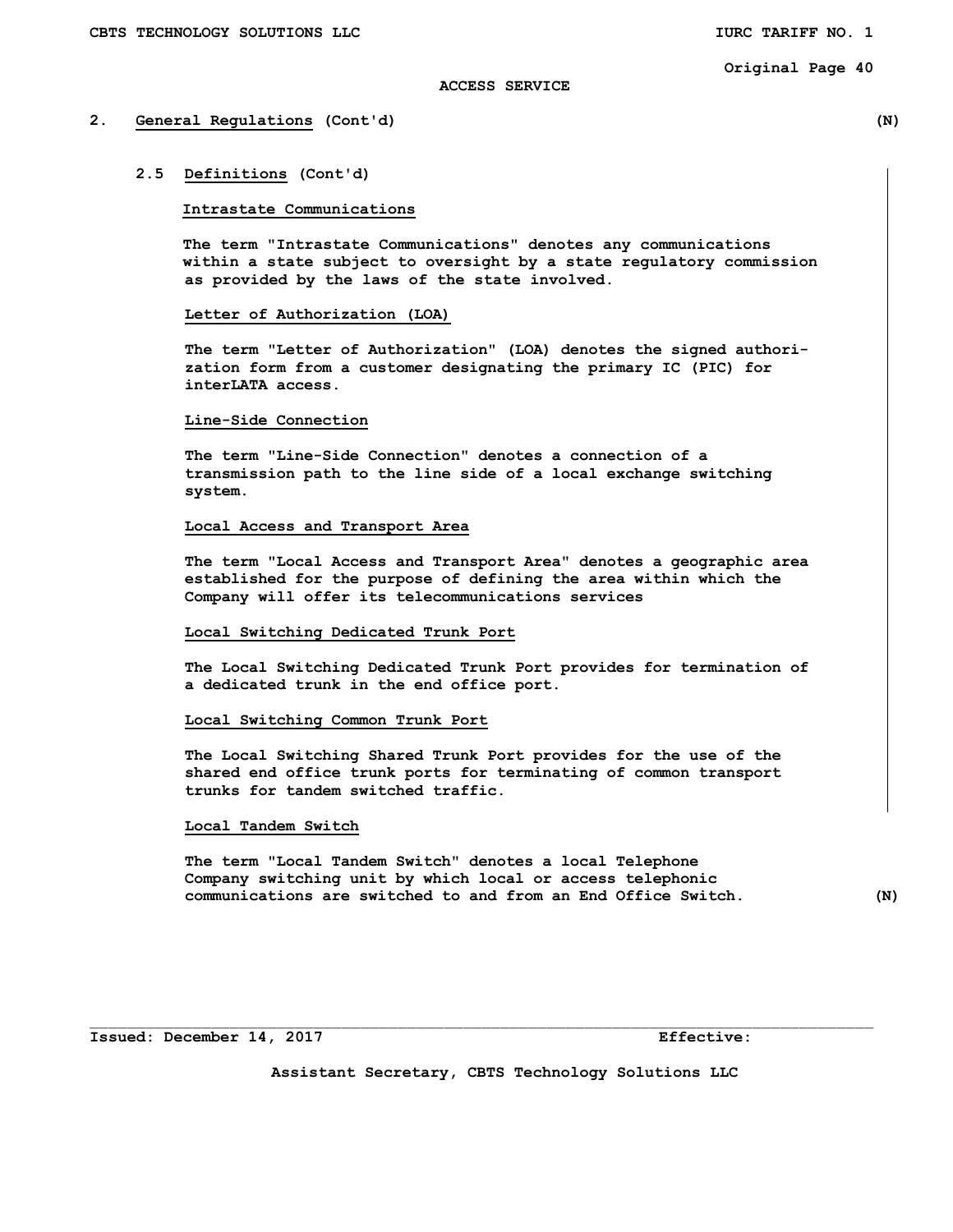## **ACCESS SERVICE**

# **2. General Regulations (Cont'd) (N)**

## **2.5 Definitions (Cont'd)**

# **Loop Around Test Line**

 **The term "Loop Around Test Line" denotes an arrangement utilizing a Company central office to provide a means to make certain two-way transmission tests on a manual basis. This arrangement has two central office terminations, each reached by means of separate telephone numbers and does not require any specific customer premises equipment. Equipment subject to this test arrangement is at the discretion of the customer.** 

#### **Loss Deviation**

 **The term "Loss Deviation" denotes the variation of the actual loss from the designed value.** 

# **Major Fraction Thereof**

 **The term "Major Fraction Thereof" is any period of time in excess of 1/2 of the stated amount of time. As an example, in considering a period of 24 hours, a major fraction thereof would be any period of time in excess of 12 hours exactly. Therefore, if a given service is interrupted for a period of thirty six hours and fifteen minutes, the customer would be given a credit allowance for two twenty-four hour periods for a total of forty eight hours.** 

## **Manhole**

 **An underground enclosure where the feeder route conduit system terminates and which provides ready access to the Conduit Space.** 

#### **Metropolitan Area Network (MAN)**

 **Metropolitan Area Network (MAN) means a network connecting computers and other peripheral equipment for data communications over a larger geographical area than a LAN, usually within a city or region.** 

# **Native Mode**

 **"Native Mode" of a LAN means the operating speed of the communication on the originating or terminating LAN.** 

#### **LAN Advantage**

 **"LAN Advantage" means the engineering, configuration, installation, maintenance and repair services provided by CBT to Customer necessary to interconnect multiple LANs to form a MAN for data transmission. (N)**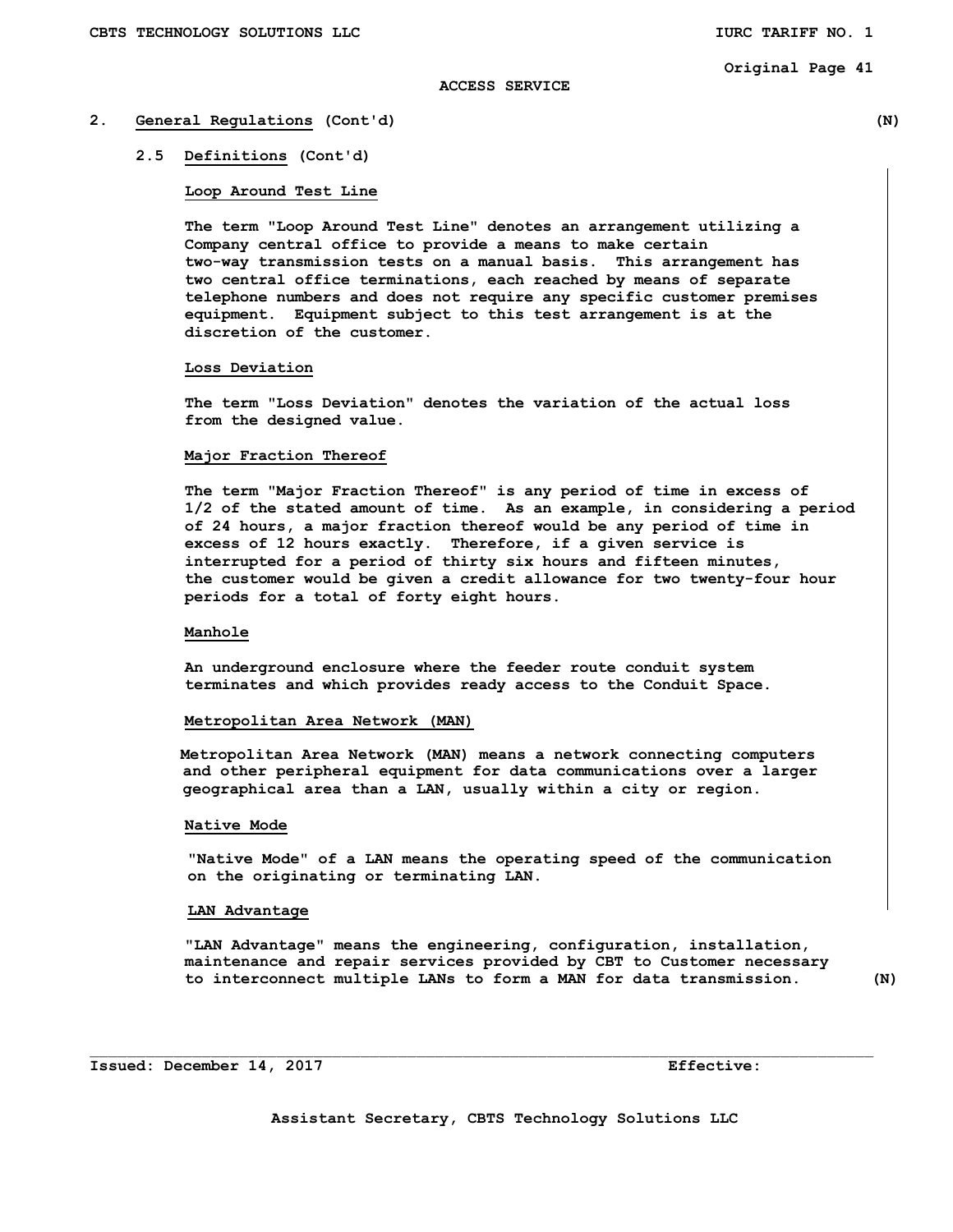# **ACCESS SERVICE**

#### **2. General Regulations (Cont'd) (N)**

# **2.5 Definitions (Cont'd)**

#### **Network Control Signaling**

 **The term "Network Control Signaling" denotes the transmission of signals used in the telecommunications system which perform functions such as supervision (control, status, and charge signals), address signaling (e.g., dialing), calling and called number identifications, rate of flow, service selection error control and audible tone signals (call progress signals indicating re-order or busy conditions, alerting, coin denominations, coin collect and, coin return tones) to control the operation of the telecommunications system.** 

#### **Network Management Control**

 **The term "Network Management Control" denotes the type of control that the Company may need to implement when a substantial number of calls are expected during a short period of time.** 

#### **North American Numbering Plan**

 **The term "North American Numbering Plan" denotes a three-digit area (Numbering Plan Area) code and a seven-digit telephone number made up of a three-digit Central Office code plus a four-digit station number.** 

## **Off-hook**

 **The term "Off-hook" denotes the active state of a Switched Access or a Telephone Exchange Service line.** 

#### **On-hook**

 **The term "On-hook" denotes the idle state of a Switched Access or a Telephone Exchange Service line.** 

# **Open Circuit Test Line**

 **The term "Open Circuit Test Line" denotes an arrangement in an end Office which provides termination of a trunk or line by means of an inductor of several Henries. The impedance is so high as to be virtually an open circuit to alternating current at the frequencies used in voice communications.** 

# **Originating Direction**

 **The term "Originating Direction" denotes the use of Access Service for the origination of calls from an end users premises to an IC premises. (N)** 

**Issued: December 14, 2017 Effective:** 

 $\overline{a}$ 

**Assistant Secretary, CBTS Technology Solutions LLC**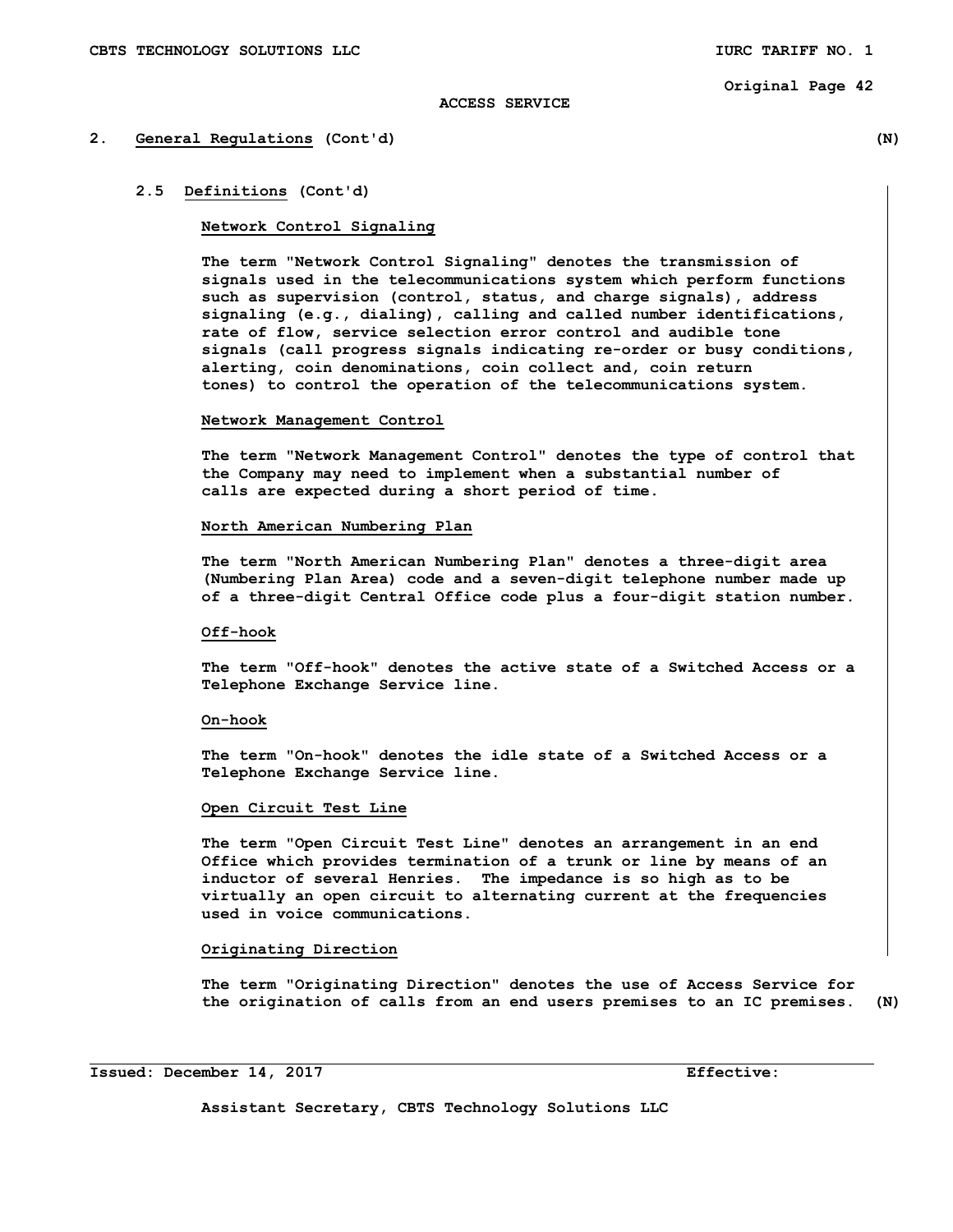# **ACCESS SERVICE**

## **2. General Regulations (Cont'd) (N)**

# **2.5 Definitions (Cont'd)**

# **Overlap Outpulsing**

 **The feature of the equal access signaling system which permits initiation of pulsing to the customer's premises before the calling subscriber has completed dialing an originating call.** 

# **Peaked Service**

 **The term "Peaked Service" denotes a service that will produce a substantial call volume during a short period of time, e.g., media stimulated events, that may cause excessive network congestion.** 

#### **Periodic Inspection**

 **Work activities performed by the Company at irregular intervals to determine that the Interconnector's Facilities are authorized and are installed and maintained in conformance with the Company's required standards. The Company will notify the Interconnector by phone, with confirmation in writing, five (5) business days in advance of such inspections and the Interconnector shall have the right to be present at the time of inspection.** 

# **Phase Jitter**

 **The term "Phase Jitter" denotes the unwanted phase variations of a signal.** 

# **Point of Termination**

 **The term "Point of Termination" denotes the point of demarcation within a customer-designated premises at which the Company's responsibility for the provision of Access Service ends.** 

# **Power, D.C.**

 **Nominal 48-volt power derived from the Company's rectifier and battery DC plant voltage with generator backup. D.C. Power can vary between 54.00 volts (high voltage shutdown) and 44.64 volts (5E shutdown). Normal plant float voltage is 52.08 volts. (N)**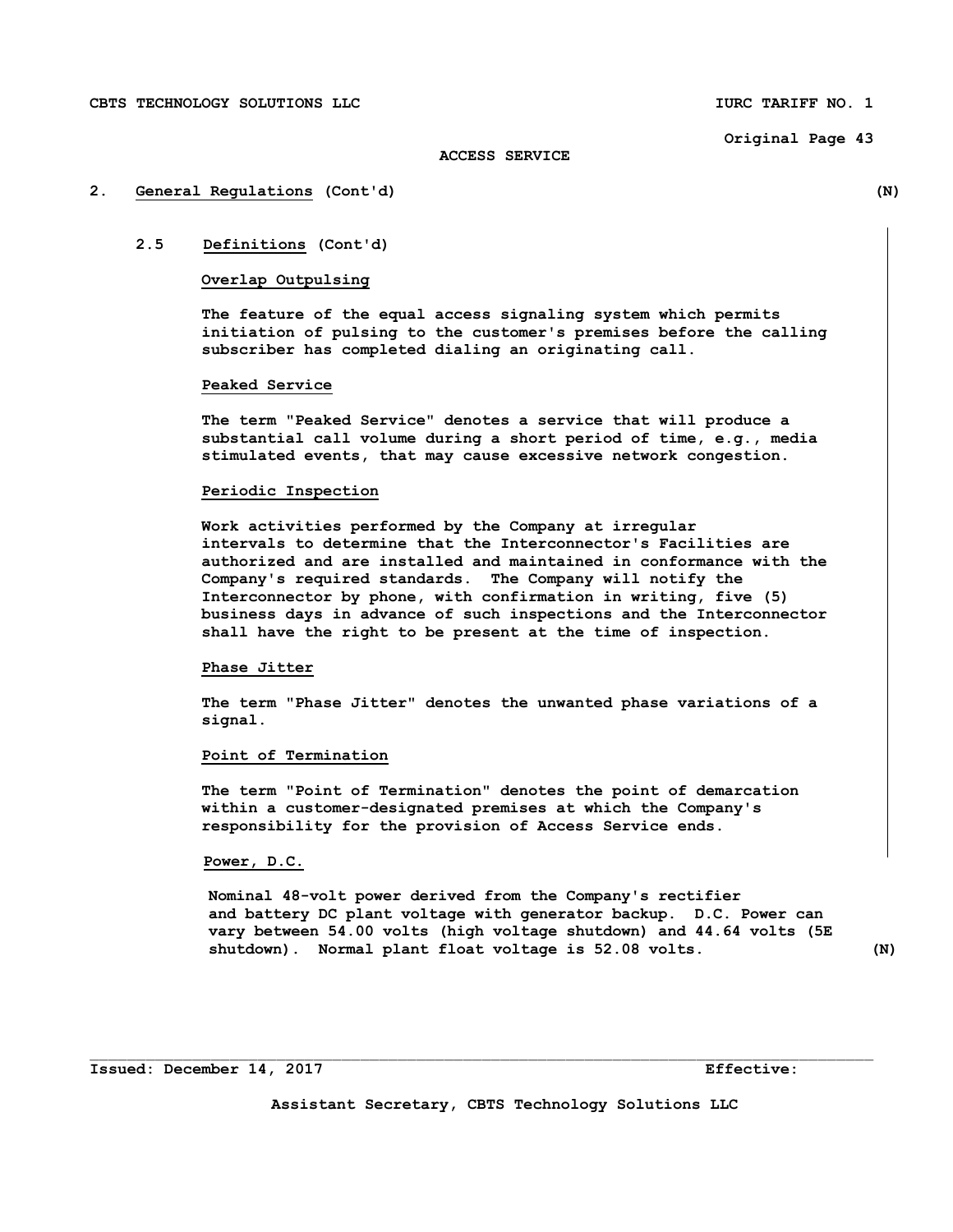# **2. General Regulations (Cont'd) (N)**

# **2.5 Definitions (Cont'd)**

# **Premises**

 **The term "Premises" denotes a building or a portion of a building in a multi-tenant building, or buildings on continuous property (except railroad right-of-way, etc.) not separated by a public highway.** 

## **Primary IC (PIC)**

 **The term "Primary IC" (PIC) denotes a customer designated Interexchange Carrier (IC). The PIC is designated by the customer on a signed Letter of Authorization (LOA) or verbally through the Business Service Center. The PIC allows a customer to access interLATA calls without dialing an access code.** 

## **Prime Service Vendor**

 **The term "Prime Service Vendor" denotes the status of the Company when contracting directly with the user of TSP service.** 

#### **Protected Ports**

**Protected Ports" provides customers with a primary and secondary port in both the central office and at the customer's location, which enables traffic to recover to a secondary route automatically in the event of a primary route failure, therefore protecting all of the customer's data.** 

#### **Remote Switching Modules and/or Remote Switching Systems**

 **The term "Remote Switching Modules and/or Remote Switching Systems" denotes remotely controlled electronic end office switches which obtain their call processing capability from an ESS-type Host Office. The Remote Switching Modules and/or Remote Switching Systems cannot accommodate direct trunks to a customer.** 

# **Return Loss**

 **The term "Return Loss" denotes a measure of the similarity between the two impedances at the junction of two transmission paths. The higher the return loss, the greater the similarity.** 

## **Registered Equipment**

 **The term "Registered Equipment" denotes the customer's premises equipment which complies with and has been approved within the Registration Provisions of Part 68 of the F.C.C.'s Rules and Regulations. (N)** 

**Issued: December 14, 2017 Effective:** 

**Assistant Secretary, CBTS Technology Solutions LLC**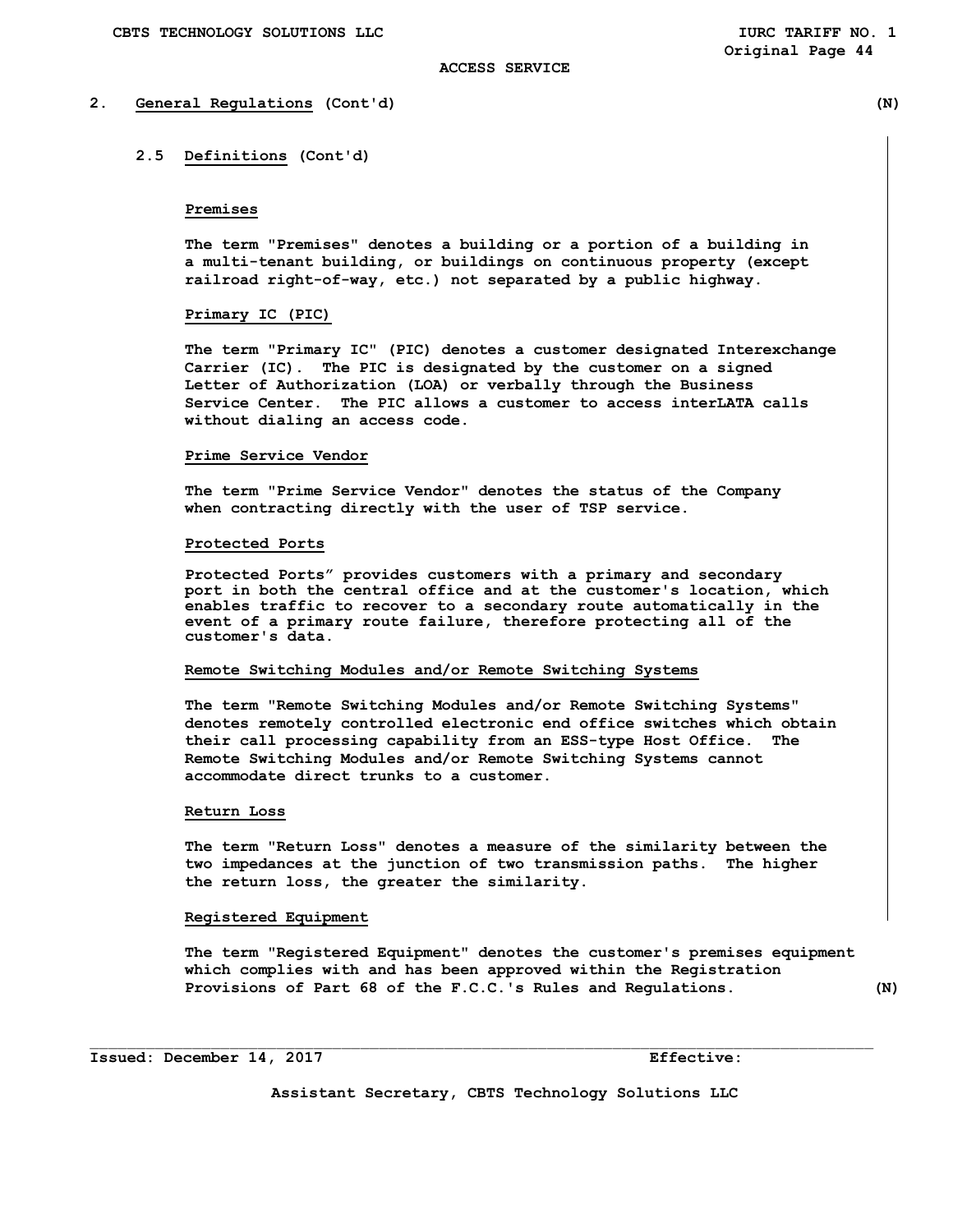# **ACCESS SERVICE**

# **2. General Regulations (Cont'd) (N)**

# **2.5 Definitions (Cont'd)**

# **Service Switching Point**

 **The term "Service Switching Point" (SSP) denotes a switch in the Company's Common Channel Signaling (CCS) network equipped with the functionality to interact with a data base using Signaling System 7 (SS7) messages to obtain call routing information.** 

# **Serving Wire Center**

 **The term "Serving Wire Center" denotes the wire center from which the customer designated premises would normally obtain dial tone from the Company.** 

#### **Seven Digit Manual Test Line**

 **The term "Seven Digit Manual Test Line" denotes an arrangement which allows the customer to select balance, milliwatt and synchronous test lines by manually dialing a seven digit number over the associated access connection.** 

# **Short Circuit Test Line**

 **The term "Short Circuit Test Line" denotes an arrangement in an end office which provides termination of a trunk or line by means of a capacitor of at least four microfarads. The impedance is so low as to be virtually a short circuit to alternating current at the fre quencies used in voice communications.** 

# **Signal-to-C Notched Noise Ratio**

 **The term "Signal-to-C Notched Noise Ratio" denotes the ratio in dB of a test signal to the corresponding C-Notched Noise, i.e., the level in dB by which the signal exceeds the noise.** 

# **Signaling Transfer Point**

 **The term "Signaling Transfer Point" denotes a specialized switch which provides CCS network access and performs SS7 message screening, routing, and/or transferring of such signaling information through the common channel signaling network. (N)** 

**Assistant Secretary, CBTS Technology Solutions LLC** 

 $\mathcal{L}_\text{max}$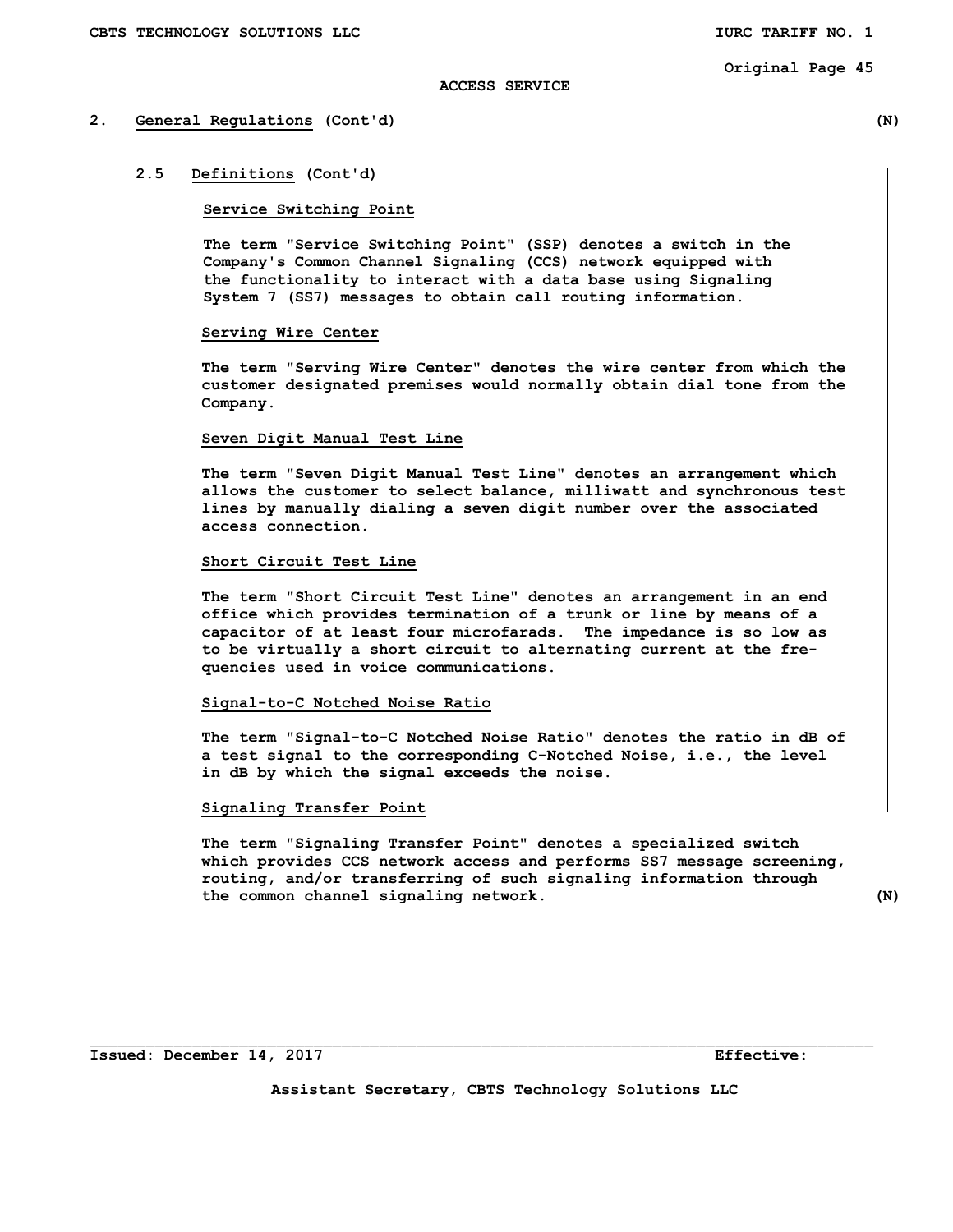# **ACCESS SERVICE**

# **2. General Regulations (Cont'd) (N)**

# **2.5 Definitions (Cont'd)**

## **Signaling Transfer Point Port Termination**

 **The "Signaling Transfer Point Port Termination" provides a customer dedicated point of interface at the Company's STP for each of the customer's CCSAC Signaling Links.** 

## **Signaling Point of Interconnection**

 **The term "Signaling Point of Interconnection" denotes the customer designated location where SS7 signaling information is exchanged between the Company and the Customer.** 

#### **Signaling System 7**

 **The term "Signaling System 7" denotes common channel out of band signal ing using the SS7 protocol developed by the Consultative Committee for International Telephone and Telegraph (CCITT) and the American National Standards Institute (ANSI).** 

# **Singing Return Loss**

 **The term "Singing Return Loss" denotes the frequency weighted measure of return loss at the edges of the voiceband (200 to 500 Hz and 2500 to 3200 Hz), where singing (instability) problems are most likely to occur.** 

#### **Subcontractor**

 **The term "Subcontractor" denotes the status of the Company when contracting directly with a Prime Service Vendor to provide TSP to a service user.** 

#### **Switching Systems**

 **The term "Switching System" denotes the hardware and/or software utilized by the Company for the establishment and maintenance of a given central office. (N)** 

**Assistant Secretary, CBTS Technology Solutions LLC** 

 $\mathcal{L}_\text{max}$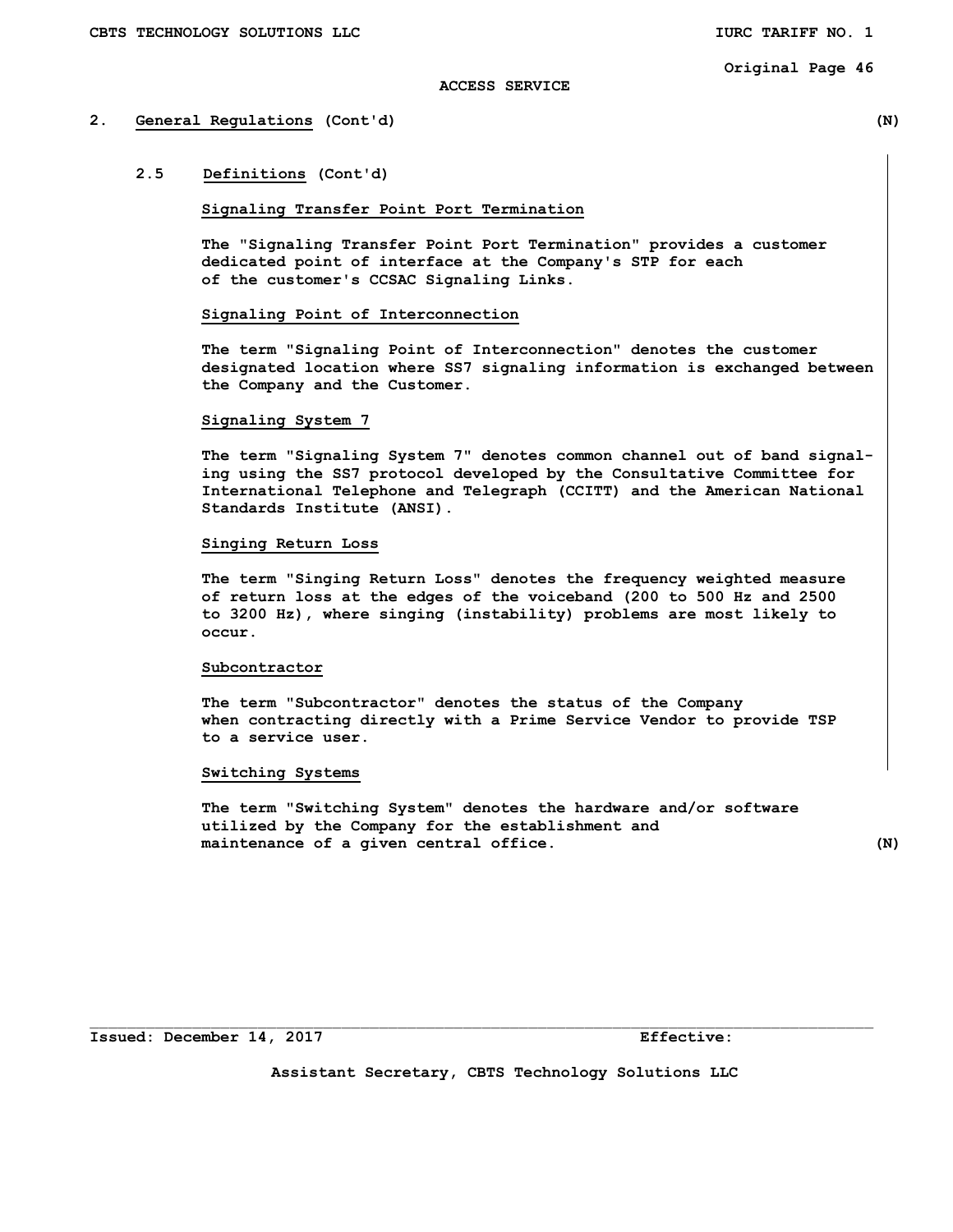## **ACCESS SERVICE**

# **2. General Regulations (Cont'd) (N)**

# **2.5 Definitions (Cont'd)**

## **Synchronous Optical Network (SONET)**

**A set of international standards for fiber optic-based transmission systems. SONET defines standard optical carrier transmission rates and utilizes a modular multiplexing approach based on the application of Synchronous Transport Signals (STS).** 

# **Synchronous Test Line**

 **The term "Synchronous Test Line" denotes an arrangement in an end office which performs marginal operational tests of supervisory and ring-tripping functions.** 

## **Synchronous Transport Signal (STS-1)**

**The Synchronous Transport Signal (STS-1) is a 51.84 Mbps signal within a SONET optical carrier signal. The STS-1 signal consists of overhead and synchronous payload envelope (SPE). The overhead part of the signal is used for controlling, framing and maintaining the signal. The SPE is used to transport the customer's data.** 

# **Tandem-Switched Transmission Charge**

 **The Tandem-Switched Transmission charge is a mileage sensitive, per minute of use rate which applies to the transmission of the customer's traffic from the customer's serving wire center, through the Company's Access Tandem, to the customer designated Company end office(s), or from the Access Tandem to the end office(s).** 

# **Tandem-Switching Charge**

 **The Tandem-Switching charge is a per minute of use rate element which applies to the switching used to move a customer's traffic through the Access Tandem to the Company's end office(s).** 

## **Terminating Direction**

 **The term "Terminating Direction" denotes the use of Access Service for the completion of calls from a customer premises to an end user premises. (N)** 

**Assistant Secretary, CBTS Technology Solutions LLC**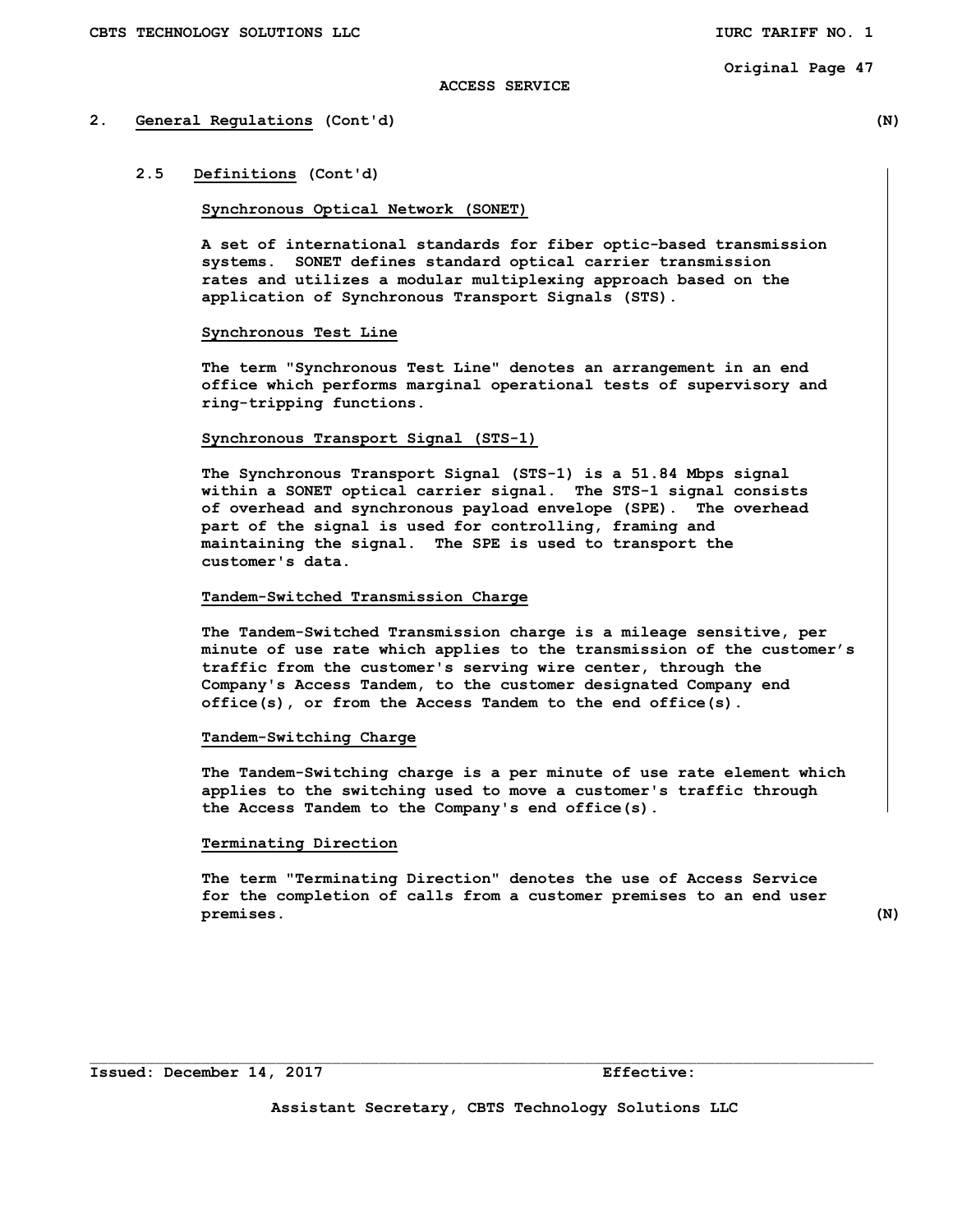## **ACCESS SERVICE**

# **2. General Regulations (Cont'd) (N)**

# **2.5 Definitions (Cont'd)**

## **Transmission Measuring (105 Type) Test Line/Responder**

**The term "Transmission Measuring (105 Type) Test Line/Responder" denotes an arrangement in an end office which provides far-end access to a responder and permits two-way loss and noise measurements to be made on trunks from a near end office.** 

## **Transmission Path**

 **The term "Transmission Path" denotes an electrical path capable of transmitting signals within the range of the service offering, e.g., a voice grade transmission path is capable of transmitting voice frequencies within the approximate range of 300 to 3000 Hz. A transmission path is comprised of physical or derived channels consisting of any form or configuration of facilities typically used in the telecommunications industry.** 

# **Trunk**

 **The term "Trunk" denotes a communications path connecting two switching systems in a network, used in the establishment of an end-to-end connection.** 

#### **Trunk Access Limitation**

 **The term "Trunk Access Limitation" denotes the routing of originating calls to a specified number of transmission paths in a trunk group in order to limit (choke) the completion of such traffic. Calls which could not be completed over the subset of transmission paths in the trunk group, i.e., the choked calls, would be routed to reorder tone.** 

# **Trunk Group**

 **The term "Trunk Group" denotes a set of trunks which are traffic engineered as a unit for the establishment of connections between switching systems in which all of the communications paths are interchangeable.** 

# **Trunk-Side Connection**

 **The term "Trunk-Side Connection" denotes the connection of a Transmission path to the trunk side of a local exchange switching system (N)** 

**Issued: December 14, 2017 Effective:** 

**Assistant Secretary, CBTS Technology Solutions LLC**

 $\mathcal{L}_\text{max}$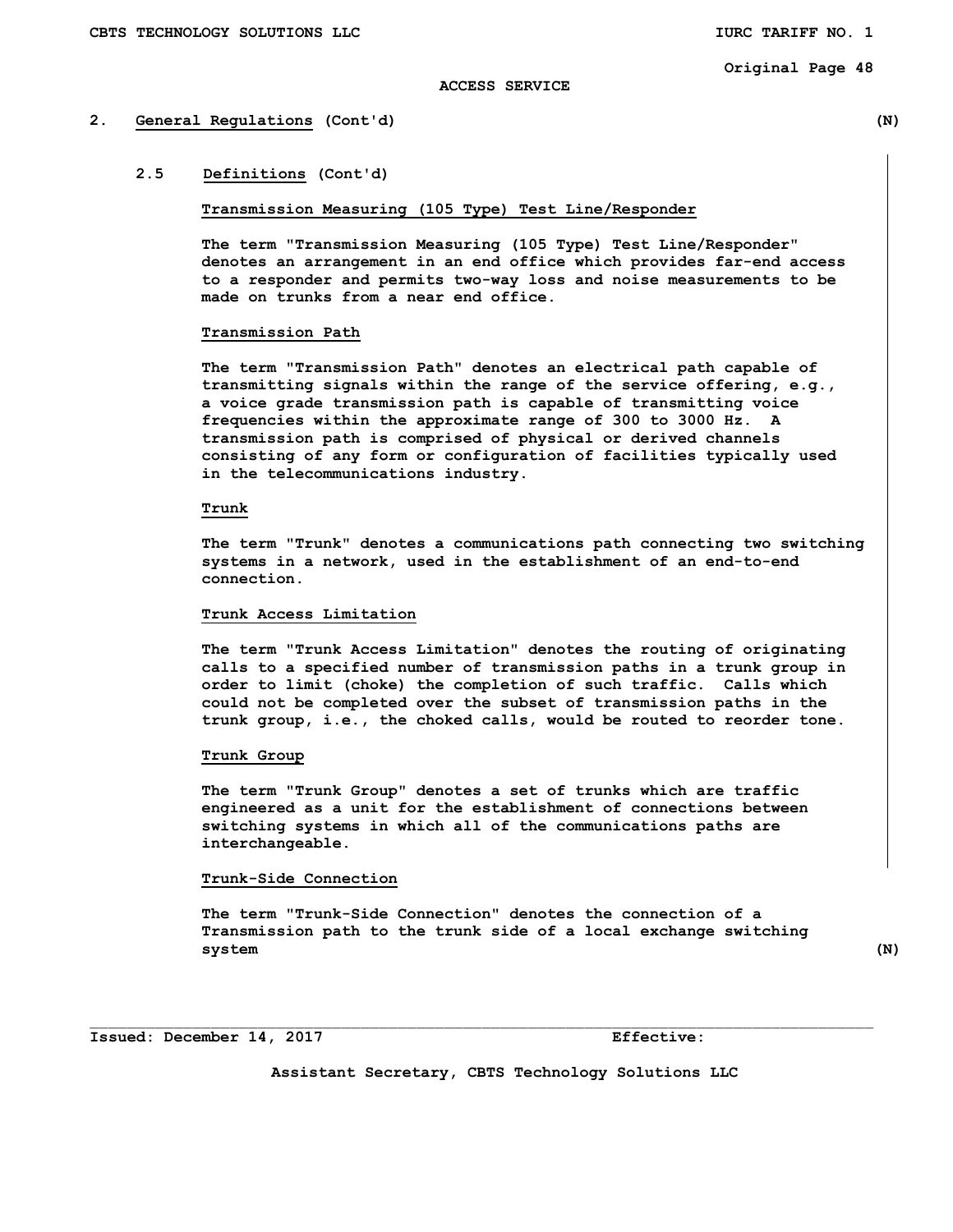## **ACCESS SERVICE**

# **2. General Regulations (Cont'd) (N)**

#### **2.5 Definitions (Cont'd)**

# **Two-Wire to Four-Wire Conversion**

 **The term "Two-Wire to Four-Wire Conversion" denotes an arrangement which converts a four-wire transmission path to a two-wire transmission path to allow a four-wire facility to terminate in a two-way entity (e.g., a central office switch).** 

# **Unauthorized PIC Change**

 **The term "Unauthorized PIC Change" denotes a customer whose selected PIC was changed and the IC is unable to produce the signed Letter of Authorization (LOA) or other form of valid authorization to the Company for the resolution of the PIC dispute.** 

#### **V and H Coordinates Method**

 **The term "V and H Coordinates Method" denotes a method of computing airline miles between two points by utilizing an established formula which is based on the vertical and horizontal coordinates of the two points.** 

#### **Virtual LAN (VLAN) `**

 **The term Virtual LAN (VLAN) denotes a static logical connection used for point-to-multipoint, and multipoint-to-multipoint. VLANs support long-term ongoing connections between data terminal equipment. Permanent Logical paths are assigned exclusively to each VLAN in the network.** 

# **VLAN Tagging**

 **The Term VLAN tagging denotes a way to label different traffic types so they may be differentiated from one another. VLAN Tagging can allow for different service levels for different traffic types. (N)** 

**Issued: December 14, 2017 Effective:** 

**Assistant Secretary, CBTS Technology Solutions LLC**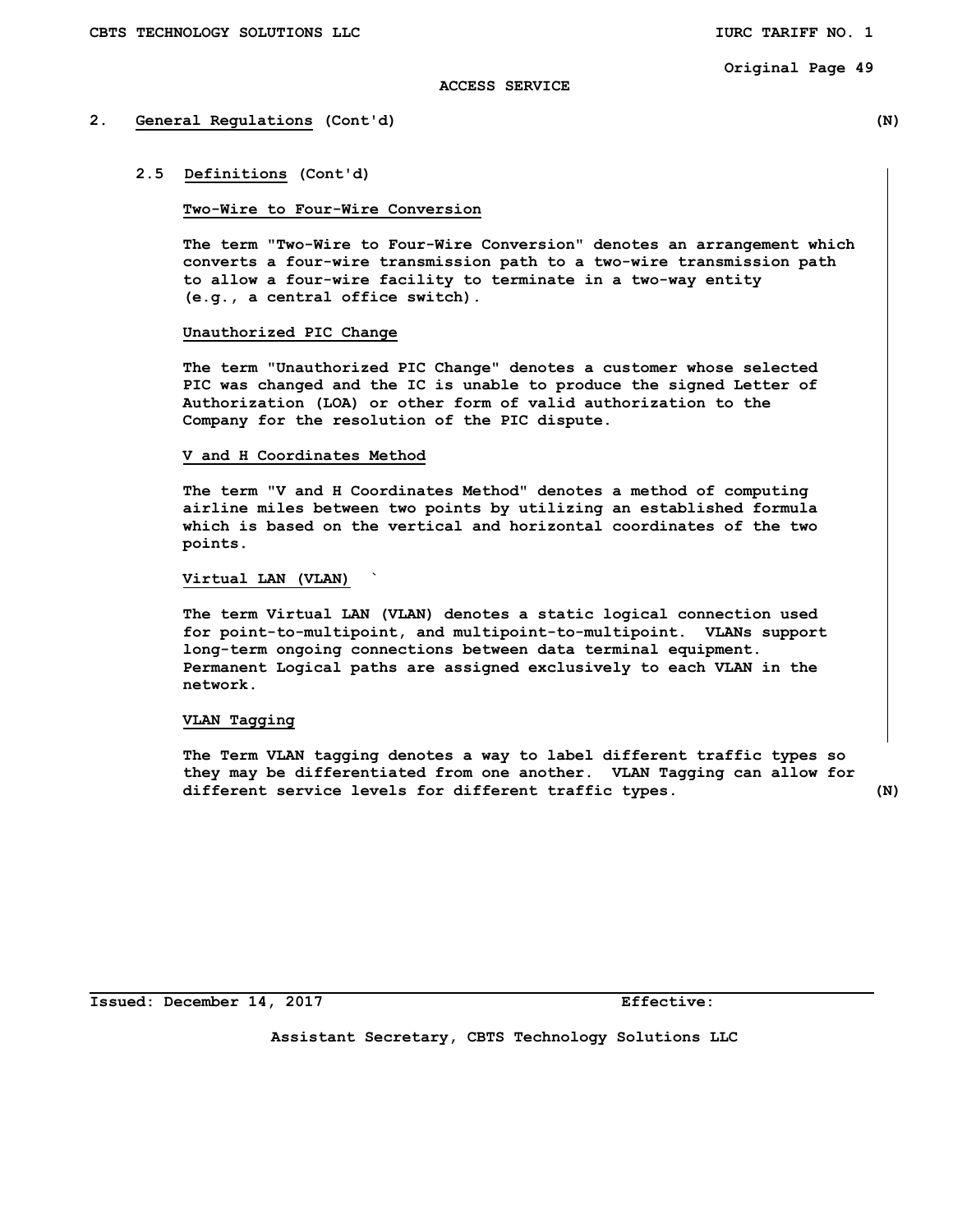# **3. Switched Access Service (N)**

 **3.1 General** 

 **Switched Access Service, which is available to customers for their use in furnishing their services to end users, provides a two-point electrical communications path between a customer's premises and an end user's premises. It provides for the use of common terminating, switch ing and trunking facilities and common subscriber plant of the Company. Switched Access Service provides for the ability to originate calls from an end user's premises to a customer's premises, and to terminate calls from a customer's premises to an end user's premises in the LATA where it is provided. Specific references to material describing the elements of Switched Access Service are provided in 3.1.1 and 3.1.2 following.** 

## **3.1.1 Switched Access Service Arrangements and Manner of Provision**

 **Switched Access Services are differentiated by their technical characteristics, e.g., line side vs. trunk side connection at the Company entry switch, and the manner in which an end user accesses them in originating calling, e.g., with or without an access code. Following is a brief description of each type of service arrangement.** 

 **(A) Feature Group D (FGD)** 

 **FGD Access, which is available to all customers, provides Trunk side access to Company end office switches with an associated uniform 1OXXX or lOXXXX access code for the customer's use in originating and terminating communications. (N)** 

**Issued: December 14, 2017 Effective:** 

**Assistant Secretary, CBTS Technology Solutions LLC**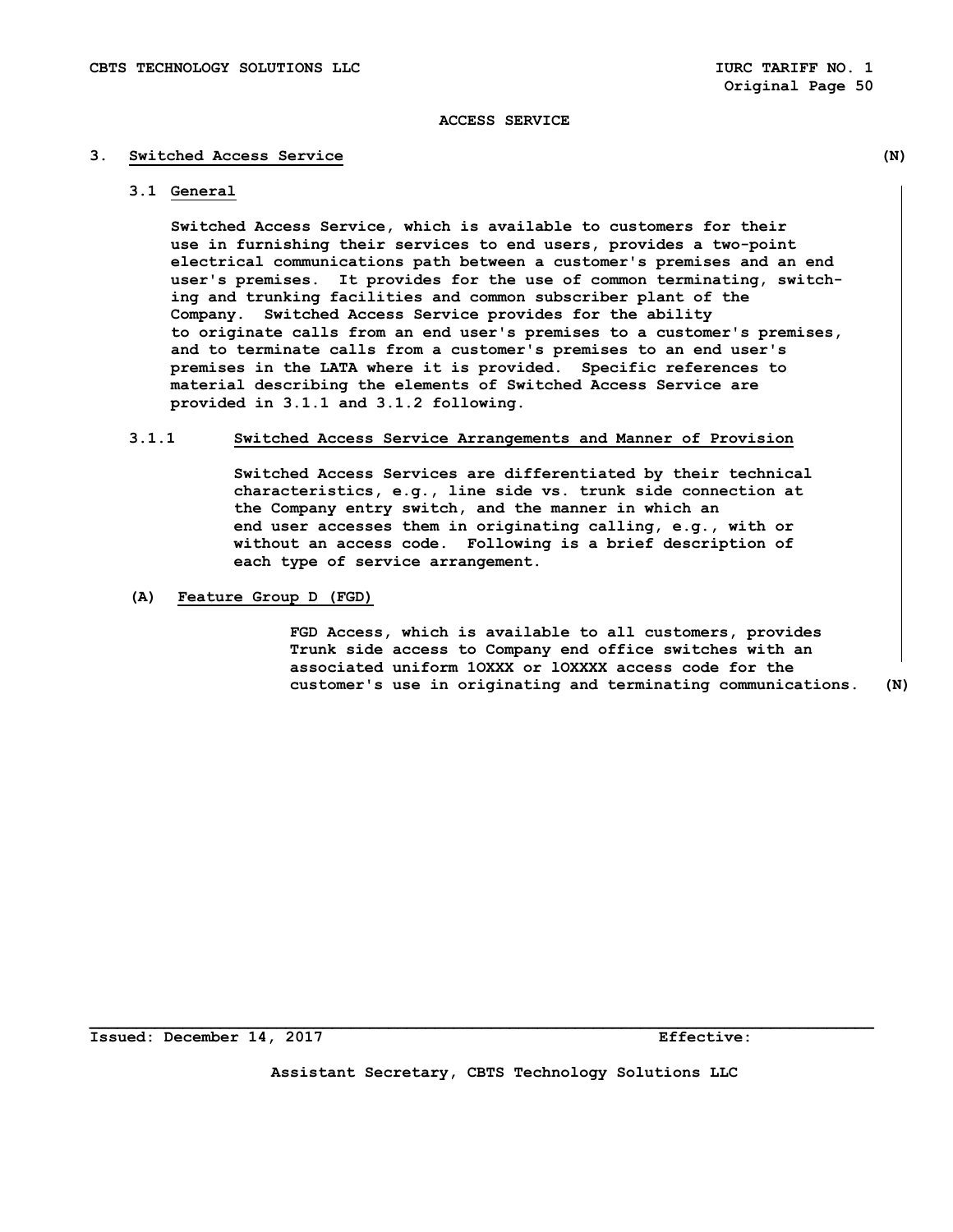## **ACCESS SERVICE**

# **3. Switched Access Service (Cont'd) (N)**

- **3.1 General (Cont'd)** 
	- **3.1.1 Switched Access Service Arrangements and Manner of Provision(Cont'd)** 
		- **(B) 800 Access Service**

 **800 Access Service, which is available to all customers, is an originating offering utilizing FGD Switched Access Service. The service provides a customer identification function based on the dialed 800 Series number. The 800 Series includes 800, 888, 877, 866, 855, 844, 833, 822. This customer identification function could include additional call handling and destination features, such as; alternate carrier(s) and/or alternate destination(s), time-of-day, day-of-week, specific dates, originating NPA-NXX-XXXX, percent allocation, routing to a single carrier and destination from an area of service which is smaller than an area defined by an NPA-NXX.** 

 **When a 1 + 800 Series + NXX + XXXX call is originated by an end user, the Company will perform the customer identification function based on the dialed 1 + 800 Series + NXX + XXXX (ten digit screening) to deter mine the customer location to which the call is to be routed. Where 800 Series prefixes are not part of ten digit screening, the customer identification function will be performed based on the 800 Series + NXX digits only (e.g., Canada). If an 800 Series call originates from an end office not equipped to provide the SSP Data Base Query function, the call will be routed to an office at which the function is available. The SSP Data Base Query function will be available at the tandem and select end offices. Once customer identification has been established, the call will be routed to the customer.** 

 **Unless prohibited by technical limitations (e.g., different dialing plans), the customer's 800 Access Service traffic may, at the option of the customer, be combined in the same trunk group arrangement with the customer's non-800 Access Service traffic. When re quired by technical limitations, or at the request of the customer, a separate trunk group will be established for 800 Access Service.** 

 **When 800 Access Service traffic is combined in the same trunk group arrangement with other traffic, usage for the 800 Access Service traffic may be aggregated with or shown separately from the other traffic for billing purposes When separate trunk groups are provided for 800 Access**  Service, usage will be billed separately. (N)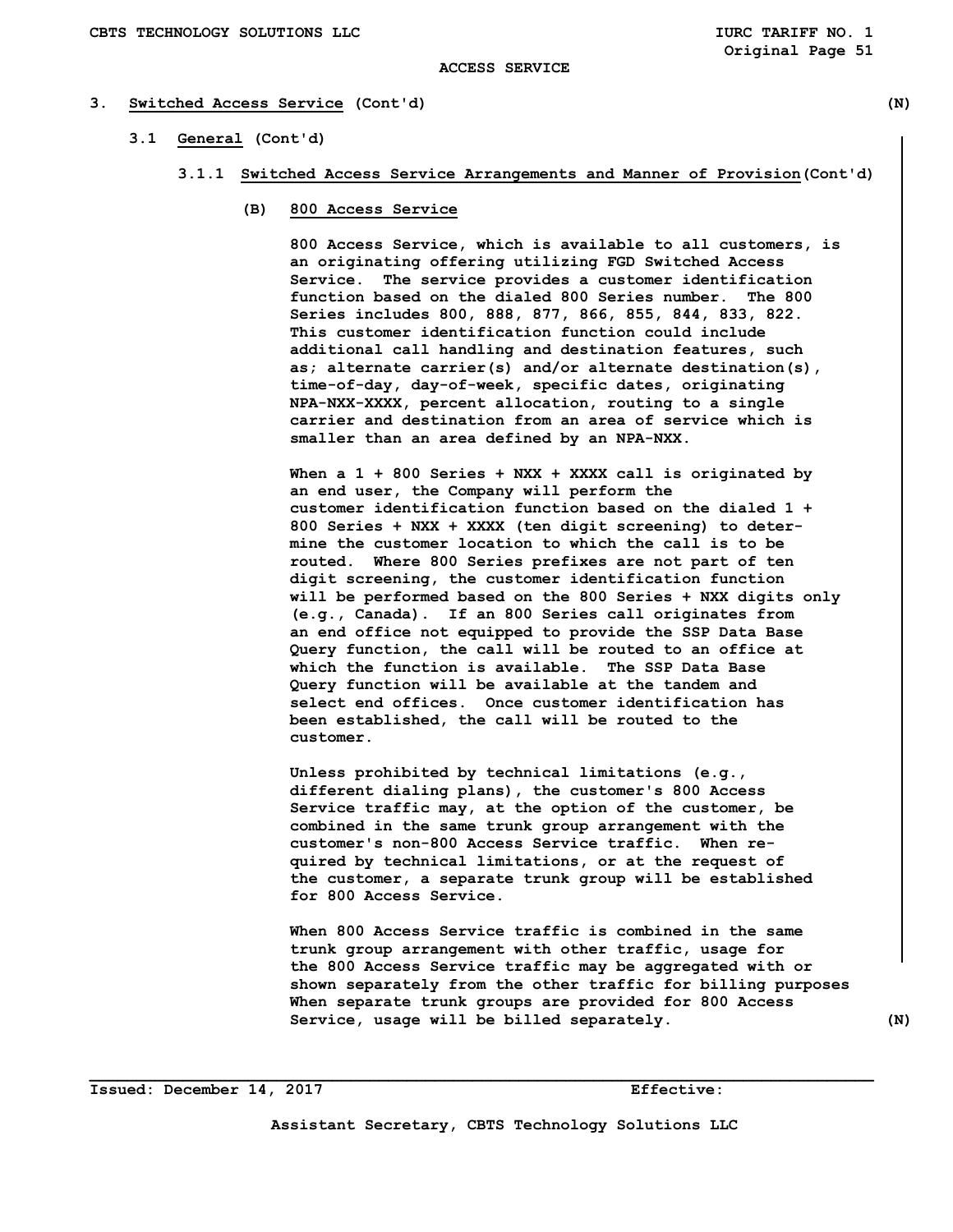## **3. Switched Access Service (Cont'd) (N)**

#### **3.1 General (Cont'd)**

 **3.1.2 Rate Categories** 

 **The rate categories which apply to Switched Access Service are:** 

- **Switched Transport (described in 3.1.2(A) following)**
- **Local Switching (described in 3.1.2(B) following)**

# **(A) Switched Transport**

 **The Switched Transport rate category establishes the charges related to the transmission and tandem facilities between the customer's premises and the end office switch(es) which may be a Remote Switching Module, where the customer's traffic is switched to originate or terminate the customer's communications. Mileage measurement rules are set forth in 3.5.7 following.** 

 **Switched Transport is a two-way voice frequency transmission path composed of facilities determined by the Company. The two-way voice frequency transmission path permits the transport of calls in the originating direction (from the end user's end office switch to the customer's premises) and in the terminating direction (from the customer's premises to the end office switch), but not simultaneously. The voice frequency transmission path may comprise any form or configuration of plant capable of and typically used in the telecommunications industry for the transmission of voice and associated telephone signals within the frequency bandwidth of approximately 300 to 3000 Hz.** 

 **The customer must specify when ordering (1) whether the service is to be directly routed to an end office switch or through the Company's access tandem switch or a TSP's access tandem switch, (2) the type of Direct- Trunked Transport and whether it will overflow to the Company's or a TSP's access tandem switch when service is directly routed to an end office, (3) the type of Entrance Facility, (4) the directionality of the service, and (5) when multiplexing is required, the hub(s) at which the multiplexing will be provided. (N)** 

**Issued: December 14, 2017 Effective:** 

**Assistant Secretary, CBTS Technology Solutions LLC**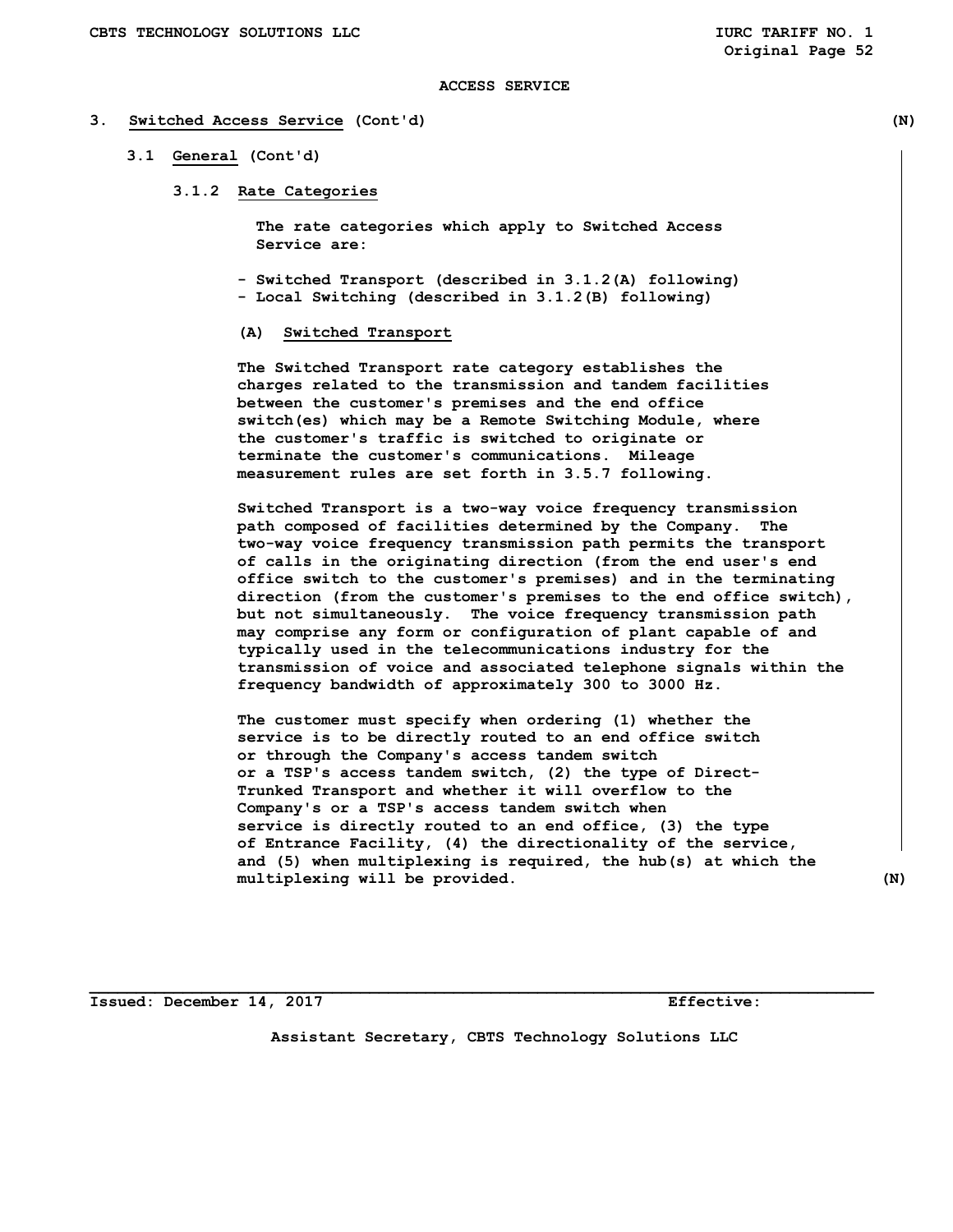- **3. Switched Access Service (Cont'd) (N)**
- **3. Switched Access Service (Cont'd)** 
	- **3.1 General (Cont'd)** 
		- **3.1.2 Rate Categories (Cont'd)** 
			- **(B) Switched Transport (Cont'd)**

 **Additionally, when service is to be routed through an access tandem switch, the customer must specify whether the facility between the serving wire center and the tandem is to be provided as Direct-Trunked Transport or Tandem-Switched Transport.** 

 **Switched Transport is provided at the rates and charges set forth in 3.7.1 following. The description of these rates with respect to the different types of service is as set forth in 3.1.2 following.** 

- **(1) Switched Transport Facilities**
- **(a) Entrance Facility**

 **An Entrance Facility provides the communication path between a customer's premises and the Company's serving wire center for that premises. The Entrance Facility is provided to a single customer and is Available for use with all line side and trunk side Switched Access services. An Entrance Facility is provided even if the customer's premises and the serving wire center are located in the same building** 

 **(b) Direct-Trunked Transport Facility** 

 **A Direct-Trunked Transport facility provides the communications path between the serving wire center of a customer's premises and an end office, between the serving wire center of a customer's premises and the Company's Access tandem. Direct-Trunked Transport facilities are provided to a single customer. Direct-Trunked Transport facilities are available for use with all line side and trunk side Switched Access services. (N)** 

**Issued: December 14, 2017 Effective:** 

**Assistant Secretary, CBTS Technology Solutions LLC**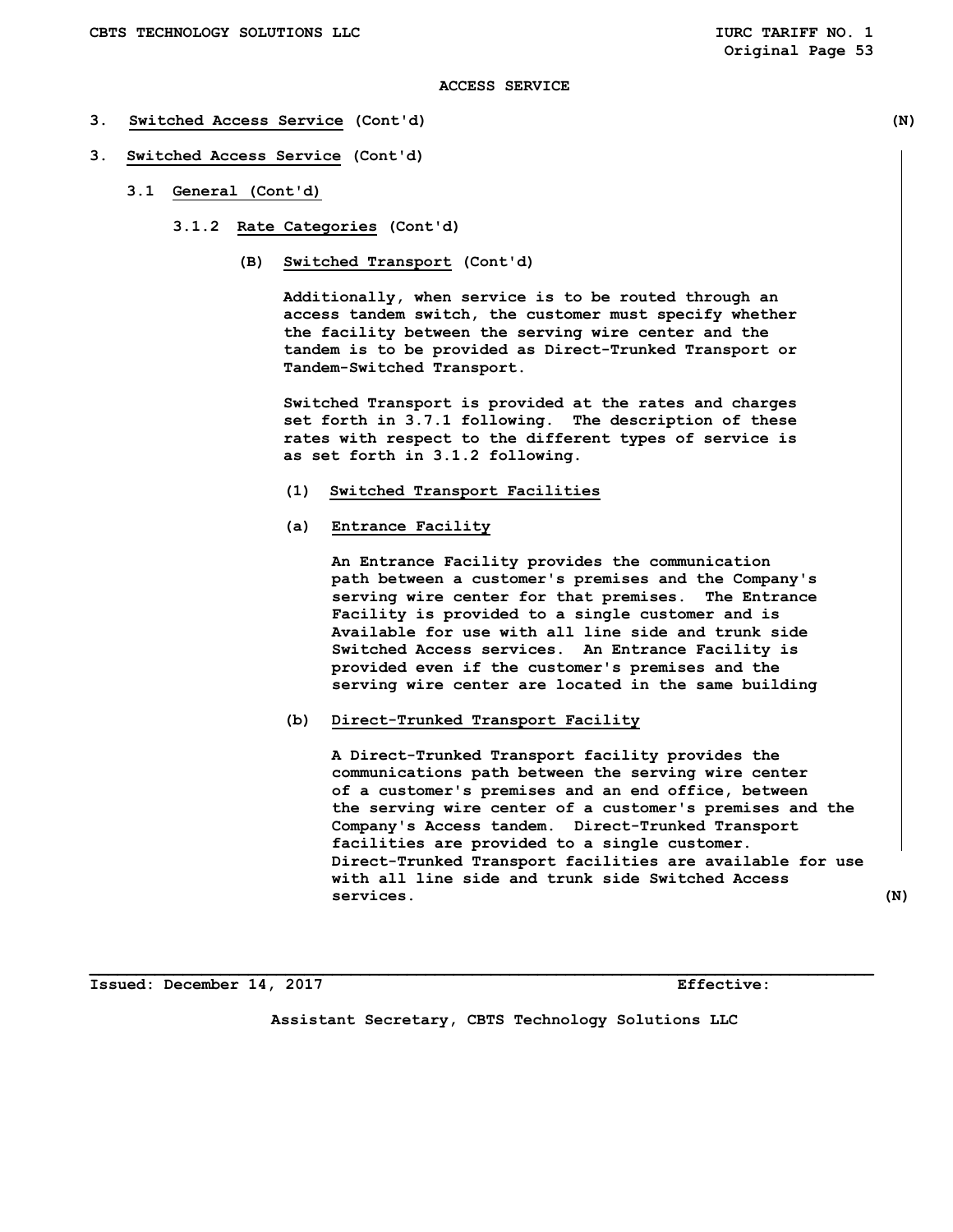# **3. Switched Access Service (Cont'd)**

- **3.1 General (Cont'd)** 
	- **3.1.2 Rate Categories (Cont'd)** 
		- **(B) Switched Transport (Cont'd)** 
			- **(1) Switched Transport Facilities (Cont'd)** 
				- **(c) Tandem-Switched Transport Facility**

 **The Tandem-Switched Transport facility provides the communications path between the customer's serving wire center and the end office or between the tandem and the end office on circuits that are switched at an access tandem. Tandem- Switched Transport facilities are available for use with all trunk side Switched Access Services.** 

 **Tandem-Switched Transport charges consist of a Tandem-Switched Transmission charge (fixed and per mile minute of use charges) and a Tandem- Switching charge (per minute charge) where elements may apply independently of one another as described herein. For originating minutes, (C) these charges apply to non-8YY minutes only. | For originating 8YY minutes, the single Tandem | Transmission and Switching rate applies. (C)** 

 **(d) Access Tandem Trunk Port** 

 **The Access Tandem Trunk Port is a monthly per port rate that provides a port for each dedicated trunk on the Serving Wire Center side of the access tandem.** 

**Issued: July 1, 2021 Effective:** 

**Assistant Secretary, CBTS Technology Solutions LLC**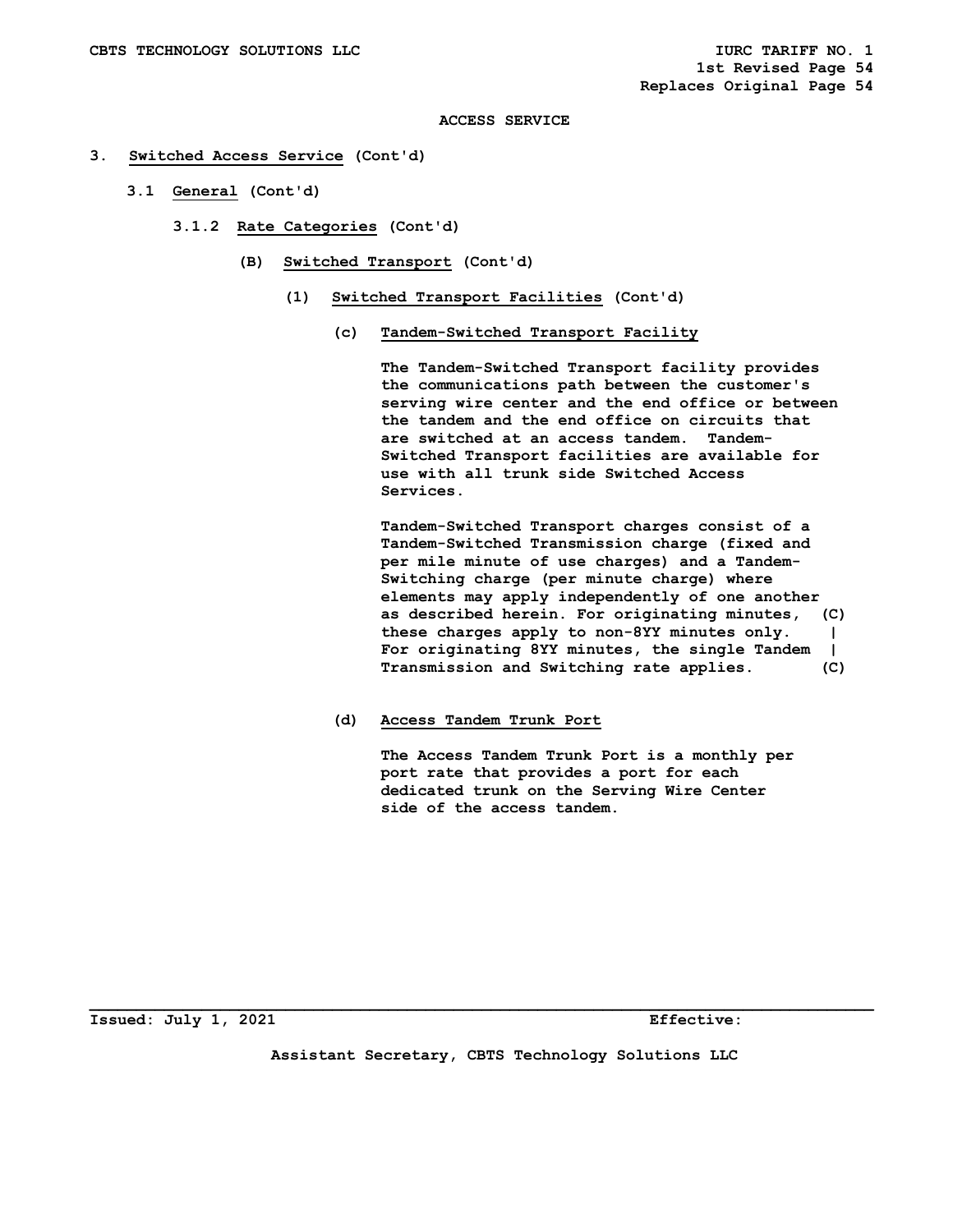#### **3. Switched Access Service (Cont'd) (N)**

- **3.1 General (Cont'd)** 
	- **3.1.2 Rate Categories (Cont'd)** 
		- **(B) Switched Transport (Cont'd)** 
			- **(2) Switched Transport Connections (Cont'd)**

 **Switched Transport is comprised of specific connection types. These connections may be either analog or digital. Analog connections are differentiated by spectrum and bandwidth; digital connections are differentiated by bit rate. Depending on the spectrum, bandwidth or bit rate selected by the customer, multiplexing, as described in 3.7.1(D), may also be required to allow interconnection with other Switched Transport facilities or to a Company switch.** 

 **With one exception, the customer may choose the Switched Transport connection comprising the Switched Transport facility. For the tandem to end office portion of Tandem-Switched Transport, the Company will determine the type of connection used.** 

 **Each type of connection is composed of specific channels which are provided for use with a Switched Access service. Each channel in a Switched Transport following types of connections are available for all Switched Transport facilities.** 

 **(a) Mercury 1.544 (DS1)** 

 **A Mercury 1.544 (DS1) provides 24 channels for the transmission of nominal 64.0 kbps or 1.544 Mbps isochronous serial data. The actual bit rate and framing format is a function of the channel interface selected by the customer. (N)**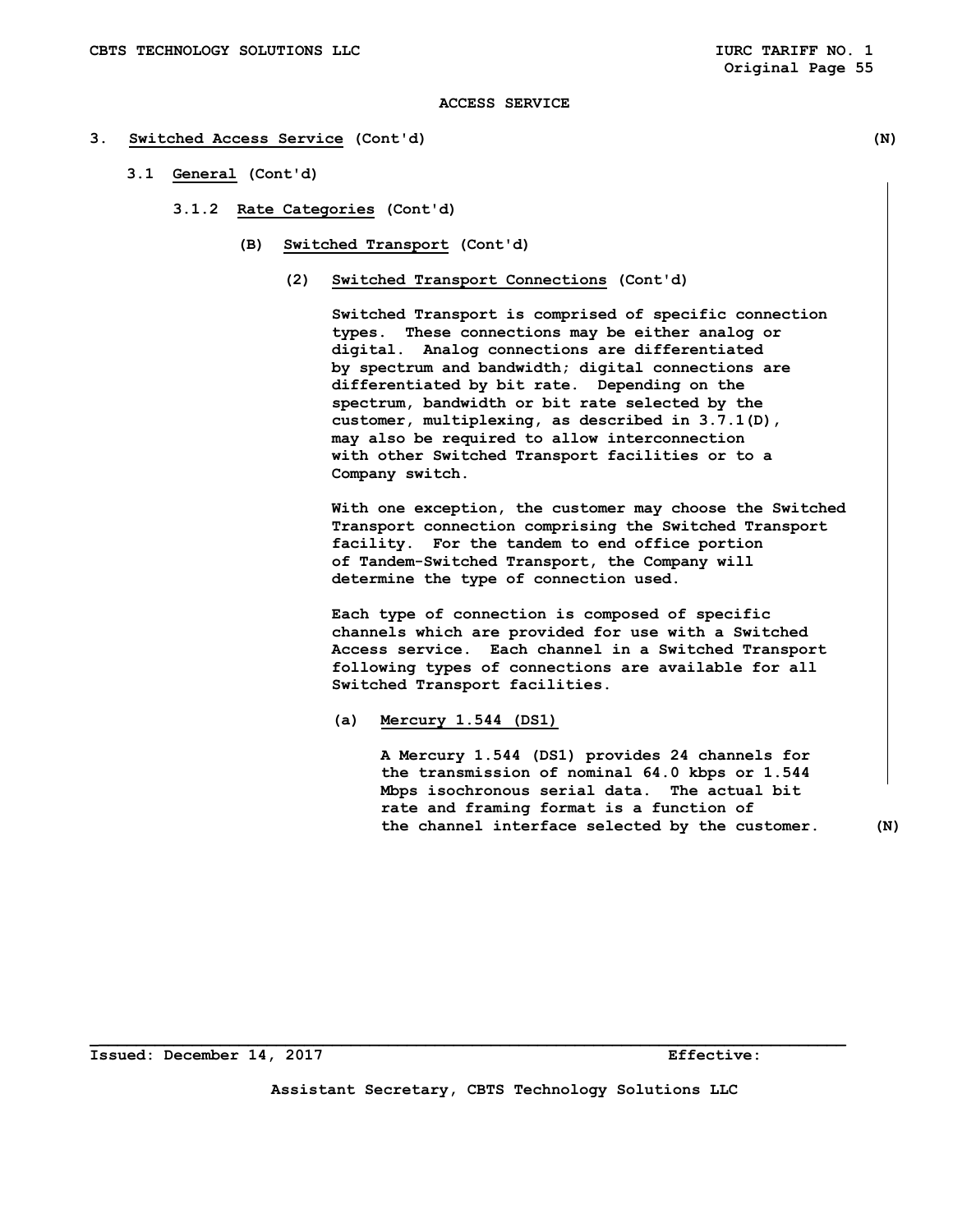#### **3. Switched Access Service (Cont'd) (N)**

- **3.1 General (Cont'd)** 
	- **3.1.2 Rate Categories (Cont'd)** 
		- **(B) Switched Transport (Cont'd)** 
			- **(b) Mercury 45 (DS3)**

 **Mercury 45 (DS3) provides 28 Mercury 1.544s (DS1) or 672 DSO channels and provides for transmission of nominal 44.736 Mbps isochronous serial data. The actual bit rate and framing format is a function of the channel interface selected by the customer. With Mercury 45 (DS3), customers may request to have an electrical interface installed at their customer premises. For DS3 connections utilizing an electrical interface, the customer will receive an electrical signal with a transmission speed of 44.736 Mbps per channel** 

 **(3) Multiplexing** 

 **Multiplexing provides the capability of converting the capacity or bandwidth of a Switched Transport facility from a higher level to a lower level or from a lower level to a higher level. Multiplexing is required when the customer requests to interconnect Entrance facilities, or Direct - Trunked Transport facilities of different capacities or bandwidths, i.e., DS1 to Voice Grade or DS3 to DS1.** 

 **When customers request to interconnect DS3 facilities with Company switches, DS3 to DS1 multiplexing is required at appropriately equipped end offices. Locations where multiplexing is available are specified in the NECA Tariff F.C.C. No. 4.** 

 **Customers ordering Tandem Switched Transport will incur a multiplexing charge for multiplexing on the Serving Wire Center side of the Access Tandem and a multiplexing charge for multiplexing on the End Office side of the Access Tandem. (N)** 

**Issued: December 14, 2017 Effective:** 

**Assistant Secretary, CBTS Technology Solutions LLC**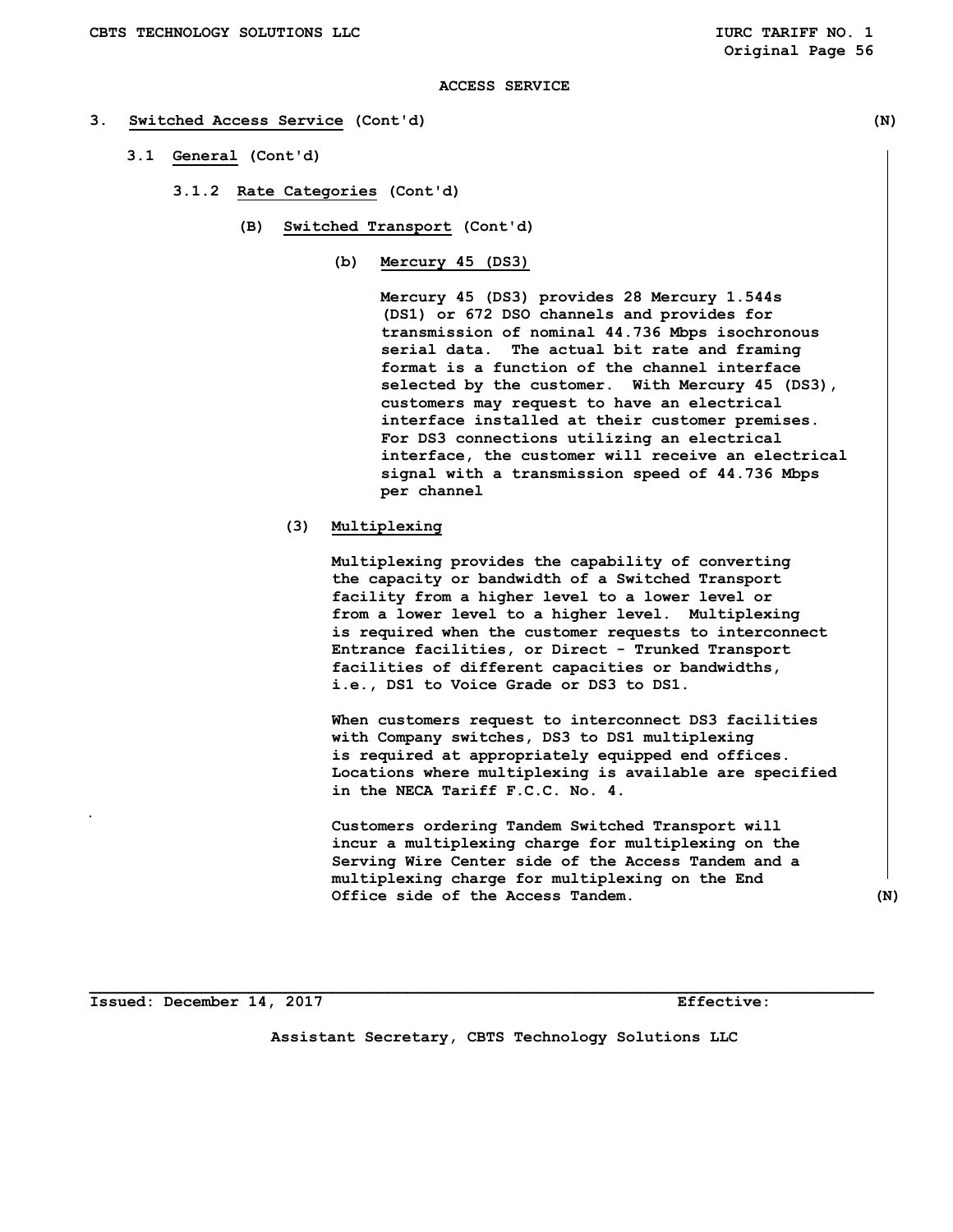#### **3. Switched Access Service (Cont'd) (N)**

- **3.1 General (Cont'd)** 
	- **3.1.2 Rate Categories (Cont'd)** 
		- **(B) Switched Transport (Cont'd)** 
			- **(3) Multiplexing**

 **Rates and charges for multiplexing are set forth in 3.7.1. For each of the multiplexing options listed below, the multiplexer is associated with the Switched Transport facility with the higher capacity or bandwidth (e.g., a DS3 to DS1 multiplexer is associated with the facility DS3 connection).** 

 **(a) Mercury 45 (DS3) to Mercury 1.544 (DS1)** 

 **Available with all Switched Transport facilities using DS3 connections. Provides an arrangement that converts a DS3 signal to or from 28 DS1 channels. Conversion is accomplished using digital time division multiplexing.** 

 **(b) Mercury 1.544 (DS1) to Voice Grade** 

 **Available with all Switched Transport facilities using DS1 connections. Provides an arrangement that converts a DS1 connection to or from 24 voice grade channels. Conversion is accomplished using digital time division multiplexing.** 

 **(c) Common Multiplexing** 

 **Common Multiplexing is provided on a usage sensitive basis in conjunction with Tandem Switched Transport. Switched Access facilities are connected to the Tandem as DS1 circuits. Multiplexing is required to connect common switched facilities from DS3 to DS1. (N)** 

**Issued: December 14, 2017 Effective:** 

**Assistant Secretary, CBTS Technology Solutions LLC**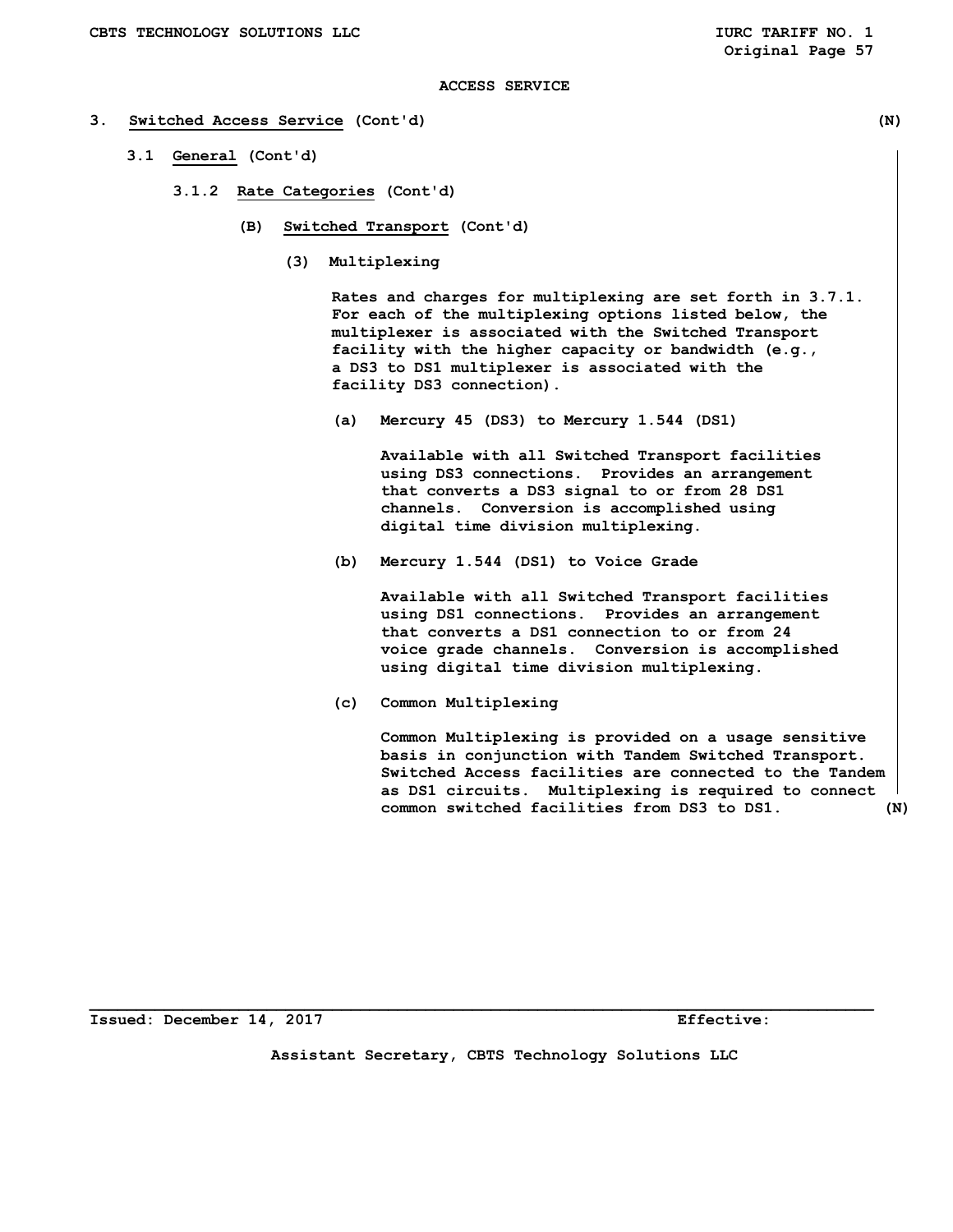# **3. Switched Access Service (Cont'd) (N)**

- **3.1 General (Cont'd)** 
	- **3.1.2 Rate Categories (Cont'd)** 
		- **(B) Switched Transport (Cont'd)** 
			- **(4) Chargeable Optional Features** 
				- **(a) Common Channel Signaling Access Capability (CCSAC)**

 **This option allows the customer to receive signals for call setup out-of-band. This option is only available with Feature Group D.** 

 **The Company will provide the CCSAC option in accordance with the technical specifications set forth in Technical Reference TR-TSV-000905 from properly equipped signaling elements in the Company CCS network.** 

 **This option requires the establishment of the required number of CCSAC signaling links between the customer's signaling point of interconnection and each of the Company's designated Signaling Transfer Points (STPs) and STP Port Terminations. The STP locations are set forth in the National Exchange Carrier Association, Inc. Tariff F.C.C. No. 4. The customer will have the option of ordering a Signaling Link provisioned over a dedicated Mercury 1.544 (DS1) Facility or over a 56 Kbps DDS channel.** 

# **(b) Carrier Identification Parameter (CIP)**

 **The CIP Optional Feature provides for the delivery of the Carrier Identification Code (CIC) within the Initial Address Message (IAM) SS7 call setup protocol. CIP is available with originating Feature Group D Switched Access Service from certain end offices and from the access tandem. Customers**  should contact the Company (N)

**Issued: December 14, 2017 Effective:** 

**Assistant Secretary, CBTS Technology Solutions LLC**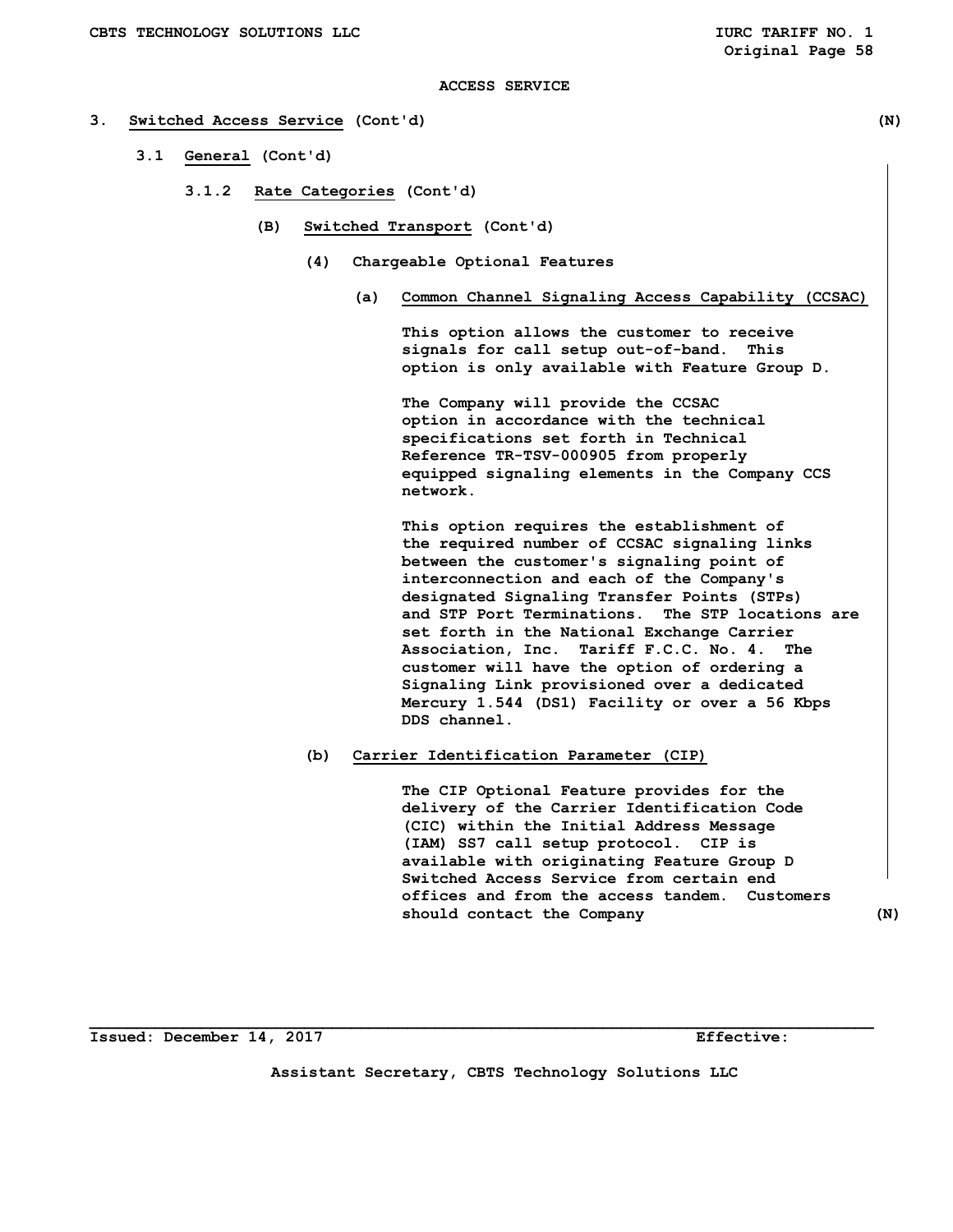## **3. Switched Access Service (Cont'd) (N)**

- **3.1 General (Cont'd)** 
	- **3.1.2 Rate Categories (Cont'd)** 
		- **(B) Switched Transport (Cont'd)** 
			- **(4) Chargeable Optional Features**
			- **(b) Carrier Identification Parameter (CIP)(Cont'd)**

 **to determine where CIP is available. This feature requires the customer to purchase or use already established CCSAC signaling links between the customer's signaling point of interconnection and each of the Company's designated STPs and STP Port Terminations, as described in Section 3.7.1(G). The rates for the CIP Optional Feature are described in Section 3.7.1(I).** 

 **(c) Signaling for Tandem Switching** 

 **This option allows any interested third party, including competitive access providers (CAPS), interexchange carriers (IXCs), and end users, to receive signaling information necessary to provide tandem signaling. Signaling for tandem switching provides the carrier identification code (CIC) and the OZZ code (or the CKTD code for SS7) to the Tandem Switch Provider (TSP). The CIC identifies the IXC to receive the call, and the OZZ identifies the IXC trunk group to which traffic should be routed. This option is available only with Feature Group D (FGD).** 

 **The customer may choose to have this option provided with Multifrequency or Common Channel Signaling.** 

 **When tandem switching is provided by a TSP, the TSP will be required to order one-way (N)** 

**Issued: December 14, 2017 Effective:** 

**Assistant Secretary, CBTS Technology Solutions LLC**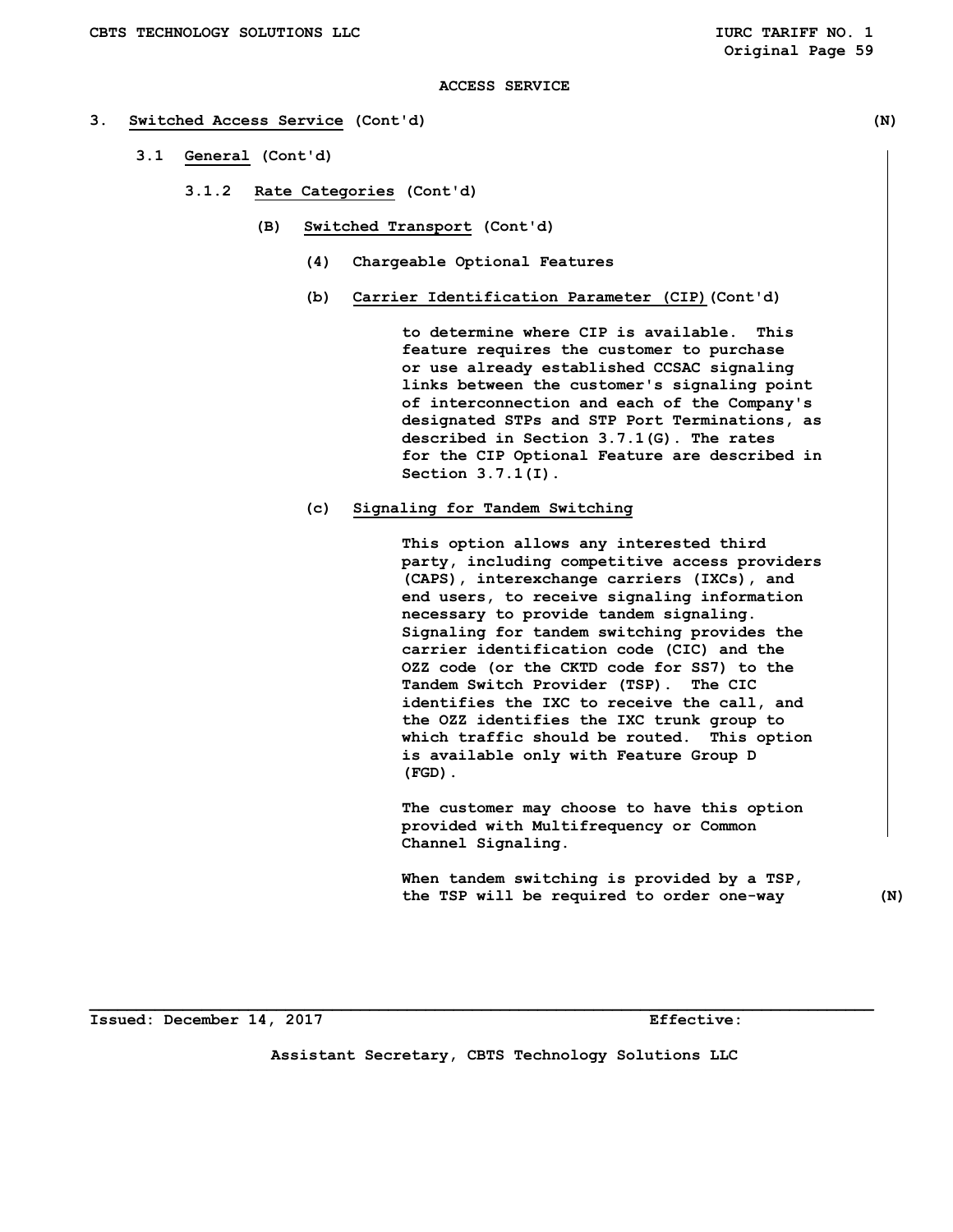# **3. Switched Access Service (Cont'd) (N)**

- **3.1 General (Cont'd)** 
	- **3.1.2 Rate Categories (Cont'd)** 
		- **(B) Switched Transport (Cont'd)** 
			- **(4) Chargeable Optional Features**
			- **(c) Signaling for Tandem Switching (Cont'd)**

 **direct-trunks between the desired Company end offices and the TSP's access tandem switch. These one-way trunks will be billed as direct-trunks to the TSP.** 

 **Either the TSP or the IXC using the TSP as its access tandem provider, may be the customer for the remaining FGD usage charges i.e., carrier common line, local switching, information surcharge and the interconnection charge. The signaling nonrecurring charge, described in Section 3.7.1, will be assessed to the TSP. Any link between the TSP's access tandem switch and an IXC Point of Presence (POP) location may be purchased from the Company's special access section in this tariff.** 

 **If an IXC wishes to move their traffic to a TSP's access tandem switch, the TSP must provide the Company with a written letter of authorization (LOA). If a TSP contacts the Company on behalf of an IXC to move the IXC traffic from the Company access tandem switch to a TSP access tandem switch, the IXC must provide the Company an LOA.** 

 **If the IXC is the customer of record, for terminating usage, the IXC's TSP of choice is obligated to provide the Company with all billing detail needed to accurately count and bill usage. The requirements for providing this billing data are described in the following paragraphs. (N)** 

**Issued: December 14, 2017 Effective:** 

**Assistant Secretary, CBTS Technology Solutions LLC**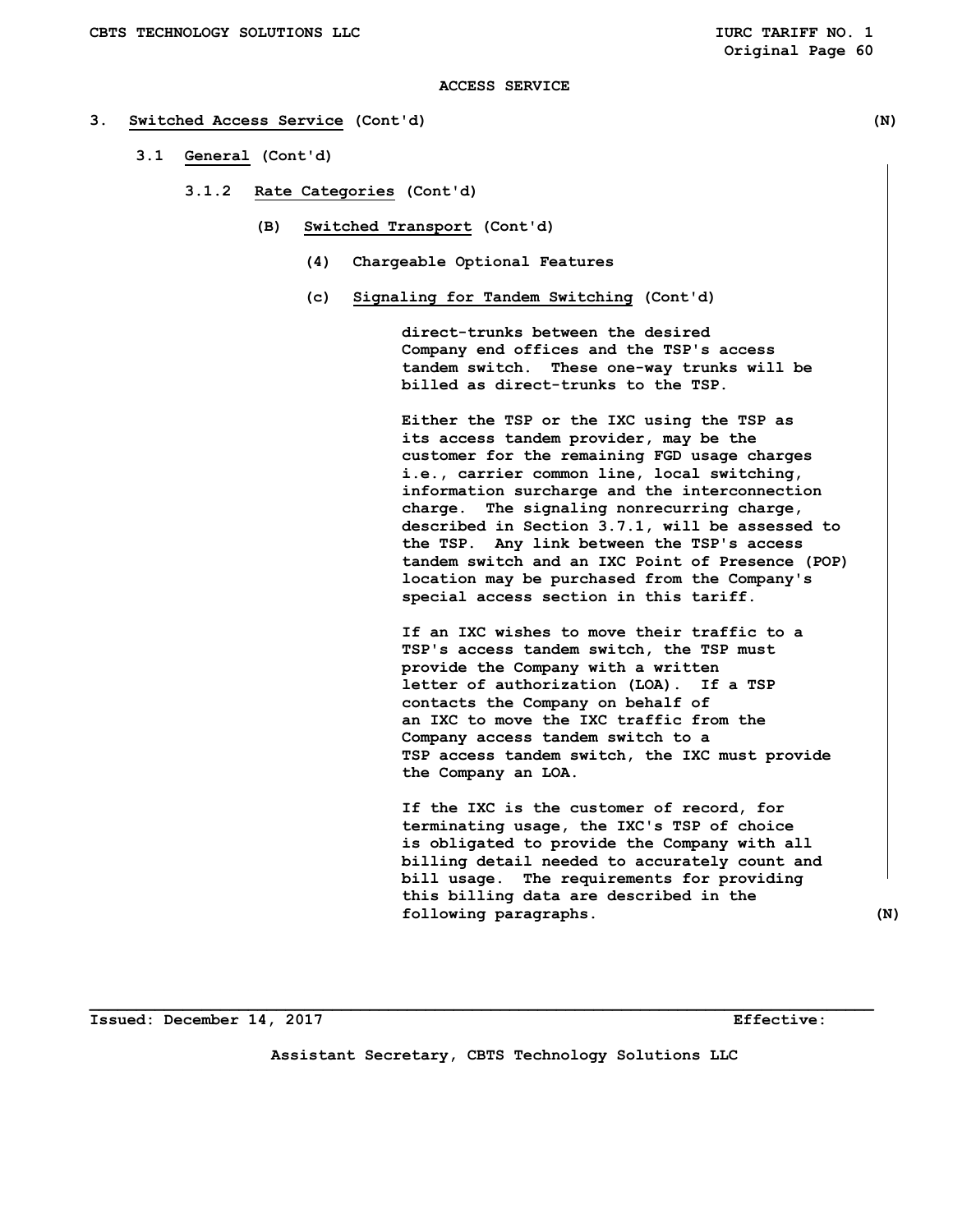## **3. Switched Access Service (Cont'd) (N)**

- **3.1 General (Cont'd)** 
	- **3.1.2 Rate Categories (Cont'd)** 
		- **(C) Local Switching**

 **This rate category provides for (1) local end office switching, i.e., the common switching functions associated with the various Switched Access Service arrangements, (2) the termination of switched transport at end offices, and (3) 800 Data Base Queries. This category includes usage sensitive rates and both chargeable and nonchargeable optional features.** 

- **(a) Local Switching applies on a per minute of use basis, providing local switching functions for FGD, and 800 Access Service. Where end offices are appropriately equipped, international dialing may also be provided a capability of Local Switching, i.e., the capability of switching international calls with service prefix and address codes having more digits than can be switched through a standard FGD end office.**
- **(b) 800 Access Service, Data Base Query Charge and Routing Options Capability apply on a per query basis and are originating offerings utilizing FGD. These services provide customer identification and additional call handling and destination features (i.e., time of day, day of week, etc.). These services provide for the use of the Tandem Switching, Tandem Termination, and Tandem Transport facilities of the Company. The Company will not charge Carrier Common Line, Local End Office Switching, or End Office Port charges.**
- **(1) Usage Sensitive Rates (Cont'd) The description of these rates is set forth in 3.7.2 following.**

# **3.1.3 Design Layout Report**

 **At the request of the customer, the Company will provide to the customer the makeup of the facilities and services provided from the customer's premises to the first point of switching. This information will be provided in the form of a Design Layout Report. The Design Layout Report will be provided to the customer at no charge, and will be reissued or updated whenever these facilities are materially changed. (N)** 

**Assistant Secretary, CBTS Technology Solutions LLC**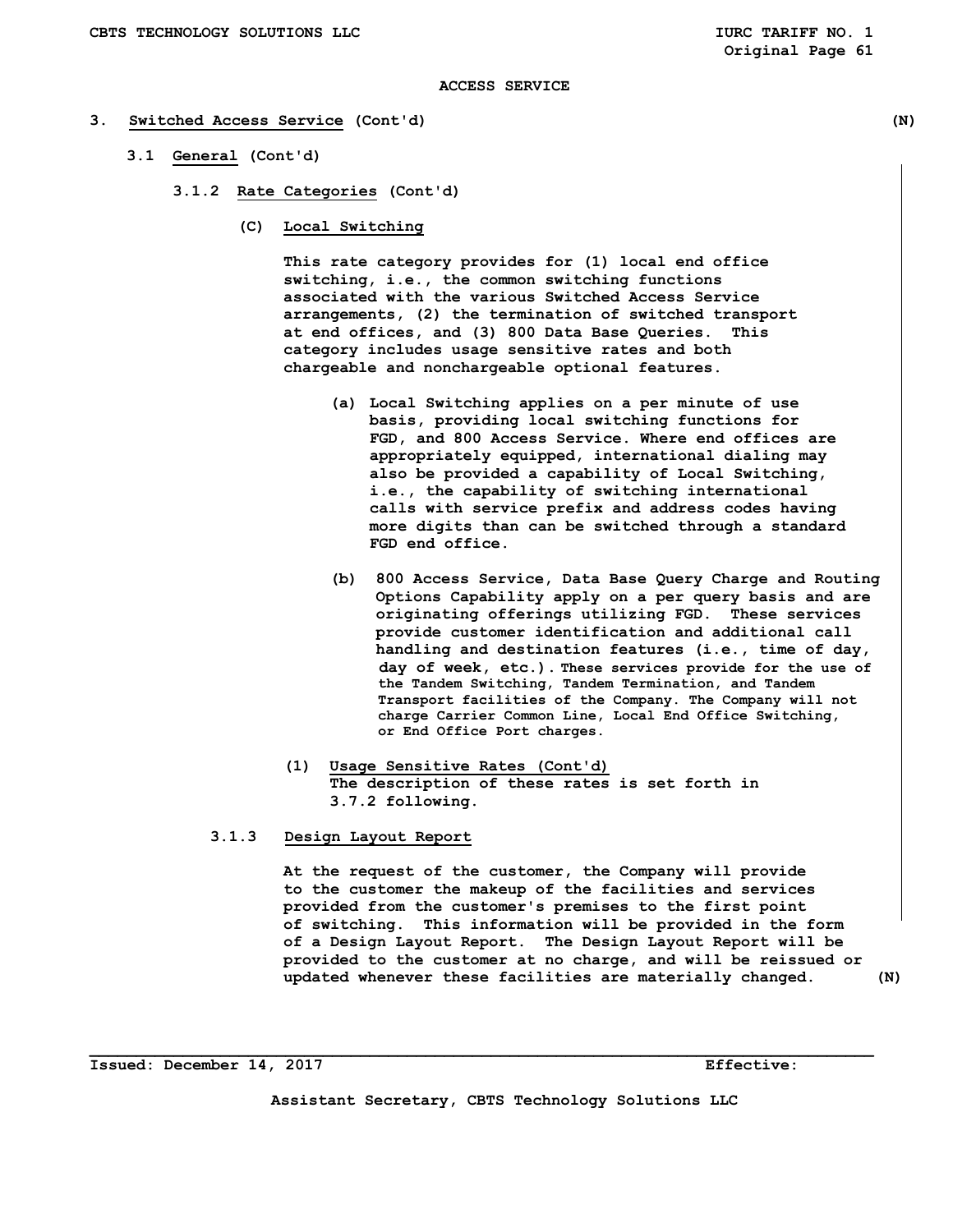# **3. Switched Access Service (Cont'd) (N)**

# **3.1 General (Cont'd)**

 **3.1.4 Acceptance Testing** 

 **At no additional charge, the Company will, at the customer's request, cooperatively test, at the time of installation, the following parameters: loss, C-notched noise, C-message noise, 3-tone slope, d.c. continuity and operational signaling.** 

 **At no additional charge, the Company will, at the time of installation of Feature Group D with the 64CCC Local Transport option trunks, perform the Digital Trunk Acceptance Tests described in TR-TSV-000905.** 

 **3.1.5 Ordering Options and Conditions** 

 **To order Switched Access, customers should contact the Company as described in Section 3.6 following. Rate elements for Switched Access Services are defined in 3.7.** 

 **3.1.6 CCSAC Testing Requirements** 

 **When Feature Group D with CCSAC option is ordered, network compatibility and other operational tests will be performed cooperatively by the Company and the customer. These tests are as specified in Technical Reference TR-TSV-000905. (N)** 

**Assistant Secretary, CBTS Technology Solutions LLC**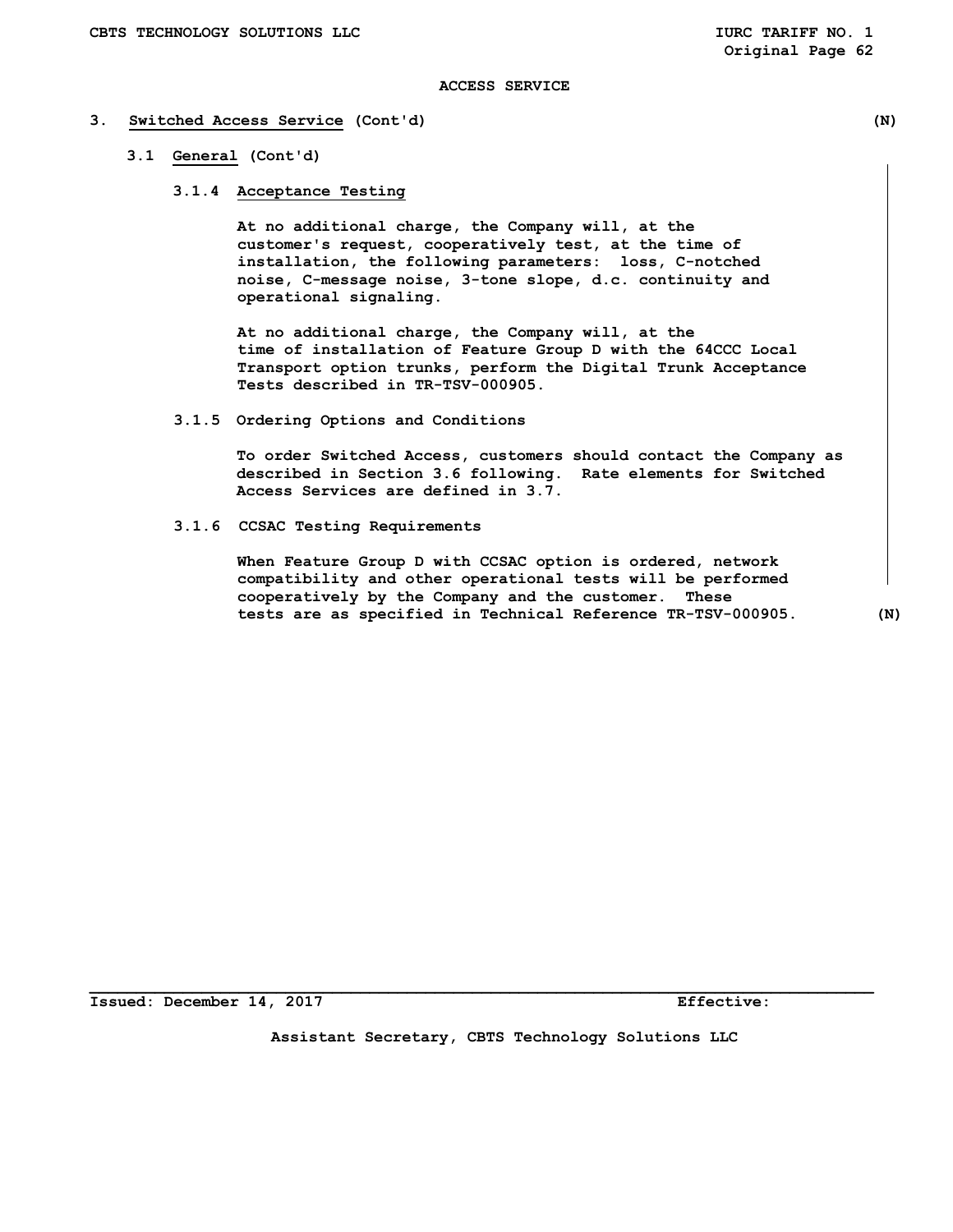#### **3. Switched Access Service (Cont'd) (N)**

- **3.2 Local Switching** 
	- **3.2.1 Common Switching Optional features** 
		- **(A) Call Denial on Line or Hunt Group**

 **This option allows for the screening of terminating calls within the LATA, and for the completion only of calls to 611, 911, 800, 555-1212, and a Company specified set of NXXs within the Company local exchange calling area of the dial tone office in which the arrangement is provided. All other "toll" calls are routed to a reorder tone or Recorded announcement.** 

 **(B) Uniform Call Distribution Arrangement** 

 **This option provides a type of multiline hunting arrangement which provides for an even distribution of calls among the available lines in a hunt group. Where available, this feature is provided in Company electronic end offices only.** 

 **(C) Nonhunting Number for Use with Hunt Group or Uniform Call Distribution Arrangement** 

 **This option provides an arrangement for an individual line within a multiline hunt or uniform call distribution group that provides access to that line within the hunt or uniform call distribution group when it is idle or provides busy tone when it is busy, when the nonhunting number is dialed. Where available, this feature is provided in Company electronic end offices only** 

# **(D) Automatic Number Identification (ANI)**

 **This option provides the automatic transmission of a seven or ten digit number and information digits to the customer's premises for calls originating in the LATA, to identify the calling station. The ANI feature is an end office software function which is associated on a call-by-call basis with (1) all individual trans mission paths in a trunk group routed directly between an end office and a customer's premises or, where technically feasible, with (2) all individual transmission paths in a trunk group between an end office and an access tandem, and a trunk group between an access tandem and a customer's premises. (N)** 

**Assistant Secretary, CBTS Technology Solutions LLC**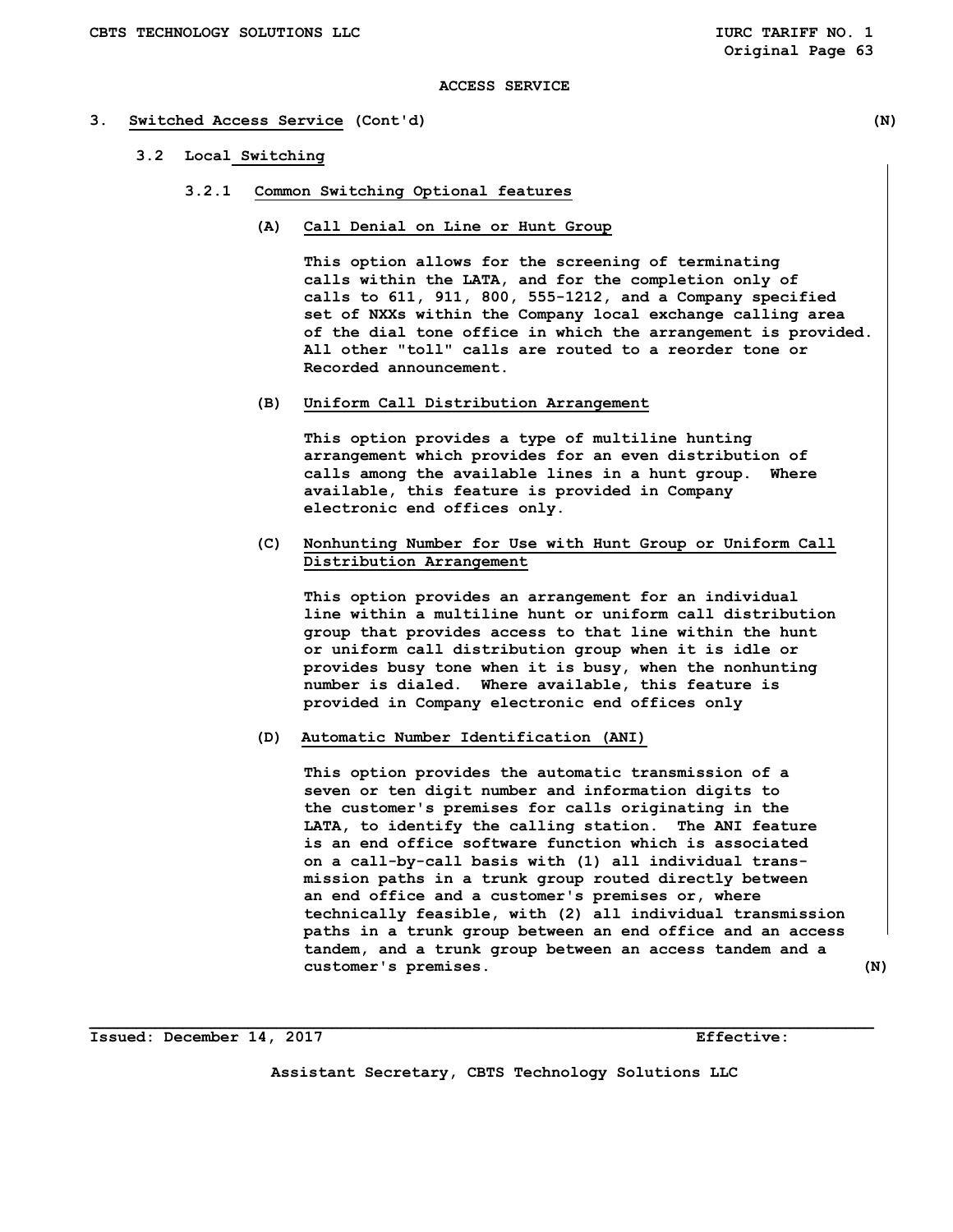## **3. Switched Access Service (Cont'd) (N)**

- **3.2 Local Switching (Cont'd)** 
	- **3.2.1 Common Switching Optional Features (Cont'd)** 
		- **(E) Automatic Number Identification (ANI) (Cont'd)**

 **The ten digit ANI telephone number is only available with Feature Group D with multifrequency address signaling When the CCSAC optional feature is specified, the customer may obtain an ANI equivalent by ordering the charge number (CN) optional feature as specified in 3.7.1 (G) following. The ten digit ANI telephone number consists of the Numbering Plan Area (NPA) plus the seven digit ANI telephone number. The ten digit ANI telephone number will be transmitted on all calls except those identified as ANI failure, in which case only the NPA will be transmitted (in addition to the information digits described below).** 

 **Also, ANI Information Indicator (ANI II) digits or Flexible ANI information digits will be provided to the customer along with the ten digit ANI telephone number.** 

 **(1) The ANI Information Indicator (ANI II) digits identify: (1) telephone number is the station billing number - no special treatment required, (2) ANI failure has occurred in the end office switch which prevents identification of calling telephone number - must be obtained by operator or in some other manner, (3) hotel/motel originated call which requires room number identification, (4) coinless station, hospital, inmate, etc., call which requires special screening or handling by the customer, and (5) Local Exchange Company Coin.** 

> **ANI information digits are either 00, 01, 02, 06, 07, 20, or 27.**

 **Customers who subscribe to ANI, may also elect to obtain expanded ANI digits, 52 for WATS, at no additional charge. Expanded ANI digits, 52 for WATS was previously provided in this tariff under the name Flexible ANI. (N)** 

**Issued: December 14, 2017 Effective:** 

**Assistant Secretary, CBTS Technology Solutions LLC**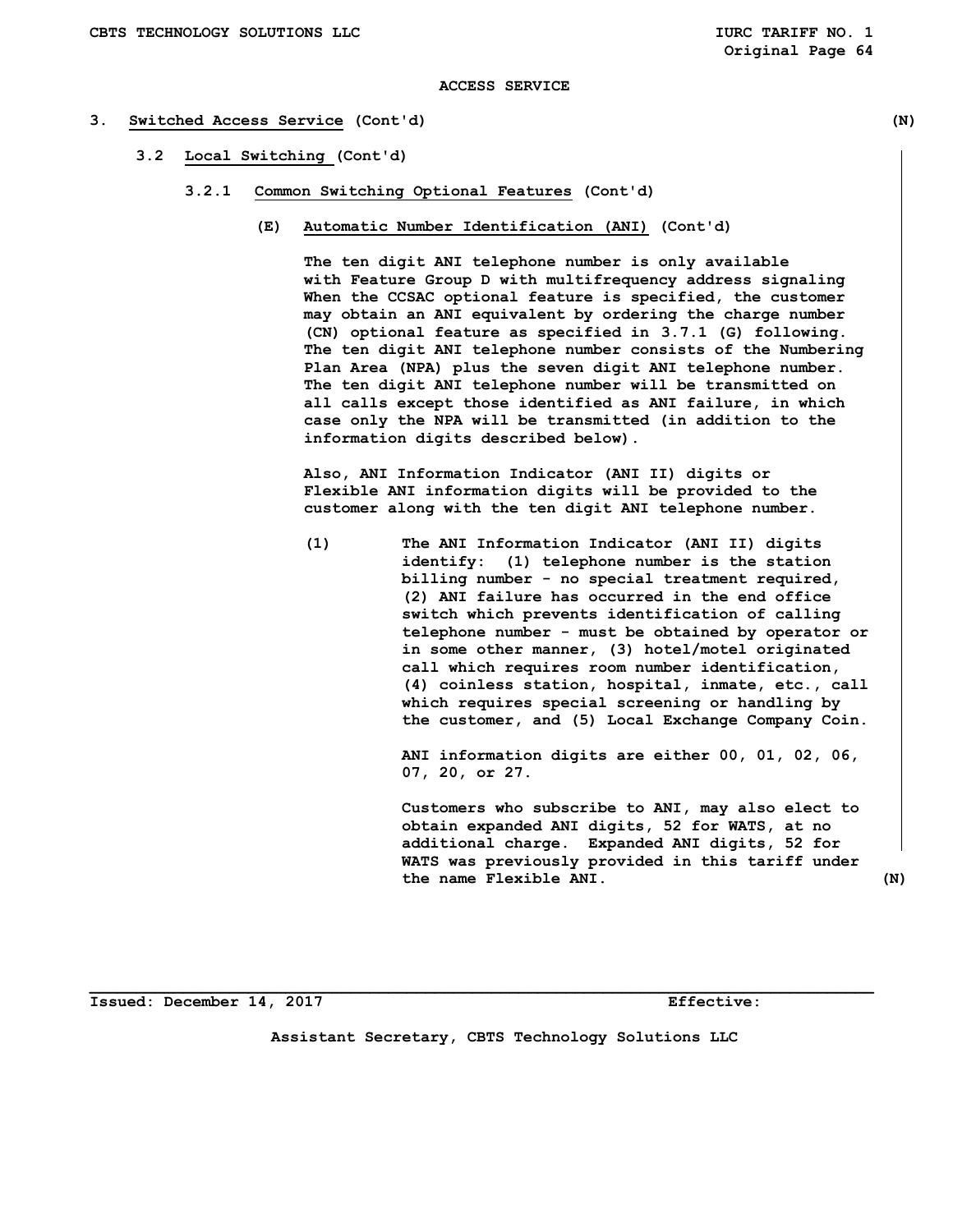# **3. Switched Access Service (Cont'd) (N)**

- **3.2 Local Switching Optional Features (Cont'd)** 
	- **3.2.1 Common Switching Optional Features (Cont'd)** 
		- **(E) Automatic Number Identification (ANI) (Cont'd)** 
			- **(2) Flexible Automatic Number Identification (Flex-ANI) The Flex-ANI feature is an Optional Switching Feature and enhancement to ANI. The feature is available on inband signaling or in the Originating Line Information Parameter in the Basic Initial Address Message (IAM) Delivery optional feature for SS7 signaling. Flex-ANI provides additional values for the Information Indicator (ii) digits that are associated with various classes of service not available with the standard ANI digits. The customer must have ANI in order to have Flex-ANI or may order the features simultaneously.** 
				- **The following Flex-ANI are currently available: 29 Confinement/Detention Facility 70 Private Pay stations**
			- **All ii codes will be delivered to the customer when Flex ANI is ordered.**

 **Flexible ANI information digits must be ordered per Carrier Identification Code (CIC), per End Office and must be provisioned in conjunction with the ANI optional feature.** 

 **(F) Cut-Through** 

 **This option allows end users of the customer to reach the customer's premises by using the end of dialing digit (#). This option provides for connection of the call to the premises of the customer indicated by the 10XXX or 10XXXX code upon receipt of the end of dialing digit (#). The Company will not record any other dialed digits for these calls. This option is available with Feature Group D. (N)** 

**Issued: December 14, 2017 Effective:** 

**Assistant Secretary, CBTS Technology Solutions LLC**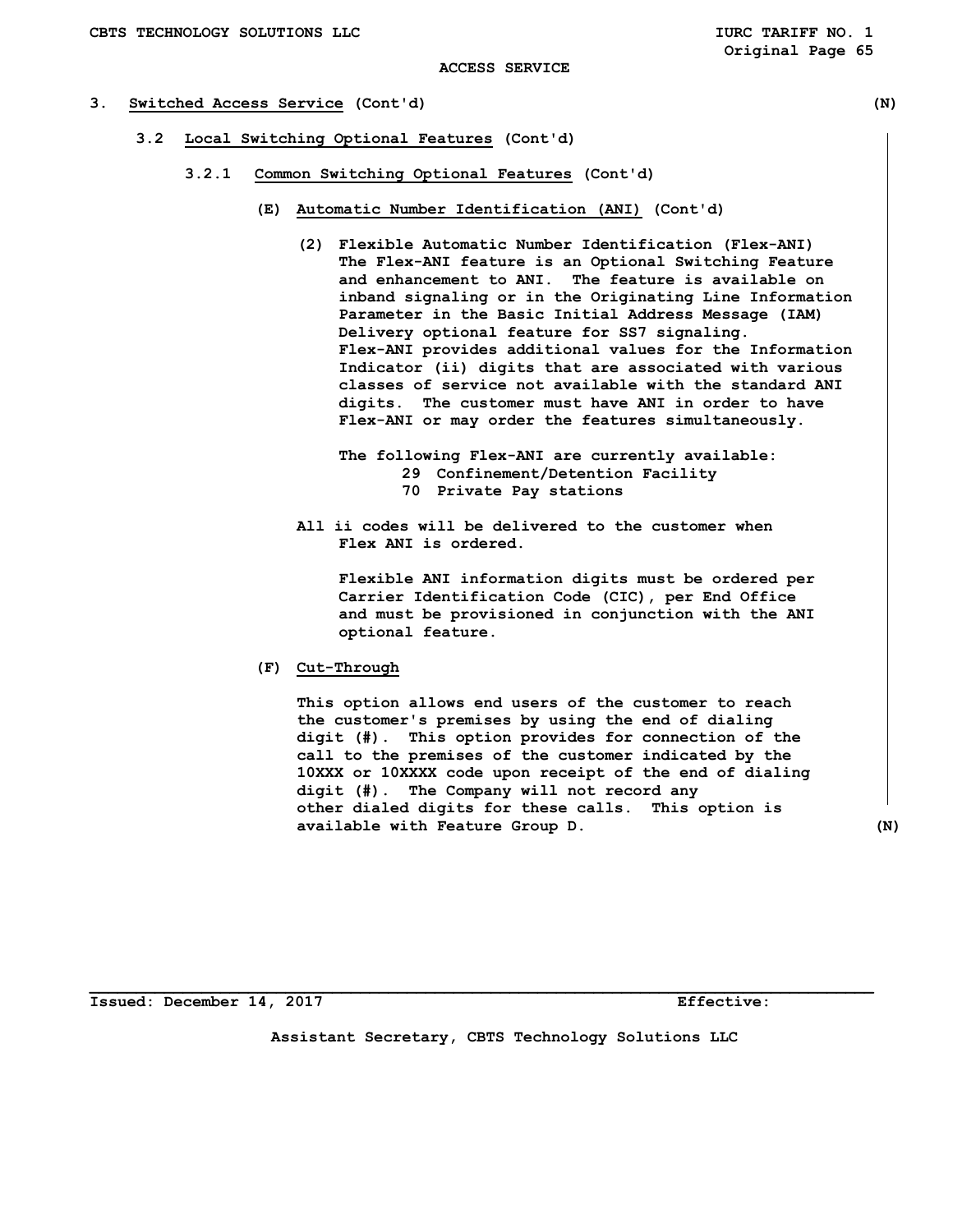## **3. Switched Access Service (Cont'd) (N)**

- **3.2 Local Switching Optional Features (Cont'd)** 
	- **3.2.1 Common Switching Optional Features (Cont'd)** 
		- **(G) 900/976 Call Blocking**

 **This option, where available, allows for the screening of terminating calls within the LATA for the purpose of blocking 900/976 or "dial-it" type calls only. 900/976 calls are routed to a reorder tone or to a recorded announcement. This option is available with Feature Group A. 900/976 Call Blocking, Call Denial and Service Code Denial are mutually exclusive.** 

 **(H) Calling Party Number (CPN)** 

 **This option provides for the automatic transmission of the calling party's ten digit telephone number to the customer's premises for calls originating in the LATA. The ten digit telephone number consists of the NPA plus the seven digit telephone number, which may or may not be the same number as the calling station's charge number. The ten digit telephone number will be coded as presented, or restricted via a "Privacy Indicator" for delivery to the called end user. The specific protocol for CPN is contained in Technical Reference TR-TSV-000905. This feature is available with Feature Group D when the CCSAC option is specified.** 

 **(I) Charge Number (CN)** 

 **This option provides for the automatic transmission of the ten digit billing number of the calling station number and originating line information. The specific protocol for CN is contained in Technical Reference TR-TSV-000905. This feature is available with Feature Group D when CCSAC is specified. (N)** 

**Issued: December 14, 2017 Effective:** 

**Assistant Secretary, CBTS Technology Solutions LLC**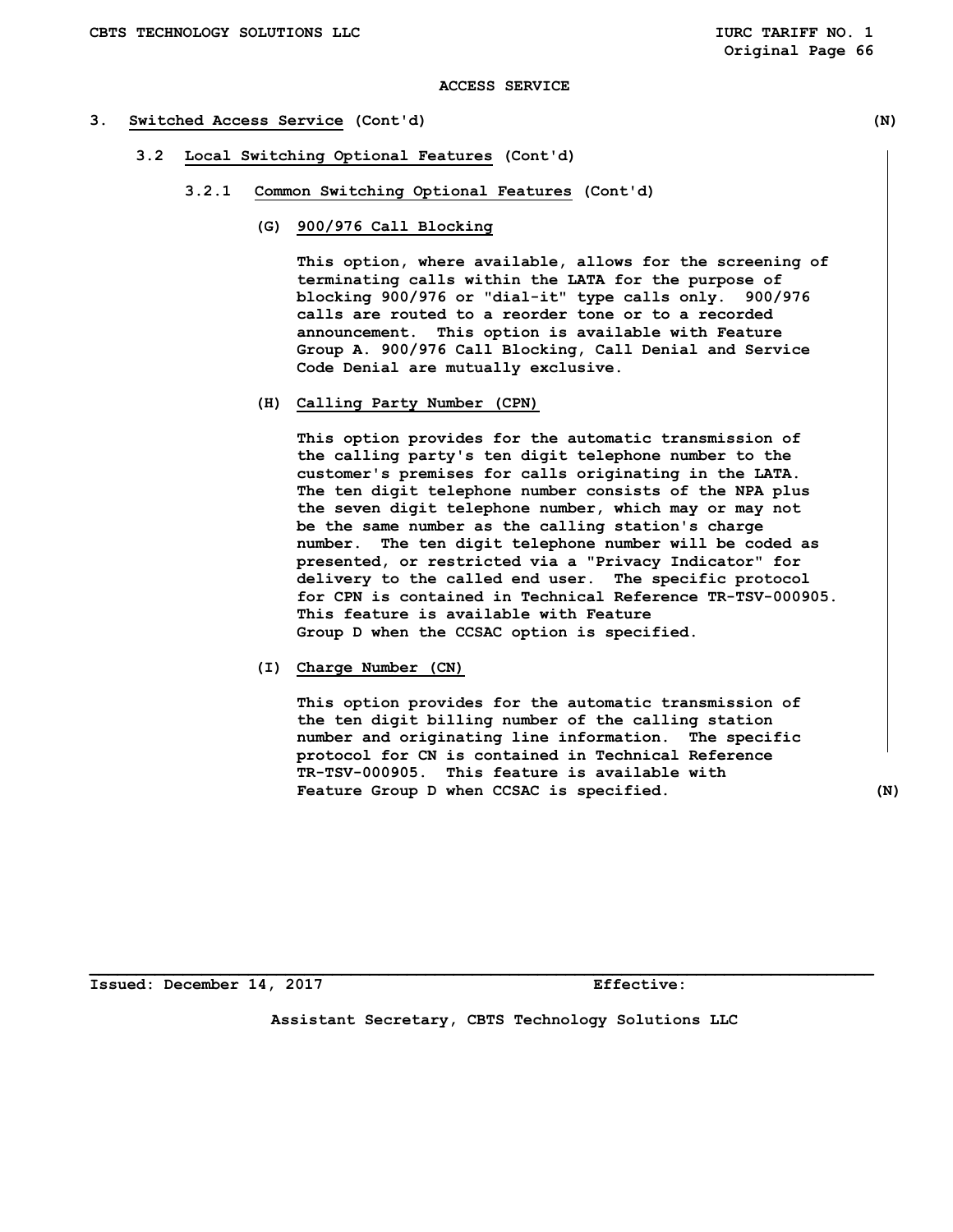# **3. Switched Access Service (Cont'd) (N)**

- **3.2 Local Switching Optional Features (Cont'd)** 
	- **3.2.1 Common Switching Optional Features (Cont'd)** 
		- **(J) Carrier Selection Parameter (CSP)**

 **This option provides for the automatic transmission of a signaling indicator which signifies to the customer whether the call being processed originated from a presubscribed end user of that customer. The specific protocol for CSP is contained in Technical Reference TR-TSV-000905. This feature is available with Feature Group D when CCSAC is specified.** 

 **(K) Service Class Routing** 

 **This option provides the capability of directing originating traffic from an end office to a trunk group to a customer designated premises, based on the line class of service (e.g., coin or hotel/motel), service prefix indicator (e.g., 0-, 0+, 01+ or 011+) or service access code (e.g., 800). It is provided in suitably equipped end office or access tandem switches and is available with Feature Group D. (N)** 

**Assistant Secretary, CBTS Technology Solutions LLC**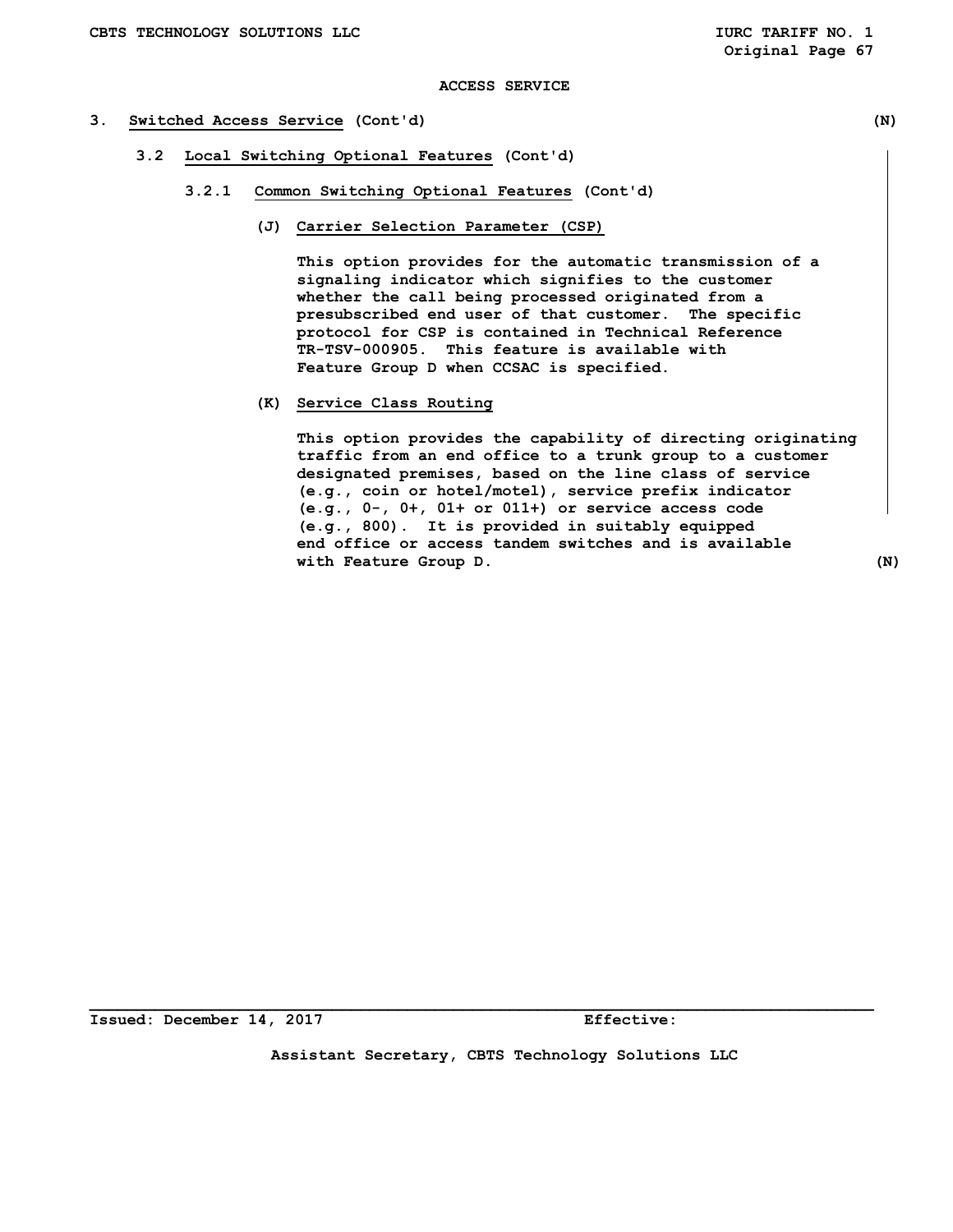# **3. Switched Access Service (Cont'd) (N)**

- **3.2 Local Switching (Cont'd)** 
	- **3.2.1 Common Switching Optional Features (Cont'd)** 
		- **(L) Alternate Traffic Routing** 
			- **(1) Multiple Customer Premises Alternate Routing**

 **This option provides the capability of directing originating traffic from an end office (or appropriately equipped access tandem) to a trunk group (the "high usage" group) to a customer designated premises until that group is fully loaded, and then delivering additional originating traffic (the "overflowing" traffic) from the same end office or access tandem to a different trunk group (the "final" group) to a second customer designated premises. It is provided in suitably equipped end office or access tandem switches and is available with Feature Group D.** 

 **(2) End Office Alternate Routing** 

 **This option provides an alternate routing arrangement for customers who have access for a particular Feature Group to an end office via two routes: one route via an access tandem and one direct route. The feature allows the customers originating traffic from the end office to be offered first to the direct trunk group and then overflow to the access tandem group or to a TSP's access tandem group. It is provided in suitably equipped end offices and is available with Feature Group D. (N)** 

**Issued: December 14, 2017 Effective:** 

**Assistant Secretary, CBTS Technology Solutions LLC**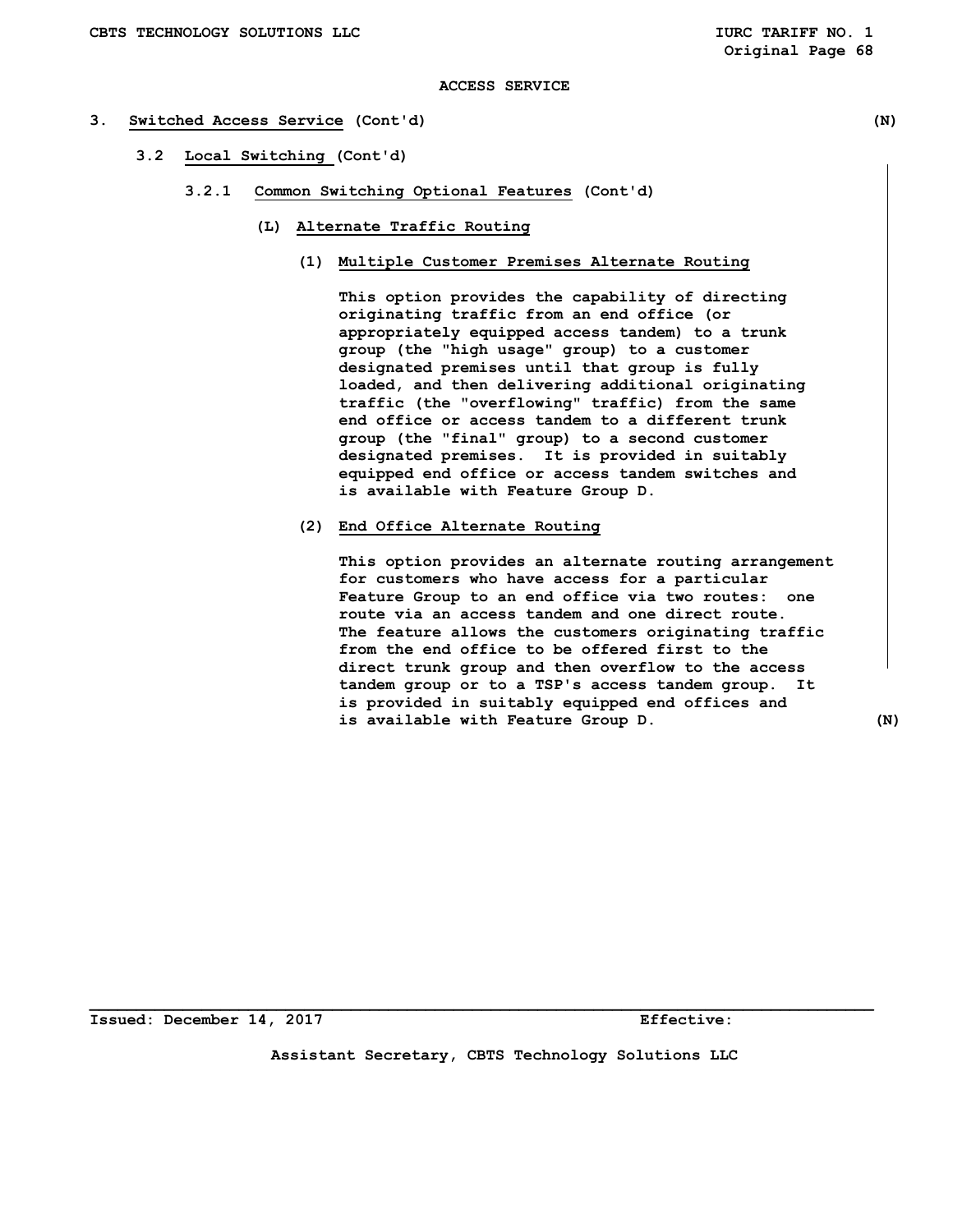#### **3. Switched Access Service (Cont'd) (N)**

- **3.2 Local Switching (Cont'd)** 
	- **3.2.1 Common Switching Optional Features (Cont'd)** 
		- **(M) Originating Line Number Screening Service (OLNS)**

 **OLNS Service provides information concerning the nature of the subscriber's line from which a call originates. OLNS service sends a two digit code with the Automatic Number Identification (ANI) at the beginning of a call to the Interexchange Carrier (IXC) and Operator Service Provider (OSP). When an IXC or OSP receives a call, it can use the information about the nature of the originating location (i.e., whether prison inmate or private payphone) to determine whether to allow the call to be billed to the originating line or require another form of payment, such as a calling card.** 

 **The two digits sent are either Automatic Number Identification Information Indicators (ANI II) or Flexible Automatic Number Identification (Flex-ANI). The charge for OLNS is recovered from the IXC and OSP through the Flex-ANI charge.** 

## **(N) International Carrier Option**

 **This option allows for Feature Group D end offices or access tandem switches equipped for International Direct Distance Dialing to be arranged to forward the international calls of one or more international carriers to the customer (i.e., the Company is able to route originating international calls to a customer other than the one designated by the end user either through presubscription or 10XXX or 10XXXX dialing). This arrangement requires provision of written verification to the Company that the customer is authorized to forward such calls. The written verification must be in the form of a letter of agency authorizing the customer to order the option on behalf of the international carrier. This option is only provided at Company end offices or access tandems equipped for International Direct Distance Dialing. It is available with Feature Group D. (N)** 

**Issued: December 14, 2017 Effective:** 

**Assistant Secretary, CBTS Technology Solutions LLC**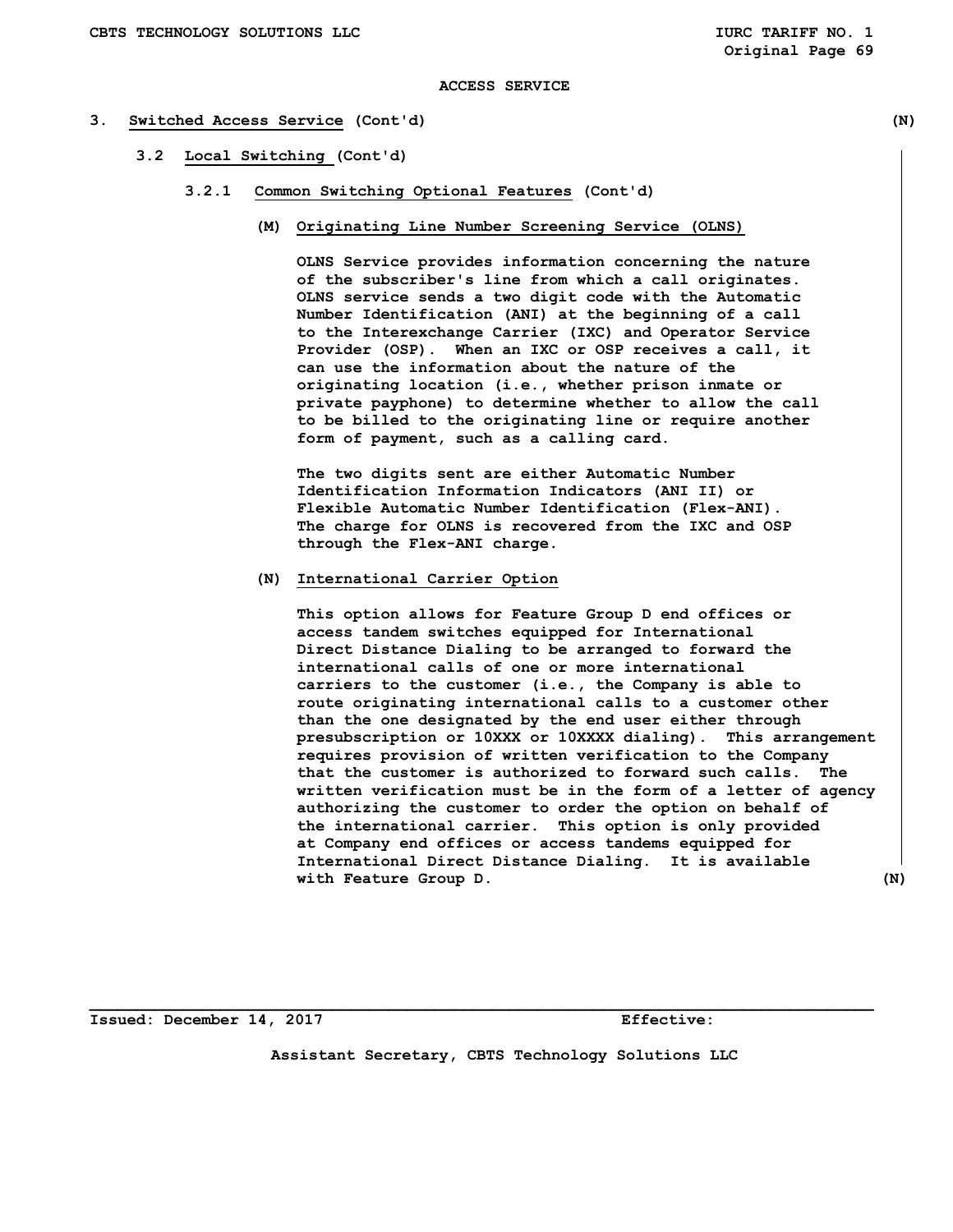#### **3. Switched Access Service (Cont'd) (N)**

#### **3.3 Obligations of the Company**

 **In addition to the obligations of the Company set forth in 2. preceding, the Company has certain other obligations pertaining only to the provision of Switched Access Service. These obligations are as follows:** 

## **3.3.1 Network Management**

 **The Company will administer its network to insure the provision of acceptable service levels to all telecommunications users of the Company's network services. Generally, service levels are considered acceptable only when both end users and customers are able to establish connections with little or no delay encountered within the Company network. The Company maintains the right to apply protective controls, i.e., those actions, such as call gapping, which selectively cancel the completion of traffic, over any traffic carried over its network, including that associated with a customer's Switched Access Service. Generally, such protective measures would only be taken as a result of occurrences such as failure or overload of Company or customer facilities, natural disasters, mass calling or national security demands. In the event that the protective controls applied by the Company result in the complete loss of service by the customer, the customer will be granted a Credit Allowance for Service Interruption as set forth in 2.4.3 preceding. (N)** 

**Issued: December 14, 2017 Effective:** 

**Assistant Secretary, CBTS Technology Solutions LLC**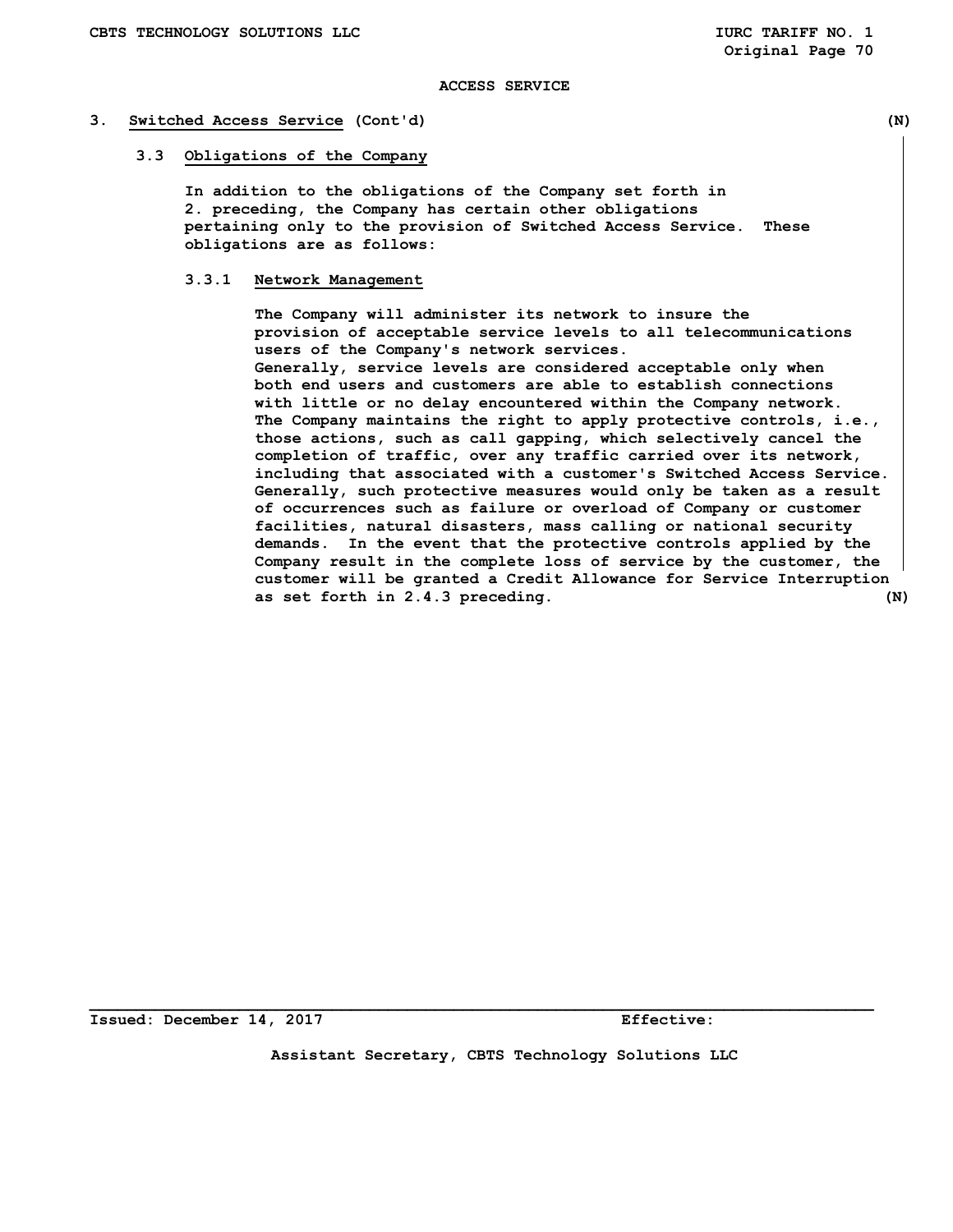#### **3. Switched Access Service (Cont'd) (N)**

- **3.3 Obligations of the Company (Cont'd)** 
	- **3.3.2 Design and Traffic Routing of Switched Access Service**

 **For Switched Access Service, ordered on a per line or per trunk basis, the customer desired line or trunk directionality and/or traffic routing of the Switched Access Service between the customer's premises and the entry switch are specified on the customer's order for service. Also, the customer must specify the Switched Transport facilities to be used (i.e., Entrance Facility, or Electronic Cross-Connect, Direct-Trunked Transport facility, and Tandem-Switched Transport facility). When specifying the Switched Transport facilities to be used, the customer must indicate if the facilities are existing or new.** 

 **The Company will be responsible for selection of facilities from the interface to any switching point and to the end offices where capacity is ordered.** 

#### **3.3.3 Determination of Number of Transmission Paths**

 **The following applies to switched access voice transmission paths, and does not apply to CCSAC signaling links and STP Port Terminations provided with the CCSAC option. For determination of the number of CCSAC signaling links and STP Port Terminations required to handle its signaling traffic, the customer shall work cooperatively with the Company.** 

 **For Switched Access Service which is ordered on a per line or per trunk basis, the customer specifies the number of trans mission paths in the order for service. A transmission path is a communication path within the frequency bandwidth of ` approximately 300 to 3000 Hz or a derived communication path of a frequency bandwidth of approximately 300 Hz to 3000 Hz provided over a high frequency analog facility or a high speed digital facility between a customer's premises and a Company location.** 

## **3.3.4 Determination of Number of End Office Transport Terminations**

 **For analog entry switches, a termination will be provided for each feature group line or trunk requested. For digital entry switches, an equivalent termination will be provided for each feature group line or trunk requested. (N)** 

**Issued: December 14, 2017 Effective:** 

**Assistant Secretary, CBTS Technology Solutions LLC**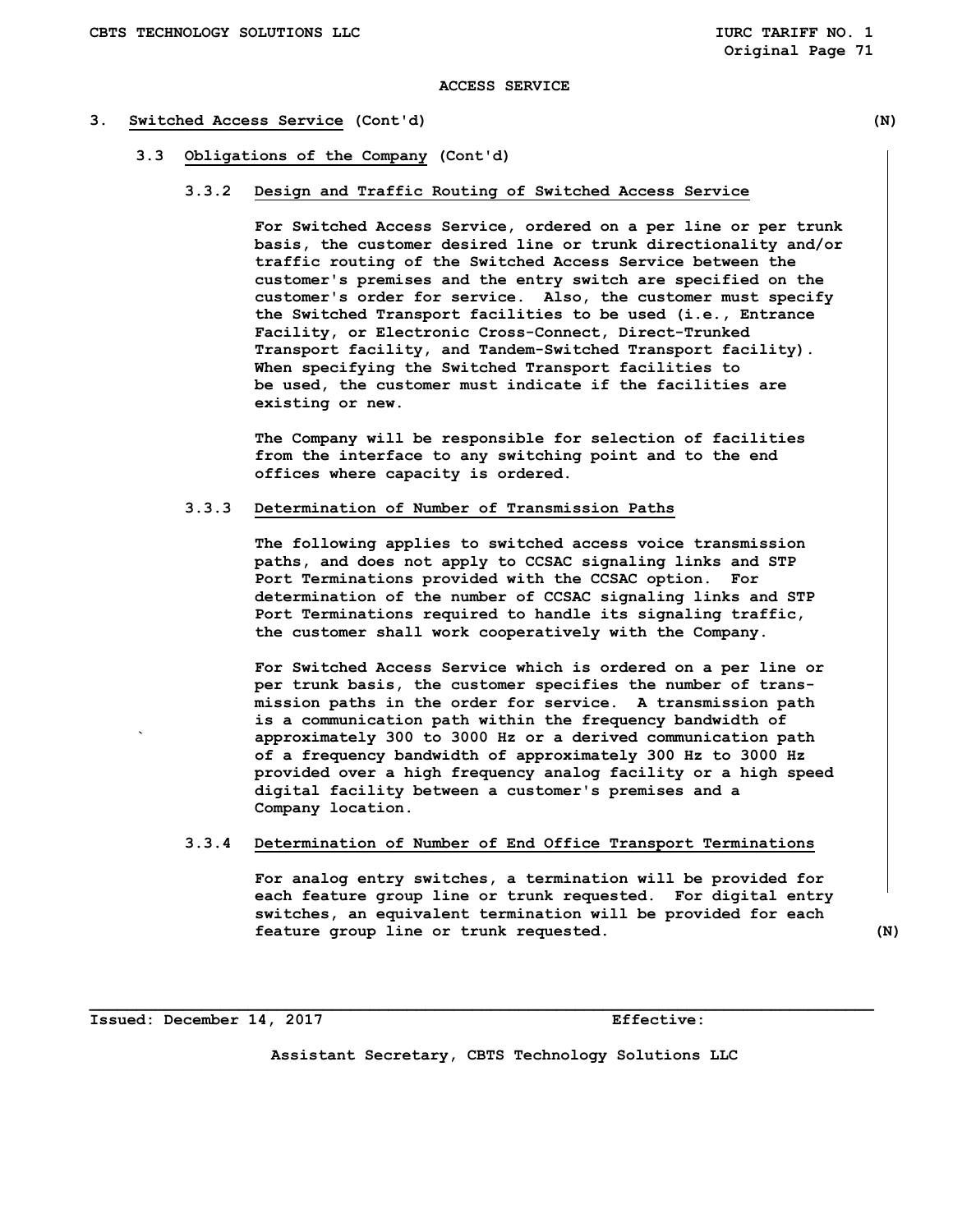#### **3. Switched Access Service (Cont'd) (N)**

#### **3.4 Obligations of the Customer**

 **In addition to the obligations of the customer set forth in 2. preceding, the customer has certain specific obligations pertaining to the use of Switched Access Service. These obligations are as follows:** 

 **(A) Substantial Call Volume** 

 **When a customer offers services for which a substantial call volume is expected during a short period of time (e.g., media stimulated events), the customer must notify the Company of the anticipated demand for each peak period. For events scheduled during weekends or holidays, the Company must be notified no later than 5:00 p.m. local time the second prior business day. Notification should include the nature, time, duration, and frequency of the event, an estimated call volume, and the NPA NXX line number(s) to be used.** 

 **On the basis of the information provided, the Company may invoke network management controls if required to reduce the probability of excessive network congestion. The Company will work cooperatively with the customer to determine the appropriate level of such control.** 

 **Failure to provide prescribed notification may result in customer caused network congestion, which could result in discontinuation of service under section 2.2 and/or damages under paragraph 2.3.1. (N)** 

**Assistant Secretary, CBTS Technology Solutions LLC**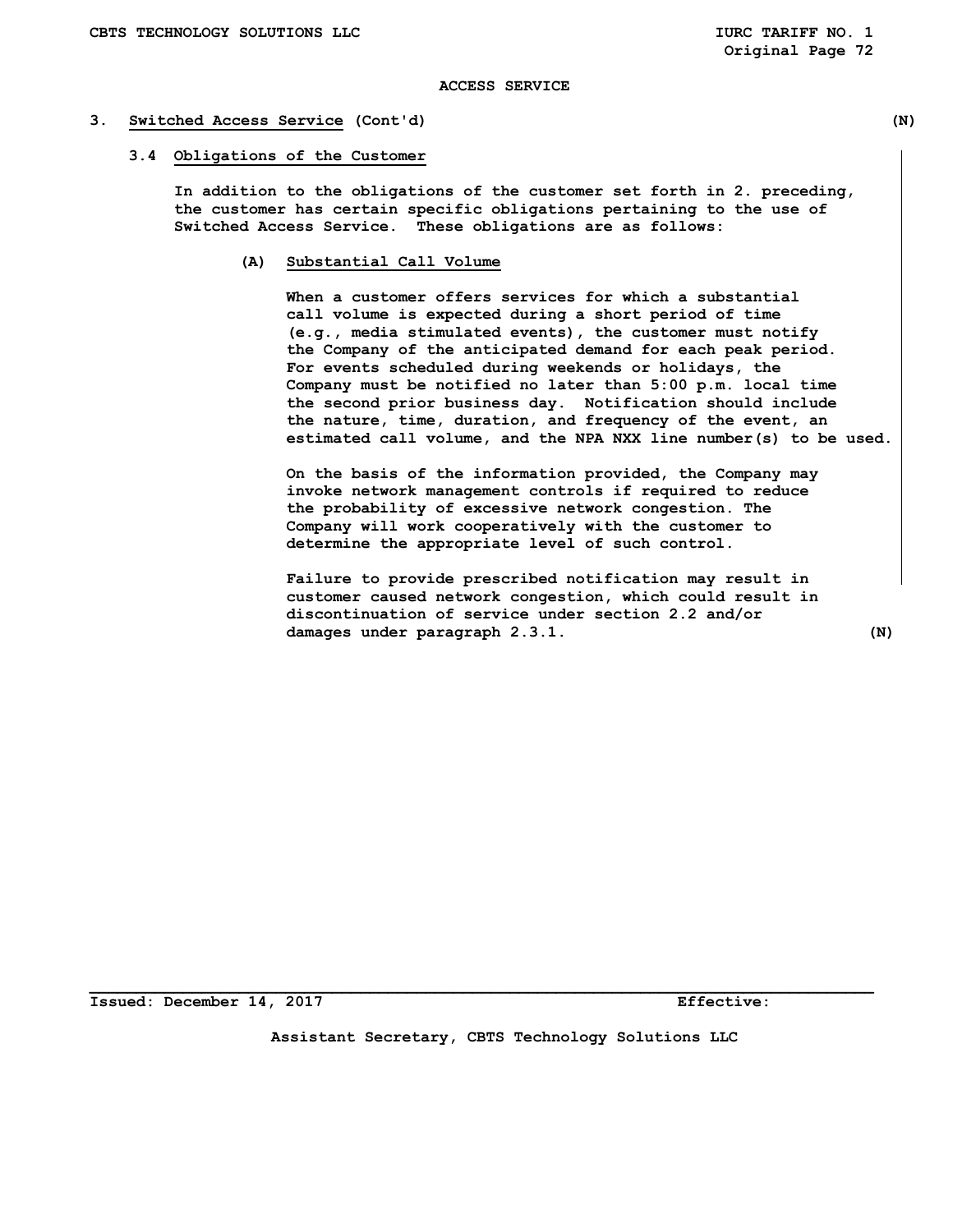#### **3. Switched Access Service (Cont'd) (N)**

- **3.4 Obligations of the Customer (Cont'd)** 
	- **3.4.1 Supervisory Signaling**

 **The customer's facilities shall provide the necessary on-hook, off-hook, answer and disconnect supervision.** 

## **3.4.2 Trunk Group Measurement Reports**

 **With the agreement of the customer, trunk group data in the form of usage in hundred call seconds, peg count and overflow for its end of all access trunk groups, where technologically feasible, will be made available to the Company. These data will be used to monitor trunk group utilization and service performance and will be based on previously arranged intervals and format.** 

## **3.4.3 Design of Switched Access Services**

 **When a customer orders Switched Access Service on a per line or per trunk basis, it is the customer's responsibility to assure that sufficient access services have been ordered to handle its traffic.** (N)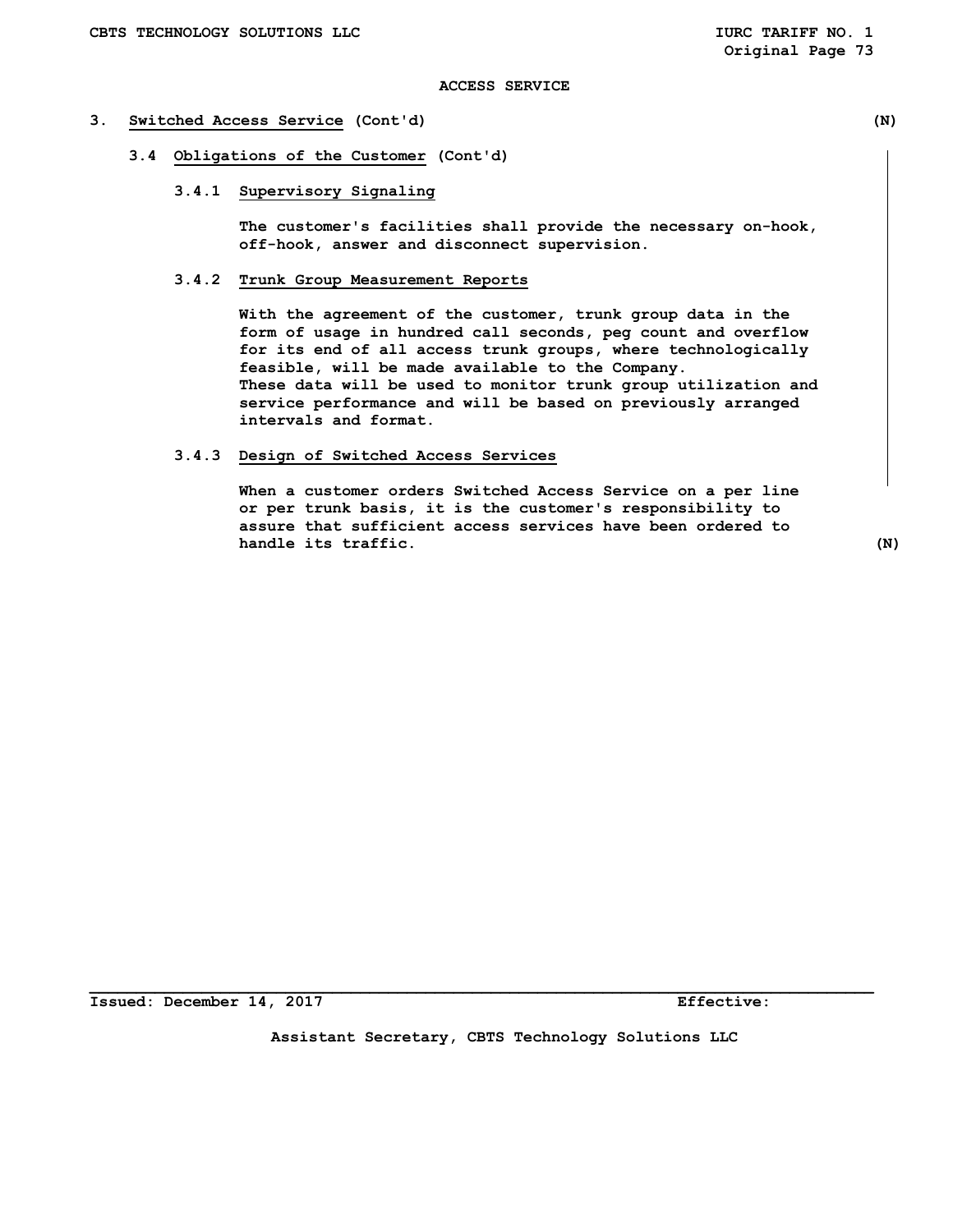#### **3. Switched Access Service (Cont'd) (N)**

 **3.5 Rate Regulation (cont'd)** 

 **This section contains the specific regulations governing the rates and charges that apply for Switched Access Service.** 

#### **3.5.1 Description of Rates and Charges**

 **There are four types of rates and charges that apply to Switched Access Service. These are monthly recurring rates, Usage rates, nonrecurring charges, and payment plans for Mercury 1.544 (DS1) service. These rates and charges are applied differently to the various rate elements as set forth following.** 

 **(A) Monthly Rates** 

 **Monthly rates are flat recurring rates that apply each month or fraction thereof that a specific rate element is provided. For billing purposes, each month is considered to have 30 days.** 

 **(B) Usage Rates** 

 **Usage rates are rates that apply only when a specific rate element is used. These are applied on a per occurrence (e.g., query, access minute, access minute fixed and per mile basis. Usage rate charges are accumulated over a monthly period.** 

 **(C) Nonrecurring Charges** 

 **Nonrecurring charges are one-time charges that apply for a specific work activity (i.e., installation or change to an existing service). The types of nonrecurring charges that apply for Switched Access Service are: installation of service, service rearrangements, and Signaling for Tandem Switching (N)** 

**Issued: December 14, 2017 Effective:** 

 **Assistant Secretary, CBTS Technology Solutions LLC**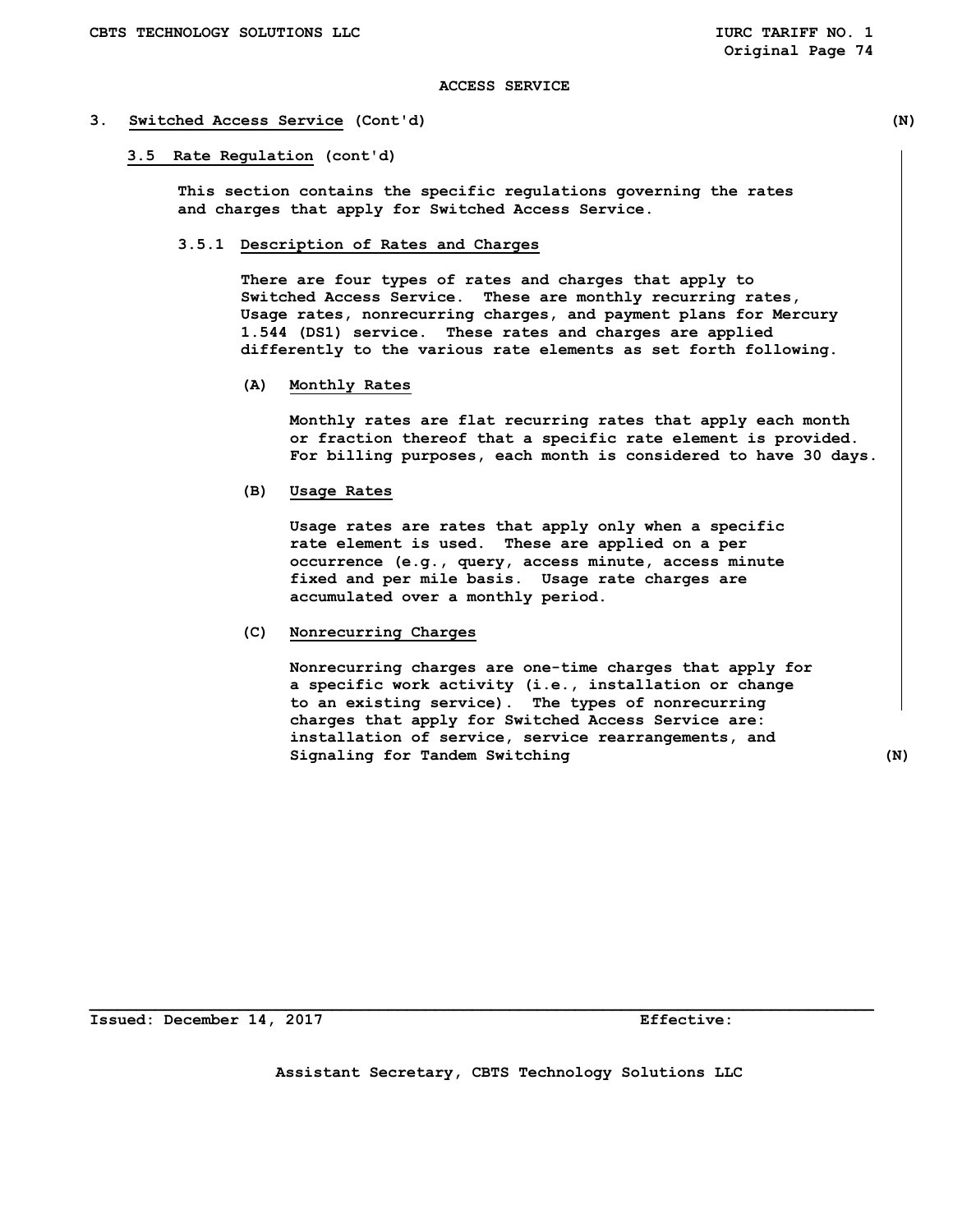- **3. Switched Access Service (Cont'd) (N)** 
	- **3.5 Rate Regulation (cont'd)** 
		- **3.5.1 Description of Rates and Charges (Cont'd)**
		- **(C) Nonrecurring Charges (Cont'd)** 
			- **(1) Installation of Service**

 **Nonrecurring charges apply to each Switched Access Service installed as follows:** 

- **Per Line or Per Trunk**
- **Per Entrance Facility (DS1 or DS3)**
- **Per Multiplexer ordered**
- **(D) Payment Plans for Mercury 1.544 (DS1) Service**

 **The Optional Payment Plan (OPP) is a provision that allows a customer to pay a fixed rate for specific Mercury 1.544 (DS1) Service over a 36 or 60 month payment period. During the effective term, monthly rates for services installed under this arrangement will not be subject to Company initiated rate changes.** 

 **Mercury 1.544 (DS1) rates and charges for which the OPP is available are listed in 3.7.1 following.** 

 **During a customer's OPP term, the customer shall pay current rates provided they do not exceed the original rate contracted for by the customer, and conversion may be made to a new OPP term of the same or different length. If the expiration date for the new service or OPP term is beyond the end of the original OPP term, the remaining OPP charges for the original term will not apply.** 

 **At the expiration of the OPP term and if the customer wishes to continue Mercury 1.544 (DS1) Service the customer may elect:** 

 **- Prevailing month-to-month tariff rates - A new OPP at the prevailing OPP rate, if available** 

 **The customer continues to receive the OPP rate on a month-to month basis for a period of up to six months following the completion of the term. After the six months, the rates will automatically revert to the month-to-month rates. (N)** 

**Issued: December 14, 2017 Effective:** 

**Assistant Secretary, CBTS Technology Solutions LLC**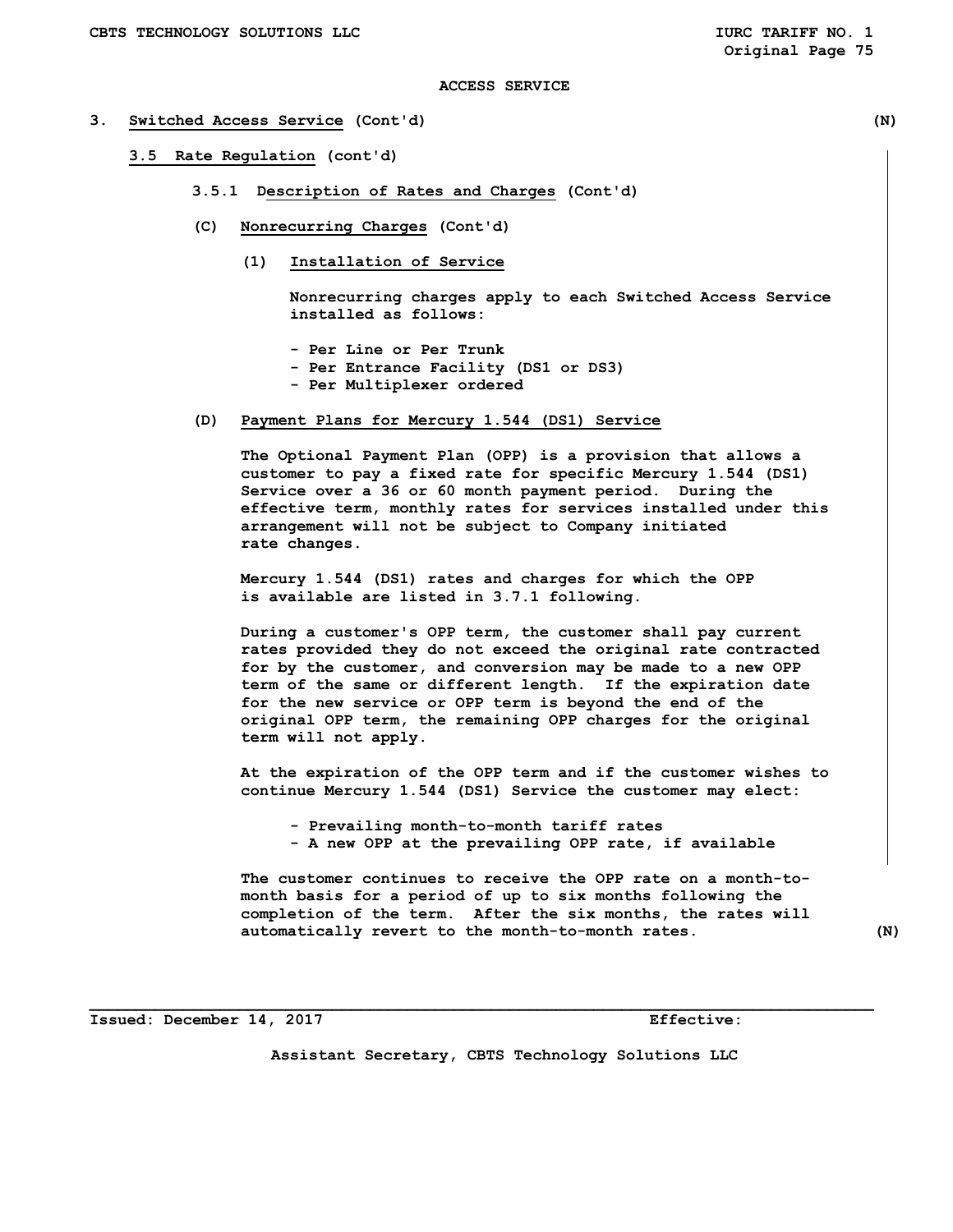#### **3. Switched Access Service (Cont'd) (N)**

 **3.5 Rate Regulation (cont'd)** 

- **3.5.1 Description and Application of Rates and Charges (Cont'd)** 
	- **(D) Payment Plan for Mercury 1.544 (DSls) Service (Cont'd)**

 **During an OPP term, a customer may move one Entrance Facility service to another location while keeping the OPP in force, provided the customer and customer's end user remain the same and no lapse in service occurs.** 

 **The Minimum Period for service provided under an OPP is the same as the OPP term selected by the customer (i.e. 36 or 60 month payment period). The Minimum Period for service provided under the month-to-month payment arrangement is 1 month for Mercury 1.544 (DS1).** 

 **Customers requesting termination of service prior to the ex piration date of the Minimum Period will be liable for payment of a Minimum Period Charge. The Minimum Period Charge for all OPP terms will be calculated as follows:** 

- **The service that is in place less than 12 months the customer would pay the monthly rate for the service.**
- **The dollar difference between (a) the current OPP rate for the OPP term that could have been completed during the time the service was actually in service, and (b) the customer's current OPP rate for each month the service was provided.**

 **For example, a customer subscribed to a 60 month OPP term and disconnected service during the 39th month. This customer's minimum period charge would be:** 

 **[36 month OPP rate - 60 month OPP rate] X 39 = Minimum Period Charge.** 

 **The 36 month OPP term could have been completed during the months the service was actually in service.** 

 **All minimum period charges will be based on the OPP rates in effect at the time of termination. (N)** 

**Issued: December 14, 2017 Effective:** 

**Assistant Secretary, CBTS Technology Solutions LLC**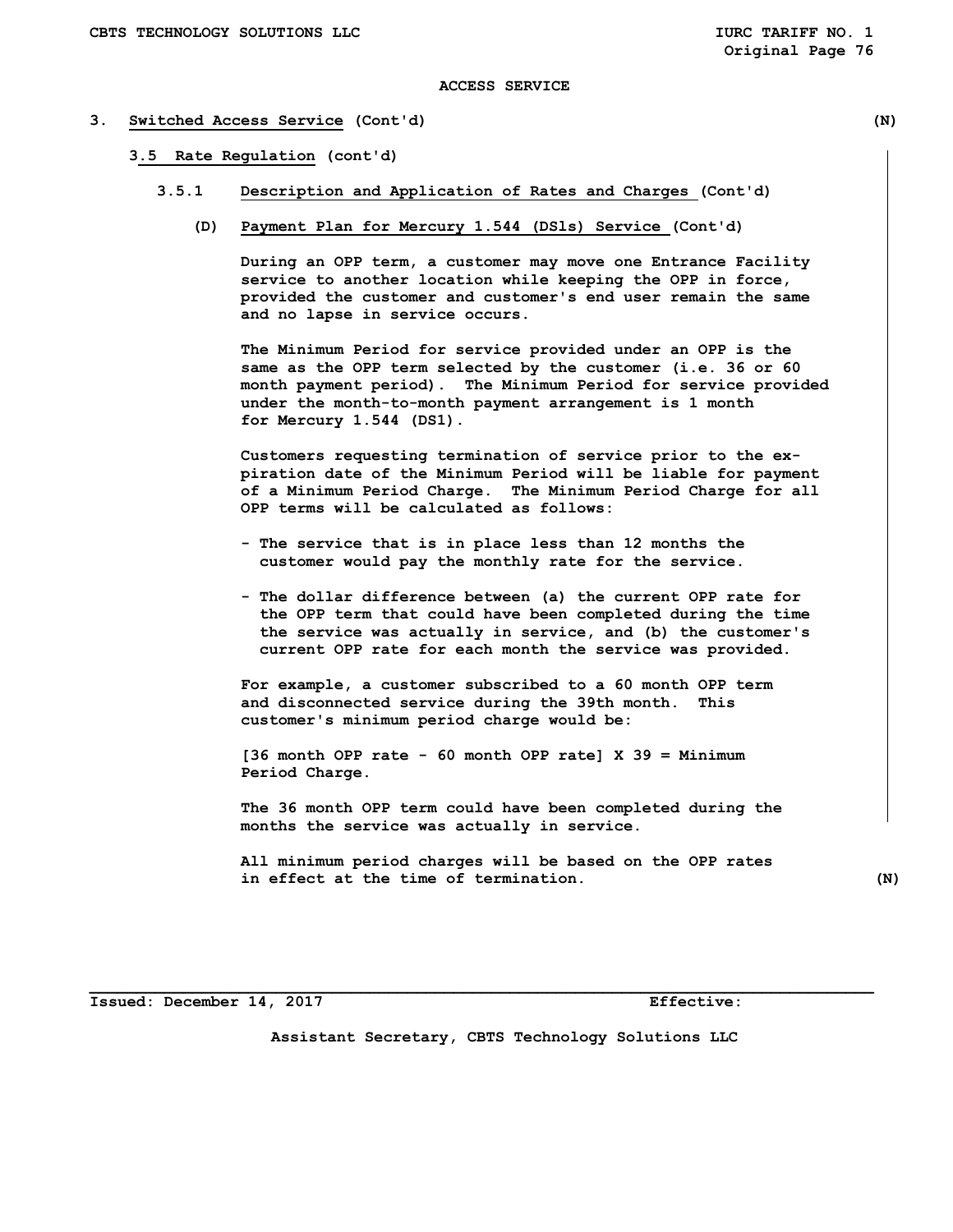#### **3. Switched Access Service (Cont'd) (N)**

- **3.5 Rate Regulations (Cont'd)** 
	- **3.5.1 Description of Rates and Charges (Cont'd)** 
		- **(E) Nonrecurring Charges (Cont'd)** 
			- **(1) Service Rearrangements**

 **Service rearrangements are changes to existing services installed which do not result in either a change in the minimum period requirements as set forth in 2.4.2 preceding or a change in the physical location of the point of termination at a customer's premises or a customer's end user's premises. Changes which result in the establishment of new minimum period obligations are treated as disconnects and starts. Changes in the physical location of the point of termination are treated as moves and are described and charged for as set forth in 3.5.4 following.** 

 **The charge to the customer for the service rearrangement is dependent on whether the change is administrative only in nature or involves an actual physical change to the service.** 

 **Administrative changes will be made without charge(s) to the customer. Such changes require the continued provision and billing of the Access Service to the same entity (i.e., customer remains responsible for all outstanding indebtedness for the Access Service). Administrative changes are as follows:** 

 **- Change of customer name (i.e., the customer of record does not change but rather the customer of record changes its name. (N)**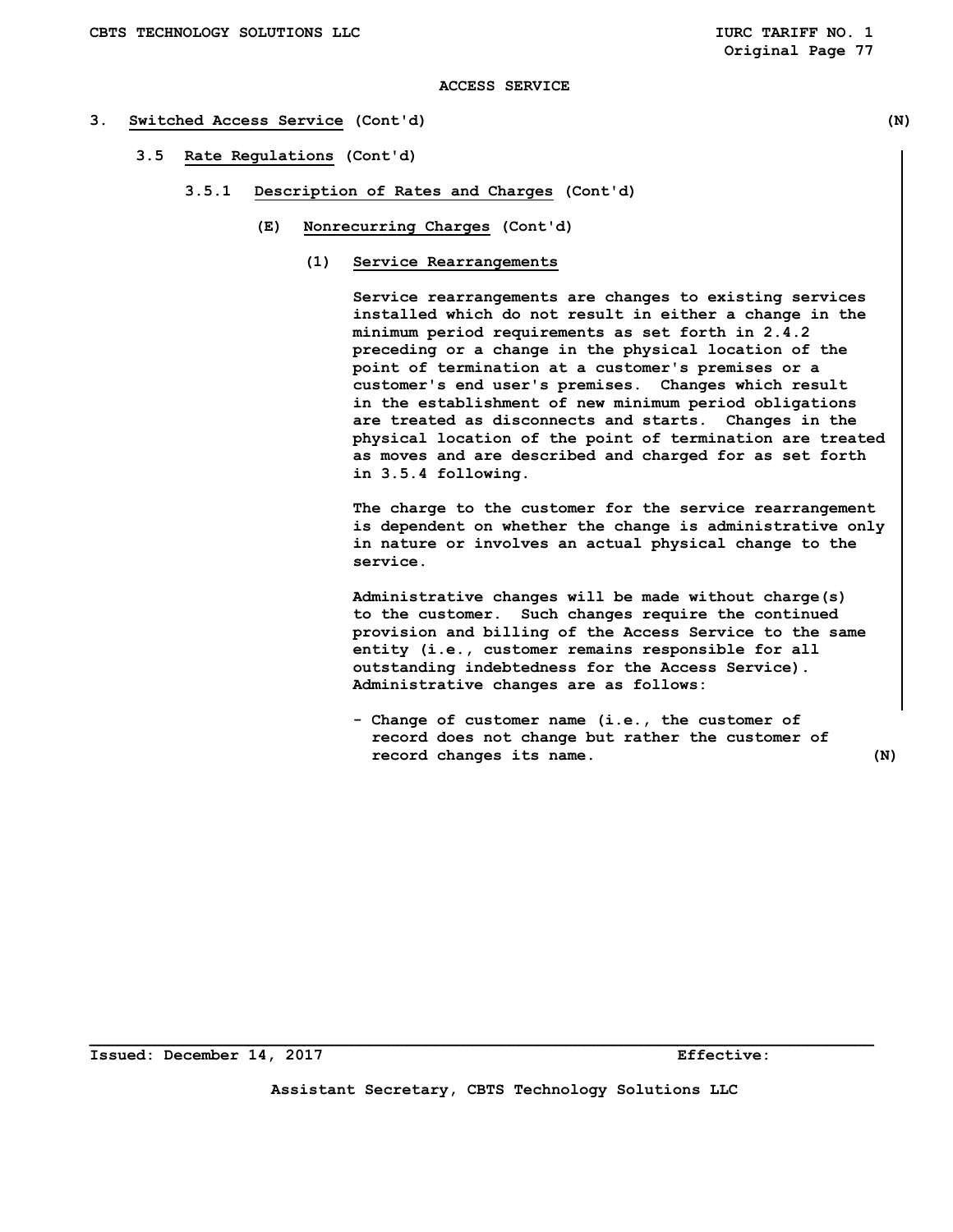#### **3. Switched Access Service (Cont'd) (N)**

- **3.5 Rate Regulations (Cont'd)** 
	- **3.5.1 Description of Rates and Charges (Cont'd)** 
		- **(E) Nonrecurring Charges (Cont'd)** 
			- **(2) Service Rearrangements (Cont'd)** 
				- Change of customer or customer's end user premises  **address when the change of address is not a result of a physical relocation of equipment,**
				- Change in billing data (name, address, or contact  **name or telephone number),**
				- Change of customer circuit identification,
				- Change of billing account number,
				- Change of customer test line number,
				- Change of customer or customer's end user contact  **name or telephone number, and**
				- Change of jurisdiction.

 **All other service rearrangements will be charged for as follows:** 

- If, due to technical limitations of the Company,  **a customer could not combine its 800 Access Service traffic with its other trunk side Switched Access Service, no charge will apply to combine these trunk groups when it becomes technically possible.**
- For all other changes, including the addition of,  **or modifications to, optional features a charge equal to the Switched Transport nonrecurring (i.e., installation) charge will apply. When an optional feature is not required on each transmission path, but rather for an entire transmission path group, (N)**

**Issued: December 14, 2017 Effective:** 

**Assistant Secretary, CBTS Technology Solutions LLC**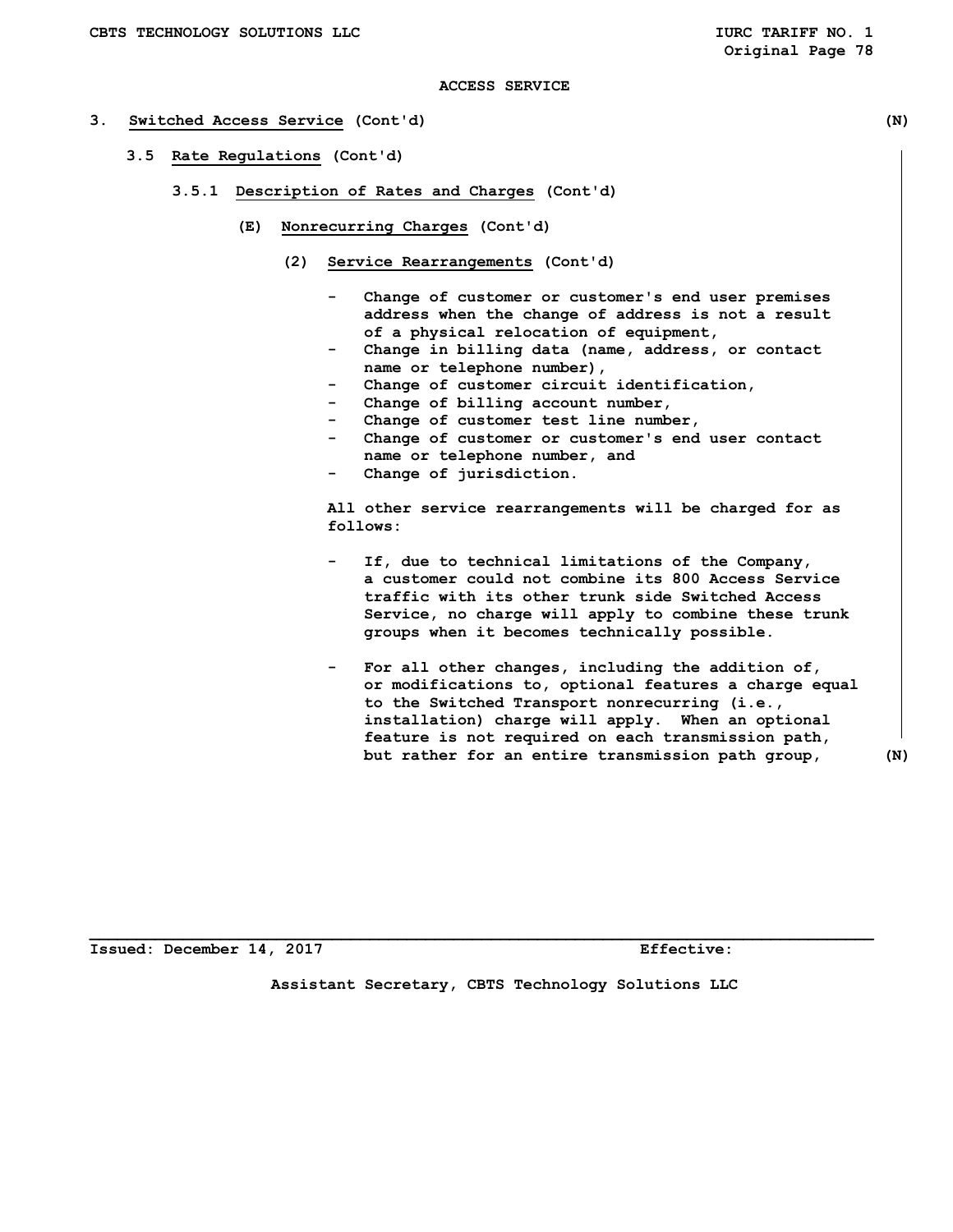#### **3. Switched Access Service (Cont'd) (N)**

- **3.5 Rate Regulations (Cont'd)** 
	- **3.5.1 Description of Rates and Charges (Cont'd)** 
		- **(E) Nonrecurring Charges (Cont'd)** 
			- **(1) Service Rearrangements (Cont'd)**

 **an end office or an access tandem switch, only one such charge will apply (i.e., it will not apply per transmission path). When the CCSAC option is elected, the customer may add Calling Party Number (CPN), Charge Number (CN), and Carrier Selection Parameter (CSP) at no additional charge if these features are specified at the time the CCSAC option is ordered for existing switched access trunks.** 

- **In compliance with FCC Docket No. 91-213 Report and Order, Adopted September 17, 1992, no Switched Transport nonrecurring charges will apply for service connection when an interexchange carrier converts trunks from tandem-switched transport to direct-trunked transport or from direct-trunked transport to tandem-switched transport, or for movement between Voice Grade, DS1 or DS3 facilities. The customer, however, must maintain the same Point of Termination (POT) location to receive the waiver. This waiving of Switched Transport nonrecurring charges remains in effect until six months from the effective date of the Local Transport Restructure tariff.**
- **(2) Signaling for Tandem Switching**

 **A nonrecurring charge as specified in 3.7.1 following applies when a TSP request signaling information for the provision of tandem switching. The nonrecurring signaling charge applies per CIC routed over a TSP's trunk group, by Company end office. (N)** 

**Issued: December 14, 2017 Effective:** 

**Assistant Secretary, CBTS Technology Solutions LLC**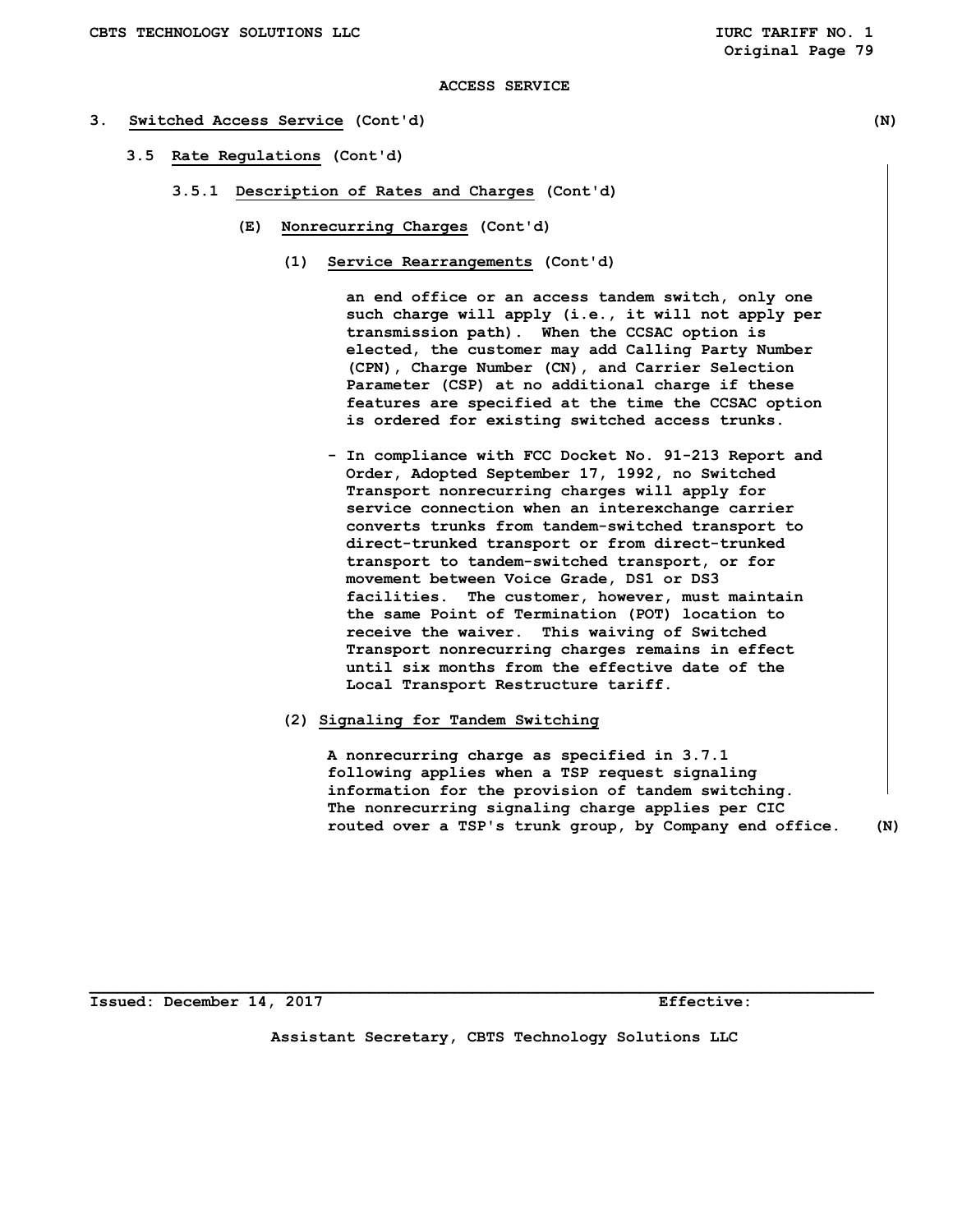- **3. Switched Access Service (Cont'd) (N)** 
	- **3.5 Rate Regulations (Cont'd)** 
		- **3.5.1 Description of Rates and Charges (Cont'd)** 
			- **(F) Local Switching Ports** 
				- **(1) Local Switching Common Port**

 **The Local Switching Common Trunk Port minutes of-use rate provides for the use of the shared end office trunk ports for termination of common transport trunks for tandem routed traffic.** 

 **(2) Local Switching Dedicated Trunk Port** 

 **The Local Switching Dedicated Trunk Port monthly rate provides for termination of a dedicated trunk in the end office port. The rate is assessed per trunk for all trunk side services, per analog or digital end office.** 

#### **3.5.2 Minimum Periods**

 **Switched Access Service is provided for a minimum period of one month.** 

 **3.5.3 Minimum Monthly Charge** 

 **Switched Access Service is subject to a minimum monthly charge. The minimum charge applies for the total capacity provided. The minimum monthly charge consists of the following elements:** 

 **The minimum monthly charge for the Tandem-Switched Transmission and Tandem-Switching rate elements is the sum of the charges set forth in 3.7.1 following for the measured usage for the month.** 

 **The minimum monthly charge for Entrance Facilities and Direct-Trunked Transport rate elements is the sum of the charges set forth in 3.7.1 following. (N)** 

**Issued: December 14, 2017 Effective:** 

**Assistant Secretary, CBTS Technology Solutions LLC**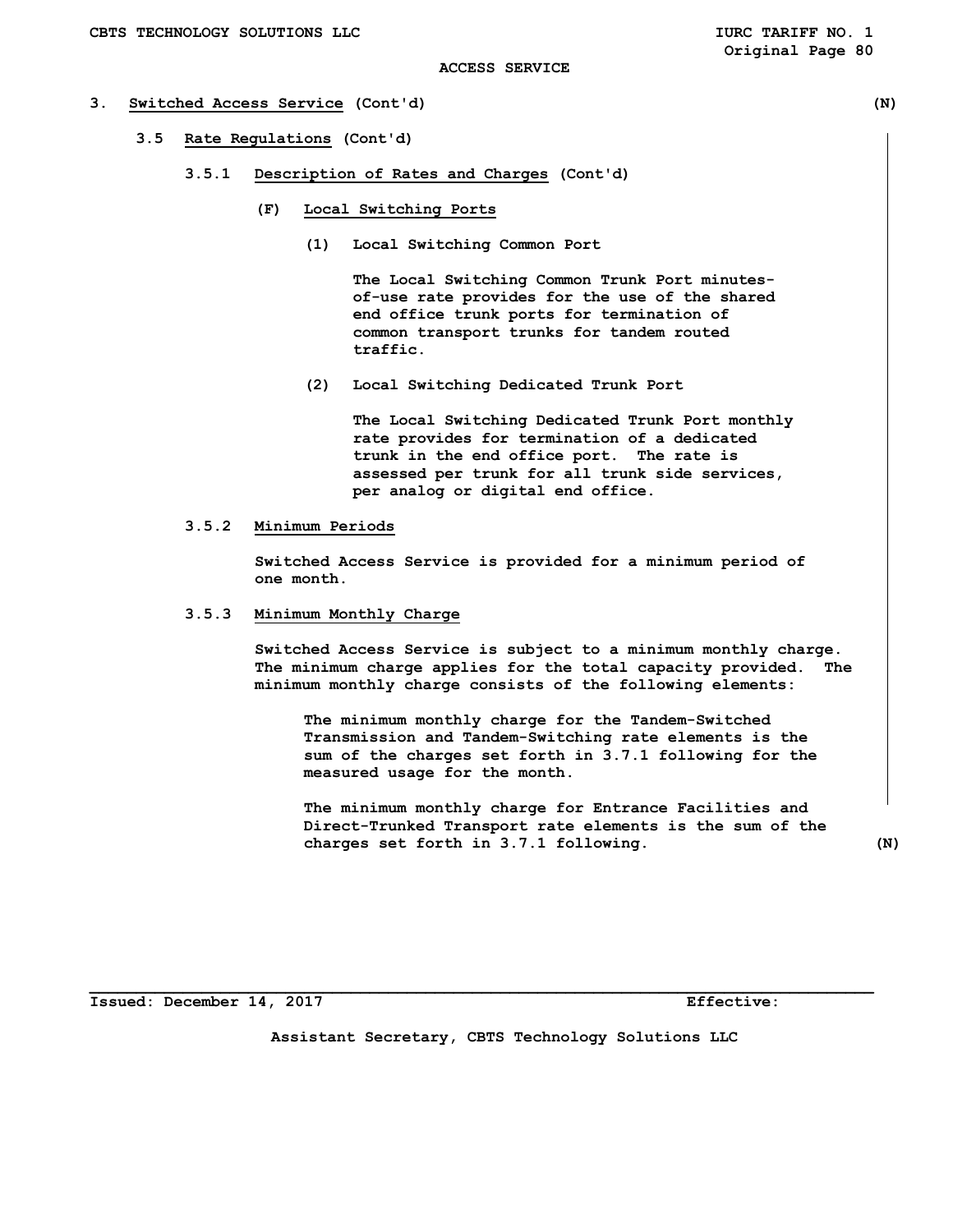#### **3. Switched Access Service (Cont'd) (N)**

 **3.5 Rate Regulations (Cont'd)** 

 **3.5.4 Moves** 

 **A move involves a change in the physical location of one of the following:** 

- **The point of termination at the customer's premises**
- **The customer's premises**

 **The charges for the move are identical whether the move is to a new location within the same building or to a different building.** 

 **All Moves will be treated as a discontinuance and start of service and all associated nonrecurring charges will apply. New minimum period requirements will be established for the new services. The customer will also remain responsible for satisfying all outstanding minimum period charges for the discontinued services.** 

## **3.5.5 Measuring Access Minutes**

 **Customer traffic to end offices will be measured by the Company at end office switches or access tandem switches. Originating and terminating calls will be measured by the Company to determine the basis for computing chargeable access minutes.** 

 **For terminating calls over FGD, where the off-hook supervisory signal is provided by the customer's equipment the measured minutes are the chargeable access minutes. (N)** 

**Issued: December 14, 2017 Effective:** 

**Assistant Secretary, CBTS Technology Solutions LLC**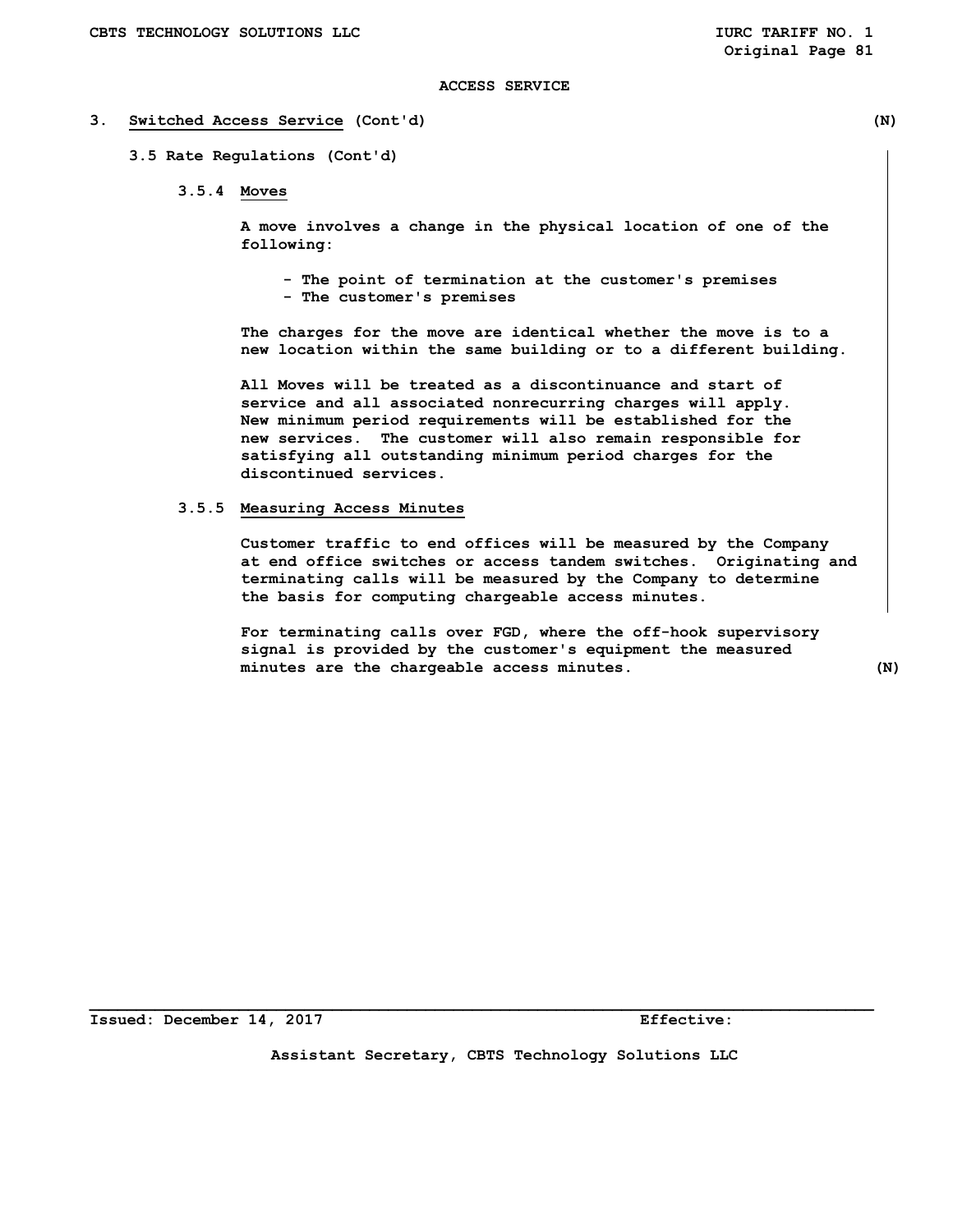#### **3. Switched Access Service (Cont'd) (N)**

- **3.5 Rate Regulations (Cont'd)** 
	- **3.5.5 Measuring Access Minutes (Cont'd)** 
		- **Step 1: Obtain recorded originating minutes and messages (measured as set forth in (A) following for FGA where the off-hook supervisory signal is forwarded by the customer's equipment when the called party answers) from the appropriate recording data.**
		- **Step 2: Obtain the total attempts by dividing the originating measured messages by the completion ratio. Completion ratios (CR) are obtained separately for the major call categories such as DDD, 800, directory assistance and international from a sample study which analyzes the ultimate completion status of the total attempts which receive acknowledgement from the customer. That is, Measured Messages divided by Completion Ratio equals Total Attempts.**
		- **Step 3: Obtain the total non-conversation time additive (NCTA) by multiplying the total attempts (obtained in Step 2) by the NCTA per attempt ratio. The NCTA per attempt ratio is obtained from the sample study identified in Step 2 by measuring the non-conversation time associated with both completed and uncompleted attempts. The total NCTA is the time on a completed attempt from customer acknowledgment of receipt of call to called party answer (set up and ringing) plus the time on an uncompleted attempt from customer acknowledgement of call until the access tandem or end office receives a disconnect signal (ring - no answer, busy or network blockage). That is, Total Attempts times Non- Conversation Time per Attempt Ratio equals Total NCTA.**
		- **Step 4: Obtain total chargeable originating access minutes by adding the total NCTA (obtained in Step 3) to the recorded originating measured minutes (obtained in Step 1). That is, Measured Minutes plus NCTA equals Chargeable Originating Access Minutes. (N)**

**Issued: December 14, 2017 Effective:** 

**Assistant Secretary, CBTS Technology Solutions LLC**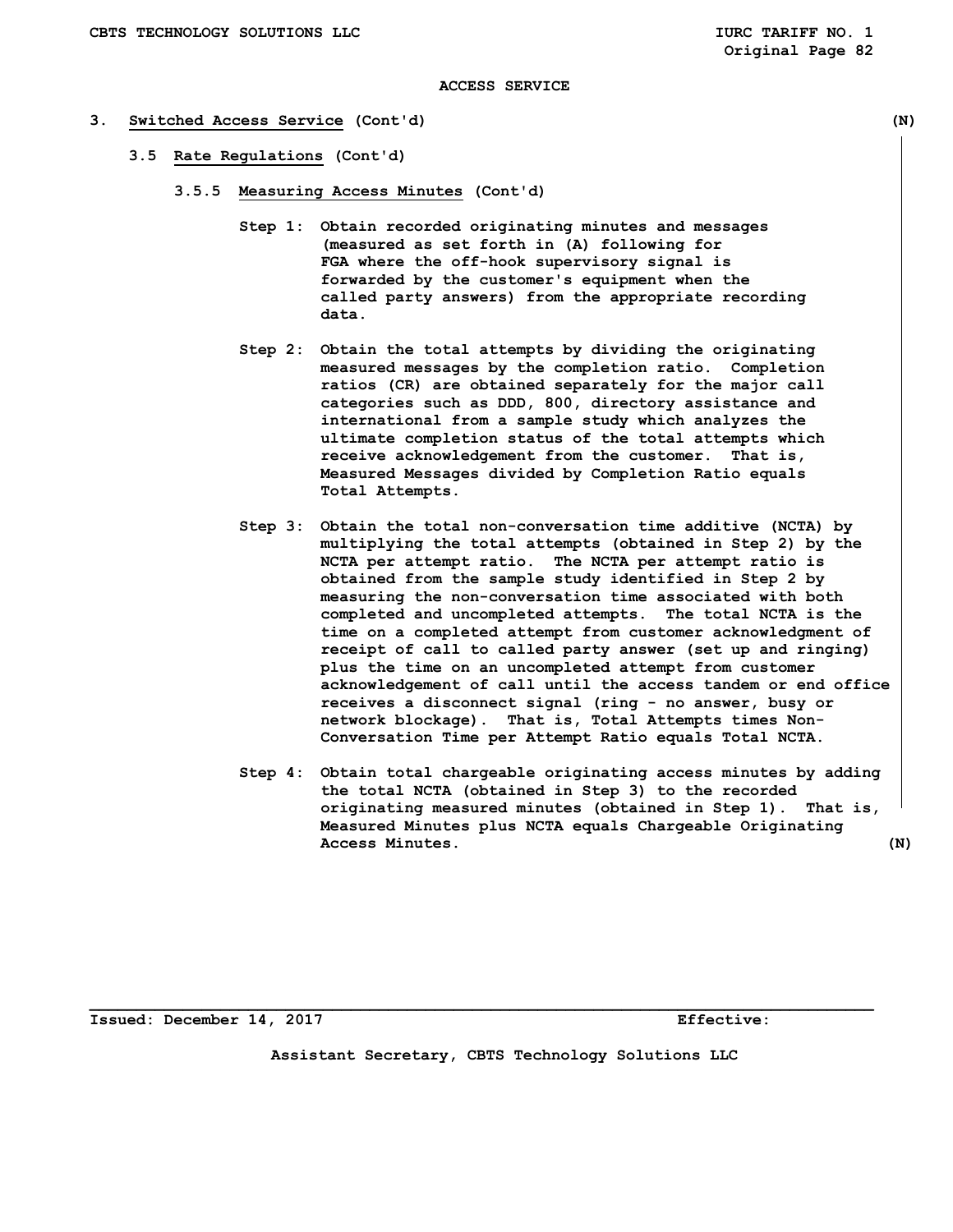#### **3. Switched Access Service (Cont'd) (N)**

- **3.5 Rate Regulations (Cont'd)** 
	- **3.5.5 Measuring Access Minutes (Cont'd)**

 **Following is an example which illustrates how the chargeable originating access minutes are derived from the measured originating minutes using this formula.** 

- **Where: Measured Minutes (M. Min.) = 7,000 Measured Messages (M. Mes.) = 1,000 Completion Ratio (CR) = .75 NCTA per Attempt = .4** 
	- **(1) Total Attempts = 1,000(M. Mes) = 1,333.33 .75 (CR)**
	- **(2) Total NCTA = .4 (NCTA per Attempt) x 1,333.33 = 533.33**
	- **(3) Total Chargeable Originating Access Minutes = 7,000(M. Min) + 533.33(NCTA) = 7,533.33**

 **FGD access minutes or fractions thereof are accumulated over the billing period. The exact value of the fraction is a function of the switch technology where the measurement is made. FGD access minutes are accumulated for each end office.** 

 **When determining chargeable access minutes the accumulated access minutes or fractions thereof are rounded up to the nearest access minute. (N)** 

**Issued: December 14, 2017 Effective:** 

**Assistant Secretary, CBTS Technology Solutions LLC**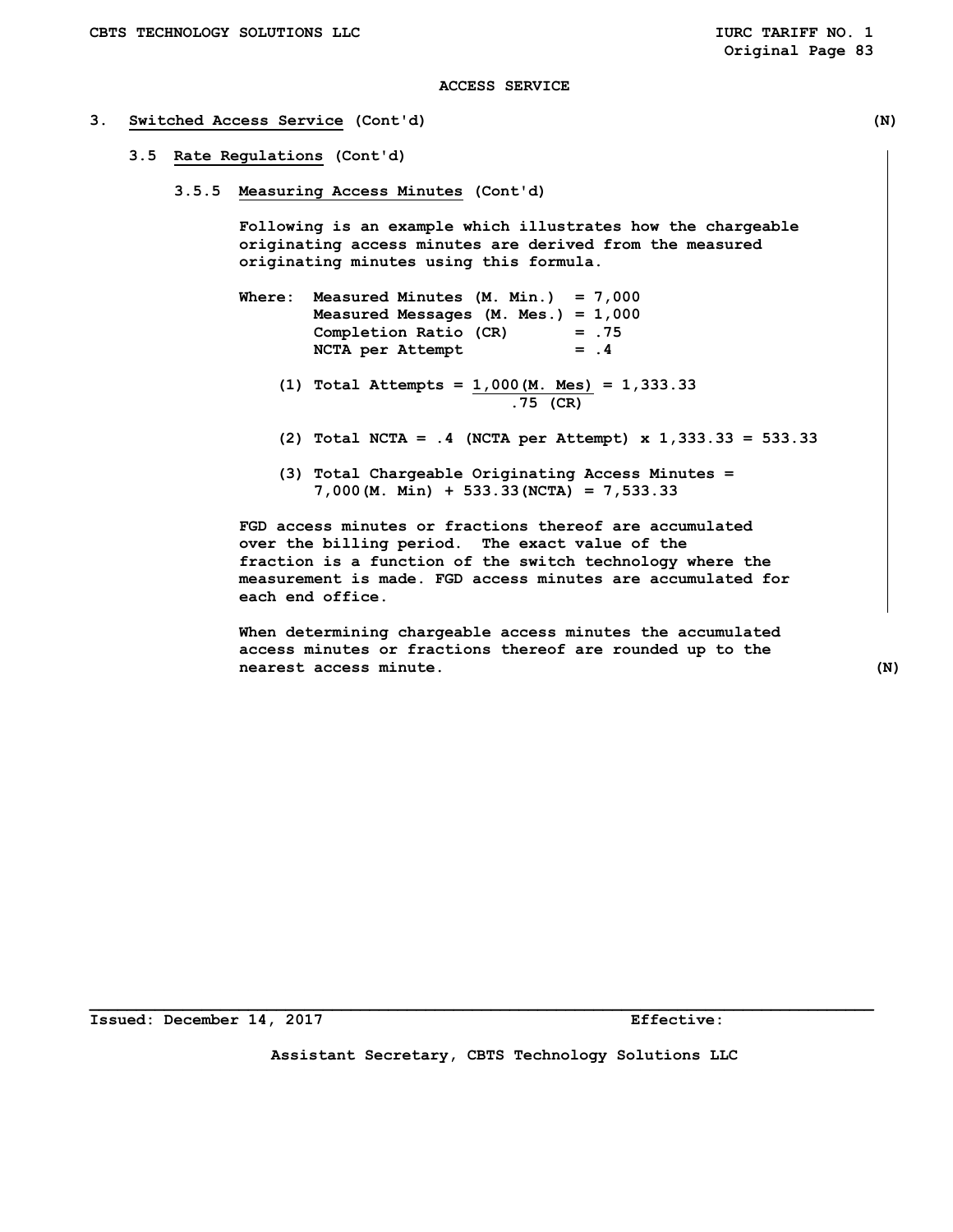#### **3. Switched Access Service (Cont'd) (N)**

- **3.7 Rate Regulations (Cont'd)** 
	- **3.5.5 Measuring Access Minutes (Cont'd)** 
		- **(A) Feature Group D Usage Measurement**

 **For originating calls over FGD with multifrequency address signaling, usage measurement begins when the originating FGD entry switch receives the first wink supervisory signal forwarded from the customer's point of termination. For originating calls over FGD with CCSAC, usage measurement begins when the last point of switching sends the initial address message to the customer.** 

 **The measurement of originating call usage over FGD ends when the originating FGD entry switch receives disconnect supervision from either the originating end user's end office, indicating the originating end user has disconnected, or the customer's point of termination, whichever is recognized first by the entry switch.** 

 **For terminating calls over FGD, the measurement of access minutes begins when the terminating FGD entry switch receives answer supervision from the terminating end user's end office, indicating the terminating end user has answered.** 

 **The measurement of terminating call usage over FGD ends when the terminating FGD entry switch receives disconnect supervision from either the terminating end user's end office, indicating the terminating end user has disconnected, or the customer's point of termination, whichever is recognized first by the entry switch. (N)** 

**Issued: December 14, 2017 Effective:** 

**Assistant Secretary, CBTS Technology Solutions LLC**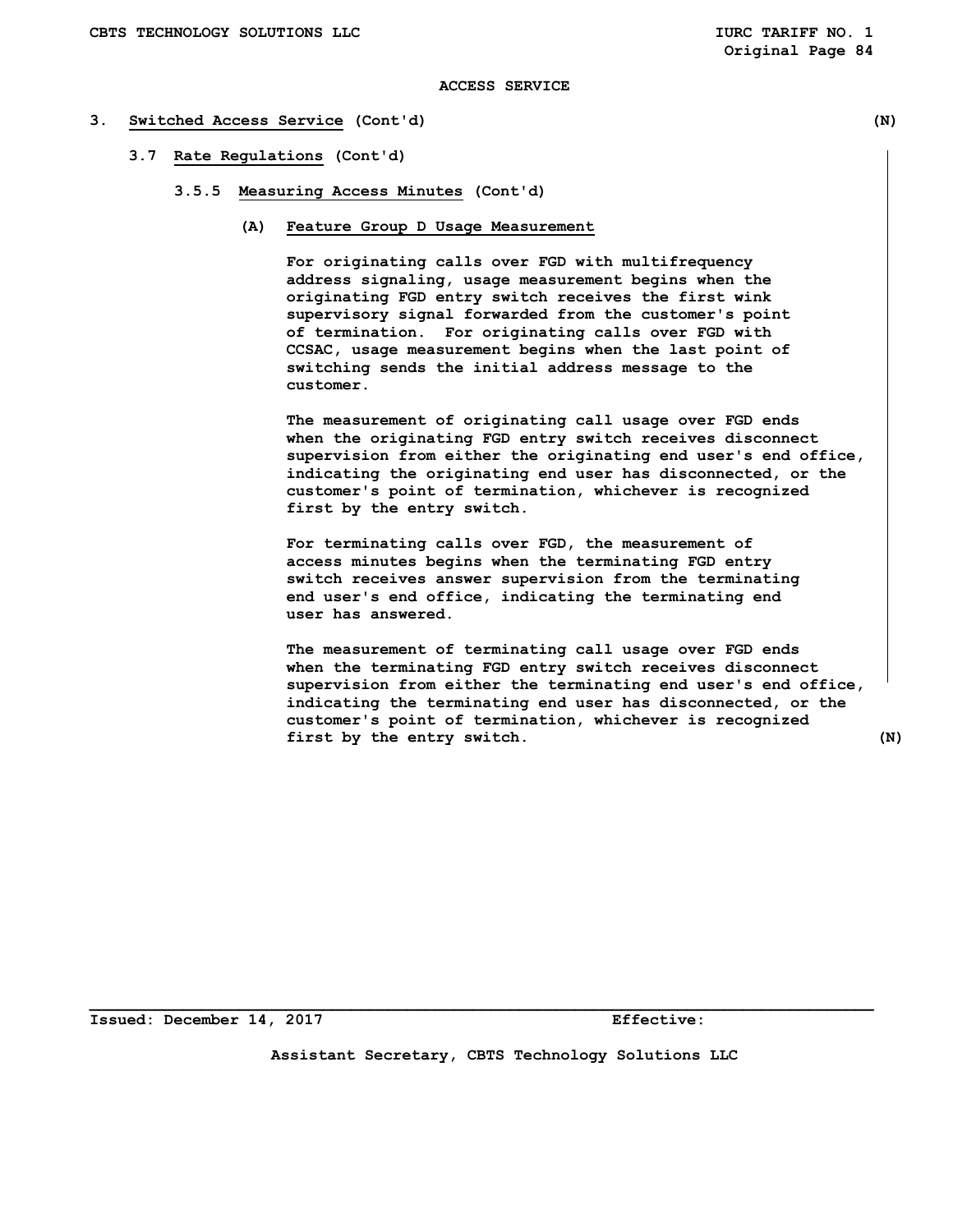#### **3. Switched Access Service (Cont'd) (N)**

#### **3.5 Rate Regulations (Cont'd)**

## **3.5.6 Network Blocking Charge for Feature Group D**

 **The customer will be notified by the Company to increase its capacity (quantities of trunks) when excessive trunk group blocking occurs on groups carrying Feature Group D traffic and the measured access minutes for that hour ex ceed the capacity purchased. Excessive trunk group block ing occurs when the blocking thresholds stated below are exceeded. They are predicated on time consistent, hourly measurements over a 30 day period excluding Saturdays, Sundays and national holidays. If the order for additional capacity has not bee received by the Company within 15 days of the notification, the Company will bill the customer, at the rate set forth in 3.7.1(F) following, for each overflow in excess of the blocking threshold when (1) the average "30 day period" overflow exceeds the threshold level for any particular hour and (2) the "30 day period" measured average originating or two-way usage for the same clock hour exceeds the capacity purchased.** 

## **Blocking Thresholds**

| Trunks in Service | $1\%$ | $1/2$ <sup>8</sup> |
|-------------------|-------|--------------------|
| $1 - 2$           | .070  | .045               |
| $3 - 4$           | .050  | .035               |
| $5 - 6$           | .040  | .025               |
| 7 or greater      | .030  | .020               |

 **The 1% blocking threshold is for transmission paths carrying traffic direct (without an alternate route) between an end office and a customer's premises. The 1/2% blocking threshold is for transmission paths carrying first routed traffic between an end office and a customer's premises via an access tandem. (N)** 

**Issued: December 14, 2017 Effective:** 

**Assistant Secretary, CBTS Technology Solutions LLC**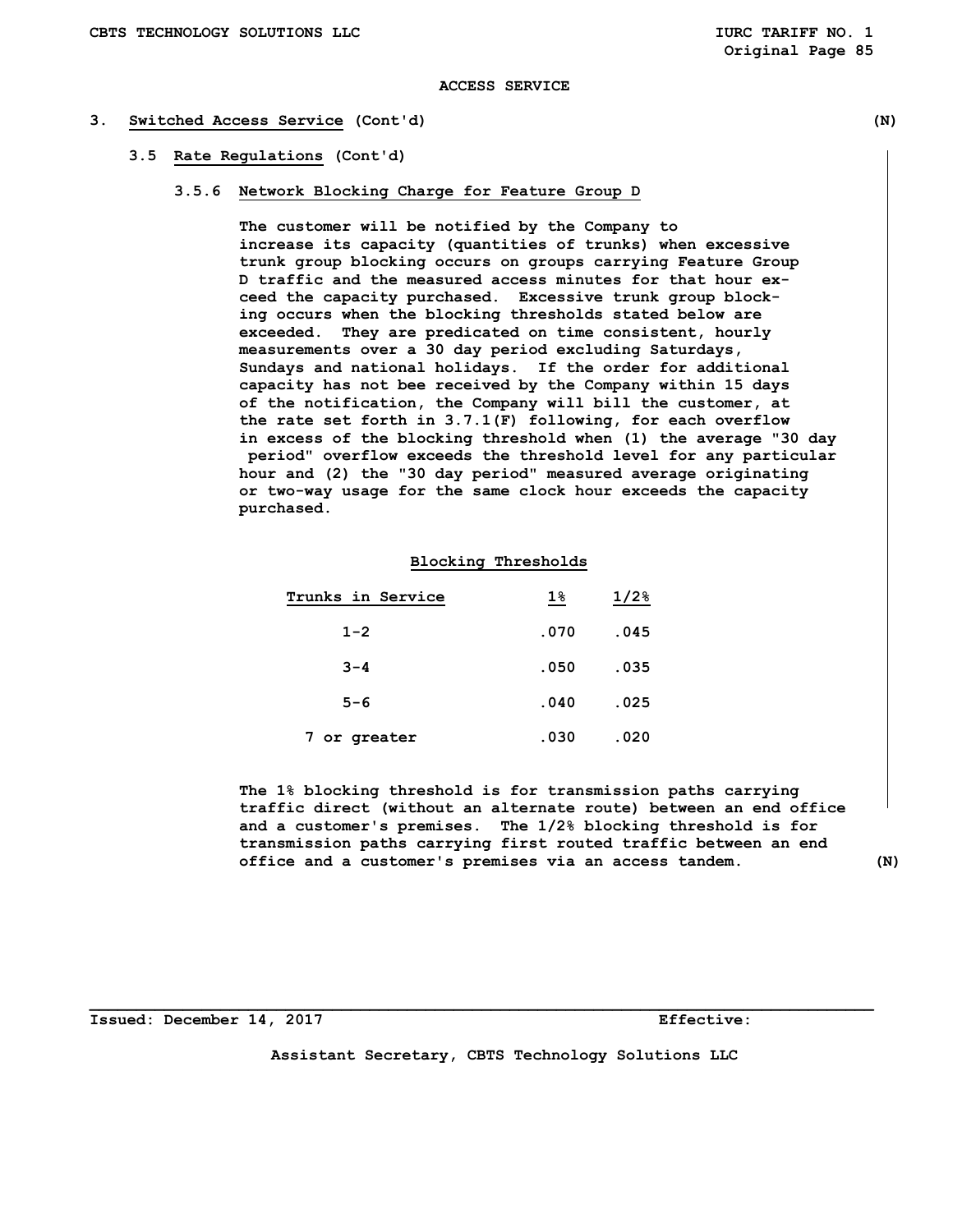#### **3. Switched Access Service (Cont'd) (N)**

#### **3.5 Rate Regulations (Cont'd)**

 **3.5.7 Mileage Measurement** 

 **The mileage to be used to determine monthly rates for Switched Transport rate elements is calculated on the airline distance between the end office switch where the call carried by Switched Transport originates or terminates and the customer's serving wire center, except as set forth in (A) through (H) following. The V&H coordinates method is used to determine mileage. This method is set forth in the NATIONAL EXCHANGE CARRIER ASSOCIATION TARIFF F.C.C. NO. 4 for Wire Center Information (V&H coordinates).** 

 **Exceptions to the mileage measurement rules are as follows:** 

- **(A) When Switched Transport facilities of different capacities or bandwidths are interconnected by a multiplexer at a location other than the serving wire center, mileage is determined using the V&H coordinates method following:**
- **(1) When only one multiplexer is involved, mileage for Direct-Trunked Transport is measured separately from the serving wire center to the hub where multiplexing occurs and then measured from the hub to the end office where the call is switched to originate or terminate.** 
	- **(2) When more than one multiplexer is used, mileage for Direct-Trunked Transport is measured successively from the serving wire center to the first hub, from the first hub to the second hub and then from the second hub to the end office where the call is switched to originate or terminate. (N)**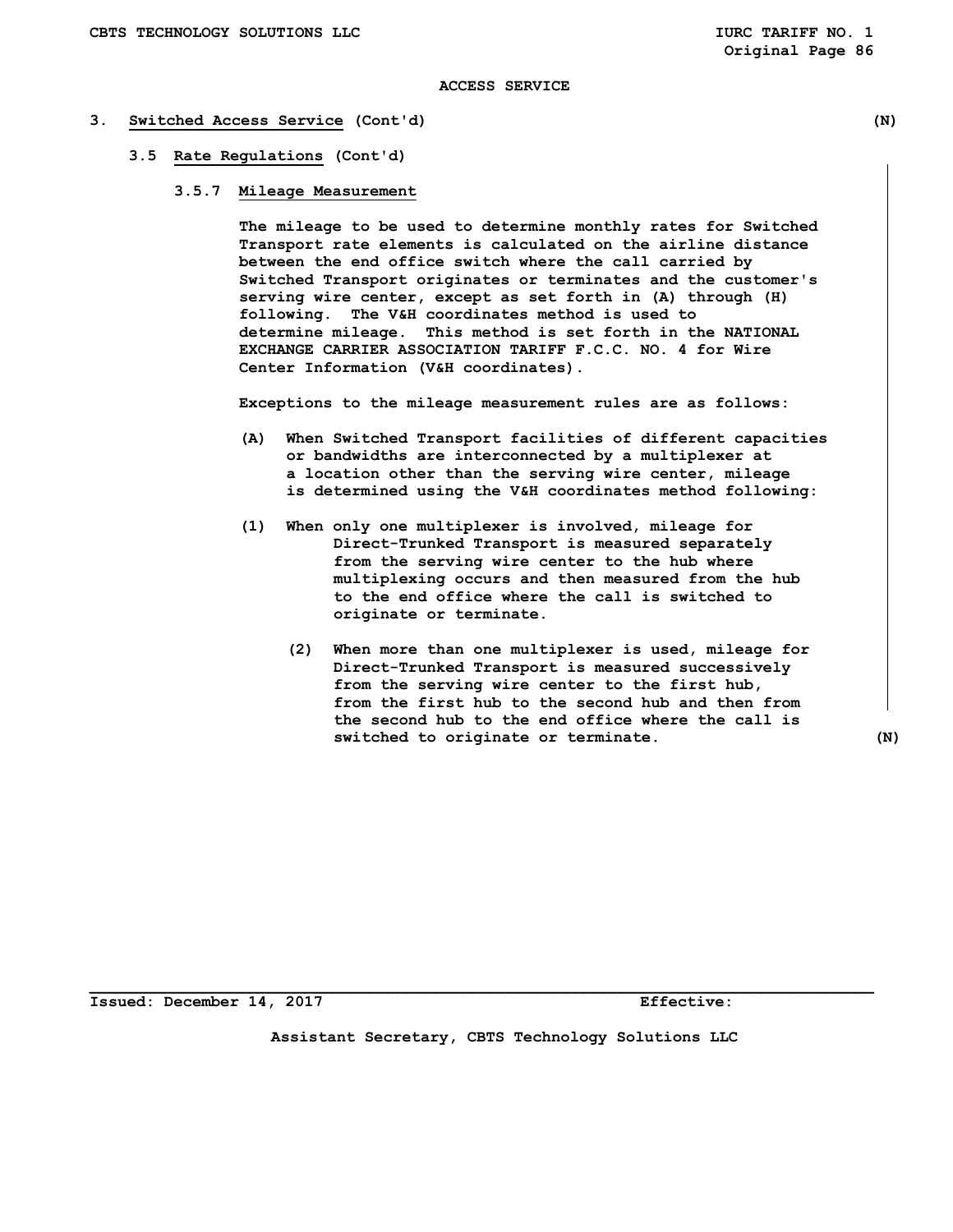#### **3. Switched Access Service (Cont'd) (N)**

- **3.5 Rate Regulations (Cont'd)** 
	- **3.5.7 Mileage Measurement (Cont'd)** 
		- **(B) When Direct-Trunked Transport is provided to a Host/Remote arrangement, Direct-Trunked Transport rates apply and mileage is calculated using the V & H coordinate method between the customer's serving wire center and the Host office serving the Remote Office. When Tandem-Switched Transport is provided to a Host/Remote arrangement, Tandem-Switching Transmission rates and Tandem-Switched rates apply. Tandem-Switched Transport mileage is calculated using the V & H coordinate method between the customer's serving wire center and the Host office for both Direct-Trunked Transport and Tandem-Switched Transport to a Host/Remote arrangement, the Tandem- Switching Transmission rate will apply separately from the Host office to the Remote office. The Interconnection charge will apply to both Direct and Tandem access minutes of use. Remote end offices are set forth in the National Exchange Carrier Association Tariff F.C.C. No. 4.**
		- **(C) When Direct-Trunked Transport is provided for line side Switched Access Service both Direct-Trunked Transport and Tandem-Switched Transmission rates apply. Direct-Trunked Transport applies to both originating and terminating usage and mileage is calculated using the V&H Coordinates method between the customer's serving wire center and the end office switch where the dial tone for the line side Switched Access Service is provided. Tandem-Switched Transmission applies only to terminating usage and mileage is calculated using the V&H coordinate method between the dial tone office and the end office where the call is switched to terminate. (N)**

**\_\_\_\_\_\_\_\_\_\_\_\_\_\_\_\_\_\_\_\_\_\_\_\_\_\_\_\_\_\_\_\_\_\_\_\_\_\_\_\_\_\_\_\_\_\_\_\_\_\_\_\_\_\_\_\_\_\_\_\_\_\_\_\_\_\_\_\_\_\_\_\_\_\_\_\_\_\_\_\_\_\_\_\_ Issued: December 14, 2017 Effective:** 

**Assistant Secretary, CBTS Technology Solutions LLC**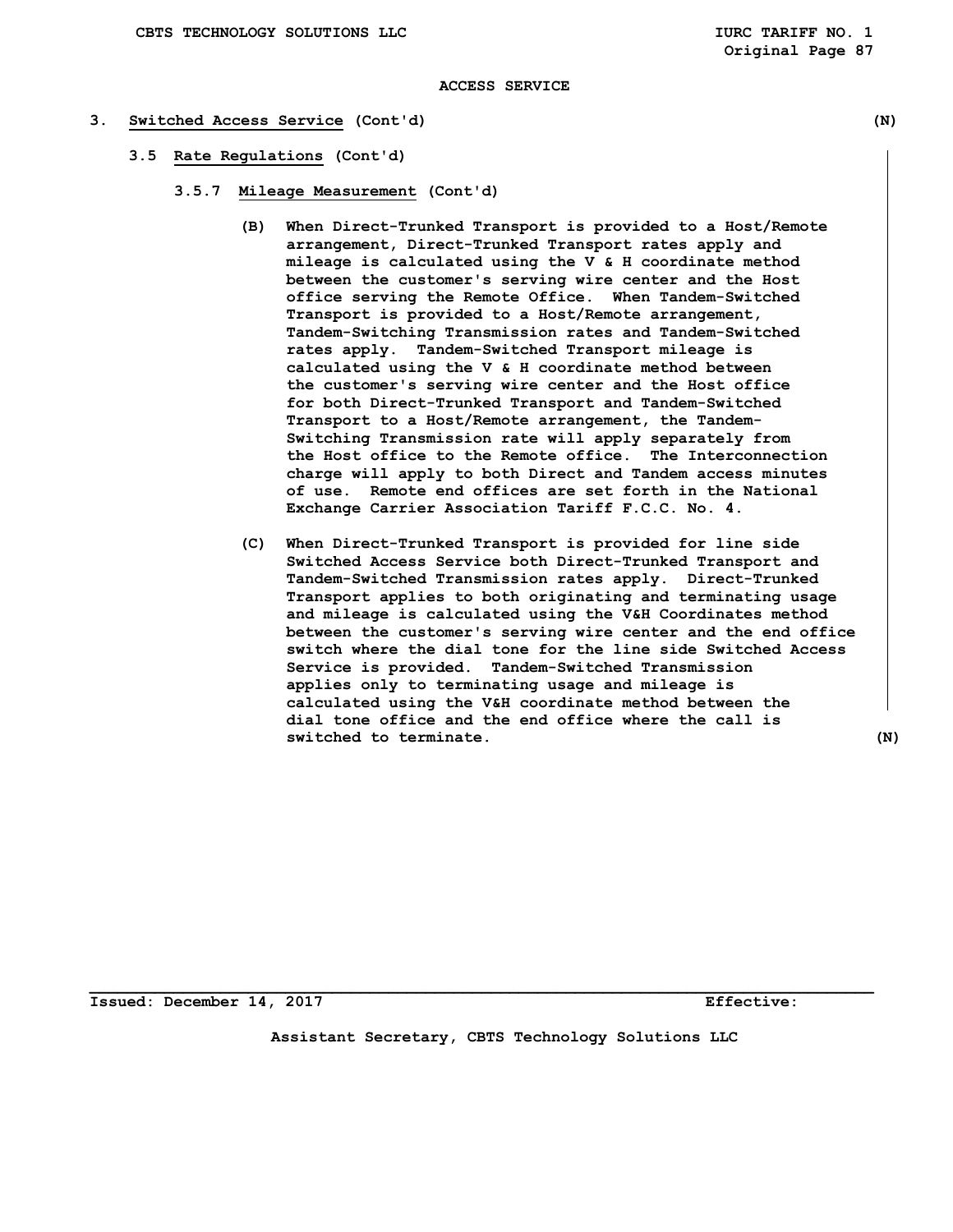- **3. Switched Access Service (Cont'd) (N)** 
	- **3.5 Rate Regulations (Cont'd)** 
		- **3.5.7 Mileage Measurement (Cont'd)** 
			- **(D) The Alternate Traffic Routing optional feature is provided with Feature Group D to provide service from an end office to different customer premises locations. For Feature Group D traffic routed via an access tandem, such apportionment be made using standard Company traffic engineering methodology and will be based on the last trunk hundred call seconds desired for the high usage group, as described in 3.5.6 preceding, and the relative capacity ordered to the end office, when the feature is provided at an end office switch, or to the subtending end offices when the feature is provided at an access tandem switch. This apportionment will serve as the basis for the Switched Transport Tandem-Switching Transmission mileage calculation. The customer will be billed** accordingly. (N)

**Issued: December 14, 2017 Effective:** 

**Assistant Secretary, CBTS Technology Solutions LLC**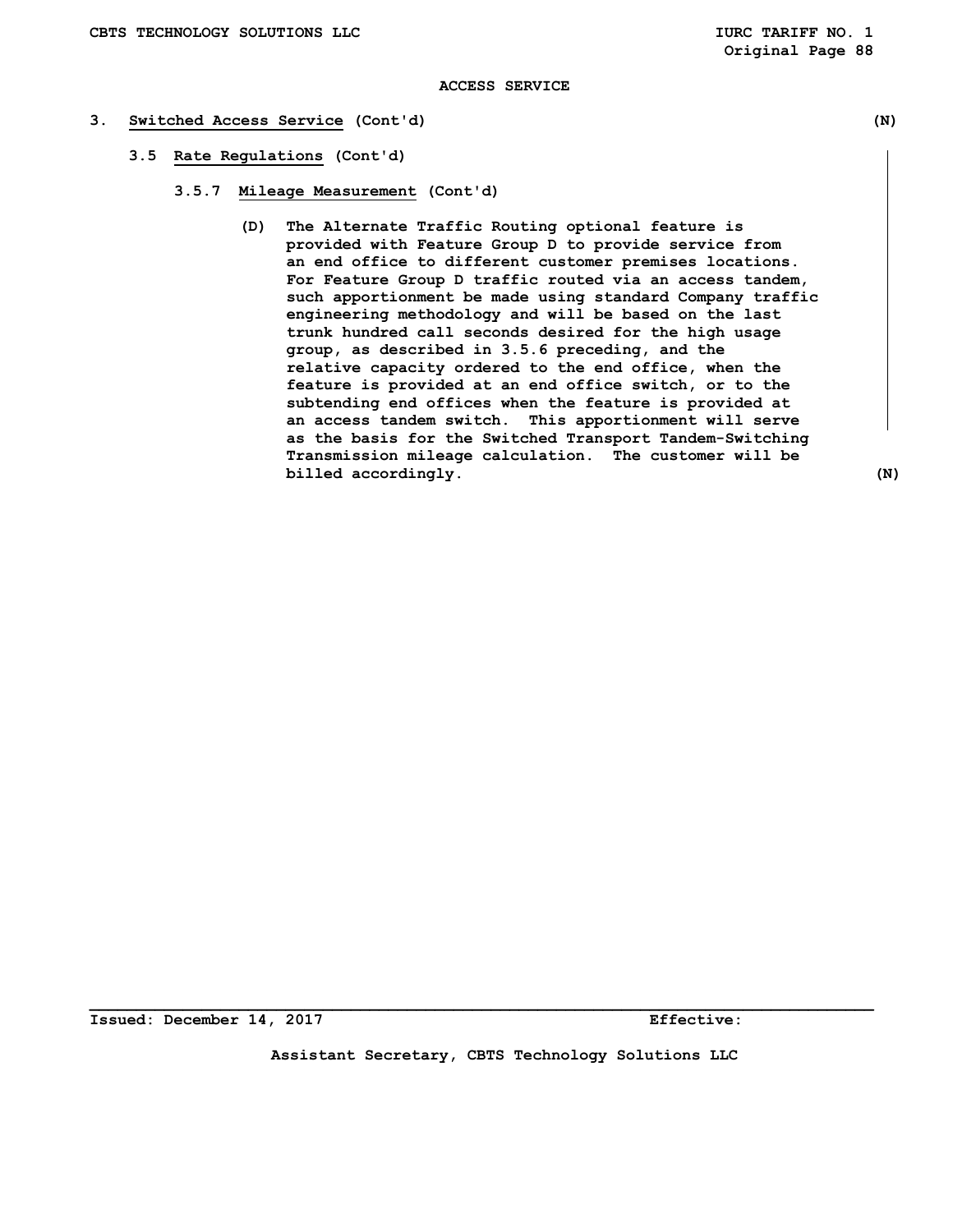#### **3. Switched Access Service (Cont'd) (N)**

## **3.5 Rate Regulations (Cont'd)**

 **3.5.8 Shared Use** 

 **Shared use occurs when Switched Access Service and Special Access Service, including CCSAC signaling connections, are provided over the same analog or digital high capacity facility through a common interface.** 

 **Shared Use facilities are ordered, provided and rated either as Switched Access or Special Access. Ordering, provisioning and rating of Special Access Shared Use facilities is set forth in Section 4 following. Ordering, provisioning and rating of Switched Access Shared Use facilities is as follows.** 

- **(A) Switched Access facilities are ordered, provided and rated as Switched Access only in cases where the facility is used for Switched Access only. In the event that a Special Access circuit is added to a switched facility, the facility will then be provisioned as a special access facility.**
- **(B) Then ordered as Switched Access, the nonrecurring charges that apply when the Switched Access Shared Use facility is installed will be the nonrecurring charges associated with the Switched Access Transport being ordered.**
- **(C) The customer must place an order for each individual Switched or Special Access service using the Shared Use facility and must also specify the channel assignment for each service.**
- **(D) Then shared Use occurs and the facility becomes a Special Access facility, the monthly recurring rates for Special and Switched Access will be based upon the percentage of channels associated with each. (N)**

**Issued: December 14, 2017 Effective:**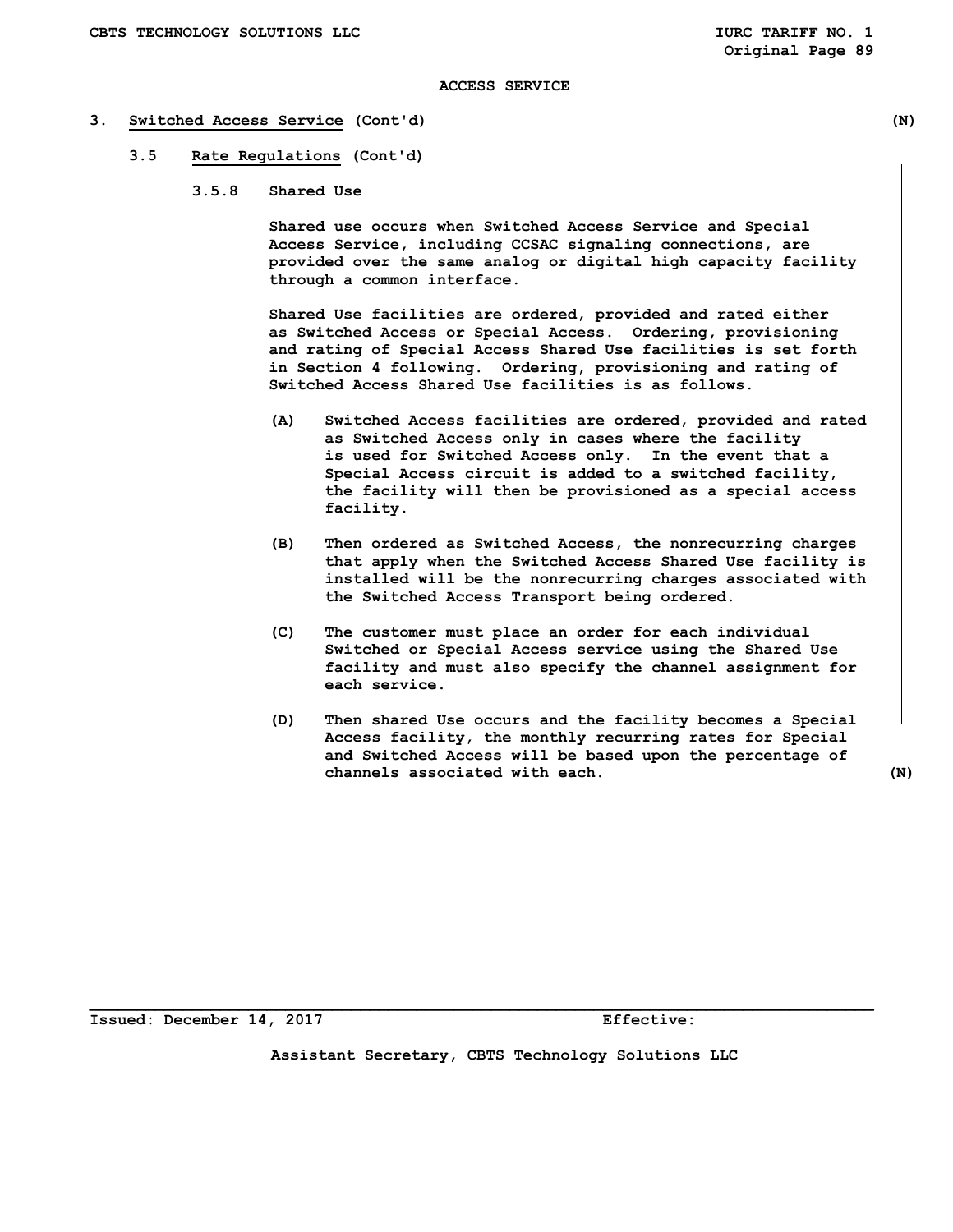#### **3. Switched Access Service (Cont'd) (N)**

- **3.5 Rate Regulations (Cont'd)** 
	- **3.5.8 Shared Use (Cont'd)** 
		- **(E) When shared use of a facility occurs in a Host/Remote situation, the facility must route to the Host end office. The Company will continue to provide shared use to any end office so long as capabilities exit.**
		- **(F) Channels being used in conjunction with CCSAC may be included as Shared Use. However, CCSAC signaling connections nonrecurring charges will not apply to the individual channels of the shared use facility.**

## **3.5.9 Data Base Query**

 **A Data Base Query charge as set forth in 3.7.2(A)(2) applies for each data base query that returns a valid carrier identi fication code that provides the appropriate routing information even if the call is not completed. The charge is assessed on a per query basis and may include an are of service which may range from a single NPA/NNX to an area consisting of all LATAs and NPAs in the state of Ohio. When additional routing options (i.e., alternate carrier(s) and/or alternate destination(s) identified based on criteria such as; time of day, day-of-week, specific dates, originating NPA-NXX, percent allocation, routing to a single carrier and destination from an area of service smaller than an area defined by an NPA-NXX) are performed, a Routing Options Capability charge as set forth in 3.7.2(A)(2) will also apply per query. The Database Query and Routing Capability Charge provides for the use of the Tandem Switching, Tandem Termination, and Tandem Transport facilities of the Company. The Company will not charge Carrier Common Line, Local End Office Switching, or End Office Port charges.** 

#### **3.6 Ordering Service**

 **3.6.1 Contact Information** 

 **To order DS1 Or DS3 service contact the following:** 

- **Senior Director Telecom Professional Services 513-397-9386**
- **Director of Operations 513-397-6385 (N)**

**Issued: December 14, 2017 Effective:** 

**Assistant Secretary, CBTS Technology Solutions LLC**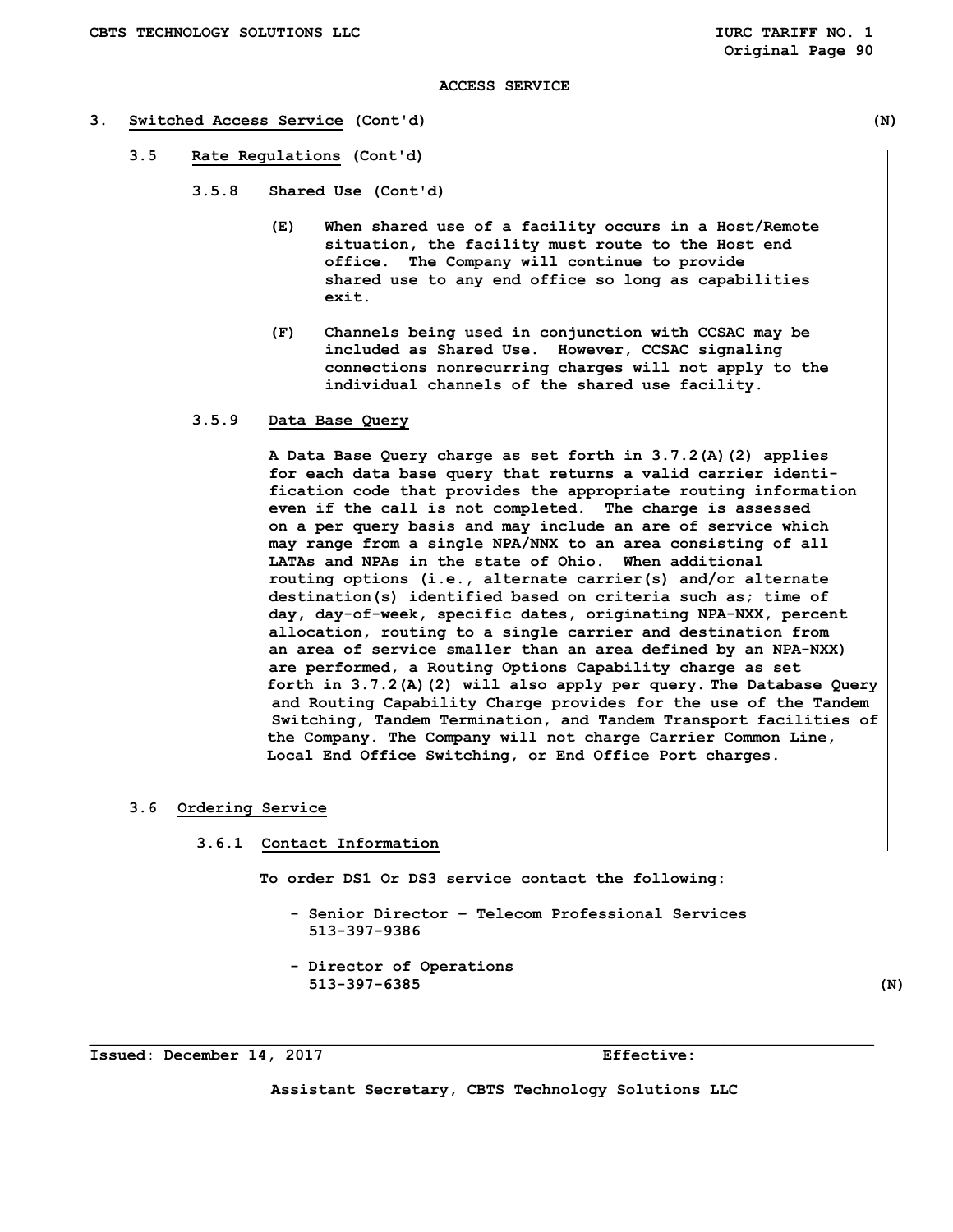## **3. Switched Access Service (Cont'd) (N)**

- **3.7 Rates and Charges**
- **3.7.1 Switched Transport (A) Entrance Facilities**

 **Recurring Charges-Optional Payment Plan** 

| (1) | <b>USOC</b><br>Mercury 1.5 (DS1)         | Monthly                 | 135.79<br>\$ |
|-----|------------------------------------------|-------------------------|--------------|
|     | EFYB1                                    | 36 Month                | 129.00       |
|     |                                          | 60 Month                | 122.21       |
| (2) | <b>USOC</b><br>Mercury 45 (DS3)<br>EFYC1 | Monthly<br>Rates        | \$1,500.00   |
|     |                                          | Nonrecurring<br>Charges | <b>NONE</b>  |

 **(B) Switched Transport** 

 **(1) Mercury 1.5 (DS1)** 

|     | Monthly, Optional<br>Payment Plan |              | Monthly Rates |            |
|-----|-----------------------------------|--------------|---------------|------------|
|     | Mileage Bands                     | USOC         | Fixed         | Per Mile   |
|     |                                   |              |               |            |
|     | Mileage Bands                     |              |               |            |
|     | $\Omega$                          | 1YTX1        |               |            |
|     | Over 0 to 4                       | 1YTX1        | \$100.00      | \$<br>9.42 |
|     | Over 4 to 8                       | 1YTX1        | 100.00        | 9.42       |
|     | Over $8$ to $25$                  | 1YTX1        | 100.00        | 9.42       |
|     | Over 25                           | 1YTX1        |               |            |
|     |                                   |              |               |            |
| (2) | Mercury 45 (DS3)                  |              |               |            |
|     |                                   | 1YTX1        | \$703.48      | \$80.00    |
| (3) | Voice Grade                       |              |               |            |
|     | - Two wire                        | <b>1YTXS</b> | \$<br>61.00   | \$<br>0.54 |
|     | - Four Wire                       | <b>1YTXS</b> |               |            |
|     |                                   |              |               | (N)        |
|     |                                   |              |               |            |

**Issued: December 14, 2017 Effective:** 

**Assistant Secretary, CBTS Technology Solutions LLC**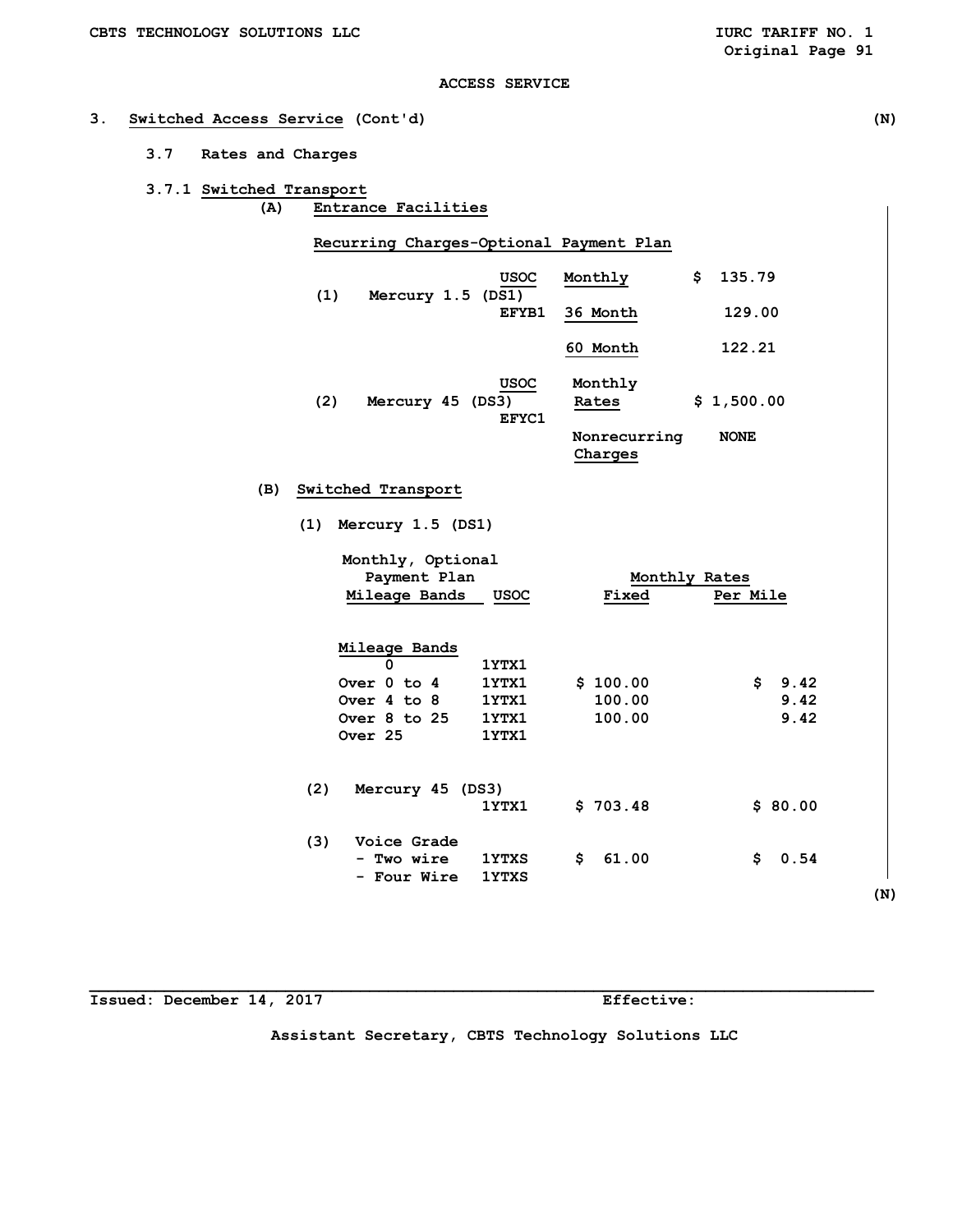## **3. Switched Access Service (Cont'd) 3.7 Rates and Charges**

- **3.7.1 Switched Transport (Cont'd)**
- **(C) Tandem-Switched Transport**

|     |                                                                                     |             | Monthly Rates            |                                        |
|-----|-------------------------------------------------------------------------------------|-------------|--------------------------|----------------------------------------|
|     |                                                                                     |             | Originating              | Terminating                            |
| (1) | Tandem-Switched<br>Transmission                                                     | 8y          | $Non-8yy$ (T)            |                                        |
|     | Per MOU                                                                             | \$0.0000(R) | \$0.0000(R)              | \$0.0000(R)                            |
|     | Per MOU, Per Mile                                                                   | \$0.0000(R) | \$0.0000(R)              | \$0.0000(R)                            |
| (2) | Tandem-Switching                                                                    | \$0.0000(R) | \$0.0000(R)              | \$0.0000(R)                            |
|     | 8YY Tandem Transmission<br>and Switching, per minute                                |             | \$0.000                  | Originating (N)<br>$\mathbf{L}$<br>(N) |
|     |                                                                                     |             |                          |                                        |
| (3) | Access Tandem Trunk                                                                 |             | USOC<br>Monthly Rate     |                                        |
|     | Port Charge, Per Trunk                                                              |             | <b>PT8UX</b><br>Note 1   |                                        |
| (D) | Multiplexing (Including Tandem<br>Multiplexers-End Office Side of<br>Access Tandem) |             | Monthly Rates            |                                        |
| (1) | MercNET 1.544 (DS1) to<br>Voice Grade                                               |             |                          |                                        |
|     | - Per Arrangement                                                                   |             | MKW11\$ 285.45           |                                        |
| (2) | Mercury 45 (DS3) to Mercury 1.5 (DS1)                                               |             |                          |                                        |
|     | - Per Arrangement                                                                   |             | <b>MKW31</b><br>\$678.02 |                                        |
| (3) | Rate Per Access Minute<br>Tandem Multiplexing                                       |             |                          |                                        |
|     | (EO Side of Access Tandem)                                                          |             | Note 1                   |                                        |
|     |                                                                                     |             | Nonrecurring             |                                        |
| (E) | Installation<br>- Per Line or Trunk                                                 |             | None                     | Charge                                 |
|     |                                                                                     |             |                          | Rate Per Call Blocked                  |
| (F) | Network Blocking Charge                                                             |             | Note 1                   |                                        |
|     |                                                                                     |             |                          |                                        |

**Note 1: Cincinnati Bell Any Distance intrastate switched access rates mirror the current interstate switched access rates of the underlying Incumbent Local Exchange Company ("ILEC")which serves the territory in which traffic originates or terminates as set forth in Ameritech Operating Companies Access Tariff FCC No. 2, Cincinnati Bell Telephone Access Tariff FCC No. 35 and CenturyLink Access Tariff FCC No. 9.** 

**\_\_\_\_\_\_\_\_\_\_\_\_\_\_\_\_\_\_\_\_\_\_\_\_\_\_\_\_\_\_\_\_\_\_\_\_\_\_\_\_\_\_\_\_\_\_\_\_\_\_\_\_\_\_\_\_\_\_\_\_\_\_\_\_\_\_\_\_\_\_\_\_\_\_\_\_\_\_\_\_\_\_\_\_** 

**Issued: July 1, 2021 Effective:** 

**Assistant Secretary, CBTS Technology Solutions LLC**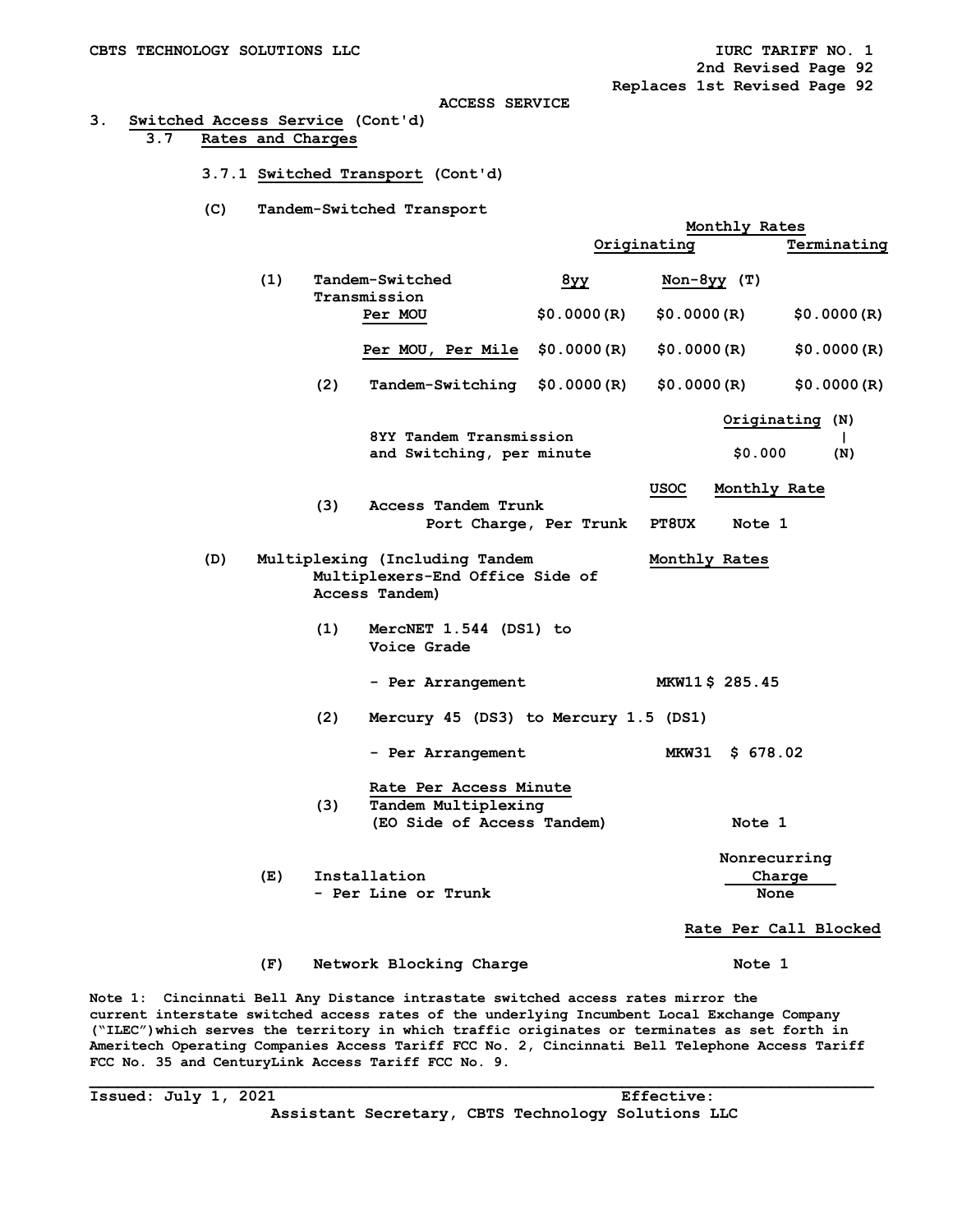## **3. Switched Access Service (Cont'd) (N)**

- **3.7 Rates and Charges** 
	- **3.7.1 Switched Transport (Continued))** 
		- **(G) CCSAC Signaling Link and STP Port Termination Charges**

|                                                    | <b>USOC</b> | Monthly<br>Rates           | Nonrecurring<br>Charge     |
|----------------------------------------------------|-------------|----------------------------|----------------------------|
| 1) CCSAC Signaling Link<br>a) Channel Termination* |             |                            |                            |
| - per DS1 link<br>- per 56 Kbps link               |             | \$135.79                   | <b>NONE</b>                |
| link<br><b>TNTFX</b>                               |             | 70.00                      | <b>NONE</b>                |
|                                                    |             |                            | Nonrecurring<br>Charge     |
| b) Channel Mileage**<br>- per DS1 link             |             |                            |                            |
| Mileage Band                                       |             |                            |                            |
| 0<br>Fixed<br>Per Mile                             |             | <b>NONE</b><br><b>NONE</b> | <b>NONE</b><br><b>NONE</b> |
| Over <sub>0</sub><br>Fixed<br>Per Mile             |             | \$100.00<br>9.42           | <b>NONE</b><br><b>NONE</b> |
| - per 56 Kbps link<br>Mileage Band                 |             |                            |                            |
| 1J5FS<br>0<br>Fixed<br>Per Mile                    |             | <b>NONE</b>                | <b>NONE</b>                |
| 1J5FS<br>Over <sub>0</sub><br>Fixed<br>Per Mile    |             | \$60.72<br>1.04            | <b>NONE</b><br><b>NONE</b> |

 **\* One Channel Termination applies per CGSAC Signaling Link.** 

**\*\* Channel Mileage applies between Serving Wire Center and STP,**  but does not apply when mileage is zero. (N)

**Issued: December 14, 2017 Effective:** 

**Assistant Secretary, CBTS Technology Solutions LLC**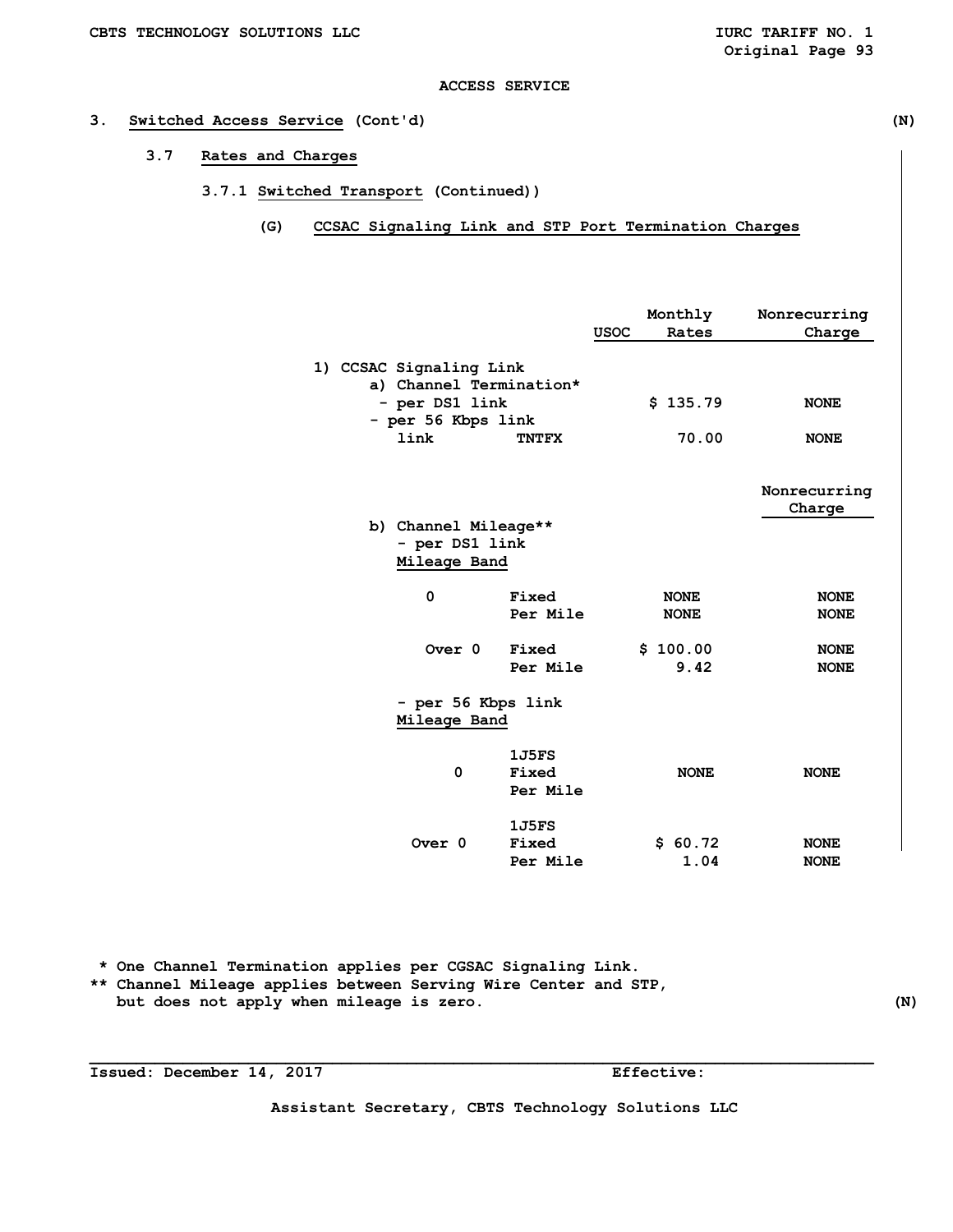#### **3. Switched Access Service (Cont'd)**

 **3.7 Rates and Charges (Cont'd)** 

## **3.7.1 Switched Transport (Cont'd)**

 **(H) Signaling for Tandem Switching** 

|     |                                             | <b>USOC</b> | Nonrecurring<br>Charge |
|-----|---------------------------------------------|-------------|------------------------|
|     | per end office, per<br>trunk group, per CIC | CF3TZ       | \$300.00               |
| (I) | Carrier Identification Parameter (CIP)      |             |                        |
|     |                                             | <b>USOC</b> | Monthly Rate           |

 **per trunk group U7CPG \$ 105.00** 

**3.7.2 Local Switching** 

 **(A) Usage Sensitive Rates**  *Rate* **Rate Per Access Minute 8YY (T) Non-8YY (T)**  (1) Local Switching Note 1(N) Note 1  **(A)Common Trunk Port, per trunk Note 1(N) Note 1 USOC Monthly Rate (B) Dedicated Trunk Port, per trunk PT8GX \$ Note 1 USOC Monthly Rates (C) STP Port Termination PT85X \$ 886.68 Non-recurring Charge 61 MONE** 

**Note 1: Cincinnati Bell Any Distance intrastate switched access rates mirror the current interstate switched access rates of the underlying Incumbent Local Exchange Company ("ILEC")which serves the territory in which traffic originates or terminates as set forth in Ameritech Operating Companies Access Tariff FCC No. 2, Cincinnati Bell Telephone Access Tariff FCC No. 35 and CenturyLink Access Tariff FCC No. 9.** 

**\_\_\_\_\_\_\_\_\_\_\_\_\_\_\_\_\_\_\_\_\_\_\_\_\_\_\_\_\_\_\_\_\_\_\_\_\_\_\_\_\_\_\_\_\_\_\_\_\_\_\_\_\_\_\_\_\_\_\_\_\_\_\_\_\_\_\_\_\_\_\_\_\_\_\_\_\_\_\_\_\_\_\_\_** 

**Issued: July 1, 2021 Effective:** 

**Assistant Secretary, CBTS Technology Solutions LLC**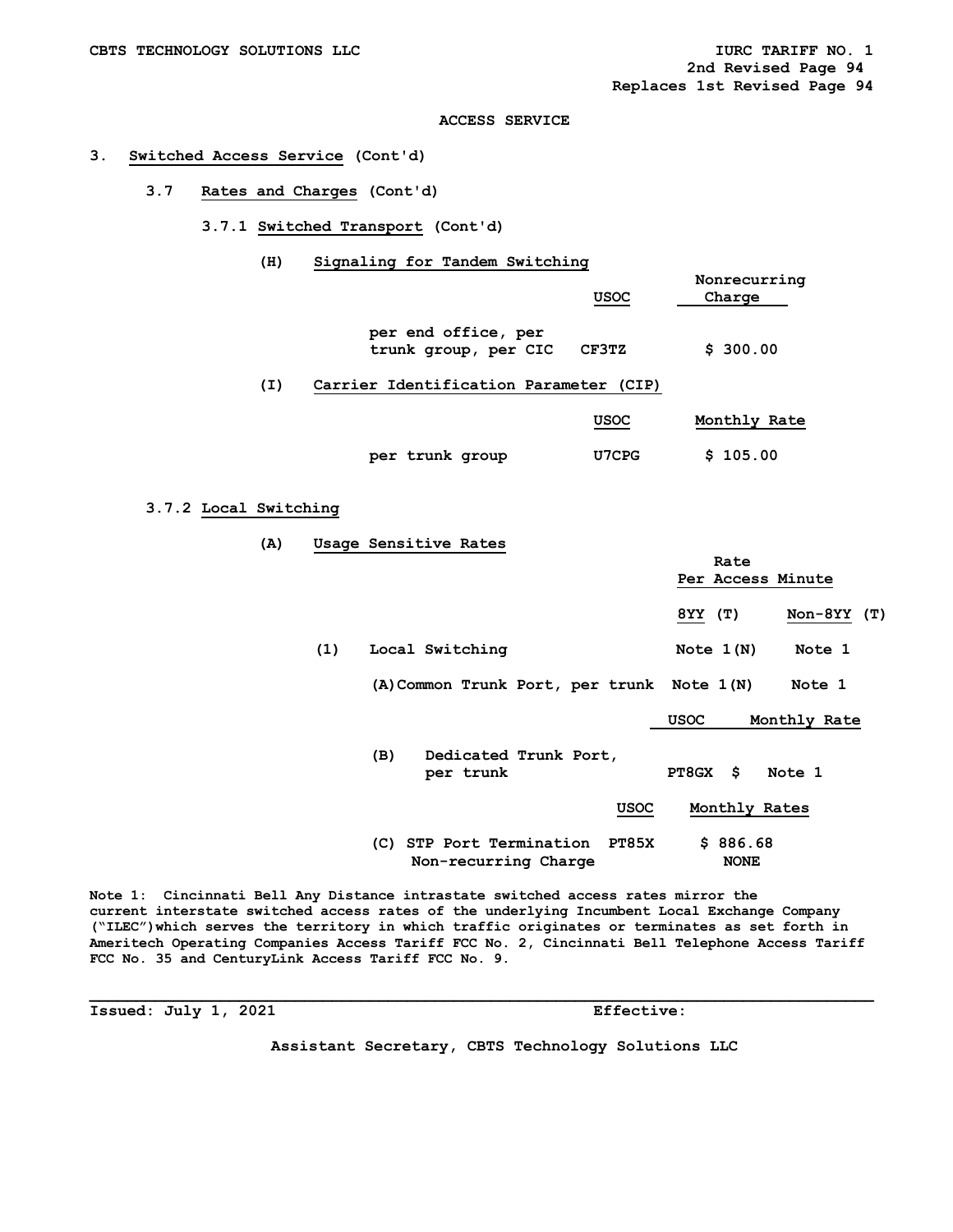#### **3. Switched Access Service (Cont'd)**

 **3.7 Rates and Charges (Cont'd)** 

 **3.7.1 Switched Transport (Cont'd)** 

 **(H) Signaling for Tandem Switching** 

|     |                                             | <b>USOC</b> | Nonrecurring<br>Charge |
|-----|---------------------------------------------|-------------|------------------------|
|     | per end office, per<br>trunk group, per CIC | CF3TZ       | \$300.00               |
| (I) | Carrier Identification Parameter (CIP)      |             |                        |
|     |                                             | <b>USOC</b> | Monthly Rate           |

## **3.7.2 Local Switching**

 **(A) Usage Sensitive Rates**  *Rate* **Rate Per Access Minute**  (1) Local Switching Note 1 (T)  **(A)Common Trunk Port, per trunk Note 1 (T) USOC Monthly Rate (B) Dedicated Trunk Port, per trunk PT8GX \$ Note 1 (T) USOC Monthly Rates (C) STP Port Termination PT85X \$ 886.68 Non-recurring Charge 61 MONE** 

 **per trunk group U7CPG \$ 105.00** 

**Note 1: Cincinnati Bell Any Distance intrastate switched access rates mirror the current switched access rates of the underlying Incumbent Local Exchange Company ("ILEC") which serves the territory in which traffic originates or terminates as set forth in AT&T Access Tariff FCC No. 2, Cincinnati Bell Telephone Access Tariff FCC No. 35 and CenturyLink Access Tariff FCC No. 9.** 

**\_\_\_\_\_\_\_\_\_\_\_\_\_\_\_\_\_\_\_\_\_\_\_\_\_\_\_\_\_\_\_\_\_\_\_\_\_\_\_\_\_\_\_\_\_\_\_\_\_\_\_\_\_\_\_\_\_\_\_\_\_\_\_\_\_\_\_\_\_\_\_\_\_\_\_\_\_\_\_\_\_\_\_\_** 

**Issued: December 14, 2017 Effective:** 

**Assistant Secretary, CBTS Technology Solutions LLC**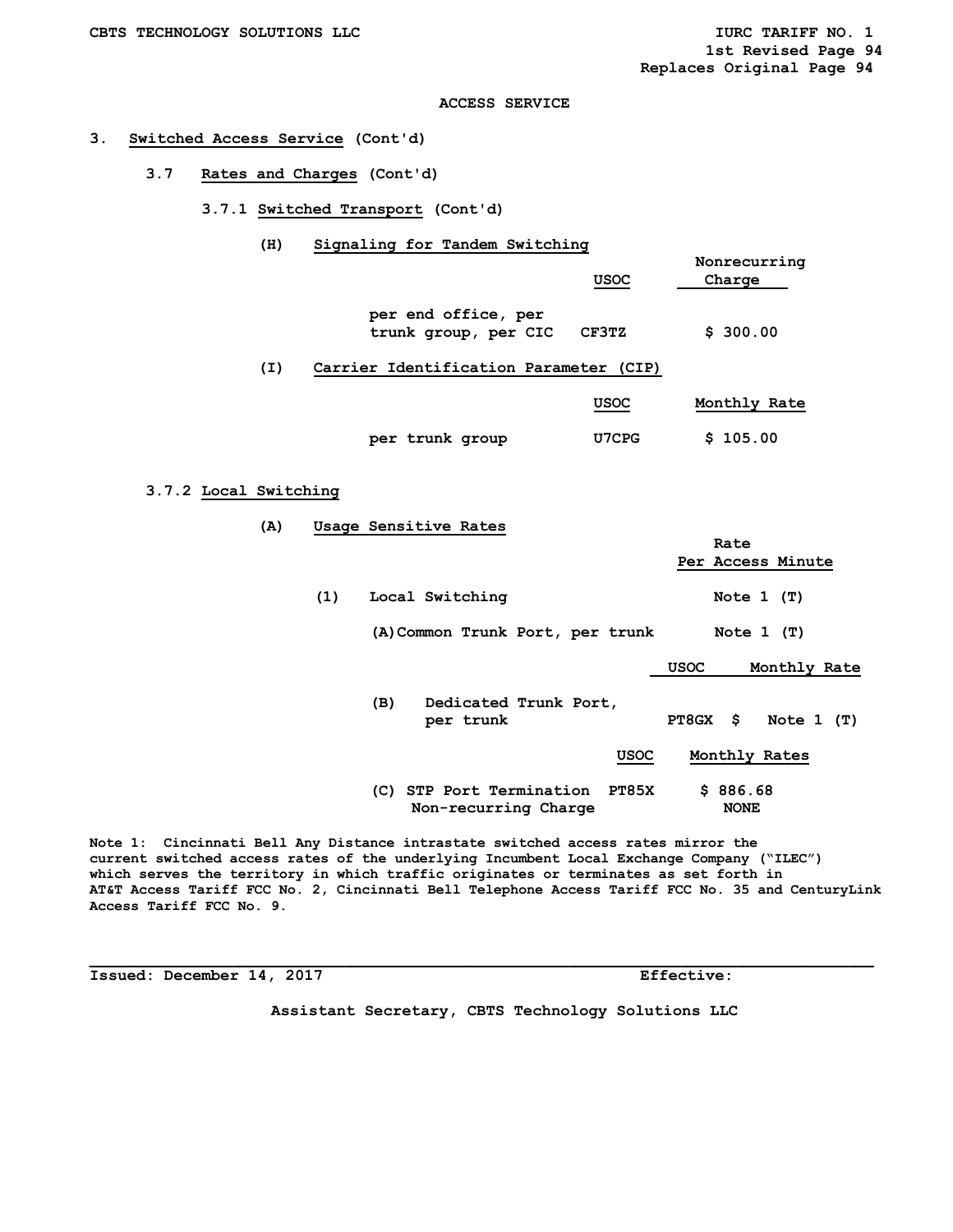## **3. Switched Access Service (Cont'd)**

- **3.7 Rates and Charges (Cont'd)** 
	- **3.7.2 Local Switching (Cont'd)** 
		- **(A) Usage Sensitive Rates**

|                                         | <b>USOC</b> | Rate<br>Per Query |
|-----------------------------------------|-------------|-------------------|
| 800 Access Service                      |             |                   |
| Data Base Query Charge<br>per query     | 8QRY        | Note $1$ (T)      |
| Routing Options Capability<br>per query |             | Note $1$ (T)      |

**Note 1: Cincinnati Bell Any Distance intrastate switched access rates mirror the current switched access rates of the underlying Incumbent Local Exchange Company ("ILEC") which serves the territory in which traffic originates or terminates as set forth in AT&T Access Tariff FCC No. 2, Cincinnati Bell Telephone Access Tariff FCC No. 35 and CenturyLink Access Tariff FCC No. 9.**

**Issued: December 14, 2017 Effective:** 

**Assistant Secretary, CBTS Technology Solutions LLC**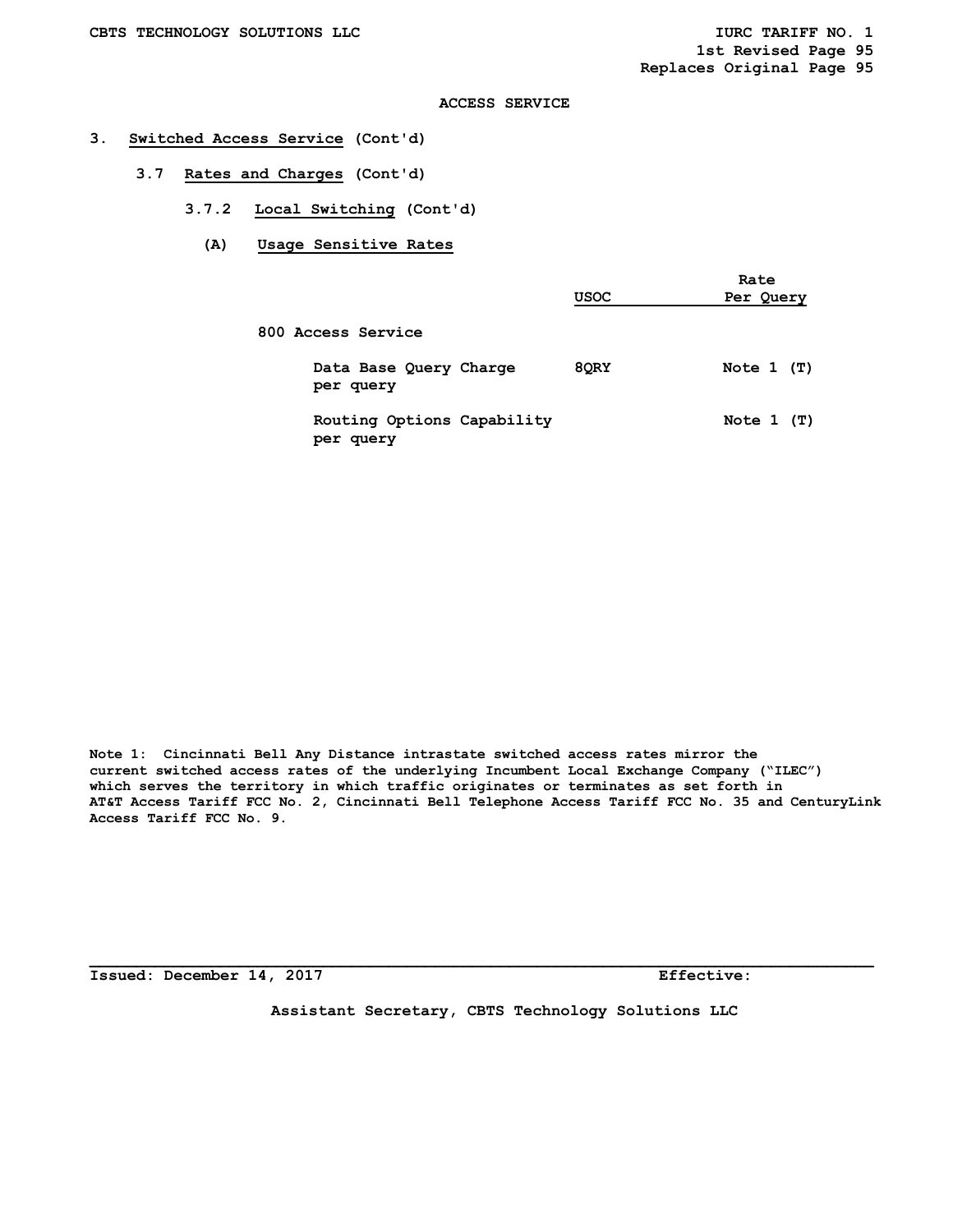#### **4. Special Access Service\* (T)**

 **4.1 General** 

 **Special Access provides a transmission path to connect customer designated premises.** 

## **4.1.1 Rate Categories**

 **There are three basic rate categories which apply to Special Access Service:** 

- Channel Terminations (described in 4.4.1(A) following)
- Channel Mileage (described in 4.4.1(B) following)
- **Optional Features and Functions (described in 4.4.1(C) following)** 
	- **(A) Channel Termination**

**The Channel Termination rate category provides for the communications path between a Customer-designated premises and the Serving Wire Center of that premises. Included as part of the Channel Termination is a standard channel interface arrangement which defines the technical characteristics associated with the type of facilities to which the access service is to be connected at the Point of Termination (POT) and the type of signaling capability itself is provided as an optional feature as set forth in (C) following. One Channel Termination charge applies per is terminated. This charge will apply even if the Customerdesignated premises and the Serving Wire Center are located in the same Company building.** 

**(B) Channel Mileage** 

 **The Channel Mileage rate category provides for the transmission facilities between the serving wire centers associated with two customer designated premises, between a serving wire center associated with a customer designed premises and a Company hub. There are two rates that apply for each band, i.e., a flat rate per band and a rate per mile.** 

**\* Where available. (T)** 

**Issued: December 14, 2017 Effective:** 

**Assistant Secretary, CBTS Technology Solutions LLC**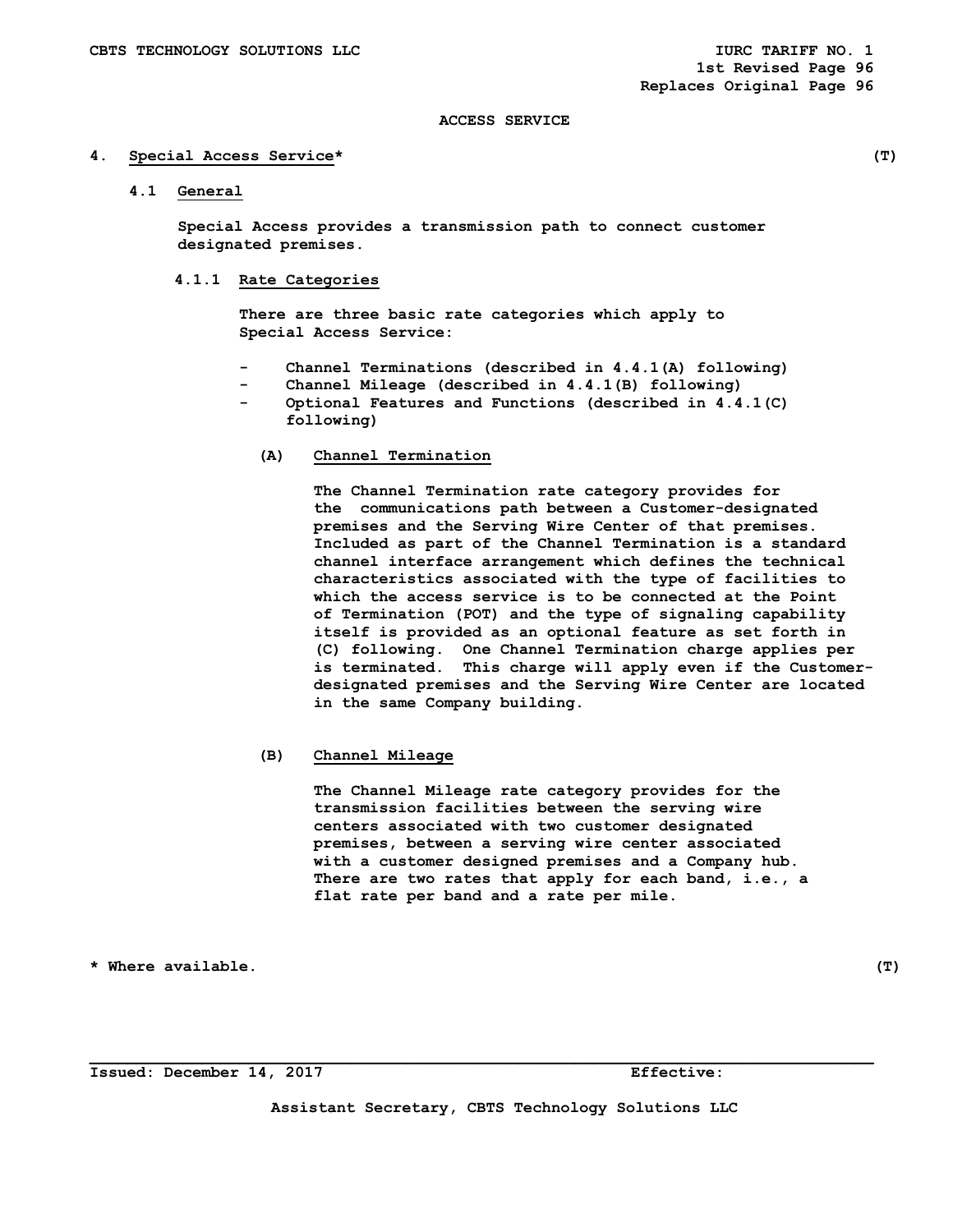#### **4. Special Access Service (Cont'd) (N)**

- **4.1 General (Cont'd)** 
	- **4.1.1 Rate Categories (Cont'd)** 
		- **(C) Optional Features and Functions**

**The Optional Features and Functions rate category provides for optional features and functions which may be added to a Special Access Service to improve its quality or utility to meet specific communications requirements. These are not necessarily identifiable with specific equipment, but rather represent the end result in terms of performance characteristics which may be obtained. These characteristics may be obtained by using various combinations of equipment. Although the equipment necessary to perform a specified function may be installed at various locations along the path of the service, they will be charges for as a single rate element.** 

# **4.2 Ordering Service (T) 4.2.1 Contact Information (T) To order Special Access services contact the following: (C) - Senior Director – Telecom Professional Services 513-397-9386 - Director of Operations 513-397-6385**

**Issued: December 14, 2017 Effective:** 

**Assistant Secretary, CBTS Technology Solutions LLC**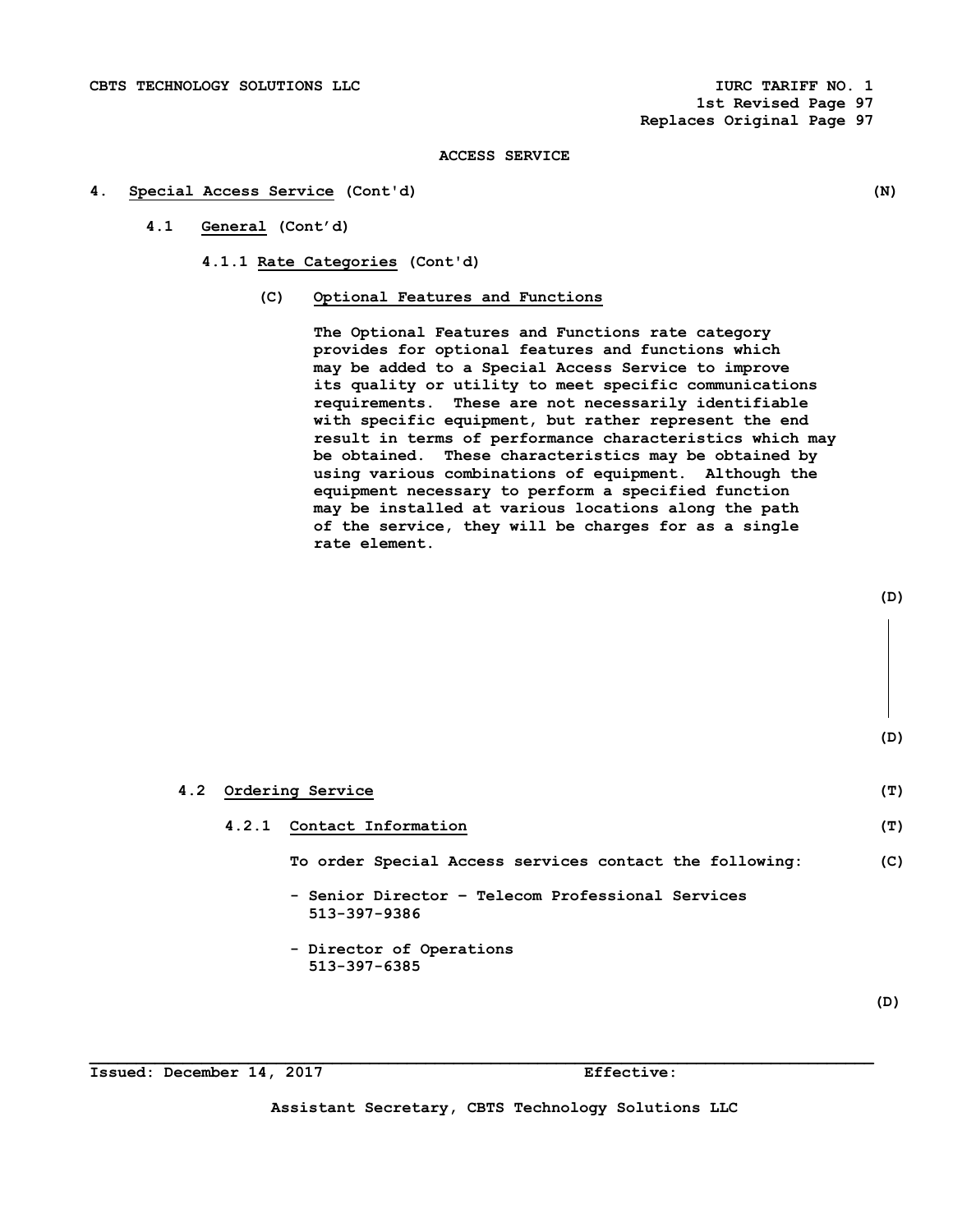## **4. Special Access Service (Cont'd) (N)**

**4.1 General (Cont'd)** 

**4.1.1 Rate Categories (Cont'd)** 

**(C) Optional Features and Functions** 

**The Optional Features and Functions rate category provides for optional features and functions which may be added to a Special Access Service to improve its quality or utility to meet specific communications requirements. These are not necessarily identifiable with specific equipment, but rather represent the end result in terms of performance characteristics which may be obtained. These characteristics may be obtained by using various combinations of equipment. Although the equipment necessary to perform a specified function may be installed at various locations along the path of the service, they will be charges for as a single rate element.** 

- **4.2 Service Descriptions** 
	- **4.2.1 High Capacity Service\***

 **A High Capacity channel is a channel for the transmission of nominal 1.544 or 474.736 Mbps isochronous serial data. The actual bit rate and framing format is a function of the channel interface selected by the customer.** 

- **4.3 Ordering Service** 
	- **4.3.1 Contact Information**

 **To order DS1 Or DS3 service contact the following:** 

- **Senior Director Telecom Professional Services 513-397-9386**
- **Director of Operations 513-397-6385**
- **\* Where available. (N)**

**Issued: December 14, 2017 Effective:** 

**Assistant Secretary, CBTS Technology Solutions LLC**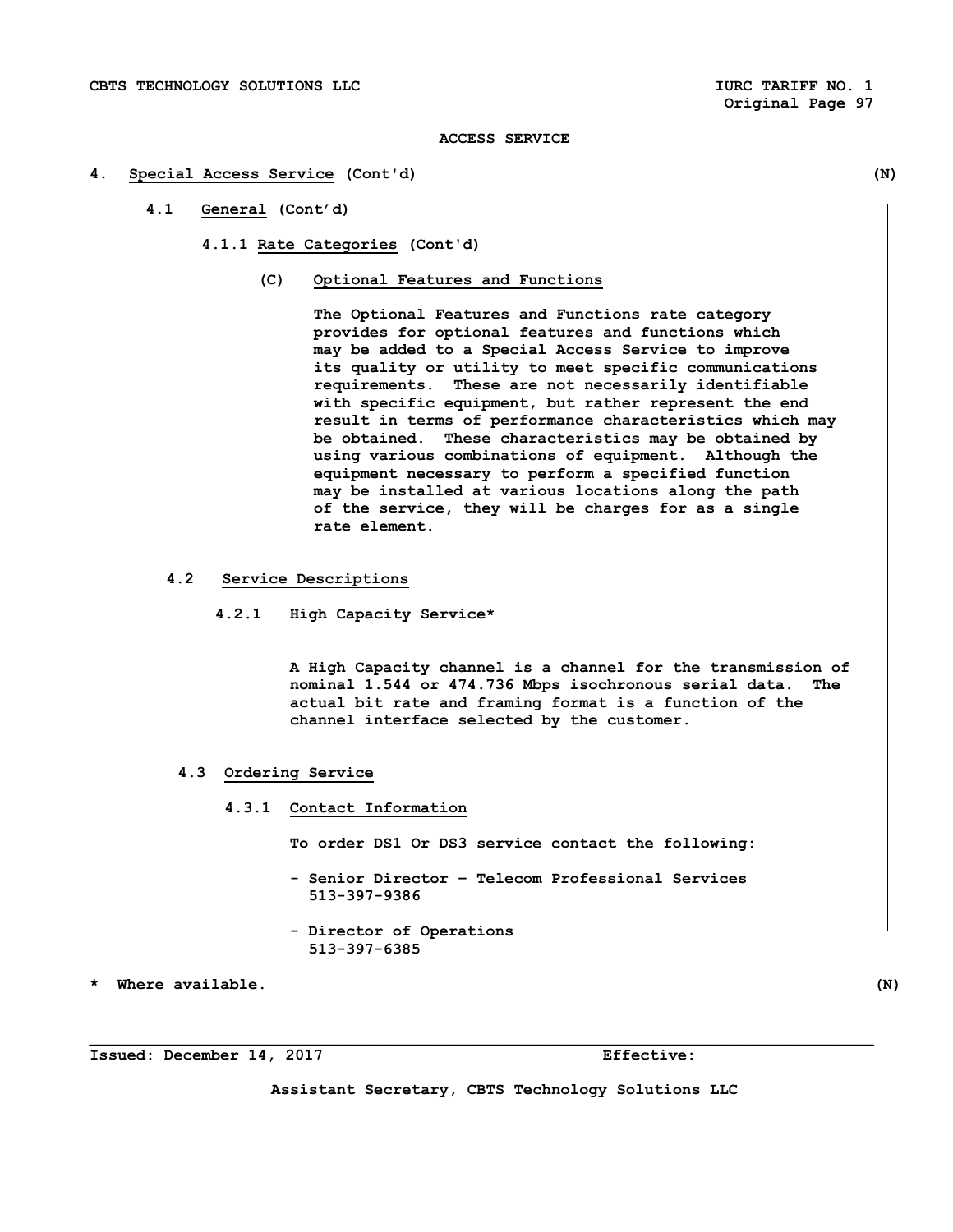#### **4. Special Access Service (Cont'd) (N)**

#### **4.3 Service Descriptions**

- **4.3.1 High Capacity Service** 
	- **(A) Basic Channel Description**

 **A High Capacity channel is a channel for the transmission of nominal 1.544, 3.152, 6.312, or 274.176 Mbps isochronous serial data. The actual bit rate and framing format is a function of the channel interface selected by the customer. High Capacity channels are provided between customer designated premises, between a customer designated premises and a Company hub, or Hub to Hub for Customer Network Reconfiguration at 1.544 Mbps transmission.** 

 **A MercNET 45 High Capacity channel is a channel for the transmission of nominal 44.736 Mbps isochronous serial data. The actual bit rate and framing format is a function of the channel interface selected by the customer. MercNET 45 High Capacity Service channels are provided between customer designated premises or between a customer designated premises and a Company Hub.** 

 **The customer is responsible for providing the Network Channel Terminating Equipment associated with the High Capacity channel at its premises. The interim program for interconnection of such equipment is set forth in Technical Reference PUB AS No. 1.** 

#### **(B) Technical Specifications Packages**



**Assistant Secretary, CBTS Technology Solutions LLC**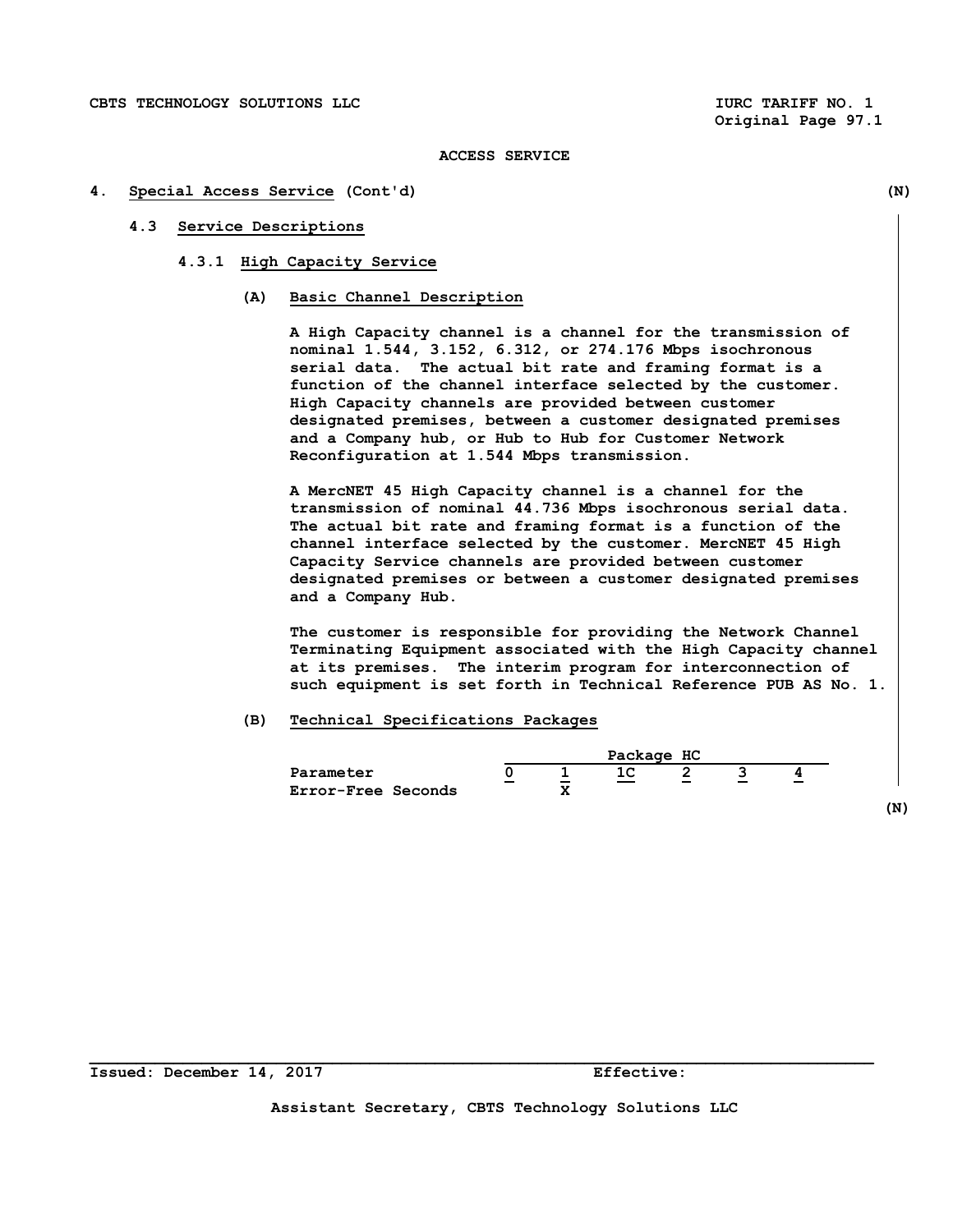#### **4. Special Access Service (Cont'd)**

- **4.3 Service Descriptions (Cont'd) (N)** 
	- **4.3.1 High Capacity Service (Cont'd)** 
		- **(B) Technical Specifications Packages (Cont'd)**

 **A channel with technical specifications package HC1 will be capable of an error-free second performance of 98.75% over a continuous 24 hour period as measured at the 1.544 Mbps rate through a CSU equivalent which is designed, manufactured, and maintained to conform with the specifications contained in Technical Reference TR-TSY- 000342.** 

 **Extended superframe signaling format may be provisioned and transported on channels with technical specifications package HCI. Acceptance testing for such channels is included as well as any maintenance testing that is required to maintain the error free second performance specified herein. Additional testing requested by the customer is provided subject to the provisions set forth in 8.3.2 following.** 

 **(C) Channel Interfaces** 

 **The following channel interfaces (CIs) define the bit rates that are available for a High Capacity channel:** 

| 뜨            | Bit Rate           |
|--------------|--------------------|
| <b>DS-15</b> | 1.544 Mbps (DS1)   |
| $DS-27$      | 274.176 Mbps (DS4) |
| DS-31        | 3.152 Mbps (DS1C)  |
| $DS-44$      | 44.736 Mbps (DS3)  |
| DS-63        | 6.312 Mbps (DS2)   |

 **Compatible channel interfaces are set forth in Technical References TR-NPL-000054 and TR-TSY-000342.** 

- **(D) Optional Features and Functions** 
	- **(1) Alternate Central Office Channel Provides a trans mission path for services between the customer's premises and a wire center which is not the customer's serving wire (N)**

**Issued: December 14, 2017 Effective:**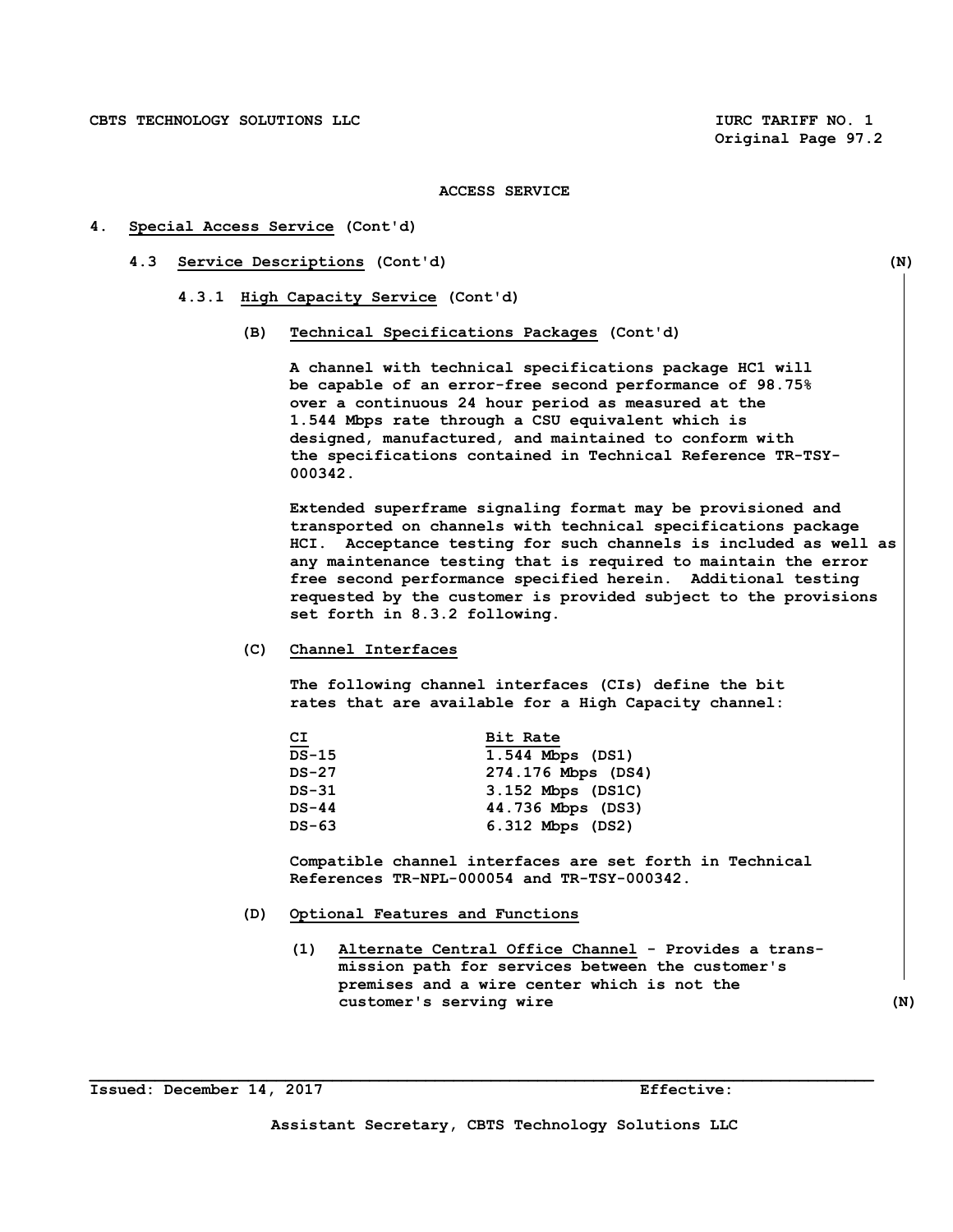#### **4. Special Access Service (Cont'd)**

- **4.3 Service Descriptions (Cont'd)** 
	- **4.3.1 High Capacity Service (Cont'd) (N)** 
		- **(D) Optional Features and Functions (Cont'd)** 
			- **(1) center, thus avoiding the office which would normally serve the customer. It is available only where facilities exist using 1.544 and 45 Mbps high capacity service.**
			- **(2) Service To Service Through Connect Arrangement**

 **This provides for the interconnection of two 1.544 Mbps channels extended from multiplexed DS3 high capacity services. The ordering customer must provide channel assignments for both multiplexed services. This service can only be provided when both multiplexed DS3's are in the same wire center.** 

- **(3) Central Office Multiplexing** 
	- **(a) DS4 to DS1**

 **An arrangement that converts a 274.176 Mbps channel to 168 DS1 channels using digital time division multiplexing.** 

 **(b) DS3 to DS1** 

 **An arrangement that converts a 44.736 Mbps channel to 28 DS1 channels using digital time division multiplexing.** 

 **(c) DS2 to DS1** 

 **An arrangement that converts a 6.312 Mbps channel to four DS1 channels using digital time division multiplexing.** 

 **(d) DS1C to DS1** 

 **An arrangement that converts a 3.152 Mbps channel to two DS1 channels using digital time division multiplexing (N)**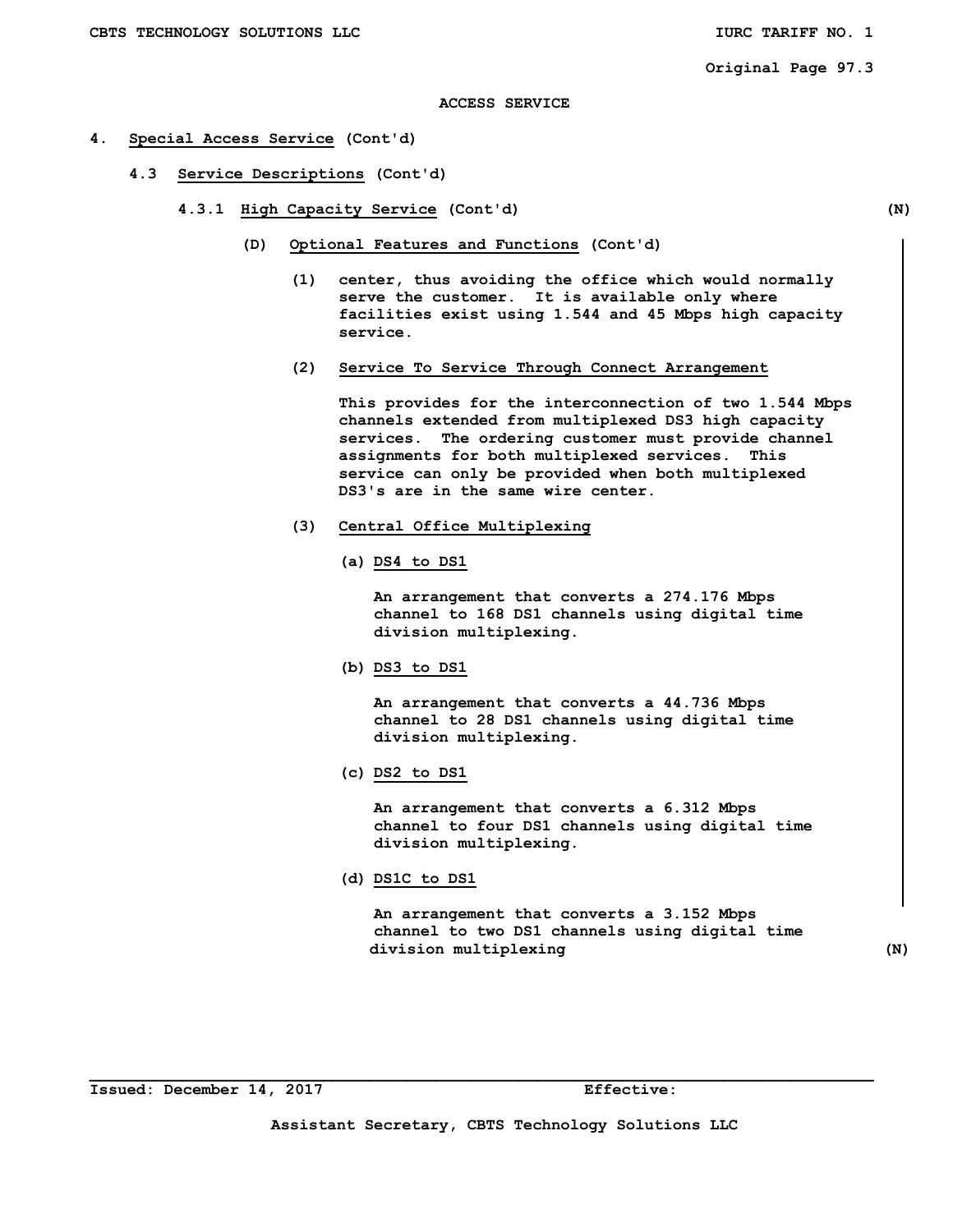**Original Page 97.4** 

### **ACCESS SERVICE**

#### **4. Special Access Service (Cont'd)**

- **4.3 Service Descriptions** 
	- **4.3.1 High Capacity Service (Cont'd) (N)** 
		- **(D) Optional Features and Functions (Cont'd)** 
			- **(4) Clear Channel Capability**

 **Clear Channel Capability is an optional feature that provides the customer with an increase in useable bandwidth from 1.344 Mbps to 1.536 Mbps of an unconstrained data stream across the network. Clear Channel Capability is provided only on 1.544 Mbps High Capacity service and requires the customer signal at the channel interface to conform to Bipolar with Eight Zero Substitution (B8ZS) line code format as described in Technical Reference TR-TSY-000342. Customer equipment must be compatible with this method of providing the unconstrained signal.** 

**The following table shows the technical specifications packages with which the optional features and functions are available.** 

|                              |                            | Available with Technical |                |                |                |               |
|------------------------------|----------------------------|--------------------------|----------------|----------------|----------------|---------------|
|                              | Specifications Package HC- |                          |                |                |                |               |
|                              | $\overline{\circ}$         | $\overline{1}$           | 1 <sup>C</sup> | $\overline{2}$ | $\overline{3}$ | $\frac{4}{5}$ |
| Central Office Multiplexing: |                            |                          |                |                |                |               |
| DS4 to DS1                   |                            |                          |                |                |                | x             |
| DS3 to DS1                   |                            |                          |                |                | x              |               |
| DS2 to DS1                   |                            |                          |                | x              |                |               |
| DS1C to DS1                  |                            |                          | x              |                |                |               |

 **Clear Channel Capability X (N)** 

**Assistant Secretary, CBTS Technology Solutions LLC**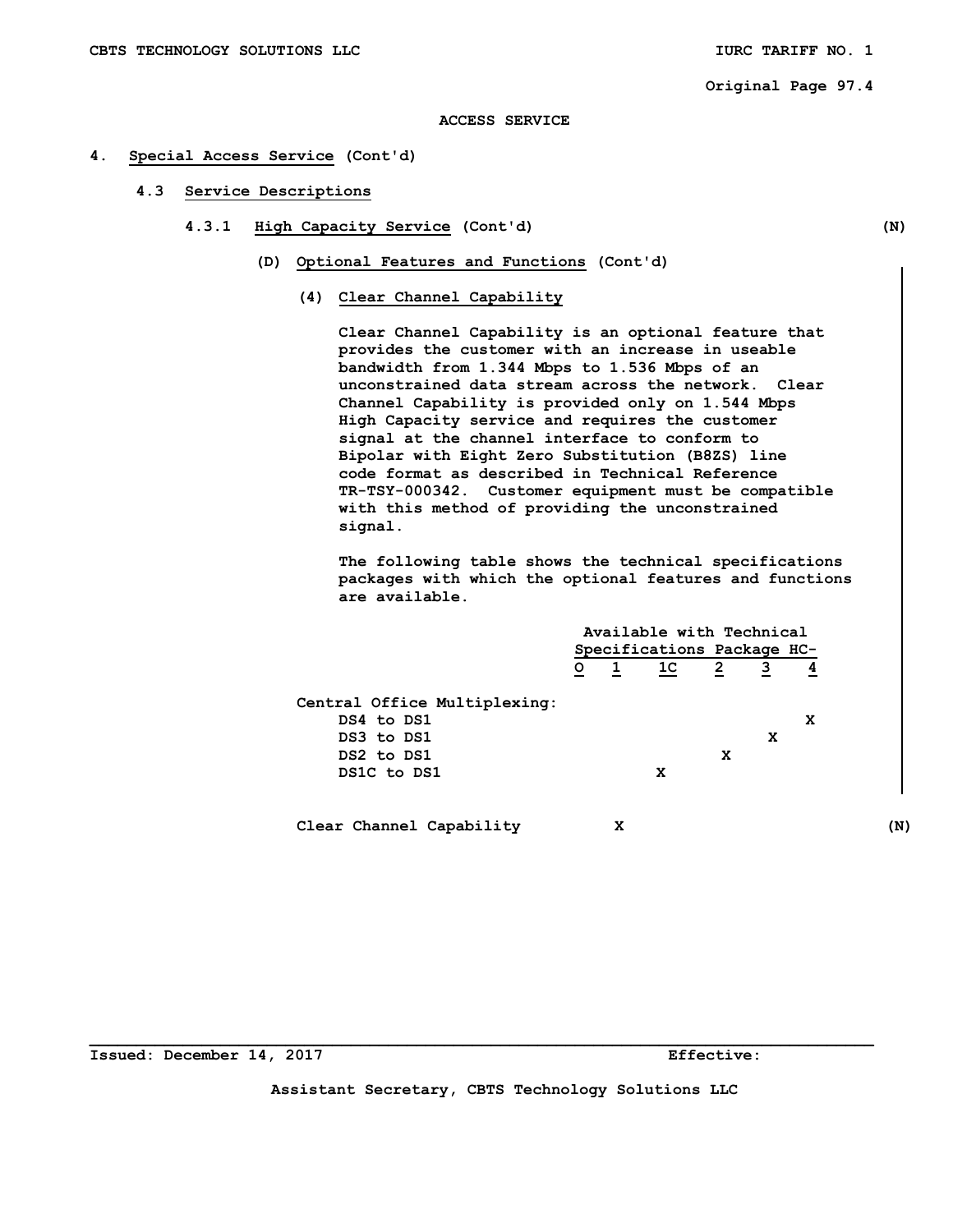#### **4. Special Access Service (Cont'd)**

- **4.3 Service Descriptions (Cont'd) (N)** 
	- **4.3.1 High Capacity Service (Cont'd)** 
		- **(D) Optional Features and Functions (Cont'd)** 
			- **(5) Enhanced Access Diversity (EAD)**

 **EAD is an optional feature in which Special Access High Capacity Service (MercNET 1.5 and MercNET 45) is provided on a transmission facility alternately routed from the primary (Standard) transmission facility path.** 

 **This feature utilizes existing physically diverse interoffice facilities, excluding equipment and facilities located in a wire center, to provide diversity between serving wire centers only.** 

 **EAD may be provisioned on Company facilities where capability and capacity exist. Otherwise, the customer may order facilities under Special Construction.** 

 **When placing orders for EAD, the customer must identify the services that will be diverse, and any facilities placed under Special Construction that will be used. The customer must also supply all appropriate facility assignments and other information to permit the Company to provide and maintain EAD service.** 

 **When High Capacity MercNET 45 service is multiplexed, rates and charges for each EAD service connecting to the multiplexer will apply. Applicable rates and charges for the MercNET 45 service will also apply if identified as an EAD service. Customers leasing Company-provided multiplexers will provide and identify Connecting Facility Assignments of diverse services to the multiplexer.** 

 **(6) Cross-Connection to ILEC** 

**This is an arrangement to cross-connect DS1 or DS3 Service from the Company to the Incumbent Local Exchange Carrier (ILEC) facilities at the same speed. One charge applies per service cross-connected. (N)** 

**Issued: December 14, 2017 Effective:** 

**Assistant Secretary, CBTS Technology Solutions LLC**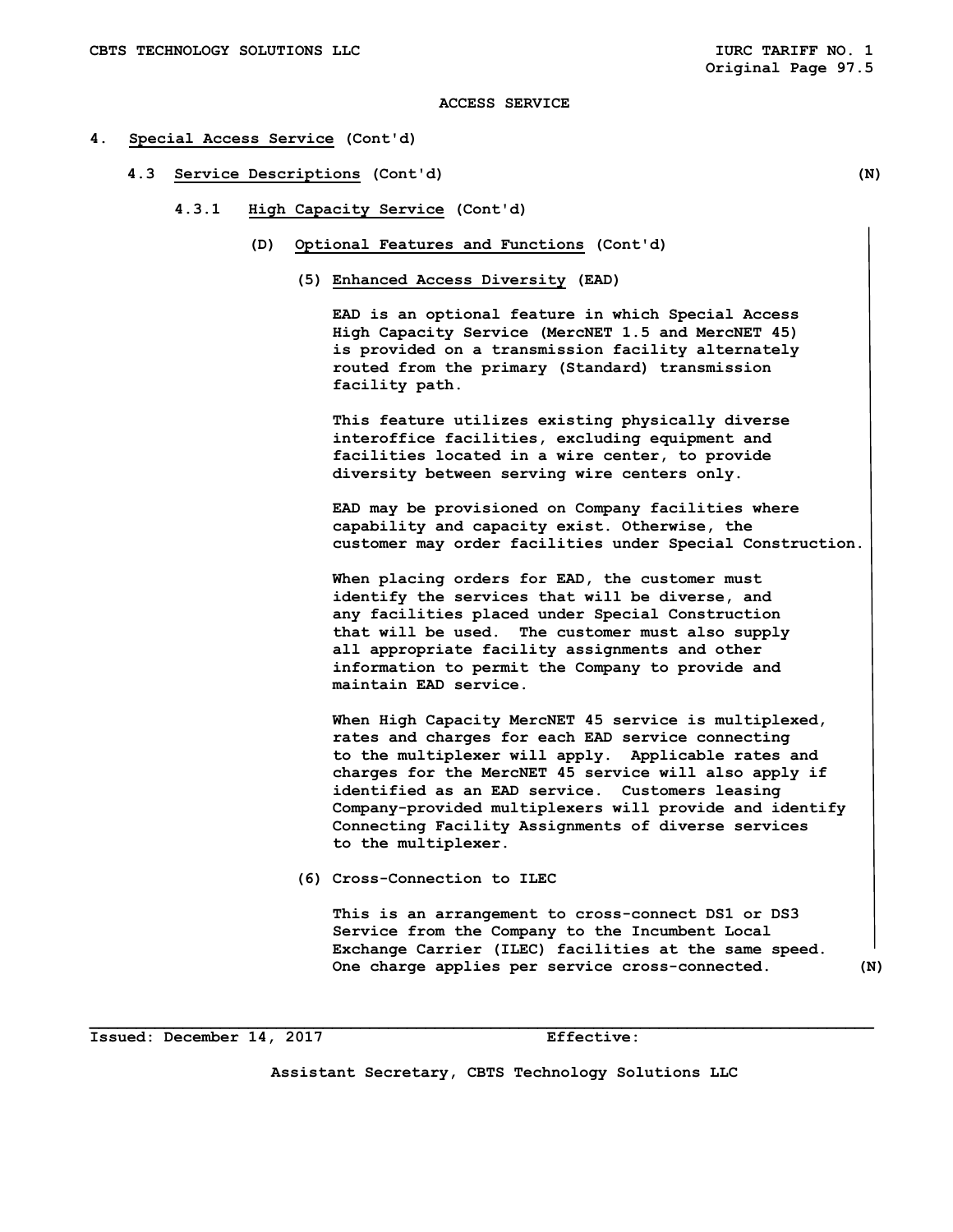|  | 4.3 Service Descriptions (Cont'd)                                   |     |
|--|---------------------------------------------------------------------|-----|
|  | 4.3.2 OC-3 Service, OC-12 Service, OC-48 Service and OC-192 Service | (N) |
|  | - Point-to-Point Service                                            |     |
|  | (A) Basic Channel Description                                       |     |
|  | (1) General                                                         |     |
|  |                                                                     |     |
|  | Point-to-Point OC-3, OC-12, OC-48 and OC-192                        |     |
|  | channels provide high speed synchronous optical                     |     |
|  | fiber-based full duplex data transmission capabilities.             |     |
|  | These services provide optical data transmission with               |     |
|  | the following characteristics:                                      |     |
|  |                                                                     |     |
|  | - OC-3 Service provides channels operating at                       |     |
|  | the terminating bit rate of 155.52 Mbps; and,                       |     |
|  | - OC-12 Service provides channels operating at                      |     |
|  | the terminating bit rate of 622.08 Mbps.                            |     |
|  |                                                                     |     |
|  | - OC-48 Service provides channels operating at                      |     |
|  | the terminating bit rate of 2488.32 Mbps.                           |     |
|  |                                                                     |     |
|  | - OC-192 Service provides channels operating at                     |     |
|  | the terminating bit rate of 9953.28 Mbps.                           |     |
|  |                                                                     |     |
|  | OC-3, OC-12, OC-48 and OC-192 channels may be                       |     |
|  | used to connect:                                                    |     |
|  |                                                                     |     |
|  | - one customer-designated premise to another                        |     |
|  | customer-designated premise, either with or                         |     |
|  | without the add/drop multiplexing capability                        |     |
|  | at the customer-designated premises.                                |     |
|  |                                                                     |     |
|  | - a customer-designated premise either with or                      |     |
|  | without add/drop multiplexing capability to a                       |     |
|  | Telephone Company location where add/drop functions                 |     |
|  | and/or cross-connections are performed.                             |     |
|  |                                                                     |     |
|  | Optical Transmission paths for OC-3, OC-12, OC-48 and               |     |
|  | OC-192 Services are differentiated by bit rate and the              |     |
|  | quality of transmission as delineated by the Optical                |     |
|  |                                                                     |     |
|  | Interface specified in established standard and                     |     |
|  | technical publications.                                             |     |
|  | OC-3, OC-12, OC-48, and OC-192 Service may be connected             |     |
|  | by (1) using the appropriate OC-3, OC-12, OC-48 or                  |     |
|  |                                                                     |     |
|  | OC-192 add/drop multiplexer (mux) at the two customer               |     |
|  | Premises or between a customer premise and a Telephone              |     |
|  | Company location, or (2), by using the full bandwidth               |     |
|  | premise to premise, or between a customer premise and a             |     |
|  | Telephone Company location.                                         |     |
|  |                                                                     |     |
|  | Add/Drop Multiplexing only occurs at the customer premise.          |     |
|  | The customer may supply the equipment, or have the                  |     |
|  | Telephone Company supply the equipment for them. Add/Drop           |     |
|  | Multiplexing does not occur at the Telephone Company                |     |
|  | Serving Wire Center.                                                |     |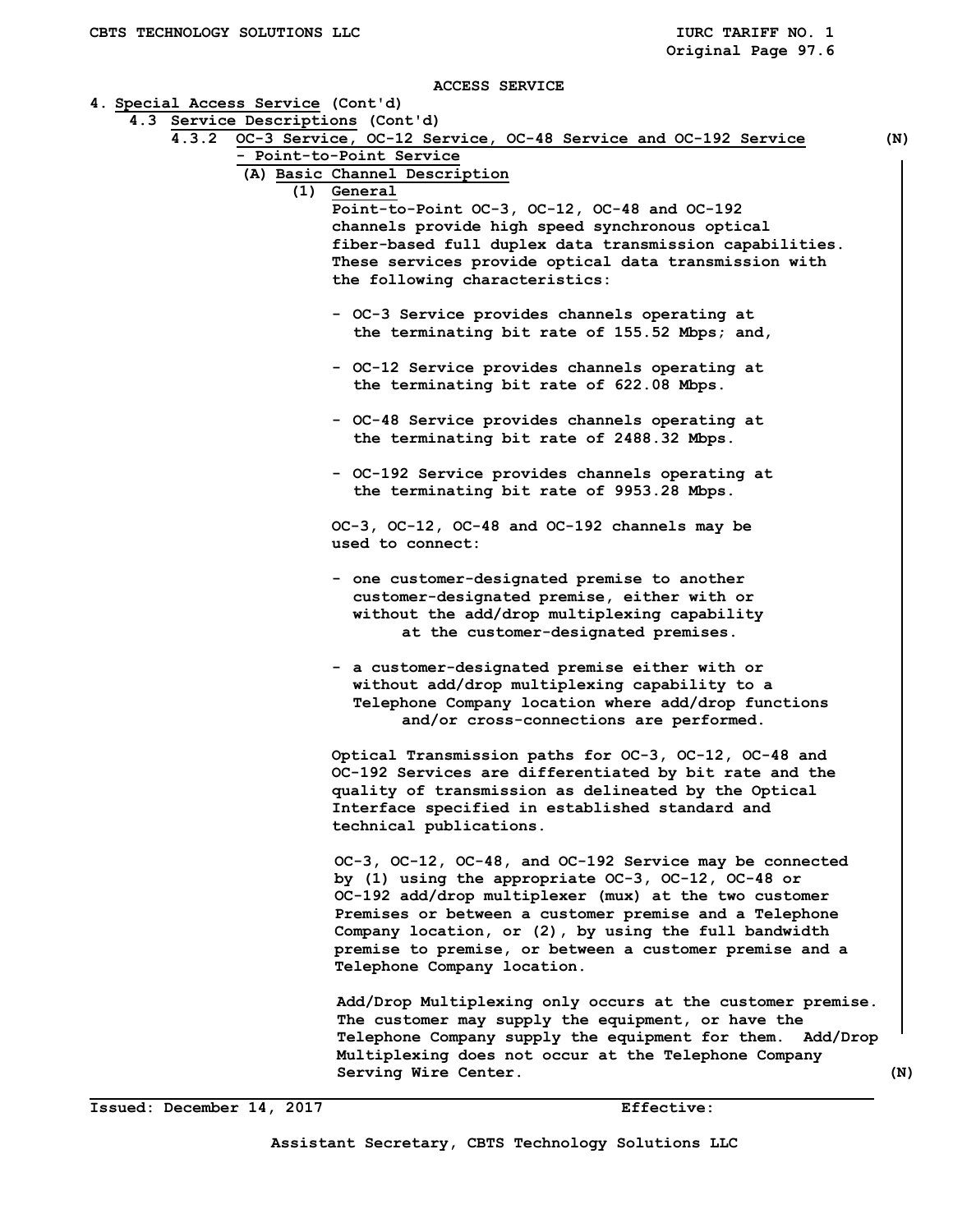- **4. Special Access Service (Cont'd)**
- **4.3 Service Descriptions (Cont'd)** 
	- **4.3.2 OC-3 Service, OC-12 Service, OC-48 Service and OC-192 Service (N) - Point-to-Point Service (Cont'd) (A) Basic Channel Description (Cont'd)** 
		- **(1) General (Cont'd)**

 **Add/Drop Functions occur at the Customer Premises and at the Telephone Company Serving Wire Center in order to support the full bandwidth of the Service.** 

 **OC-3 Service, OC-12 Service, OC-48 Service and OC-192 Service based on customer requirements can be configured in any of the following ways:** 

- **OC-3 three STS-1 (Synchronous Transport Signals) channels which each contain:** 
	- **one DS3 that is STS-1 mapped;**
	- **up to 28 DS1s that are VT-mapped;**
	- **an STS-1 channel without constraint to payload mapping when the STS-1 channel does not terminate via an add/drop function to DS1 or DS3 services within the CBT network;**
	- **Any of the above arrangements may be used in combination with each other subject to utilization of the total OC-3 capacity**
	- **a single concatenated STS-3C channel.**
- **OC-12 twelve STS-1 channels which each contain:** 
	- **one DS3 that is STS-1 mapped;**
	- **up to 28 DS1s that are VT-mapped;**
	- **an STS-1 channel without constraint to payload mapping when the STS-1 channel does not terminate via an add/drop function to DS1 or DS3 services within the CBT network;**
	- **four concatenated STS-3C channels;**
	- **Any of the above arrangements may be used in combination with each other subject to utilization of the total OC-12 capacity**
	- **a single concatenated STS-12C channel. (N)**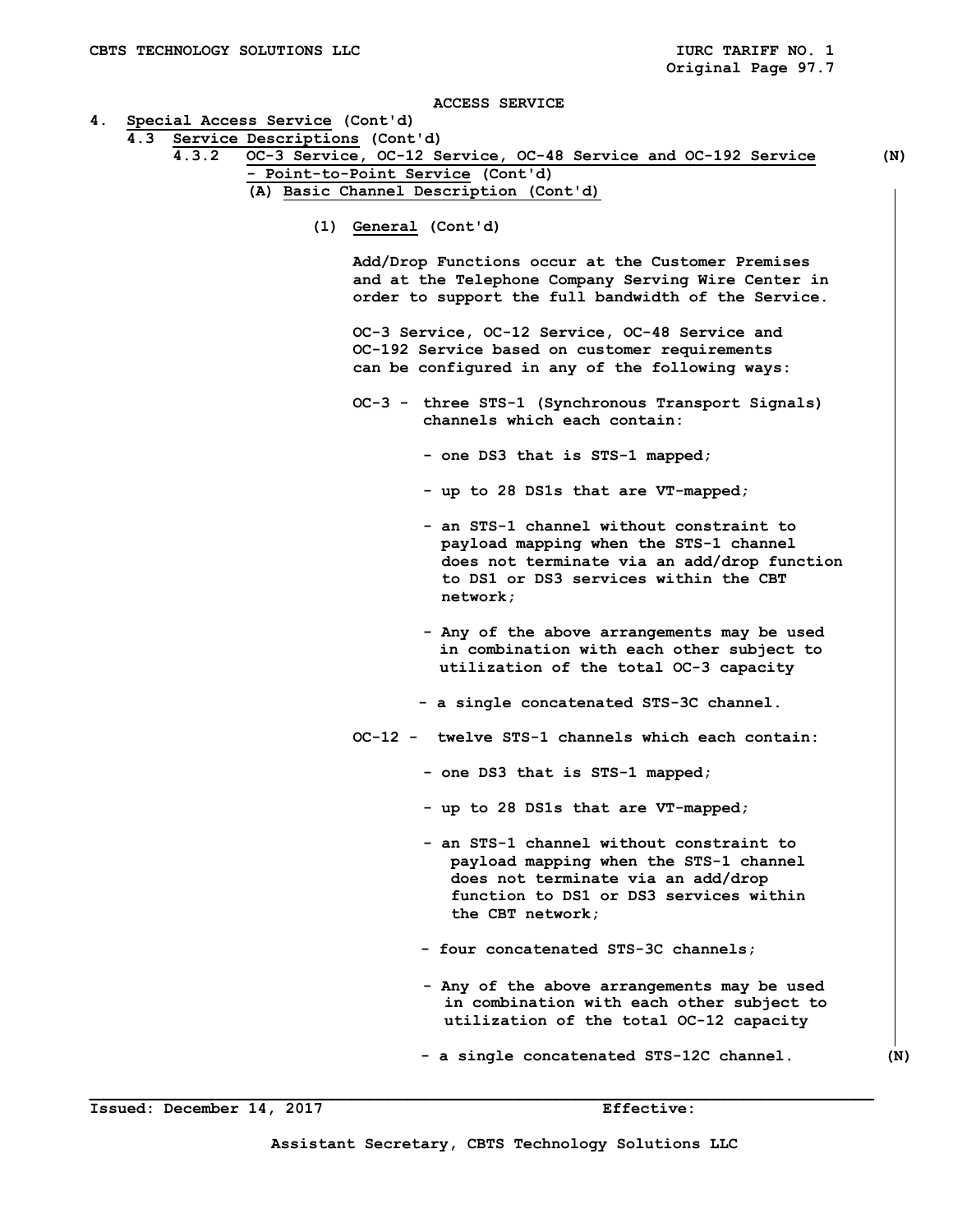# **4. Special Access Service (Cont'd)**

- **4.3 Service Descriptions (Cont'd) (N)** 
	- **4.3.2 OC-3 Service, OC-12 Service, OC-48 Service and OC-192 Service - Point-to-Point Service (Cont'd)** 
		- **(A) Basic Channel Description (Cont'd)** 
			- **(1) General (Cont'd)**

 **OC-48 - forty-eight STS-1 channels which each contain:** 

- **one DS3 that is STS-1 mapped;**
- **up to 28 DS1s that are VT-mapped;**
- **an STS-1 channel without constraint to payload mapping when the STS-1 channel does not terminate via an add/drop function to DS1 or DS3 services within the CBT network;**
- **sixteen concatenated STS-3C channels;**
- **four concatenated STS-12C channels;**
- **any of the above arrangements may be used in combination with each other subject to utilization of the total OC-48 capacity;**
- **a single concatenated STS-48C channel. (N)**

**\_\_\_\_\_\_\_\_\_\_\_\_\_\_\_\_\_\_\_\_\_\_\_\_\_\_\_\_\_\_\_\_\_\_\_\_\_\_\_\_\_\_\_\_\_\_\_\_\_\_\_\_\_\_\_\_\_\_\_\_\_\_\_\_\_\_\_\_\_\_\_\_\_\_\_\_\_\_\_\_\_\_\_\_** 

**Assistant Secretary, CBTS Technology Solutions LLC**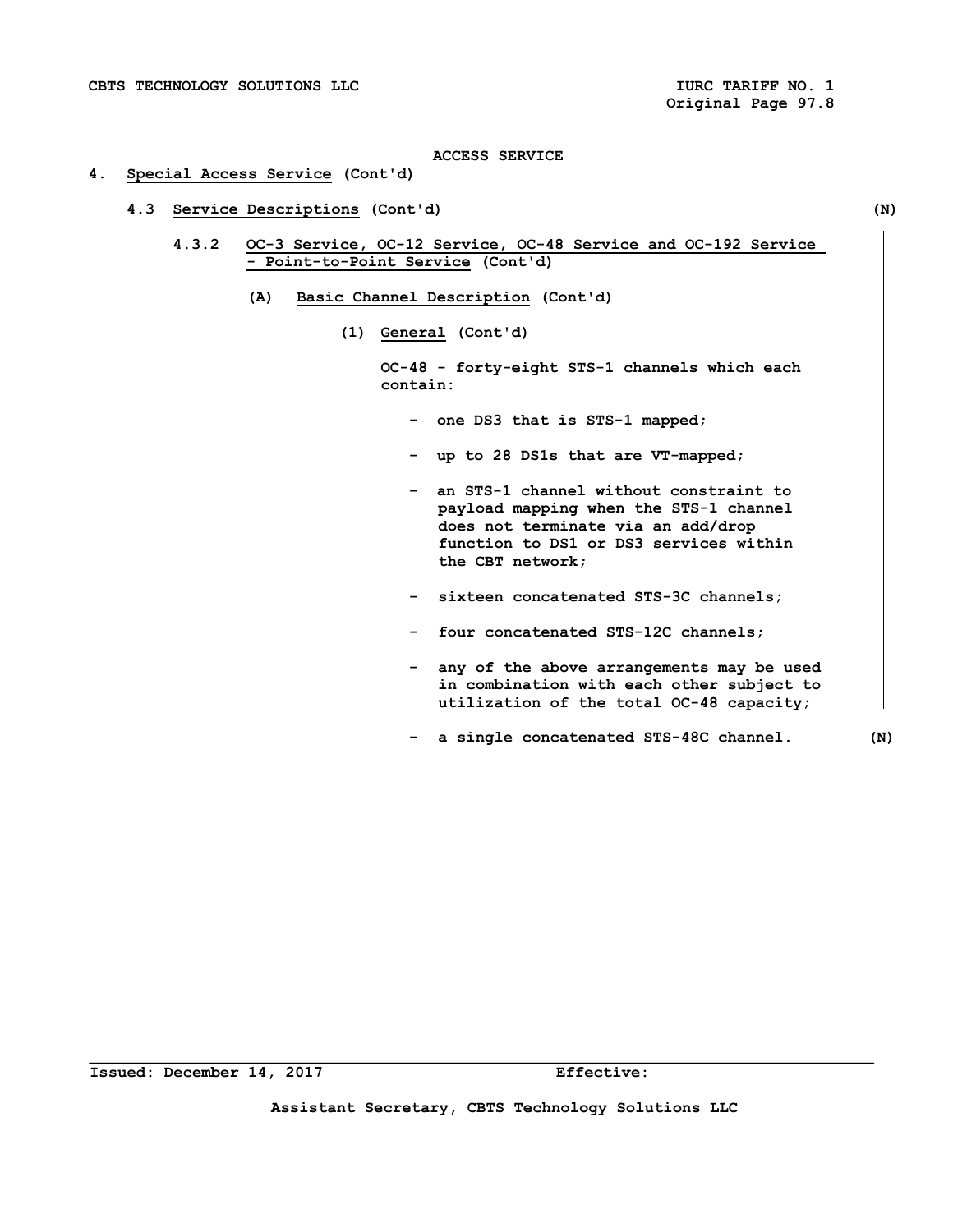#### **4. Special Access Service (Cont'd)**

- **4.3 Service Descriptions (Cont'd) (N)** 
	- **4.3.2 OC-3 Service, OC-12 Service, OC-48 Service and OC-192 Service - Point-to-Point Service (Cont'd)** 
		- **(A) Basic Channel Description (Cont'd)** 
			- **(1) General (Cont'd)** 
				- **OC-192 One hundred ninety two STS-1 channels which each contain:** 
					- **1 DS3 that is STS1 mapped**
					- **64 concatenated STS-3C channels;**
					- **16 concatenated STS-12C channels;**
					- **4 concatenated STS-48c channels**
					- **A single concatenated STS-192C channel**

 **Any of the above arrangements may be used with in Combination with each other subject to utilization of the total OC-192 bandwidth.** 

- **(B) Channel Configuration** 
	- **(1) OC-3, OC-12, OC-48 and OC-192 Channel Terminations**

 **OC-3, OC-12, OC-48 and OC-192 Channels consist of Channel Terminations (CTs), interoffice mileage and optional features and functions.** 

 **OC-3, OC-12 OC-48 and OC-192 Channel Terminations provide optical interconnection between the Telephone Company Serving Wire Center (SWC) and the customer premise. (N)**

**Issued: December 14, 2017 Effective:** 

**Assistant Secretary, CBTS Technology Solutions LLC**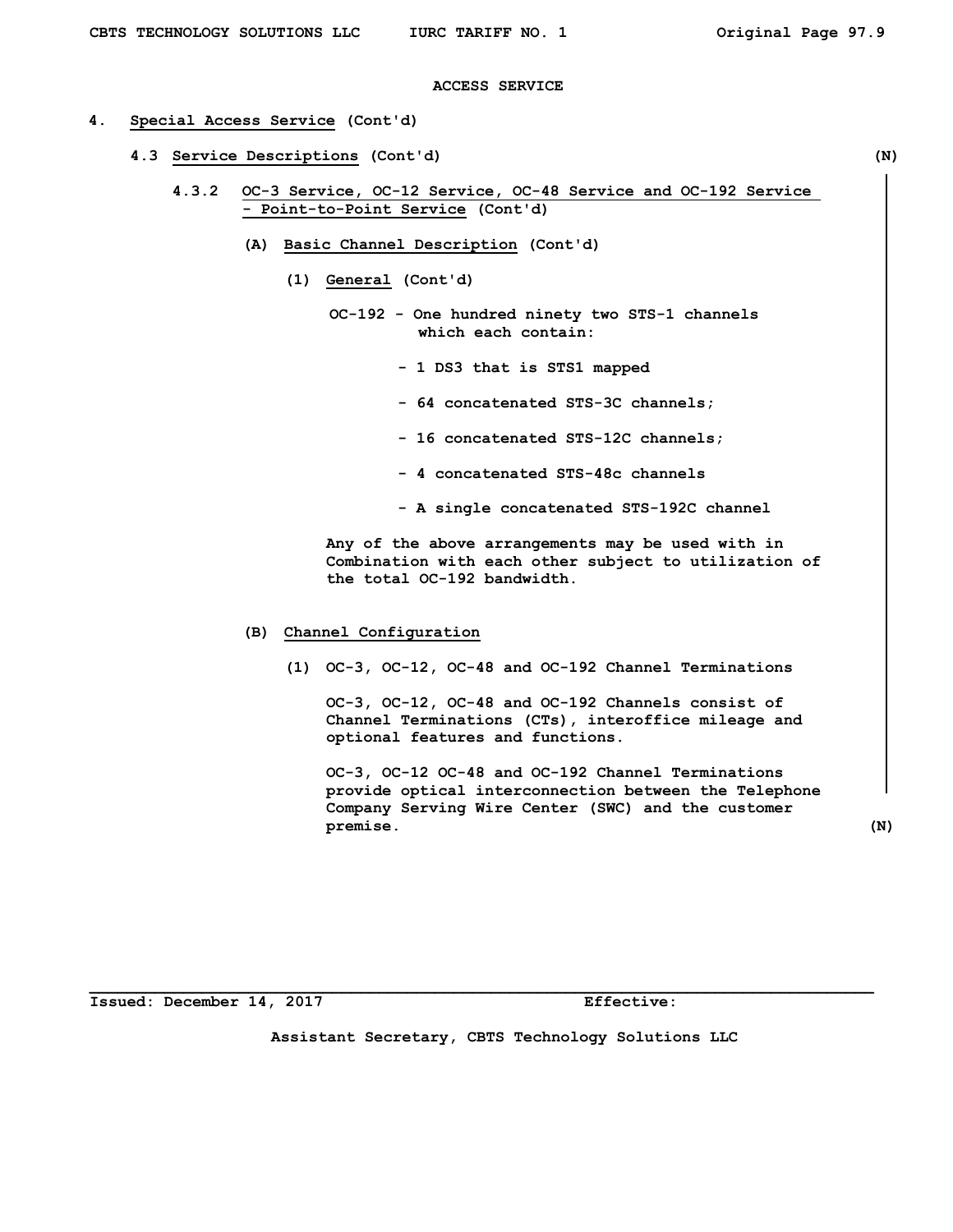# **4. Special Access Service (Cont'd)**

- **4.3 Service Descriptions (Cont'd) (N)** 
	- **4.3.2 OC-3 Service, OC-12 Service, OC-48 Service and OC-192 Service - Point-to-Point Service (Cont'd)** 
		- **(B) Channel Configuration (Cont'd)**

 **The following types of CTs are available:** 

| Terminating Bit Rate | Loop Format* | Data<br>Transmission<br>Format |
|----------------------|--------------|--------------------------------|
| 155.52               | 2 fiber      | Synchronous                    |
| 622.08               | 2 fiber      | Synchronous                    |
| 2488.32              | 2 fiber      | Synchronous                    |
| 9953.28              | 2 fiber      | Synchronous                    |

**When OC-3 Service, OC-12 Service, OC-48 Service and OC-192 Service is provided, the customer has the option of supplying the add/drop multiplexing at the customer premises. If the customer chooses to supply the equipment, the add/drop multiplexing must** 

**be compatible with the add/drop multiplexing used by the Telephone Company in the Serving Wire Center. The Telephone Company will work with the customer to select compatible add/drop multiplexers which conform to the requirements set forth in established standard and technical publications.** 

 **(1) OC-3, OC-12, OC-48 and OC-192 Channel Terminations** 

 **All CTs comprising a channel must have the same terminating bit rate unless add/drop multiplexing is performed at the at the customer premise with the associated add/drop function and at the Telephone Company location with the appropriate add/drop functions.** 

 **(2) Channel Mileage** 

 **Channel Mileage facilities, comprised of Fixed and Per Mile as described in Section 4.1.4(B) preceding, provide the transmission paths between Serving Wire Centers associated with two customer-designated premises or between a Serving Wire Center associated with a customer premise and a Telephone Company Hub location. Four Channel Mileage types are available - OC-3 which supports bit rate of 155.52, OC-12 transport at the 622.08 bit rate, OC-48 transport at a bit rate of 2488.32 and OC-192 transport at a bit rate of 9953.28. (N)** 

**\*Unidirectional Path Switched Rings**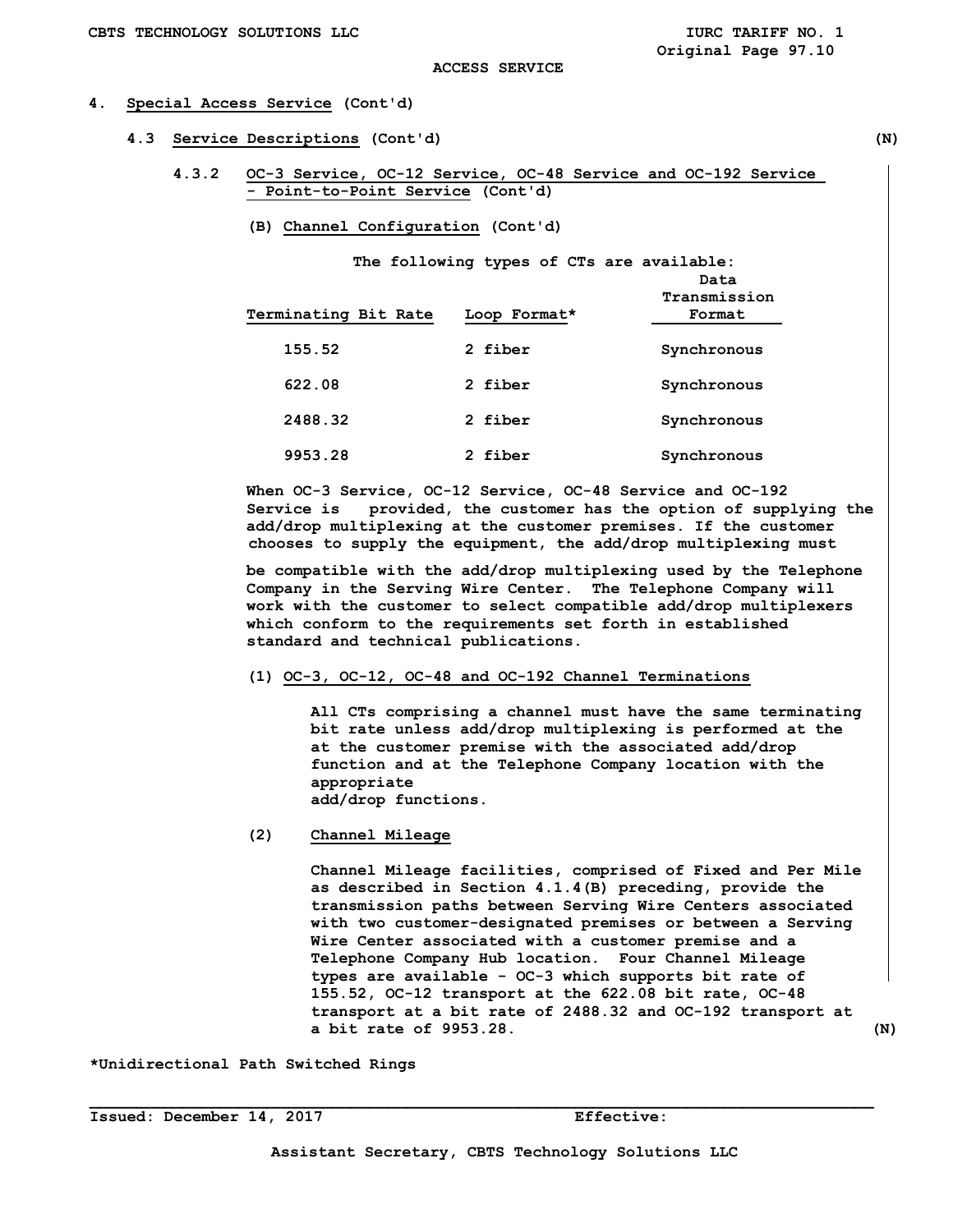#### **4. Special Access Service (Cont'd)**

 **4.3 Service Descriptions (Cont'd) (N)** 

- **4.3.2 OC-3 Service, OC-12 Service, OC-48 Service and OC-192 Service - Point-to-Point Service (Cont'd)** 
	- **(B) Channel Configuration (Cont'd)** 
		- **(2) Channel Mileage (Cont'd)**

 **OC-3 CTs are interconnected to OC-3 transport. OC-12 CTs are interconnected to OC-12 transport. OC-48 CTs are interconnected to OC-48 transport. OC-192 CTs are interconnected to OC-192 transport.** 

 **In addition, Channel Mileage can be connected between wire centers at a lower OC-N speed than the CT, if the transport is between a lower speed Add/Drop Function and:** 

- **another lower speed Add/Drop Function;**
- **another lower speed Channel Termination;**
- **a lower speed Dedicated Ring Port;**
- **a lower speed Cross-Connect.**

 **All of the above terminations must be the same speed as the Channel Mileage.** 

 **(3) Optional Features and Functions** 

 **The following optional features and functions are available: Add/Drop Multiplexing, Add/Drop Function, OC-3, OC-12, OC-48 and OC-192 Cross-Connection, 1+1 Protection with Route Survivability, 1+1 Protection with Central Office Survivability, and OC-48 and OC-192 Regenerator.** 

 **(a) OC-3, OC-12, OC-48 and OC-192 Add/Drop Multiplexing** 

> **An arrangement at the customer premise that allows an OC-3, OC-12, OC-48 or OC-192 channel operating at a terminating speed of 155.52 Mbps, 622.08 Mbps, 2488.32 Mbps, and 9953.28 Mbps, respectively, to add/drop a lower speed channel by using this feature along with the add/drop function as stated in (b) following. (N)**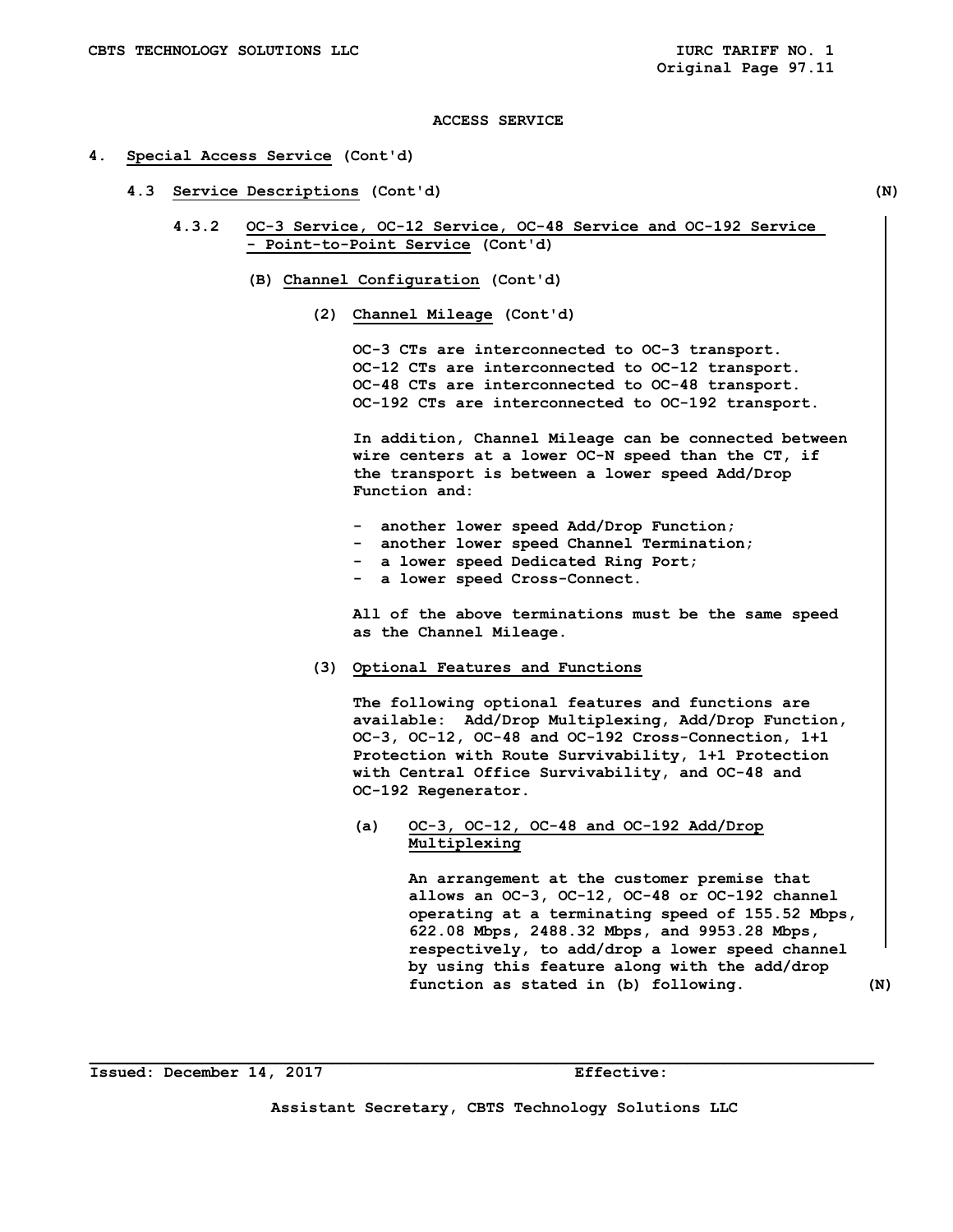#### **4. Special Access Service (Cont'd)**

- **4.3 Service Descriptions (Cont'd) (N)** 
	- **4.3.2 OC-3 Service, OC-12 Service, OC-48 Service and OC-192 Service - Point-to-Point Service (Cont'd)** 
		- **(B) Channel Configuration (Cont'd)** 
			- **(3) Optional Features and Functions (Cont'd)** 
				- **(a) OC-3, OC-12 and OC-48 Add/Drop Multiplexing (Cont'd)**

 **OC-3 add/drop multiplexing at a customer premise will provide the capability to support the full add/drop function capacity of OC-3 Service bandwidth with up to one OC-3 add/drop Function, three DS3 add/drop functions or equivalently up to three groups of 28 DS1 add/drop functions or equivalent combinations of DS3 and groups of 28 DS1 add/drop functions.** 

 **OC-12 add/drop multiplexing at a customer premise will provide the capability to support the full add/drop function capacity of OC-12 Service bandwidth with up to one OC-12 add/drop function, four OC-3 add/drop functions or up to 12 DS3 add/drop functions or equivalent combi nations of OC-12, OC-3 and DS3 add/drop functions.** 

 **OC-48 add/drop multiplexing at a customer premise will provide the capability to support the full add/drop bandwidth, up to one OC-48 add/drop function, four OC-12 add/drop functions, sixteen OC-3 add/drop functions, 48 DS3 add/drop functions or equivalent combination of OC-12, OC-3 and DS3 add/drop functions.**

 **OC-192 add/drop multiplexing at a customer premise will provide the capability to support the full add/drop function capacity of OC-192 Service bandwidth with up to one OC-192 add/drop function, four OC-48 add/drop functions, 16 OC-12 add/drop functions, 64 OC-3 add/drop functions or 192 DS3 add/drop functions or equivalent combination of DS3, OC-3, OC-12 and OC-48 add/drop functions. (N)**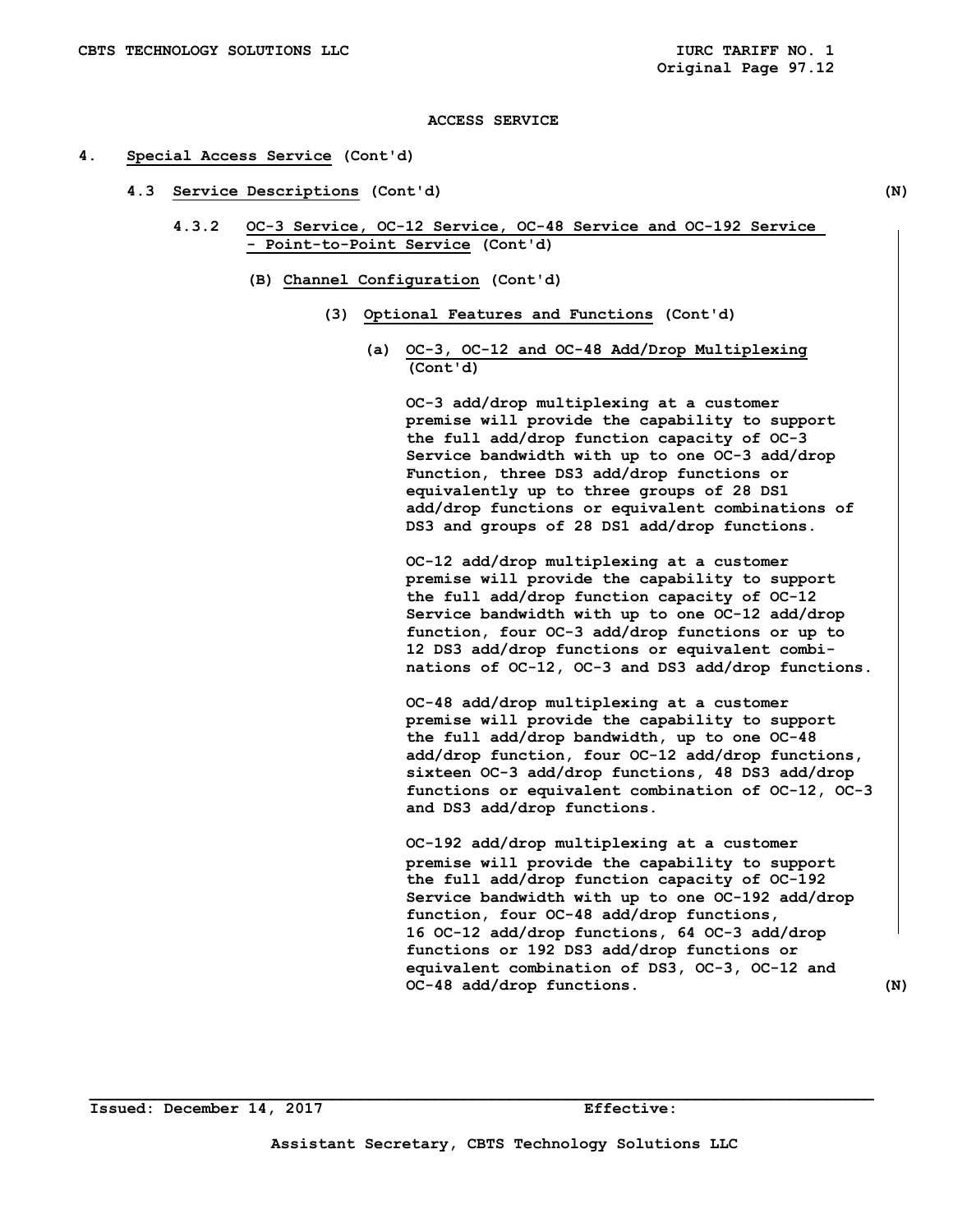#### **4. Special Access Service (Cont'd)**

 **4.3 Service Descriptions (Cont'd) (N)** 

 **4.3.2 OC-3 Service, OC-12 Service, OC-48 Service and OC-192 Service - Point-to-Point Service (Cont'd)** 

- **(B) Channel Configuration (Cont'd)** 
	- **(3) Optional Features and Functions (Cont'd)** 
		- **(b) Add/Drop Function**

 **The OC-3, OC-12, OC-48 and OC-192 Service are able to add or drop lower level signals as shown in the matrix following. The add/drop function is offered at a circuit level. For example, if at the customer premise, a customer drops one DS3 signal from an OC-12 service, they would pay one add/drop Function charge for the DS3, plus the OC-12 add/drop multiplexing charge. If a DS3 needs to be dropped at a Telephone Company location, the customer would pay one DS3 add/drop Function Charge. No add/drop multiplexing charge applies at the Telephone Company location.** 

 **The OC-3, OC-12, OC-48 and OC-192 Service is only able to add/or drop the services that have been identified by payload content (mapping) within the bandwidth. DS1 mapped STS-1 signals are only able to connect to a DS1, and DS3 mapped STS-1 signals are only able to connect to a DS3. If a change is required, it may be accomplished by the customer's CPE or through the current asynchronous environment for multiplexing of DS3 and DS1 services stated in Section 4.3.1. (N)** 

**Issued: December 14, 2017 Effective:**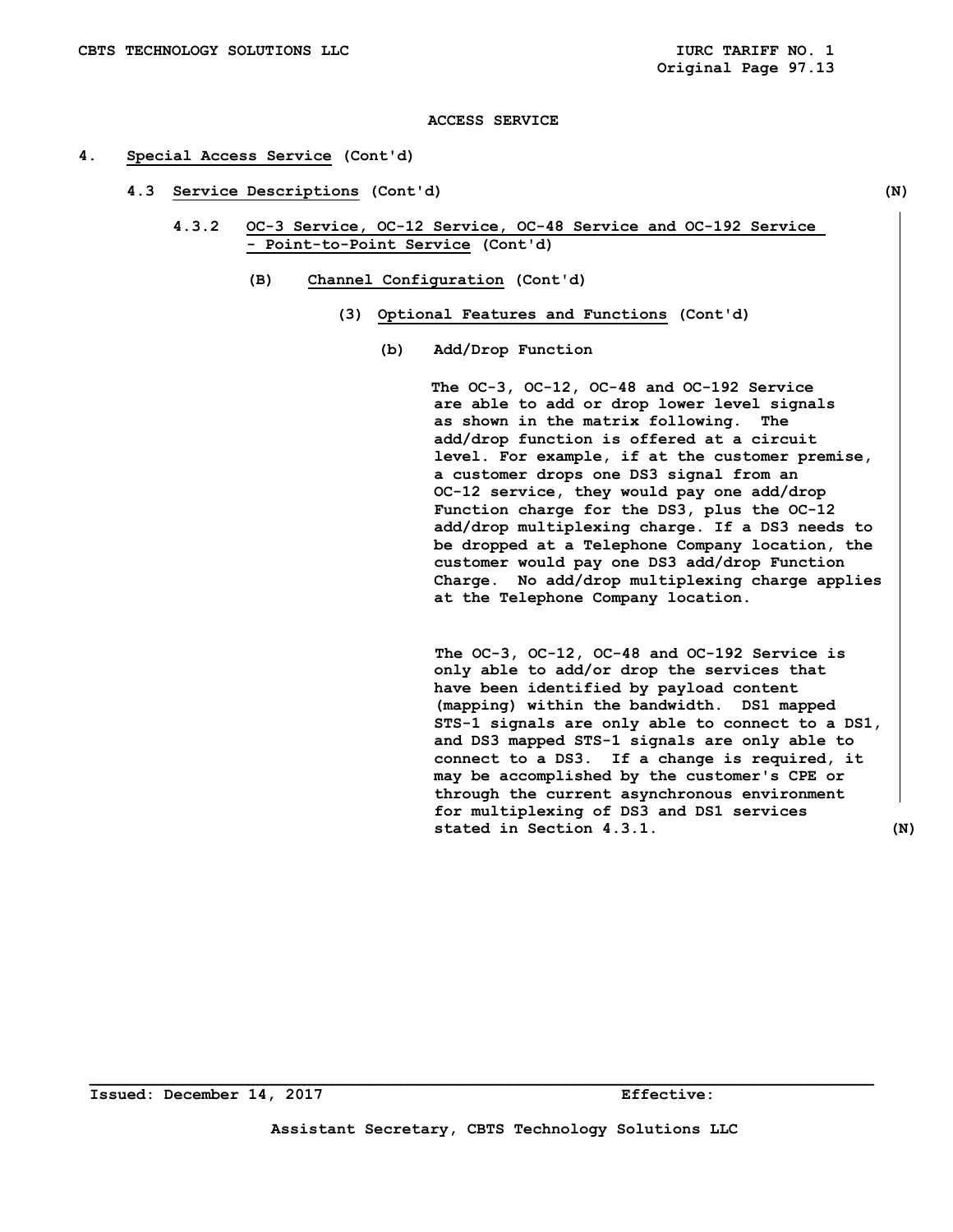## **4. Special Access Service (Cont'd)**

- **4.3 Service Descriptions (Cont'd) (N)** 
	- **4.3.2 OC-3 Service, OC-12 Service, OC-48 Service and OC-192 Service - Point-to-Point Service (Cont'd)** 
		- **(B) Channel Configuration (Cont'd)**

 **ADD/DROP Function** 

|          | DS1   | DS3 | OC <sub>3</sub> | OC12 | OC48 | <b>OC192</b> | 10 <sub>mq</sub> | 1000mg | GigE |
|----------|-------|-----|-----------------|------|------|--------------|------------------|--------|------|
| $OC-192$ | $No*$ | Yes | Yes             | Yes  | Yes  | Yes          | Yes              | Yes    | Yes  |
| $OC-48$  | $No*$ | Yes | Yes             | Yes  | Yes  | N/A          | Yes              | Yes    | Yes  |
| $OC-12$  | $No*$ | Yes | Yes             | Yes  | N/A  | N/A          | Yes              | Yes    | Yes  |
| $OC-3$   | Yes   | Yes | Yes             | N/A  | N/A  | N/A          | Yes              | Yes    | Yes  |

\* to add/drop a DS1 from an OC-12 OC-48 and/or

 **OC-192, an Optical to Electrical DS1 Add/Drop Capability must be purchases as well as an OC-3 Add/Drop Function and a DS1 Add/Drop Function.** 

 **(c) OC-3, OC-12, OC-48 and OC-192 Cross-Connection** 

 **This is an arrangement to cross-connect OC-3 Service, OC-12 Service OC-48 Service, or OC-192 Service to another service or to an add/drop function of the same speed at a wire center for the same or for a different customer on a per circuit basis. The customer must purchase service to the wire center from his designated premise. One charge applies per service cross-connected.** 

**(d) Optical to Electrical DS1 Add/Drop Capability** 

**This option allows an electrical DS1 to be derived From an OC-12 OC-48 or OC-192 by using this capability To add/drop the electrical DS1 from an OC-3 add/drop function. The OC-3 add/drop function must be purchased separately. (N)** 

**\_\_\_\_\_\_\_\_\_\_\_\_\_\_\_\_\_\_\_\_\_\_\_\_\_\_\_\_\_\_\_\_\_\_\_\_\_\_\_\_\_\_\_\_\_\_\_\_\_\_\_\_\_\_\_\_\_\_\_\_\_\_\_\_\_\_\_\_\_\_\_\_\_\_\_\_\_\_\_\_\_\_\_\_** 

 $\mathbf{I}$ 

 $\mathbf{I}$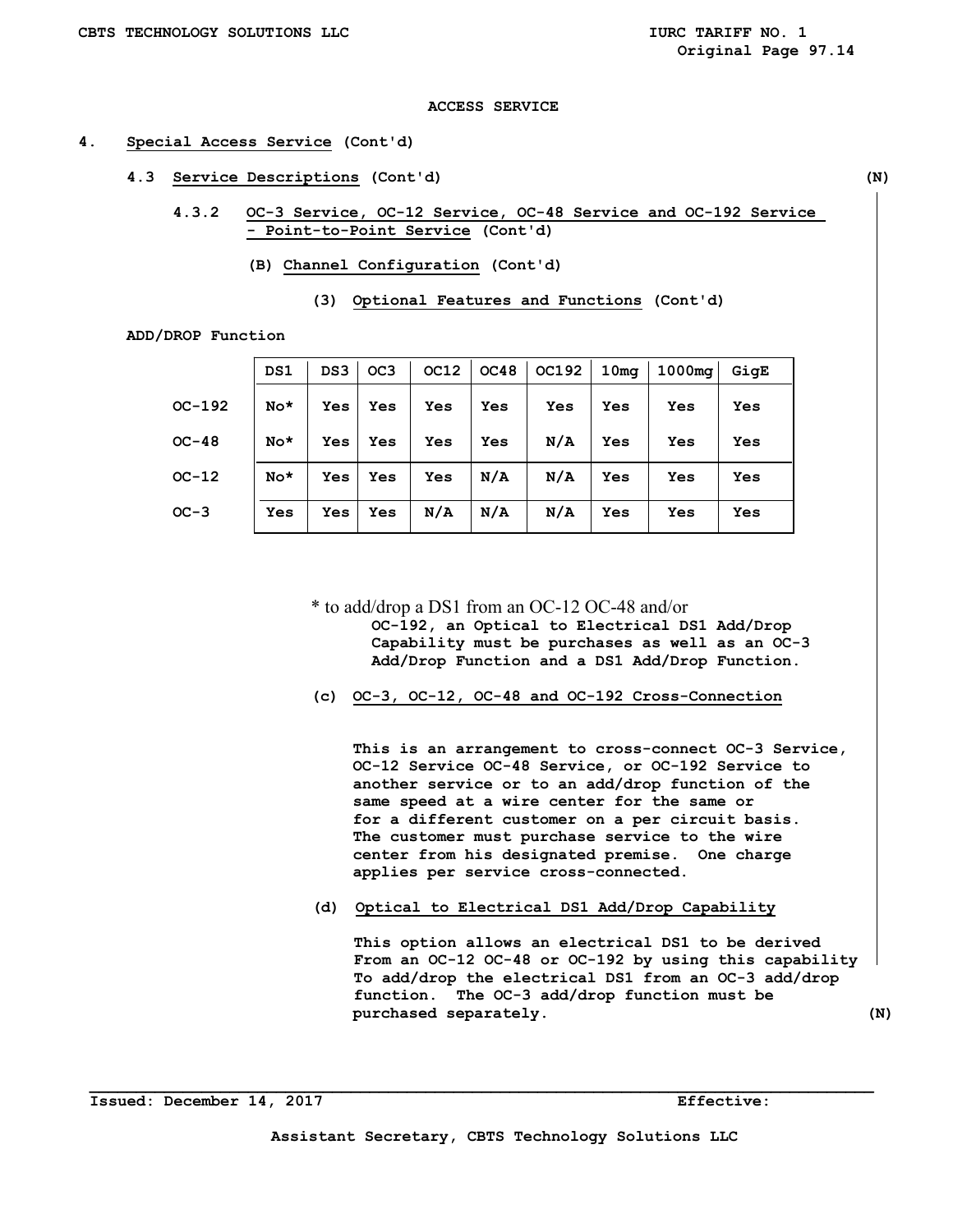#### **4. Special Access Service (Cont'd)**

- **4.3 Service Descriptions (Cont'd)** 
	- **4.3.2 OC-3 Service, OC-12 Service, OC-48 Service and OC-192 Service (N) - Point-to- Point Service (Cont'd)** 
		- **(B) Channel Configuration (Cont'd)** 
			- **(3) Optional Features and Functions (Cont'd)** 
				- **(d) 1+1 Protection with Route Survivability**

 **This option will provide 1+1 protection and offer additional protection from fiber cable cuts by routing the working fiber pair via the primary route and the protect fiber pair via a physically diverse alternate route. The protect fiber will be charged on a distance-sensitive basis, based on quarter route miles, from the customer premise to the serving wire center.** 

 **This option will also provide 50 millisecond pro tection switching to assure 100 percent avail ability of the service. Any service interruption greater than one (1) minute will result in a credit equal to one month's bill for the circuit involved. If the interruption occurs on a Channel Termination without this option, normal terms and conditions for out-of-service credits as stated in 2.4.3 preceding will apply. An interruption period will start when an inoperative service is reported to the Telephone Company and end when the service is operative. In any month, as a result of an interruption, the total credit per rate element of the interrupted service may not exceed 100 percent of the monthly charge for that particular rate element. All other terms and conditions for Credit Allowances as stated in 2.4.3 preceding, will apply.** 

 **Installation of the 1+1 Protection with Route Survivability option will not begin until the customer has accepted the proposed routing by the**  Telephone Company. (N)

**Issued: December 14, 2017 Effective: Effective:** 

**Assistant Secretary, CBTS Technology Solutions LLC**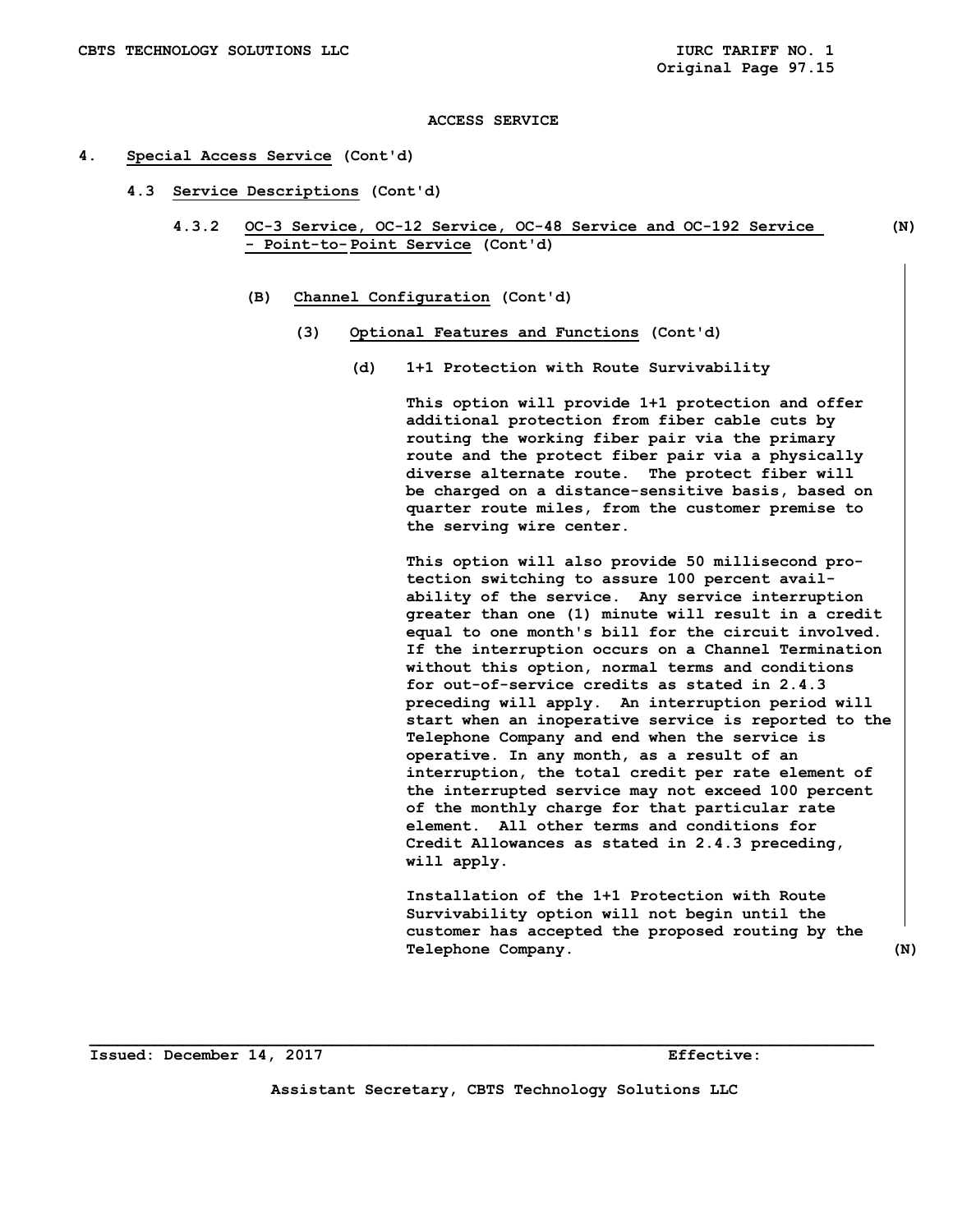#### **4. Special Access Service (Cont'd)**

- **4.3 Service Descriptions (Cont'd)** 
	- **4.3.2 OC-3 Service, OC-12 Service, OC-48 Service and OC-192 Service (N) - Point-to-Point Service (Cont'd)** 
		- **(B) Channel Configuration (Cont'd)** 
			- **(3) Optional Features and Functions (Cont'd)** 
				- **(e) 1+1 Protection with Central Office Survivability for OC-3, OC-12, OC-48 and OC-192** 
					- **(a) This option will provide 1+1 protection and offer additional protection from Serving Wire Center (SWC) failure for services not terminating at the SWC. This will be accomplished by routing the working fiber pair via the primary route to the customer's SWC and the protect fiber pair to an alter nate wire center chosen by the Telephone Company. The protect fiber will be charged on a distance-sensitive basis, based on quarter route miles, from the customer prem ise to the alternate wire center. Channel Mileage for the appropriate OC-3, OC-12, OC-48 or OC-192 Service ordered will be charged between the SWC and the alternate wire center using the V&H coordinates method as stated in National Exchange Carrier Association Tariff F.C.C. No. 4.**

 **This option will also assure 100 percent availability of the service. Any service interruption greater than one (1) minute will (result in a credit equal to one month's bill for the circuit involved. If the interruption occurs on a Channel Termination without this option, normal terms and conditions for out of service credits as stated in 2.4.3 preceding will apply. An interruption period will start when an inoperative service is reported to the Telephone Company and end when the service is operative. In any month, as a result of an interruption, the total credit per rate element of the interrupted service may not exceed 100 percent of the monthly charge for that particular rate element. All other terms and conditions for Credit Allowances as stated in 2.4.3 preceding, will apply. (N)** 

**Issued: December 14, 2017 Effective:**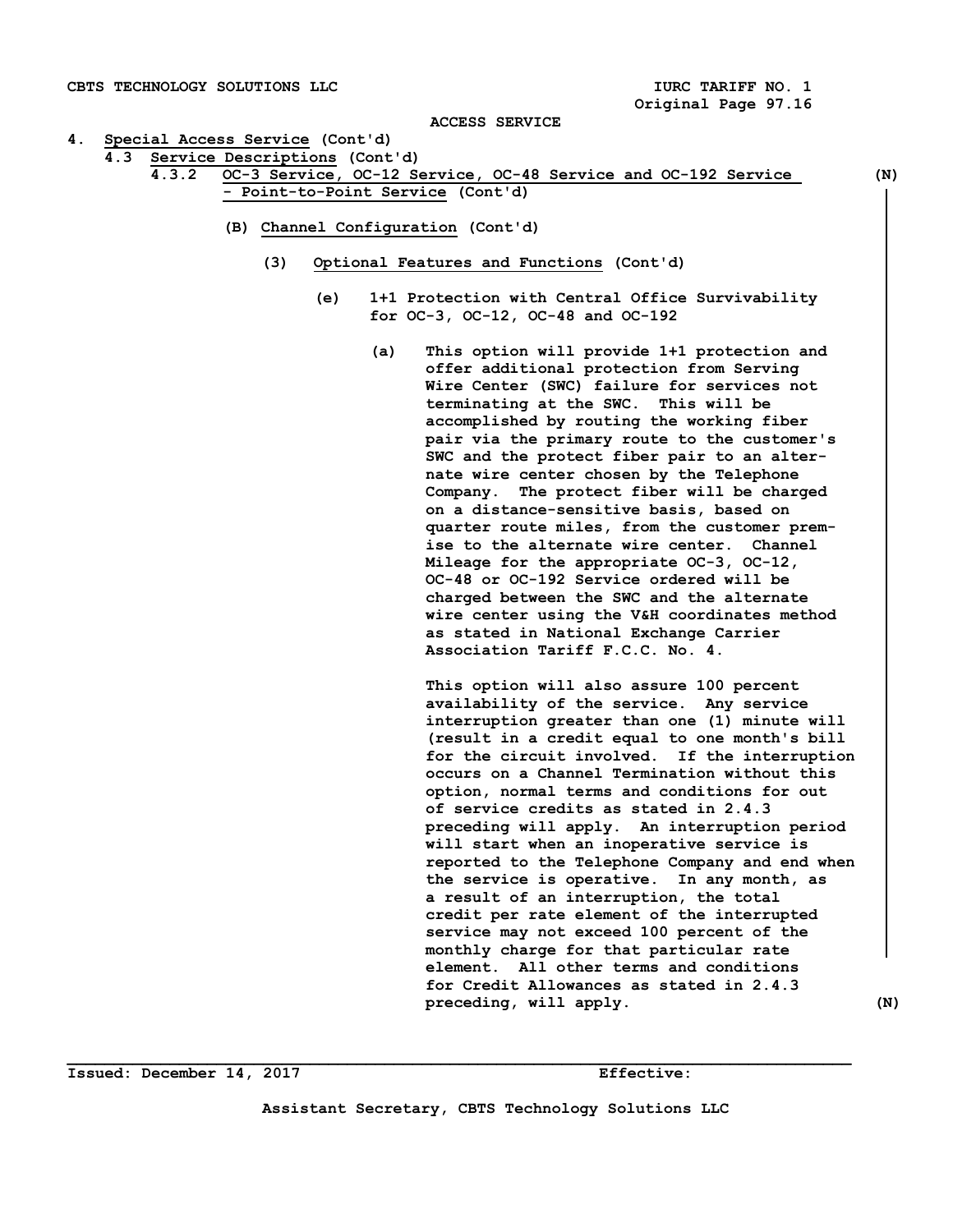#### **4. Special Access Service (Cont'd)**

- **4.3 Service Descriptions (Cont'd)** 
	- **4.3.2 OC-3 Service, OC-12 Service, OC-48 Service and OC-192 Service (N) - Point-to-Point Service (Cont'd)** 
		- **(B) Channel Configuration (Cont'd)** 
			- **(3) Optional Features and Functions (Cont'd)** 
				- **(e) 1+1 Protection with Central Office Survivability for OC-3, OC-12, OC-48 and OC-192 (Cont'd)**

 **Installation of the 1+1 Protection with Central Office Survivability option will not begin until the customer has accepted the proposed routing by the Telephone Company.** 

 **If the customer wants to use this optional feature as a ring extension with OC-12,** 

 **OC-48, or OC-192 Dedicated Ring Service, then both the customer's Serving Wire Center and alternate wire center must have Nodes located on the ring. The Telephone Company will work cooperatively with the customer to determine the appropriate alternate wire center to be used for the Dedicated Ring situation. Channel Mileage will not apply to this option when used with a ring extension. (N)**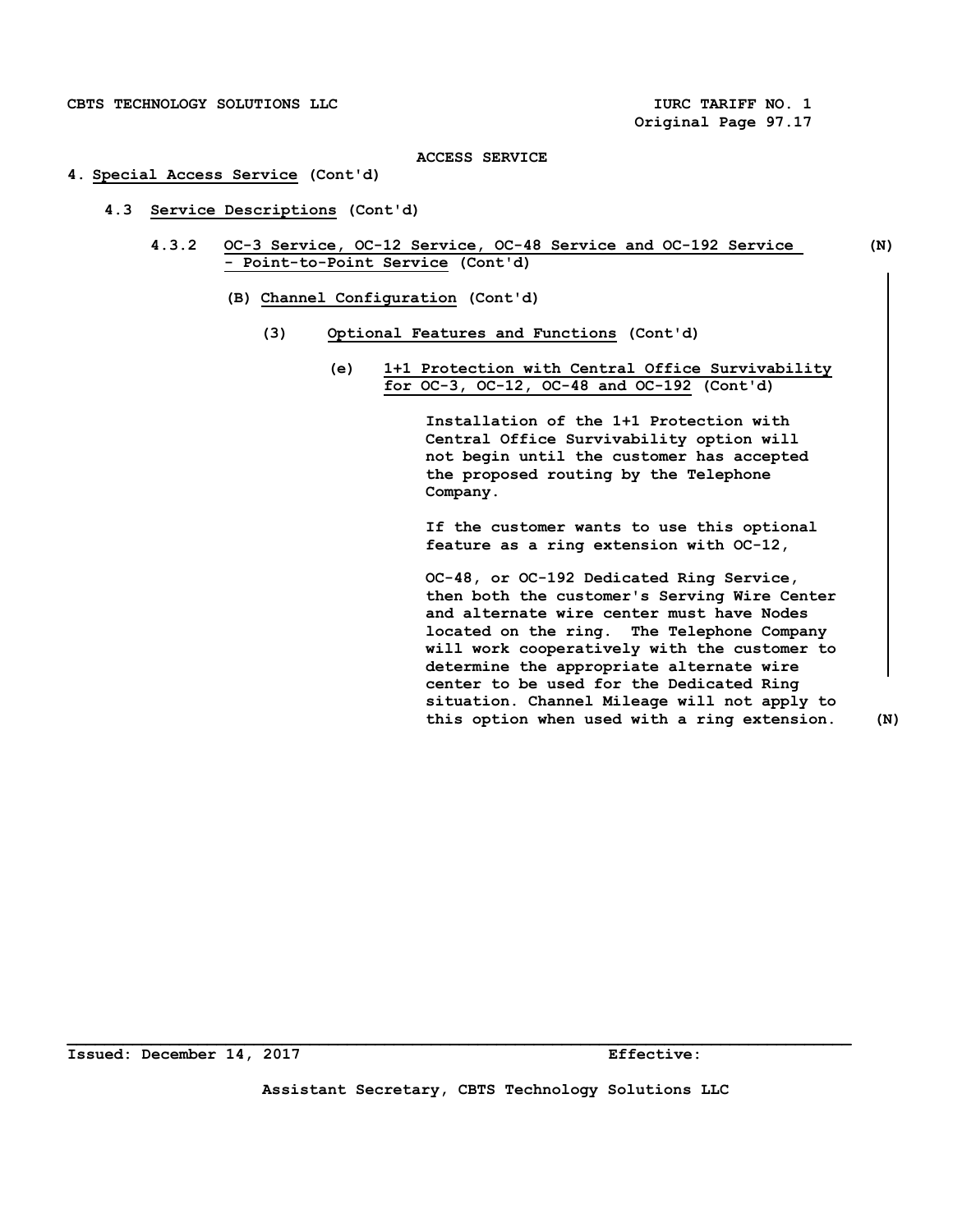#### **4. Special Access Service (Cont'd)**

- **4.3 Service Descriptions (Cont'd)** 
	- **4.3.2 OC–3 Service, OC–12 Service, OC–48 Service and OC-192 Service (N) – Point–to-Point Service (Cont'd)** 
		- **(B) Channel Configuration (Cont'd)** 
			- **(1) Optional Features and Functions (Cont'd)**



# **(f) OC-48 and OC-192 Regenerators**

**Regenerators provide essential detection and retransmission of SONET Optical signals between customer premises. Regenerators will be provided as required by the Telephone Company when actual fiber facility distances between customer designated premise and/or central office locations exceed design limits (typically 18 to 25 miles). Regenerators will be located exclusively in Telephone Company central offices.** 

**The following diagrams provide an example of (d) and (e) above: (N)** 

**Issued: December 14, 2017 Effective:**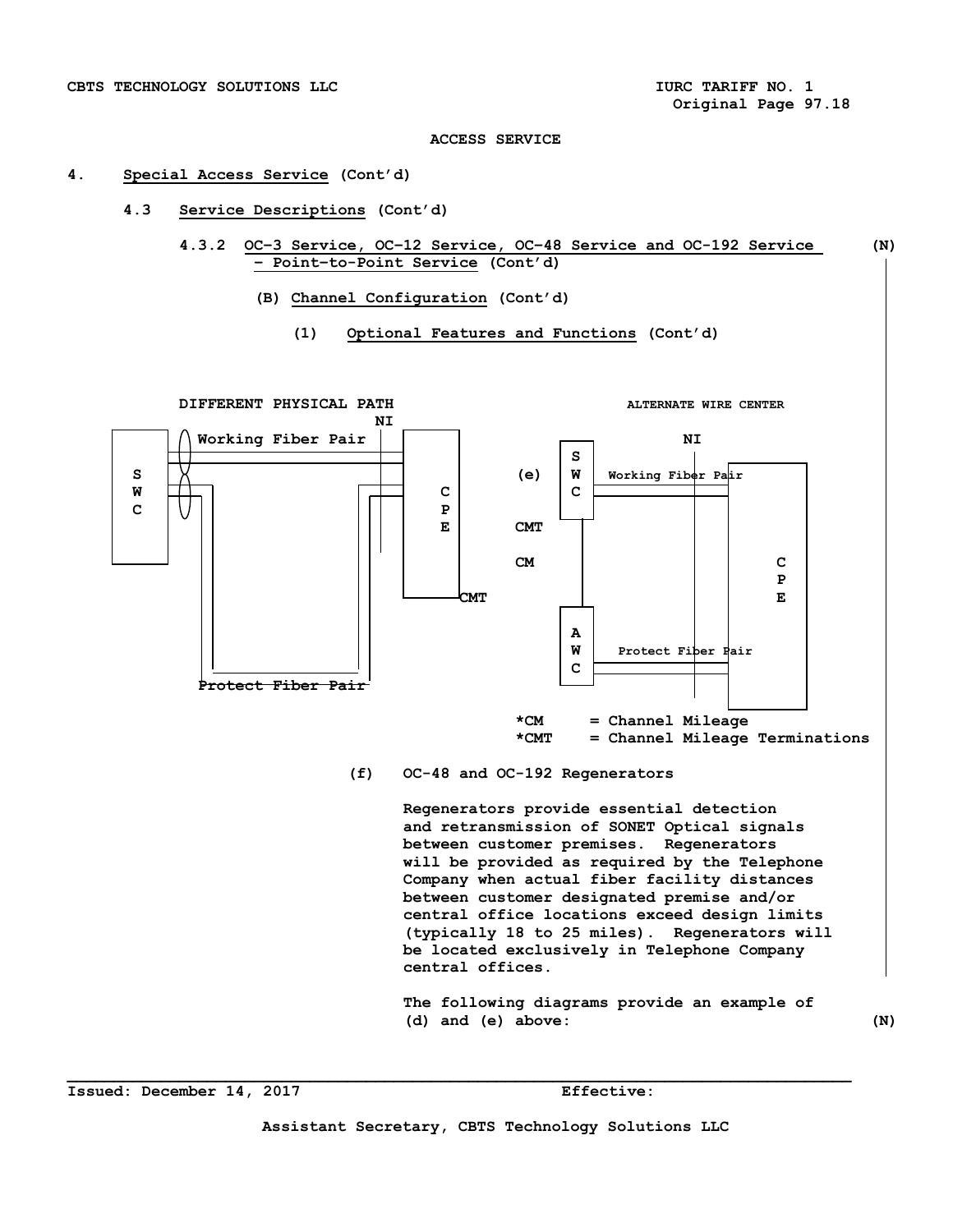#### **4. Special Access Service (Cont'd)**

- **4.3 Service Descriptions (Cont'd)** 
	- **4.3.3 OC-3 Service, OC-12 Service, OC-48 Service and OC-192 Service (N) Dedicated Ring** 
		- **(A) Basic Service Description** 
			- **(1) General**

 **OC-3, OC-12, OC-48 and OC-192 Dedicated Ring Service operates at the same speeds as Point-to-Point Services, however, the Dedicated Ring Service provides a customer a dedicated custom network. The network is in a ring architecture designed to provide increased reliability and functionality connecting multiple customer designated locations and specified Telephone Company Central Offices (COs) via self-healing network designs. Dedicated Ring Service will provide 50 millisecond pro tection switching to assure 100 percent availability of the services on the ring. Dedicated Ring Service is provided where appropriate SONET facilities are avail able. Where facilities are not available, Special Construction may apply.** 

 **Dedicated Ring Service is an alternative to OC-3, OC-12, OC-48 and OC-192 point-to-point service between multiple customer locations. Rate elements include nodes, ports, mileage between nodes, regenerators, Optical to Electrical DS1 add/drop capability and Optical OC-48 add/drop capability. Rates are specified in 4.5.2 following.** 

 **Existing customers with Point-to-Point OC-3, OC-12, OC-48 and OC-192 may upgrade to Dedicated Ring Service without termination liability.** 

 **A service interruption greater than one (1) minute will result in a credit equal to one month's bill for the individual port-to-port connection involved. An interruption of service will start when an inoperative service is reported to the Telephone Company and end when the service is operative. In any month, as a result of an interruption, the total credit per rate element of the interrupted service may not exceed 100 percent of the monthly charge for that particular rate element. (N)**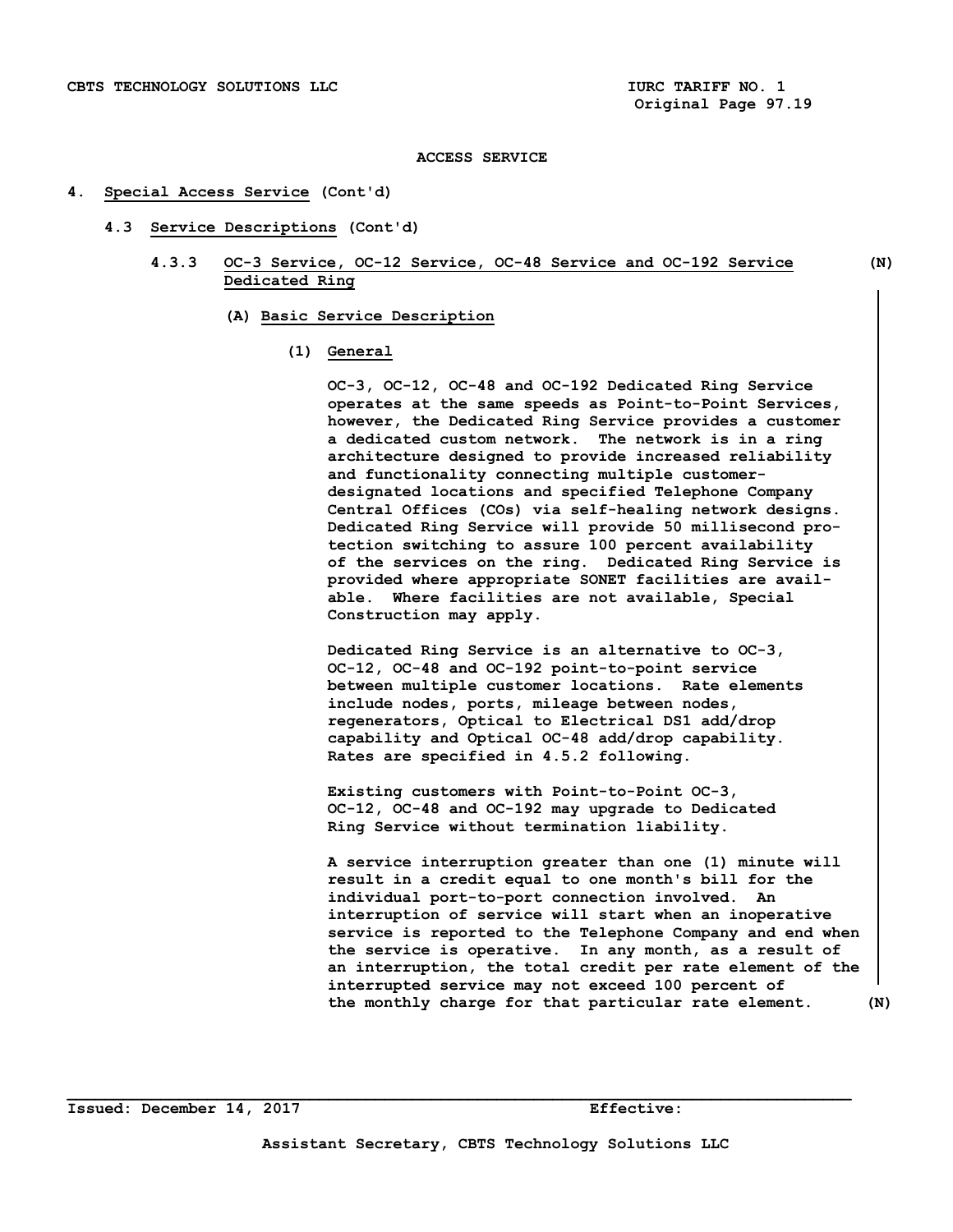**Original Page 97.20** 

#### **ACCESS SERVICE**

- **4. Special Access Service (Cont'd) 4.3 Service Descriptions (Cont'd)** 
	- **4.3.3 OC-3 Service, OC-12 Service, OC-48 Service and OC-192 Service (N) Dedicated Ring (Cont'd)**

 **(B) Dedicated Ring Configuration** 

 **(1) Nodes** 

 **The ring will provide connectivity to multiple customer-designated locations (nodes). However, a ring must have a minimum of three nodes. At least one node must be a Telephone Company CO and one must be a customer premise. A maximum of 16 nodes, including regenerators, will be allowed per ring.** 

 **The Telephone Company reserves the right to determine the order of the nodes on the ring.** 

 **When a customer premise node is located in the same building as a CO node, there will be no diversity between the two nodes.** 

 **The customer will be billed time and material for any additional charges incurred by the Telephone Company in locating Company equipment at the customer premise. (N)**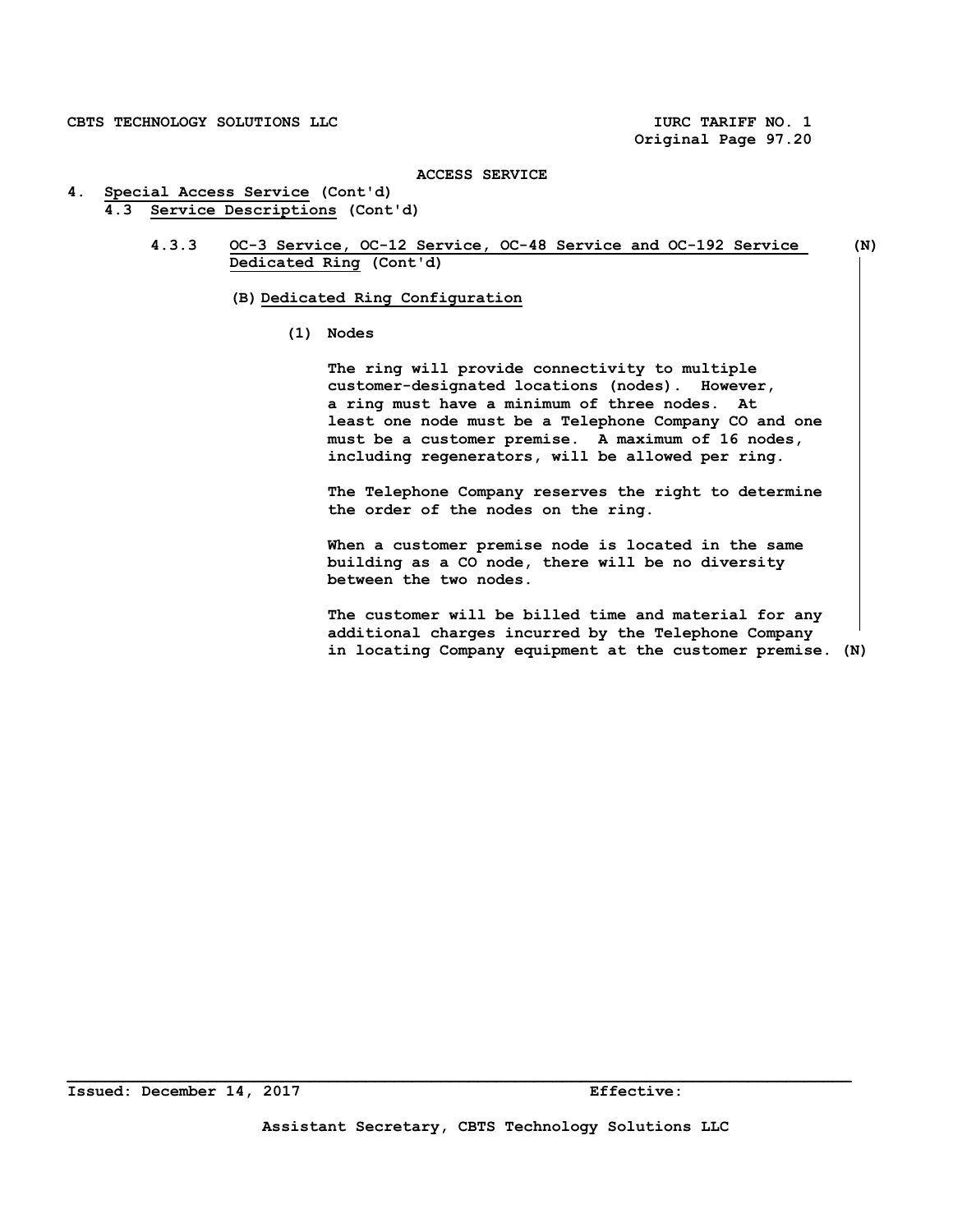#### **4. Special Access Service (Cont'd)**

 **4.3 Service Descriptions (Cont'd)** 

| H.S SELVICE DESCLIPCIONS (CONC G) |     |                                                                     |     |
|-----------------------------------|-----|---------------------------------------------------------------------|-----|
|                                   |     | 4.3.3 OC-3 Service, OC-12 Service, OC-48 Service and OC-192 Service | (N) |
|                                   |     | Dedicated Ring (Cont'd)                                             |     |
|                                   |     | (B) Dedicated Ring Configuration (Cont'd)                           |     |
|                                   | (3) | Ports                                                               |     |
|                                   |     | The ring capacity will be either OC-3, OC-12, OC-48 or              |     |
|                                   |     | OC-192. Lower speed channels are accessible at nodes                |     |
|                                   |     | via port terminations.                                              |     |
|                                   |     |                                                                     |     |

 **Accepted interfaces are as follows: OC-n Ring Type (Maximum number of ports supported by Ring Type**)

|  |  |  |  | (Maximum number of ports supported by Ring Type |  |  |  |
|--|--|--|--|-------------------------------------------------|--|--|--|
|--|--|--|--|-------------------------------------------------|--|--|--|

| PORTS    | $OC-3$ | $OC-12$ | $OC-48$        | $OC-192$                                     |
|----------|--------|---------|----------------|----------------------------------------------|
| DS1      | 84     |         |                | 84/0C-3 Port** 84/0C-3 Port** 84/0C-3 Port** |
| DS3      | 3      | 12      | 48             | 192                                          |
| $OC-3$   |        | 4       | 16             | 64                                           |
| $OC-12$  | N/A    |         | $\overline{4}$ | 16                                           |
| $OC-48$  | N/A    | N/A     |                |                                              |
| $OC-192$ | N/A    | N/A     | N/A            |                                              |

 **OC-3 Point-to-Point service may connect to an OC-3 port of an OC-12, OC-48 ring, or OC-192 ring. OC-12 Point-to-Point service may connect to an OC-12 port of an OC-48 ring or OC-192 ring located in a Company CO. OC-48 Point-to-Point service may connect to an OC-48 port of an OC-192 ring.** 

 **As described in Section 4.3.2.A for OC-3 Service, an OC-3 port will permit the connection of STS-1 channels to other STS-1 channels across the OC-12, OC-48 or OC-192 Dedicated Ring Service subject to The overall ring capacity limits described in (6) following. Also, an STS-1 channel with DS1 pay load mapping accessing an OC-12 Dedicated Ring using an OC-3 port may be connected to the Optical to Electrical DS1 add/drop capability for the purpose of connecting up to 28 DS1 ports. An STS-1 channel with DS3 payload mapping accessing the OC-12 or OC-48 Dedicated Ring using an OC-3 port may individually connect to a DS3 port. (N)** 

**\* Optical to Electrical DS1 add/drop capability as shown in 4.3.3(B)(4) is needed along with an OC-3 Port.** 

**\_\_\_\_\_\_\_\_\_\_\_\_\_\_\_\_\_\_\_\_\_\_\_\_\_\_\_\_\_\_\_\_\_\_\_\_\_\_\_\_\_\_\_\_\_\_\_\_\_\_\_\_\_\_\_\_\_\_\_\_\_\_\_\_\_\_\_\_\_\_\_\_\_\_\_\_\_\_\_\_\_\_\_\_** 

**\*\* Number of interfaces on Nodes equipped for multiplexing may vary.** 

**Issued: December 14, 2017 Effective:** 

**Assistant Secretary, CBTS Technology Solutions LLC**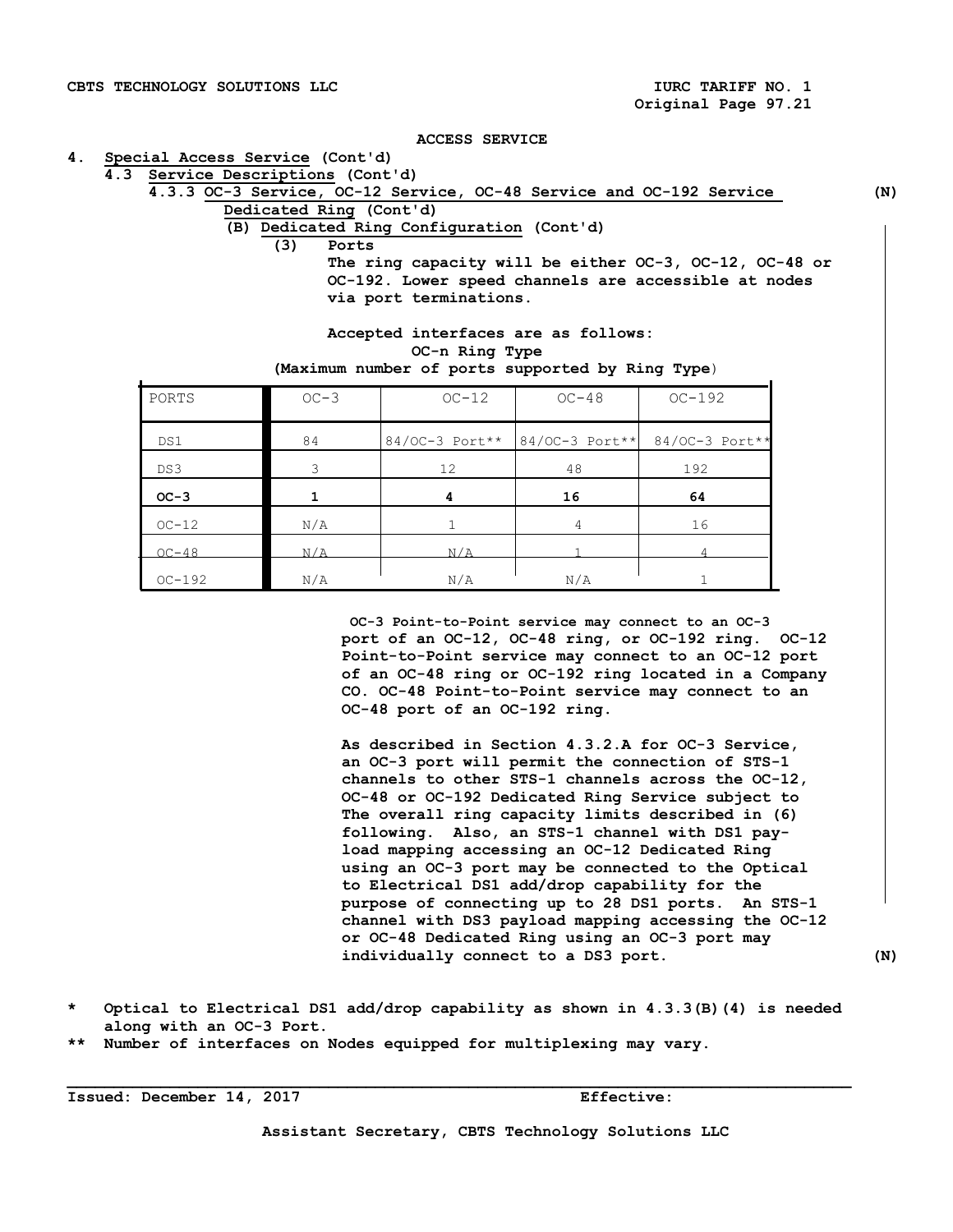ACCESS SERVICE<br>4. Special Access Service (Cont'd) **4. Special Access Service (Cont'd) Service Descriptions (Cont'd)** 

# **4.3.3 OC-3 Service, OC-12 Service, OC-48 Service and OC-192 Service (N) Dedicated Ring (Cont'd)**

- **(B) Dedicated Ring Configuration (Cont'd)** 
	- **(3) Ports (Cont'd)**

 **DS1 ports, DS3 ports and STS-1 channels within OC-3 ports may not connect to any other ports within the same node. All other port-to-port connections are allowable except for DS3 port to DS1 port connections. If a DS3 to DS1 connection is required, it may be accomplished by the customer's CPE or through the current multiplexing environment of DS3 and DS1 Services described in Section 4.3.9.** 

 **(4) Mileage** 

 **Mileage is the total airline distance between the serving wire center of each node involved on the ring. A one mile minimum will be billed between nodes.** 

 **In addition, interoffice transport may be connected between wire centers at a lower OC-N speed than the Dedicated Ring, if the transport is between a dedicated ring port and:** 

- **a lower speed Add/Drop Function;**
- **a lower speed Channel Termination;**
- another lower speed Dedicated Ring Port;
	- a lower speed Cross-Connect;

 **All of the above terminations must be the same speed as the transport.** 

 **(5) Optical to Electrical DS1 Add/Drop Capability** 

 **This option allows an electrical DS1 to be derived from an optical OC-12 OC-48 or OC-192 ring by using this capability to add/drop the electrical DS1 from an OC-3 port.** 

 **(6) Dedicated Ring Regenerator** 

 **Regenerators provide essential detection and re-transmission of SONET Optical 155.52 Mbps, 622.08 Mbps, 2488.32 Mbps and 9953.28 Mbps signals between nodes. Regenerators will only be provided as required by the Telephone Company when actual fiber facility distances between customer-designated nodes exceed inter-nodal design limits (typically 18 to 25 miles). Regenerators will be located exclusively in Telephone Company COs and do not allow ports to access customer service connections. (N)**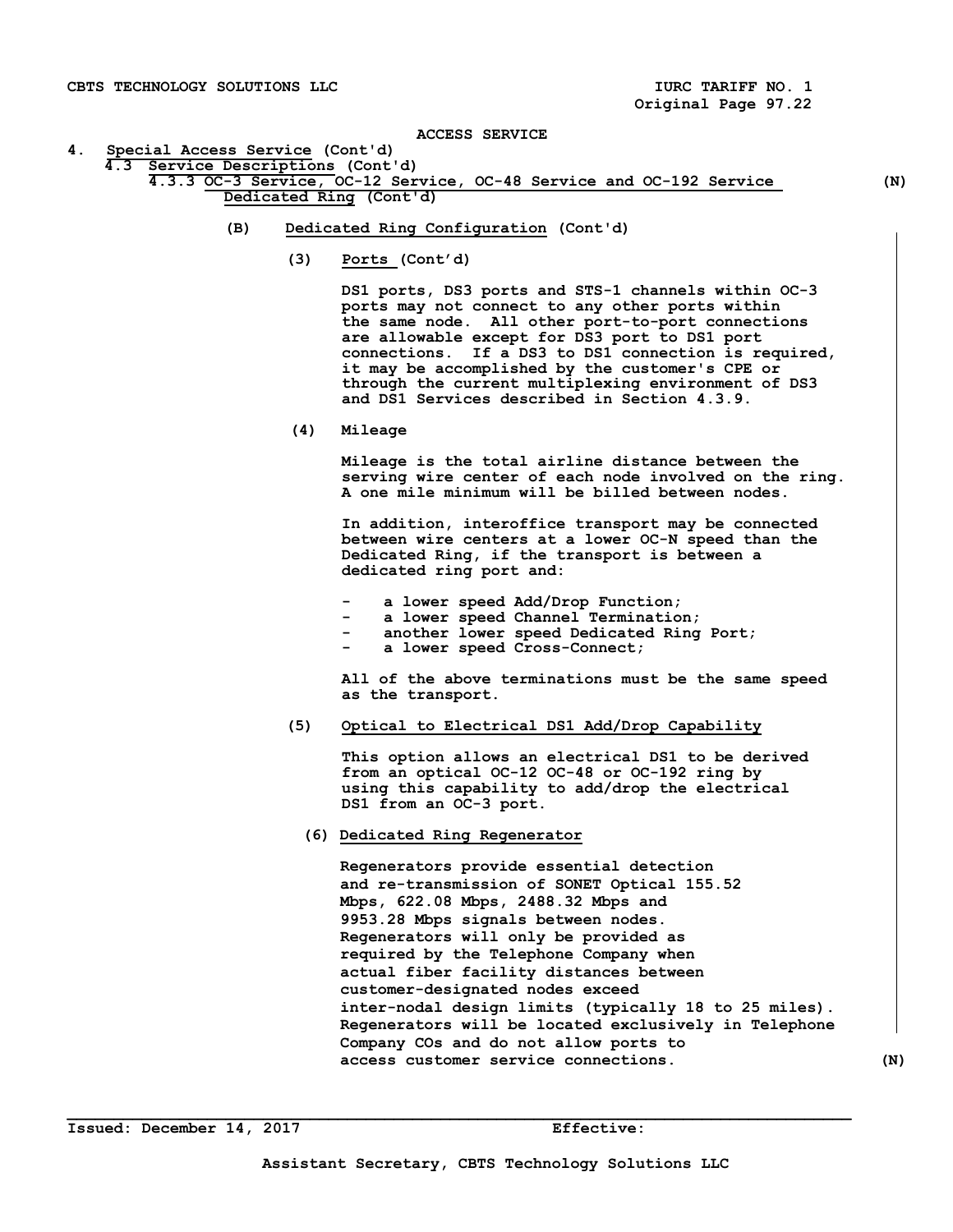#### **4. Special Access Service (Cont'd)**

- **4.3 Service Descriptions (Cont'd)** 
	- **4.3.3 OC-3 Service, OC-12 Service, OC-48 Service and OC-192 Service (N) Dedicated Ring (Cont'd)**

- **(B) Dedicated Ring Configuration (Cont'd)** 
	- **(7) Dedicated Ring Connection Capacity)**

**For OC-3 Dedicated Ring Service, the maximum ring capacity between nodes is not to exceed 3 STS-1 equivalents. OC-3 Dedicated Ring Services will provide capability for node-to-node connection of DS1, STS-1 or STS-3C, using DS1, DS3 and OC-3 ports on the OC-3 ring.** 

**For OC-12 Dedicated Ring Service, the maximum ring capacity between nodes is not to exceed 12 STS-1 equivalents. OC-12 Dedicated Ring Services will provide capability for node-to-node connection of STS-1, STS-3C or STS-12C Channels using DS3, OC-3 or OC-12 ports on the OC-12 ring. DS1 Port Connections are available with OC-12 Dedicated Ring Service if an OC-3 Port and an Optical to Electrical DS1 add/drop capability is purchased.** 

**For OC-48 Dedicated Ring Service, the maximum ring capacity between nodes is not to exceed 48 STS-1 equivalents. OC-48 Dedicated Ring Services will provide capability for node-to-node connection of DS3, STS-1, STS-3C, STS-12C or STS-48C Channels using DS3, OC-3, OC-12, or OC-48 ports on the OC-48 ring. DS1 Port Connections are available with OC-48 Dedicated Ring Service if an OC-3 Port and an Optical to Electrical DS1 add/drop capability is purchased.** 

**For OC-192 Dedicated Ring Service, the maximum ring capacity between nodes is not to exceed 192 STS-1 equivalents. OC-192 Dedicated Ring Services will provide capability for node-to-node connection of DS3, STS-1, STS-3C, STS-12C, STS-48C or STS-192C Channels using DS3, OC-3, OC-12, OC-48 or OC-192 ports on the OC-192 ring. DS1 Port Connections are available with OC-192 Dedicated Ring Service if an OC-3 Port and an Optical to Electrical DS1 add/drop capability is purchased. (N)**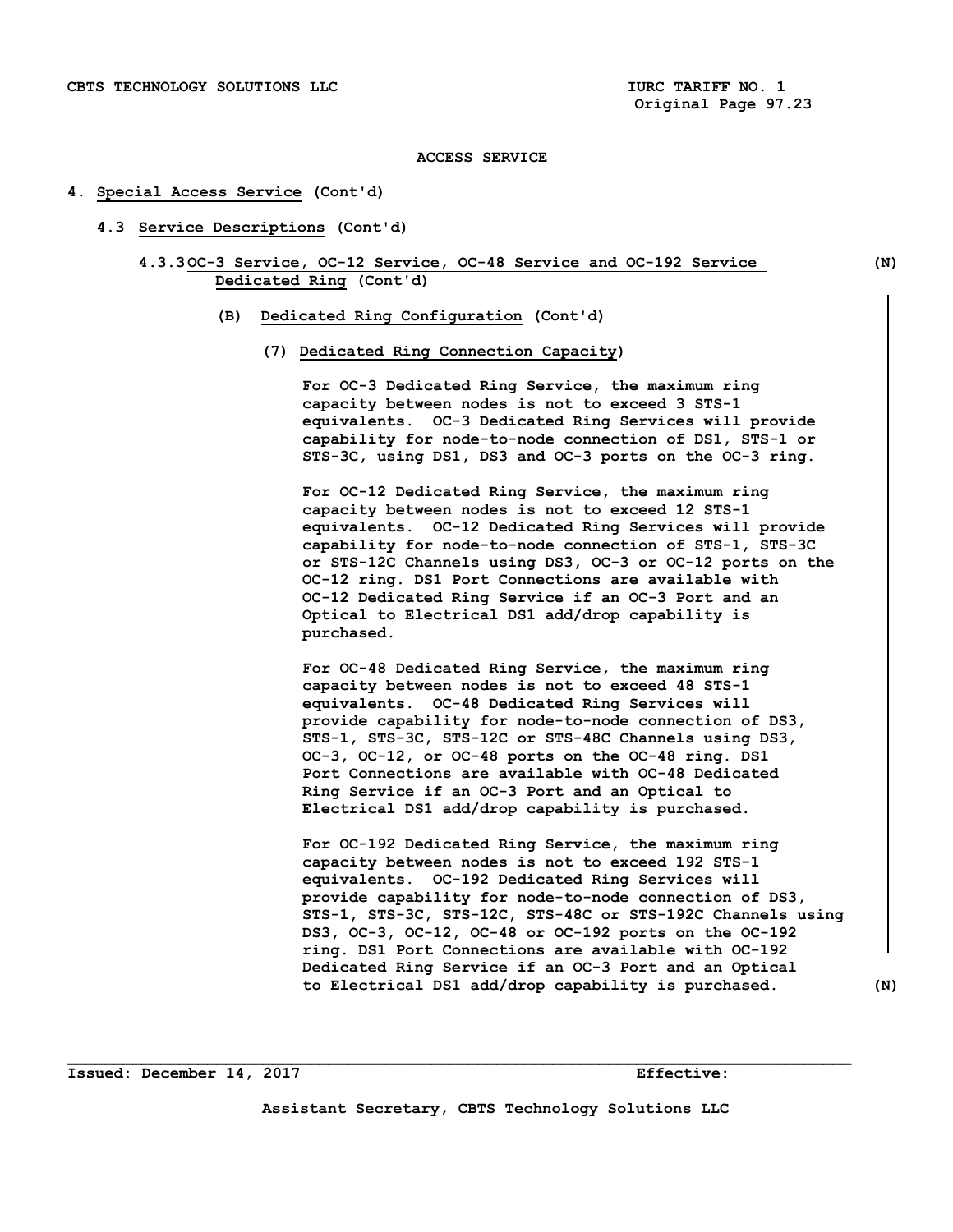**4. Special Access Service (Cont'd)** 



- **(B) Dedicated Ring Configuration (Cont'd)**
	- **(8) Diagram OC-3, OC-12 OC-48, and OC-192 Ring**



# **CBT OC-3 Dedicated Ring Service**

**Issued: December 14, 2017 Effective:** 

**Assistant Secretary, CBTS Technology Solutions LLC**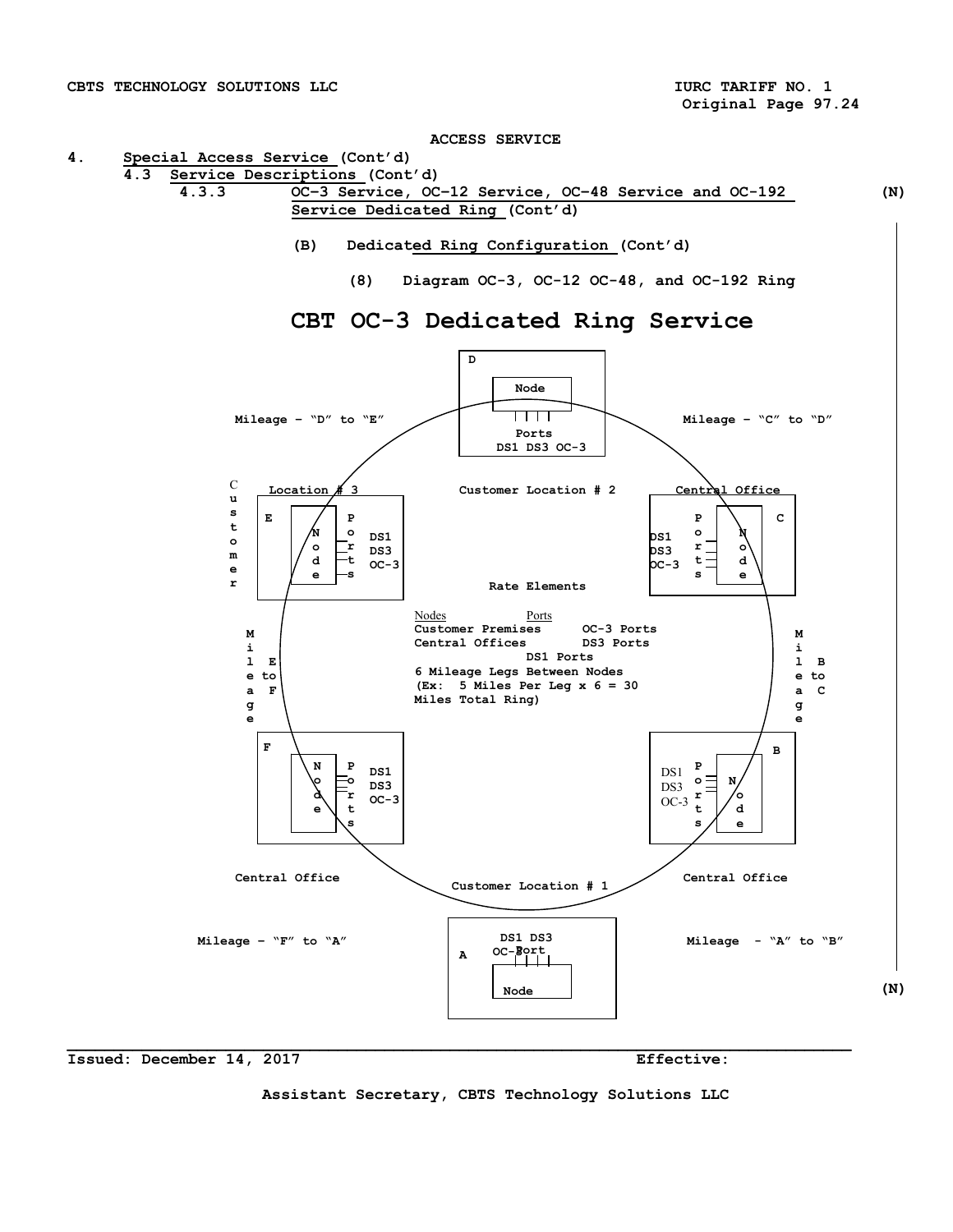**Original Page 97.25** 



#### **Issued: December 14, 2017 Effective:**

**Assistant Secretary, CBTS Technology Solutions LLC**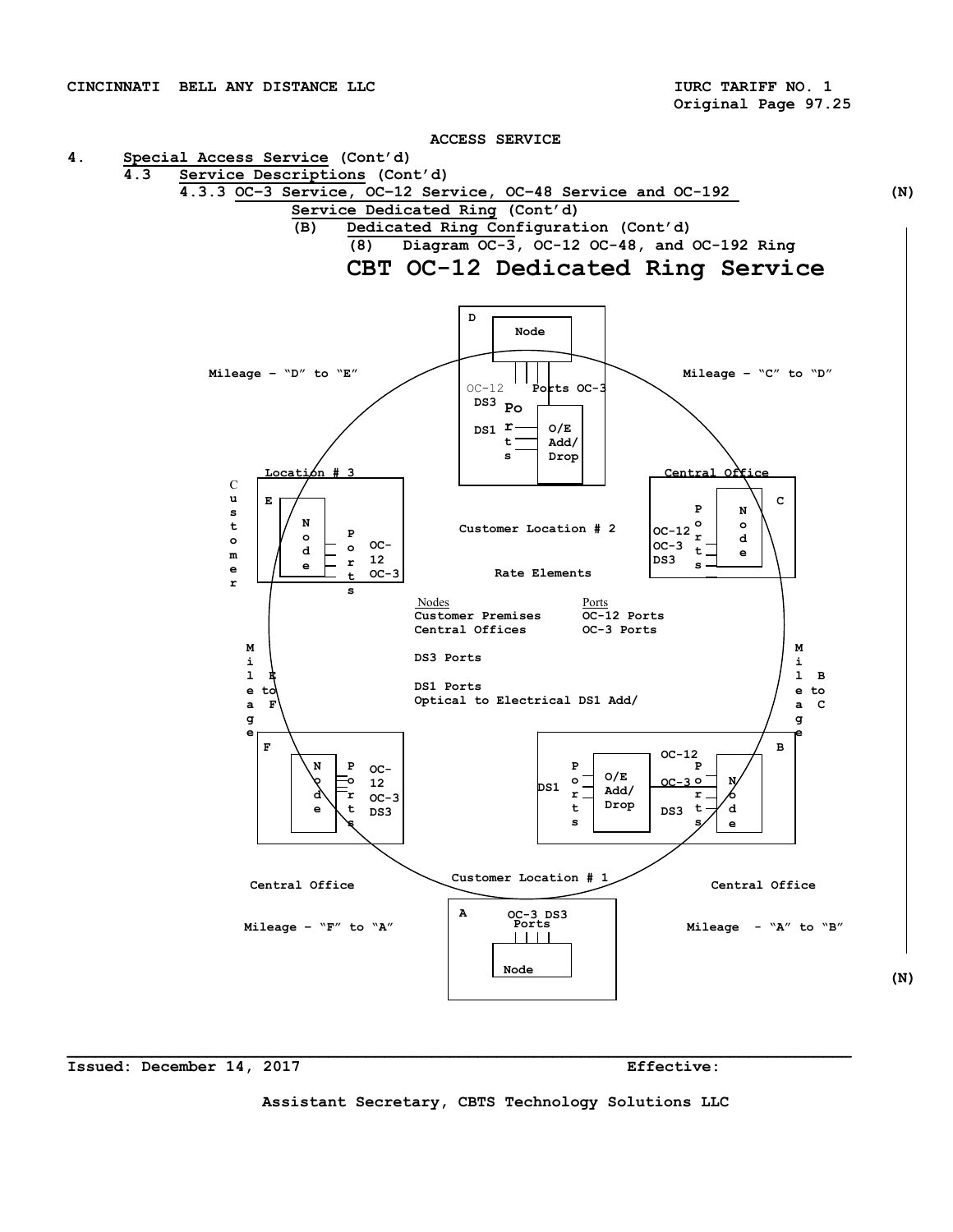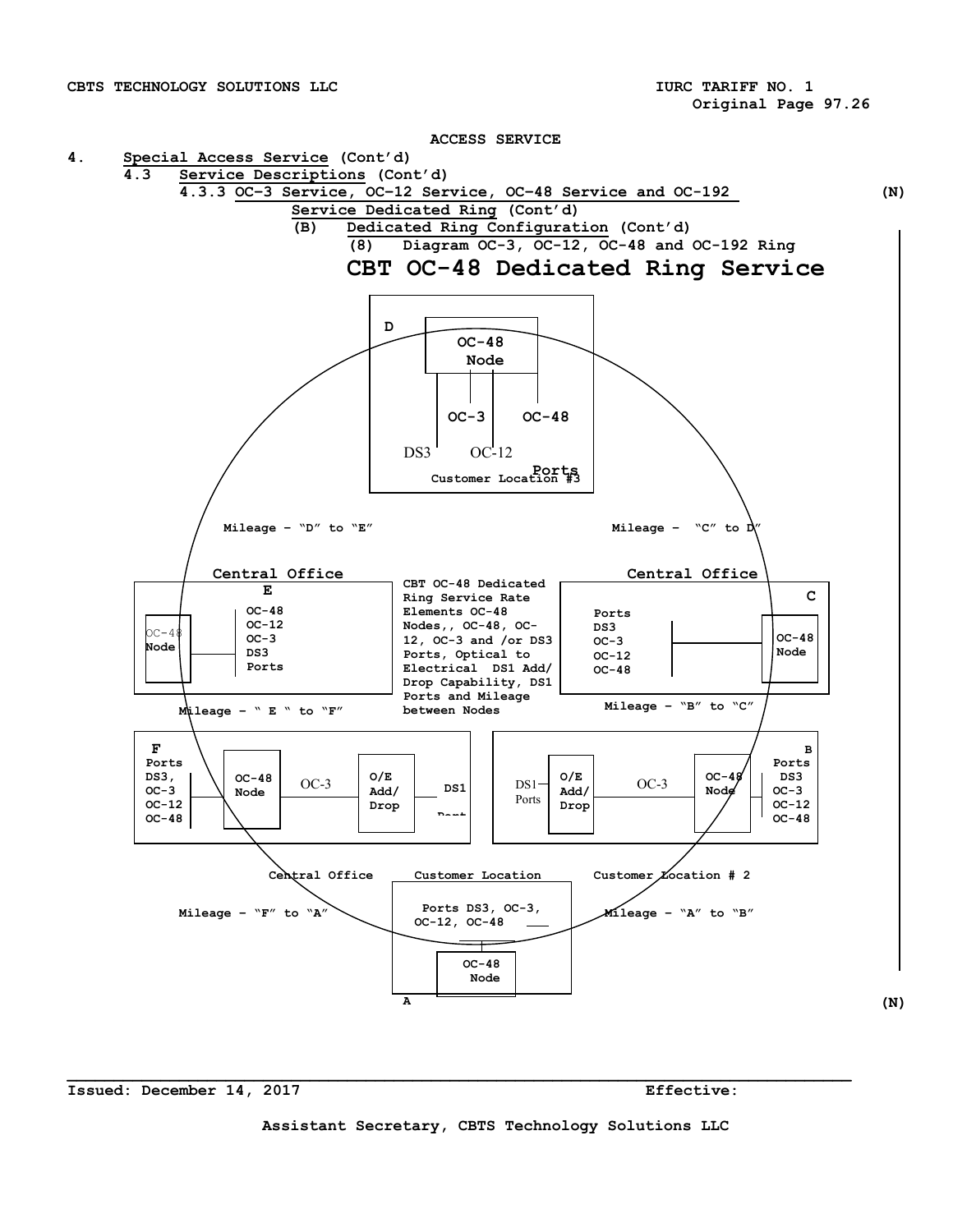**Original Page 97.27** 

#### **ACCESS SERVICE**

#### **4. Special Access Service (Cont'd)**

#### **4.4 Rate Regulations (N)**

# **4.4.1 Types of Rates and Charges**

 **There are three types of rates and charges. These are monthly rates, daily rates and nonrecurring charges. The rates and charges are described as follows:** 

 **(A) Monthly Rates** 

 **Monthly rates are flat recurring rates that apply each month or fraction thereof that a Special Access Service is provided. For billing purposes, each month is considered to have 30 days.** 

 **For Channel Terminations associated with MercNET 45 High Capacity Service there are higher monthly rates for the first channel termination and lower monthly rates for the second, third and above channel terminations provided when the following conditions are met:** 

- **The first, second, and third and above service(s) are billed to the same customer premises.**
- **The first, second, and third and above service(s) must be provided to the same customer premises.**
- **Each subsequent order for a channel termination is eligible for the appropriate lower monthly rate. (N)**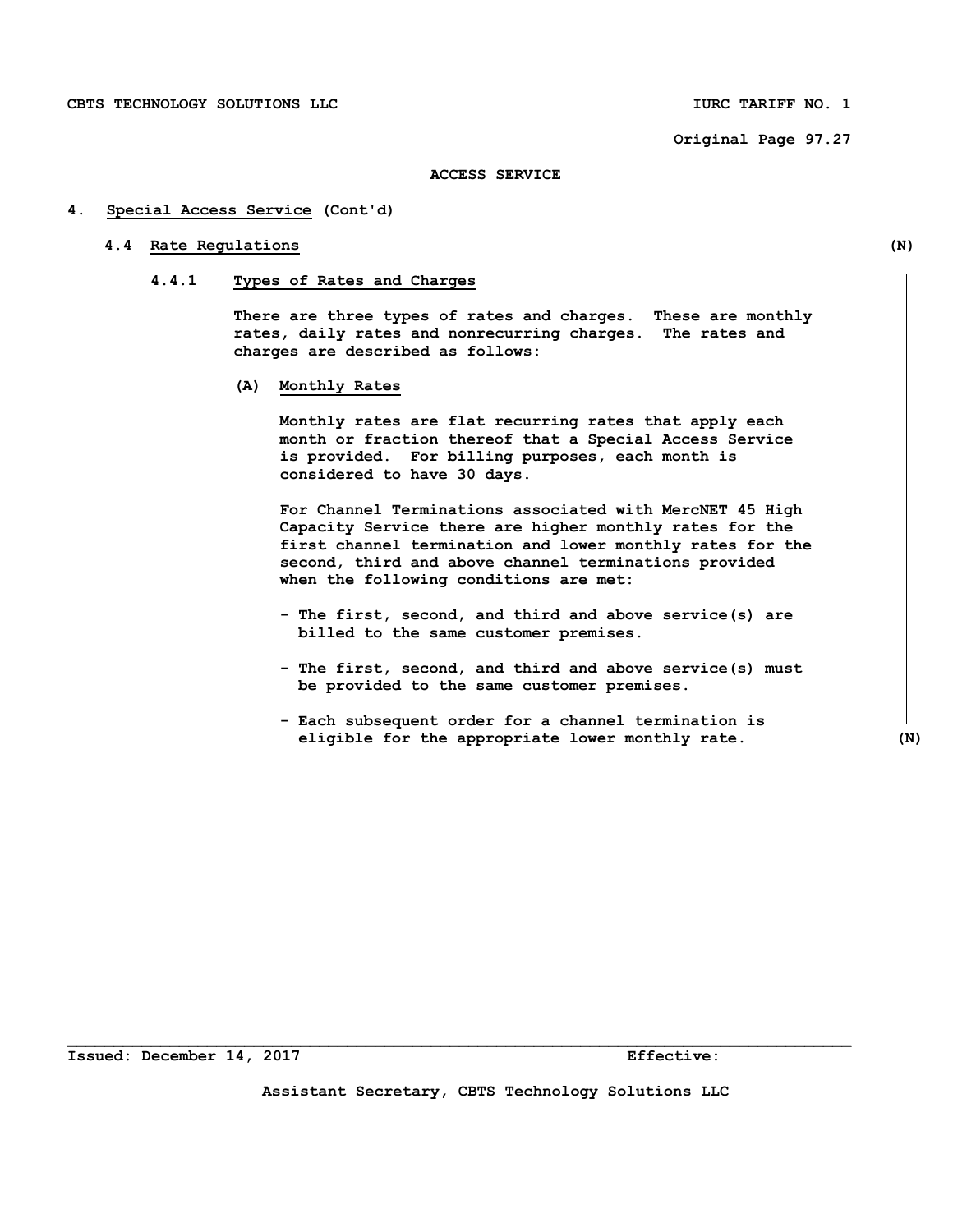- **4. Special Access Service (Cont'd)** 
	- **4.4 Rate Regulations (Cont'd)** 
		- **4.4.1 Types of Rates and Charges (Cont'd) (N)** 
			- **(B) Nonrecurring Charges**

 **Nonrecurring charges are one-time charges that apply for specific work activity (i.e., installation or change to an existing service). The types of nonrecurring charges that apply for Special Access Service are: installation of service, installation of optional features and functions, and service rearrangements.** 

 **(1) Installation of Service** 

 **Nonrecurring charges apply to some services installed. The nonrecurring charges for the installation of ser vice are set forth as a nonrecurring charge for the Channel Termination rate element. (N)**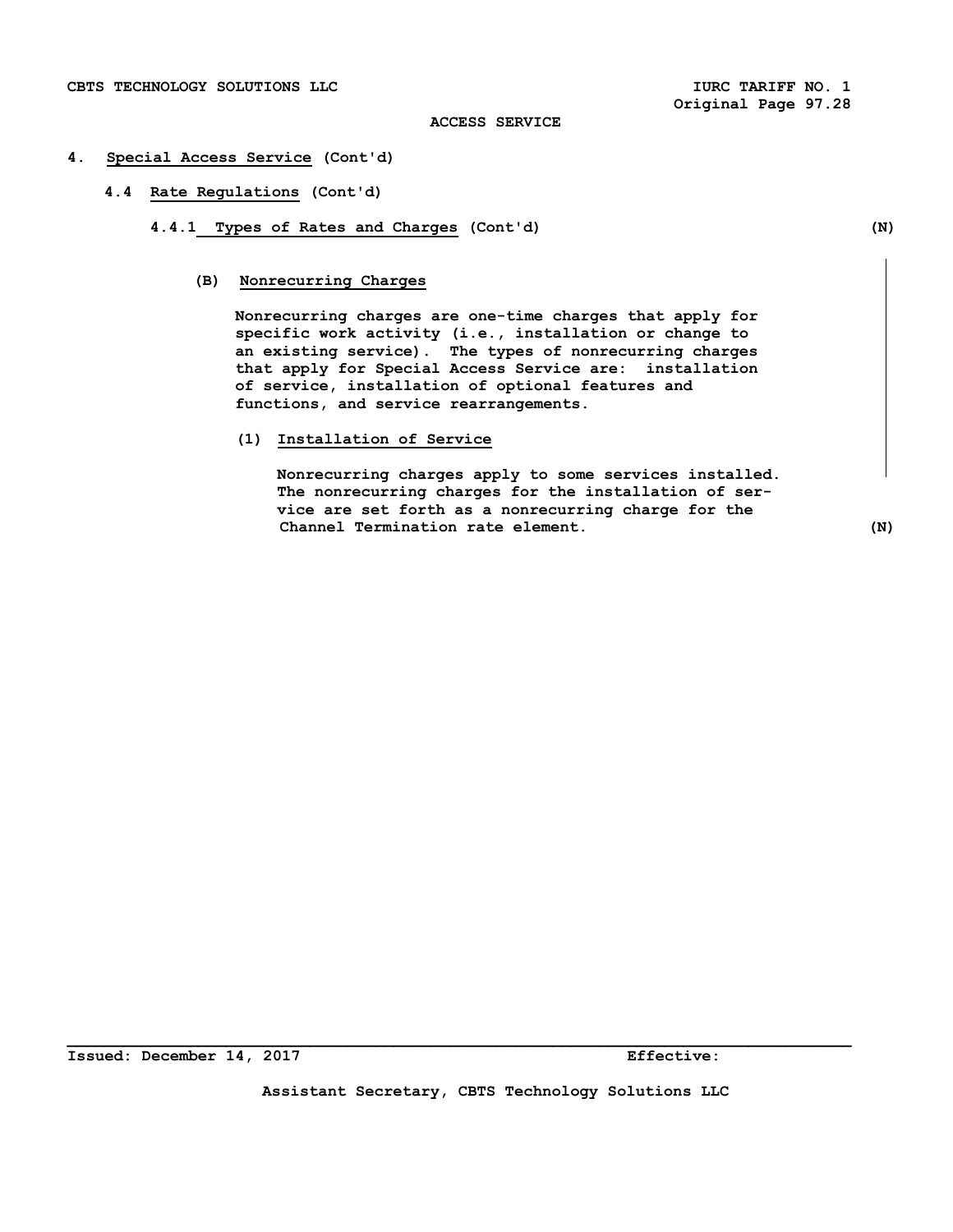#### **4. Special Access Service (Cont'd)**

- **4.4 Rate Regulations (Cont'd)** 
	- **4.4.1 Types of Rates and Charges (Cont'd) (N)** 
		- **(B) Nonrecurring Charges (Cont'd)** 
			- **(2) Installation of Optional Features and Functions**

 **Nonrecurring charges apply for the installation of some of the optional features and functions available with Special Access Service. The charge applies whether the feature or function is installed coin cident with the initial installation of service or at any time subsequent to the installation of the service.** 

 **The optional features for which nonrecurring charges apply are:** 

- **Service to Service through Connect Arrangement- 1.544 Mbps**
- **High Capacity Clear Channel Capability**
- **(3) Service Rearrangements**

 **Service rearrangements are changes to existing (installed) services which do not result in either a change in the minimum period or a change in the physical location of the point of the termination at a customer designated premises. Changes which result in the establishment of new minimum period obligations are treated as disconnects and starts.** 

 **Changes in the physical location of the point of the termination are treated as moves and are described and charged for as set forth in 4.4.3 following.** 

 **The charge to the customer for the service rearrangement is dependent on whether the change is administrative only in nature or involves actual physical change to the service Administrative changes will be made without charge(s) to the customer. Such changes require the continued provision and billing of the Access Service to the same entity (i.e., customer remains responsible (N)** 

**Issued: December 14, 2017 Effective:** 

**Assistant Secretary, CBTS Technology Solutions LLC**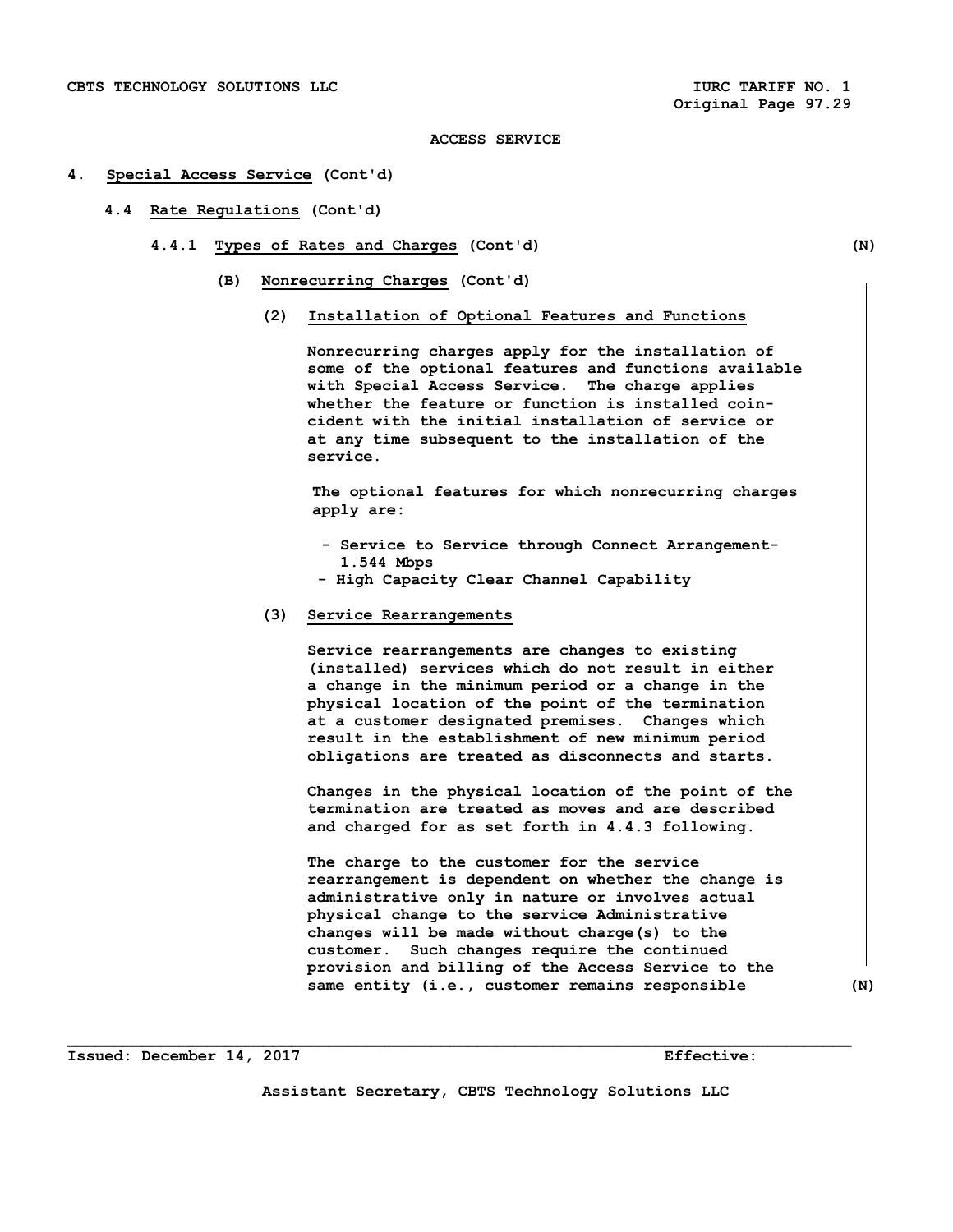#### **4. Special Access Service (Cont'd)**

#### **4.4 Rate Regulations (Cont'd)**

- **4.4.1 Types of Rates and Charges (Cont'd) (N)** 
	- **(B) Nonrecurring Charges (Cont'd)**

 **for all outstanding indebtedness for the Access Service). Administrative changes are as follows:** 

- **Change of customer name, (i.e., the customer of record does not change but rather the customer of record changes its name.**
- **Change of customer or customer's end user premises address when the change of address is not a result of a physical relocation of equipment,**
- **Change in billing data (name, address, or contact name or telephone number),**
- **Change of customer circuit identification,**
- **Change of billing account number,**
- **Change of customer test line number,**
- **Change of customer or customer's end user contact name or telephone number, and**
- **Change of jurisdiction**

 **All other service rearrangements will be charged for as follows:** 

- **If the change involves the addition of other customer designated premises to an existing multipoint service, the nonrecurring charge for the channel termination rate element will apply. The charge(s) will apply only for the location(s) that is being added.**
- **If the change involves the addition of an optional feature or function which has a separate nonrecurring charge, that nonrecurring charge will apply.**
- **For all other changes, including the addition of an optional feature or function without a separate nonrecurring charge, a charge equal to a channel termination rate element nonrecurring charge will apply. Only one such charge will apply per channel termination, for all changes of this type made at one time. (N)**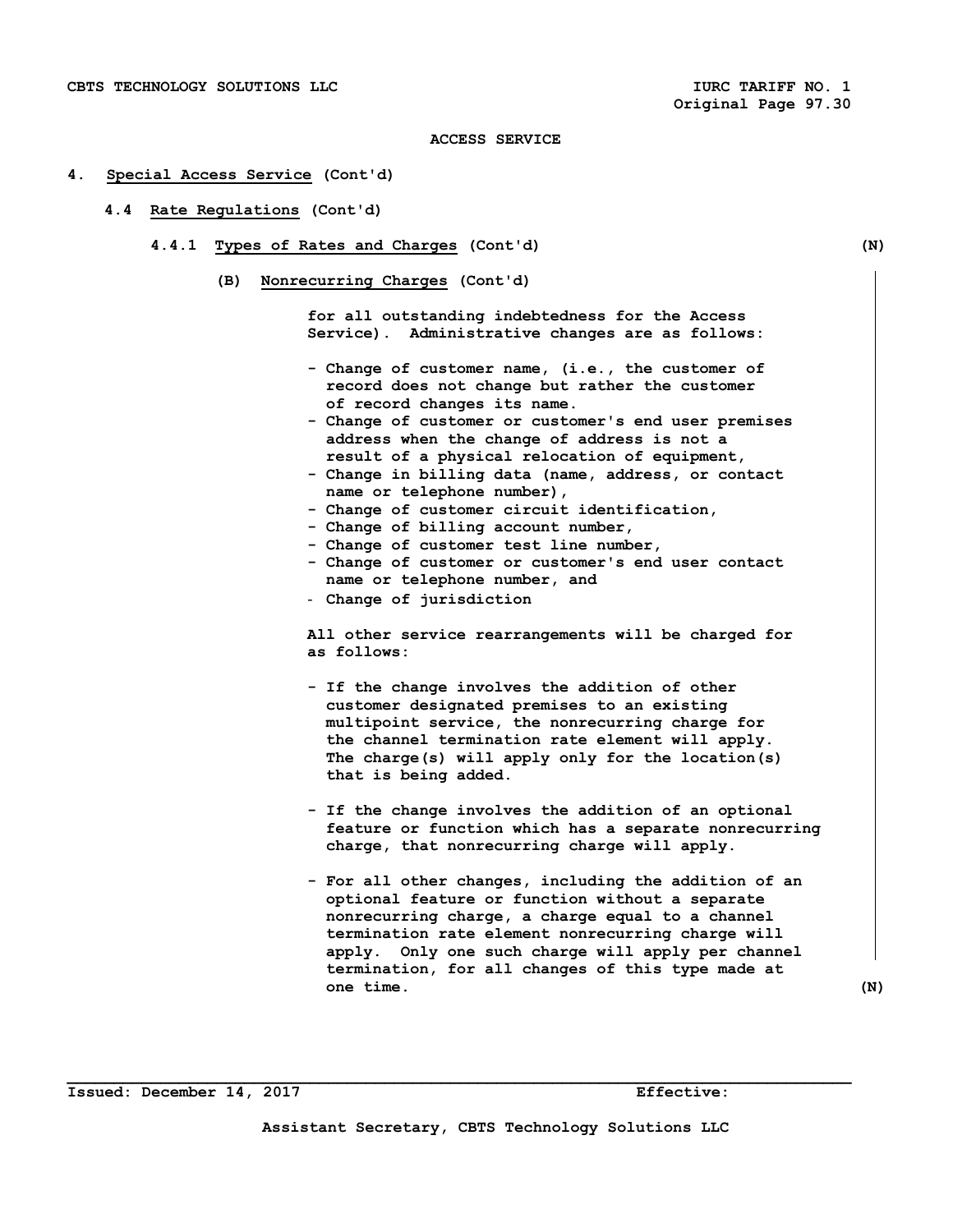#### **4. Special Access Service (Cont'd)**

- **4.4 Rate Regulations (Cont'd)** 
	- **4.4.2 Minimum Periods (N)**

 **The minimum service period for all services is one month except as follows:** 

- **(A) The minimum period for individual case basis (ICB) high capacity services is one month unless otherwise specified in the ICB filing.**
- **(B) For Optional Payment Plans (OPP) for Digital Data Service MercNET 45 and 1.544 High Capacity Services the minimum period is specified in paragraph 4.4.7 following.**
- **(C) The minimum service period for DS1, DS3, Point-to-Point OC-3, OC-12 or OC-48 Services is 12 months. After the minimum period is satisfied, see specified regulations in paragraph 4.4.7 following.**
- **(D) The minimum service period for OC-3 Dedicated Ring, OC-12 Dedicated Ring or OC-48 Dedicated Ring Service is 36 months. After the minimum period is satisfied, see specified regulations in paragraph 4.4.7 following.**
- **(E) The minimum service period for Ethernet Service is 36 months. After the minimum period is satisfied, see specified regulations in paragraph 4.4.7 following**

#### **4.4.3 Moves**

 **A move involves a change in the physical location of one of the following.** 

 **- The Point of Termination at the customer's premises - The customer's premises** 

 **The charges for the move are identical whether the move is to a new location within the same building or to a different building.** 

 **All moves will be treated as a discontinuance and start of service and all associated nonrecurring charges will apply. New minimum period requirements will be established for the new services. The customer will also remain responsible for satisfying all outstanding minimum period charges for the discontinued services. (N)**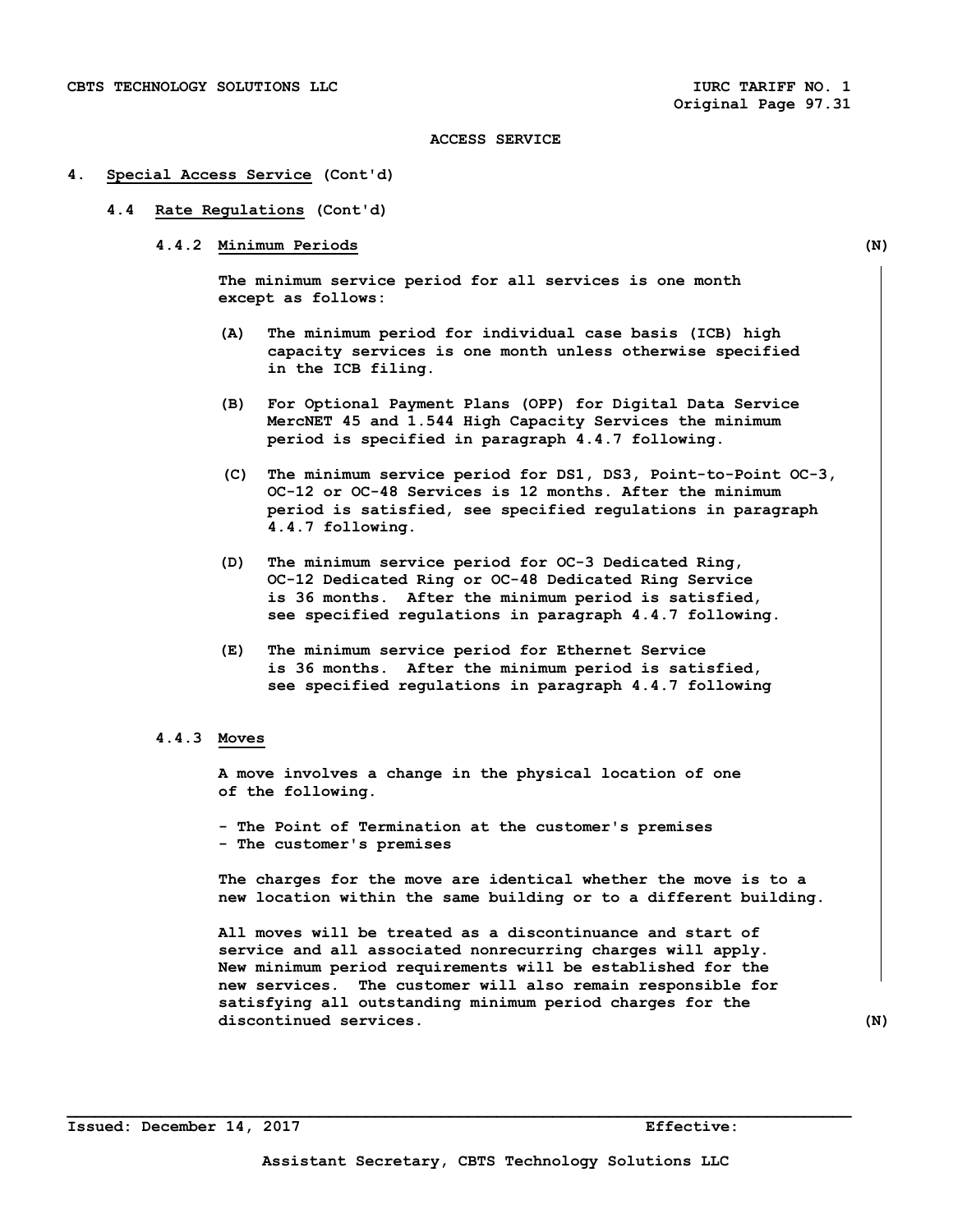#### **4. Special Access Service (Cont'd)**

#### **4.4 Rate Regulations (Cont'd)**

# **4.4.4 Mileage Measurement (N)**

 **The mileage to be used to determine the monthly rate for the Channel Mileage is calculated on the airline distance between the locations involved, i.e., the serving wire centers associated with two customer designated premises, a serving wire center associated with a customer designated premises and a Company hub, or two Company hubs. The serving wire center associated with a customer designated premises is the serving wire center from which this customer designated premises would normally obtain dial tone.** 

 **Mileage is shown in 4.5 following in terms of mileage bands. To determine the rate to be billed, first compute the mileage using the V&H coordinates method, as set forth in the NATIONAL EXCHANGE CARRIER ASSOCIATION, INC. TARIFF FCC No. 4, then find the band into which the computed mileage falls and apply the rate shown for that band. When the calculation results in a fraction of a mile, always round up to the next whole mile before determining the mileage band and applying the rates.** 

 **When hubs are involved, mileage is computed and rates applied separately for each section of the Channel Mileage, i.e., customer designated premises serving wire center to hub, hub to hub and/or hub to customer designated premises serving wire center. However, when any service is routed through a hub for purposes other than customer specified bridging, multiplexing or Customer Network Reconfiguration Service (e.g., the Company chooses to so route for test access purposes), rates will be applied only to the distance calculated between the serving wire centers associated with the customer designated premises. (N)** 

**Issued: December 14, 2017 Effective:** 

**Assistant Secretary, CBTS Technology Solutions LLC**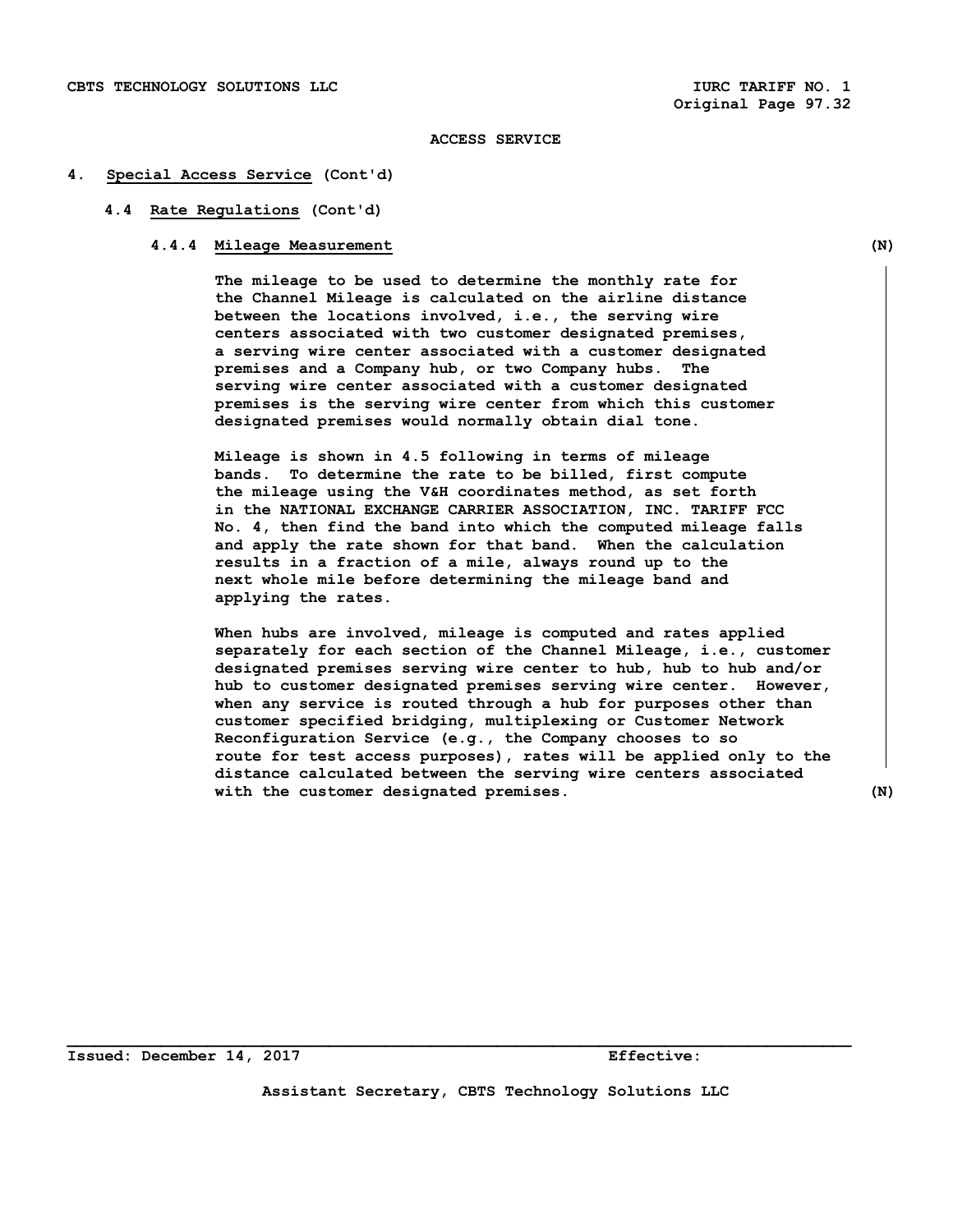#### **4. Special Access Service (Cont'd)**

#### **4.4 Rate Regulations (Cont'd)**

#### **4.4.5 Facility Hubs (N)**

 **A customer has the option of digital high capacity facilities (i.e., DS1, or DS3) to a facility hub for channelizing to individual services requiring lower capacity facilities.** 

 **Different locations may be designated as hubs for different facility capacities, e.g., multiplexing from digital to digital may occur at one location while multiplexing from digital to analog may occur at a different location. When placing an Access Order the customer will specify the desired hub. The National Exchange Carrier Association Tariff FCC No. 4 identifies serving wire centers, hub locations and the type of multiplexing functions available.** 

 **Some of the types of multiplexing available include the following:** 

- **from higher to lower bit rate**
- **from higher to lower bandwidth**
- **from digital to voice frequency channels**

 **End to end services may be provided on channels of these facilities to a hub. The transmission performance for the end to end service provided between customer designated premises will be that of the lower capacity or bit rate. (N)**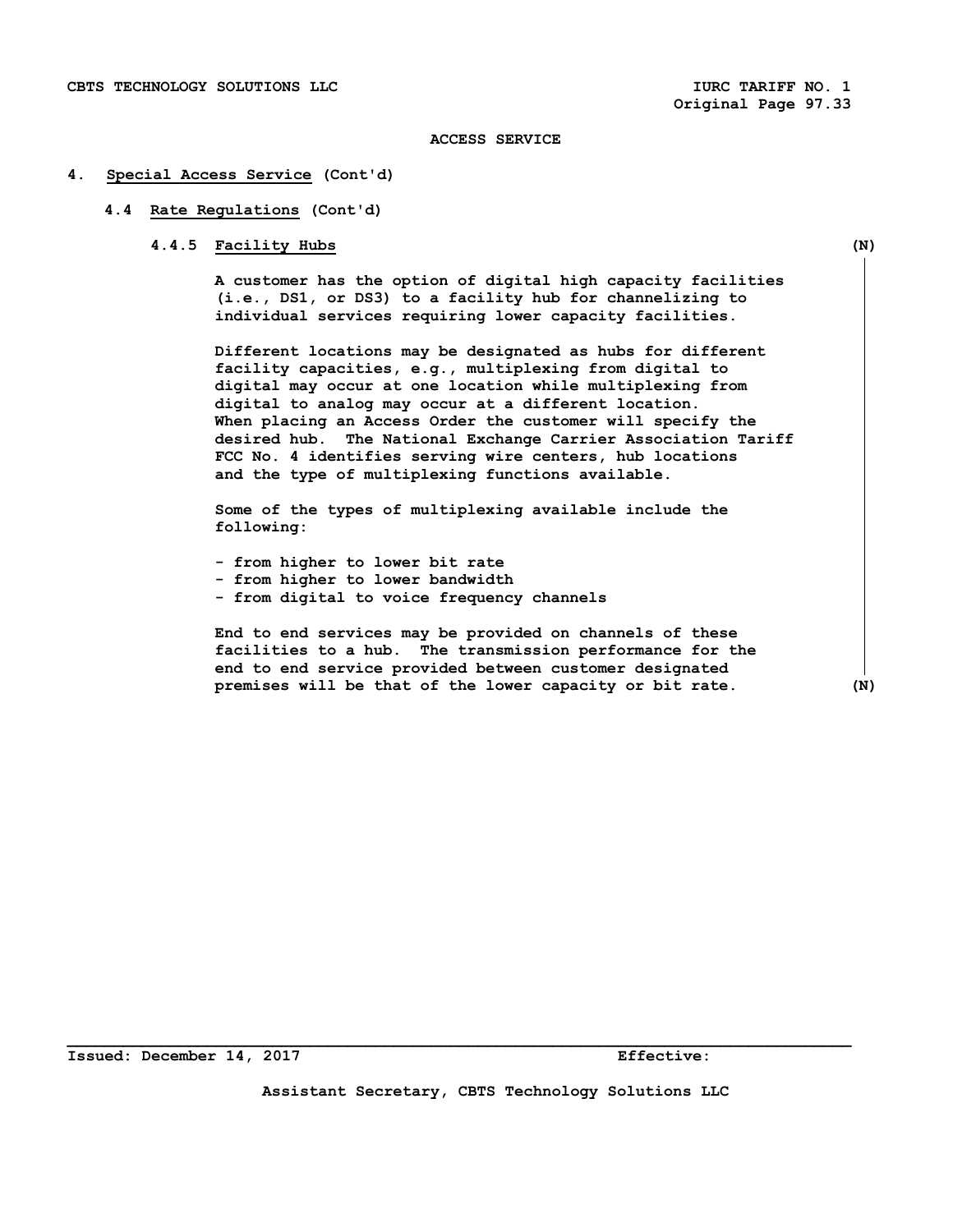#### **4. Special Access Service (Cont'd)**

#### **4.4 Rate Regulations (Cont'd)**

 **4.4.5 Facility Hubs (Cont'd) (N)** 

 **The Company will commence billing the monthly rate for the facility to the hub on the date specified by the customer on the Access Order. Individual services utilizing these facilities may be installed coincident with the installation of the facility to the hub or may be ordered and/or installed at a later date, at the option of the customer. The customer will be billed for a High Capacity digital Channel Termination, Channel Mileage (when applicable) and the multiplexer at the time the facility is installed. Individual service rates (by service type) will apply for a Channel Termination and additional Channel Mileage (as required) for each channelized service. These will be billed to the customer as each individual service is installed.** 

 **Cascading multiplexing occurs when a high capacity digital channel is de-multiplexed to provide channels with a lesser capacity and one of the lesser capacity channels is further de-multiplexed.** 

 **When cascading multiplexing is performed, whether in the same or a different hub, a charge for the additional multiplexing unit also applies. When cascading multiplexing is performed at different hubbing locations, Channel Mileage charges also apply between the hubs.** 

 **Although not requiring multiplexing, certain services must be routed to Company designated hubs when connection is desired with other broadcast facilities. A customer can order service(s) between customer designated premises and a hub and will be billed accordingly at the rates set forth in 4.5.following as appropriate. The customer will be charged for each such connection made at the rates for Other Labor as set forth in 8.2.6(C) following. The rates that apply for the service between each customer designated premises and the hub are a Channel Termination and Channel Mileage, if applicable. (N)** 

**Issued: December 14, 2017 Effective: Effective:** 

**Assistant Secretary, CBTS Technology Solutions LLC**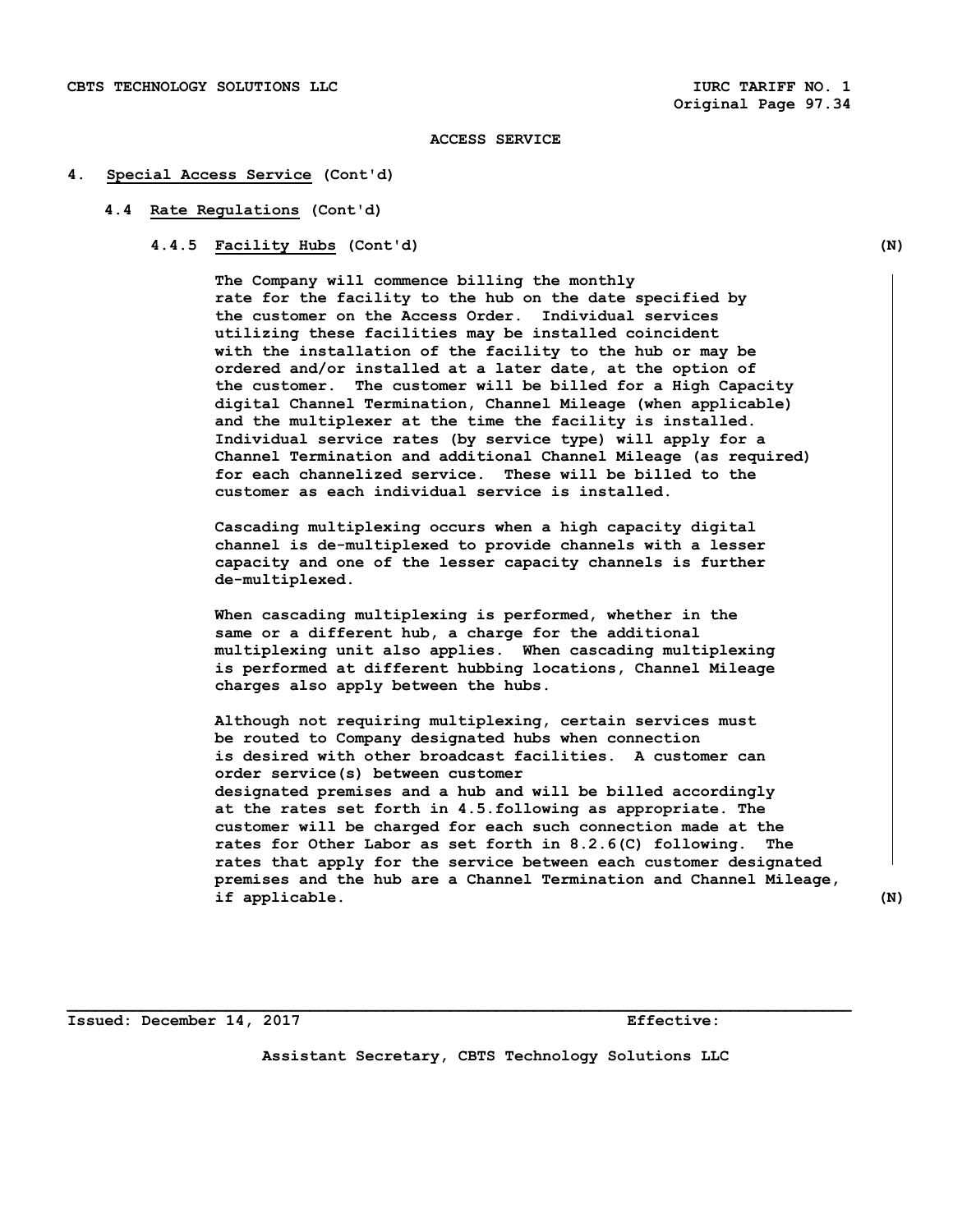#### **4. Special Access Service (Cont'd)**

#### **4.4 Rate Regulations (Cont'd)**

#### **4.4.6 Shared Use High Capacity Services (N)**

 **Shared use occurs when Special Access Service and Switched Access Service including CCSAC signaling connections are provided over the same High Capacity facilities through a common interface. The facility will be ordered, provided and rated as Special Access Service (i.e., Channel Termination, Channel Mileage, as appropriate, and Multiplexer). The nonrecurring charge that applies when the shared use facility is installed will be the nonrecurring charge associated with the appropriate Special Access High Capacity Channel Termination. Individual service including Switched Access CCSAC signaling connections (i.e. Switched or Special Access) non-recurring charges will not apply to the individual channels of the shared used facility. Rating as Special Access will continue until such time as the customer chooses to use a portion of the available capacity for providing Switched Access Service including CCSAC signaling connections. As each individual channel is activated for Switched Access Service including CCSAC signaling connections, the Special Access Channel Termination Channel Mileage and Multiplexer rates, as appropriate, will be reduced accordingly (e.g., 1/24th for a DS1 service, etc.) The customer must place an order for each individual Switched or Special Access Service including CCSAC signaling connections utilizing the Shared Use Facilities and specify the channel assignment for each such service including CCSAC signaling connections. (N)**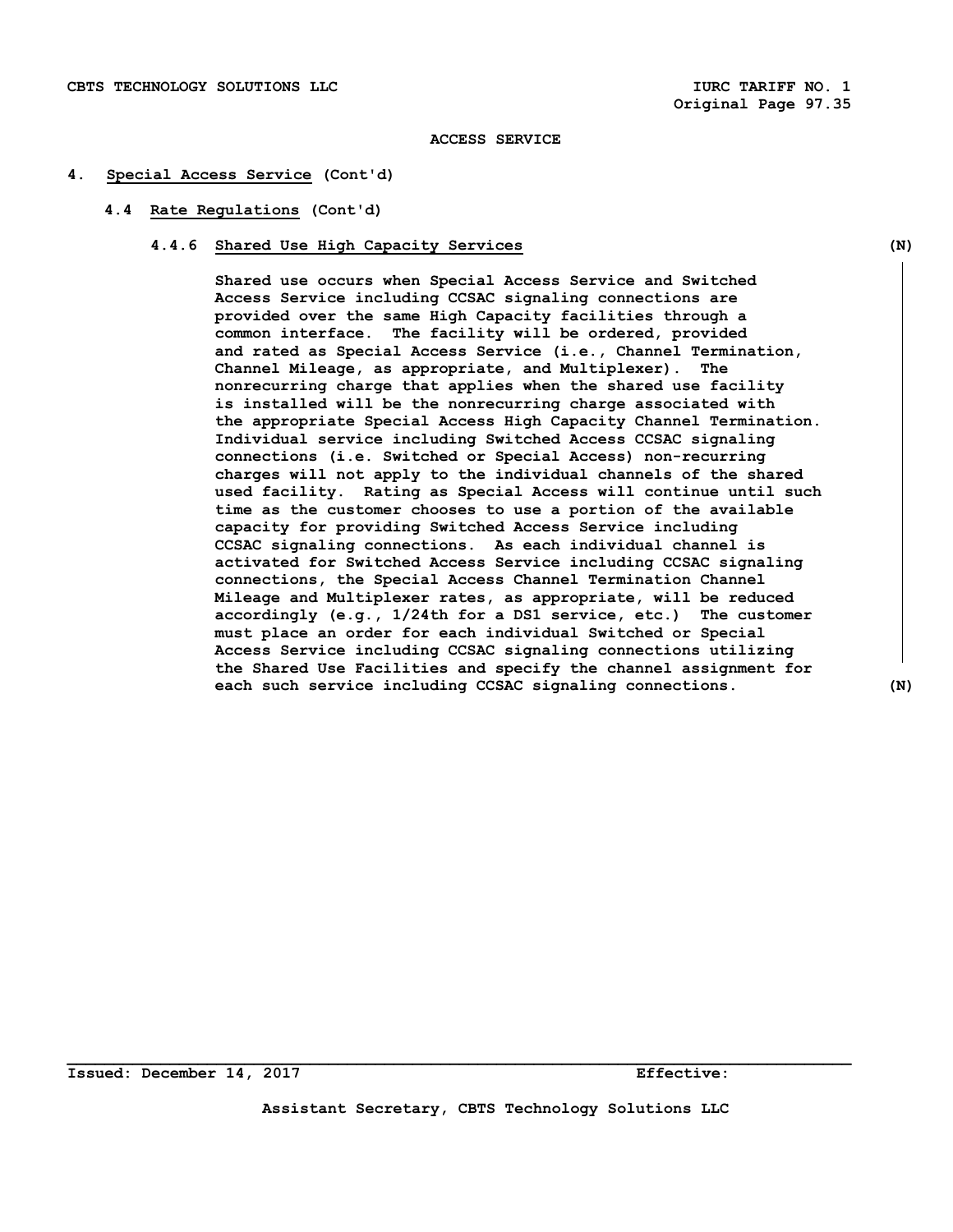#### **7. Special Access Service (Cont'd)**

- **4.4 Rate Regulations (Cont'd)** 
	- **4.4.6 Shared Use High Capacity Services and OC-3, OC-12, and (N) OC-48 Services (Cont'd)**

 **Switched Access Service rates and charges as set forth in 3.6 preceding will apply for each channel of the shared use facility that is used to provide a Switched Access Service including CCSAC signaling connections. The ordering, provisioning and rating of Switched Access Shared Use facilities is set forth in 3.5.8 preceding. Where Special Access Service is provided utilizing a channel of the shared use facility to a Hub, High Capacity and OC Service rates and charges will apply for the facility to the Hub as set forth preceding and individual service rates and charges will apply from the Hub to the customer designated premises. The rates and charges that will apply to the portion from the Hub to the customer designated premises will be dependent on the specific type of Special Access Service that is provided. The applicable rates and charges will include a Channel Termination and Channel Mileage, if applicable. Rates and charges for optional features and functions associated with the service, if any, will apply as set forth in 4.5 following.** 

 **4.4.7 Payment Plans for, MercNET 45, 1.544 High Capacity Services and OC-3, OC-12, OC-48 Services, LAN Advantage Service and Wavelength Service.** 

 **The Optional Payment Plan (OPP) is a provision that allows a customer to pay a fixed rate for specific, MercNET 45, 1.544 High Capacity Service, OC-3/STM-1, OC-12/STM-4, OC-48/STM-16, OC-192/STM-64 Services, Ethernet Services and Wavelength Service Over a specified month payment period. OPP options are 12, 24, 36, 48, 60, and 84 months for DS1, DS3, OCN Point-to-Point OCN Dedicated Ring Services, Wavelength Service and Ethernet Service. During the effective term, monthly rates for services installed under this arrangement will not be subject to Company initiated rate changes. (N)** 

**Issued: December 14, 2017 Effective:** 

**Assistant Secretary, CBTS Technology Solutions LLC**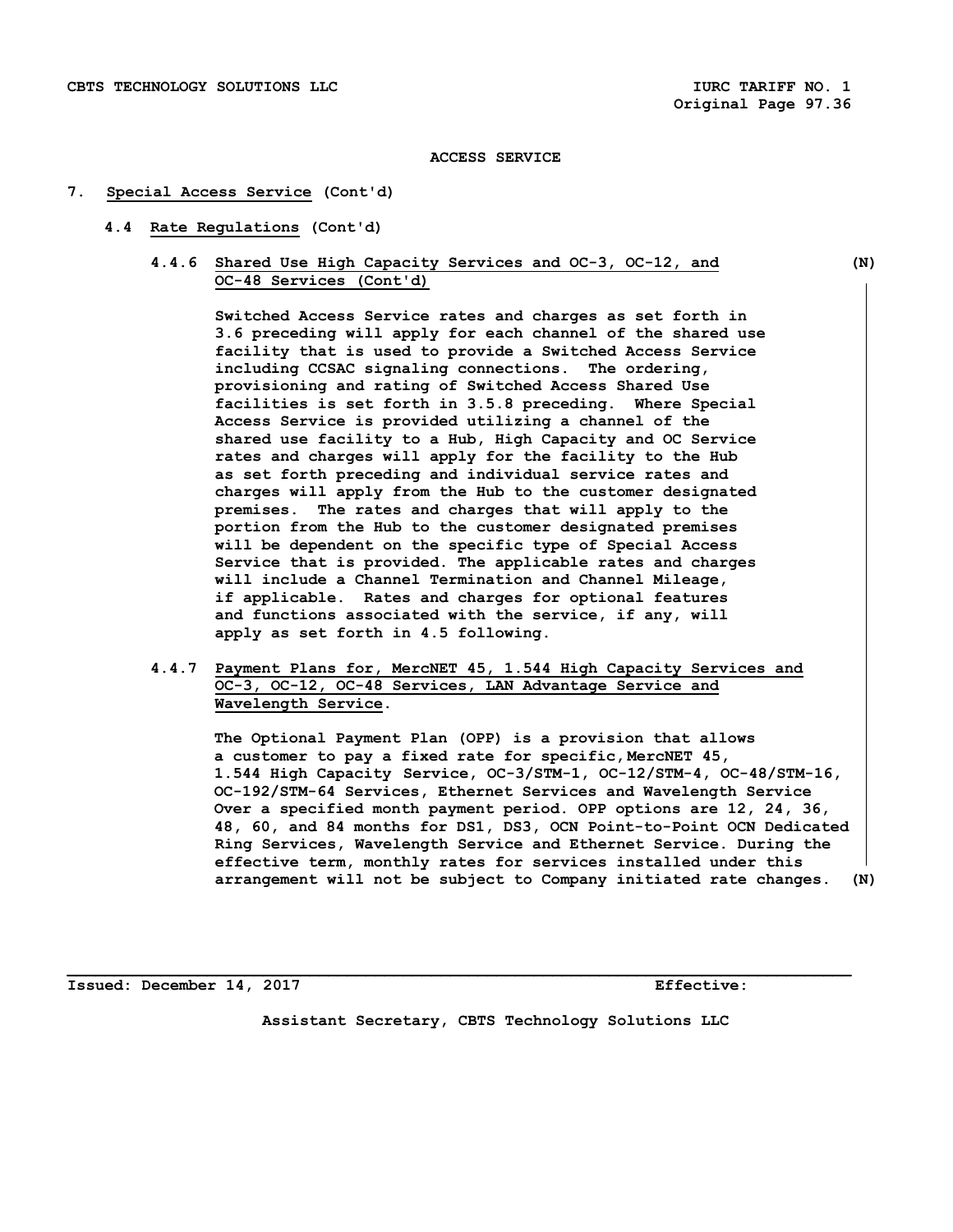#### **4. Special Access Service (Cont'd)**

- **4.4 Rate Regulations (Cont'd)** 
	- **4.4.7 Payment Plans for (N) MercNET 45, 1.544 High Capacity Service and OC-3, OC-12, and OC-48 Services, Shared SONET Service Ethernet Services and Wavelength Service. (Cont'd)**

 **Customers subscribing to the OPP will be subject to nonrecurring charges for installation and rearrangements of services covered by the plan. The nonrecurring charges will not be spread over the OPP term.** 

 **During a customer's OPP/DCP term, the customer shall pay current rates provided they do not exceed the original rate contracted for by the customer. Conversion of service may be made to a new OPP/DCP term of the same or different length or to a higher speed service or to the same or higher speed Shared SONET service. If the expiration date for the new service or OPP/DCP term is beyond the end of the original OPP/DCP term, the remaining OPP/DCP charges for the original term will not apply.** 

 **At the expiration of the OPP term and if the customer wishes to continue MercNET 45, 1.544 High Capacity Service, and OC-3, OC-12, OC-48 Services, Ethernet Services and Wavelength Service, the customer may elect:** 

- **Prevailing month-to-month tariff rates**
- **A new OPP at the prevailing OPP rate, if available**

 **The customer continues to receive the OPP rate on a month-to month basis for a period of up to six months following the completion of the term. After the six months, the rates will automatically revert to the month-to-month rates.** 

 **During an OPP term, a customer may move one Channel Termination service to another location while keeping the OPP in force, provided the customer and customer's end user remain the same and no lapse in service occurs.** 

 **The Minimum Period for service provided under an OPP is the same as the OPP term selected by the customer (i.e. 36 or 60 month payment period). The Minimum Period for service provided under the month-to-month payment arrangement is 36 months for OC-3, OC-12, and OC-48 Dedicated Ring Services, 12 months for 1.544 High Capacity Service, MercNET 45 Service, OC-3, OC-12, and OC-48 Point-to-Point Services, Ethernet Services and Wavelength Service. (N)**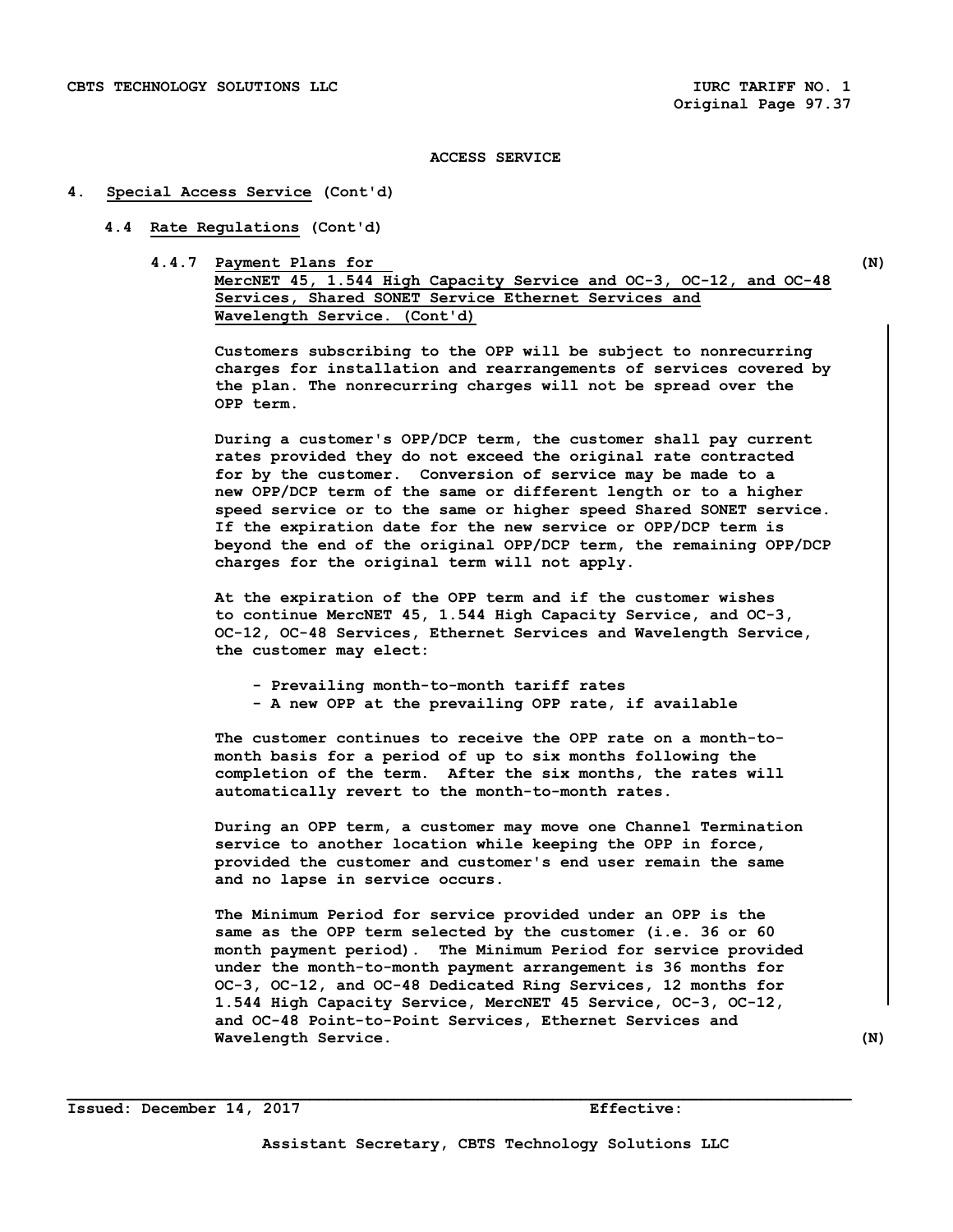#### **4. Special Access Service (Cont'd)**

- **4.4 Rate Regulations (Cont'd)** 
	- **4.4.7 Payment Plans for (N) MercNET 45, 1.544 High Capacity Service and OC-3, OC-12, OC-48 Services, Ethernet Services And Wavelength Service (Cont'd)**

 **Customers requesting termination of service prior to the expiration date of the Minimum Period will be liable for payment of a Minimum Period Charge. The Minimum Period Charge applies to all features associated with a service. The Minimum Period Charge for all OPP terms will be calculated as follows:** 

 **- Customers with a 12 month OPP would pay a charge equal to the total of the remaining months of the OPP contract. The Termination rate calculation is:** 

 **[12 months - months in service] X 12 month OPP monthly rate.** 

 **- Customers with a 36 month OPP would pay a charge equal to the total of the remaining months of the OPP contract. The Termination rate calculation is:** 

 **[36 months - months in service] X 36 month OPP monthly rate.** 

 **- Customers with a 60 month OPP would pay a charge equal to the total of the remaining months of the OPP contract. The Termination rate calculation is:** 

 **[60 months - months in service] X 60 month OPP monthly rate. (N)** 

**Issued: December 14, 2017 Effective:** 

**Assistant Secretary, CBTS Technology Solutions LLC**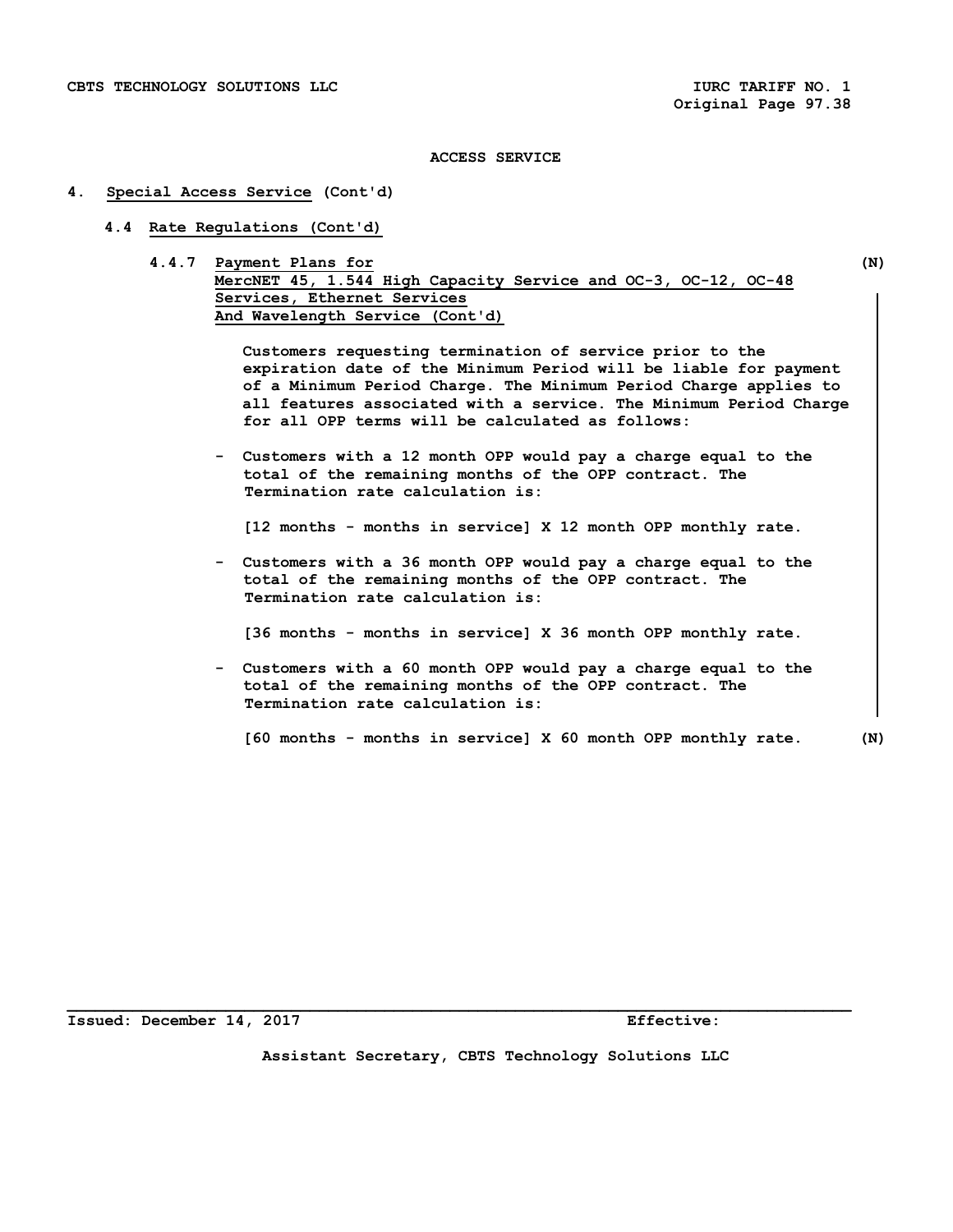#### **4. Special Access Service (Cont'd)**

 **4.4 Rate Regulations (Cont'd)** 

#### **4.4.8 Discount Commitment Program (DCP) (N)**

 **(A) General Description** 

 **The Discount Commitment Program (DCP) provides the customer with rate stabilization and discounted rates for 1.544 High Capacity Service, MercNET 45 Service, OCn Services, Wavelength Service and Ethernet Services. The customer agrees to a minimum service commitment per service when establishing a DCP. The rate elements by service are:** 

 **1.544 High Capacity Service, MercNET 45 Service; Channel Termination Channel Mileage, Multiplexing OCn Point-to-Point Service; Channel Termination Channel Mileage, Add drop Multiplexing OCn Dedicated Ring Service; Ports, Nodes, Channel Mileage, Add/Drop Multiplexing, Regenerators** 

 **Wavelength Service, Ethernet Service; Ports** 

 **Customers may disconnect or move Channel Terminations, Multiplexing, Nodes or Ports and not be subject to Maximum Termination Liability charges as long as commitment Levels are maintained.** 

 **DCPs may be established by service and be of either 12, 24 36, 48, 60, and 84 months duration for 1.544 High Capacity, OCN Point-to-Point, OCN Dedicated Ring. Wavelength and Ethernet Services. A customer may have only one DCP per service in effect at one time. For example, a customer that has a 36-month DCP for DS1 Service may not establish a second DS1 Service until the current DCP expires.** 

 **Monthly rates for services installed under a DCP will change as Telephone Company-initiated rate changes become effective but during the DCP term will not exceed the original monthly rate in effect at the beginning of customer's DCP term. (N)** 

**Issued: December 14, 2017 Effective:** 

**Assistant Secretary, CBTS Technology Solutions LLC**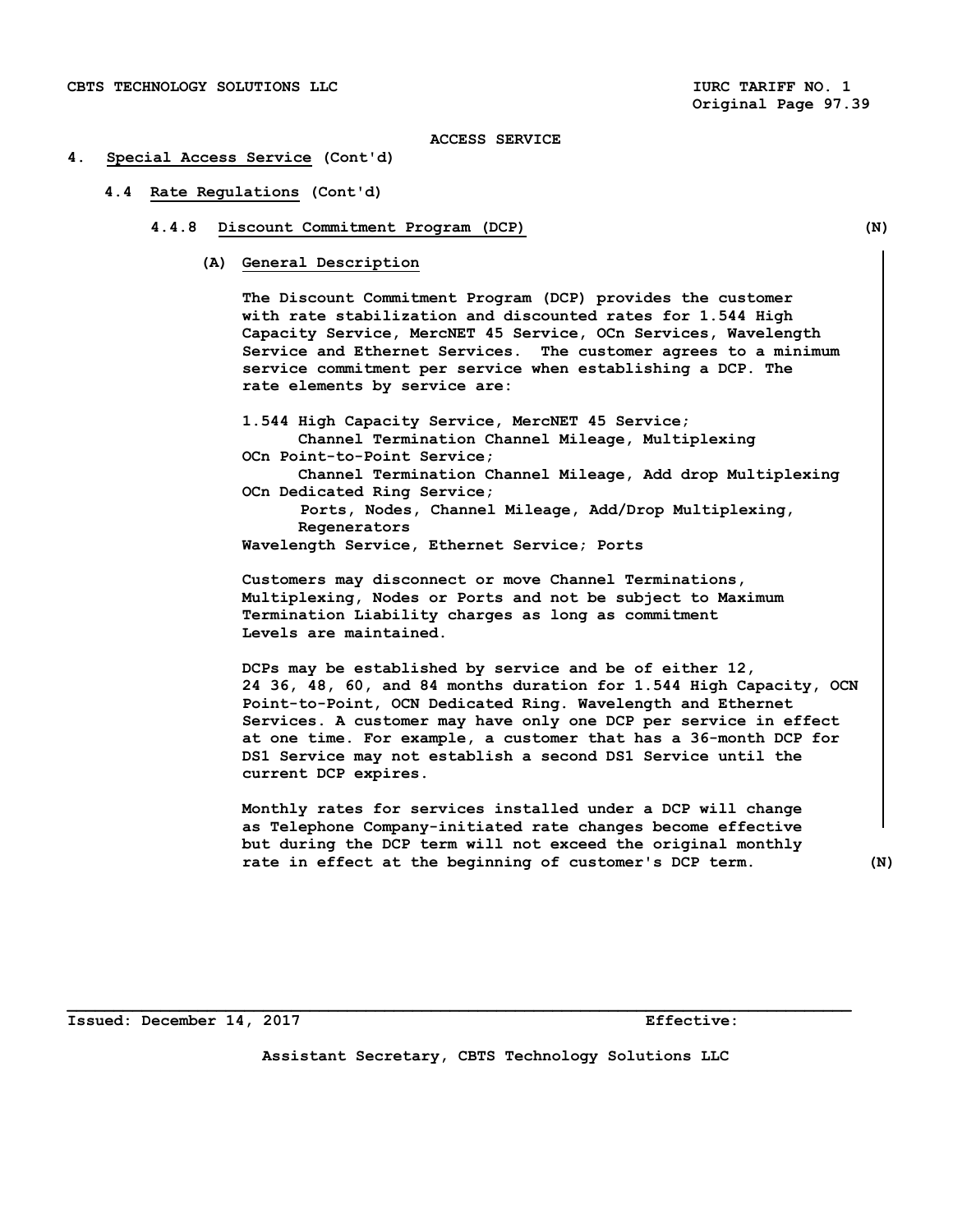#### **4. Special Access Service (Cont'd)**

- **4.4 Rate Regulations (Cont'd)** 
	- **4.4.8 Discount Commitment Program (DCP) (Cont'd) (N)** 
		- **(A) General Description (Cont'd)**

 **During the term of the selected DCP, Telephone Company initiated rate changes (increases or decreases) will automati cally be applied to the monthly rates for the remaining months of the current DCP term. But in no case will any rate change cause the monthly rate during the DCP term to exceed that in effect at the beginning of the customer's DCP term.** 

 **(B) Commitment Level** 

 **A customer establishes a DCP term by committing 90 percent of their in-service Circuits (CKTS) by service during the term.** 

 **The customer will not receive the DCP rates for in-service levels above the 90 percent commitment level established. For example, a customer with 100 CKTSs in-service and commits to 90 CKTS (i.e. 90 percent) will receive the DCP rates for up to 90 CKTS.** 

 **If a customer's actual in-service level falls below the commitment level, the customer will be billed for the commitment level of CKTS at DCP rates. For example, a customer that commits 90 CKTS but has only 70 CKTS in service will be billed the DCP rates for 90 CKTS.** 

 **(C) 90-Day Review Period** 

 **No adjustments, for being below commitment level (as described in (B) above), in monthly billing for a DCP will be made until 90 days after Company notification to the customer that the commitment level has been exceeded or not been met. This will insure that customers will not be penalized for aberrations in Channel Termination, Network Access Connection or Off-Network Access Connection counts caused by timing differentials in disconnection and installation. (N)** 

**Issued: December 14, 2017 Effective:** 

**Assistant Secretary, CBTS Technology Solutions LLC**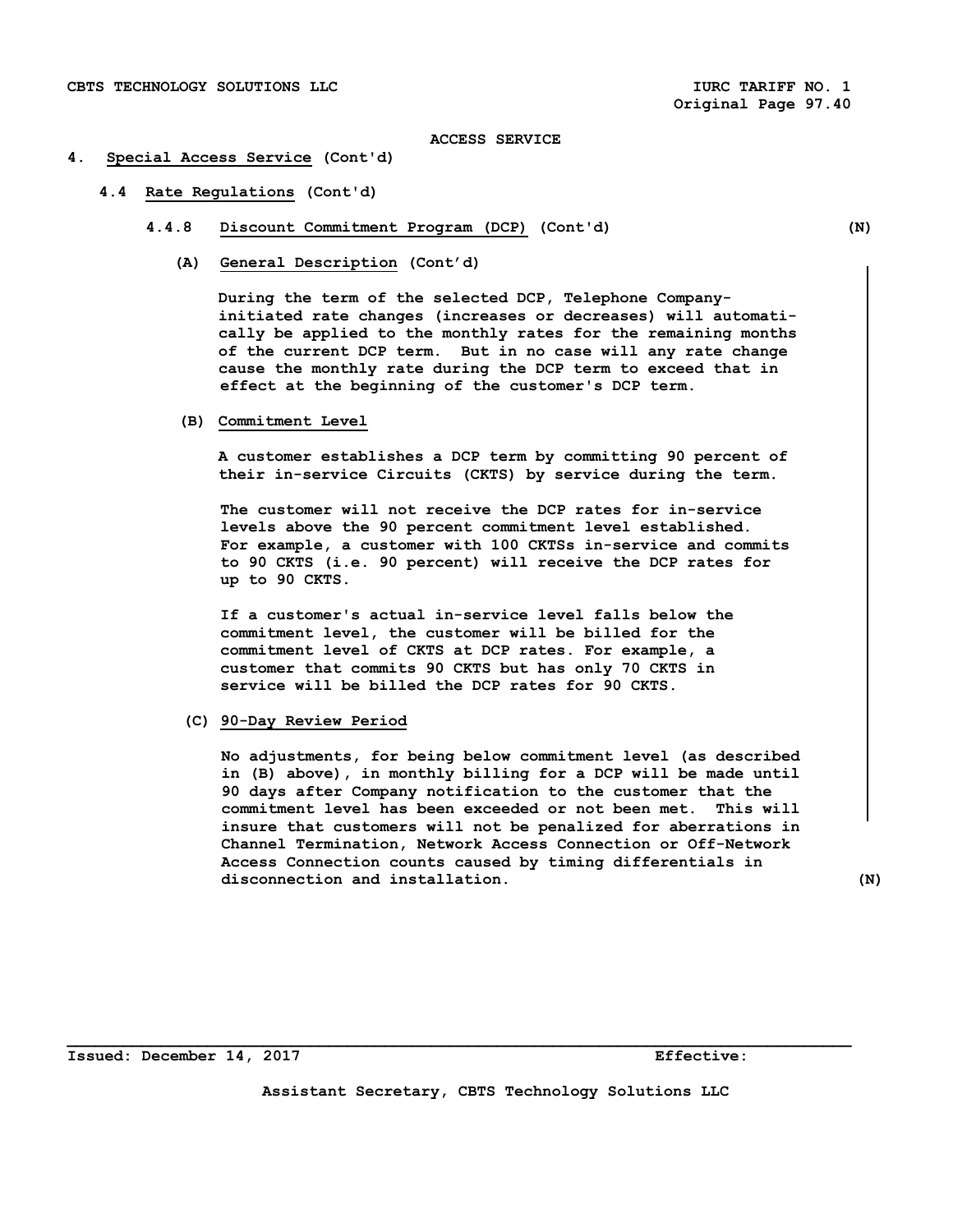#### **4. Special Access Service (Cont'd)**

- **4.4 Rate Regulations (Cont'd)** 
	- **4.4.8 Discount Commitment Program (DCP) (Cont'd) (N)** 
		- **(C) 90-Day Review Period (Cont'd)**

 **Customers' bills will not be adjusted for being outside the parameters described in 4.4.8(B), preceding during the 90 day review period. Additionally, customers will continue to be billed the adjustments (following the 90 day review period) for being outside the described parameters until the commitment level is met or increased. A new 90-day review period will be initiated if the customer's actual in-service level subsequently falls outside the described parameters.** 

 **(D) Increasing the DCP Commitment Level** 

 **Customers may increase their commitment level at any time by notifying the Company in writing. An increase in the commitment level will not change the expiration date of the DCP.** 

 **When a commitment level is increased, the actual in-service CKT level at the time of the increase will be used to calculate billing adjustments as described in Section 4.4.8(B), preceding.** 

# **(E) Decreasing the DCP Commitment Level and Termination Liabilities**

**Customers may decrease their commitment level only by paying termination liability charges on the number of Channel Terminations, by which the commitment level is decreased. Termination Liabilities will apply to 1.544 High Capacity, MercNET 45 and. For example, a customer has a commitment level of 90 CKTS. The customer then decreases this commitment level to 70 CKTS. The customer must pay termination liabilities on 20 CKTS.** 

 **The Termination Liability for DCP is calculated to be the dollar difference between the current DCP rate for the DCP term that could have been completed during the time the service was actually in service, or the monthly rate for services in service, or the monthly rate for services in place less than 36 months, and the customer's current DCP rate for each month the service was provided. (N)**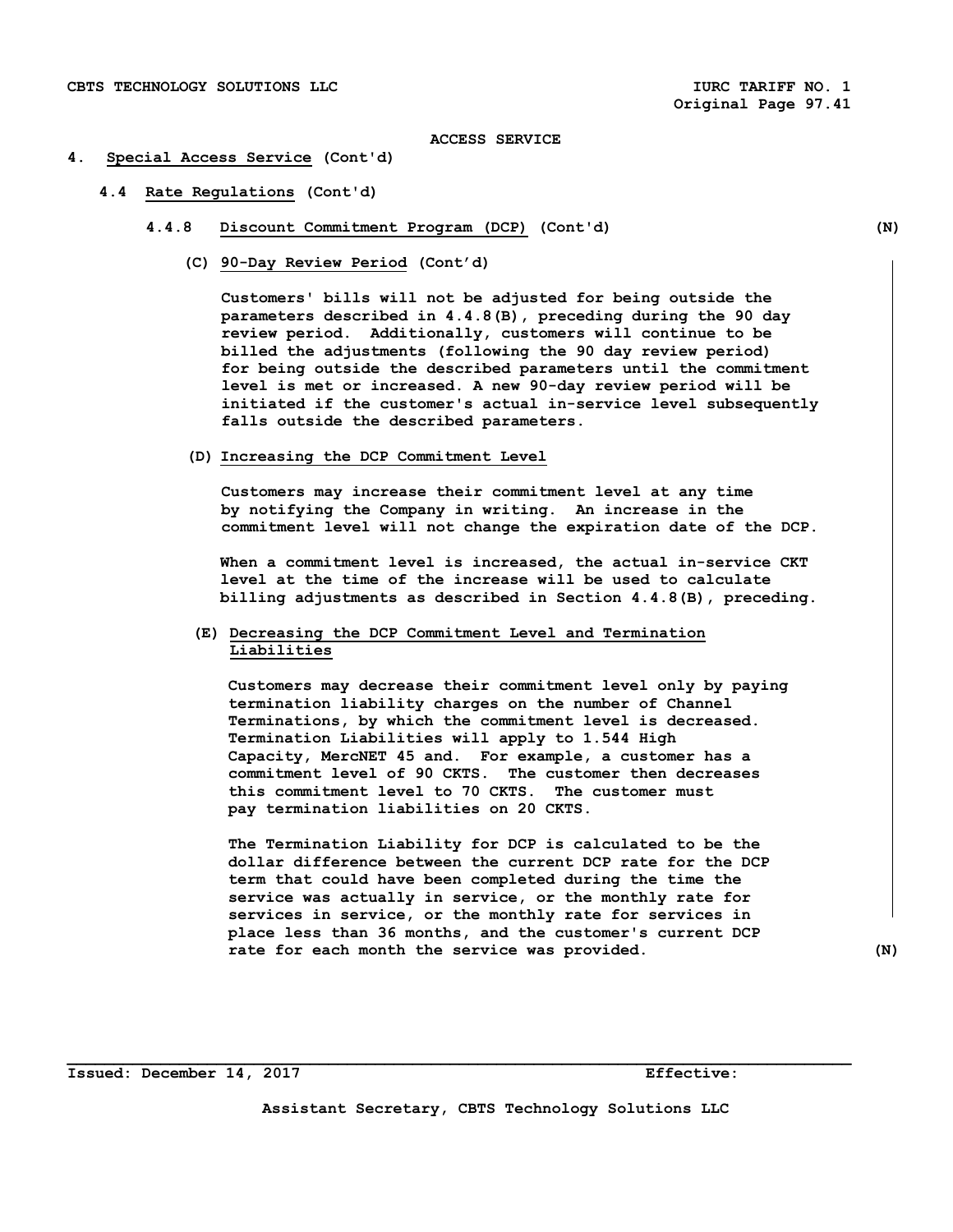#### **4. Special Access Service (Cont'd)**

#### **4.4 Rate Regulations (Cont'd)**

- **4.4.8 Discount Commitment Program (DCP) (Cont'd) (N)** 
	- **(E) Decreasing the DCP Commitment Level and Termination Liabilities (Cont'd)**

 **For example, a customer subscribing to a 60-month DCP term reduced their CKTS commitment by 20 CKTS during the 37th month. This customer's termination charge would be:** 

 **20 CKTS x (36 month DCP rate - 60 month DCP rate) x 37 months = Termination Charge** 

 **A decrease in the commitment level will not change the expiration date of the DCP.** 

#### **(F) Upgrading a DCP Service**

 **When a customer upgrades a Ds1 service being billed DCP rates to a DS3 High Capacity, the DS1 DCP commitment level will be reduced at the customer's request (up to a maximum of 24) and no termination liabilities will apply. If the customer has a DCP for a 1.544 High Capacity, the 1.544 High Capacity DCP commitment level will be increased if the customer requests that it be increased. When a customer upgrades a 1.544 High Capacity service being billed DCP rates to a MercNET 45 service the customer's 1.544 High Capacity DCP commitment level will be reduced at the customer's request (up to a maximum of 28) and no termination liabilities will apply.** 

 **(G) Conversion to an Optional Payment Plan (OPP)** 

 **Customers may convert services from a DCP term to an OPP as described in 4.4.7, preceding. No termination liabilities will apply to services converted to an OPP term of the same or longer length than the DCP term. Additionally, the customer's DCP commitment level will be reduced by the number of CKTS associated with the service, converted to an OPP term. (N)**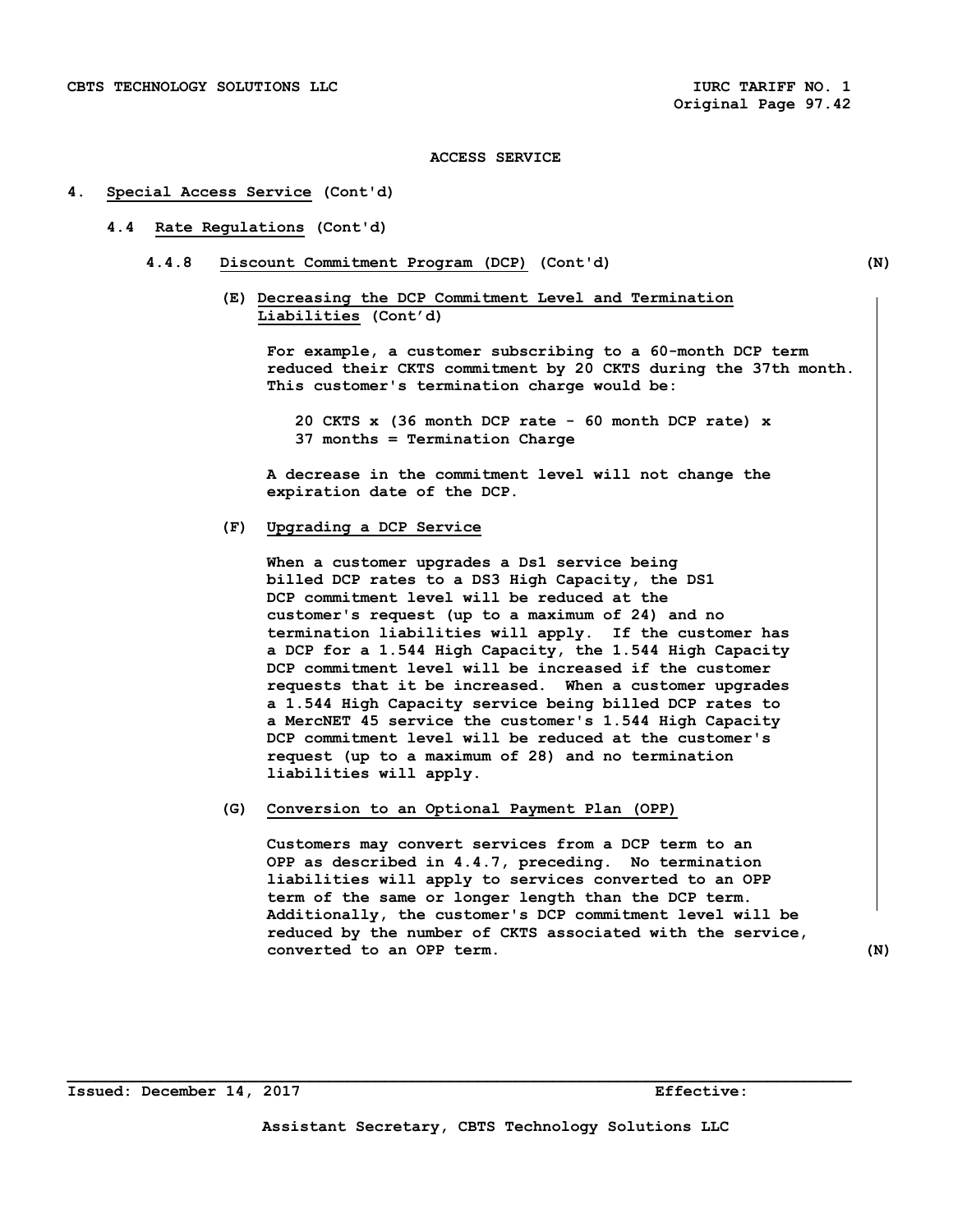#### **4. Special Access Service (Cont'd)**

- **4.5 Rate and Charges (Cont'd)** 
	- **4.5.1 High Capacity Service\***

|                                |              |                         |         | usoc                  | Monthly<br>Rates |         | Nonrecurring<br>Charges                                           |            |
|--------------------------------|--------------|-------------------------|---------|-----------------------|------------------|---------|-------------------------------------------------------------------|------------|
|                                |              | (A) Channel Termination |         |                       |                  |         |                                                                   |            |
|                                | USOC         | MONTHLY                 | 12 MOS. | 24 Mos.               | 36 MOS.          | 48 MOS. | 60 MOS.                                                           | 84 MOS.    |
| $-1.544$ Mbps<br>(MercNet 1.5) |              | <b>TZGA1 \$ 145.00</b>  |         |                       |                  |         | 145.00 (N) 137.00 (N) 129.00 (N) 125.60 (N) 122.21 (N) 110.00 (N) |            |
| - MercNET 45<br>Chan. Term.    | <b>TZGB1</b> | 750.00                  |         | 750.00 (N) 725.00 (N) |                  |         | 700.00(N) 677.00(N) 654.00(N)                                     | 600.00 (N) |

 **(B) Mileage** 

## **Monthly 12 Mos. 24 Mos. 36 Mos. 48 Mos. 60 Mos. 84 Mos.**

**Fixed Fixed** 

 **1YBA1 \$110.00 \$110.00(N)\$ 97.75(N)\$ 85.50(N)\$ 83.25(N)\$ 81.00(N)\$ 73.00(N)** 

## **Per Mile**

 **\$ 6.72 6.72(N) 5.61(N) 4.58(N) 4.47(N) 4.35(N) 3.92(N)** 

|           |  | Per Mile                                                                                  |                 |  |  |  |         |  |         |  |         |         |  |
|-----------|--|-------------------------------------------------------------------------------------------|-----------------|--|--|--|---------|--|---------|--|---------|---------|--|
|           |  | Monthly                                                                                   | 12 Mos. 24 Mos. |  |  |  | 36 Mos. |  | 48 Mos. |  | 60 Mos. | 84 Mos. |  |
| Long Haul |  | ZZYDE \$ 6.72 (N) \$ 6.72 (N) \$ 5.61 (N) \$ 4.58 (N) \$ 4.47 (N) \$ 4.35 (N) \$ 3.92 (N) |                 |  |  |  |         |  |         |  |         |         |  |

**Over 40 Miles** 

**\* One Year Minimum on all features and functions** 

**\* Where available.** 

**Issued: December 14, 2017** 

**Assistant Secretary, CBTS Technology Solutions LLC**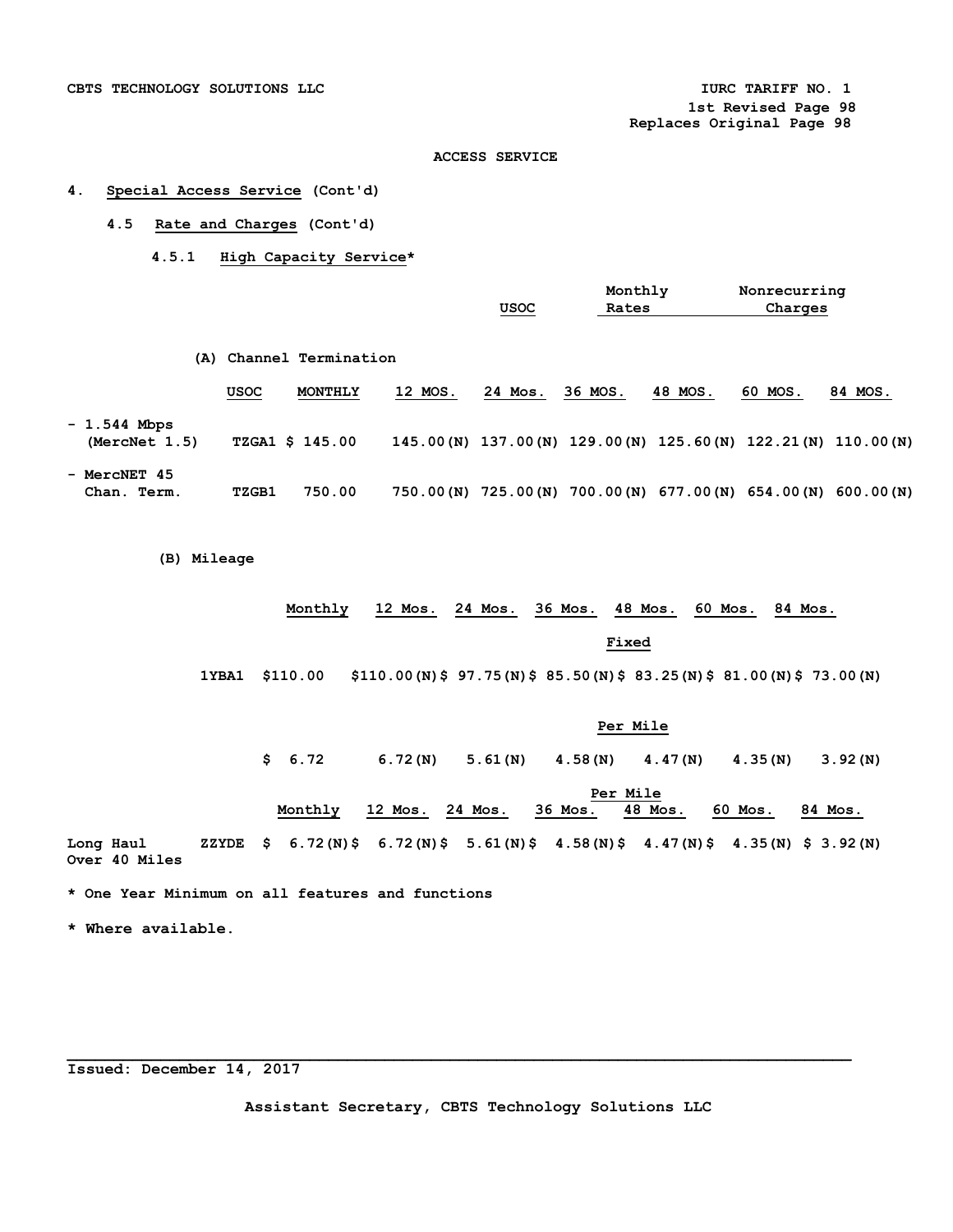**2nd Revised Page 98** 

 **Replaces 1st Revised Page 98** 

#### **ACCESS SERVICE**

## **4. Special Access Service (Cont'd)**

## **4.5 Rate and Charges (Cont'd)**

 **4.5.1 High Capacity Service\*** 

|                                |             |                     |         | <b>USOC</b> | Monthly<br>Rates |         | Nonrecurring<br>Charges |         |
|--------------------------------|-------------|---------------------|---------|-------------|------------------|---------|-------------------------|---------|
| (A)                            |             | Channel Termination |         |             |                  |         |                         |         |
|                                | <u>USOC</u> | MONTHLY             | 12 MOS. | 24 Mos.     | 36 MOS.          | 48 MOS. | 60 MOS.                 | 84 MOS. |
| $-1.544$ Mbps<br>(MercNet 1.5) |             | TZGA1 \$ 145.00     | 145.00  | 137.00      | 129.00           | 125.60  | 122.21                  | 110.00  |
| - MercNET 45<br>Chan. Term.    | TZGB1       | 750.00              | 750.00  | 725.00      | 700.00           | 677.00  | 654.00                  | 600.00  |

### **(B) Mileage**

|           |               |       |    | Monthly  | 12 Mos.                   | 24 Mos. | 36 Mos.                                          | 48 Mos.  | 60 Mos.    | 84 Mos.    |
|-----------|---------------|-------|----|----------|---------------------------|---------|--------------------------------------------------|----------|------------|------------|
|           |               |       |    |          |                           |         |                                                  | Fixed    |            |            |
|           |               | 1YBA1 |    | \$110.00 | \$110.00                  | \$97.75 | \$85.50                                          | \$83.25  | \$81.00    | \$73.00(N) |
|           |               | 1YBB1 |    | \$490.00 | $$490.00(N)$ \$390.00 (N) |         | $$290.00(N)$ \$265.00(N) \$240.00(N) \$216.00(N) |          |            |            |
|           |               |       |    |          |                           |         |                                                  | Per Mile |            |            |
|           |               | 1YBA1 | S. | 6.72     | 6.72                      | 5.61    | 4.58                                             | 4.47     | 4.35       | 3.92       |
|           |               | 1YBB1 | s  | 9.99     | 9.99(N)                   | 9.00(N) | 8.00(N)                                          | 7.00(N)  | 6.00(N)    | 5.50(N)    |
|           |               |       |    |          |                           |         |                                                  | Per Mile |            |            |
|           |               |       |    | Monthly  | 12 Mos.                   | 24 Mos. | 36 Mos.                                          | 48 Mos.  | 60 Mos.    | 84 Mos.    |
| Long Haul |               | ZZYDE |    | \$6.72   | \$6.72                    | \$5.61  | \$4.58                                           | \$4.47   | \$4.35     | \$3.92     |
|           | Over 40 Miles | ZZYDF |    |          | \$25.00 (N)               |         | $$25.00(N)$ $$22.50(N)$ $$20.00(N)$ $$19.00(N)$  |          | \$18.00(N) | \$17.10(N) |

**\* One Year Minimum on all features and functions** 

**\* Where available.** 

**Issued: December 14, 2017 Effective:** 

**Assistant Secretary, CBTS Technology Solutions LLC**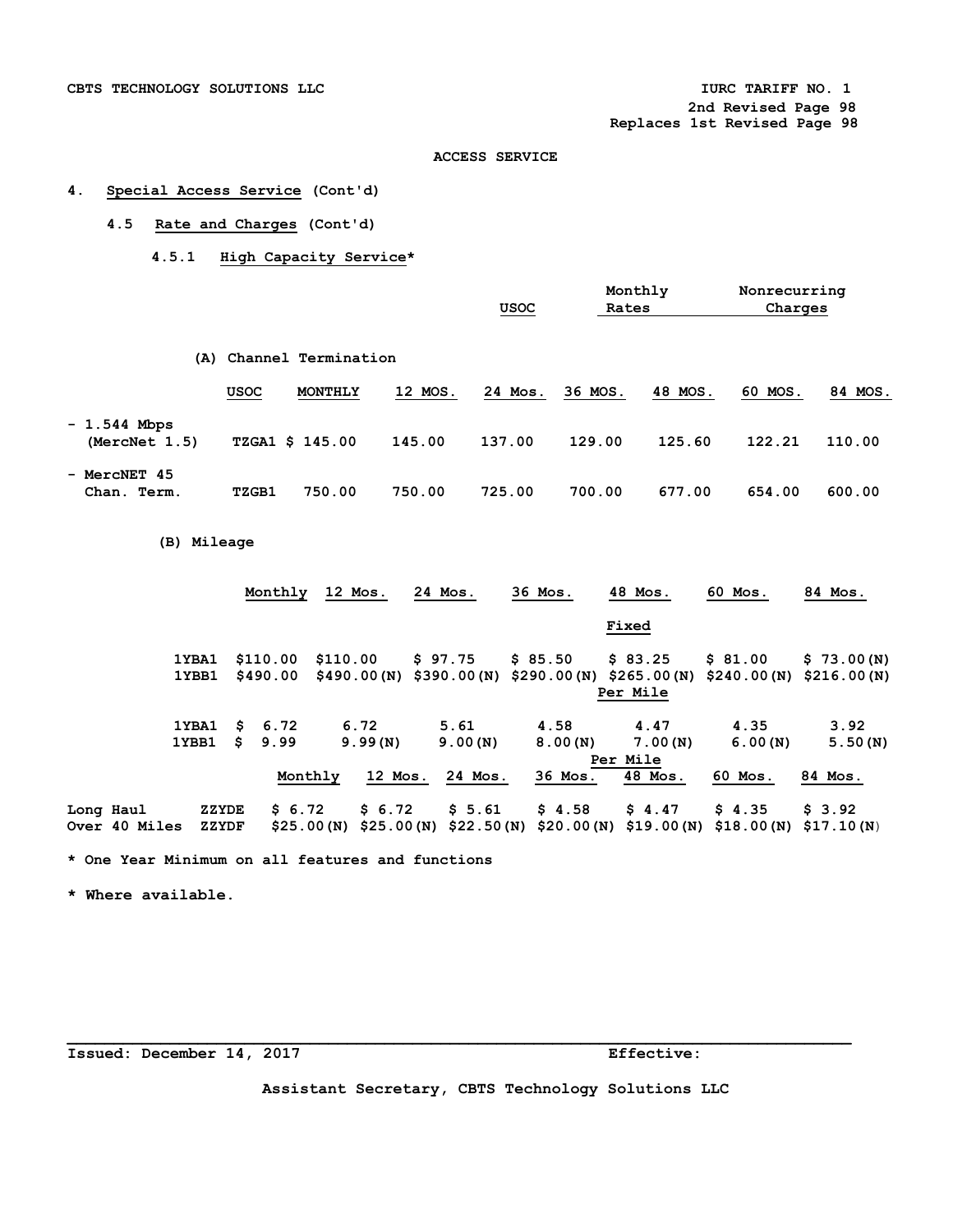## **4. Special Access Service (Cont'd)**

## **4.5 Rate and Charges (Cont'd)**

- **4.5.1 High Capacity Service\* (N)** 
	- **(C) Optional Features and Functions** 
		- **(1) Multiplexing**

| (2) | DS3 to DS1<br>- Per arrangement<br>Cross-Connection to<br>ILEC Facilities | OM3X1                 | \$615.36       |              | <b>NONE</b>                |
|-----|---------------------------------------------------------------------------|-----------------------|----------------|--------------|----------------------------|
|     | - DS1<br>$-$ DS3                                                          | <b>CX1CX</b><br>CX3CX | 10.00<br>12.00 |              | <b>NONE</b><br><b>NONE</b> |
| (3) | Digital Facility<br>Cross-Connection<br>Per DS1<br>Per DS3                | DXZ01<br>DXZ03        | 10.57<br>60.78 | None<br>None | (N)                        |

**\* Where available.** 

**Issued: December 14, 2017 Effective:** 

**Assistant Secretary, CBTS Technology Solutions LLC**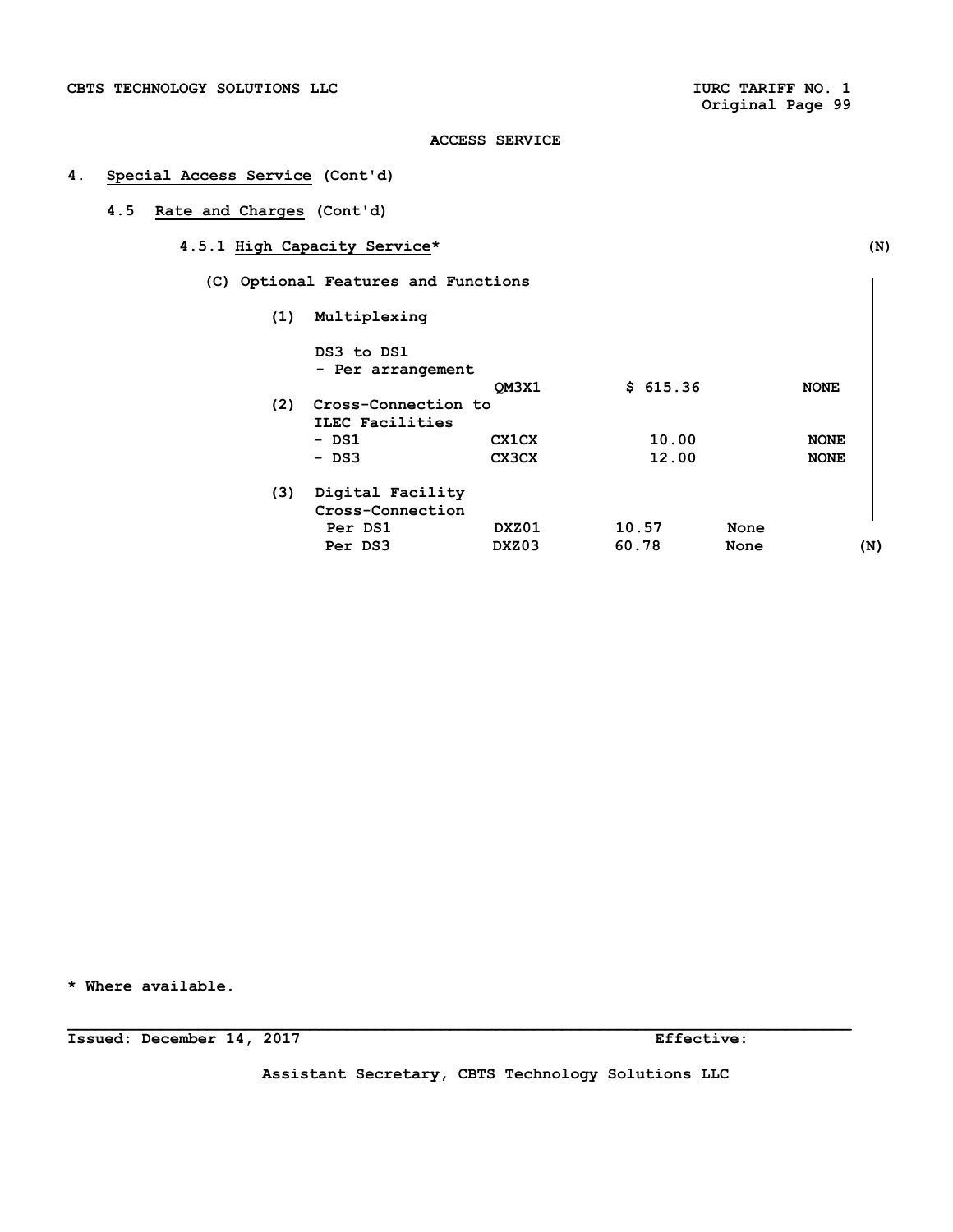## **4. Special Access Service (Cont'd)**

 **4.5 Rates and Charges (Cont'd)** 

## **4.5.2 OC-3 Service, OC-12 Service, OC-48 and OC-192 Service Point-to-Point Services (N)**

 **(A) OC-3 Service\*** 

 **Recurring Charges Optional Payment Plan** 

**(1) Channel Termination - Per Point of Termination Terminating Bit Rate 155.52 Mbps (DS1, DS3 Drops)** 

|                                           | <b>USOC</b>  | Monthly          | 12 Mo.     | 24 Mo.     | 36 Mo.     | 48 Mo.     | 60 Mo.     | 84 Mo.     |
|-------------------------------------------|--------------|------------------|------------|------------|------------|------------|------------|------------|
|                                           |              | TMECS \$1,430.00 | \$1,430.00 | \$1,365.00 | \$1,300.00 | \$1,240.00 | \$1,180.00 | \$1,065.00 |
|                                           |              |                  |            |            |            |            |            |            |
|                                           |              |                  |            |            |            |            |            |            |
| Channel Mileage<br>(2)                    |              |                  |            |            |            |            |            |            |
| - Fixed                                   | 1L5XX        | 400.00           | 400.00     | 390.00     | 380.00     | 370.00     | \$360.00   | 340.00     |
| Per mile at                               |              |                  |            |            |            |            |            |            |
| 155.52 Mbps                               | 1L5XX        | 150.00           | 150.00     | 138.00     | 125.00     | 113.00     | 100.00     | 90.00      |
| Long Haul Per Mile                        |              |                  |            |            |            |            |            |            |
| 40+ at 155.52 Mbps                        |              |                  |            |            |            |            |            |            |
|                                           | ZZYDG        | 78.00            | 78.00      | 76.05      | 74.10      | 72.15      | 70.20      | 66.69      |
| Optional Features<br>(3)<br>and Functions |              |                  |            |            |            |            |            |            |
| OC-3/STM-Add/Drop<br>(a)                  |              |                  |            |            |            |            |            |            |
| Multiplexing                              |              |                  |            |            |            |            |            |            |
| Per Arrangement                           |              |                  |            |            |            |            |            |            |
|                                           |              | MXRCX 1,050.00   | 1,050.00   | 1,023.00   | 995.00     | 988.00     | 980.00     | 960.00     |
| (b) Add/Drop Function                     |              |                  |            |            |            |            |            |            |
| Per GigE                                  | <b>MXJJX</b> | 1,100.00         | 1,100.00   | 1,050.00   | 1,000.00   | 950.00     | 900.00     | 830.00     |
| Per 100mg                                 | <b>MXJKX</b> | 250.00           | 250.00     | 238.00     | 225.00     | 213.00     | 200.00     | 180.00     |
| Per 10mg                                  | <b>MXJLX</b> | 80.00            | 80.00      | 78.00      | 75.00      | 73.00      | 70.00      | 65.00      |
| $Per OC-3/STM-1$                          | <b>MXJCX</b> | 200.00           | 200.00     | 175.00     | 150.00     | 143.00     | 135.00     | 125.00     |
| Per DS3                                   | <b>MXJBX</b> | 80.00            | 80.00      | 78.00      | 75.00      | 73.00      | 70.00      | 65.00      |
| Per DS1                                   | <b>MXJAX</b> | 50.00            | 50.00      | 48.00      | 45.00      | 43.00      | 40.00      | 45.00      |

**\* One Year Minimum on all features and functions (N)** 

**Issued: December 14, 2017 Effective:** 

**Assistant Secretary, CBTS Technology Solutions LLC**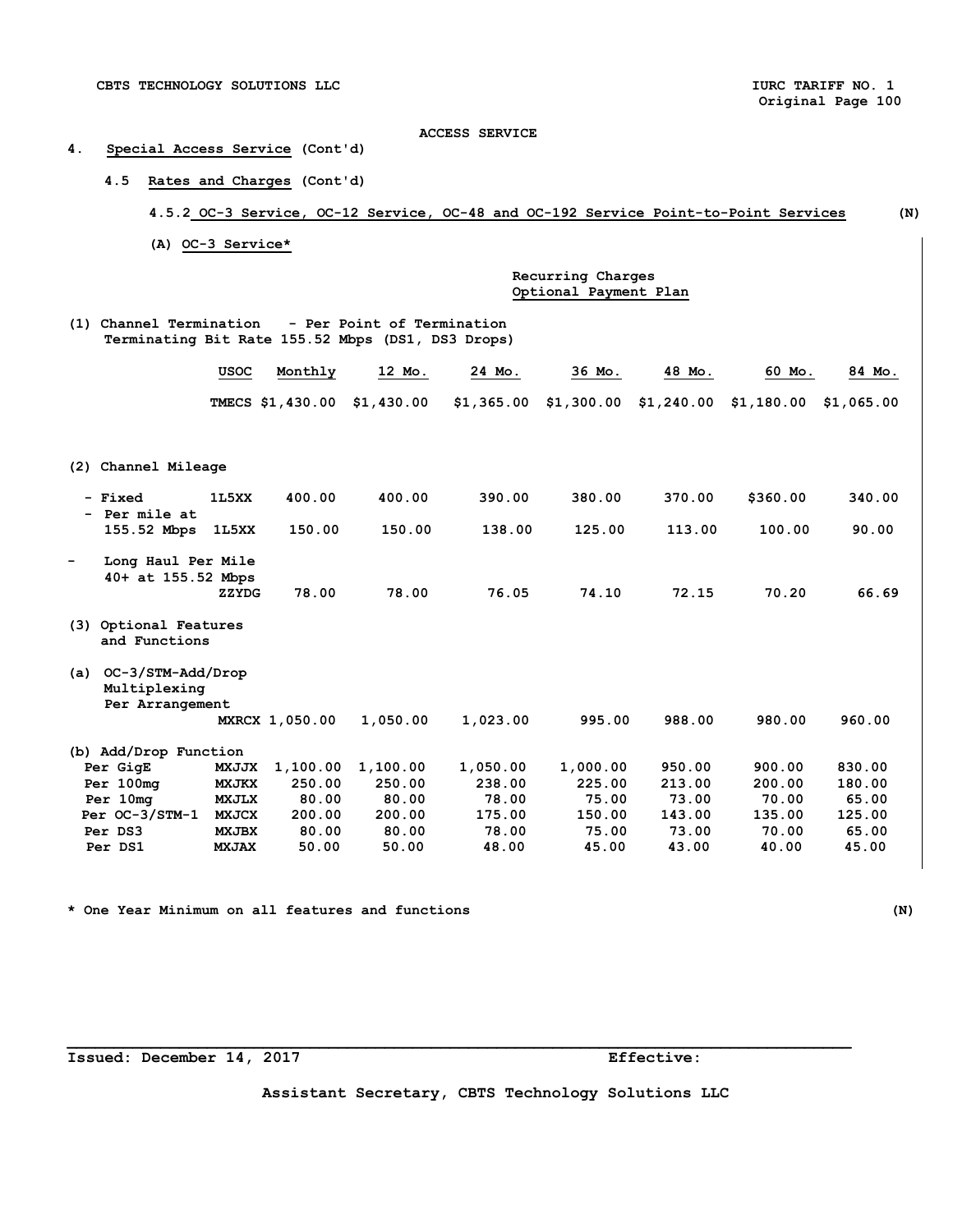- **4. Special Access Service (Cont'd)** 
	- **4.5 Rates and Charges (Cont'd)**

|  | 4.5.2 OC-3 Service, OC-12 Service, OC-48, and OC-192 Service |  |  | (N) |
|--|--------------------------------------------------------------|--|--|-----|
|  | - Point-to-Point Services (Cont'd)                           |  |  |     |

 **(A) OC-3 Service (Cont'd)\*** 

|            |                                                                                                     | <b>USOC</b>  | Monthly  | 12 Mo. | 24 Mo. | 36 Mo.                                            | 48 Mo. | 60 Mo. | 84 Mo. |     |
|------------|-----------------------------------------------------------------------------------------------------|--------------|----------|--------|--------|---------------------------------------------------|--------|--------|--------|-----|
|            | (c) ISP Connection                                                                                  | <b>LVP</b>   | 100.00   | 100.00 | 100.00 | 100.00                                            | 100.00 | 100.00 | 100.00 |     |
|            | (d) Private Virtual<br>Circuit/VLAN                                                                 | <b>PVCAX</b> | 40.00    | 40.00  | 40.00  | 40.00                                             | 40.00  | 40.00  | 40.00  |     |
|            | $(e)$ OC-3 to DS1<br>Multiplexing                                                                   | MLX11        | 1,800.00 |        |        |                                                   |        |        |        |     |
|            | (f)Cross-Connection<br>of Services<br>OC-3/STM-1 to<br>$OC-3/STM-1$<br>Cross-Connect<br>Per Circuit | <b>OCCCX</b> | \$100.00 | 100.00 | 100.00 | 100.00                                            | 100.00 | 100.00 | 100.00 |     |
| $(\sigma)$ | 1+1 Protection with<br>Route Survivability                                                          |              |          |        |        |                                                   |        |        |        |     |
|            | - Per Quarter<br>Route Mile                                                                         | S2DXY        | 20.00    | 20.00  | 20.00  | 20.00                                             | 20.00  | 20.00  | 20.00  |     |
| (e)        | 1+1 Protection with<br>Central Office<br>Survivability                                              |              |          |        |        |                                                   |        |        |        |     |
|            | - Per Quarter<br>Route Mile                                                                         | S2VXY        | 20.00    | 20.00  | 20.00  | 20.00                                             | 20.00  | 20.00  | 20.00  |     |
|            | - Channel Mileage<br>Fixed and Per Mile                                                             |              |          |        |        | Apply Rates and Charges<br>As 4.5.2 (A) Preceding |        |        |        | (N) |

**\* One Year Minimum on all features and functions** 

**Issued: December 14, 2017 Effective:** 

**Assistant Secretary, CBTS Technology Solutions LLC**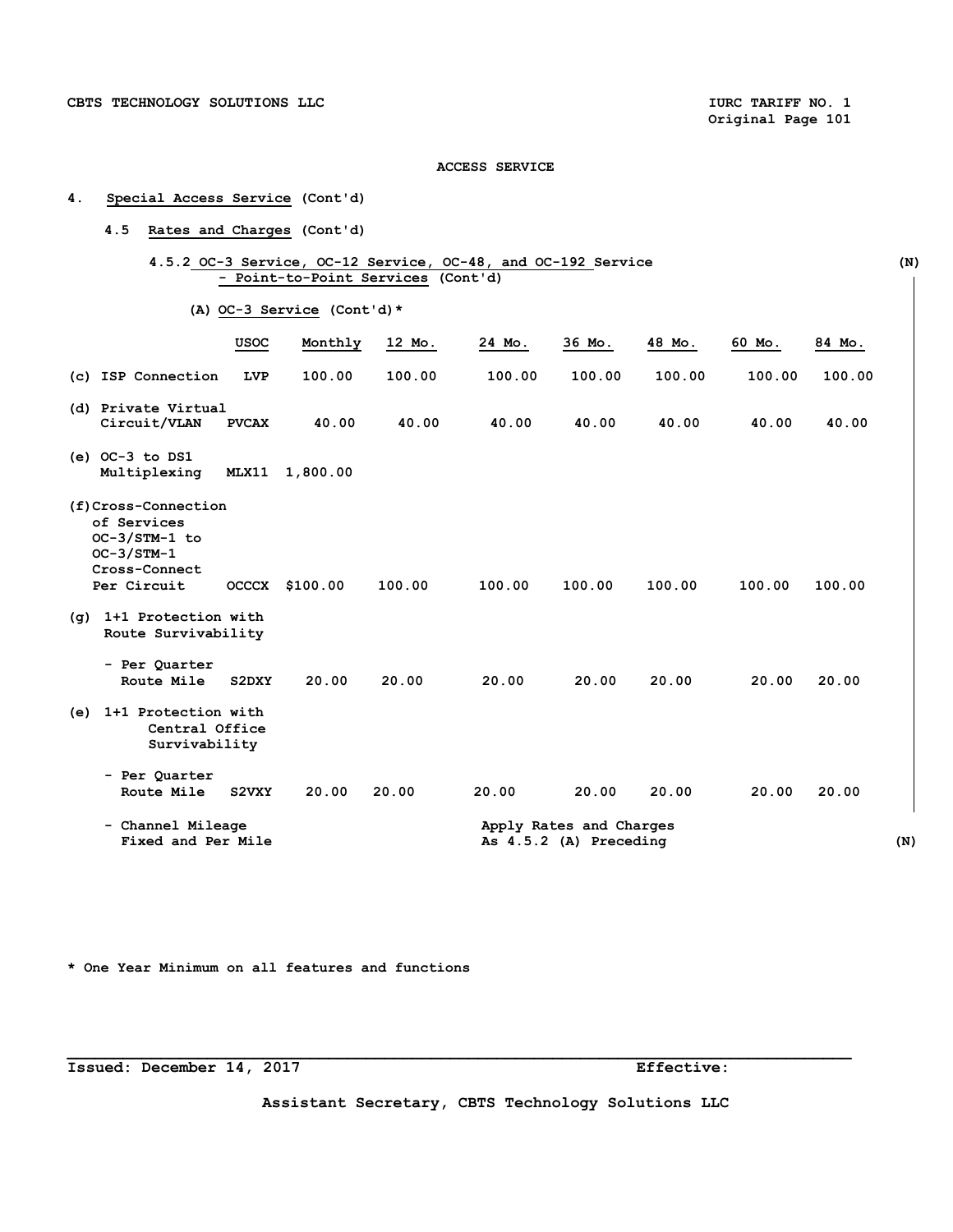## **4. Special Access Service (Cont'd)**

## **4.5 Rates and Charges (Cont'd)**

**4.5.2 OC-3 Service, OC-12 Service, OC-48, and OC-192 Service (N) Point-to-Point Services (Cont'd)** 

 **(B) OC-12 Service\*** 

 **Recurring Charges Optional Payment Plan** 

 **(1) Channel Termination - Per Point of Termination Terminating Bit Rate 622.08 Mbps (DS1, DS3, OC-3/STM-1 Drops)** 

| <b>USOC</b>                                                                        | Monthly                           | 12 Mo.                                | 24 Mo.               | 36 Mo.                  | 48 Mo.           | 60 Mo.                | 84 Mo.           |
|------------------------------------------------------------------------------------|-----------------------------------|---------------------------------------|----------------------|-------------------------|------------------|-----------------------|------------------|
| <b>TMECS</b>                                                                       | $$2,900.00$ $$2,900.00$           |                                       | \$2,750.00           | $$2,600.00$ $$2,523.00$ |                  | \$2,445.00 \$2,250.00 |                  |
|                                                                                    | <b>USOC</b>                       | Monthly                               | 12 Mo.               | 24 Mo.<br>36 Mo.        | 48 Mo.           | 60 Mo.                | 84 Mo.           |
| (2) Channel Mileage<br>- Fixed<br>- Per mile at                                    | 1L5XX                             | \$600.00                              | \$600.00<br>\$575.00 | \$550.00                | \$525.00         | \$500.00              | \$475.00         |
| 622.08 Mbps                                                                        | 1L5XX                             | 150.00                                | 150.00<br>138.00     | 125.00                  | 113.00           | 100.00                | 90.00            |
| (3) Optional Features<br>and Functions<br><b>USOC</b><br>OC-12/STM-Add/Drop<br>(a) | Monthly                           | 12 Mo.                                | 24 Mo.               | 36 Mo.                  | 48 Mo.           | 60 Mo.                | 84 Mo.           |
| Multiplexing<br>Per Arrangement                                                    | <b>MXRDX</b>                      | 2,460.00 2,460.00                     | 2,275.00             | 2,092.00                | 1,906.00         | 1,720.00 1,590.00     |                  |
| (b) Add/Drop Function                                                              |                                   |                                       |                      |                         |                  |                       |                  |
| Per GigE<br>Per 100mg MXJKX                                                        | <b>MXJJX</b>                      | 1,100.00 1,100.00<br>250.00<br>250.00 | 1,050.00<br>238.00   | 1,000.00<br>225.00      | 950.00<br>213.00 | 900.00<br>200.00      | 830.00<br>185.00 |
| Per 10mg<br>Per $OC-12/STM-4$                                                      | <b>MXJLX</b>                      | 80.00<br>80.00                        | 78.00                | 75.00                   | 73.00            | 70.00                 | 65.00            |
| $Per OC-3/STM-1$                                                                   | <b>MXJEX</b>                      | 500.00<br>500.00                      | 475.00               | 450.00                  | 428.00           | 405.00                | 375.00           |
| Per DS3                                                                            | <b>MXJCX</b><br><b>MXJBX</b>      | 200.00<br>200.00<br>80.00<br>80.00    | 175.00<br>78.00      | 150.00<br>75.00         | 143.00<br>73.00  | 135.00<br>70.00       | 125.00<br>65.00  |
| - Long Haul Per Mile                                                               |                                   |                                       |                      |                         |                  |                       |                  |
|                                                                                    | 40+ Miles at 622.08 Mbps<br>ZZYDH | 138.00<br>138.00                      | 134.55               | 131.10                  | 127.65           | 124.20                | 117.99<br>(N)    |

**\* One Year Minimum on all features and functions** 

**Issued: December 14, 2017 Effective:** 

**Assistant Secretary, CBTS Technology Solutions LLC**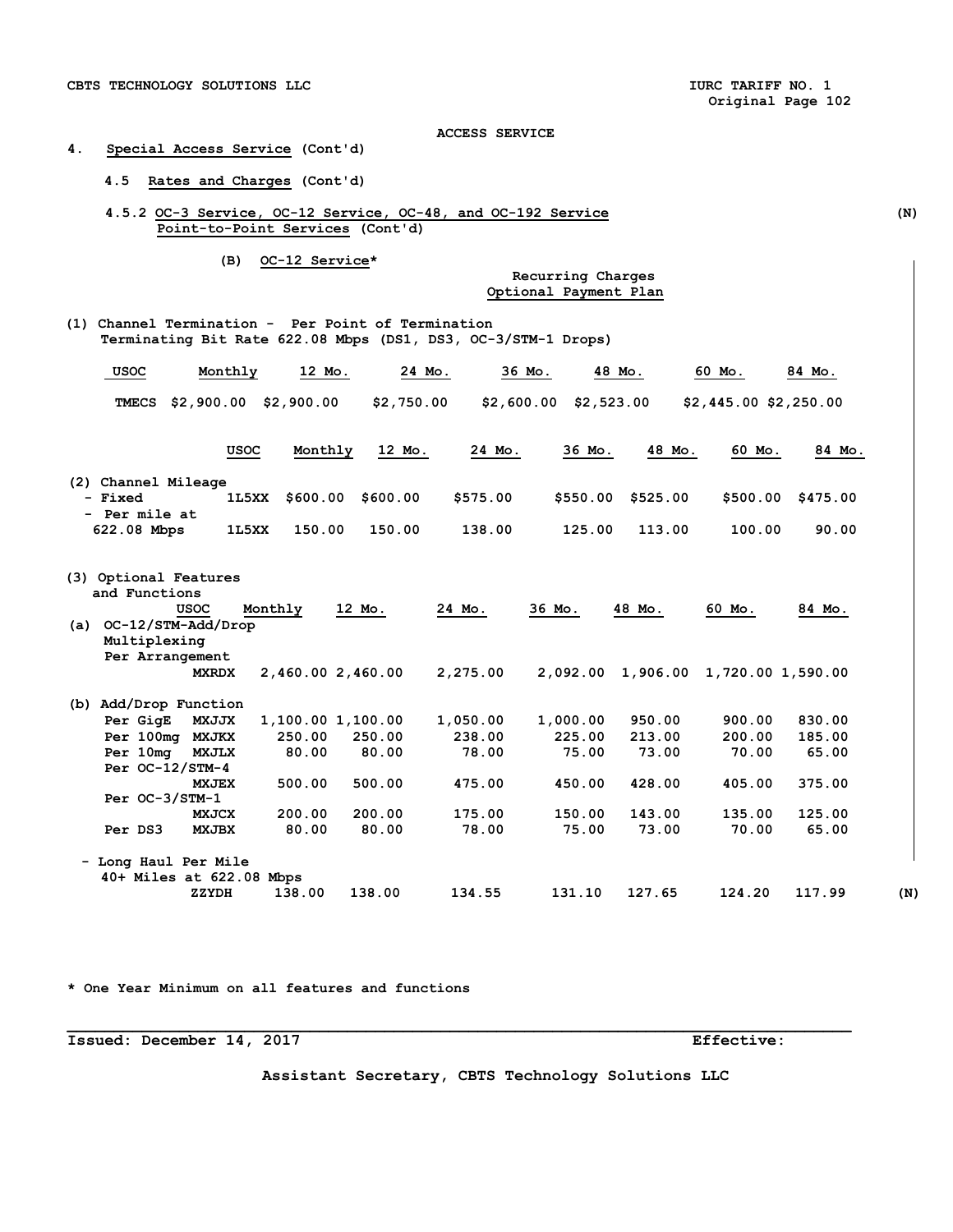| 4.  | Special Access Service (Cont'd)                                                          |         |                                    |          |                                                   |        |               |          |     |
|-----|------------------------------------------------------------------------------------------|---------|------------------------------------|----------|---------------------------------------------------|--------|---------------|----------|-----|
|     | 4.5<br>Rates and Charges (Cont'd)                                                        |         |                                    |          |                                                   |        |               |          |     |
|     | 4.5.2. OC-3 Service, OC-12 Service, OC-48, and OC-192 Service                            |         | - Point-to-Point Services (Cont'd) |          |                                                   |        |               |          | (N) |
|     | (B)                                                                                      |         | OC-12 Service (Cont'd)*            |          |                                                   |        |               |          |     |
|     | (3) Optional Features and Functions (Cont'd)                                             |         |                                    |          |                                                   |        |               |          |     |
|     | (c) ISP Connection LVP                                                                   | 100.00  | 100.00                             | 100.00   | 100.00                                            | 100.00 | 100.00 100.00 |          |     |
|     | (d) Private Virtual<br>Circuit/VLAN PVCAX                                                | 40.00   | 40.00                              | 40.00    | 40.00                                             | 40.00  | 40.00         | 40.00    |     |
|     | (e)                                                                                      |         | Cross-Connection of Services       |          |                                                   |        |               |          |     |
|     | OC-12/STM-4 to OC-12/STM-4                                                               |         |                                    |          |                                                   |        |               |          |     |
|     | Cross-Connect<br>Per Circuit<br>100.00<br>(f) 1+1 Protection with<br>Route Survivability |         | OCCDX \$100.00                     | 100.00   | 100.00                                            | 100.00 | 100.00        | 100.00   |     |
|     | - Per Quarter<br>Route Mile S2DXY                                                        | 20.00   | 20.00                              | 20.00    | 20.00                                             | 20.00  | 20.00         | 20.00    |     |
|     | (g) 1+1 Protection with<br>Central Office<br>Survivability                               |         |                                    |          |                                                   |        |               |          |     |
|     | - Per Quarter<br>Route Mile S2VXY                                                        | 20.00   | 20.00                              | 20.00    | 20.00                                             | 20.00  | 20.00         | 20.00    |     |
|     | - Channel Mileage<br>Fixed and Per Mile                                                  |         |                                    |          | Apply Rates and Charges<br>As 4.5.2 (B) Preceding |        |               |          |     |
| (4) | Optical to Electrical<br>DS1 Add/Drop Capability                                         |         |                                    |          |                                                   |        |               |          |     |
|     | Per OC-3/STM-1 to<br>Add/Drop<br>DS1<br><b>USOC</b>                                      | Monthly | 12 Mo.                             | 24 Mo.   | 36 Mo.                                            | 48 Mo. | 60 Mo.        | 84 Mo.   |     |
|     | MXJDX 1,200.00 1,200.00                                                                  |         |                                    | 1,175.00 | 1,150.00 1,125.00                                 |        | 1,100.00      | 1.010.00 |     |
|     | DS-1 Port at<br>OC-12/STM-4 Node<br><b>MXJAX</b>                                         | 50.00   | 50.00                              | 48.00    | 45.00                                             | 43.00  | 40.00         | 35.00    | (N) |

**\* One Year Minimum on all features and functions** 

**Issued: December 14, 2017** Effective: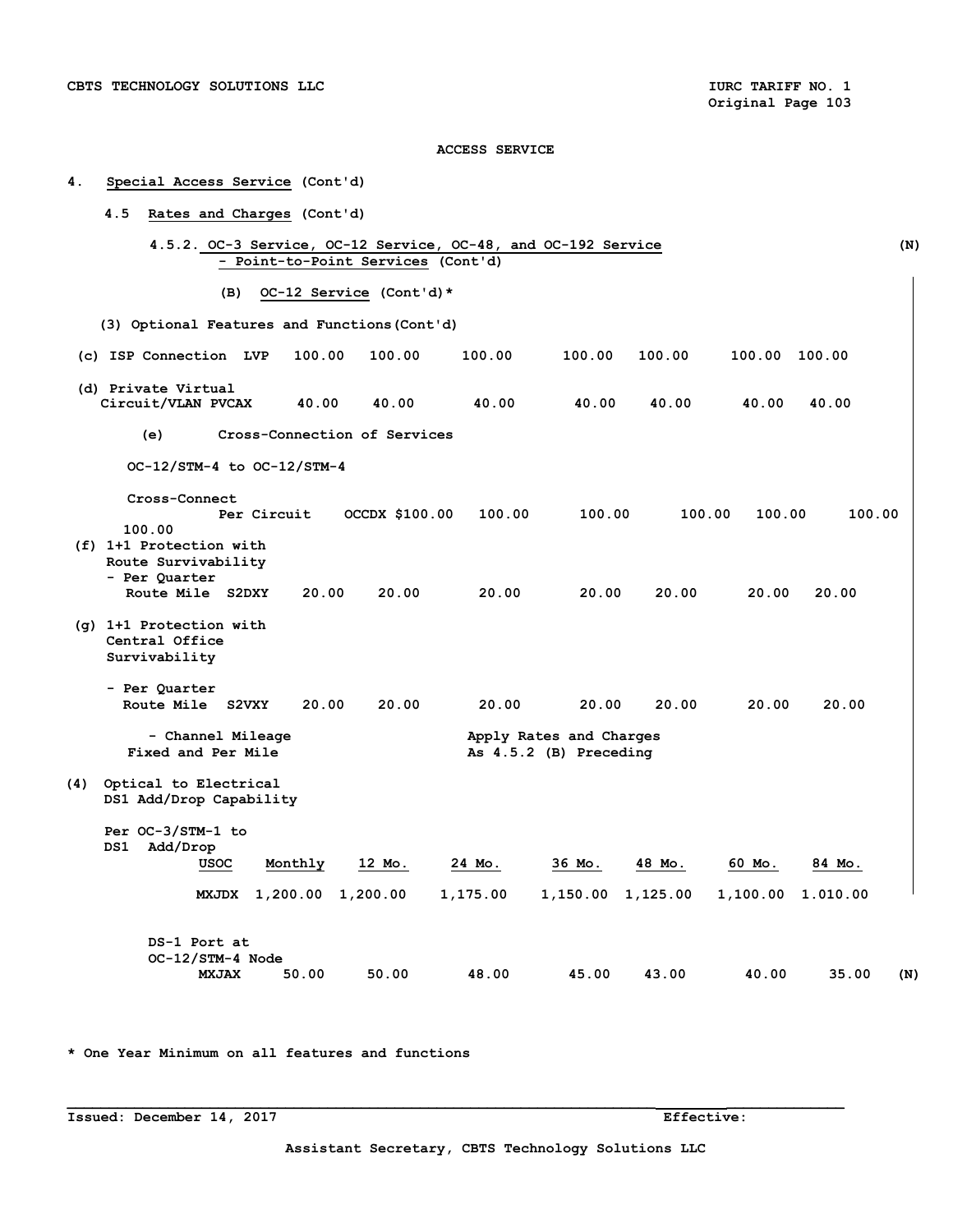## **4. Special Access Service (Cont'd)**

## **4.5 Rates and Charges (Cont'd)**

## **4.5.2 OC-3 Service, OC-12 Service, OC-48, and OC-192 Service (N) - Point-to-Point Services (Cont'd)**

**(C) OC-48 Service\*** 

## **Recurring Charges Optional Payment Plan**

| <b>USOC</b>                         | Monthly                                                                           | 12 Mo.                  | 24 Mo.     | 36 Mo.     | 48 Mo.                  | 60 Mo.     | 84 Mo.           |
|-------------------------------------|-----------------------------------------------------------------------------------|-------------------------|------------|------------|-------------------------|------------|------------------|
| <b>TMECZ</b>                        | \$6,500.00                                                                        | \$6,500.00              | \$6,000.00 | \$5,500.00 | \$5,000.00              | \$4,500.00 | \$4,150.00       |
| (2) Channel                         |                                                                                   |                         |            |            |                         |            |                  |
| Mileage                             |                                                                                   |                         |            |            |                         |            |                  |
| - Fixed                             |                                                                                   |                         |            |            |                         |            |                  |
| 1L5XX                               |                                                                                   | $$1,200.00$ $$1,200.00$ | \$1,150.00 | \$1,100.00 | \$1,050.00              | \$1,000.00 | \$920.00         |
| - Per mile at                       |                                                                                   |                         |            |            |                         |            |                  |
| 2488.32 Mbps                        |                                                                                   |                         |            |            |                         |            |                  |
| 1L5XX                               | 150.00                                                                            | 150.00                  | 138.00     | 125.00     | 113.00                  | 100.00     | 90.00            |
|                                     | - Long Haul Per Mile<br>40+ Miles at 2488.32 Mbps                                 |                         |            |            |                         |            |                  |
| ZZYDJ                               | 255.10                                                                            | 255.10                  | 248.73     | 242.35     | 235.97                  | 229.59     | 218.11           |
|                                     |                                                                                   |                         |            |            |                         |            |                  |
| (3) Optional Features and Functions | (a) OC-48 Add/Drop Multiplexing<br>- Per Arrangement<br>(not to exceed 12 DS3s or |                         |            |            |                         |            |                  |
|                                     | equivalent)                                                                       |                         |            |            |                         |            |                  |
| <b>USOC</b>                         | Monthly                                                                           | 12 Mo.                  | 24 Mo.     | 36 Mo.     | 48 Mo.                  | 60 Mo.     | 84 Mo.           |
| <b>MXCZX</b>                        | \$3,900.00                                                                        | \$3,900.00              | \$3,650.00 |            | $$3,400.00$ $$3,160.00$ | \$2,920.00 | \$2,700.00       |
|                                     | <b>USOC</b>                                                                       | Monthly                 | 12 Mo.     | 24 Mo.     | 36 Mo.                  | 48 Mo.     | 60 Mo.<br>84 Mo. |
| (b) Add/Drop Function               |                                                                                   |                         |            |            |                         |            |                  |
| Per GigE                            |                                                                                   | MXJJX 1,100.00          | 1,100.00   | 1,050.00   | 1,000.00                | 950.00     | 900.00<br>830.00 |
| Per 100mg                           | <b>MXJKX</b>                                                                      | 250.00                  | 250.00     | 238.00     | 225.00                  | 213.00     | 200.00<br>185.00 |
| Per 10mg                            | <b>MXJLX</b>                                                                      | 80.00                   | 80.00      | 78.00      | 75.00                   | 73.00      | 70.00<br>65.00   |
|                                     | Per OC-48/STM16 MXJfX 1,000.00                                                    |                         | 1,000.00   | 975.00     | 950.00                  | 925.00     | 900.00<br>830.00 |
|                                     | Per OC-12/STM-4 MXJEX                                                             | 500.00                  | 500.00     | 475.00     | 450.00                  | 428.00     | 405.00<br>375.00 |
|                                     | Per OC-3/STM-1 MXJCX                                                              | 200.00                  | 200.00     | 175.00     | 150.00                  | 143.00     | 135.00<br>125.00 |
| Per DS3                             | <b>MXJBX</b>                                                                      | 80.00                   | 80.00      | 78.00      | 75.00                   | 73.00      | 70.00<br>65.00   |

**\* One Year Minimum on all features and functions** 

**Issued: December 14, 2017 Effective:** 

**Assistant Secretary, CBTS Technology Solutions LLC**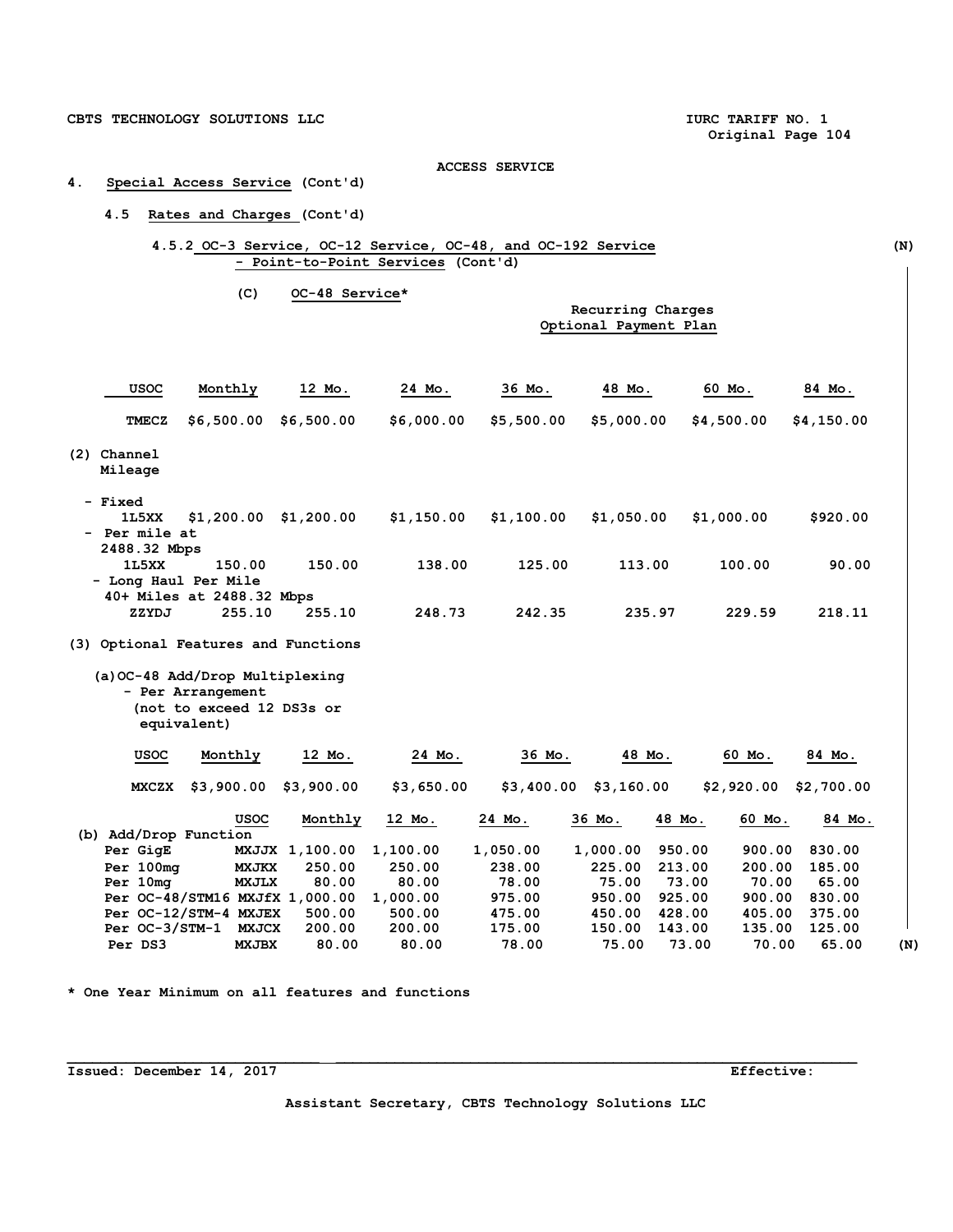**4. Special Access Service (Cont'd)** 

#### **ACCESS SERVICE**

|     |     | 4.5.2                                                                             |              | - Point-to-Point Services (Cont'd) |         | OC-3 Service, OC-12 Service, OC-48 and OC-192 Service |                                                   |                  |          |          |
|-----|-----|-----------------------------------------------------------------------------------|--------------|------------------------------------|---------|-------------------------------------------------------|---------------------------------------------------|------------------|----------|----------|
|     |     |                                                                                   |              | (C) $OC-48$ Service (Cont'd) *     |         |                                                       |                                                   |                  |          |          |
|     |     | (3) Optional Features and Functions (Cont'd)                                      |              |                                    |         |                                                       |                                                   |                  |          |          |
|     |     |                                                                                   | usoc         | Monthly                            | 12 Mo.  | 24 Mo.                                                | 36 Mo.                                            | 48 Mo.           | 60 Mo.   | 84 Mo.   |
|     |     | (c) ISP Connection LVP                                                            |              | 100.00                             | 100.00  | 100.00                                                | 100.00                                            | 100.00           | 100.00   | 100.00   |
|     |     | (d) Private Virtual<br>Circuit/VLAN                                               | <b>PVCAX</b> | 40.00                              | 40.00   | 40.00                                                 | 40.00                                             | 40.00            | 40.00    | 40.00    |
|     |     | (e) Cross-Connection of Services<br>OC-48/STM-16 to OC-48/STM-16<br>Cross-Connect |              |                                    |         |                                                       |                                                   |                  |          |          |
|     |     | Per Circuit                                                                       |              | <b>OCCFX \$100.00</b>              | 100.00  | 100.00                                                | 100.00                                            | 100.00           | 100.00   | 100.00   |
| (f) |     | 1+1 Protection with<br>Route Survivability                                        |              |                                    |         |                                                       |                                                   |                  |          |          |
|     |     | - Per Quarter<br>Route Mile                                                       |              | S2DXY 20.00                        | 20.00   | 20.00                                                 | 20.00                                             | 20.00            | 20.00    | 20.00    |
|     | (e) | 1+1 Protection with<br>Central Office<br>Survivability                            |              |                                    |         |                                                       |                                                   |                  |          |          |
|     |     | - Per Quarter Route<br>Mile                                                       | S2VXY        | 20.00                              | 20.00   | 20.00                                                 | 20.00                                             | 20.00            | 20.00    | 20.00    |
|     |     | - Channel Mileage<br>Fixed and Per Mile                                           |              |                                    |         |                                                       | Apply Rates and Charges<br>As 4.5.2 (C) Preceding |                  |          |          |
|     | (f) | Point-to-Point<br>OC-48/STM-16 Regenerator<br>- Each (as required)<br>usoc        |              | Monthly                            | 12 Mo.  | 24 Mo.                                                | 36 Mo.                                            | 48 Mo.           | 60 Mo.   | 84 Mo.   |
|     |     | RGY4B                                                                             |              | 2,900.00 2,900.00                  |         | 2,900.00                                              | 2,900.00                                          | 2,900.00         | 2,900.00 | 2,900.00 |
|     | (4) | Optical to Electrical<br>DS1 Add/Drop Capability                                  |              |                                    |         |                                                       |                                                   |                  |          |          |
|     |     | Per OC-3/STM-1 to<br>DS1 Add/Drop                                                 |              |                                    |         |                                                       |                                                   |                  |          |          |
|     |     |                                                                                   |              | MXJDX 1,200.00 1,200.00            |         | 1,175.00                                              | 1,150.00                                          | 1,125.00         | 1,100.00 | 1,010.00 |
|     |     |                                                                                   |              | usoc                               | Monthly | 12 Mo.                                                | 24 Mo.                                            | 48 Mo.<br>36 Mo. | 60 Mo.   | 84 Mo.   |
|     |     | DS-1 Port at<br>OC-12/STM-4 Node MXJAX                                            |              |                                    | 50.00   | 50.00                                                 | 48.00                                             | 45.00<br>43.00   | 40.00    | 35.00    |

**Issued: December 14, 2017** Effective: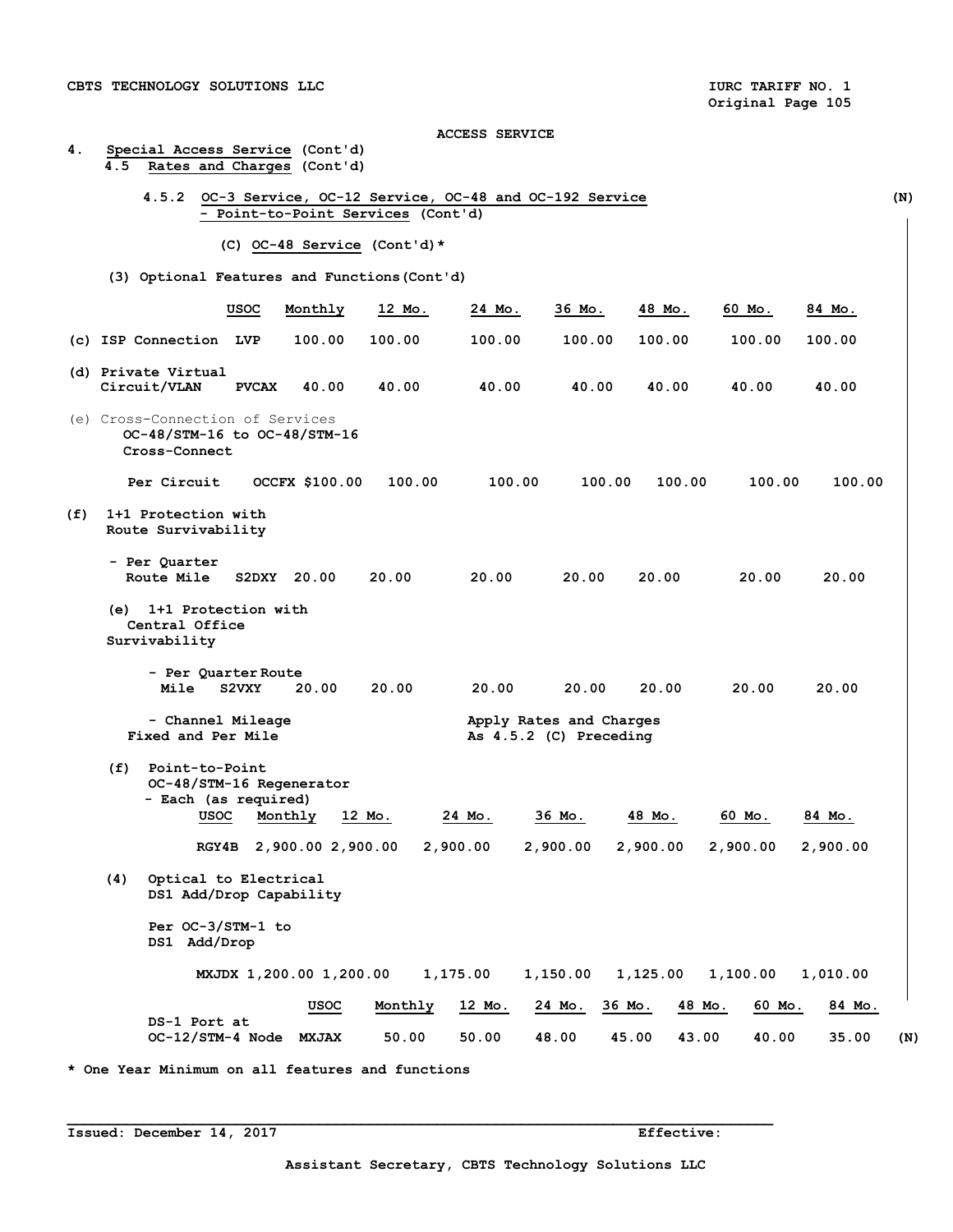## **4. Special Access Service (Cont'd)**

## **4.5 Rates and Charges (Cont'd)**

 **4.5.2 OC-3 Service, OC-12 Service, OC-48 Service and OC-192 Service (N) - Point-to-Point Services (Cont'd)** 

**(D) OC-192 Service** 

#### **Recurring Charges Optional Payment Plan**

|              | $(1)$ Channel Termination -      |                  |            | Per Point of Termination<br>Terminating Bit Rate 9953.28 Mbps |             |             |            |            |
|--------------|----------------------------------|------------------|------------|---------------------------------------------------------------|-------------|-------------|------------|------------|
| USOC         | Monthly                          | 12 Mo.           |            | 24 Mo.                                                        | 36 Mo.      | 48 Mo.      | 60 Mo.     | 84 Mo.     |
| <b>TMECS</b> | \$13,000.00                      | \$13,000.00      |            | \$12,000.00                                                   | \$11,000.00 | \$10,000.00 | \$9,000.00 | 8,300.00   |
|              | (2) Channel Mileage              |                  |            |                                                               |             |             |            |            |
|              | <b>USOC</b>                      | Monthly          | 12 Mo.     | 24 Mo.                                                        | 36 Mo.      | 48 Mo.      | 60 Mo.     | 84 Mo.     |
| - Fixed      | - Per mile at<br>QQ53 28 32 Mhne | 1L5XX \$2,400.00 | \$2,400.00 | \$2,300.00                                                    | \$2,200.00  | \$2,100.00  | \$2,000.00 | \$1,950.00 |

- **9953.28.32 Mbps 1L5XX 150.00 150.00 138.00 125.00 113.00 100.00 90.00 - Long Haul Per Mile 40+ Miles at 9953.28 Mbps ZZYDJ 500.00 500.00 475.00 450.00 425.00 400.00 380.00**
- **(3) Optional Features and Functions**
- **(a) Multiplexing**

 **MXRGX \$7,800.00 \$7,800.00 \$7,300.00 \$6,800.00 \$6,320.00 \$5,840.00 \$5,380.00** 

|         |                                         | <b>USOC</b>  | Monthly                 | 12 Mo. | 24 Mo.   | 36 Mo.   | 48 Mo.            | 60 Mo.            | 84 Mo. |     |
|---------|-----------------------------------------|--------------|-------------------------|--------|----------|----------|-------------------|-------------------|--------|-----|
|         | (b) Add/Drop Function                   |              |                         |        |          |          |                   |                   |        |     |
|         | Per GigE                                |              | MXJJX 1,100.00 1,100.00 |        | 1,050.00 | 1,000.00 | 950.00            | 900.00            | 830.00 |     |
|         | Per 100mg                               | <b>MXJKX</b> | 250.00                  | 250.00 | 238.00   | 225.00   | 213.00            | 200.00            | 185.00 |     |
|         | Per 10mg                                | <b>MXJLX</b> | 80.00                   | 80.00  | 78.00    | 75.00    | 73.00             | 70.00             | 65.00  |     |
|         | Per OC192/STM64 MXJ9X 2,000.00 2,000.00 |              |                         |        | 1,950.00 |          | 1,900.00 1,850.00 | 1,800.00 1,675.00 |        |     |
|         | Per OC-48/STM16 MXJfX 1,000.00 1,000.00 |              |                         |        | 975.00   | 950.00   | 925.00            | 900.00            | 830.00 |     |
|         | $Per$ OC-12/STM-4                       | <b>MXJEX</b> | 500.00                  | 500.00 | 475.00   | 450.00   | 428.00            | 405.00            | 375.00 |     |
|         | Per OC-3/STM-1                          | <b>MXJCX</b> | 200.00                  | 200.00 | 175.00   | 150.00   | 143.00            | 135.00            | 125.00 |     |
| Per DS3 |                                         | <b>MXJBX</b> | 80.00                   | 80.00  | 78.00    | 75.00    | 73.00             | 70.00             | 65.00  | (N) |

 **\_\_\_\_\_**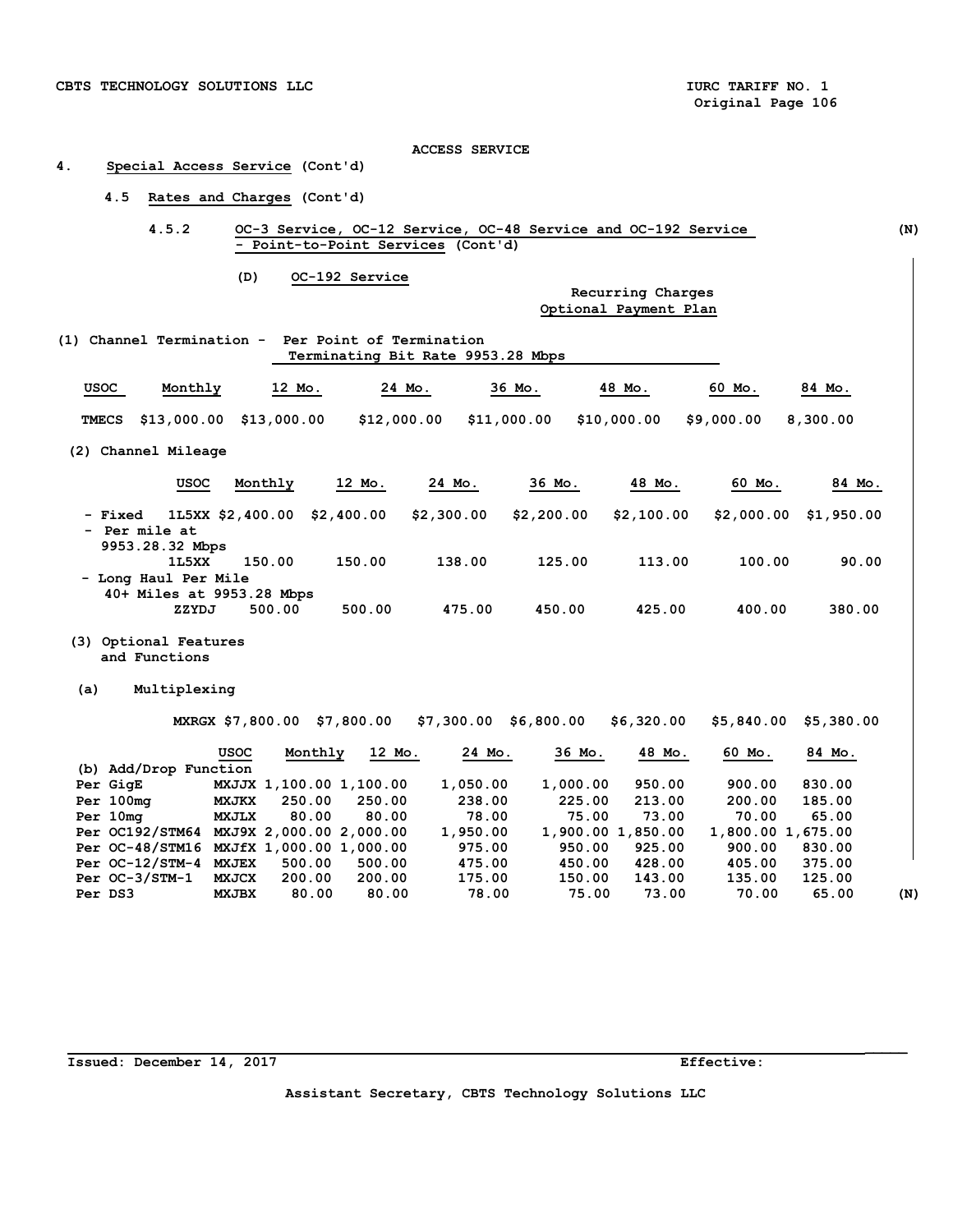## ACCESS SERVICE<br>4. Special Access Service (Cont'd) **4. Special Access Service (Cont'd)**

## **4.5 Rates and Charges (Cont'd)**

| OC-3 Service, OC-12 Service, OC-48 Service and OC-192 Service | (N) |
|---------------------------------------------------------------|-----|
| - Point-to-Point Services (Cont'd)                            |     |
|                                                               |     |
| (C) OC-192 Service (Cont'd)                                   |     |

## **(3) Optional Features and Functions (Cont'd)**

|     |                                                        | <b>USOC</b>  | Monthly | 12 Mo.                                           | 24 Mo. | 36 Mo. | 48 Mo. | 60 Mo. | 84 Mo. |
|-----|--------------------------------------------------------|--------------|---------|--------------------------------------------------|--------|--------|--------|--------|--------|
| (c) | ISP Connection                                         | <b>LVP</b>   | 100.00  | 100.00                                           | 100.00 | 100.00 | 100.00 | 100.00 | 100.00 |
|     | (d) Private Virtual<br>Circuit/VLAN                    | <b>PVCAX</b> | 40.00   | 40.00                                            | 40.00  | 40.00  | 40.00  | 40.00  | 40.00  |
| (e) | 1+1 Protection with Route Survivability                |              |         |                                                  |        |        |        |        |        |
|     | - Per Quarter<br>Route Mile                            | S2DXY        | 20.00   | 20.00                                            | 20.00  | 20.00  | 20.00  | 20.00  | 20.00  |
| (f) | 1+1 Protection with<br>Central Office<br>Survivability |              |         |                                                  |        |        |        |        |        |
|     | - Per Quarter<br>Route Mile                            | S2VXY        | 20.00   | 20.00                                            | 20.00  | 20.00  | 20.00  | 20.00  | 20.00  |
|     | - Channel Mileage<br>Fixed and Per Mile                |              |         | Apply Rates and Charges<br>As 4.5.2(D) Preceding |        |        |        |        |        |

## **(g) Point-to-Point OC-48/STM-16 Regenerator**

 **- Each (as required)** 

|     | USOC                                             | Monthly       | 12 Mo.   | 24 Mo.   | 36 Mo.   | 48 Mo.   | 60 Mo.   | 84 Mo.       |
|-----|--------------------------------------------------|---------------|----------|----------|----------|----------|----------|--------------|
|     | RGY92                                            | 5,800.00      | 5,800.00 | 5,800.00 | 5,800.00 | 5,800.00 | 5,800.00 | 5,800.00     |
|     | (h)                                              | Cross-Connect |          |          |          |          |          |              |
|     | $OC-192/STM-64 - OC-192/STM-64$<br><b>OCCGX</b>  | \$100.00      | 100.00   | 100.00   | 100.00   | 100.00   | 100.00   | 100.00       |
| (4) | Optical to Electrical<br>DS1 Add/Drop Capability |               |          |          |          |          |          |              |
|     | Per OC-3/STM-1 to<br>DS1 Add/Drop                |               |          |          |          |          |          |              |
|     | <b>MXJDX</b>                                     | 1,200.00      | 1,200.00 | 1,175.00 | 1,150.00 | 1,125.00 | 1,100.00 | 1,001.00     |
|     | DS-1 Port at                                     |               |          |          |          |          |          |              |
|     | OC-48/STM-16 Node<br><b>MXJAX</b>                | 50.00         | 50.00    | 48.00    | 45.00    | 43.00    | 40.00    | 35.00<br>(N) |

 $\mathcal{L}_\mathcal{L} = \{ \mathcal{L}_\mathcal{L} = \{ \mathcal{L}_\mathcal{L} = \{ \mathcal{L}_\mathcal{L} = \{ \mathcal{L}_\mathcal{L} = \{ \mathcal{L}_\mathcal{L} = \{ \mathcal{L}_\mathcal{L} = \{ \mathcal{L}_\mathcal{L} = \{ \mathcal{L}_\mathcal{L} = \{ \mathcal{L}_\mathcal{L} = \{ \mathcal{L}_\mathcal{L} = \{ \mathcal{L}_\mathcal{L} = \{ \mathcal{L}_\mathcal{L} = \{ \mathcal{L}_\mathcal{L} = \{ \mathcal{L}_\mathcal{$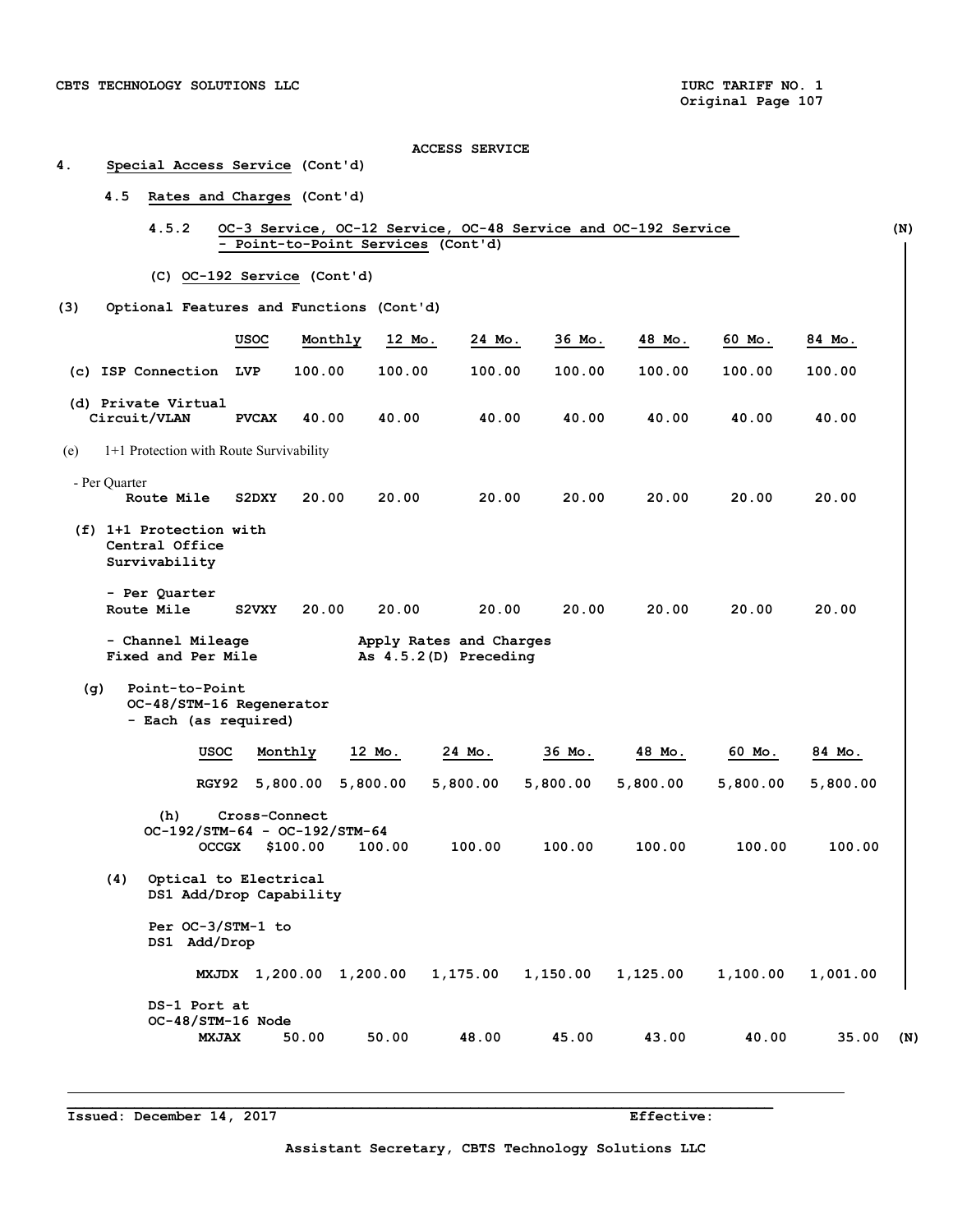## **4. Special Access Service (Cont'd)**

## $4.51$

| (A) Node - Per Node Type<br><b>USOC</b><br>Monthly<br>$36MO$ .<br>48 Mo.<br>60 Mo.<br>12 Mo.<br>24 Mo.<br>Per Node type<br>$OC-3/STM-1$<br>Customer Premises<br>$$1,400.00 $1,300.00 $1,200.00 1,100.00$<br>$FP5CX$ \$ 1,820.00\$ 1,820.00<br>\$1,610.00<br>Central Office<br>1,200.00<br>1,000.00<br>950.00<br>900.00<br><b>FC5CX</b><br>1,300.00 1,300.00<br>$OC-12/STM-4$<br>Customer Premises<br>FP5DX<br>2,990.00<br>2,990.00<br>2,645.00<br>2,300.00<br>2,150.00<br>2,000.00 1,850.00<br>Central Office<br>2,070.00<br>1,800.00<br>1,650.00<br>1,500.00 1,380.00<br><b>FC5DX</b><br>2,340.00<br>2,340.00<br>OC-48/STM-16<br>Customer Premises<br>6,040.00<br>5,250.00<br>4,875.00<br>4,500.00 4,150.00<br>FP5<br>6,825.00 6,825.00<br>Central Office<br>5,200.00 5,200.00<br>4,600.00<br>4,000.00<br>3,625.00<br>3,250.00<br>3,000.00<br>FC5<br>OC-192/STM-64<br>Customer Premises<br>10,500.00<br>9,750.00<br>9,000.00 8,280.00<br>GP5AX 13,650.00 13,650.00<br>12,075.00 | - Dedicated Ring* |  |  |        |
|----------------------------------------------------------------------------------------------------------------------------------------------------------------------------------------------------------------------------------------------------------------------------------------------------------------------------------------------------------------------------------------------------------------------------------------------------------------------------------------------------------------------------------------------------------------------------------------------------------------------------------------------------------------------------------------------------------------------------------------------------------------------------------------------------------------------------------------------------------------------------------------------------------------------------------------------------------------------------------|-------------------|--|--|--------|
|                                                                                                                                                                                                                                                                                                                                                                                                                                                                                                                                                                                                                                                                                                                                                                                                                                                                                                                                                                                  |                   |  |  |        |
|                                                                                                                                                                                                                                                                                                                                                                                                                                                                                                                                                                                                                                                                                                                                                                                                                                                                                                                                                                                  |                   |  |  | 84 Mo. |
|                                                                                                                                                                                                                                                                                                                                                                                                                                                                                                                                                                                                                                                                                                                                                                                                                                                                                                                                                                                  |                   |  |  |        |
|                                                                                                                                                                                                                                                                                                                                                                                                                                                                                                                                                                                                                                                                                                                                                                                                                                                                                                                                                                                  |                   |  |  |        |
|                                                                                                                                                                                                                                                                                                                                                                                                                                                                                                                                                                                                                                                                                                                                                                                                                                                                                                                                                                                  |                   |  |  |        |
|                                                                                                                                                                                                                                                                                                                                                                                                                                                                                                                                                                                                                                                                                                                                                                                                                                                                                                                                                                                  |                   |  |  |        |
|                                                                                                                                                                                                                                                                                                                                                                                                                                                                                                                                                                                                                                                                                                                                                                                                                                                                                                                                                                                  |                   |  |  | 830.00 |
|                                                                                                                                                                                                                                                                                                                                                                                                                                                                                                                                                                                                                                                                                                                                                                                                                                                                                                                                                                                  |                   |  |  |        |
|                                                                                                                                                                                                                                                                                                                                                                                                                                                                                                                                                                                                                                                                                                                                                                                                                                                                                                                                                                                  |                   |  |  |        |
|                                                                                                                                                                                                                                                                                                                                                                                                                                                                                                                                                                                                                                                                                                                                                                                                                                                                                                                                                                                  |                   |  |  |        |
|                                                                                                                                                                                                                                                                                                                                                                                                                                                                                                                                                                                                                                                                                                                                                                                                                                                                                                                                                                                  |                   |  |  |        |
|                                                                                                                                                                                                                                                                                                                                                                                                                                                                                                                                                                                                                                                                                                                                                                                                                                                                                                                                                                                  |                   |  |  |        |
|                                                                                                                                                                                                                                                                                                                                                                                                                                                                                                                                                                                                                                                                                                                                                                                                                                                                                                                                                                                  |                   |  |  |        |
|                                                                                                                                                                                                                                                                                                                                                                                                                                                                                                                                                                                                                                                                                                                                                                                                                                                                                                                                                                                  |                   |  |  |        |
|                                                                                                                                                                                                                                                                                                                                                                                                                                                                                                                                                                                                                                                                                                                                                                                                                                                                                                                                                                                  |                   |  |  |        |
|                                                                                                                                                                                                                                                                                                                                                                                                                                                                                                                                                                                                                                                                                                                                                                                                                                                                                                                                                                                  |                   |  |  |        |
|                                                                                                                                                                                                                                                                                                                                                                                                                                                                                                                                                                                                                                                                                                                                                                                                                                                                                                                                                                                  |                   |  |  |        |
|                                                                                                                                                                                                                                                                                                                                                                                                                                                                                                                                                                                                                                                                                                                                                                                                                                                                                                                                                                                  |                   |  |  |        |
|                                                                                                                                                                                                                                                                                                                                                                                                                                                                                                                                                                                                                                                                                                                                                                                                                                                                                                                                                                                  |                   |  |  |        |

 **GC5AX 10,400.00 10,400.00 9,200.00 8,000.00 7,250.00 6,500.00 5,980.00 (N)** 

**\* One Year Minimum on all features and functions** 

**Issued: December 14, 2017 Effective:** 

**Assistant Secretary, CBTS Technology Solutions LLC**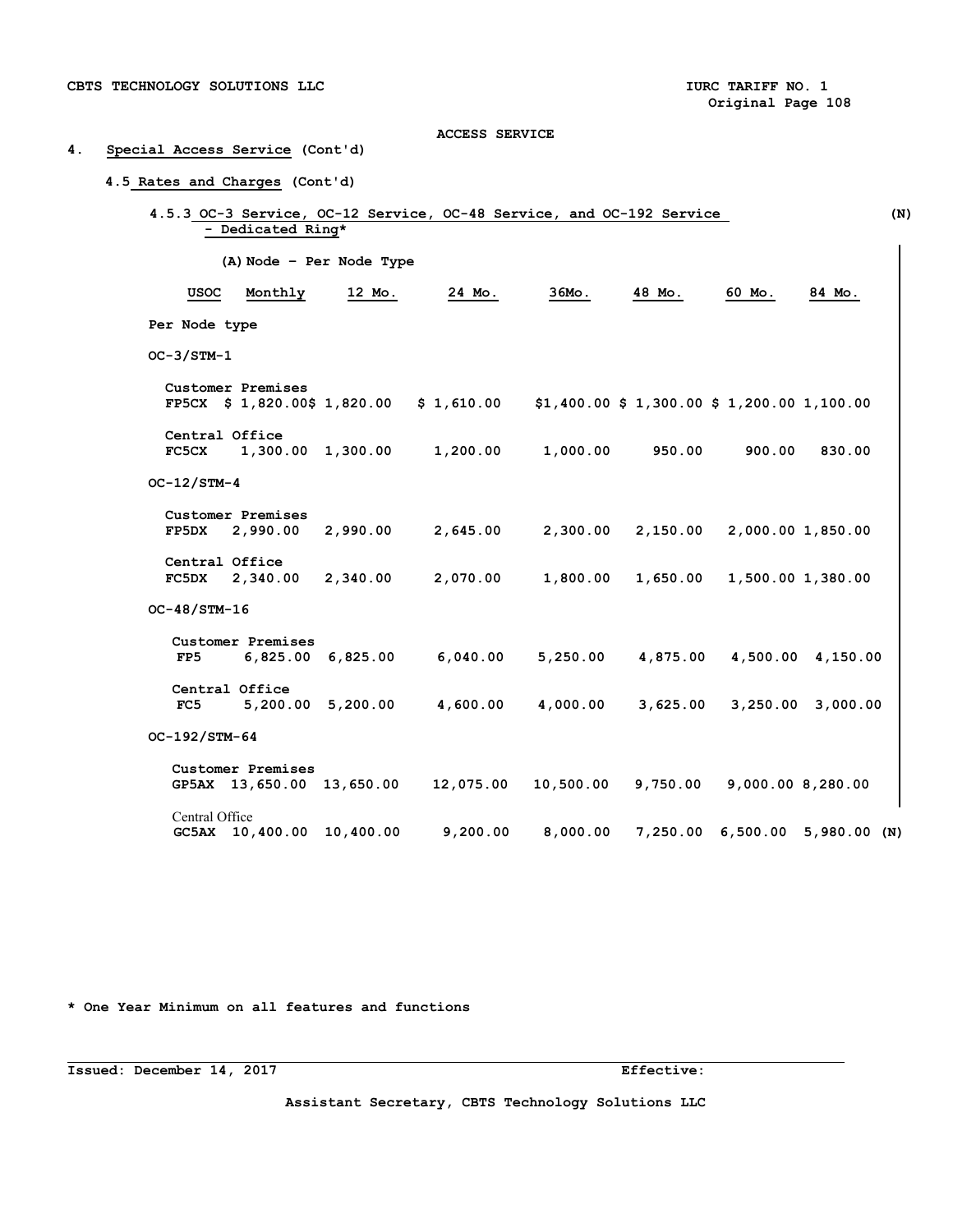## **4. Special Access Service (Cont'd)**

## **4.5. Rates and Charges (Cont'd)**

| 4.5.3 |                            | OC-3 Service, OC-12 Service, OC-48 Service and OC-192 Service |  |  |
|-------|----------------------------|---------------------------------------------------------------|--|--|
|       | - Dedicated Ring (Cont'd)* |                                                               |  |  |

| (C) Ports (cont'd)             |                      |               |                     |        |            |            |  |
|--------------------------------|----------------------|---------------|---------------------|--------|------------|------------|--|
| Monthly<br>usoc                | 12 Mo.               | <u>24 Мо.</u> | 36 Mo.              | 48 Mo. | 60 Mo.     | 84 Mo. (N) |  |
| Per Node                       |                      |               |                     |        |            |            |  |
| DS1 at OC-3/STM-1 Node         |                      |               |                     |        |            |            |  |
| SPRAX \$                       | $59.00 \quad $59.00$ | \$52.00       | $$45.00 \$43.00 \$$ |        | $40.00$ \$ | 35.00      |  |
| DS3 at OC-3/STM-1 Node         |                      |               |                     |        |            |            |  |
| 98.00<br><b>SPRBX</b>          | 98.00                | 87.00         | 75.00               | 73.00  | 70.00      | 65.00      |  |
| OC-3/STM-1 at OC-3/STM-1 Node  |                      |               |                     |        |            |            |  |
| <b>SPRDX</b><br>195.00         | 195.00               | 173.00        | 150.00              | 143.00 | 135.00     | 125.00     |  |
| 10mg at OC-3/STM-1 Node        |                      |               |                     |        |            |            |  |
| <b>SPRNX</b><br>98.00          | 98.00                | 87.00         | 75.00               | 73.00  | 70.00      | 65.00      |  |
| 100mg at OC-3/STM-1 Node       |                      |               |                     |        |            |            |  |
| 293.00<br><b>SPROX</b>         | 293.00               | 259.00        | 225.00              | 213.00 | 200.00     | 180.00     |  |
| GigE at OC-3/STM-1 Node        |                      |               |                     |        |            |            |  |
| SPRPX 1,300.00 1,300.00        |                      | 1,150.00      | 1,000.00            | 950.00 | 900.00     | 830.00     |  |
| DS3 at OC-12/STM-4 Node        |                      |               |                     |        |            |            |  |
| <b>SPRCX</b><br>98.00          | 98.00                | 87.00         | 75.00               | 73.00  | 70.00      | 65.00      |  |
| OC-3/STM-1 at OC-12/STM-4 Node |                      |               |                     |        |            |            |  |
| 195.00<br><b>SPREX</b>         | 195.00               | 173.00        | 150.00              | 143.00 | 135.00     | 125.00     |  |
| DS1 at OC-12/STM-4 Node**      |                      |               |                     |        |            |            |  |
| 59.00<br><b>SPRGX</b>          | 59.00                | 52.00         | 45.00               | 43.00  | 40.00      | 35.00      |  |
| OC-12/STM-4 at OC-12/STM-4 Nd  |                      |               |                     |        |            |            |  |
| <b>SPRFX</b><br>585.00         | 585.00               | 518.00        | 450.00              | 428.00 | 405.00     | 375.00     |  |
| 10mg at OC-12/STM-4 Node       |                      |               |                     |        |            |            |  |
| <b>SPRRX</b><br>98.00          | 98.00                | 87.00         | 75.00               | 73.00  | 70.00      | 65.00      |  |
| 100mg at OC-12/STM-4 Node      |                      |               |                     |        |            |            |  |
| <b>SPRSX</b><br>293.00         | 293.00               | 259.00        | 225.00              | 213.00 | 200.00     | 180.00     |  |
| GigE at OC-12/STM-4 Node       |                      |               |                     |        |            |            |  |
| SPRPX 1,300.00 1,300.00        |                      | 1.150.00      | 1,000.00            | 950.00 | 900.00     | 830.00     |  |
| OC-12/STM-4 at OC-48/STM-16 Nd |                      |               |                     |        |            |            |  |
| <b>SPRHX</b><br>585.00         | 585.00               | 518.00        | 450.00              | 428.00 | 405.00     | 375.00     |  |
| OC-3/STM-1 at OC-48/STM-16 Nd  |                      |               |                     |        |            |            |  |
| 195.00<br><b>SPRJX</b>         | 195.00               | 173.00        | 150.00              | 150.00 | 135.00     | 125.00     |  |
| DS3 at OC-48/STM-16 Node       |                      |               |                     |        |            |            |  |
| <b>SPRKX</b><br>98.00          | 98.00                | 87.00         | 75.00               | 73.00  | 70.00      | 65.00      |  |
| DS1 at OC-48/STM-16 Node**     |                      |               |                     |        |            |            |  |
| <b>SPRLX</b><br>59.00          | 59.00                | 52.00         | 45.00               | 43.00  | 40.00      | 35.00      |  |
| OC-48/STM-16 at OC-48/STM-16   |                      |               |                     |        |            |            |  |
| SPRMX 1,235.00 1,235.00        |                      | 1,092.00      | 950.00              | 925.00 | 900.00     | 830.00     |  |
| 10mg at OC-48/STM-16 Node      |                      |               |                     |        |            |            |  |
| <b>SPRVX</b><br>98.00          | 98.00                | 87.00         | 75.00               | 73.00  | 70.00      | 65.00      |  |
| 100mg at OC-48/STM-16 Node     |                      |               |                     |        |            |            |  |
| 293.00<br><b>SPRWX</b>         | 293.00               | 259.00        | 225.00              | 213.00 | 200.00     | 180.00     |  |
| GigE at OC-48/STM-16 Node      |                      |               |                     |        |            |            |  |
| SPRPX 1,300.00 1,300.00        |                      | 1,50.00       | 1,000.00            | 950.00 | 900.00     | 830.00     |  |
|                                |                      |               |                     |        |            |            |  |

**\* One Year Minimum on all features and functions (N)** 

**Issued: December 14, 2017 Effective:**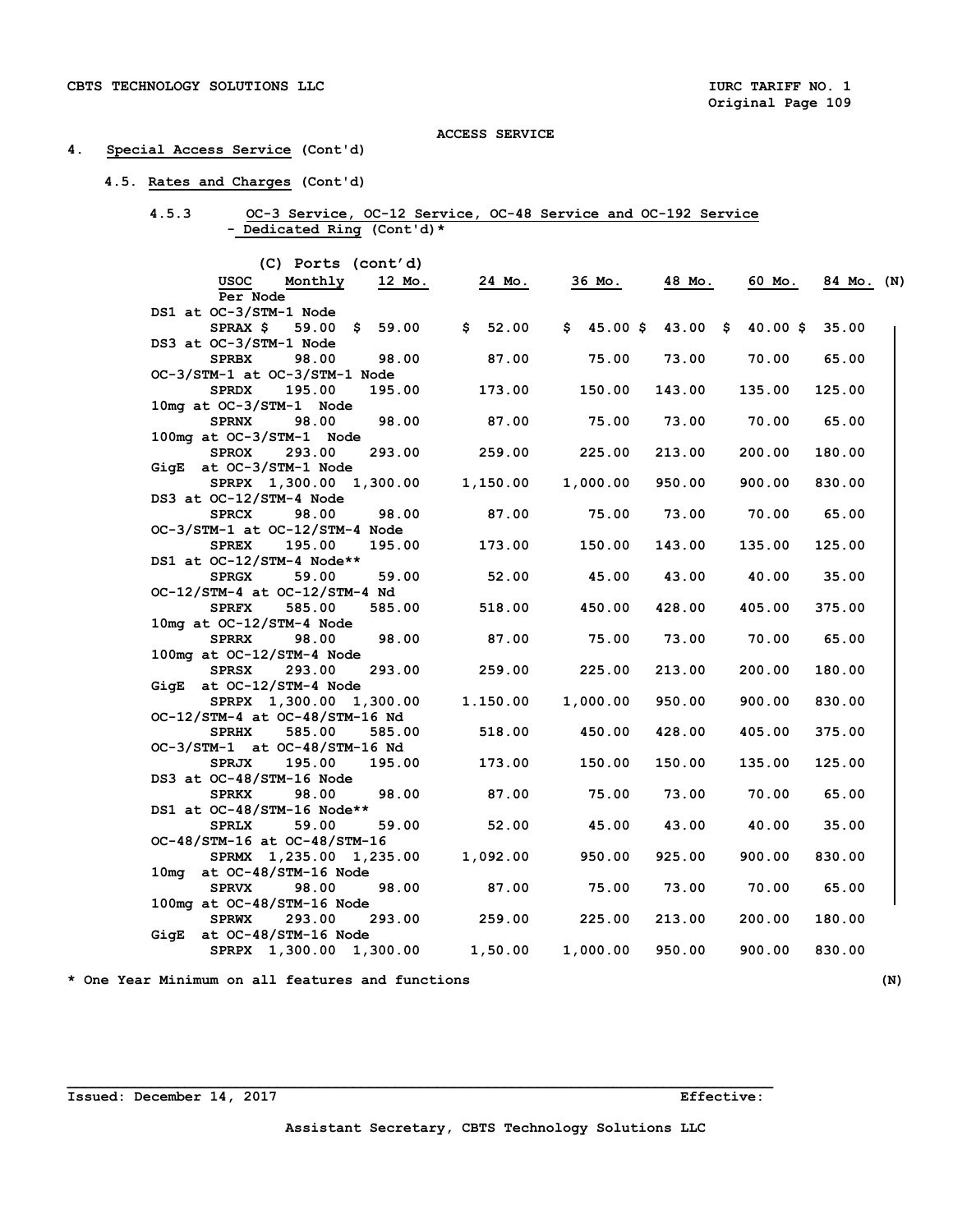## **4. Special Access Service (Cont'd)**

## **4.5. Rates and Charges (Cont'd)**

## **4.5.3 OC-3 Service, OC-12 Service, OC-48 Service and OC-192 Service - Dedicated Ring (Cont'd)\* (N) (C) Ports (cont'd)**

| <b>USOC</b><br>Per Node                        | Monthly               | 12 Mo.                     | 24 Mo.   | 36 Mo.   | 48 Mo.   | 60 Mo.   | 84 Mo.   |  |
|------------------------------------------------|-----------------------|----------------------------|----------|----------|----------|----------|----------|--|
|                                                |                       |                            |          |          |          |          |          |  |
| OC-3/STM-1 at OC-192/STM-64 Nd<br><b>S9NEX</b> | 195.00                | 195.00                     | 173.00   | 150.00   | 143.00   | 135.00   | 125.00   |  |
| OC-12/STM-4 at OC-192/STM-64                   |                       |                            |          |          |          |          |          |  |
| S9NGX                                          | 585.00                | 585.00                     | 518.00   | 450.00   | 428.00   | 405.00   | 375.00   |  |
| OC-48/STM-16 at OC-192/STM-64                  |                       |                            |          |          |          |          |          |  |
| S9NJX                                          |                       | 1,235.00 1,235.00          | 1,092.00 | 950.00   | 925.00   | 900.00   | 830.00   |  |
| OC-192/STM-64atOC-192/STM-64                   |                       |                            |          |          |          |          |          |  |
| SPR9X                                          |                       | 2,470.00 2,470.00          | 2,185.00 | 1,900.00 | 1,850.00 | 1,800.00 | 1,660.00 |  |
| DS3 at OC-192/STM-64 Node                      |                       |                            |          |          |          |          |          |  |
| <b>SPRXX</b>                                   | 98.00                 | 98.00                      | 87.00    | 75.00    | 73.00    | 70.00    | 65.00    |  |
| DS1 at OC-192/STM-64 Node                      |                       |                            |          |          |          |          |          |  |
| <b>SPR1X</b>                                   | 59.00                 | 59.00                      | 52.00    | 45.00    | 43.00    | 40.00    | 35.00    |  |
| 10ma                                           | at OC-192/STM-64 Node |                            |          |          |          |          |          |  |
| <b>SPRVX</b>                                   | 98.00                 | 98.00                      | 87.00    | 75.00    | 73.00    | 70.00    | 65.00    |  |
| 100mg at OC-192/STM-64 Node                    |                       |                            |          |          |          |          |          |  |
| <b>SPRWX</b>                                   | 293.00                | 293.00                     | 259.00   | 225.00   | 213.00   | 200.00   | 180.00   |  |
|                                                |                       | GigE at OC-192/STM-64 Node |          |          |          |          |          |  |
|                                                |                       | SPRPX 1,300.00 1,300.00    | 1,150.00 | 1,000.00 | 950.00   | 900.00   | 830.00   |  |
| ISP Connection                                 |                       |                            |          |          |          |          |          |  |
| <b>LVP</b>                                     | 100.00                | 100.00                     | 100.00   | 100.00   | 100.00   | 100.00   | 100.00   |  |
| Private Virtual Circuit/VLAN                   |                       |                            |          |          |          |          |          |  |
| <b>PVCAX</b>                                   | 52.00                 | 52.00                      | 46.00    | 40.00    | 40.00    | 40.00    | 40.00    |  |
| (D) Mileage                                    |                       |                            |          |          |          |          |          |  |
| Per mile between nodes by ring type            |                       |                            |          |          |          |          |          |  |
| $OC-3/STM-1$                                   |                       |                            |          |          |          |          |          |  |
| 1A5BS                                          | 260.00                | 260.00                     | 230.00   | 150.00   | 175.00   | 150.00   | 140.00   |  |
| $OC-12/STM-4$                                  |                       |                            |          |          |          |          |          |  |
| 1A5BS                                          | 260.00                | 260.00                     | 230.00   | 200.00   | 175.00   | 150.00   | 140.00   |  |
| $OC-48/STM-16$                                 |                       |                            |          |          |          |          |          |  |
| 1A5BS                                          | 260.00                | 260.00                     | 230.00   | 200.00   | 175.00   | 150.00   | 140.00   |  |
| OC-192/STM-64                                  |                       |                            |          |          |          |          |          |  |
| 1A5BS                                          | 260.00                | 260.00                     | 230.00   | 200.00   | 175.00   | 150.00   | 140.00   |  |

- **\* One Year Minimum on all features and functions. (N)**
- **\*\* Optical to Electrical DS1 add/drop capability as shown in 4.5.2 is needed along with an OC-3 port. (Not available with OC-192 Dedicated Ring Service)**

**\_\_\_\_\_\_\_\_\_\_\_\_\_\_\_\_\_\_\_\_\_\_\_\_\_\_\_\_\_\_\_\_\_\_\_\_\_\_\_\_\_\_\_\_\_\_\_\_\_\_\_\_\_\_\_\_\_\_\_\_\_\_\_\_\_\_\_\_\_\_\_\_\_\_\_\_\_\_\_\_\_\_\_\_** 

 **1A5BS 260.00 260.00 230.00 200.00 175.00 150.00 140.00**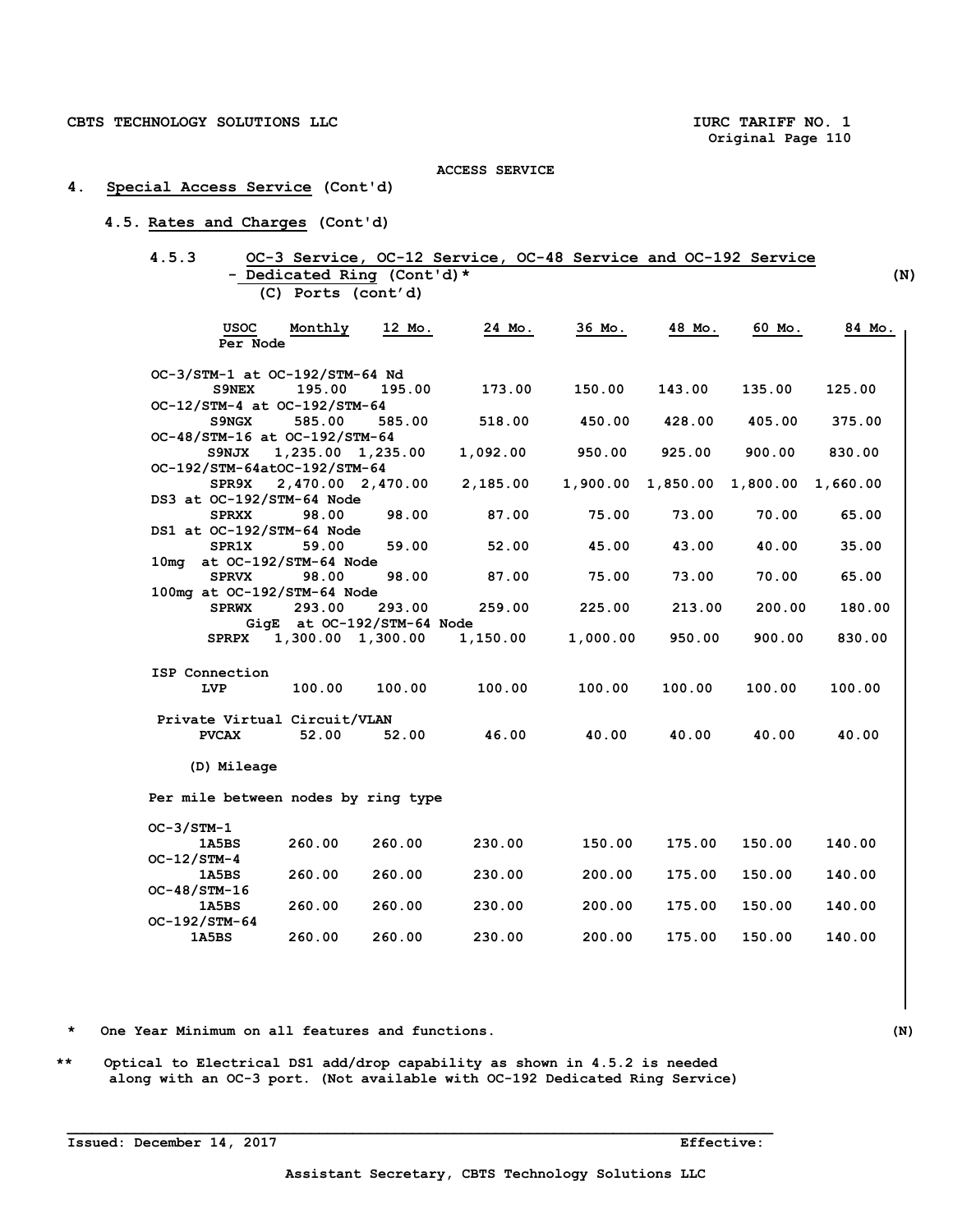# **4. Special Access Service (Cont'd)**

## **4.5 Rates and Charges (Cont'd)**

| 4.5.3 |               | OC-3 Service, OC-12 Service, OC-48 Service and OC-192 Service<br>- Dedicated Ring (Cont'd)* |                   |                                   |                                              |                                     |         |        | (N) |
|-------|---------------|---------------------------------------------------------------------------------------------|-------------------|-----------------------------------|----------------------------------------------|-------------------------------------|---------|--------|-----|
|       |               | <b>USOC</b><br>Monthly                                                                      | 12 Mo.            | $24MO$ .                          | 36 Mo.                                       | 48 Mo.                              | 60. Mo. | 84 Mo. |     |
|       |               | (E) Optical to Electrical                                                                   |                   |                                   |                                              |                                     |         |        |     |
|       |               | DS1 Add/Drop Capability<br>Per OC-3/STM-1 to DS1 Add/Drop<br>MXJDX 1,495.00 1,495.00        |                   |                                   | 1,323.00 1,150.00 1,125.00 1,100.00 1,015.00 |                                     |         |        |     |
|       | Regenerator   | (F) Dedicated Ring                                                                          |                   |                                   |                                              |                                     |         |        |     |
|       | $OC-3/STM-1$  | Each (as required)                                                                          |                   |                                   |                                              |                                     |         |        |     |
|       | <b>RGY</b>    |                                                                                             |                   | $$1,300.00$ $1,300.00$ $1,200.00$ | 1,000.00                                     | 950.00                              | 900.00  | 830.00 |     |
|       | $OC-12/STM-4$ | Each (as required)                                                                          |                   |                                   |                                              |                                     |         |        |     |
|       | <b>RGY</b>    |                                                                                             | 2,080.00 2,080.00 | 1,840.00                          |                                              | 1,600.00 1,550.00 1,500.00 1,380.00 |         |        |     |
|       |               | OC-48/STM-16<br>Each (as required)                                                          |                   |                                   |                                              |                                     |         |        |     |
|       | RGY           |                                                                                             |                   | 3,640.00 3,640.00 3,220.00        |                                              | 2,800.00 2,750.00 2,700.00 2,485.00 |         |        |     |
|       |               | OC-192/STM-64<br>Each (as required)                                                         |                   |                                   |                                              |                                     |         |        |     |
|       | <b>RGY</b>    |                                                                                             | 7,280.00 7,280.00 | 6,440.00                          |                                              | 5,600.00 5,500.00 5,400.00 4,970.00 |         |        |     |

**\* One Year Minimum on all features and functions. (N)** 

**Assistant Secretary, CBTS Technology Solutions LLC**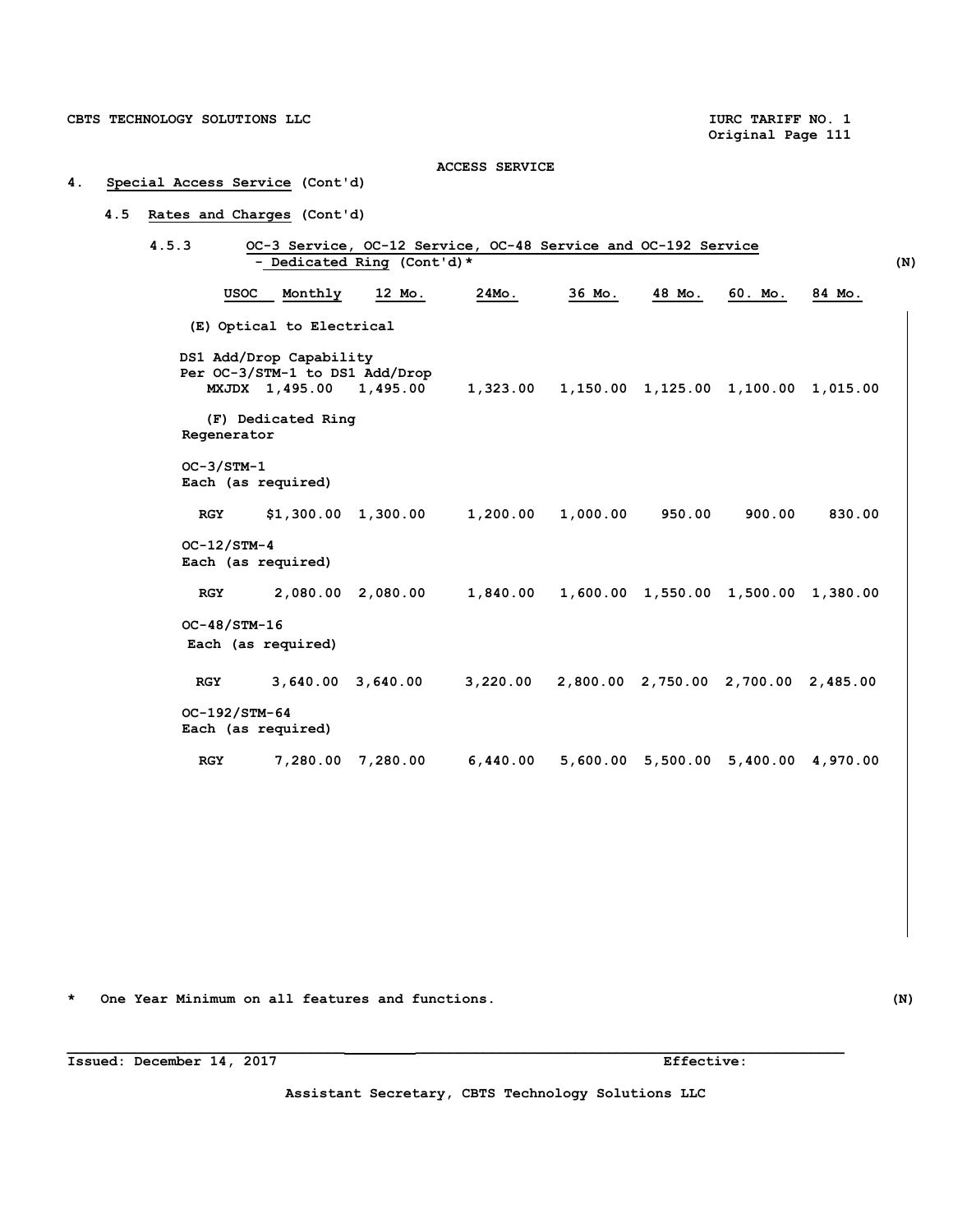#### **5. Cincinnati Bell Ethernet Service**

#### **5.1 Service Description**

 **Cincinnati Bell Ethernet Service is an end-to-end high-speed data transport service which customers use for LAN interconnection and/or high-speed Internet access.** 

#### **5.2 Service Provisioning**

**CBT will provide Cincinnati Bell Ethernet Service for one or more of the following types of Ethernet LANs operating at speeds of:** 

> **CIR 1.544 Mbps with 1.5 Mbps Access (N) CIR 3 Mbps with 3 Mbps Access CIR 4.5 Mbps with 4.5 Mbps Access CIR 6 Mbps with 6 Mbps Access CIR 10 Mbps with 100 Mbps Access CIR 20 Mbps with 100 Mbps Access CIR 50 Mbps with 100 Mbps Access CIR 100 Mbps with 1 Gbps Access CIR 200 Mbps with 1 Gbps Access CIR 300 Mbps with 1 Gbps Access CIR 400 Mbps with 1 Gbps Access CIR 500 Mbps with 1 Gbps Access CIR 600 Mbps with 1 Gbps Access CIR 700 Mbps with 1 Gbps Access CIR 800 Mbps with 1 Gbps Access CIR 900 Mbps with 1 Gbps Access CIR 1 Gbps with 1 Gbps Access CIR 10 Gbps with 10 Gbps Access**

**Committed Information Rate (CIR) is the guaranteed bandwidth amount across the circuit.** 

**The Quality of Service (QoS) optional feature enables the Customer to specify the level of delay, delay variation (jitter), bandwidth packet loss and availability.** 

 **Cincinnati Bell Ethernet Service will be available 24 hours per day, 7 days per week, except as required to update, enhance, maintain and/or repair Cincinnati Bell Ethernet Service. CBT reserves the right to perform these tasks, as needed, during off-peak hours, normally on Sundays from 12:00 a.m. to 6:00 a.m. (N)**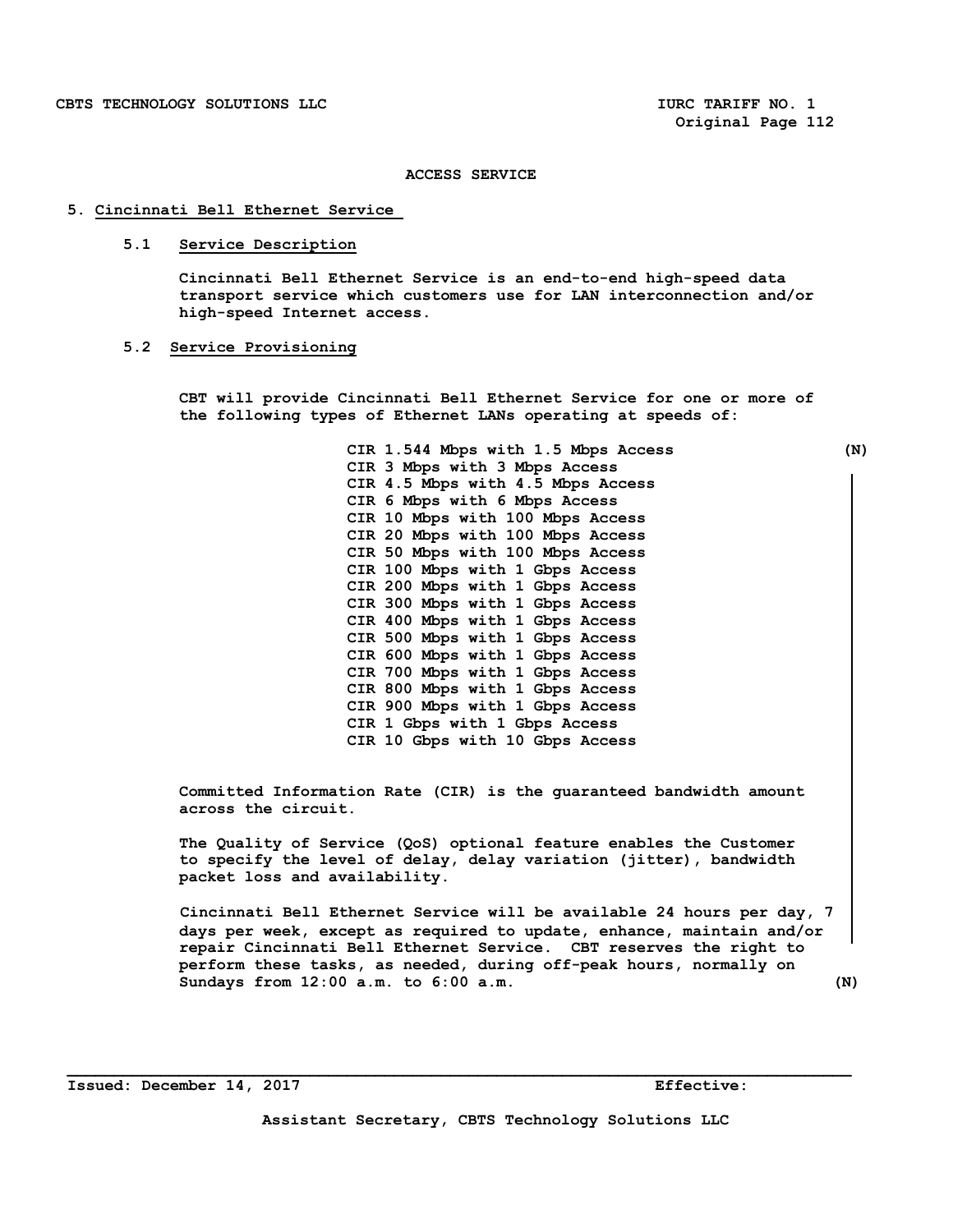#### **5. Cincinnati Bell Ethernet Service**

#### **5.2 Service Provisioning (Con't.) (N)**

 **At the request of Customer CBT will interconnect one or more additional LANs owned by Customer to the LANs interconnected pursuant to this Tariff so long as such additional LANs are of the same type as the LANs interconnected hereunder. (e.g., An Ethernet LAN may only be extended to another Ethernet LAN but may be at a different speed.)** 

 **The electrical signals of Cincinnati Bell Ethernet Service operate in compliance with the American National Standard Institute ("ANSI") or IEEE standards 802.3 and 802.3u (Carrier Sense Multiple Access with Collision Detection (SMA/CD) Access Method and Physical Layer Specifications).** 

 **Cincinnati Bell Ethernet Service supports the following interfaces: (i) for Ethernet LANs operating at speeds of 1.544 Mbps and Base T; and (ii) for Ethernet LAN's operating at a Native Mode of 1 Gbps or 10 Gbps, SX or LX Gigabit Interface Connectors. (N)**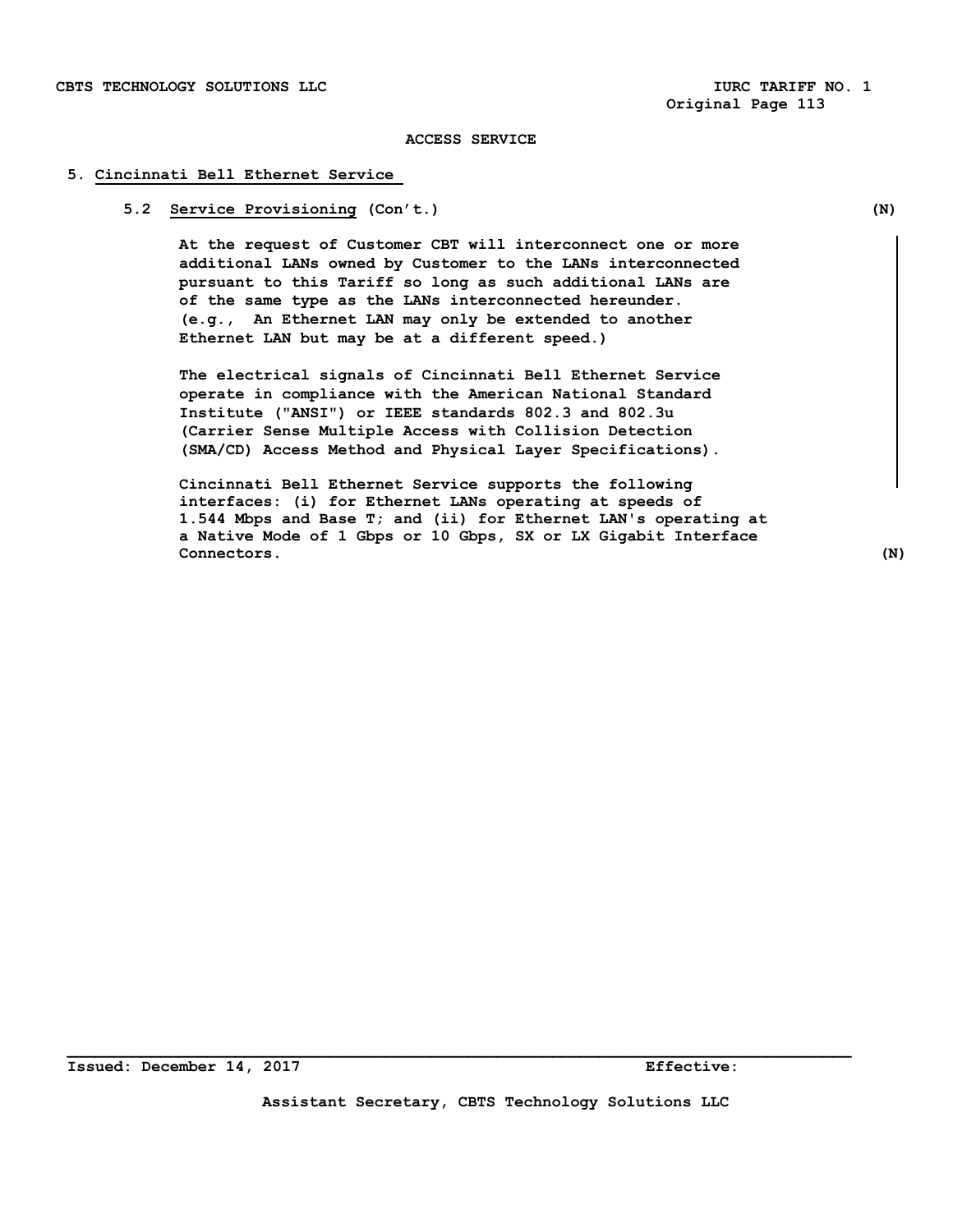#### **5. Cincinnati Bell Ethernet Service (N)**

#### **5.2 Service Provisioning (Cont)**

 **CBT will use its best efforts to repair any inoperable Cincinnati Bell Ethernet Service port within 4 hours after Customer has notified CBT that such port is inoperable. If such port remains inoperable for more than 8 hours after Customer has notified CBT that such port is inoperable, CBT will credit Customer's account for an amount equal to one-thirtieth (1/30) of the applicable monthly charge for such port. The same credit will apply for each additional 8-hour period that the port remains inoperable. The total amount of all credits for any one inoperable port will not exceed the monthly port charge for such inoperable port. The credit referred to herein shall be CBT's entire liability and Customer's exclusive remedy for any damages resulting from such inoperable port.** 

 **Without the prior written consent of CBT, Customer will not access, or attempt to access, any equipment or facilities furnished by CBT in connection with this Tariff. Customer will indemnify and hold harmless CBT, its officers, directors, employees and agents, from and against any loss or expense, of whatever nature, arising out of any unauthorized access to any equipment or facilities furnished by CBT in connection with this Tariff.** 

 **All equipment and facilities used by CBT in providing Cincinnati Bell Ethernet Service hereunder will remain the sole property of CBT, whether or not attached to or embedded in reality, unless otherwise agreed to in writing by the parties with respect to specific equipment.** 

 **Customer agrees that any technical, financial or business information of CBT furnished to Customer in connection with this Agreement is confidential and proprietary to CBT, shall remain the property of CBT at all times and shall be returned to CBT upon request. (N)**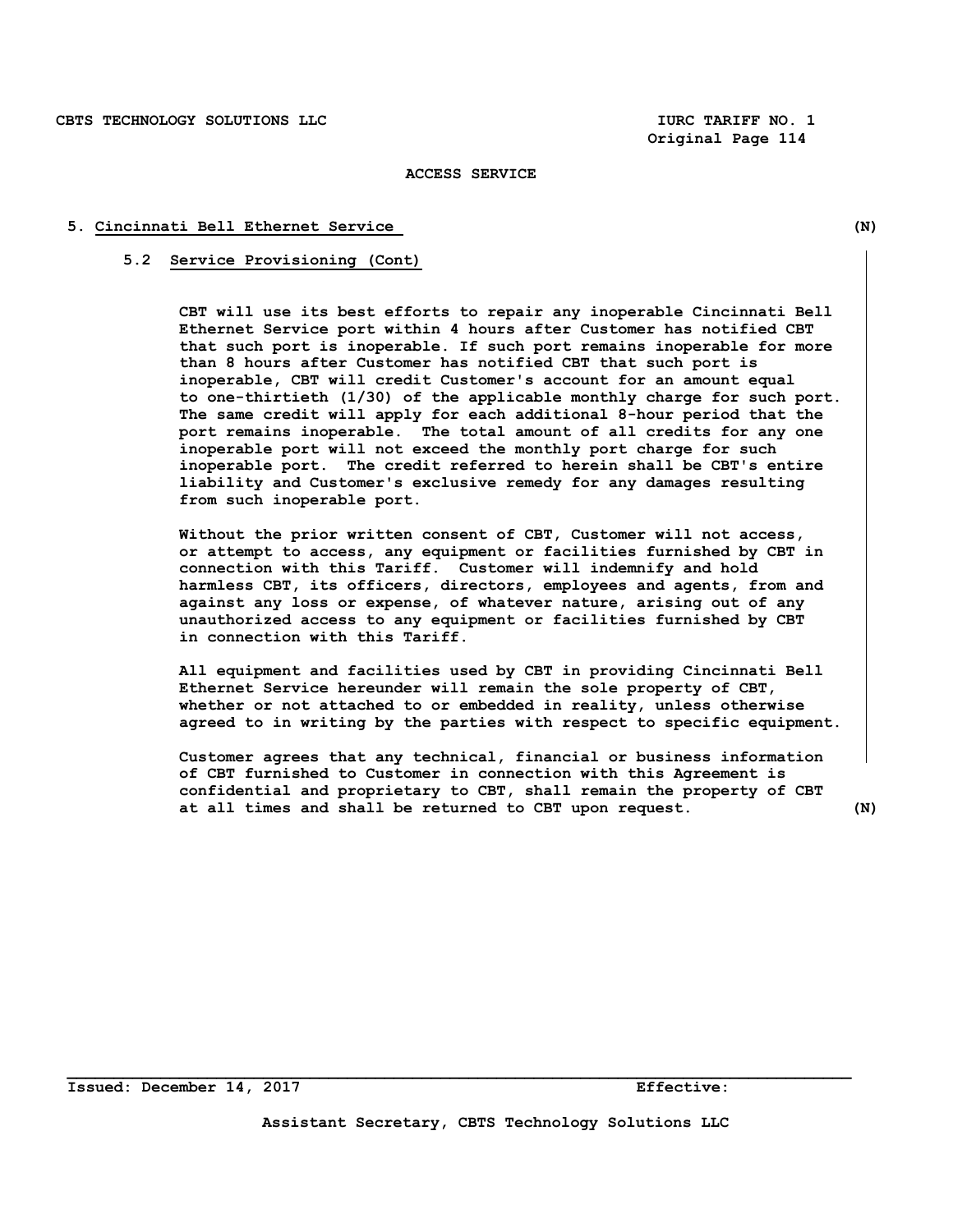#### **5. Cincinnati Bell Ethernet Service (N)**

 **5.3 Obligations of the Customer** 

**CBT will not be responsible for damages, malfunctions or failures caused by (a) Customer's failure to follow any operation or maintenance instructions provided by CBT to Customer; (b) Customer's repair, modification to or relocation of equipment used to provide service hereunder, or attachment of equipment not approved by CBT; and (c) abuse, misuse or negligent acts of Customer. Customer may request CBT to perform repair service for Customer in such instances on a time-and-materials basis.** 

 **Customer will furnish, at its expense, such space, electrical power and environmental conditioning at Customer's premises as CBT may reasonably require in connection with performing its obligations hereunder. Customer will permit CBT reasonable access to Customer's premises, in accordance with Customer's normal security procedures, in connection with providing service hereunder.** 

**Customer will provide, install and maintain, at its expense, all equipment and facilities necessary for LAN interconnection on the Customer's side of the Demarcation Point. Customer shall be responsible for insuring that the operating characteristics of such equipment and facilities are compatible with Cincinnati Bell Ethernet Service and conform to the Technical Reference Specifications furnished by CBT to Customer in connection with this Tariff.** 

 **Customer will cause its electrical signals at the Demarcation Point to conform to the applicable ANSI or IEEE standards set forth in Section 5, above. Any additional equipment or facilities necessary to comply with such standards shall be furnished by Customer at its expense.** 

 **Prior to requesting repair service from CBT, Customer will use its best efforts, including but not limited to performing reasonable diagnostic tests, to verify whether any trouble with The LAN Advantage service is a result of the Customer's equipment or facilities. Customer shall be responsible for any such trouble resulting from the Customer's equipment or facilities. Customer will cooperate with any joint testing of Cincinnati Bell Ethernet Service reasonably requested by CBT. (N)** 

**Issued: December 14, 2017 Effective:** 

**Assistant Secretary, CBTS Technology Solutions LLC**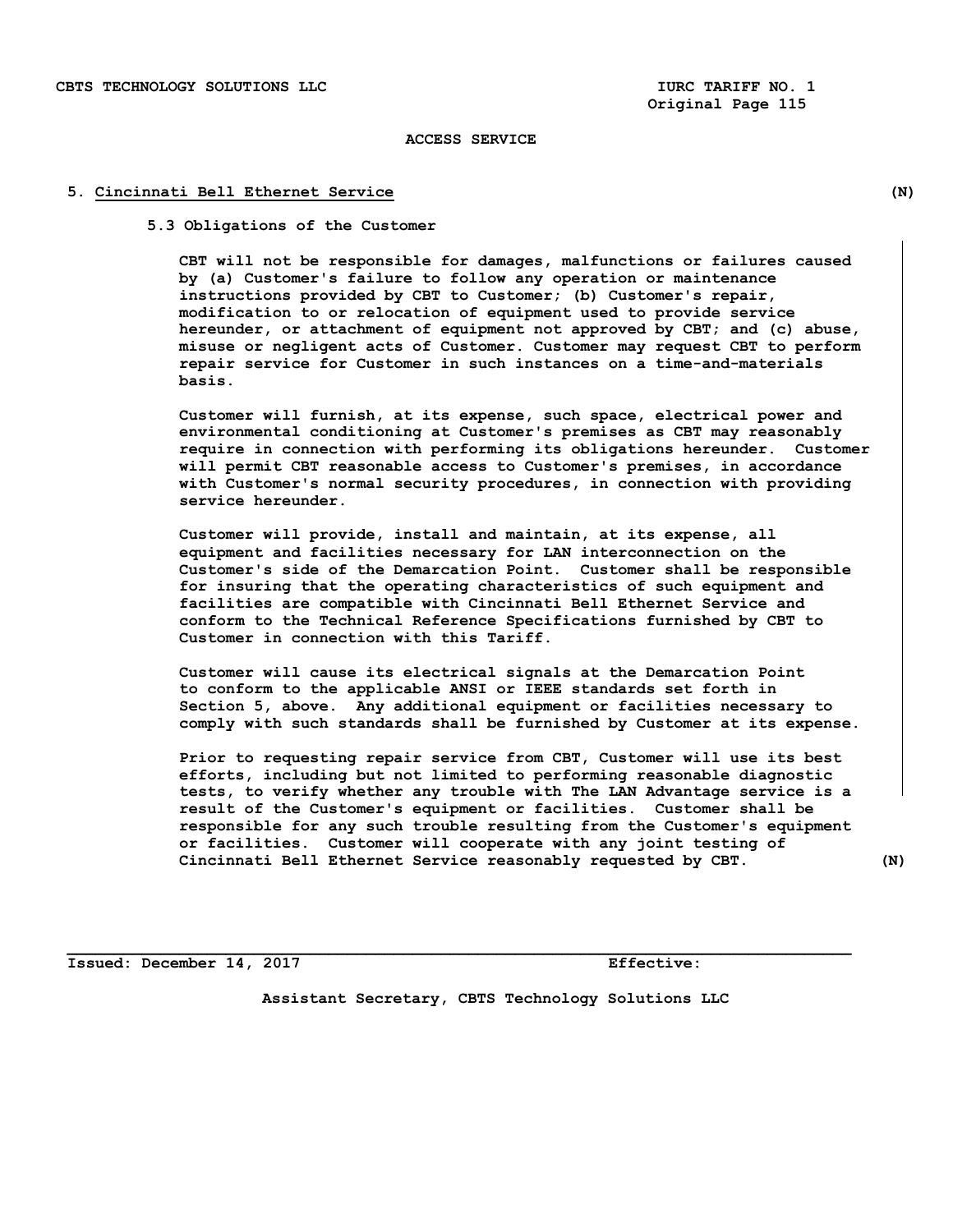**Original Page 116** 

#### **ACCESS SERVICE**

#### **5. Cincinnati Bell Ethernet Service**

## **5.4 Rate Regulations (N)**

**The rates and charges set forth for Cincinnati Bell Ethernet Service provide for the furnishing of service where suitable facilities are available. Where special construction of facilities is necessary, special construction charges may apply.**

 **At locations where Customer provides power to CBT, CBT is not responsible for out of service conditions caused by power outages.** 

 **Customer shall pay CBT for Cincinnati Bell Ethernet Service at the applicable monthly rate for the type of Cincinnati Bell Ethernet Service, selected by the Customer, as indicated in Section 5.6. In addition, Customer shall pay to CBT the applicable per port nonrecurring charge set forth in Section 5.6.** 

 **If Customer cancels, in whole or in part, any requested addition, rearrangement, relocation or other modification to Cincinnati Bell Ethernet Service prior to completion thereof, Customer will reimburse CBT for the actual expenses incurred by CBT in connection with such modification prior to CBT's receipt of notice of cancellation; provided, however, the amount of such reimbursement will not exceed the service, construction, installation, termination and other charges for which Customer would have otherwise been responsible.** 

 **Cincinnati Bell Ethernet Service is available for a minimum term of 12 months or under a term payment plan of 24, 36, 48, 60 or 84 months. If a Customer terminates a service, without cause, prior to the Expiration of the term, the Customer will pay to CBT a termination charge equal to all remaining amounts due or to become due, including but not limited to all monthly charges for which Customer would have been responsible if the Customer had not terminated prior to the end of the applicable 12, 24, 36, 48, 60 or 84 month term payment plan.** 

 **If Customer removes one or more ports from service prior to the expiration of the term hereof, Customer will pay to CBT a termination charge equal to all monthly charges for such port(s) for which Customer would have been responsible had Customer not removed such port(s).** 

**Customer has available option of purchasing Redundant Premise Power from the Company. Rates are shown in Section 5.6 following.** 

#### **5.5 Ethernet Expedite Charge**

 **When placing an Access Order for service(s) for which standard intervals exist, a customer may request a service date that is prior to the standard interval service date.** 

 **The customer may also request an earlier service date on a pending standard or negotiated interval Access Order. If the Telephone Company agrees to provide service on an expedited basis, subject to limitations of personnel and material, an Expedited Order Charge will apply.** 

**Expedite, per Order CX4EX \$ 1,270.00 (N)** 



**Issued: December 14, 2017 Effective:**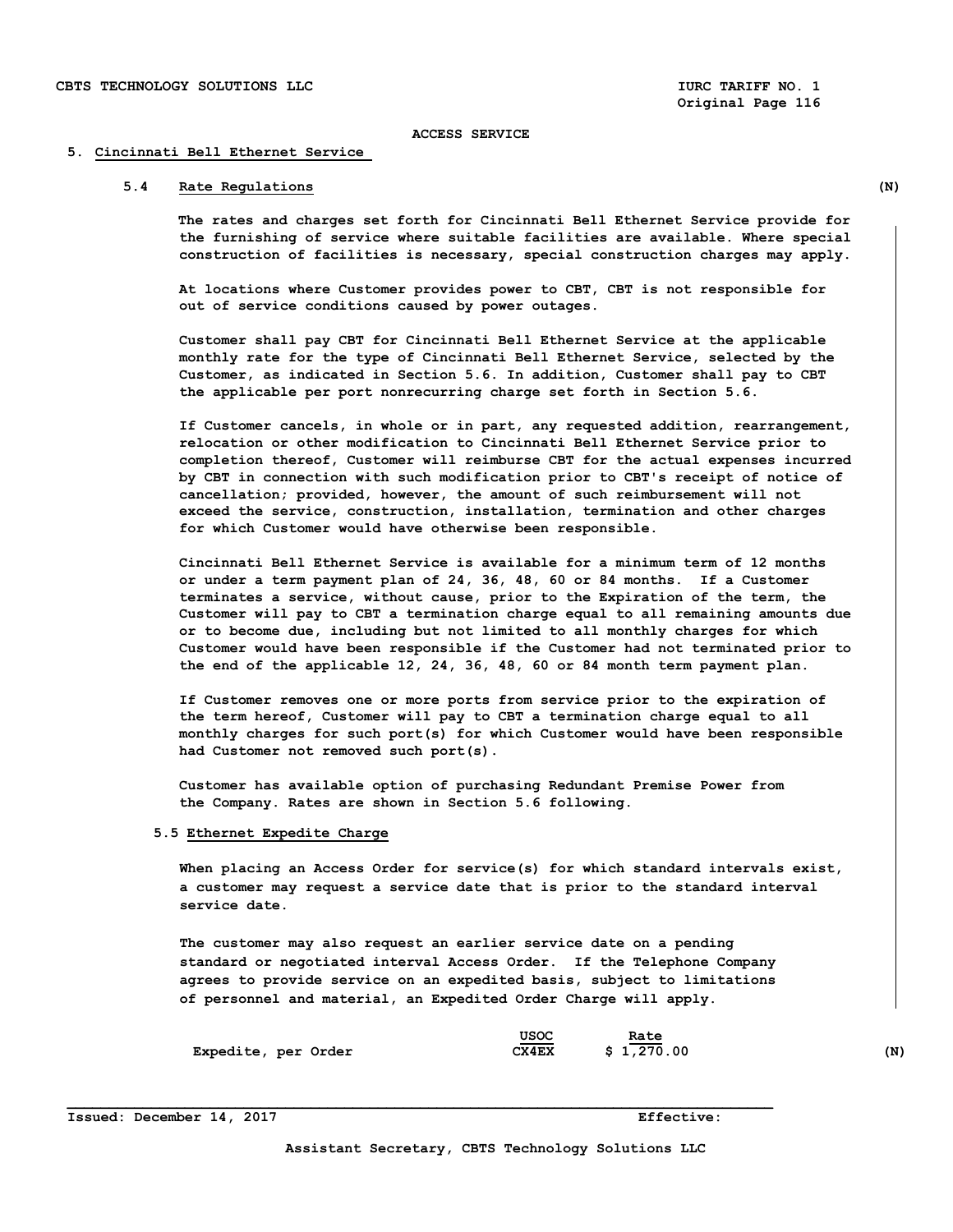## **5. Cincinnati Bell Ethernet Service 5.6 Rates and Charges**

 **Electrical Port Type (Per Port) (N)** 

| <b>Type of Service</b>                 | Charge                                                                                | Monthly                                                | 24 Mo.  | 36 Mo.  | Monthly Rates<br>48 Mo. | 60 Mo.                                  | 84 Mo. | usoc         |
|----------------------------------------|---------------------------------------------------------------------------------------|--------------------------------------------------------|---------|---------|-------------------------|-----------------------------------------|--------|--------------|
| Unprotected Ports                      |                                                                                       |                                                        |         |         |                         |                                         |        |              |
|                                        |                                                                                       |                                                        |         |         |                         |                                         |        |              |
| CIR 1.544 Mbps with<br>1.5 Mpps Access |                                                                                       |                                                        |         |         |                         |                                         |        |              |
| (Per port)                             | 250.00                                                                                | 375.00                                                 | 363.75  | 348.75  | 337.50                  | 330.00                                  | 300.00 | <b>LVZAH</b> |
|                                        |                                                                                       |                                                        |         |         |                         |                                         |        |              |
| CIR 3 Mbps with                        |                                                                                       |                                                        |         |         |                         |                                         |        |              |
| 3 Mbps Access                          |                                                                                       |                                                        |         |         |                         |                                         |        |              |
| (Per port)                             | 1000.00                                                                               | 525.00                                                 | 509.25  | 488.25  | 472.50                  | 462.00                                  | 425.00 | <b>LVZAS</b> |
| CIR 4.5 Mbps with                      |                                                                                       |                                                        |         |         |                         |                                         |        |              |
| 4.5 Mbps Access                        |                                                                                       |                                                        |         |         |                         |                                         |        |              |
| (Per port)                             | 1000.00                                                                               | 637.50                                                 | 618.38  | 592.88  | 573.75                  | 561.00                                  | 525.00 | <b>LVZAV</b> |
|                                        |                                                                                       |                                                        |         |         |                         |                                         |        |              |
| CIR 6 Mbps with                        |                                                                                       |                                                        |         |         |                         |                                         |        |              |
| 6 Mbps Access                          |                                                                                       |                                                        |         |         |                         |                                         |        |              |
| (Per Port)                             | 1000.00                                                                               | 900.00                                                 | 873.00  | 837.00  | 810.00                  | 792.00                                  | 600.00 | <b>LVZAW</b> |
| CIR 10 Mbps with                       |                                                                                       |                                                        |         |         |                         |                                         |        |              |
| 100 Mbps Access                        |                                                                                       |                                                        |         |         |                         |                                         |        |              |
| (Per port)                             | 1000.00                                                                               | 675.00                                                 | 654.75  | 627.75  | 607.50                  | 594.00                                  | 400.00 | <b>LVZAU</b> |
|                                        |                                                                                       |                                                        |         |         |                         |                                         |        |              |
| CIR 20 Mbps with<br>100 Mbps Access    |                                                                                       |                                                        |         |         |                         |                                         |        |              |
| (Per port)                             | 1000.00                                                                               | 750.00                                                 | 725.00  | 700.00  | 675.00                  | 650.00                                  | 425.00 | LVZE7        |
| CIR 50 Mbps with                       |                                                                                       |                                                        |         |         |                         |                                         |        |              |
| 100 Mbps Access                        |                                                                                       |                                                        |         |         |                         |                                         |        |              |
| (Per port)                             | 1000.00                                                                               | 950.00                                                 | 925.00  | 900.00  | 875.00                  | 851.00                                  | 550.00 | <b>LVZE8</b> |
| CIR 100 Mbps with                      |                                                                                       |                                                        |         |         |                         |                                         |        |              |
| 1 Gbps Access                          |                                                                                       |                                                        |         |         |                         |                                         |        |              |
| (Per port)                             | 1000.00                                                                               | 1350.00                                                | 1309.50 | 1255.50 | 1215.00                 | 1188.00                                 | 750.00 | LVZA1        |
| CIR 200 Mbps with                      |                                                                                       |                                                        |         |         |                         |                                         |        |              |
| 1 Gbps Access                          |                                                                                       |                                                        |         |         |                         |                                         |        |              |
| (Per port)                             |                                                                                       | 1100.00 1500.00 1447.50 1387.50 1342.50 1312.50 855.00 |         |         |                         |                                         |        | LVZA2        |
|                                        |                                                                                       |                                                        |         |         |                         |                                         |        |              |
| CIR 300 Mbps with                      |                                                                                       |                                                        |         |         |                         |                                         |        |              |
| 1 Gbps Access                          |                                                                                       |                                                        |         |         |                         |                                         |        |              |
| (Per port)                             | 1150.00                                                                               |                                                        |         |         |                         | 1650.00 1586.25 1518.75 1470.00 1436.25 | 945.00 | LVZA3        |
|                                        | Nonrecurring charge applies when VLAN is installed subsequent to a port installation. |                                                        |         |         |                         |                                         |        |              |

**Issued: December 14, 2017 Effective:** 

**Assistant Secretary, CBTS Technology Solutions LLC**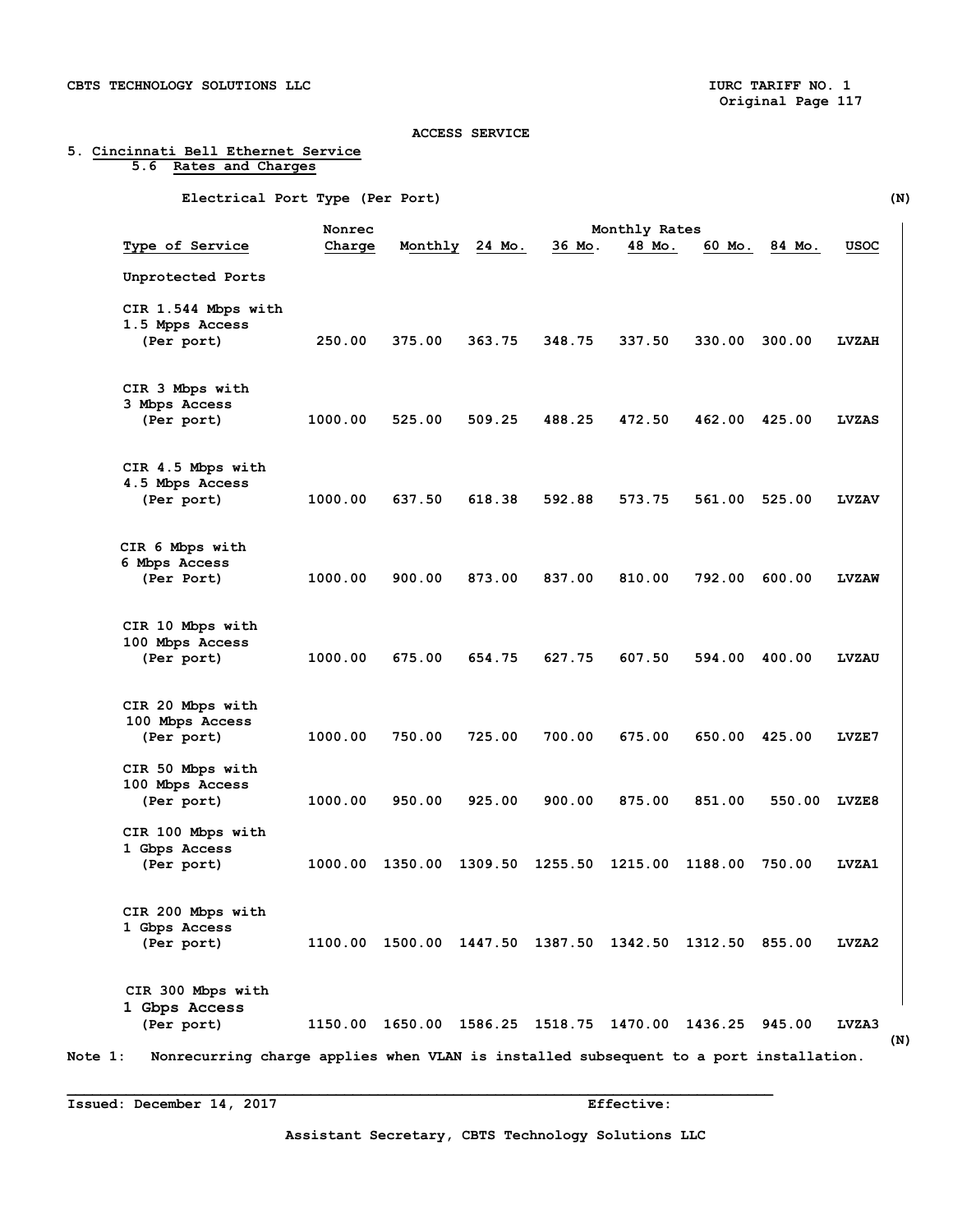#### **5. Cincinnati Bell Ethernet Service (N)**

#### **5.6 Rates and Charges**

Monrec Monthly Rates<br>Charge Monthly 24 Mo. 36 Mo. 48 Mo. 6  **Type of Service Charge Monthly 24 Mo. 36 Mo. 48 Mo. 60 Mo. 84 Mo. USOC Unprotected Ports CIR 400 Mbps with 1 Gbps Access (Per port) 1200.00 1800.00 1725.00 1650.00 1597.50 1560.00 1025.00 LVZA4 CIR 500 Mbps with 1 Gbps Access (Per port) 1250.00 1950.00 1863.75 1781.25 1725.00 1683.75 1095.00 LVZA5 CIR 600 Mbps with 1 Gbps Access (Per port) 1300.00 2100.00 2002.50 1912.50 1852.50 1807.50 1175.00 LVZA6 CIR 700 Mbps with 1 Gbps Access (Per port) 1350.00 2250.00 2141.25 2043.75 1980.00 1931.25 1255.00 LVZA7 CIR 800 Mbps with 1 Gbps Access (Per port) 1400.00 2400.00 2280.00 2175.00 2107.50 2055.00 1350.00 LVZA8 CIR 900 Mbps with 1 Gbps Access (Per port) 1450.00 2550.00 2418.75 2306.25 2235.00 2178.78 1425.00 LVZA9 CIR 1 Gbps with 1 Gbps Access (Per port) 1500.00 2625.00 2546.25 2441.25 2362.50 2310.00 1450.00 LVZAO CIR 10 Gbps with 10 Gbps Access (Per port) 1500.00 5625.00 5437.50 5250.00 5062.50 4875.00 3500.00 LVZAP (N)** 

**Note 1: Nonrecurring charge applies when VLAN is installed subsequent to a port installation.** 

**\_\_\_\_\_\_\_\_\_\_\_\_\_\_\_\_\_\_\_\_\_\_\_\_\_\_\_\_\_\_\_\_\_\_\_\_\_\_\_\_\_\_\_\_\_\_\_\_\_\_\_\_\_\_\_\_\_\_\_\_\_\_\_\_\_\_\_\_\_\_\_\_\_\_\_\_\_\_\_\_\_\_\_\_** 

**Issued: December 14, 2017 Effective:** 

**Assistant Secretary, CBTS Technology Solutions LLC**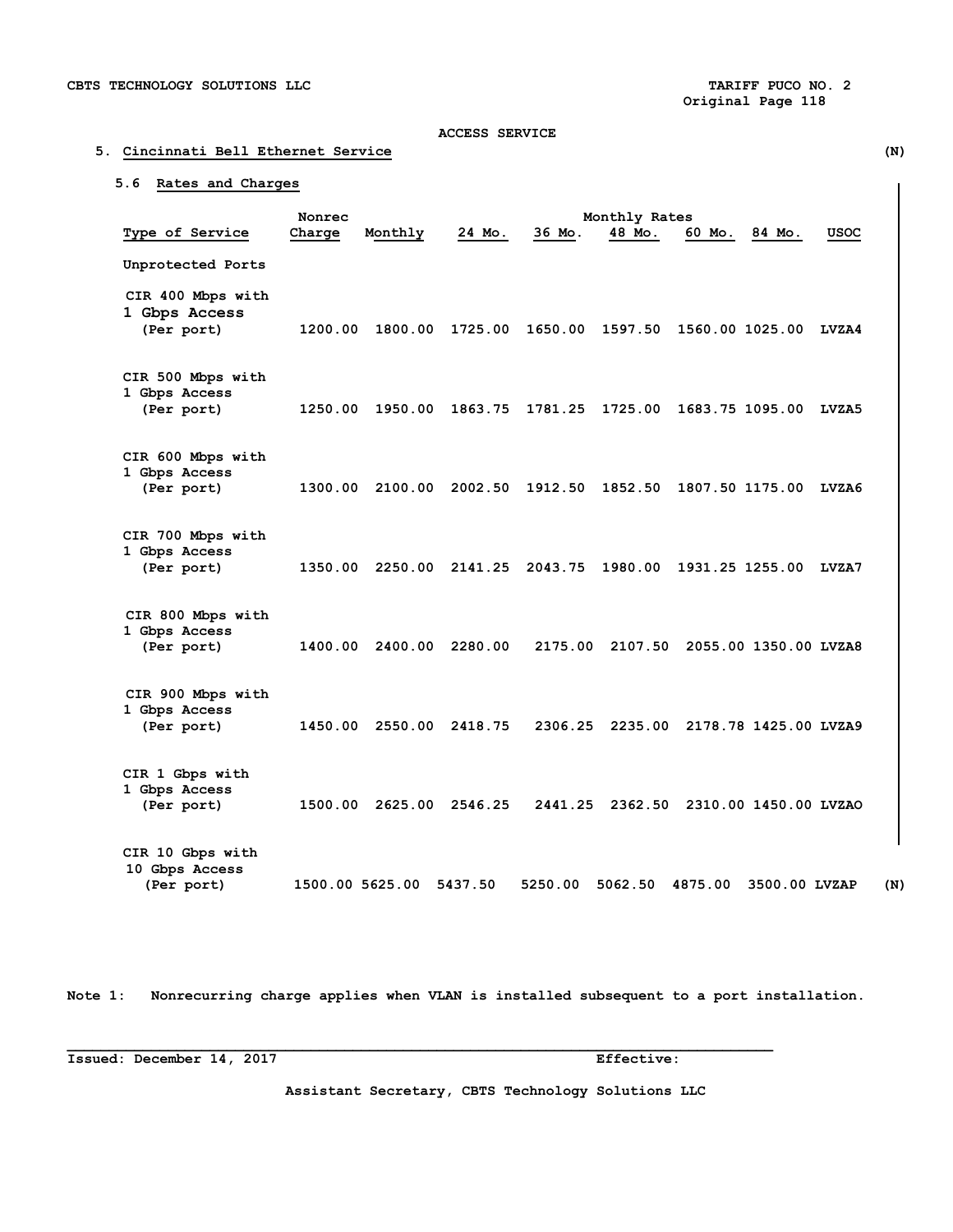#### **5. Cincinnati Bell Ethernet Service**

|                               | Nonrec   |                  |                  | Monthly Rates    |                  |                  |                  |                |
|-------------------------------|----------|------------------|------------------|------------------|------------------|------------------|------------------|----------------|
| Type of Service               | Charge   | Rate             | 24 Mo.           | 36 Mo.           | 48 Mo.           | 60 Mo.           | 84 Mo.           | USOC           |
| PVC/LAN                       |          |                  |                  |                  |                  |                  |                  |                |
| Connection                    | 100.00   | 40.00            | 40.00            | 40.00            | 40.00            | 40.00            | 40.00            | <b>LVZMX</b>   |
| ISP Connection                | 100.00   | 100.00           | 100.00           | 100.00           | 100.00           | 100.00           | 100.00           | LVP            |
| Diverse Route<br>Same Central |          |                  |                  |                  |                  |                  |                  |                |
| Office                        | NA       | 500.00           | 485.00           | 465.00           | 452.00           | 440.00           | 418.00           | <b>DCOXX</b>   |
| Diverse Central               |          |                  |                  |                  |                  |                  |                  |                |
| Office/Shared CO              | NA       | 1000.00          | 970.00           | 930.00           | 905.00           | 880.00           | 836.00           | <b>DCOSC</b>   |
| Diverse Central               |          |                  |                  |                  |                  |                  |                  |                |
| Office                        | NA       | 1250.00          | 1213.00          | 1163.00          | 1131.00          | 1100.00          | 1045.00          | <b>DCOVL</b>   |
| Redundant LAN                 |          |                  |                  |                  |                  |                  |                  |                |
| Equipment                     | NA       | 500.00           | 500.00           | 500.00           | 500.00           | 500.00           | 500.00           | RPE11          |
| Customer Premise              |          |                  |                  |                  |                  |                  |                  |                |
| Redundant Power               | NA       | 50.00            | 50.00            | 50.00            | 50.00            | 50.00            | 50.00            | RSP12          |
| Quality of Service            |          |                  |                  |                  |                  |                  |                  |                |
| $-1.544$ Mbps                 | NA       | 50.00            | 48.25            | 46.50            | 45.25            | 44.00            | 30.00            | QOST1          |
| $-3$ Mbps                     | NA       | 70.00            | 67.55            | 65.10            | 63.35            | 61.60            | 42.50            | QOST3          |
| $-4.5$ Mbps                   | NA       | 85.00            | 82.00            | 79.05            | 76.90            | 74.80            | 52.50            | QOST4          |
| $-6$ Mbps                     | NA       | 120.00           | 115.80           | 111.60           | 108.60           | 105.60           | 60.00            | QOST6          |
| $-10$ Mbps                    | NA       | 90.00            | 86.85            | 83.70            | 81.45            | 79.20            | 40.00            | 4106V          |
| $-20$ Mbps                    | NA       | 100.00           | 96.60            | 93.00            | 90.50            | 88.00            | 42.50            | QOST2          |
| $-50$ Mbps                    | NA       | 130.00           | 125.85           | 120.90           | 117.65           | 114.40           | 55.00            | QOST5          |
| $-100$ Mpps                   | NA       | 180.00           | 174.60           | 167.40           | 162.90           | 158.40           | 75.00            | 4107V          |
| $-200$ Mpps                   | NA       | 200.00           | 193.60           | 185.40           | 179.90           | 174.40           | 85.50            | QOS20          |
| - 300 Mpps                    | NA       | 220.00           | 212.60           | 203.40           | 196.90           | 190.40           | 94.50            | QOS30          |
| $-400$ Mpps                   | NA       | 240.00           | 231.60           | 221.40           | 213.90           | 206.40           | 102.50           | QOS40          |
| $-500$ Mpps                   | NA       | 260.00           | 250.60           | 239.40           | 230.90           | 222.40           | 109.00           | QOS50          |
| $-600$ Mpps                   | NA       | 280.00           | 269.60           | 257.40           | 247.90           | 238.40           | 117.50           | QOS60          |
| - 700 Mpps                    | NA       | 300.00           | 288.60           | 275.40           | 264.90           | 254.40           | 122.50           | QOS70          |
| - 800 Mpps                    | NA       | 320.00           | 307.60           | 293.40           | 281.90           | 270.40           | 135.00           | QOS80          |
| $-900$ Mpps<br>- 1 Gbps       | NA<br>NA | 340.00<br>350.00 | 326.60<br>339.50 | 311.40<br>325.50 | 298.90<br>316.75 | 286.40<br>308.00 | 142.50<br>145.00 | QOS90<br>4108V |

 **Note 1: Nonrecurring charge applies when PVC is installed subsequent to a port installation. (N)** 

**\_\_\_\_\_\_\_\_\_\_\_\_\_\_\_\_\_\_\_\_\_\_\_\_\_\_\_\_\_\_\_\_\_\_\_\_\_\_\_\_\_\_\_\_\_\_\_\_\_\_\_\_\_\_\_\_\_\_\_\_\_\_\_\_\_\_\_\_\_\_\_\_\_\_\_\_\_\_\_\_\_\_\_\_** 

 **- 10 Gbps NA 750.00 715.00 700.00 675.00 650.00 350.00 QOS10** 

**Issued: December 14, 2017 Effective:**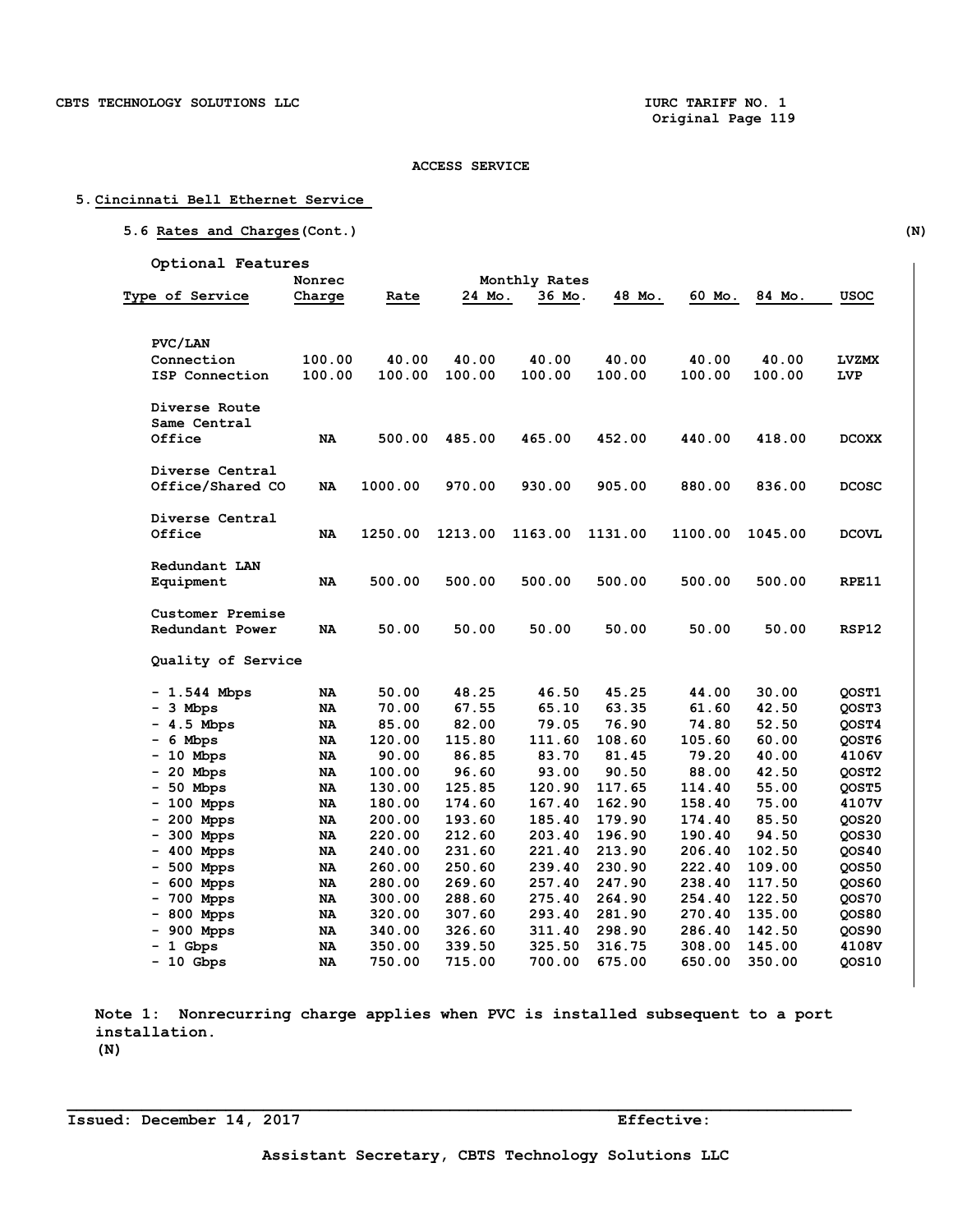| б. | Wavelength Point-to-Point Service           |      | (N) |
|----|---------------------------------------------|------|-----|
|    |                                             | Page |     |
|    | Wavelength Point-to-Point Service           |      |     |
|    | 6.1 General Description                     |      |     |
|    | (A) Basic Service Description               | 121  |     |
|    | (B) Service Provisioning                    | 122  |     |
|    | (C) Responsibility of the Telephone Company | 125  |     |
|    | (D) Responsibility of Customer              | 125  |     |
|    | (E) Service Rearrangements                  | 125  |     |
|    | 6.2 Route Diversity                         | 126  |     |
|    | 6.3 Rate Regulations                        | 127  |     |
|    | (A) Rate Elements                           | 127  |     |
|    | (B) Wavelength Connection Capacity          | 128  |     |
|    | (C) Term Pricing Plan                       | 129  |     |
|    | (D) Expedite Charge                         | 130  |     |
|    | 6.4 Rates and Charges                       | 131  |     |
|    | (A) Ports                                   | 131  | (N) |

**Issued: December 14, 2017 Effective:** 

**Assistant Secretary, CBTS Technology Solutions LLC**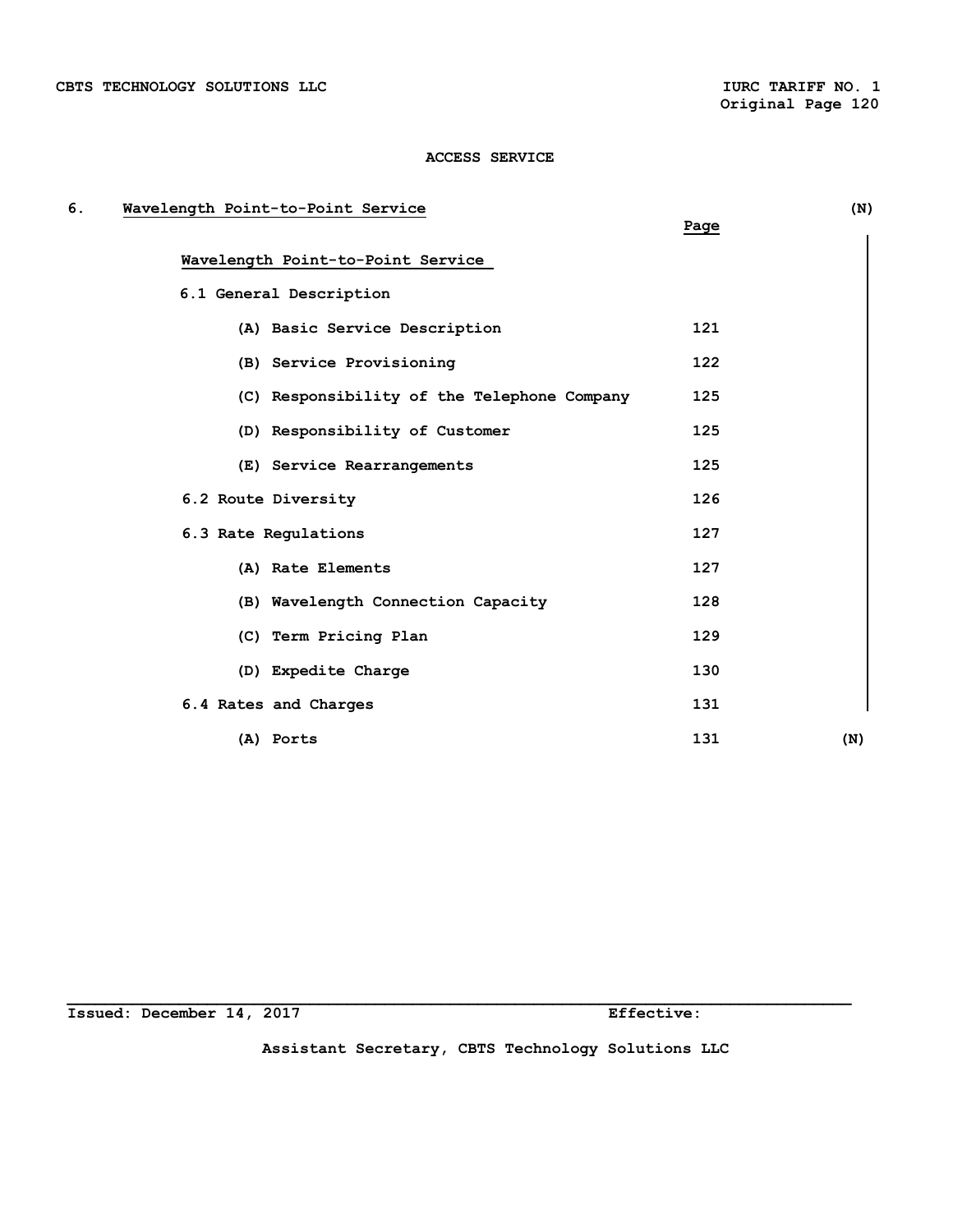#### **6. Wavelength Point-to-Point Service (Cont'd) (N)**

#### **6.1 General Description**

#### **(A) Basic Service Description**

 **Wavelength Service is a Special Access Service that provides high volume optical transport utilizing multiplexing technology in a point-to-point circuit configuration. Multiple data signals are transmitted over the same fiber-optic cable at the time, using different wavelengths of light, in order to increase the amount of information that can be transferred. Each wavelength represents a transmission channel in the Wavelength system and is protocol independent of every other channel in the system. Rates and charges for Special Access Service are set forth in Section 4.5. Wavelength Service allows customers to combine their multiple data signals so they may be amplified and transported over one network. Wavelength Service provides dedicated capacity over a single pair of fiber in two directions that increases capacity without limiting customer-required data interfaces.** 

**The following regulations will apply to Wavelength Service:** 

- **(1) Wavelength Point-to-Point Service is available with a one-year minimum period, under 12-month, 24-month, 36-month, 48-month, 60-month and 84-month OPP as described in Section 4.4.8. When a service is discontinued prior to the expiration of the minimum period, termination charges are applicable for the remaining portion of the minimum period.**
- **(2) Installation will not begin until the customer has accepted the proposal by the Telephone Company. (N)**

**Issued: December 14, 2017 Effective:** 

**Assistant Secretary, CBTS Technology Solutions LLC**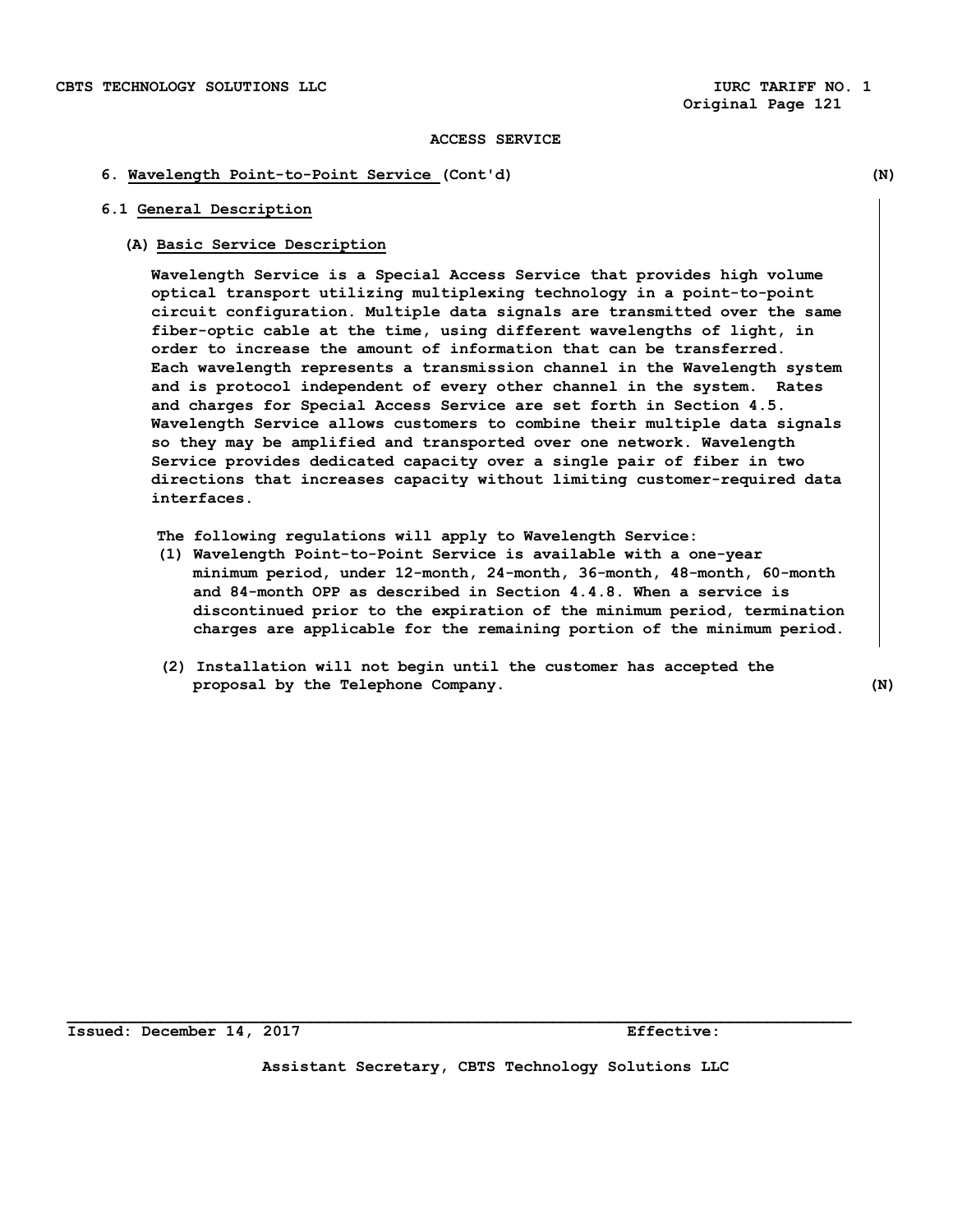## **6. Wavelength Point-to-Point Service (Cont'd) (N)**

- **6.1 General Description (Cont'd)** 
	- **(B) Service Provisioning** 
		- **(2)Manner of Provisioning**

**Point-to-Point Service provides a customer a dedicated custom network. The network is in a architecture designed to provide increased reliability and functionality connecting multiple customer-designated locations and specified Telephone Company central Offices.** 

 **Customer provided equipment (CPE) must deliver the data signals for the Wavelength Service transport within the technical specifications for the subscribed data service. Technical specifications can be found in the Telcordia Technical Reference Publications and the following:** 

**ANSI X379.3, Fibre Channel (also includes FICONTm and ISCT ANSI/IEEE 802.3, Fast Ethernet IEEE 802.3x and z, Gigabit Ethernet** 

 **(N)** 

**ESCONTM, ETRTM, FICONTM and ISCTM are registered trademarks of the International Business Machines (IBM) Corporation, Armonk, NY 10504.** 

**\_\_\_\_\_\_\_\_\_\_\_\_\_\_\_\_\_\_\_\_\_\_\_\_\_\_\_\_\_\_\_\_\_\_\_\_\_\_\_\_\_\_\_\_\_\_\_\_\_\_\_\_\_\_\_\_\_\_\_\_\_\_\_\_\_\_\_\_\_\_\_\_\_\_\_\_\_\_\_\_\_\_\_\_** 

**Issued: December 14, 2017 Effective:**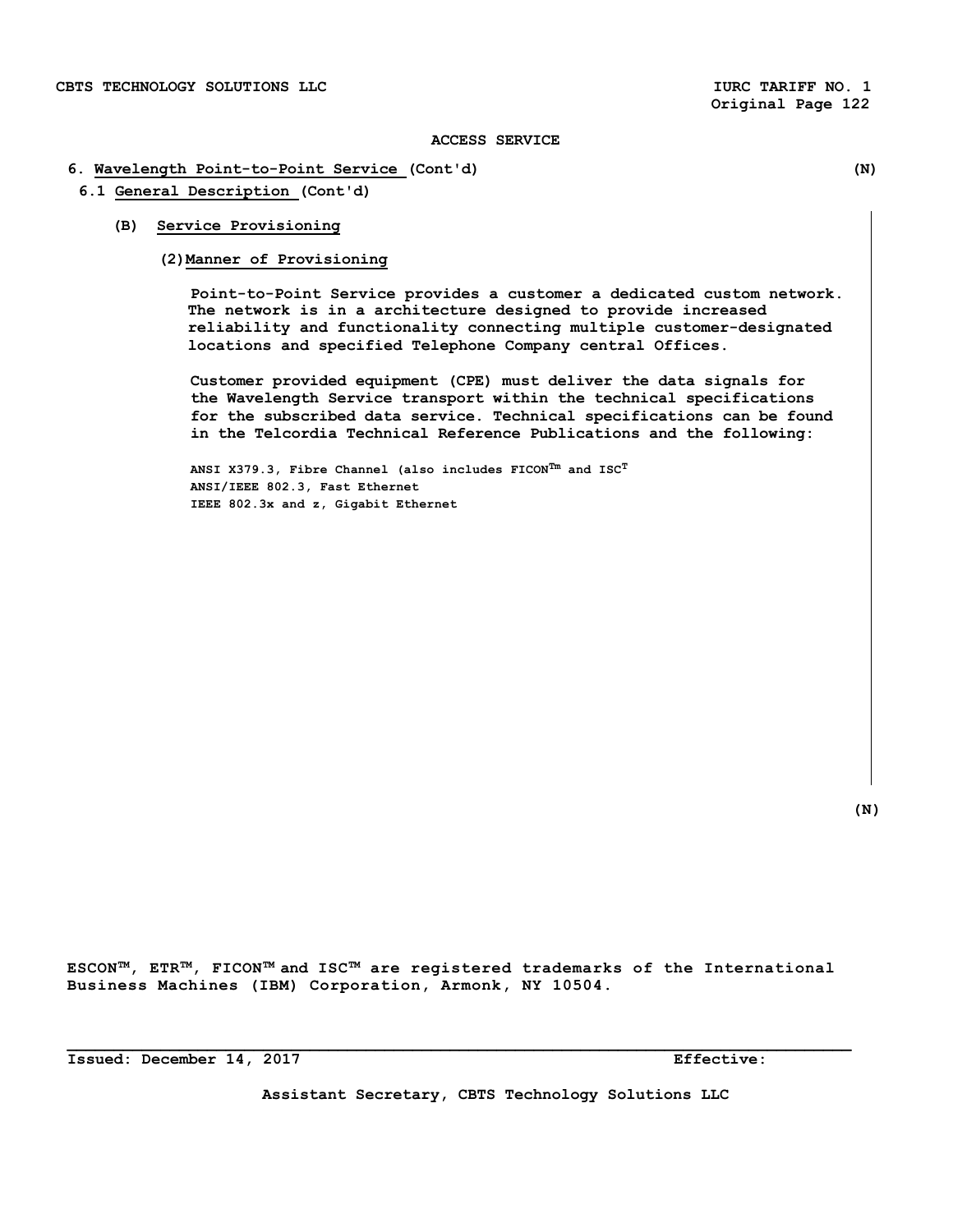#### **6. Wavelength Point-to-Point Service (Cont'd) (N)**

- **6.1 General Description (Cont'd)** 
	- **(B) Service Provisioning (Cont'd)** 
		- **(3) Limitations** 
			- **(a) Optical amplifiers and/or regenerators may have to be added to a Wavelength Service subsequent to the initial installation.**
			- **(b) When any additional services are added, such installations may cause a service interruption to existing unprotected channels, or a protection switch on protected channels.**
			- **(c) Services with time-delay sensitive protocols have facility length limitations and may affect the design/availability of Wavelength Service. The Telephone Company will work cooperatively with the customer to determine if the desired services can operate between the customers designated premises. These services will not be available on Wavelengths nor between nodes where facility length limitations exceed the service specifications.**
			- **(d) Neither electrical interfaces nor optical multiplexing are available with Wavelength Service.**
			- **(e) Channel protection may not be available for all interface types.**
			- **(f) A protective channel provides protection for a single channel toward the network. It does not protect the channel against failure towards the customer interface. Protection reduces the maximum individual channel capacity of the system. (N)**

**Assistant Secretary, CBTS Technology Solutions LLC**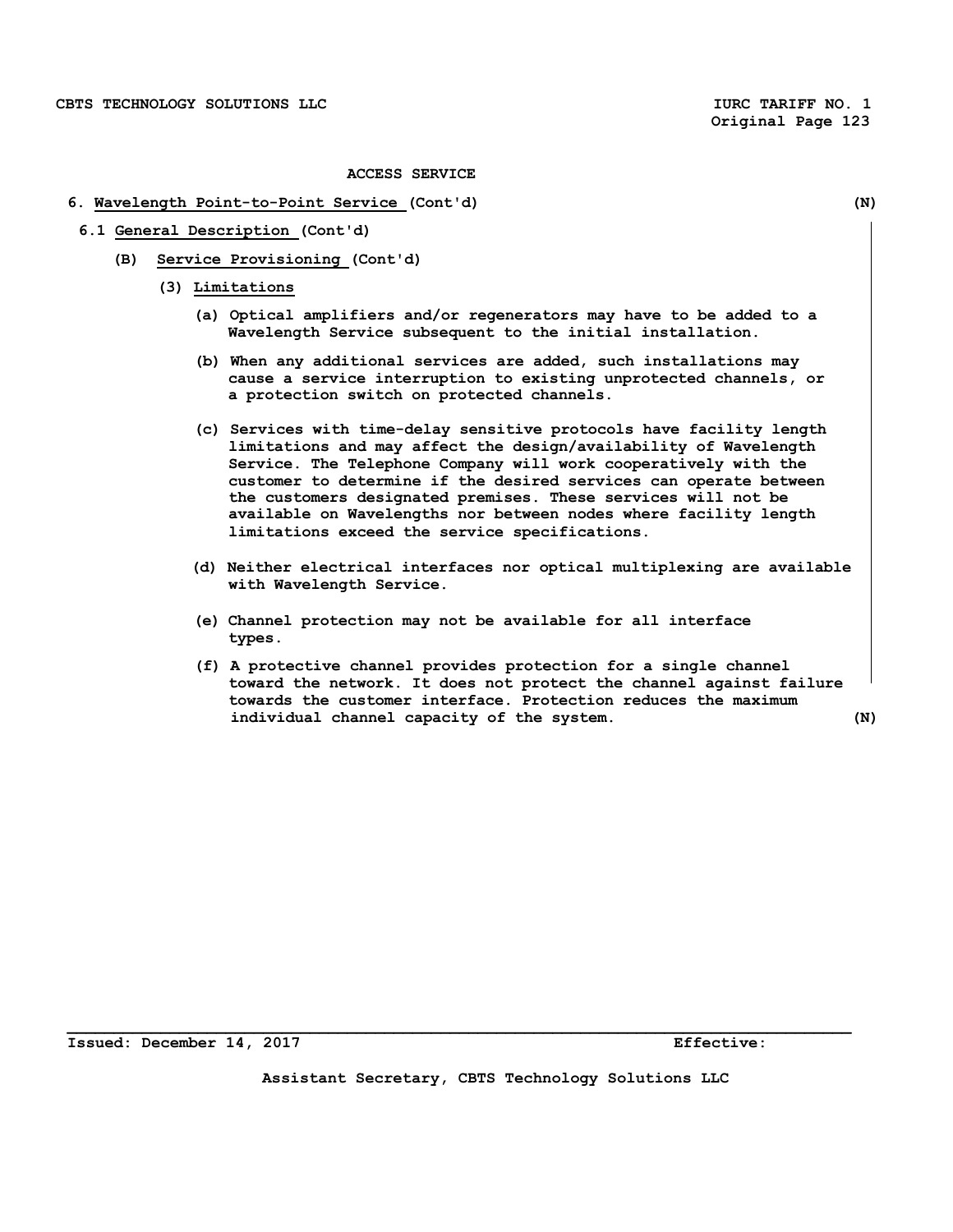#### **6. Wavelength Point-to-Point Service (Cont'd) (N)**

- **6.1 General Description (Cont'd)** 
	- **(B) Service Provisioning (Cont'd)** 
		- **(4) Allowance for Service Interruptions**

**An interruption of service will start when an inoperative service is reported to the Telephone Company and end when the service is operative. In any month, as a result of an interruption, the total credit per rate element of the interrupted service may not exceed 100 percent of the monthly charge for that particular rate element as described in Section 2.4.3.** 

**Any protected service interruptions greater than 2 consecutive seconds as a result of a failure on the protected portion of the circuit will result in a credit equal to one month's bill for the individual portto-port connection involved. If the interruption occurs on an unprotected portion of the circuit, no credit shall be allowed for an interruption of less than thirty (30) minutes. The customer shall be credited for an interruption of 30 minutes or more at the rate of 1/1440 of the monthly charges for the facility or service for each period of 30 minutes or major fraction thereof that the interruption continues.** 

**The minimum configuration would be two ports either at a serving wire center or at a customer premises site. If the ports are not in a serving wire center, a central office management site for monitoring is required. An optical amplifier located at a serving wire center can be used as a monitoring site.** 

 **A combination of these configurations may be used in a network design depending on the customer's traffic pattern. Wavelength Point-to-Point Service configuration would be a port or ports at a customer premise site connecting through a Company central office to another customer premise site. (N)**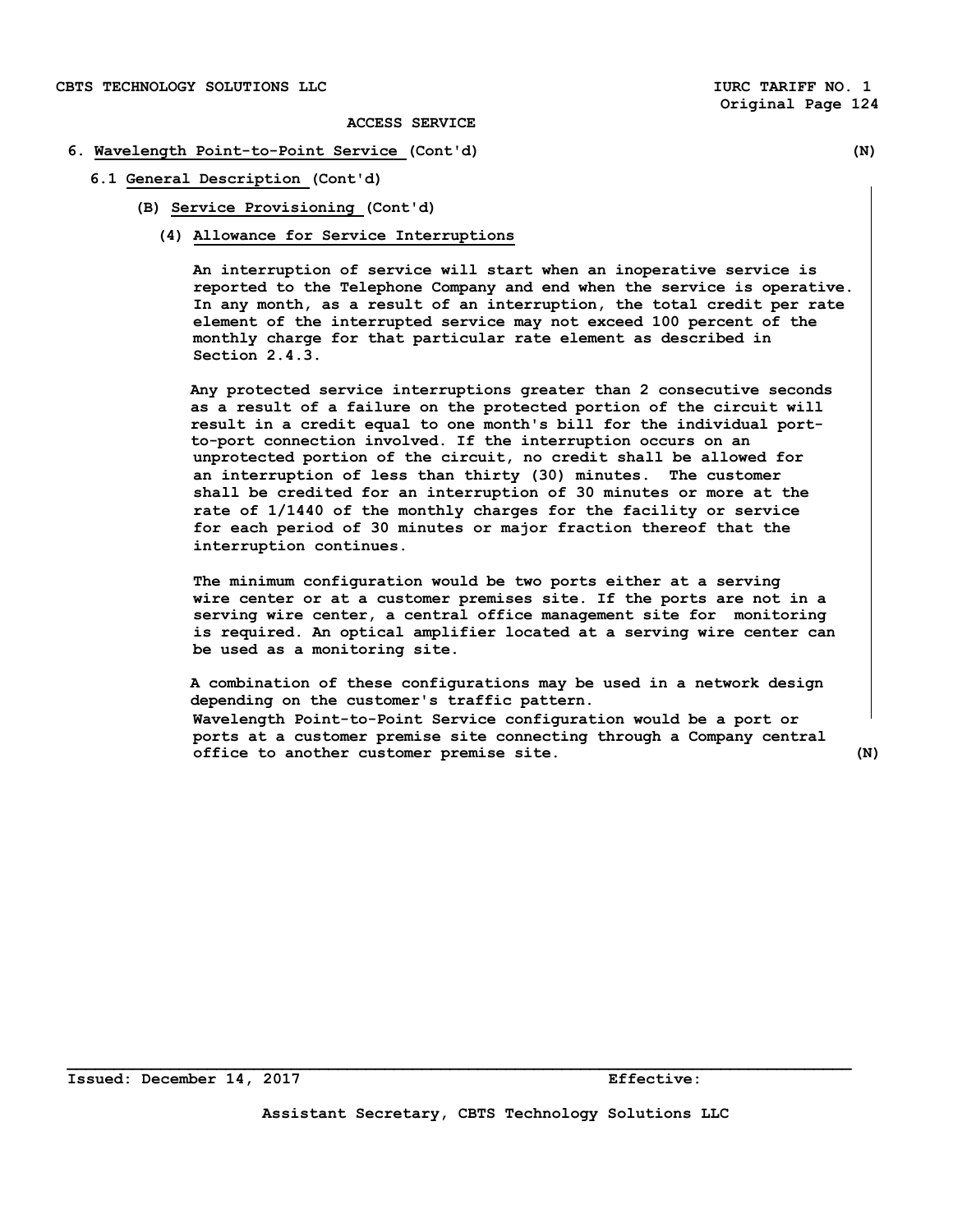### **6. Wavelength Point-to-Point Service (Cont'd) (N)**

## **6.1 General Description (Cont'd)**

**(B) Service Provisioning (Cont'd)** 

## **Point–to-Point Wavelength Service**

**UNPROTECTED** 



**Issued: December 14, 2017 Effective:** 

**Assistant Secretary, CBTS Technology Solutions LLC**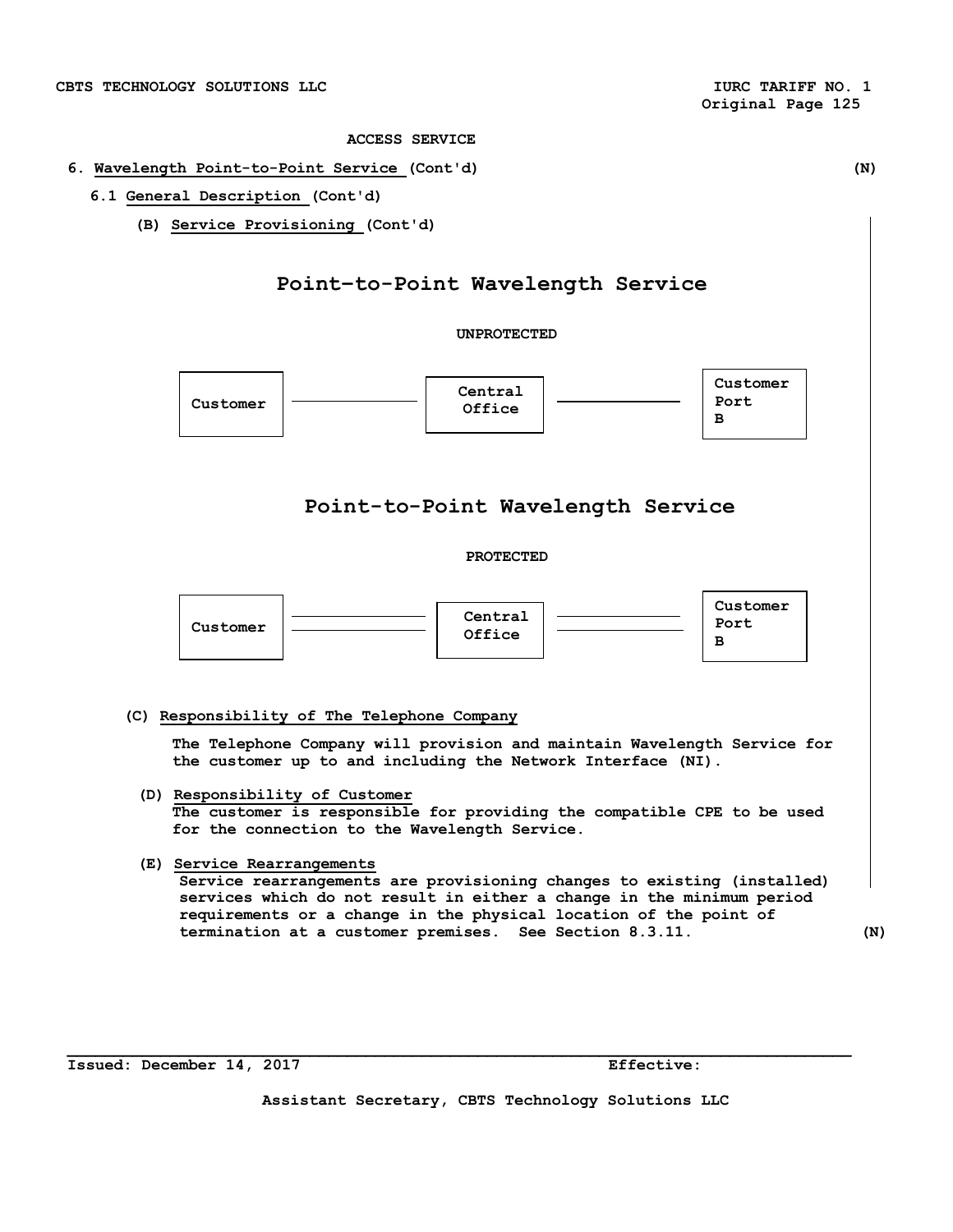#### **6. Wavelength Point-to-Point Service (Cont'd) (N)**

#### **6.2 Route Diversity**

**Wavelength Service is configured with diversely routed fiber whenever possible. Unprotected channels will be lost in the event of a fiber path failure on which the circuit is assigned. Equipment interfaces towards the customer are not protected.** 

**Routing of fiber may be diversified from the customer premises to their serving wire center or alternate serving wire center as determined by the Telephone Company, and where facilities are available, to ensure that loop fibers follow separate paths to the serving wire center or alternate serving wire center. Special construction costs may be incurred to ensure diverse routing of the fiber. In addition, IOF (interoffice facility) fiber paths may be diversified to ensure that at any serving wire center drop node, the fibers do not egress and ingress at the same location. In cases where the serving wire center does not have multiple entrance fiber facilities, the section of the fiber from the manhole closest to the serving wire center will be routed within the same duct structure.** 

**At the customer's request, additional protection to the customer premises nodes can be provided via dual entrance facilities. This special request will cause the customer to incur special construction cost. Without this special request, diverse fiber is provided to the manhole closest to the customer premises. The customer or building owner is responsible for providing the conduit.** 

**In the case where dual entrance facilities are not established at the customer premises, collapsed facilities from the customer premises to the building equipment location are not diverse. (N)**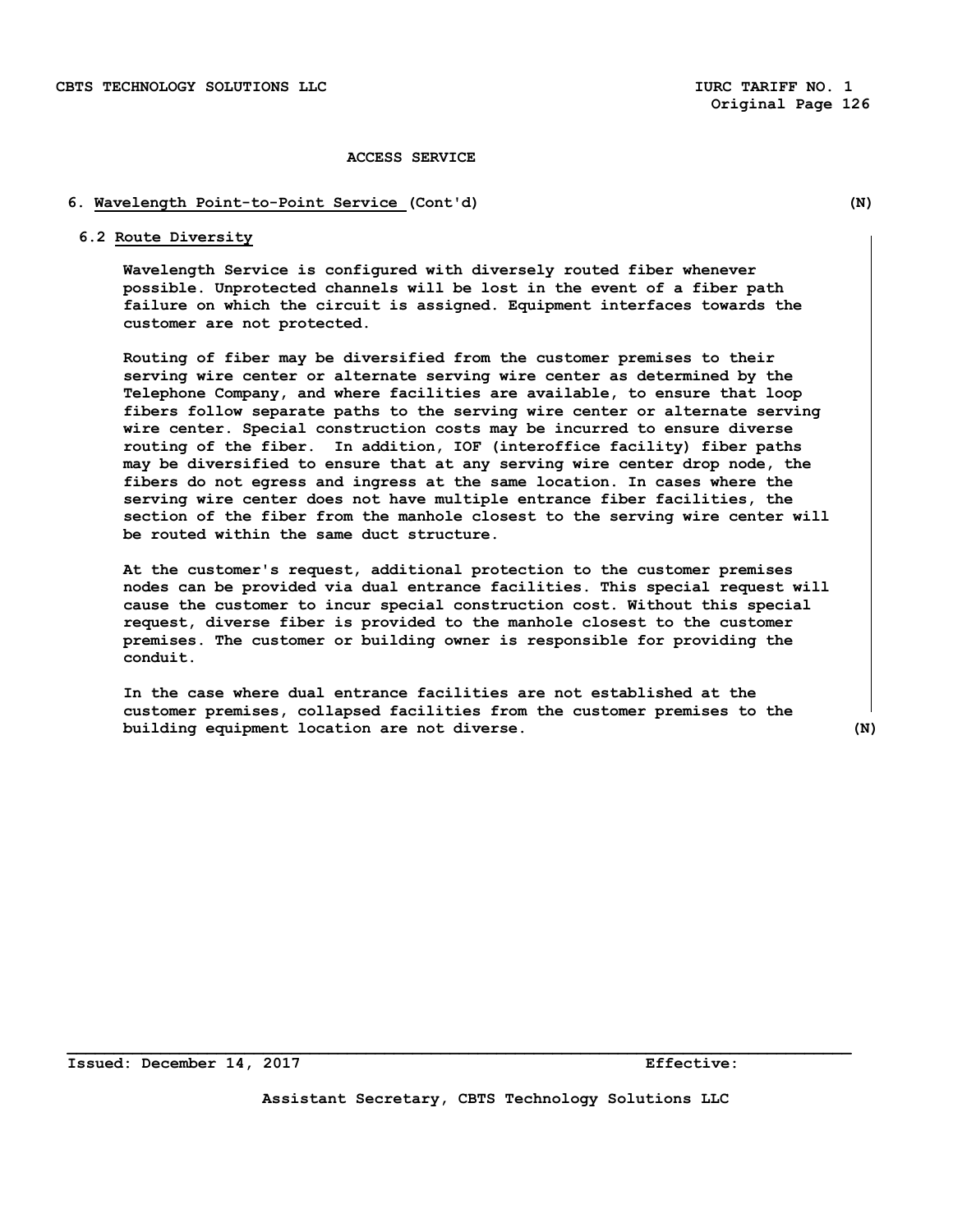## **6. Wavelength Point-to-Point Service (Cont'd) (N)**

## **6.3 Rate Regulations**

#### **(A) Rate Elements**

**There are two basic rate elements which apply to Wavelength Service. The Port/per circuit termination can be located at either a customer premises or the Telephone Company Central Office.** 

## **(1) Customer Premises Port/Per circuit termination**

**Provides for the termination of service at the customer's premises and presents the various selected ports to the customer. Applies per customer designated premises.** 

## **(2) Central Office Port/Per circuit termination**

**Provides for the termination of service at a Telephone Company Serving Wire Center. Applies per Node at the Telephone Company Serving Wire Center.** 

 **(N)** 

**Assistant Secretary, CBTS Technology Solutions LLC**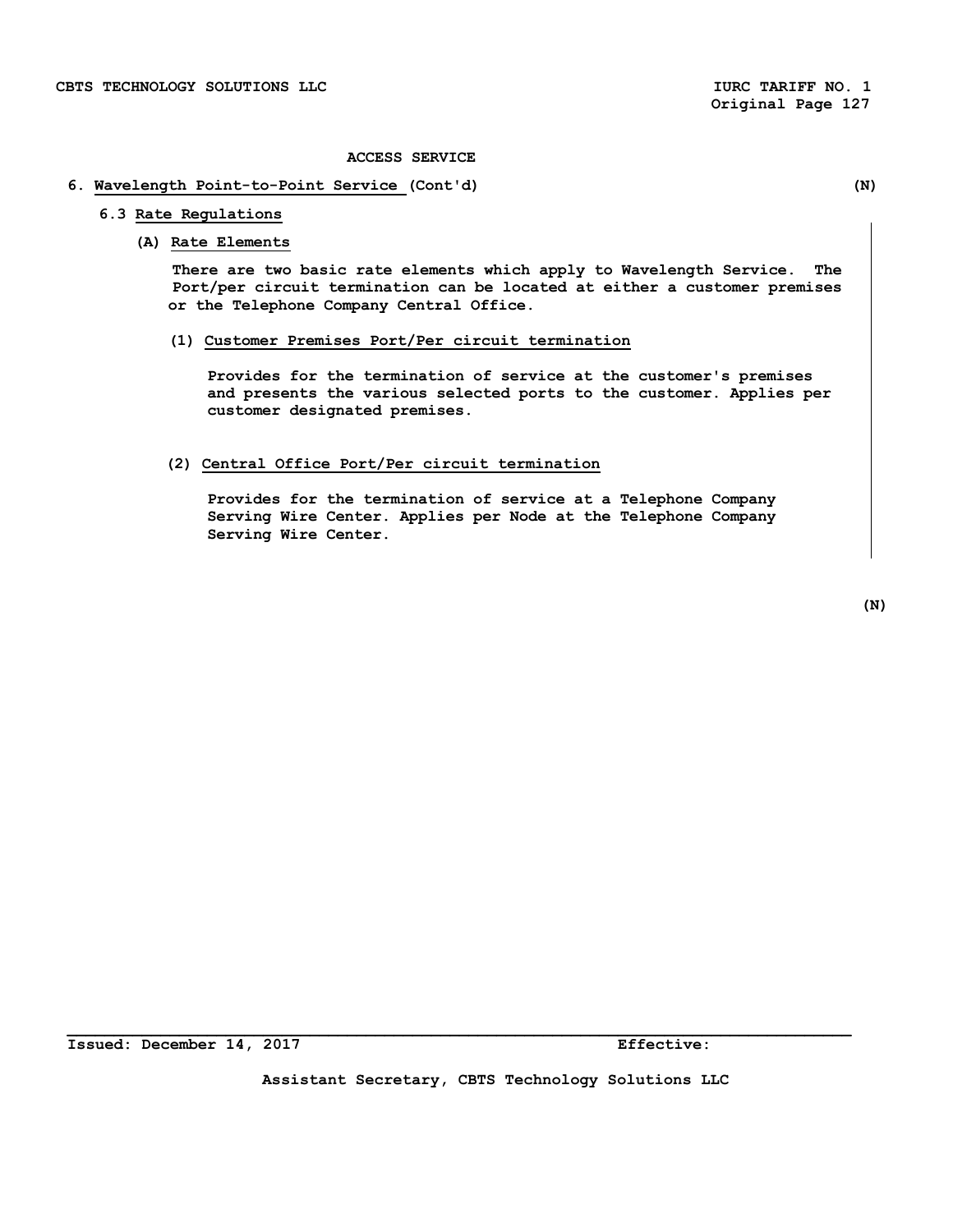**Original Page 128** 

**ACCESS SERVICE** 

- **6. Wavelength Point-to-Point Service (Cont'd) (N)** 
	- **6.3 Rate Regulations (Cont'd)** 
		- **(B) Wavelength Connection Capacity**

**Wavelength Service offers the following port interfaces:** 

**(1) IBM Protocols:** 

**FICONTM"'(1.0625 and 2.125 Gbps) - A higher-speed evolution of ESCONTM, enabling 1 Gbps connectivity among mainframes, storage devices and peripherals. FICONTM is limited to a maximum distance of 100 km and actual data throughput is distance sensitive.** 

**ISCTm"'(1.0625 Gbps) - Inter-System Coupling. This protocol is used with IBM GDPSTM architecture for multiple-location host processors. ISCTm is limited to a maximum distance of 40 km.** 

 **(2) Other Protocols:** 

**Fibre Channel (1.0625 and 2.125 Gbps) - an industry standard protocol used to interconnect Storage Area Networks (SANs). Fibre Channel is limited to a maximum distance of 100 km and actual throughput is distance sensitive.** 

**Gigabit Ethernet - a version of Ethernet that allows data transmission rates of 1 Gbps.** 

**10 Gigabit Ethernet - a version of Ethernet that allows data transmission rates of 10 Gbps.** 

**10 Gigabit Ethernet (WAN-PHY) - a version of Ethernet that allows data transmission rates of 9.953 Gbps with a WAN-PHY only interface.** 

 **10 Gigabit Ethernet (LAN-PHY)- a version of Ethernet that allows data transmission rates of 10.3125 Gbps with a LAN-PHY only interface.** 

**SONET OC-192/192c - provides a fiber-based 9953.28 Mbps synchronous optical full duplex data transmission capability. (N)** 

 **/1/ESCON'"', ETR'm, FICON'm, ISC'"'and GDPS'mare registered trademarks of the International Business Machines (IBM) Corporation, Armonk, NY 10504** 

**Assistant Secretary, CBTS Technology Solutions LLC**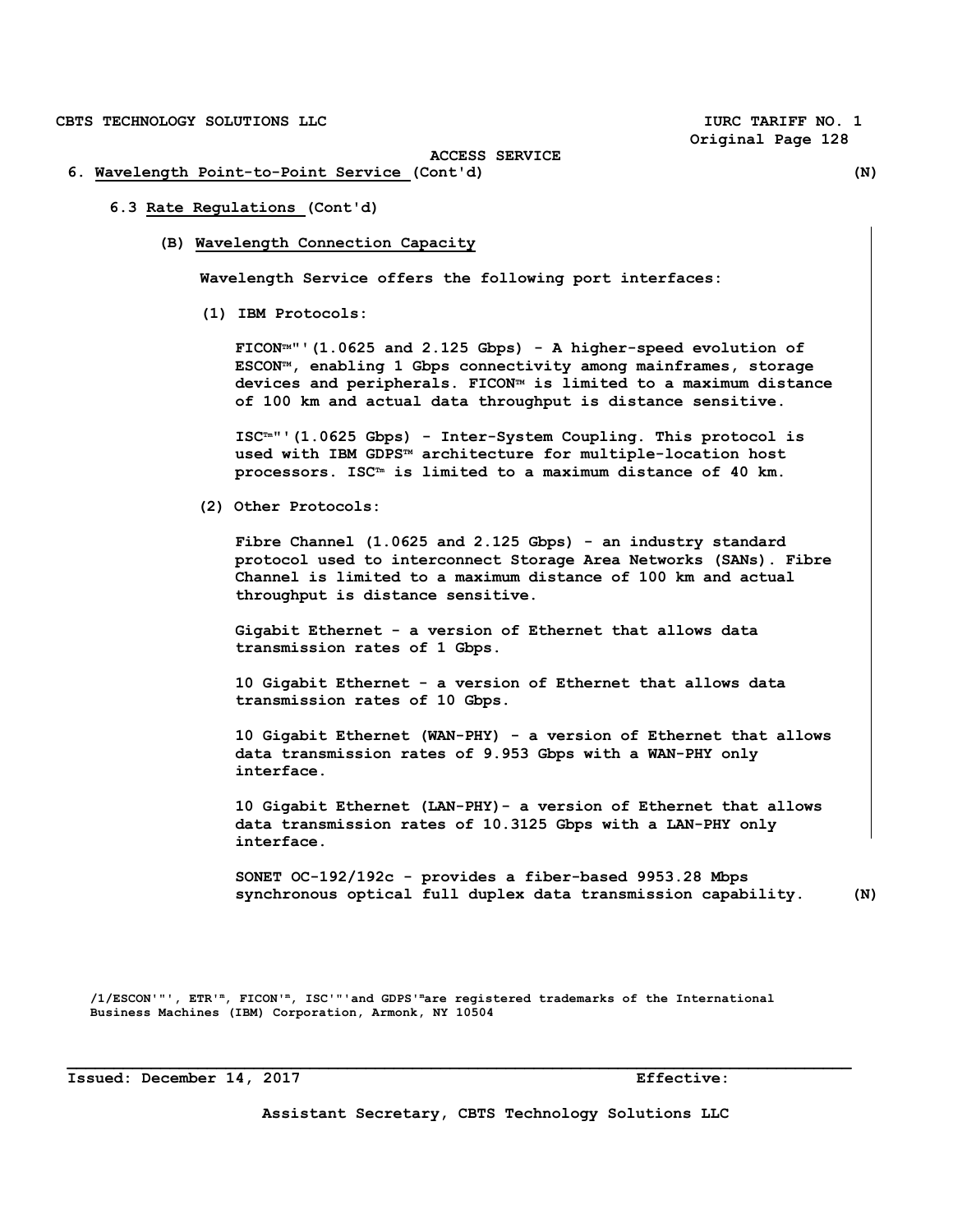#### **6. Wavelength Point-to-Point Service (Cont'd) (N)**

**6.3 Rate Regulations (Cont'd)** 

#### **(C) Term Pricing Plan**

 **The rates and charges set forth for Wavelength Service provide for the furnishing of service where suitable facilities are available. Where special construction of facilities is necessary, special construction charges may apply.** 

 **If Customer cancels, in whole or in part, any requested addition, rearrangement, relocation or other modification to Wavelength service prior to completion thereof, Customer will reimburse CBET for the actual expenses incurred by CBET in connection with such modification prior to CBET's receipt of notice of cancellation; provided, however, the amount of such reimbursement will not exceed the service, construction, installation, termination and other charges for which Customer would have otherwise been responsible.** 

 **Wavelength Service is available for a minimum term of 12 months or under a term payment plan of 12, 24, 36, 48, 60, or 84 months. If a Customer terminates a service, without cause, prior to the expiration of the term, the Customer will pay to CBET a termination charge equal to all remaining amounts due or to become due, including but not limited to all monthly charges for which Customer would have been responsible if the Customer had not terminated prior to the end of the applicable 12, 24, 36, 48,or 60-month term payment plan as shown in Section 4.4.8.** 

**If Customer removes one or more ports from service prior to the expiration of the term hereof, Customer will pay to CBET a termination charge equal to all monthly charges for such element(s) for which Customer would have been responsible had Customer not removed such port(s). (N)** 

**/1/ ESCON'"', ETR'm, FICON'm, ISC'"'and GDPS'mare registered trademarks of the International Business Machines (IBM) Corporation, Armonk, NY 10504** 

**Issued: December 14, 2017 Effective:** 

**Assistant Secretary, CBTS Technology Solutions LLC**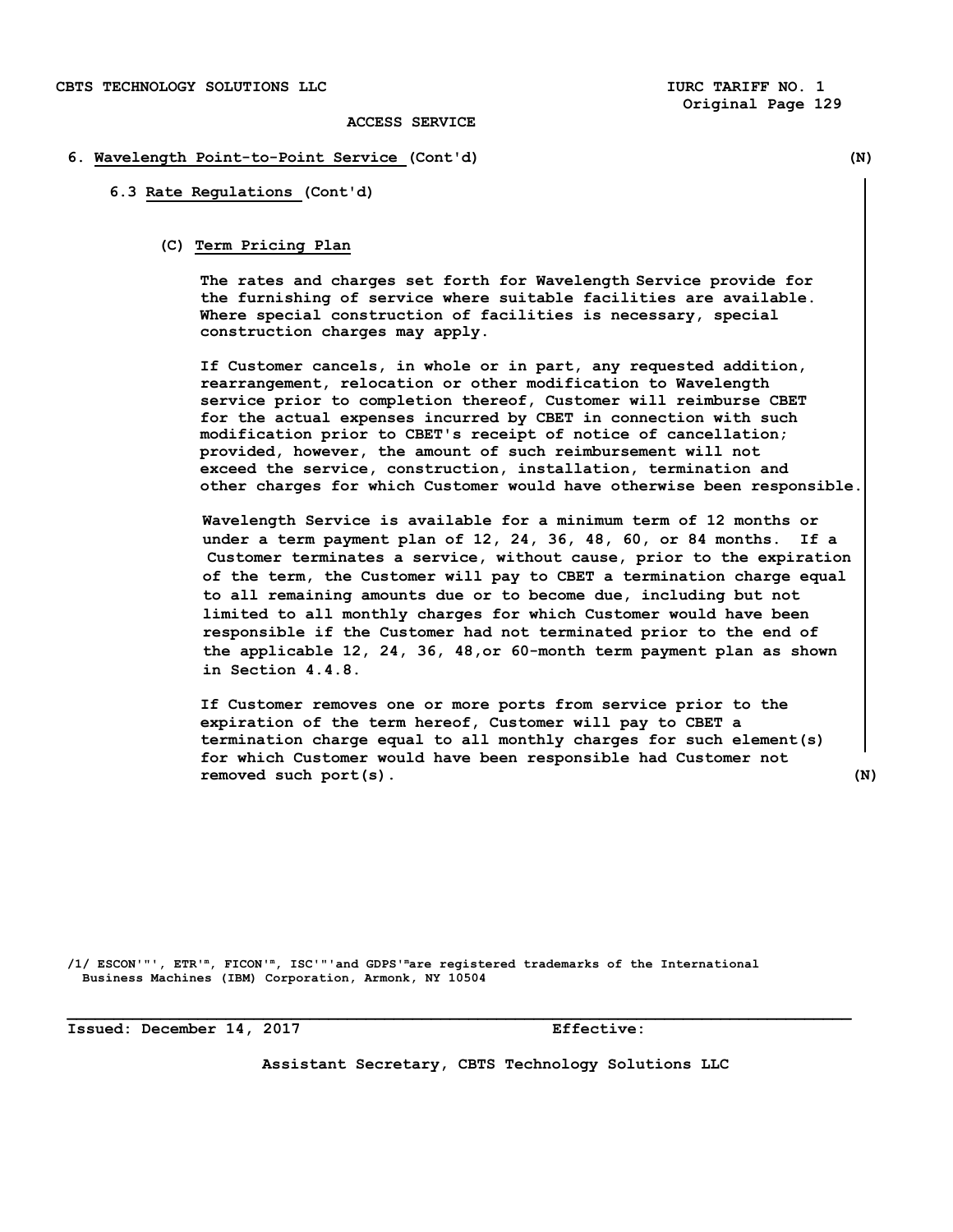#### **6. Wavelength Point-to-Point Service (Cont'd) (N)**

- **6.3 Rate Regulations (Cont'd)** 
	- **(C) Term Pricing Plan (Cont'd)**

 **Upon completion of the term payment plan contract the customer may renew their contract at the current, tariffed rates. If customer does not renew their contract prior to the expiration date and does not select to discontinue Wavelength Service, CBET will furnish Wavelength Service to the Customer as specified in the contract on a month-to-month basis at the current, monthly tariffed rates (which will be subject to company initiated rate changes).** 

 **If customer elects a new term payment plan, prior to the expiration of their current contract, the monthly charges will be adjusted to the current tariffed rates in effect at the time of renewal. There will be no credits or refunds made to the Customer for payments made under the previous contract term, but nonrecurring charges will not be reapplied. If Customer reduces the number of ports in service, then termination charges will be applied for the removed service. Customer may not elect a term payment plan that is shorter than the remainder of the current term payment plan.** 

#### **(D) Wavelength Service Expedite Charge**

 **When placing an Access Order for service(s) for which standard intervals exist, a customer may request a service date that is prior to the standard interval service date.** 

 **The customer may also request an earlier service date on a pending standard or negotiated interval Access Order. If the Telephone Company agrees to provide service on an expedited basis, subject to limitations of personnel and material, an Expedited Order Charge will apply.** 

|                     | USOC         | Rate       |     |
|---------------------|--------------|------------|-----|
| Expedite, per Order | <b>CX4WX</b> | \$2,100.00 | (N) |

**Assistant Secretary, CBTS Technology Solutions LLC**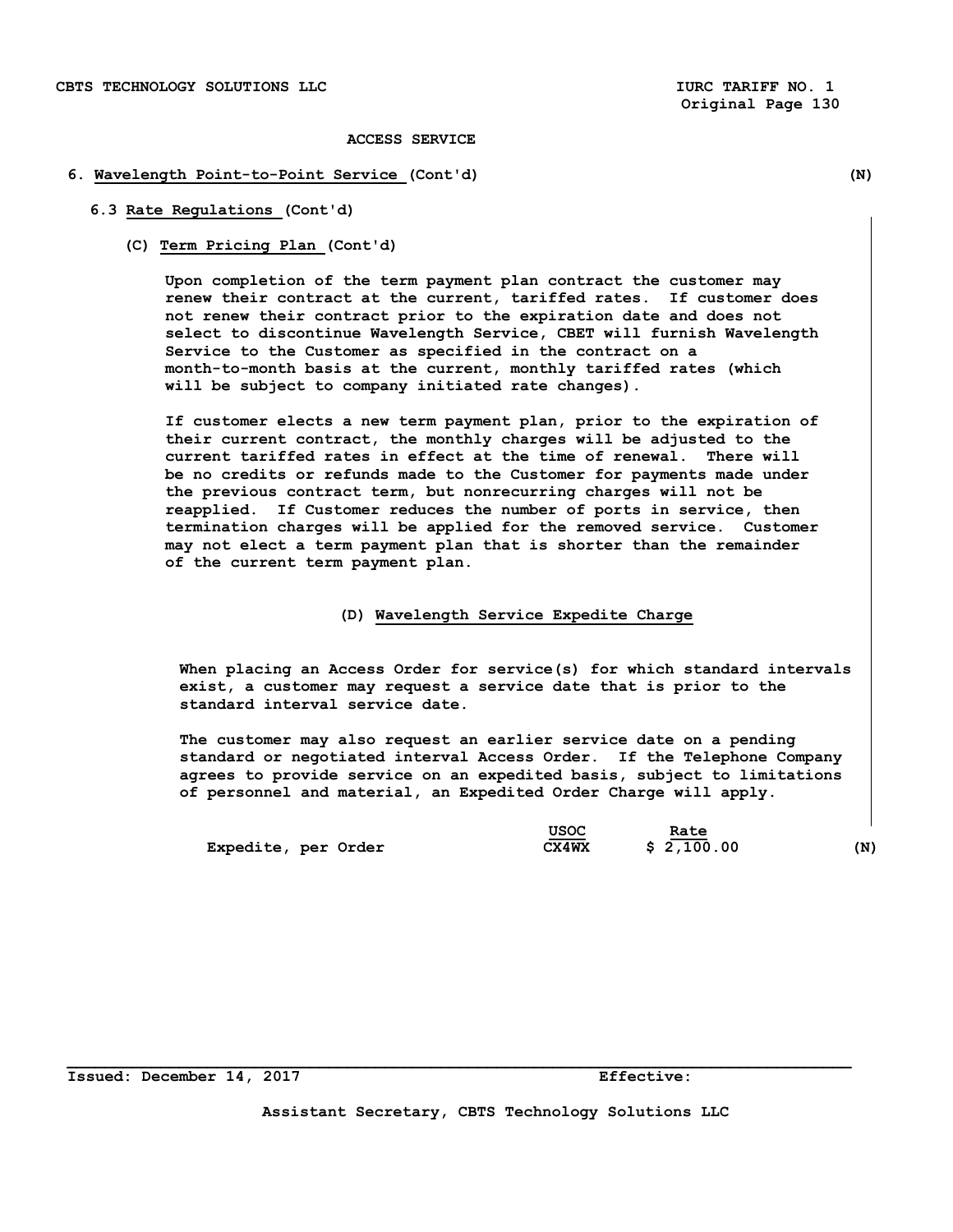## **6 Wavelength Point-to-Point Service (Cont'd) (N)**

## **6.4 Rates and Charges Cont'd)**

**(A) Ports Point-to Point Service** 

 **Per Port/Per circuit termination location** 

| USOC                                                                                            | 12 Month              | 24 Month | 36 Month          | 48 Month                                | 60 Month | 84 Month    |
|-------------------------------------------------------------------------------------------------|-----------------------|----------|-------------------|-----------------------------------------|----------|-------------|
| $\text{FICON}^{\text{TM}/1/\text{ISC}^{\text{TM}}\text{''}}$ 'ESCON <sup>TM</sup> (1.0625 Gbps) |                       |          |                   |                                         |          |             |
| - protected channel                                                                             |                       |          |                   |                                         |          |             |
| PROAD                                                                                           | 5,250.00              |          | 5,092.50 4,882.50 | 4,725.00                                | 4,620.00 | 2,900.00    |
|                                                                                                 | - unprotected channel |          |                   |                                         |          |             |
| <b>UNPAD</b>                                                                                    | 2,625.00              |          | 2,546.25 2,441.25 | 2,362.50                                | 2,310.00 | 1,450.00    |
| $\text{FICON}^{\text{TM}/1/\text{ESCON}^{\text{TM}}}$ (2.125 Gbps)                              |                       |          |                   |                                         |          |             |
| - protected channel                                                                             |                       |          |                   |                                         |          |             |
| <b>PROBD</b>                                                                                    | 5,916.66              | 5,735.00 |                   | 5,506.66 5,325.00                       | 5,190.00 | 3,650.00    |
|                                                                                                 | - unprotected channel |          |                   |                                         |          |             |
| <b>UNPBD</b>                                                                                    | 2,958.33              | 2,867.50 | 2,753.33          | 2,662.50                                | 2,595.00 | 1,825.00    |
| Fibre Channel (1.0625 Gbps)                                                                     |                       |          |                   |                                         |          |             |
| - protected channel                                                                             |                       |          |                   |                                         |          |             |
| PROCD                                                                                           | 5,250.00              | 5,092.50 | 4,882.50          | 4,725.00                                | 4,620.00 | 2,900.00    |
|                                                                                                 | - unprotected channel |          |                   |                                         |          |             |
| <b>UNPCD</b>                                                                                    | 2,625.00              | 2,546.25 | 2,441.25          | 2,362.50                                | 2,310.00 | 1,450.00    |
| Fibre Channel (2.125 Gbps)                                                                      |                       |          |                   |                                         |          |             |
| - protected channel                                                                             |                       |          |                   |                                         |          |             |
| <b>PRODD</b>                                                                                    | 5,916.66              | 5,735.00 | 5,506.66          | 5,325.00                                | 5,190.00 | 3,650.00    |
|                                                                                                 | - unprotected channel |          |                   |                                         |          |             |
| UNPDD                                                                                           | 2,958.33              | 2,867.50 | 2,753.33          | 2,662.50                                | 2,595.00 | 1,825.00    |
| SONET OC-192/OC-192c                                                                            |                       |          |                   |                                         |          |             |
| - protected channel                                                                             |                       |          |                   |                                         |          |             |
| PROED                                                                                           |                       |          |                   | 11,250.00 10,875.00 10,500.00 10,125.00 | 9,750.00 | 7,000.00    |
|                                                                                                 | - unprotected channel |          |                   |                                         |          |             |
| <b>UNPED</b>                                                                                    | 5,625.00              |          | 5,437.50 5,250.00 | 5,062.50                                | 4,875.00 | 3,500.00(N) |

 **/1/ ESCON'"', FICON'm,'and ISC'mare registered trademarks of the International Business Machines (IBM) Corporation, Armonk, NY 10504** 

**Issued: December 14, 2017 Effective:** 

**Assistant Secretary, CBTS Technology Solutions LLC**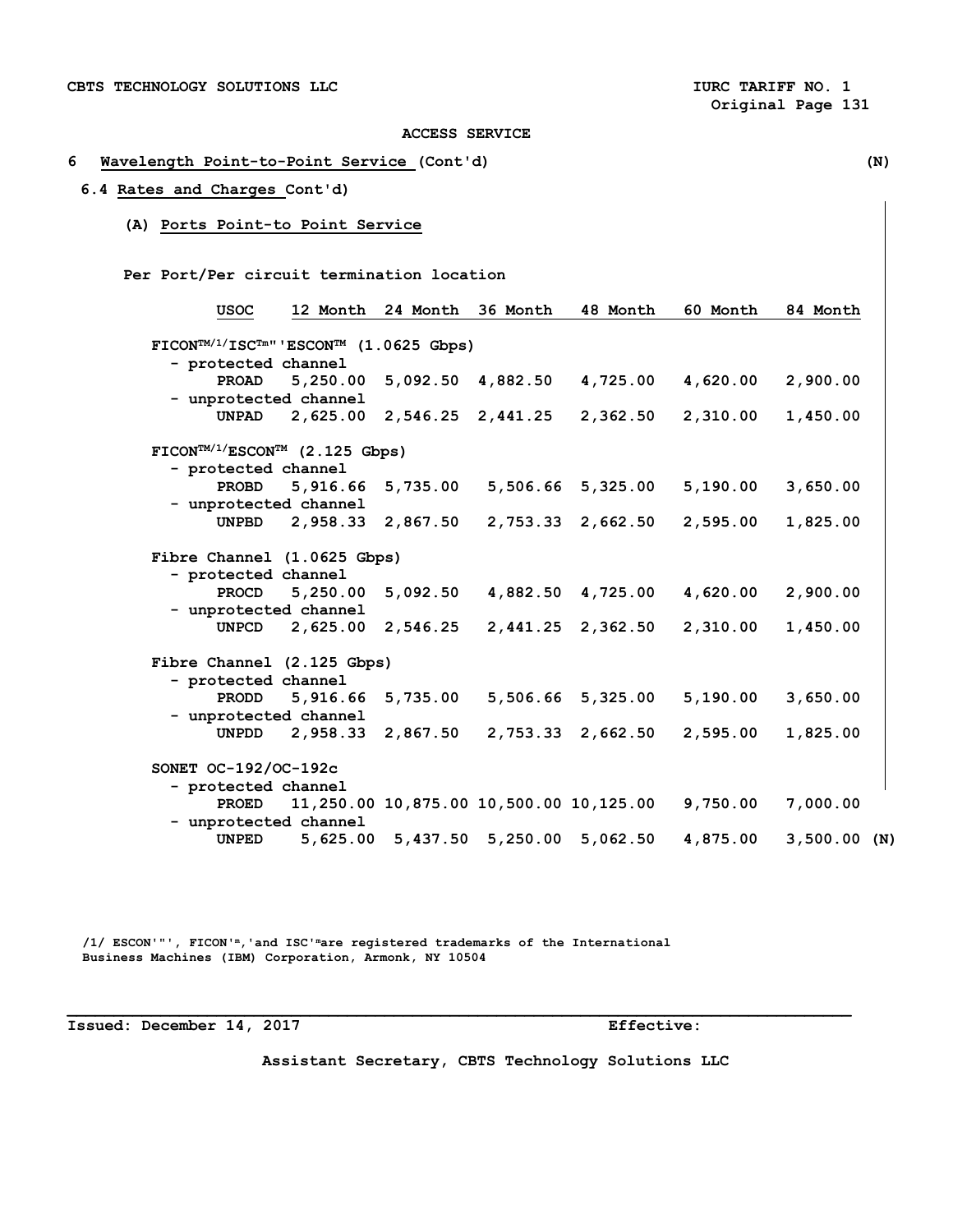# **6 Wavelength Point-to-Point Service (Cont'd) (N) 6.4 Rates and Charges Cont'd) (A) Ports Point-to Point Service (Cont'd) Per Port/Per circuit termination location USOC 12 Month 24 Month 36 Month 48 Month 60 Month 84 Month 1 Gbps Ethernet - protected channel PROFD 5,250.00 5,092.50 4,882.50 4,725.00 4,620.00 2,900.00 - unprotected channel UNPFD 2,625.00 2,546.25 2,441.25 2,362.50 2,310.00 1,450.00 10 Gbps Ethernet - protected channel PROGD 11,250.00 10,875.00 10,500.00 10,125.00 9,750.00 7,000.00 - unprotected channel UNPGD 5,625.00 5,437.50 5,250.00 5,062.50 4,875.00 3,500.00 40 Gbps OC768 & OTU3/STM 256 - protected channel PROHD 45,000.00 35,000.00 26,250.00 25,326.00 24,350.00 17,500.00 - unprotected channel UNPHD 22,500.00 17,500.00 13,125.00 12,663.00 12,175.00 8,750.00 100 Gbps Ethernet - protected channel PROJD 99,500.00 55,000.00 39,400.00 38,000.00 36,500.00 26,250.00 - unprotected channel UNPJD 49,750.00 27,500.00 19,700.00 19,000.00 18,250.00 13,125.00 (N)**

Issued: December 14, 2017 **Effective:** 

**Assistant Secretary, CBTS Technology Solutions LLC**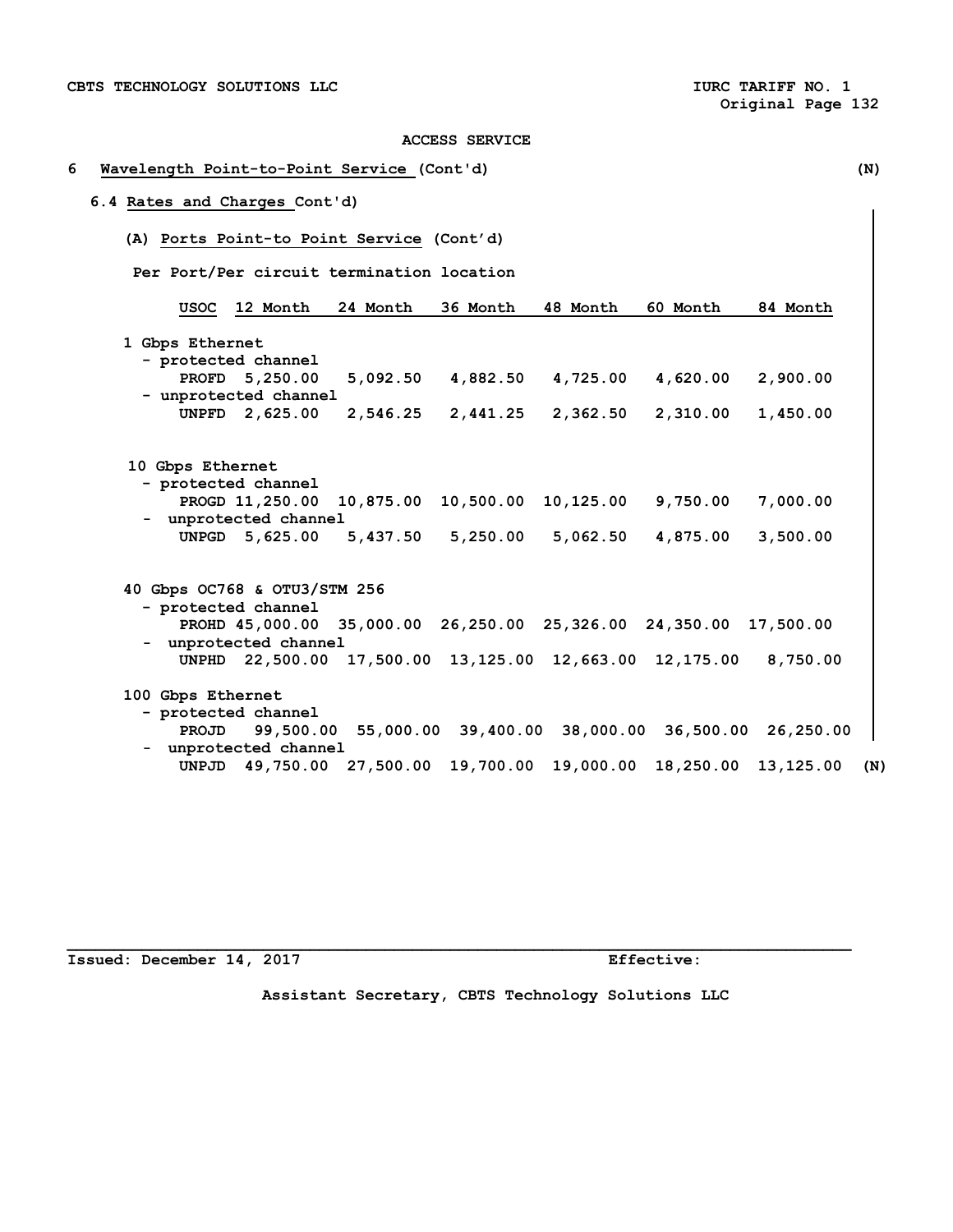# **7. Point-to-Point Ethernet Service**

|                                             | Page | (N) |
|---------------------------------------------|------|-----|
| 7.1 General Description                     | 134  |     |
| (A) Basic Service Description               | 134  |     |
| (B) Service Provisioning                    | 134  |     |
| (C) Responsibility of the Telephone Company | 135  |     |
| (D) Responsibility of Customer              | 135  |     |
| (E) Service Rearrangements                  | 135  |     |
| 7.2 Route Diversity                         | 136  |     |
| 7.3 Rate Regulations                        | 137  |     |
| (A) Rate Elements                           | 137  |     |
| (B) Term Pricing Plan                       | 138  |     |
| 7.4 Rates and Charges                       | 140  |     |
| (A) Ports                                   | 140  |     |
|                                             |      |     |

 **(N)** 

**Issued: December 14, 2017 Effective:** 

**Assistant Secretary, CBTS Technology Solutions LLC**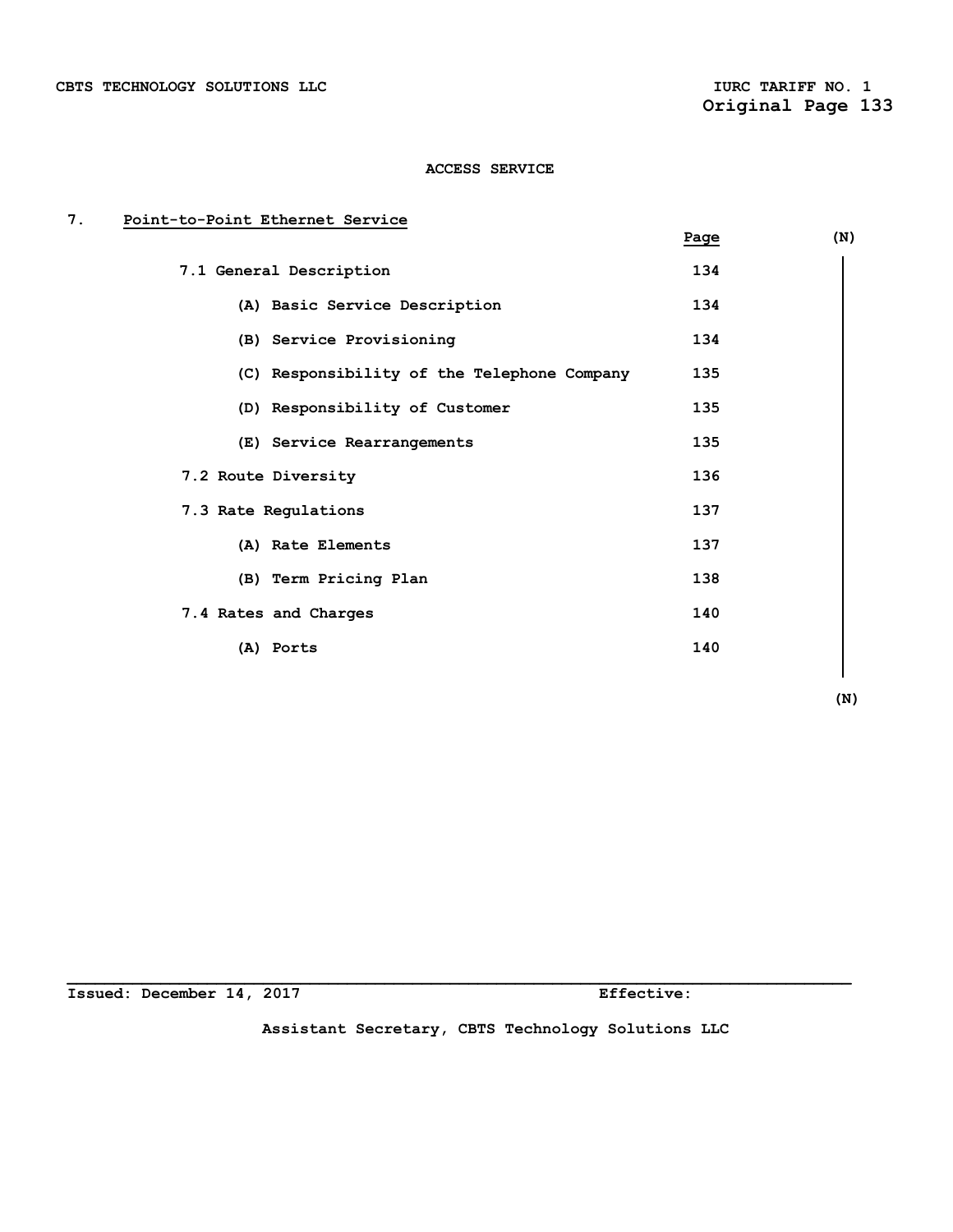#### **ACCESS SERVICE**

#### **7. Ethernet Point-to-Point Service(Cont'd) (N)**

# **7.1 General Description**

#### **(A) Basic Service Description**

**Ethernet Point-to-Point Service is a SONET-based Special Access Service that provides high volume optical transport in a point-to-point circuit configuration betweenone customer-designated premises to another customerdesignated premises, or between a customer-designated premises, and a Telephone Company location.** 

**The following regulations will apply to Ethernet Point-to-Point Service:** 

**(1) Ethernet Point-to-Point Service is available with a one-year minimum period, under 12-month, 24-month, 36-month, 48-month, 60-month and 84-month OPP as described in Section 4.4.8. When a service is discontinued prior to the expiration of the minimum period, termination charges are applicable for the remaining portion of the minimum period.** 

**(2) Installation will not begin until the customer has accepted the proposal by the Telephone Company.** 

#### **(B) Service Provisioning**

**(1) Manner of Provisioning** 

**Point-to-Point Ethernet Service provides a customer a dedicated custom network. The network is in a architecture designed to provide increased reliability and functionality connecting multiple customer-designated locations and specified Telephone Company central Offices.** 

- **(2) Limitations** 
	- **(a) When any additional services are added, such installations may cause a service interruption to existing channels.**
	- **(b) Services with time-delay sensitive protocols have facility length limitations and may affect the design/availability of Ethernet Point-to-Point Service. The Telephone Company will work cooperatively with the customer to determine if the desired services can operate between the customers designated premises. (N)**

**Issued: December 14, 2017 Effective:**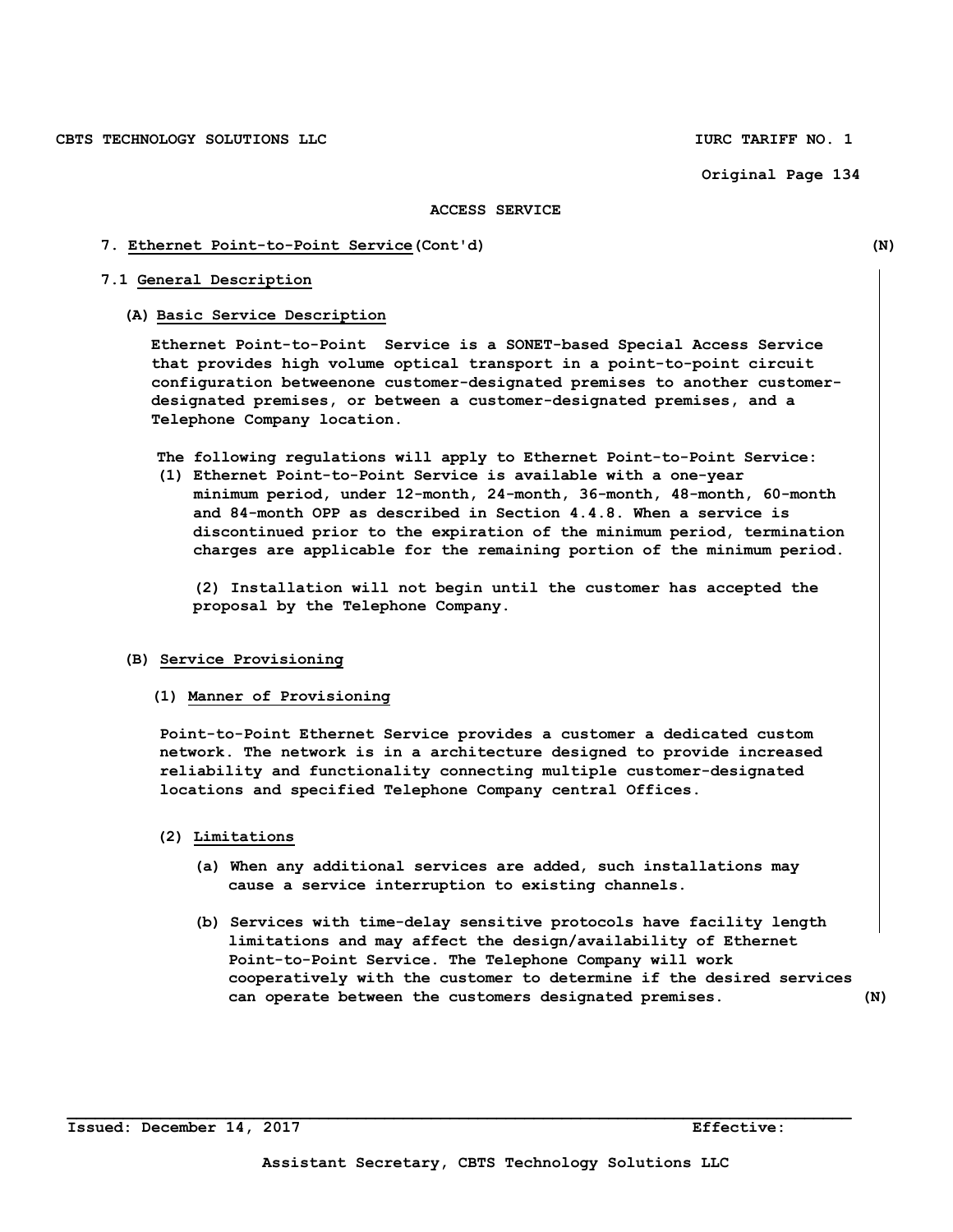**.** 

**ACCESS SERVICE** 

# **7. Ethernet Point-to-Point Service (Cont'd) (N)**

# **7.1 General Description (Cont'd)**

**(B) Service Provisioning (Cont'd)** 

#### **(3) Allowance for Service Interruptions**

**An interruption of service will start when an inoperative service is reported to the Telephone Company and end when the service is operative. In any month, as a result of an interruption, the total credit per rate element of the interrupted service may not exceed 100 percent of the monthly charge for that particular rate element as described in Section 2.4.3.** 

**Any service interruptions greater than 30 minutes will result in a credit equal to 1/1440 of the monthly charges for the facility for each period of 30 minutes or major fraction thereof that the interruption continues.** 

**The minimum configuration would be two ports either at a serving wire center or at a customer premises site. If the ports are not in a serving wire center, a central office management site for monitoring is required. An optical amplifier located at a serving wire center can be used as a monitoring site.** 

 **A combination of these configurations may be used in a network design depending on the customer's traffic pattern.** 

#### **(C) Responsibility of The Telephone Company**

**The Telephone Company will provision and maintain Ethernet Point-to-Point Service for the customer up to and including the Network Interface (NI).** 

#### **(D) Responsibility of Customer**

**The customer is responsible for providing the compatible CPE to be used for the connection to the Ethernet Point-to-Point Service.** 

#### **(E) Service Rearrangements**

**Service rearrangements are provisioning changes to existing (installed) services which do not result in either a change in the minimum period requirements or a change in the physical location of the point of termination at a customer premises. See Section 8.3.8. (N)** 

**Issued: December 14, 2017 Effective:** 

**Assistant Secretary, CBTS Technology Solutions LLC**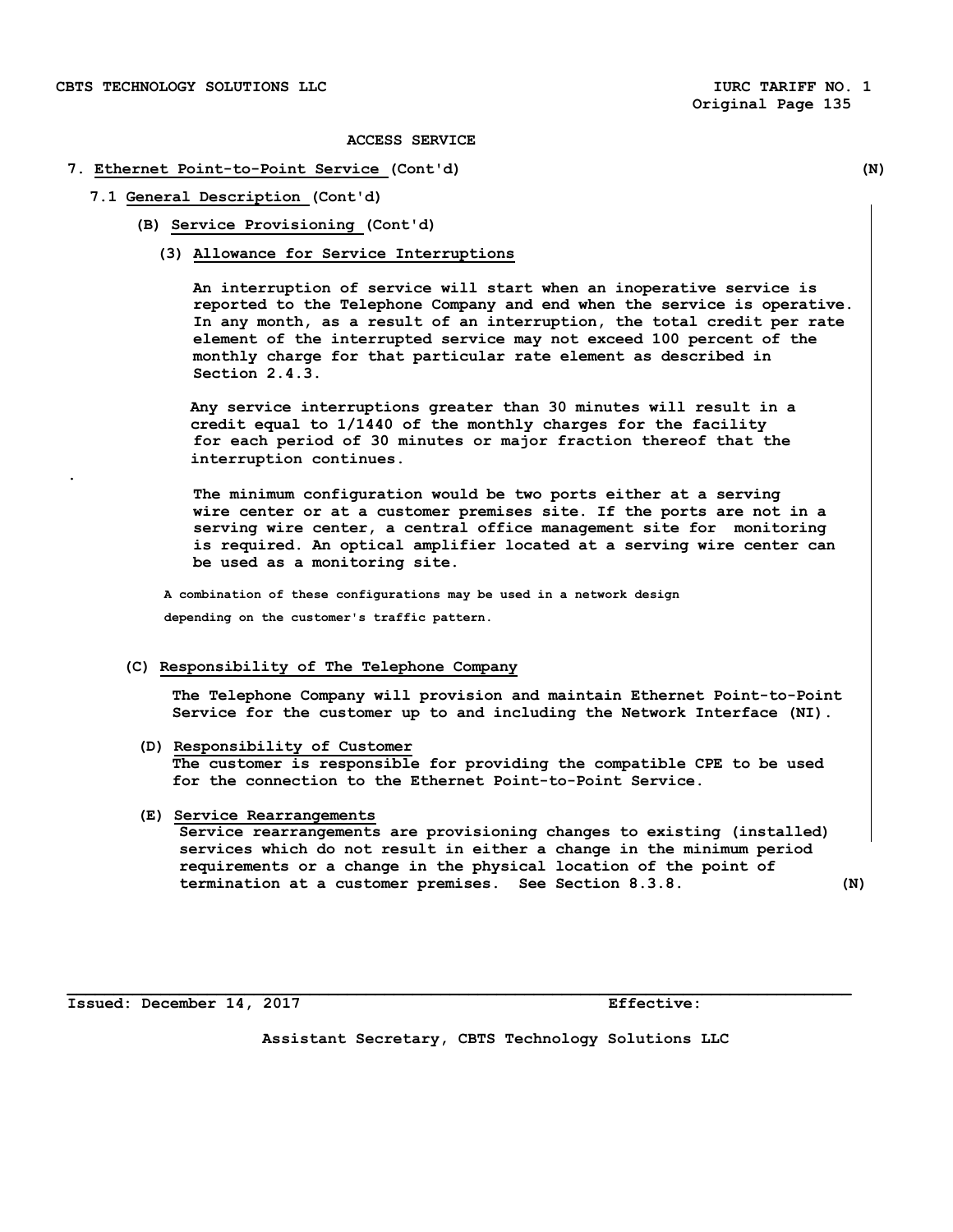#### **7. Ethernet point-to-Point Service (Cont'd) (N)**

# **7.2 Route Diversity**

**Ethernet Point-to-Point Service is configured with diversely routed fiber whenever possible. Routing of fiber may be diversified from the customer premises to their serving wire center or alternate serving wire center as determined by the Telephone Company, and where facilities are available, to ensure that loop fibers follow separate paths to the serving wire center or alternate serving wire center. Special construction costs may be incurred to ensure diverse routing of the fiber. In addition, IOF (interoffice facility) fiber paths may be diversified to ensure that at any serving wire center drop node, the fibers do not egress and ingress at the same location. In cases where the serving wire center does not have multiple entrance fiber facilities, the section of the fiber from the manhole closest to the serving wire center will be routed within the same duct structure.** 

**At the customer's request, additional protection to the customer premises nodes can be provided via dual entrance facilities. This special request will cause the customer to incur special construction cost. Without this special request, diverse fiber is provided to the manhole closest to the customer premises. The customer or building owner is responsible for providing the conduit.** 

**In the case where dual entrance facilities are not established at the customer premises, collapsed facilities from the customer premises to the building equipment location are not diverse. (N)** 

**Issued: December 14, 2017 Effective:** 

**Assistant Secretary, CBTS Technology Solutions LLC**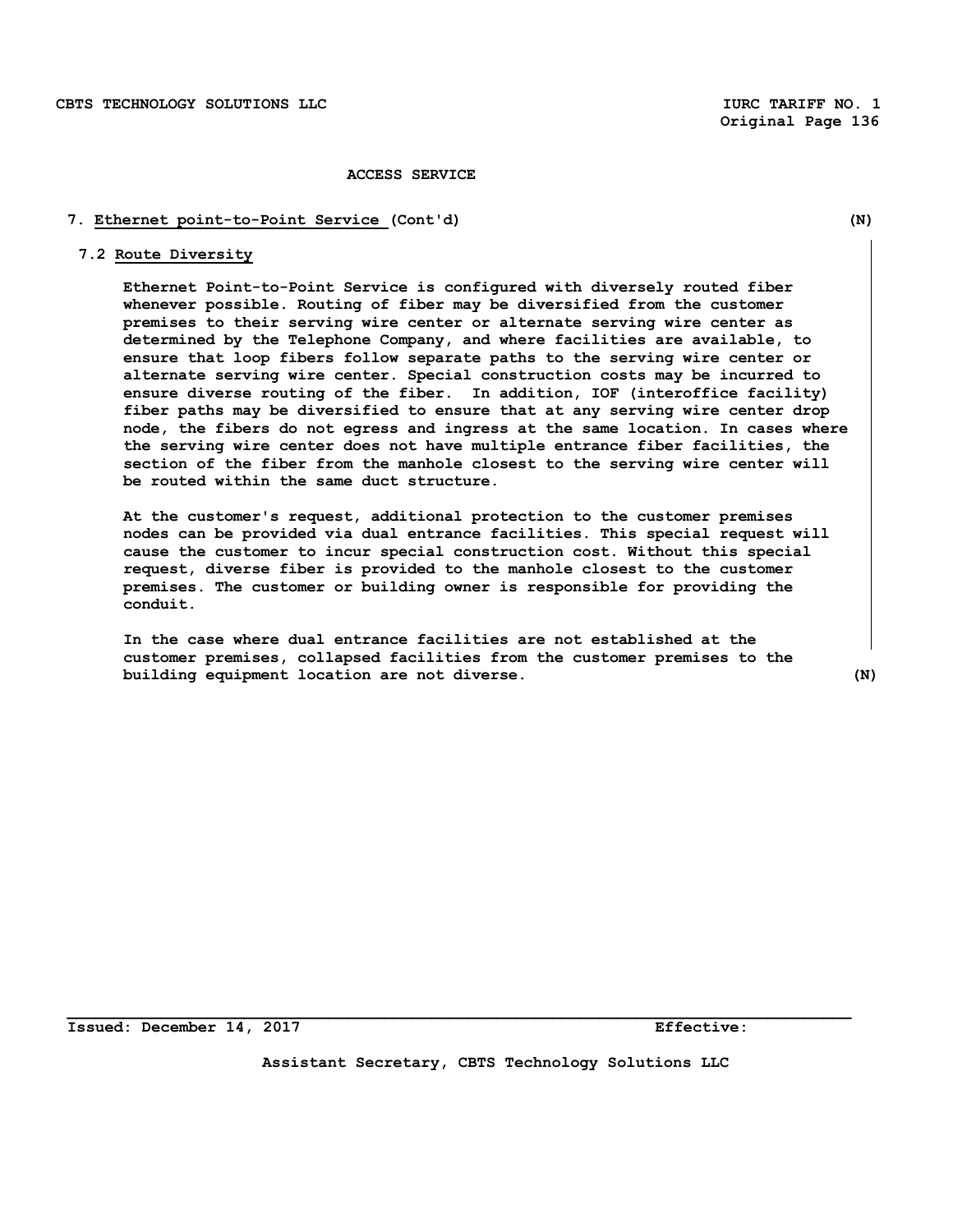# **7. Ethernet point-to-Point Service (Cont'd) (N)**

- **7.3 Rate Regulations (Cont'd)** 
	- **(A) Rate Elements**

**There are two basic rate elements which apply to Ethernet Point-to-Point Service. The Port/per circuit termination can be located at either a customer premises or the Telephone Company Central Office. Each circuit will have 2 ports.** 

**(1) Customer Premises Port/Per circuit termination** 

**Provides for the termination of service at the customer's premises and presents the various selected ports to the customer. Applies per customer designated premises.** 

**(2) Central Office Port/Per circuit termination** 

**Provides for the termination of service at a Telephone Company Serving Wire Center. Applies per Node at the Telephone Company Serving Wire Center.** 

# **Ethernet Point–to-Point Service**



 $(N)$ 

**Assistant Secretary, CBTS Technology Solutions LLC**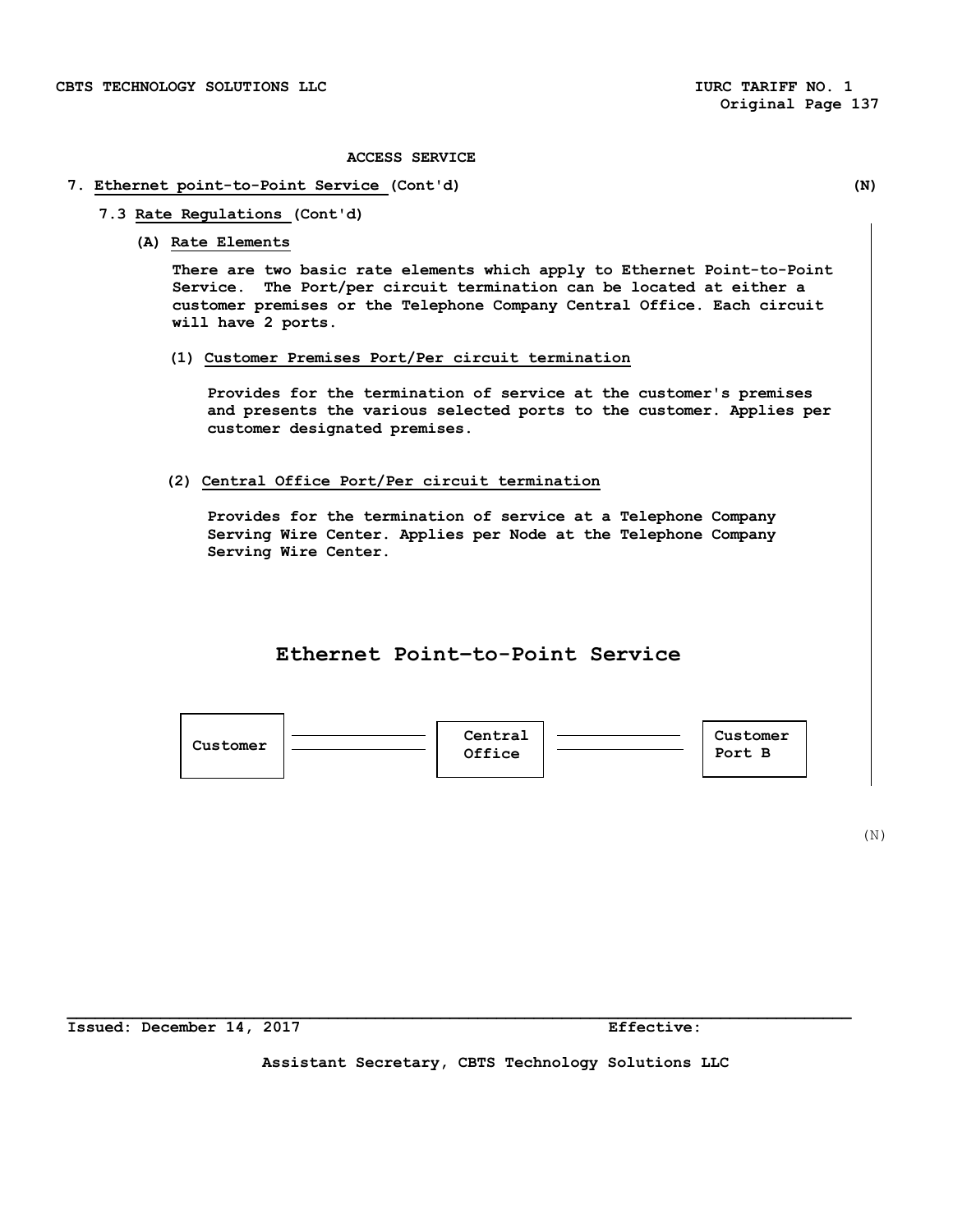#### **7. Ethernet Point-to-Point Service (Cont'd) (N)**

#### **7.3 Rate Regulations (Cont'd)**

# **(B) Term Pricing Plan**

 **The rates and charges set forth for Ethernet Point-to-Point Service provide for the furnishing of service where suitable facilities are available. Where special construction of facilities is necessary, special construction charges may apply.** 

 **If Customer cancels, in whole or in part, any requested addition, rearrangement, relocation or other modification to Ethernet Point-to-Point service prior to completion thereof, Customer will reimburse CBT for the actual expenses incurred by CBT in connection with such modification prior to CBT's receipt of notice of cancellation; provided, however, the amount of such reimbursement will not exceed the service, construction, installation, termination and other charges for which Customer would have otherwise been responsible.** 

**Ethernet Point-to-Point Service is available for a minimum term of 12 months or under a term payment plan of 12, 24, 36, 48, 60, or 84 months. If a Customer terminates a service, without cause, prior to the expiration of the term, the Customer will pay to CBT a termination charge equal to all remaining amounts due or to become due, including but not limited to all monthly charges for which Customer would have been responsible if the Customer had not terminated prior to the end of the applicable 12, 24, 36, 48,or 60-month term payment plan as shown in Section 4.4.8.** 

**If Customer removes one or more ports from service prior to the expiration of the term hereof, Customer will pay to CBT a termination charge equal to all monthly charges for such element(s) for which Customer would have been responsible had Customer not removed such port(s). (N)** 

**Issued: December 14, 2017 Effective: Effective:** 

**Assistant Secretary, CBTS Technology Solutions LLC**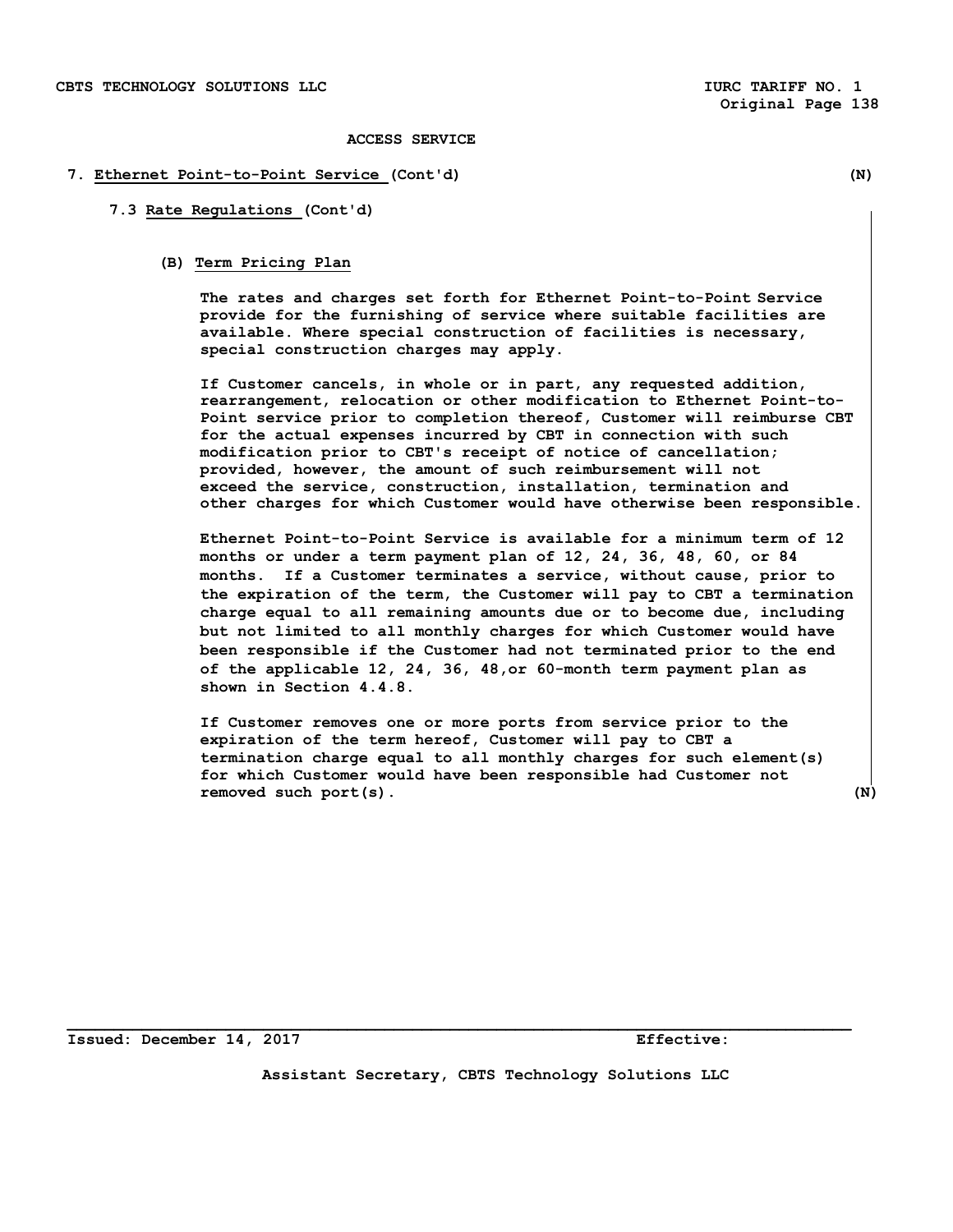#### **7. Ethernet point-to-Point Service (Cont'd) (N)**

#### **7.3 Rate Regulations (Cont'd)**

**(B) Term Pricing Plan (Cont'd)** 

 **Upon completion of the term payment plan contract the customer may renew their contract at the current, tariffed rates. If customer does not renew their contract prior to the expiration date and does not select to discontinue Ethernet Point-to-Point Service, CBT will furnish Ethernet Point-to-Point Service to the Customer as specified in the contract on a month-to-month basis at the current 12 month tariffed rates (which will be subject to company initiated rate changes).** 

 **If customer elects a new term payment plan, prior to the expiration of their current contract, the monthly charges will be adjusted to the current tariffed rates in effect at the time of renewal. There will be no credits or refunds made to the Customer for payments made under the previous contract term, but nonrecurring charges will not be reapplied. If Customer reduces the number of ports in service, then termination charges will be applied for the removed service. Customer may not elect a term payment plan that is shorter than the remainder of the current term payment plan.** 

#### **(C) Ethernet Point-to-Point Service Expedite Charge**

 **When placing an Access Order for service(s) for which standard intervals exist, a customer may request a service date that is prior to the standard interval service date.** 

 **The customer may also request an earlier service date on a pending standard or negotiated interval Access Order. If the Telephone Company agrees to provide service on an expedited basis, subject to limitations of personnel and material, an Expedited Order Charge will apply.** 

|                     | <b>USOC</b>  | Rate       | (N) |
|---------------------|--------------|------------|-----|
| Expedite, per Order | <b>CX4GX</b> | \$2,100.00 |     |

**Issued: December 14, 2017 Effective:**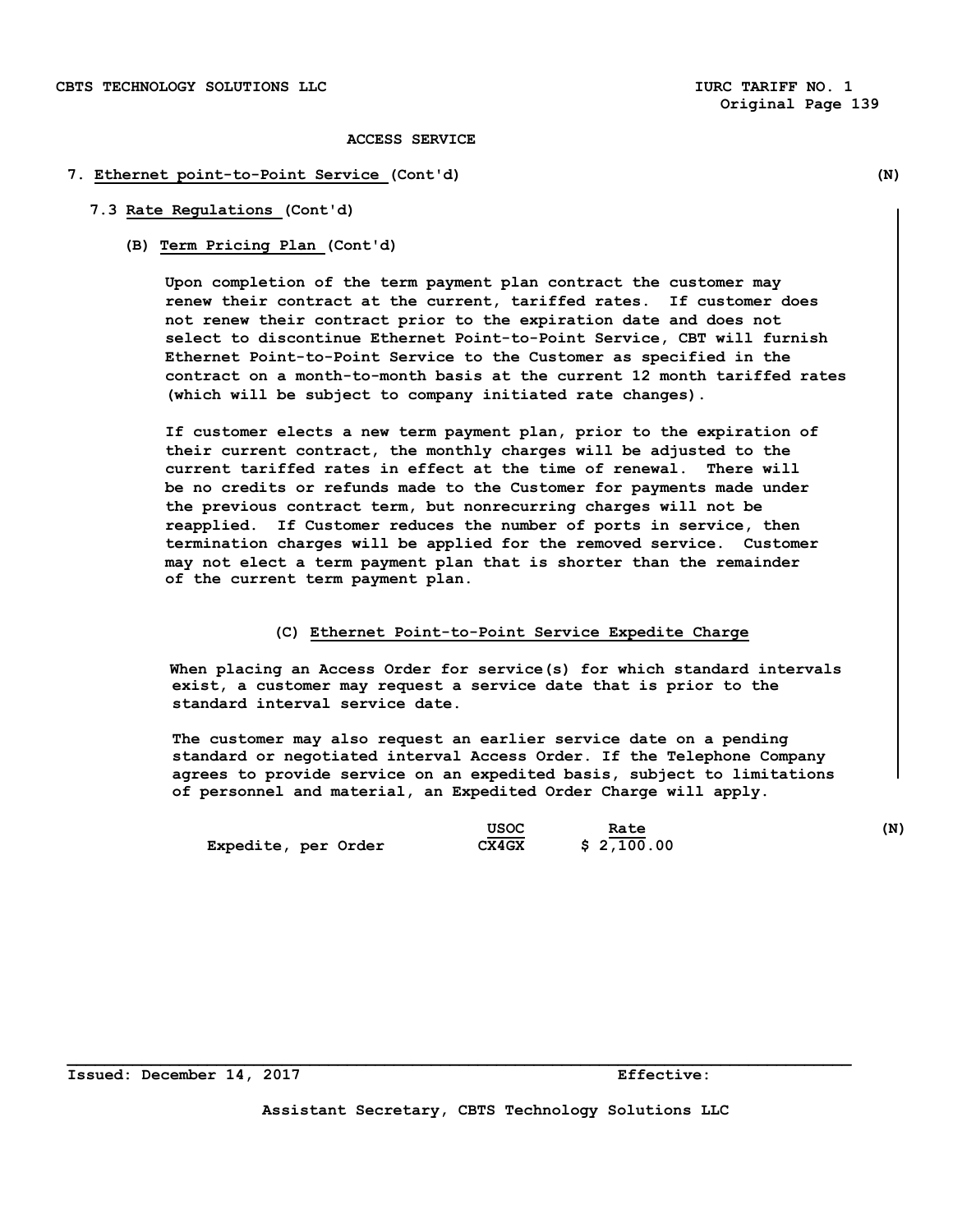# **7 Ethernet Point-to-Point Service (Cont'd) (N)**

# **7.4 Rates and Charges Cont'd)**

# **(A) Ports Point-to Point Service**

 **Per Port/Per circuit termination location** 

|                        |         |         |         | Monthly Rates |         |         |                     |  |
|------------------------|---------|---------|---------|---------------|---------|---------|---------------------|--|
| <b>Type of Service</b> | 12 Mo.  | 24 Mo.  | 36 Mo.  | 48 Mo.        | 60 Mo.  | 84 Mo.  | USOC                |  |
| 50 Mbps Ethernet       | 2000.00 | 1250.00 | 1175.00 | 1138.00       | 1108.00 | 715.00  | <b>LVZFA</b>        |  |
| 100 Mbps Ethernet      | 2400.00 | 1635.00 | 1493.00 | 1478.00       | 1445.00 | 915.00  | <b>LVZFB</b>        |  |
| 150 Mbps Ethernet      | 2475.00 | 1705.00 | 1559.00 | 1541.00       | 1508.00 | 970.00  | <b>LVZFC</b>        |  |
| 200 Mbps Ethernet      | 2550.00 | 1775.00 | 1625.00 | 1605.00       | 1570.00 | 1025.00 | <b>LVZFD</b>        |  |
| 250 Mbps Ethernet      | 2625.00 | 1844.00 | 1691.00 | 1669.00       | 1632.00 | 1070.00 | <b>LVZFE</b>        |  |
| 300 Mbps Ethernet      | 2700.00 | 1914.00 | 1756.00 | 1733.00       | 1694.00 | 1115.00 | <b>LVZFF</b>        |  |
| 350 Mbps Ethernet      | 2775.00 | 1983.00 | 1822.00 | 1796.00       | 1756.00 | 1155.00 | <b>LVZFG</b>        |  |
| 400 Mbps Ethernet      | 2850.00 | 2053.00 | 1888.00 | 1860.00       | 1818.00 | 1195.00 | <b>LVZFH</b>        |  |
| 450 Mbps Ethernet      | 2925.00 | 2122.00 | 1953.00 | 1924.00       | 1879.00 | 1230.00 | LVZFJ               |  |
| 500 Mbps Ethernet      | 3000.00 | 2191.00 | 2019.00 | 1988.00       | 1941.00 | 1265.00 | <b>LVZFK</b>        |  |
| 550 Mbps Ethernet      | 3075.00 | 2261.00 | 2084.00 | 2051.00       | 2003.00 | 1305.00 | LVZFL               |  |
| 600 Mbps Ethernet      | 3150.00 | 2330.00 | 2150.00 | 2115.00       | 2065.00 | 1345.00 | <b>LVZFM</b>        |  |
| 650 Mbps Ethernet      | 3225.00 | 2399.00 | 2216.00 | 2179.00       | 2127.00 | 1385.00 | <b>LVZFN</b>        |  |
| 700 Mbps Ethernet      | 3300.00 | 2469.00 | 2281.00 | 2243.00       | 2189.00 | 1425.00 | <b>LVZFO</b>        |  |
| 750 Mbps Ethernet      | 3375.00 | 2538.00 | 2347.00 | 2306.00       | 2251.00 | 1473.00 | <b>LVZFP</b>        |  |
| 800 Mbps Ethernet      | 3450.00 | 2608.00 | 2413.00 | 2370.00       | 2313.00 | 1520.00 | LVZFQ               |  |
| 850 Mbps Ethernet      | 3525.00 | 2677.00 | 2478.00 | 2434.00       | 2374.00 | 1558.00 | <b>LVZFR</b>        |  |
| 900 Mbps Ethernet      | 3600.00 | 2746.00 | 2544.00 | 2498.00       | 2436.00 | 1595.00 | <b>LVZFS</b>        |  |
| 950 Mbps Ethernet      | 3638.00 | 2810.00 | 2611.00 | 2561.00       | 2502.00 | 1608.00 | <b>LVZFT</b>        |  |
| 1 Gbps Ethernet        | 3675.00 | 2874.00 | 2679.00 | 2625.00       | 2568.00 | 1620.00 | <b>LVZFU</b><br>(N) |  |

**Issued: December 14, 2017 Effective:**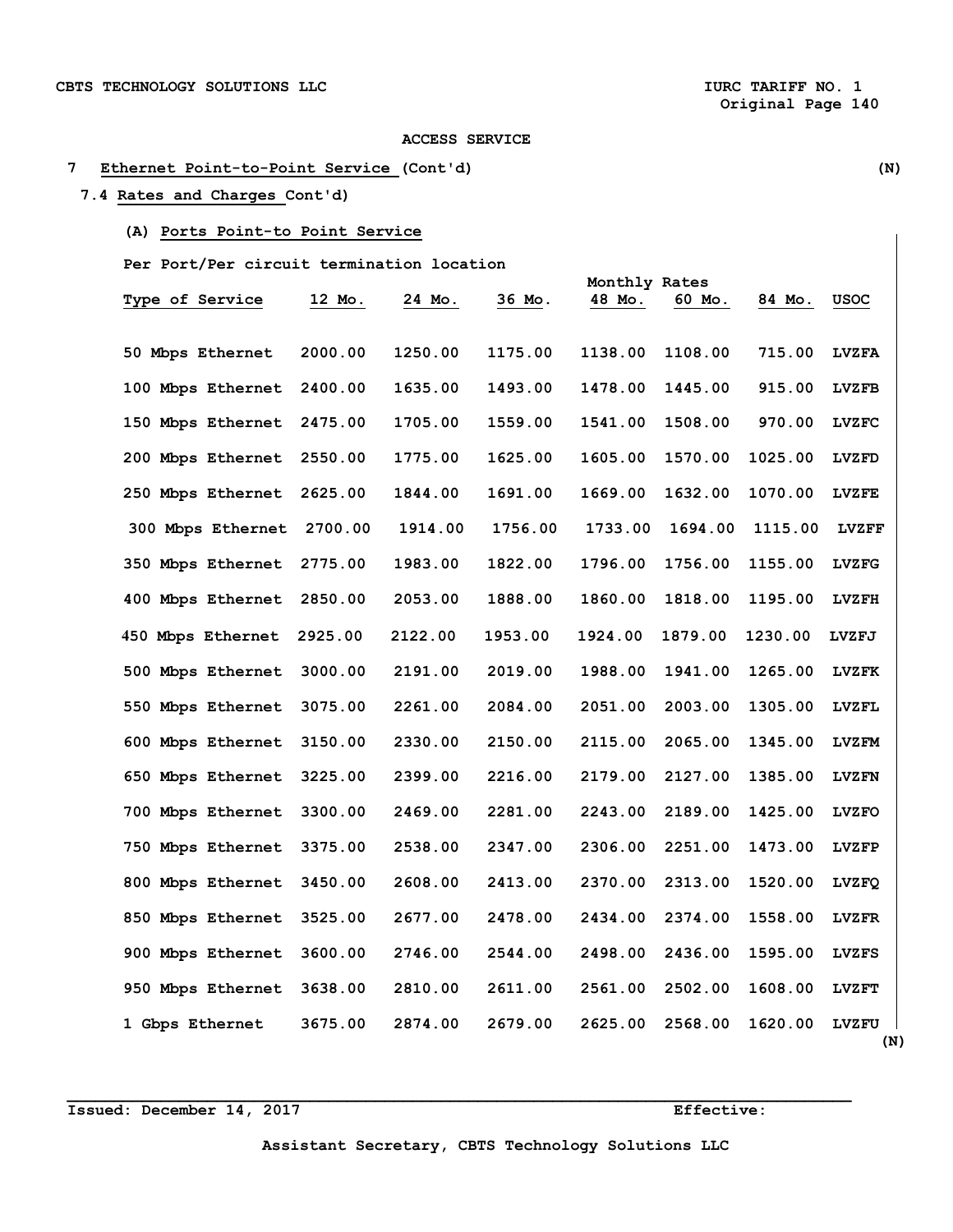#### **ACCESS SERVICE**

#### **8. Additional Engineering, Additional Labor and Miscellaneous Services (N)**

 **In this section normally scheduled working hours are an employee's scheduled work period in any given calendar day (e.g., 7:00 a.m. to 4:00 p.m.) for the application of rates based on working hours.** 

#### **8.1 Additional Engineering**

 **Additional Engineering will be provided by the Company at the request of the customer only when:** 

 **(A) A customer requests additional technical information after the Company has already provided the technical information normally included on the Design Layout Report (DLR)** 

 **The Company will notify the customer that additional engineering Charges will apply before any additional engineering is undertaken.** 

 **8.1.1 Charges For Additional Engineering** 

 **The charges for additional Engineering are as follows:** 

| Additional Engineering                                     |             | First Half<br>Hour or<br>Fraction | Each Additional<br>Half Hour or<br>Fraction |     |
|------------------------------------------------------------|-------------|-----------------------------------|---------------------------------------------|-----|
| Periods                                                    | <b>USOC</b> | Thereof                           | Thereof                                     |     |
| Basic Time,<br>(A)<br>normally scheduled<br>working hours# | AEH         | 100.00<br>s                       | \$75.00                                     | (N) |

**# If more than one engineer is involved with the same additional engineering project, the total amount of time for all engineers involved will be aggregated prior to the distribution of time between the "First Half Hour or Fraction Thereof" and "Each Additional Half Hour or Fraction Thereof" rate categories.** 

**\_\_\_\_\_\_\_\_\_\_\_\_\_\_\_\_\_\_\_\_\_\_\_\_\_\_\_\_\_\_\_\_\_\_\_\_\_\_\_\_\_\_\_\_\_\_\_\_\_\_\_\_\_\_\_\_\_\_\_\_\_\_\_\_\_\_\_\_\_\_\_\_\_\_\_\_\_\_\_\_\_\_\_\_** 

**Issued: December 14, 2017 Effective: Effective:** 

**Assistant Secretary, CBTS Technology Solutions LLC**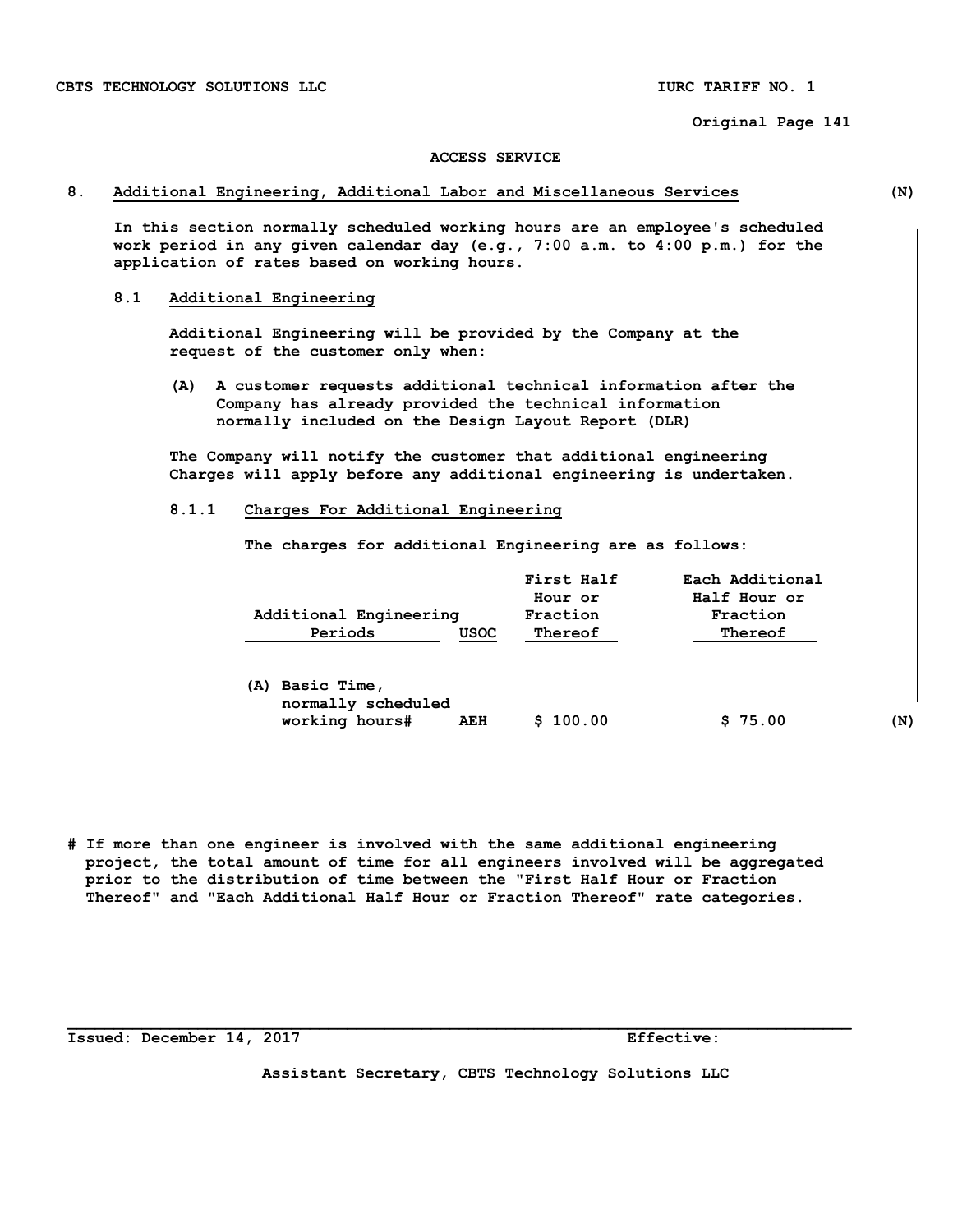#### **ACCESS SERVICE**

# **8. Additional Engineering, Additional Labor and Miscellaneous Services (Cont'd) (N)**

### **8.1 Additional Engineering (Cont'd)**

#### **8.1.1 Charges for Additional Engineering (Cont'd)**

|                        |             | First Half | Each Additional |
|------------------------|-------------|------------|-----------------|
|                        |             | Hour or    | Half Hour or    |
| Additional Engineering |             | Fraction   | Fraction        |
| Periods                | <b>USOC</b> | Thereof    | Thereof         |

| B) Overtime, outside  |     |          |         |
|-----------------------|-----|----------|---------|
| of normally scheduled |     |          |         |
| working hours#        | AEH | \$100.00 | \$75.00 |

# **8.2 Additional Labor**

 **Additional labor is that labor requested by the customer on a given service and agreed to by the Company as set forth in 8.2.1 through 8.2.5 following. The Company will notify the customer that additional labor charges as set forth in 8.2.6 following will apply before any additional labor is undertaken.** 

### **8.2.1 Overtime Installation**

 **Overtime installation is that Company installation effort outside of normally scheduled working hours.** 

#### **8.2.2 Overtime Repair**

 **Overtime repair is that Company maintenance effort performed outside of normally scheduled working hours.** 

# **8.2.3 Stand by**

 **Stand by includes all time in excess of one-half (1/2) hour during which Company personnel stand by to make cooperative tests with a customer to verify facility repair on a given service. (N)** 

**# If more than one engineer is involved with the same additional engineering project, the total amount of time for all engineers involved will be aggregated prior to the distribution of time between the "First Half Hour or Fraction Thereof" and "Each Additional Half Hour or Fraction Thereof" rate categories.** 

**Issued: December 14, 2017 Effective:**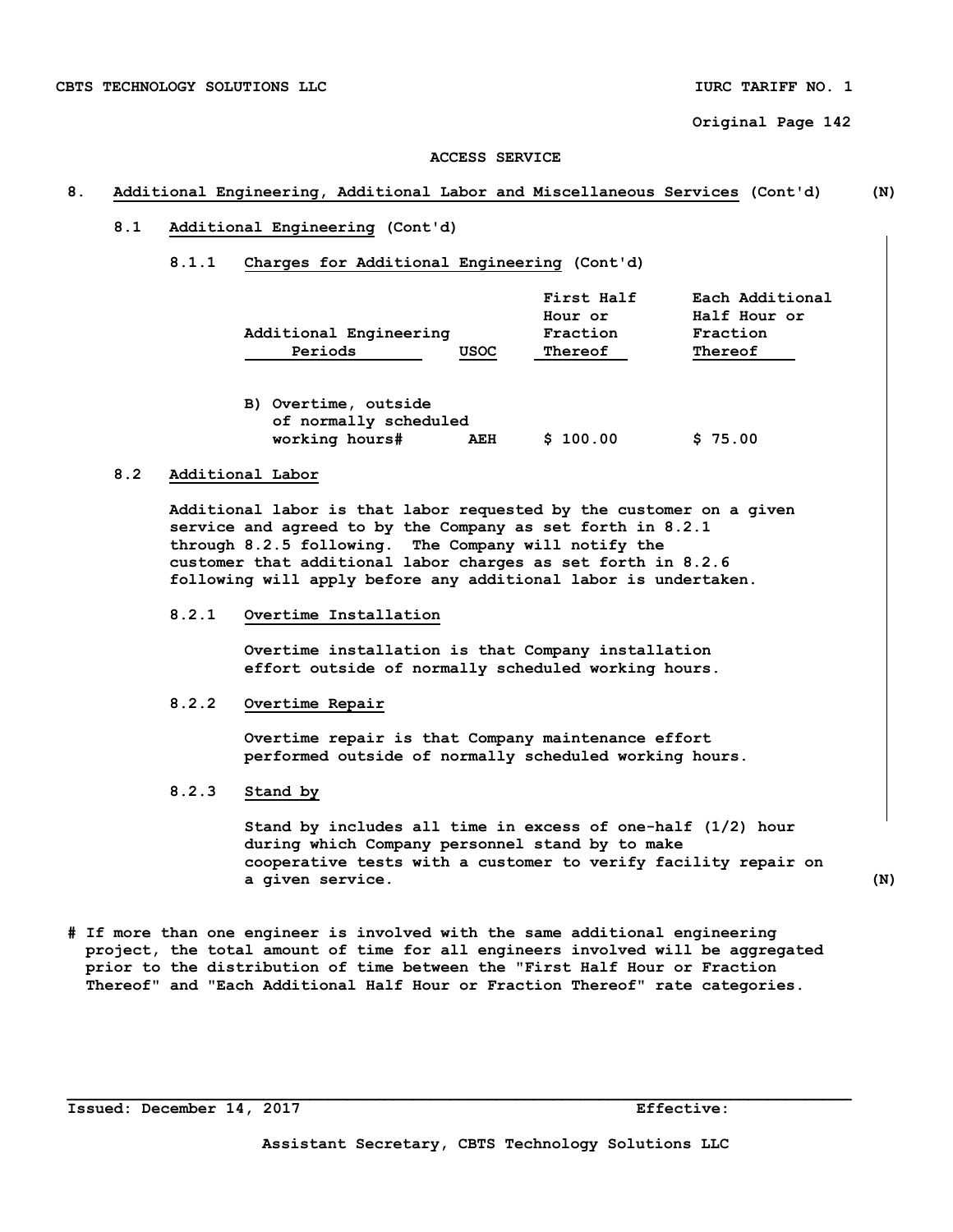#### **ACCESS SERVICE**

#### **8. Additional Engineering, Additional Labor and Miscellaneous Services (Cont'd) (N)**

 **8.2 Additional Labor (Cont'd)** 

#### **8.2.4 Testing and Maintenance with Other Telephone Companies**

 **Testing and Maintenance with Other Telephone Companies is that additional testing, maintenance or repair of facilities which connect to facilities of other telephone companies, which is in addition to normal effort required to test, maintain or repair facilities provided solely by the Company.** 

 **8.2.5 Other Labor** 

 **Other labor is that additional labor not included in 8.2.1 through 8.2.4 preceding and labor incurred to accommodate a specific customer request that involves only labor which is not covered by any other section of this tariff.** 

#### **8.2.6 Charges For Additional Labor**

 **The charges for additional labor are as follows:** 

|                  |      | First Half | Each Additional |
|------------------|------|------------|-----------------|
|                  |      | Hour or    | Half Hour or    |
| Additional Labor |      | Fraction   | Fraction        |
| Periods          | USOC | Thereof    | Thereof         |

 **(A) Installation or Repair** 

| - Overtime,                               |     |           |           |
|-------------------------------------------|-----|-----------|-----------|
| outside of normally                       |     |           |           |
| scheduled working hours<br>on a scheduled |     |           |           |
| work day#                                 | ALH | $$60.00*$ | $$60.00*$ |
| - Premium Time,                           |     |           |           |

- **outside of scheduled work day# ALH 74.00\* 74.00\* (N) # If more than one technician is involved with the same additional labor**
- **project, the total amount of time for all technicians involved will be aggregated prior to the distribution of time between the "First Half Hour or Fraction Thereof" and "Each Additional Half Hour or Fraction Thereof" rate categories.**
- **\* A call-out of a Company employee at a time not consecutive with the employee's scheduled work period is subject to a minimum charge of four hours.**

**\_\_\_\_\_\_\_\_\_\_\_\_\_\_\_\_\_\_\_\_\_\_\_\_\_\_\_\_\_\_\_\_\_\_\_\_\_\_\_\_\_\_\_\_\_\_\_\_\_\_\_\_\_\_\_\_\_\_\_\_\_\_\_\_\_\_\_\_\_\_\_\_\_\_\_\_\_\_\_\_\_\_\_\_** 

**Issued: December 14, 2017 Effective:**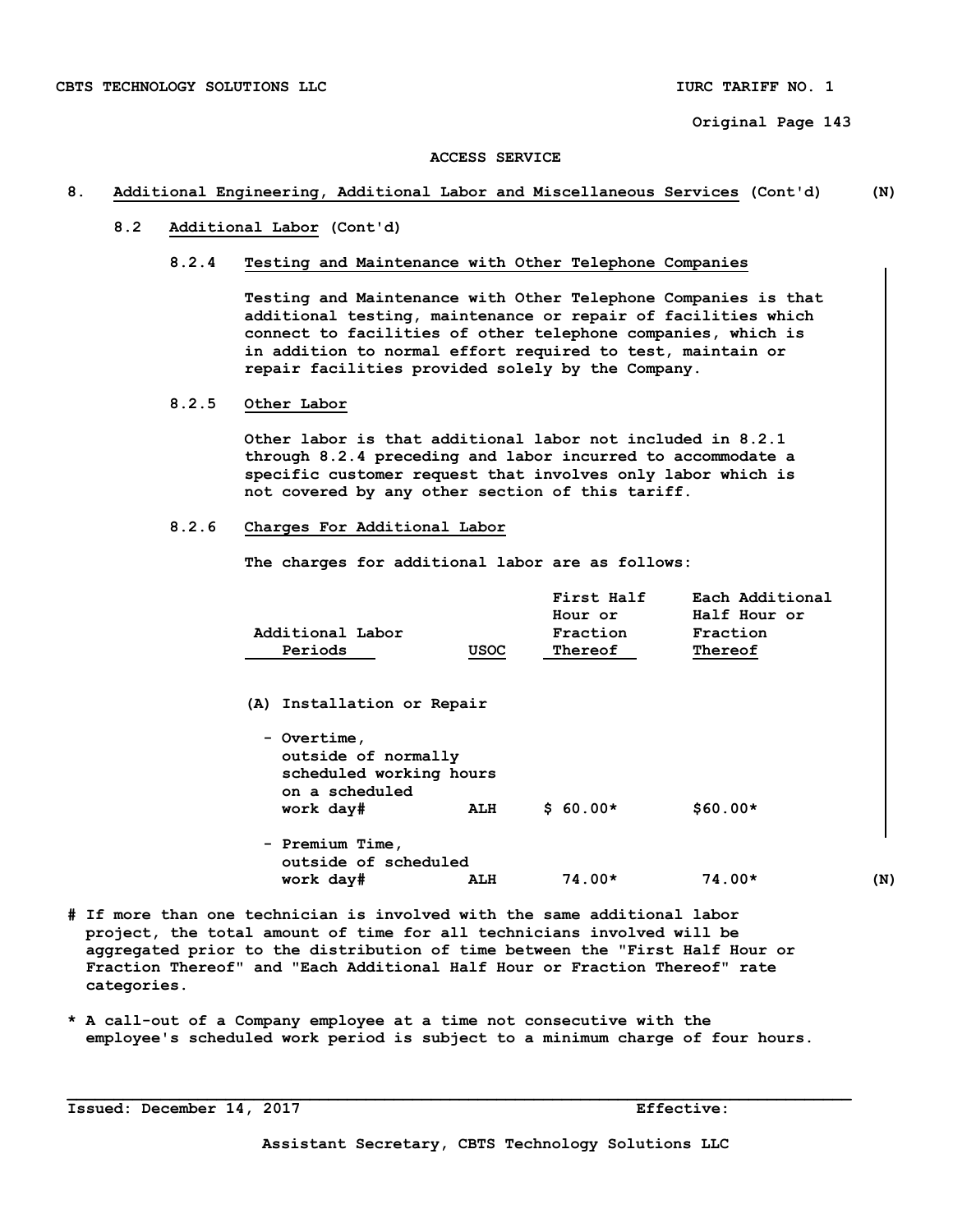#### **ACCESS SERVICE**

# **8. Additional Engineering, Additional Labor and Miscellaneous Services (Cont'd) (N)**

# **8.2 Additional Labor (Cont'd)**

#### **8.2.6 Charges For Additional Labor (Cont'd)**

| Additional Labor<br>Periods                                                                  |            | First Half<br>Hour or<br>Fraction<br>USOC Thereof | First<br>Billable<br>Half Hour<br>or Fraction<br>Thereof | Each<br>Additional<br>Half Hour<br>or Fraction<br>Thereof |     |
|----------------------------------------------------------------------------------------------|------------|---------------------------------------------------|----------------------------------------------------------|-----------------------------------------------------------|-----|
| (B) Stand by                                                                                 |            |                                                   |                                                          |                                                           |     |
| - Basic time,<br>normally scheduled<br>working hours#                                        | <b>ALT</b> | None                                              | $$50.00*$                                                | $$50.00*$                                                 |     |
| - Overtime,<br>outside of normally<br>scheduled working<br>hours on a scheduled<br>work day# | <b>ALT</b> | None                                              | $60.00*$                                                 | $60.00*$                                                  |     |
| - Premium Time,<br>outside of scheduled<br>work day#                                         | <b>ALT</b> | None                                              | $74.00*$                                                 | $74.00*$                                                  | (N) |

- **# If more than one technician is involved with the same additional labor project, the total amount of time for all technicians involved will be aggregated prior to the distribution of time between the "First Billable Half Hour or Fraction Thereof" and "Each Additional Half Hour or Fraction Thereof" rate categories.**
- **\* A call-out of a Company employee at a time not consecutive with the employee's scheduled work period is subject to a minimum charge of four hours.**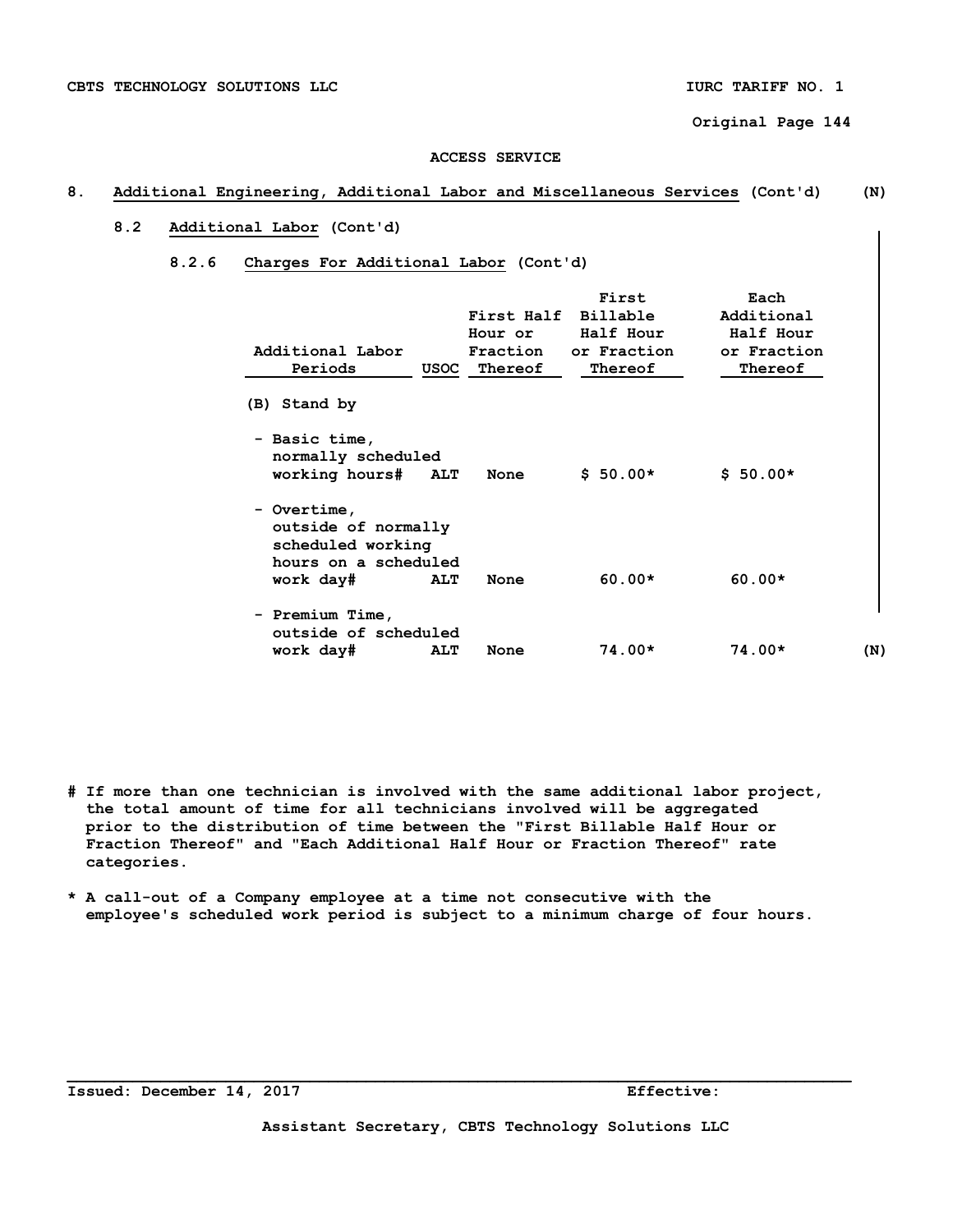### **ACCESS SERVICE**

### **8. Additional Engineering, Additional Labor and Miscellaneous Services (Cont'd) (N)**

# **8.2 Additional Labor (Cont'd)**

#### **8.2.6 Charges For Additional Labor (Cont'd)**

 **The charges for additional labor are as follows:** 

| Additional Labor<br>Periods                                                                  | USOC       | First Half<br>Hour or<br>Fraction<br>Thereof | Each Additional<br>Half Hour or<br>Fraction<br>Thereof |     |
|----------------------------------------------------------------------------------------------|------------|----------------------------------------------|--------------------------------------------------------|-----|
|                                                                                              |            |                                              |                                                        |     |
| (C) Testing and<br>Maintenance with other<br>telephone companies,<br>or Other Labor          |            |                                              |                                                        |     |
| - Basic time,<br>normally scheduled<br>working hours#                                        | <b>ALK</b> | $$50.00*$                                    | $$50.00*$                                              |     |
| - Overtime,<br>outside of normally<br>scheduled working hours<br>on a scheduled<br>work day# | ALK        | $60.00*$                                     | $60.00*$                                               |     |
| - Premium Time,<br>outside of scheduled                                                      |            |                                              |                                                        |     |
| work day#                                                                                    | <b>ALK</b> | 74.00*                                       | $74.00*$                                               | (N) |

**# If more than one technician is involved with the same additional labor project, the total amount of time for all technicians involved will be aggregated prior to the distribution of time between the "First Half Hour or Fraction Thereof" and "Each Additional Half Hour or Fraction Thereof" rate categories.** 

**\* A call-out of a Company employee at a time not consecutive with the employee's scheduled work period is subject to a minimum charge of four hours.** 

**Issued: December 14, 2017 Effective:**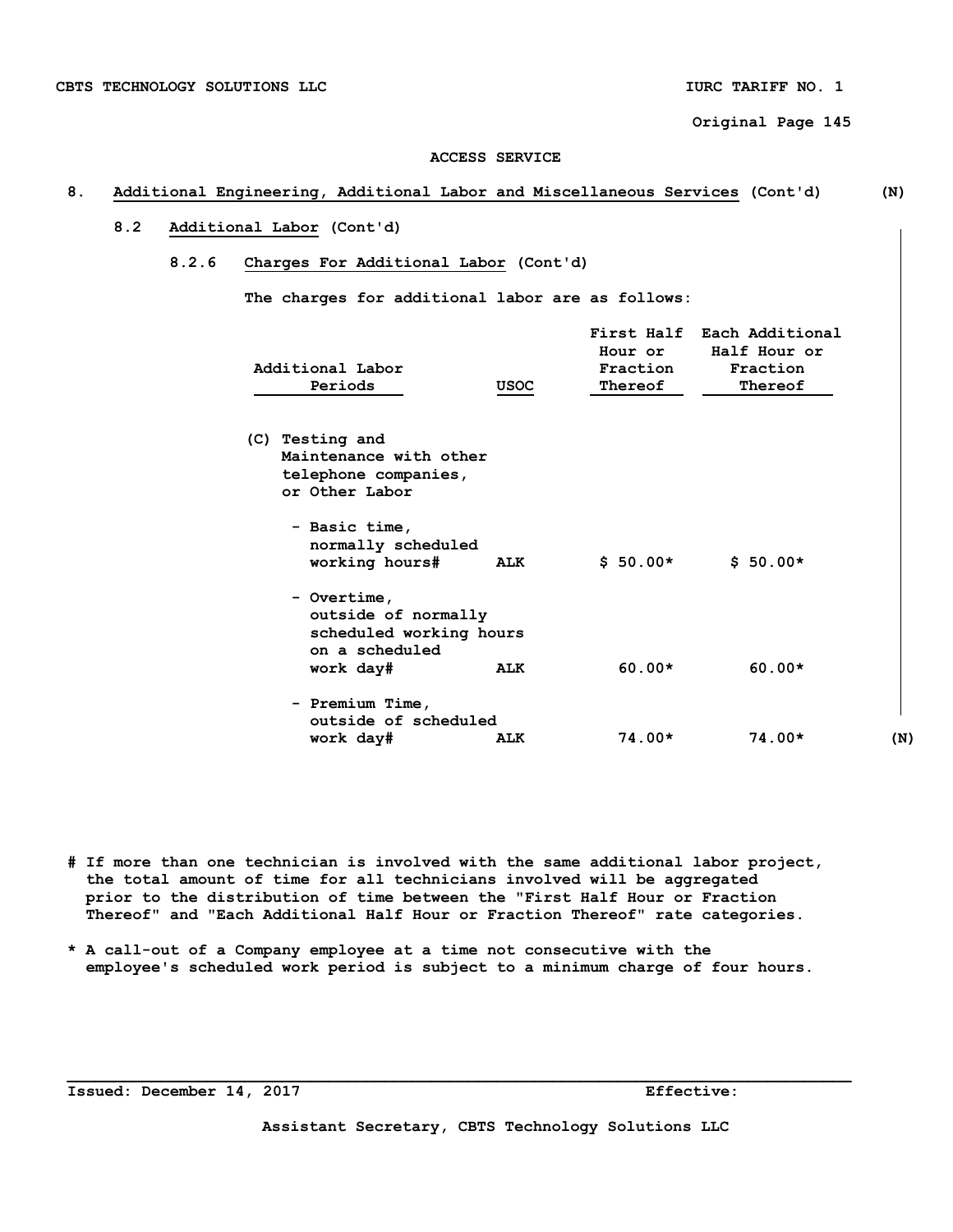#### **ACCESS SERVICE**

#### **8. Additional Engineering, Additional Labor and Miscellaneous Services (Cont'd) (N)**

#### **8.3 Miscellaneous Services**

- **8.3.1 Maintenance of Service** 
	- **(A) When a customer reports a trouble to the Company for clearance and no trouble is found in the Company's facilities, the customer shall be responsible for payment of a Maintenance of Service charge for the period of time from when Company personnel are dispatched to when the work is completed. Failure of Company personnel to find trouble in Company facilities will result in no charge if the trouble is actually in those facilities, but not discovered at the time.**
	- **(B) The customer shall be responsible for payment of a Maintenance of Service charge when the Company dispatches personnel and the trouble is in equipment or communications systems provided by other than the Company.**

 **In either (A) or (B) preceding, no credit allowance will be applicable for the interruption involved if the Maintenance of Service charge applies.** 

| (C) | The charges for Maintenance of Service are as follows:<br>Maintenance of Service |             | Hour or<br>Fraction | First Half Each Additional<br>Half Hour or<br>Fraction |     |
|-----|----------------------------------------------------------------------------------|-------------|---------------------|--------------------------------------------------------|-----|
|     | Periods                                                                          | <b>USOC</b> | Thereof             | Thereof                                                |     |
|     | - Basic time,<br>normally scheduled                                              |             |                     |                                                        |     |
|     | working hours#                                                                   | <b>MVV</b>  | \$50.00             | \$50.00                                                | (N) |

**# If more than one technician is involved with the same trouble report, the total amount of time for all technicians dispatched involved will be aggregated prior to the distribution of time between the "First Half Hour or Fraction Thereof" and "Each Additional Half Hour or Fraction Thereof" rate categories.**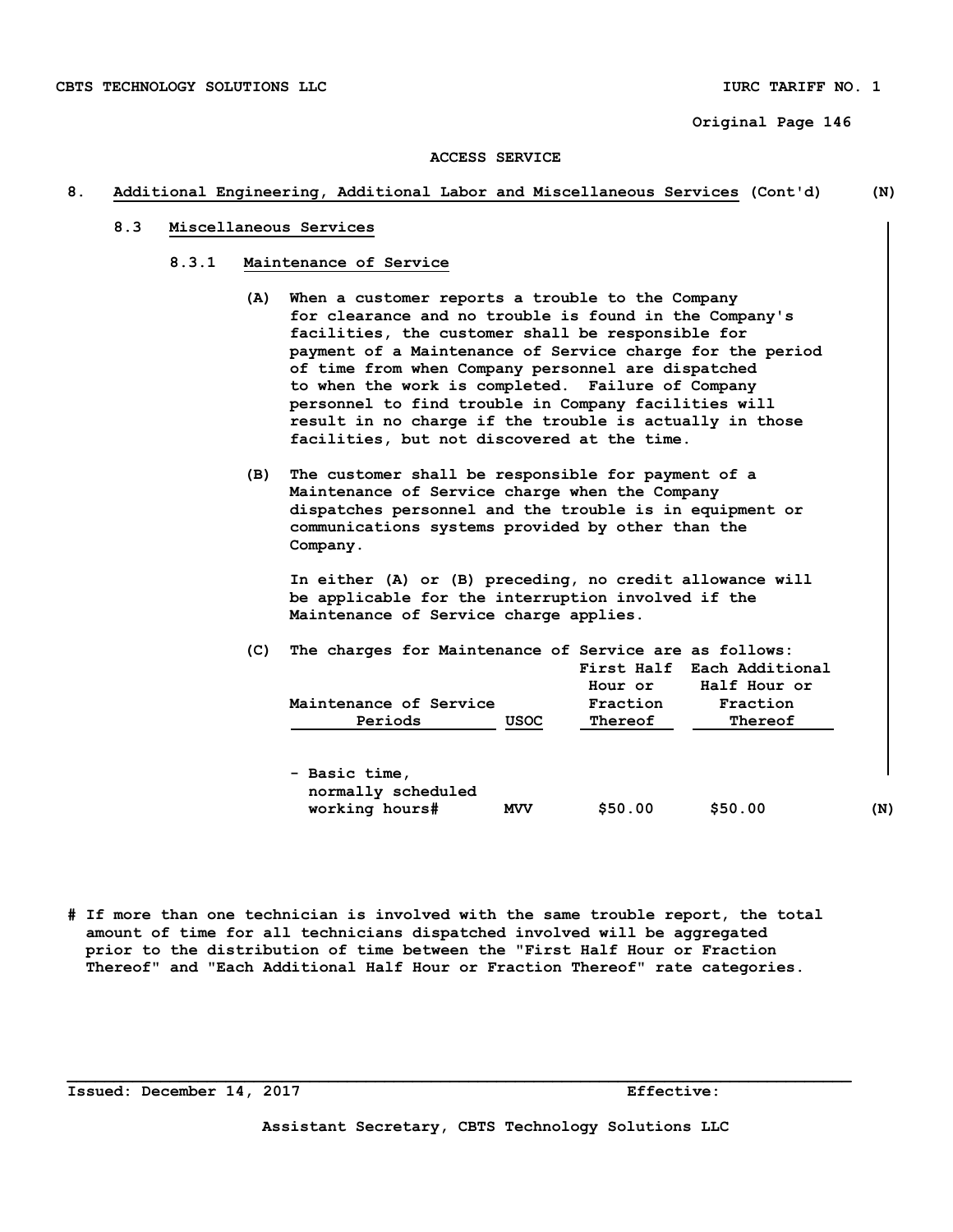### **ACCESS SERVICE**

# **8. Additional Engineering, Additional Labor and Miscellaneous Services (Cont'd) (N)**

- **8.3 Miscellaneous Services (Cont'd)** 
	- **8.3.1 Maintenance of Service (Cont'd)** 
		- **(C) (Cont'd)**

| Maintenance of Service<br>Periods                                                            | <b>USOC</b> | Hour or<br>Fraction<br>Thereof | First Half Each Additional<br>Half Hour or<br>Fraction<br>Thereof |
|----------------------------------------------------------------------------------------------|-------------|--------------------------------|-------------------------------------------------------------------|
| - Overtime,<br>outside of normally<br>scheduled working hours<br>on a scheduled<br>work day# | <b>MVV</b>  | $$60.00*$                      | $$60.00*$                                                         |
| - Premium Time<br>outside of scheduled<br>work day#                                          | <b>MVV</b>  | $74.00*$                       | $74.00*$                                                          |

- **# If more than one technician is involved with the same trouble report, the total amount of time for all technicians dispatched involved will be aggregated prior to the distribution of time between the "First Half Hour or Fraction Thereof" and "Each Additional Half Hour or Fraction Thereof" rate categories.**
- **\* A call-out of a Company employee at a time not consecutive with the employee's scheduled work period is subject to a minimum charge of four hours. (N)**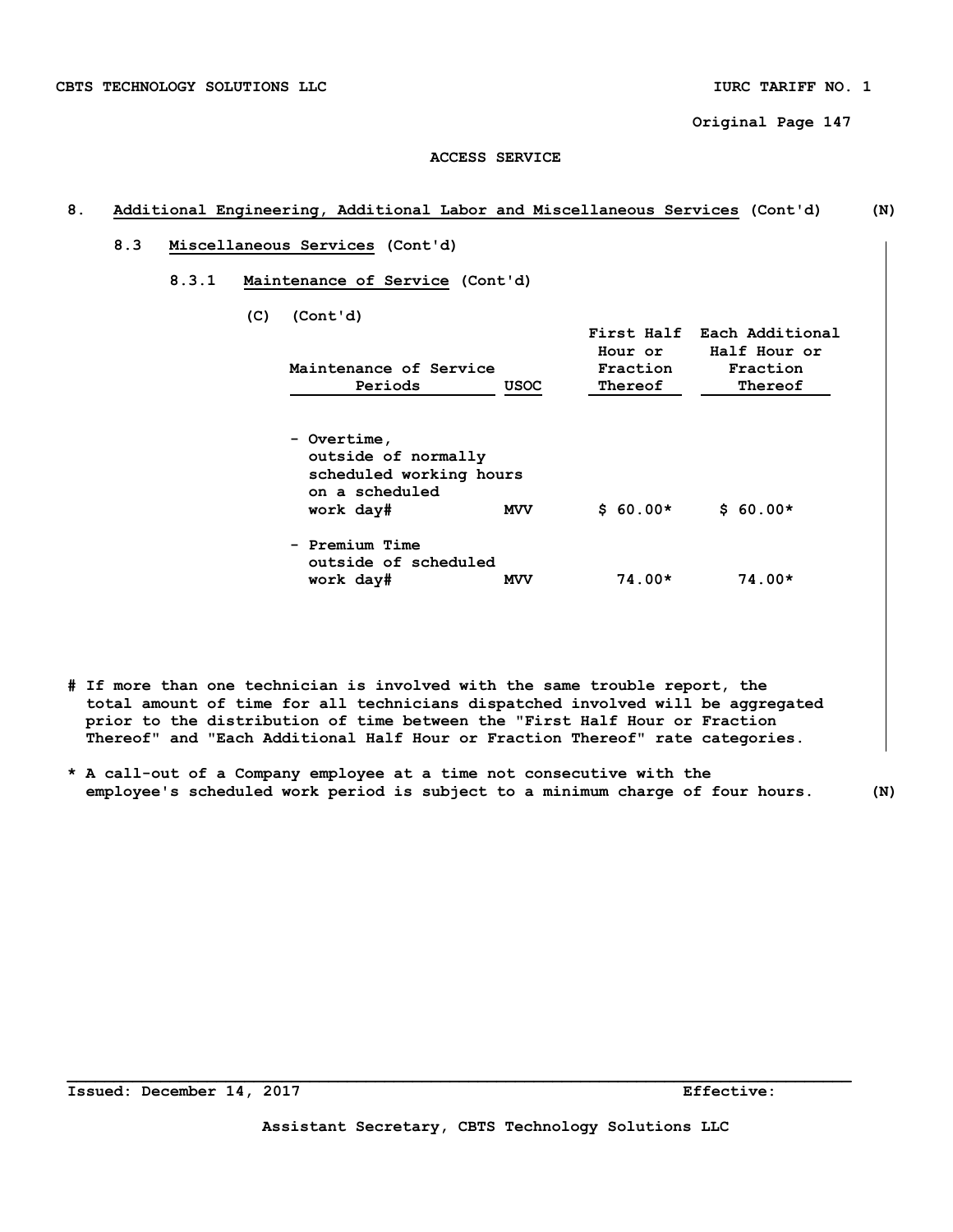#### **8. Additional Engineering, Additional Labor and Miscellaneous Services (Cont'd) (N)**

#### **8.3 Miscellaneous Services (Cont'd)**

#### **8.3.2 Testing Services**

 **Testing Services offered under this section of the tariff are optional and subject to rates and charges as set forth in 8.3.2(C) following. Other testing services provided by the Company in association with Access Services are furnished at no additional charge. These other testing services are described in 3.1.4 and 4.1.4 preceding.** 

 **Testing services are normally provided by Company personnel at Company locations. However, provisions are made in (A)(5) and (B)(1) and (2) following for a customer to request Company personnel to perform testing services at the customer's premises.** 

 **The offering of Testing Services under this section of the tariff is made subject to the availability of the necessary qualified personnel and test equipment at the various test locations mentioned in (A), (B) and (C) following:** 

#### **(A) Switched Access Service**

 **Testing Services for Switched Access are comprised of (a) tests which are performed during the installation of a Switched Access Service, and (b) tests which are performed after acceptance of such access services by a customer, i.e., in-service tests. These in-service tests may be further divided into two broad categories of tests: scheduled and nonscheduled.** 

 **Scheduled tests are those tests performed by the Company on a regular basis, e.g., monthly which result in the measurement of Switched Access Service. Scheduled tests may be done on an automatic basis (no Company or customer technicians (N)**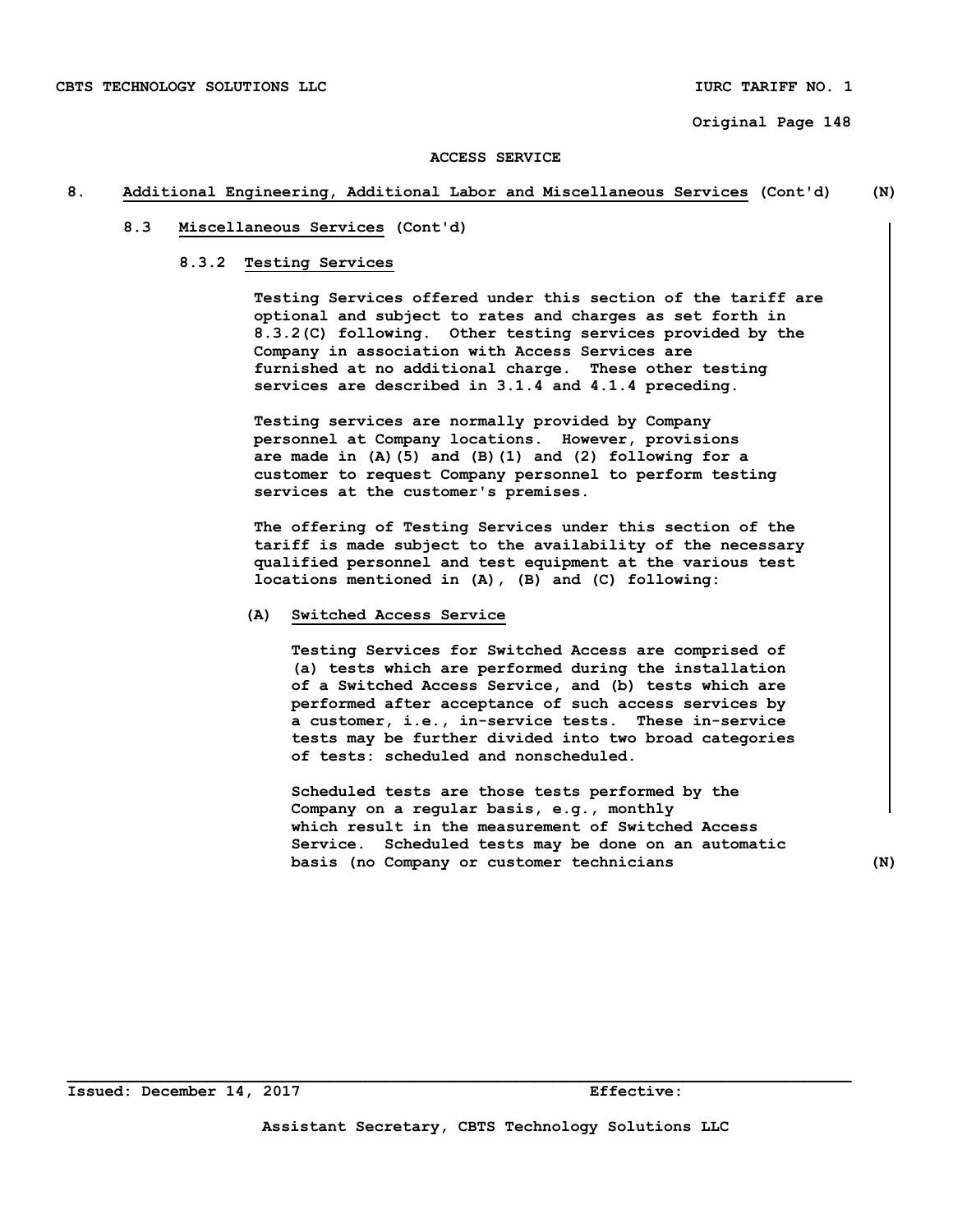#### **8. Additional Engineering, Additional Labor and Miscellaneous Services (Cont'd) (N)**

- **8.3 Miscellaneous Services (Cont'd)** 
	- **8.3.2 Testing Services (Cont'd)** 
		- **(A) Switched Access Service (Cont'd)**

 **involved), on a cooperative basis (Company technician(s) involved at Company office(s) and customer technician(s) involved at customer's premises), or a manual basis (Company technician(s) involved at Company office(s) and at customer's premises).** 

 **Nonscheduled tests are performed by the Company "on demand", which result in the measurement of Switched Access Services. Nonscheduled tests may involve Company technicians at Company offices and at the customer's premises.** 

 **(1) Additional Cooperative Acceptance Testing** 

 **Additional Cooperative Acceptance Testing (ACAT) or Switched Access Service involves the Company provision of a technician at its office(s) and the customer provides a technician at its premises, with suitable test equipment to perform the required tests.** 

 **Additional Cooperative Acceptance Tests may, for example, consists of the following tests:** 

- **Impulse Noise**
- **Phase Jitter**
- **Signal to C-Notched Noise Ratio**
- **Intermodulation (Nonlinear) Distortion**
- **Frequency Shift (Offset)**
- **Envelope Delay Distortion**
- **Dial Pulse Percent Break (N)**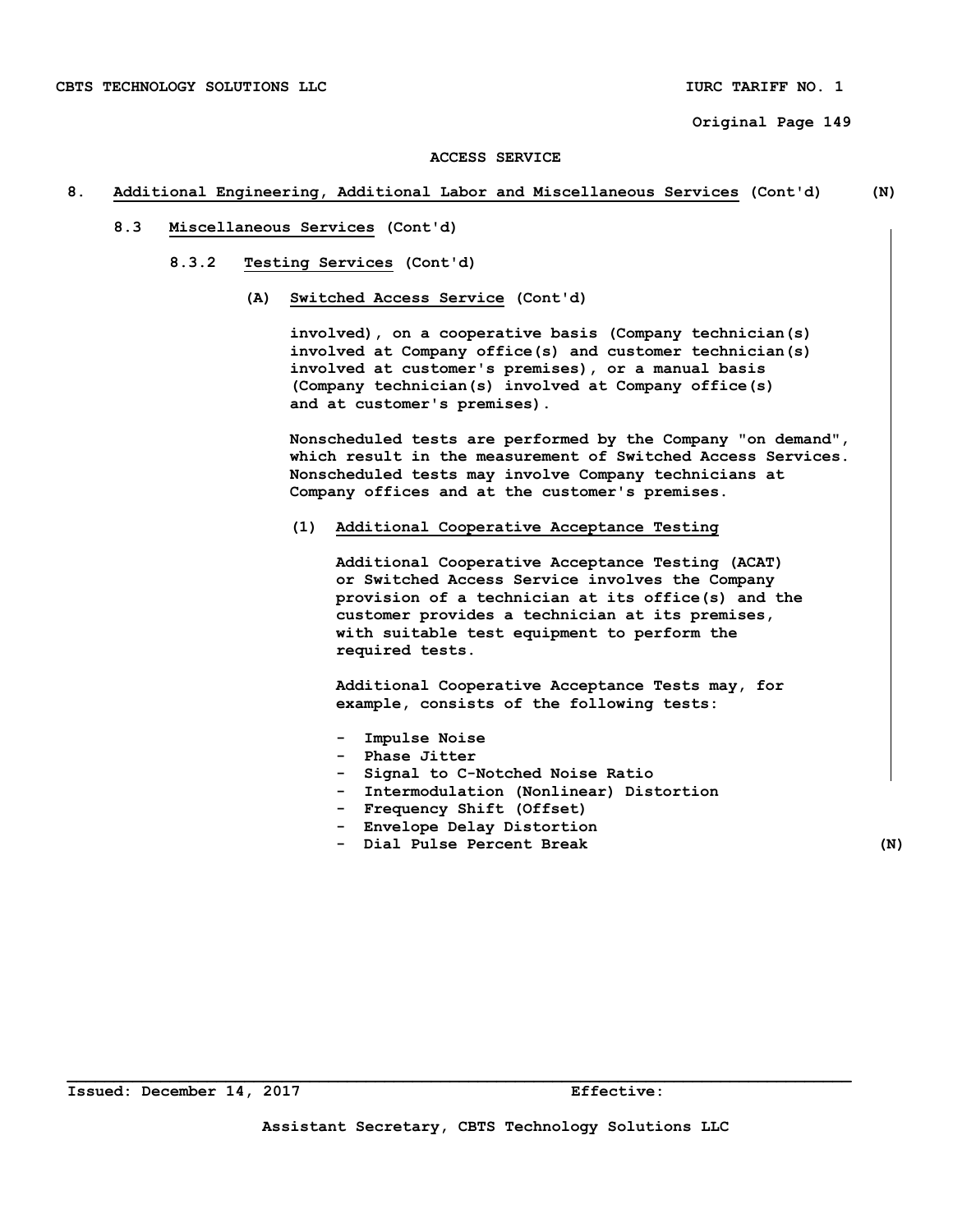# **8. Additional Engineering, Additional Labor and Miscellaneous Services (Cont'd) (N)**

 **8.3 Miscellaneous Services (Cont'd)** 

 **8.3.2 Testing Services (Cont'd)** 

- **(A) Switched Access Service (Cont'd)** 
	- **(2) Automatic Scheduled Testing**

 **Automatic Schedules Testing (AST) of Switched Access Services where the customer provides remote office test lines and 105 test lines with associated responders or their functional equivalent, will consist of monthly loss and C message noise tests and annual balance test. However, the customer may specify a more frequent schedule of tests. In addition to the loss/noise/ balance tests, the IC may also order, at additional charges, gain-slope and C-notched noise testing.** 

 **The Company will provide a monthly AST report that lists the test results for each trunk tested. Trunk test failures requiring customer participation for trouble resolution will be provided to the customer on an as-occurs basis. (N)**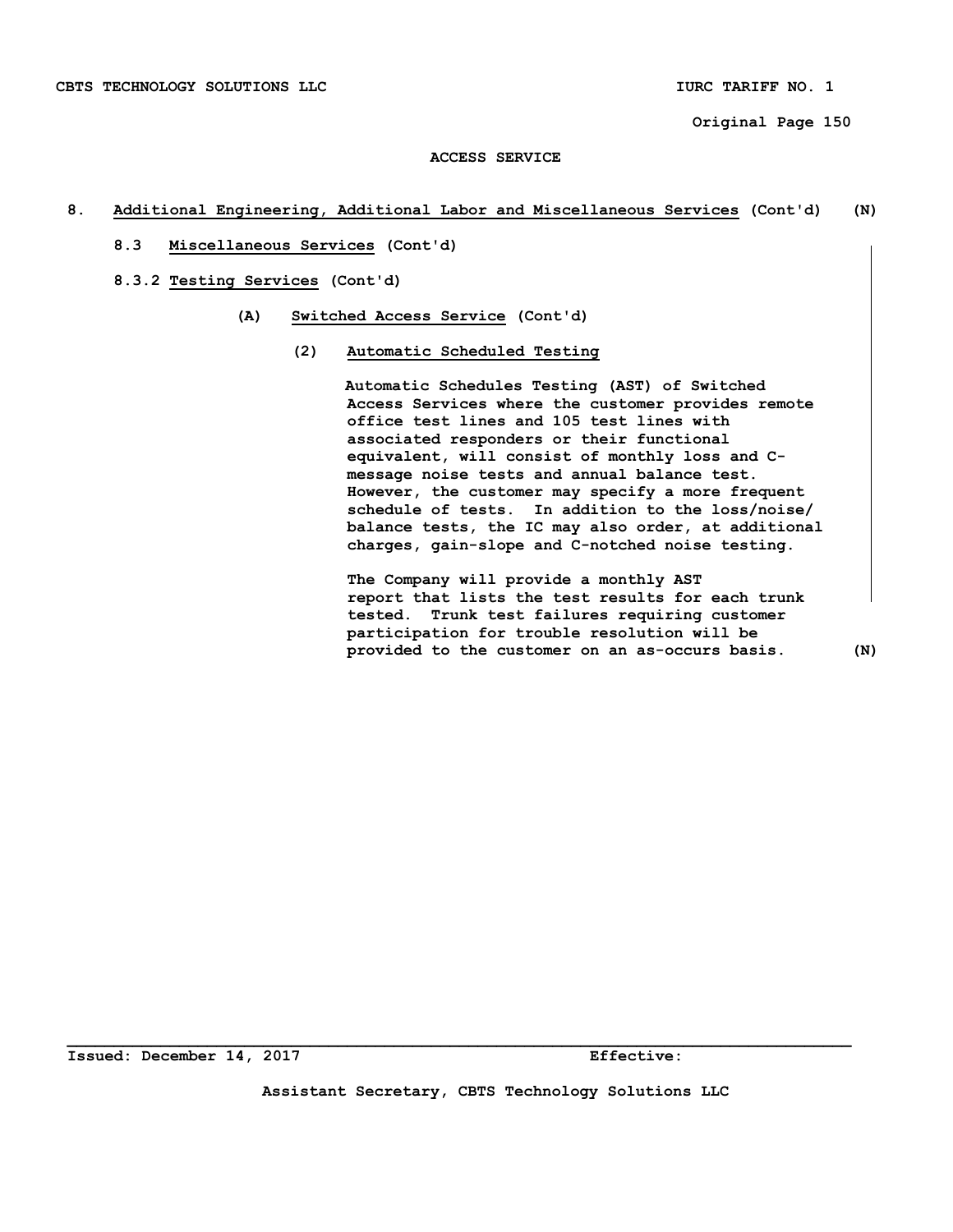#### **8. Additional Engineering, Additional Labor and Miscellaneous Services (Cont'd) (N)**

- **8.3 Miscellaneous Services (Cont'd)** 
	- **8.3.2 Testing Services (Cont'd)** 
		- **(A) Switched Access Service (Cont'd)** 
			- **(3) Cooperative Scheduled Testing**

 **Cooperative Scheduled Testing (CST) of Switched Access Services (Features Groups B, and D and Directory Access Service not routed through an access tandem), where the Company provides a technician at its office(s) and the customer provides a technician at its premises, with suitable test equipment to perform the required tests, will consist of quarterly loss and C-message noise tests, and annual balance tests. However, the customer may specify a more frequent schedule of tests. In addition to the loss/noise/balance measurements, the customer may also order, at additional charges, gain-slope and C-notched noise testing.** 

 **The Company will provide, on a quarterly basis, a CST report that lists the test results for each trunk tested. Trunk test failures requiring customer participation for trouble resolution will be provided to the customer on an as-occurs basis. (N)**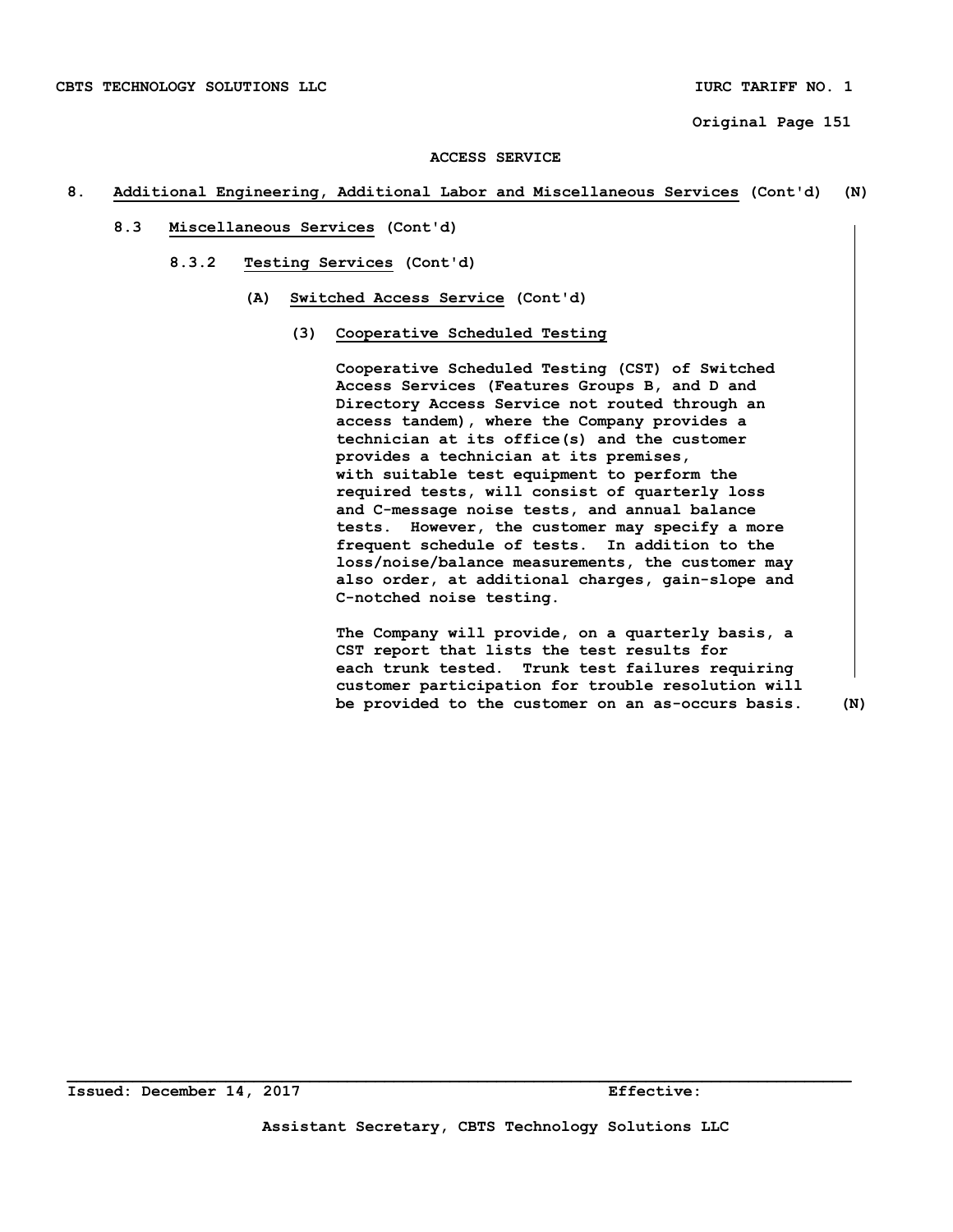#### **8. Additional Engineering, Additional Labor and Miscellaneous Services (Cont'd) (N)**

- **8.3 Miscellaneous Services (Cont'd)**
- **8.3.2 Testing Services (Cont'd)** 
	- **(A) Switched Access Service (Cont'd)** 
		- **(4) Manual Scheduled Testing**

 **Manual Scheduled Testing (MST) of Switched Access Services (Feature Groups D and Directory Access Service not routed through an access tandem), where the Company provides a technician at its office(s) and at the customer's premises, will consist of quarterly loss and C-message noise tests, and annual balance tests. However, the customer may specify a more frequent schedule of tests. In addition to the loss/noise/balance tests, the customer may also order, at additional charges, gain-slope and C-notched noise testing.** 

 **The Company will provide, on a quarterly basis, an MST report that lists the test results for each trunk tested. Trunk test failures requiring customer participation for trouble resolution will be provided to the customer on an as-occurs basis. (N)**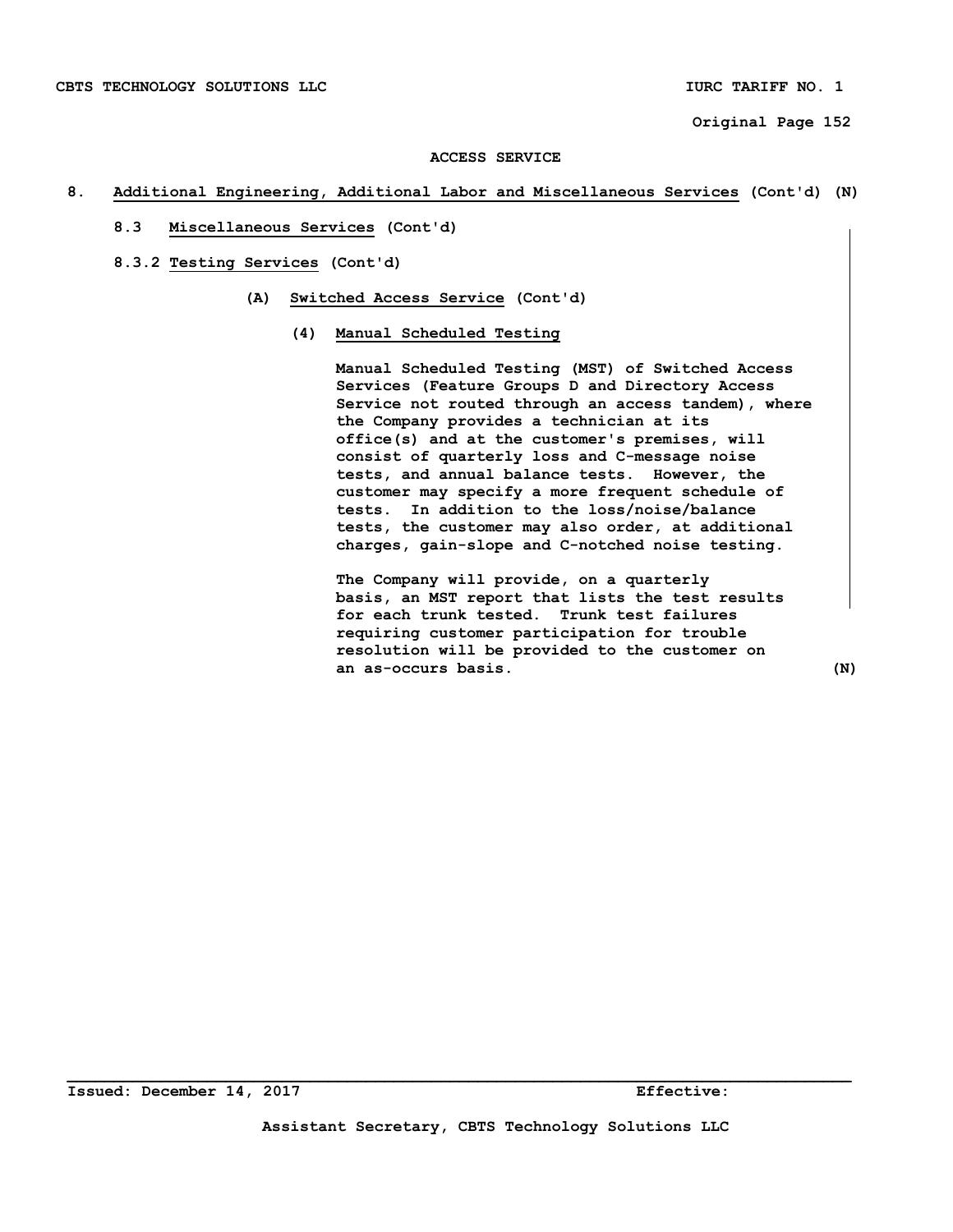#### **8. Additional Engineering, Additional Labor and Miscellaneous Services (Cont'd) (N)**

- **8.3 Miscellaneous Services (Cont'd)**
- **8.3.2 Testing Services (Cont'd)** 
	- **(A) Switched Access Service (Cont'd)** 
		- **(5) Nonscheduled Testing**

 **Nonscheduled Testing (NST) of Switched Access Services is where:** 

- **the customer provides remote office test lines and 105 test lines with associated responders or their functional equivalent ("automatic testing"), or**
- **the Company provides a technician at its office(s) and the customer provides a technician at its premises, with suitable test equipment to perform the required test ("cooperative testing"), or**
- **the Company provides a technician at its office(s), and/or at the customer's premises with suitable test equipment to perform the required tests ("manual testing")**

 **Nonscheduled Tests may consist of any tests, e.g., loss, noise, slope, envelope delay, which the customer require.** 

- **(6) Obligations of the Customer** 
	- **(A) The customer shall provide the Remote Office Test Line priming data to the Company, as appropriate, to support AST as set forth in 8.2.5(a)(2) preceding or NST as set forth in 8.2.5(A)(5) preceding.**
	- **(B) The customer shall make the facilities to be tested available to the Company at times mutually agreed upon. (N)**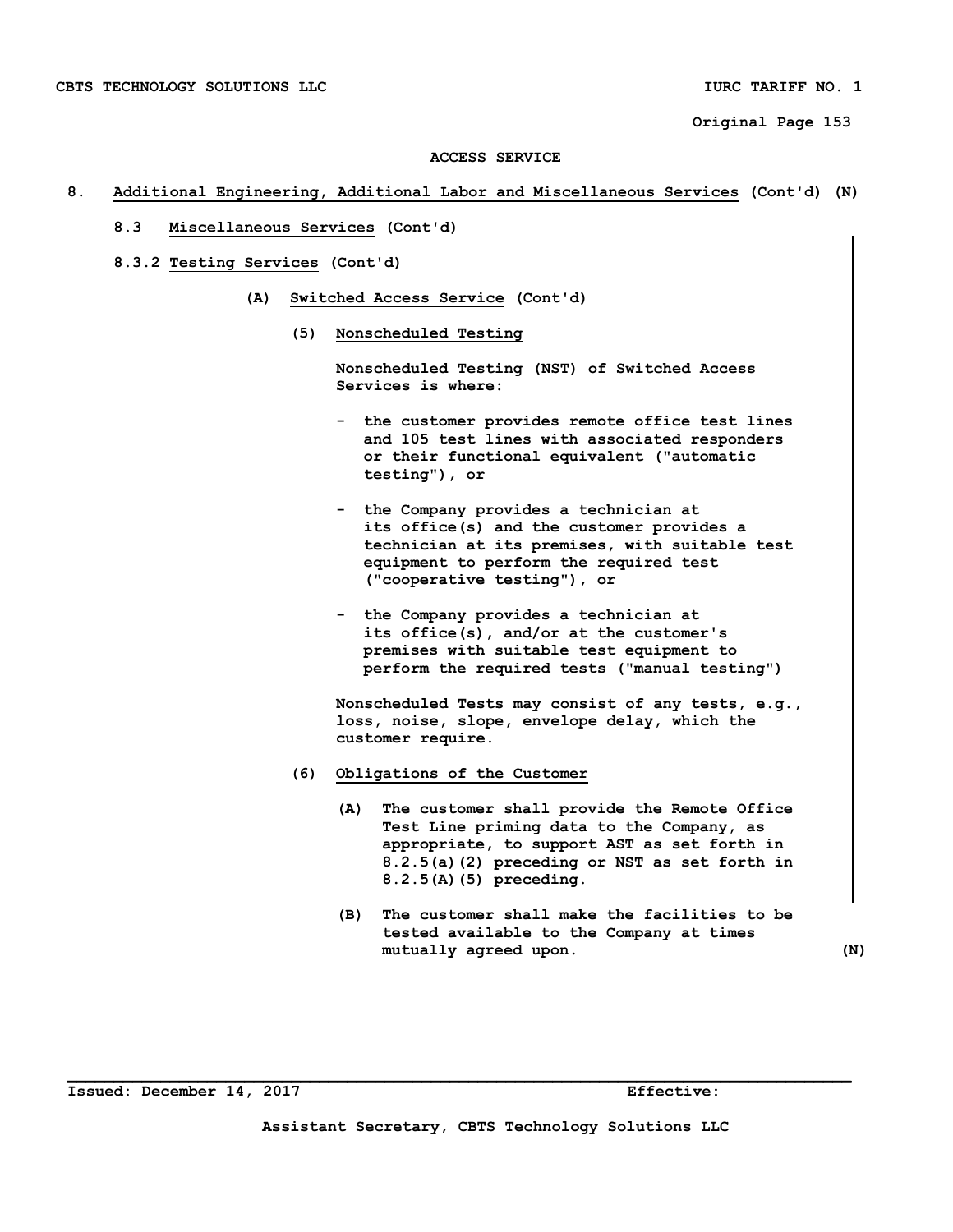#### **8. Additional Engineering, Additional Labor and Miscellaneous Services (Cont'd) (N)**

- **8.3 Miscellaneous Services (Cont'd)** 
	- **8.3.2 Testing Services (Cont'd)** 
		- **(B) Special Access Service**

 **The Company will, at the request of a customer, provide assistance in performing specific tests requested by the customer.** 

 **(1) Nonscheduled Testing (NST)** 

 **When a customer provides a technician at its premises, with suitable test equipment to perform the required tests, the Company will provide a technician at its office for the purpose of conducting Nonscheduled Testing. At the customer's request, the Company will provide a technician at the customer's premises. Nonscheduled tests may consist of any tests, e.g., loss, noise, slope, envelope delay, which the customer may require.** 

# **(2) Obligations of the Customer**

 **When the customer subscribes to Testing Services as set forth in this section, the customer shall make the facilities to be tested available to the Company at times mutually agreed upon. (N)**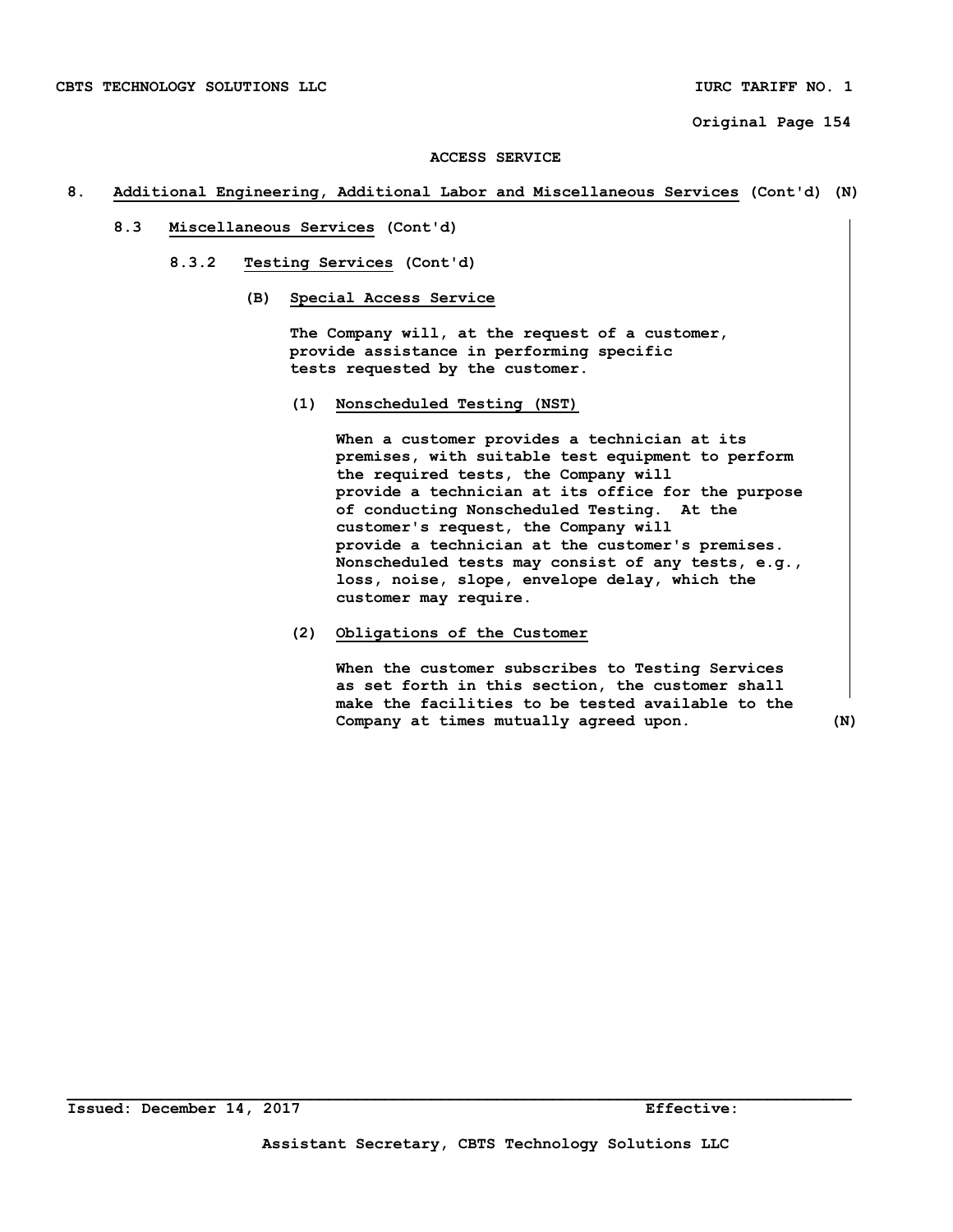### **ACCESS SERVICE**

#### **8. Additional Engineering, Additional Labor and Miscellaneous Services (Cont'd) (N)**

- **8.3 Miscellaneous Services (Cont'd)** 
	- **8.3.2 Testing Services (Cont'd)** 
		- **(C) Rates and Charges** 
			- **(1) Switched Access** 
				- **(a) Additional Cooperative Acceptance Testing**

|                                                                               |             | First Half<br>Hour or<br>Fraction | Each Additional<br>Half Hour or<br>Fraction |
|-------------------------------------------------------------------------------|-------------|-----------------------------------|---------------------------------------------|
| <b>Testing Periods</b>                                                        | <b>USOC</b> | Thereof                           | Thereof                                     |
| Basic Time,<br>normally scheduled<br>working hours#                           | UBCX+       | $$50.00*$                         | $$50.00*$                                   |
| Overtime,<br>outside of normally<br>scheduled working hours<br>on a scheduled | UBCX+       | $60.00*$                          | $60.00*$                                    |
| work day#                                                                     |             |                                   |                                             |
| Premium Time,<br>outside of scheduled<br>work day#                            | UBCX+       | 74.00*                            | 74.00*                                      |
|                                                                               |             |                                   |                                             |

- **# If more than one technician is involved with the same testing project, the total amount of time for all technicians involved will be aggregated prior to the distribution of time between the "First Half Hour or Fraction Thereof" and "Each Additional Half Hour or Fraction Thereof" rate categories.**
- **\* A call-out of a Company employee at a time not consecutive with the employee's scheduled work period is subject to a minimum charge of four hours. (N)**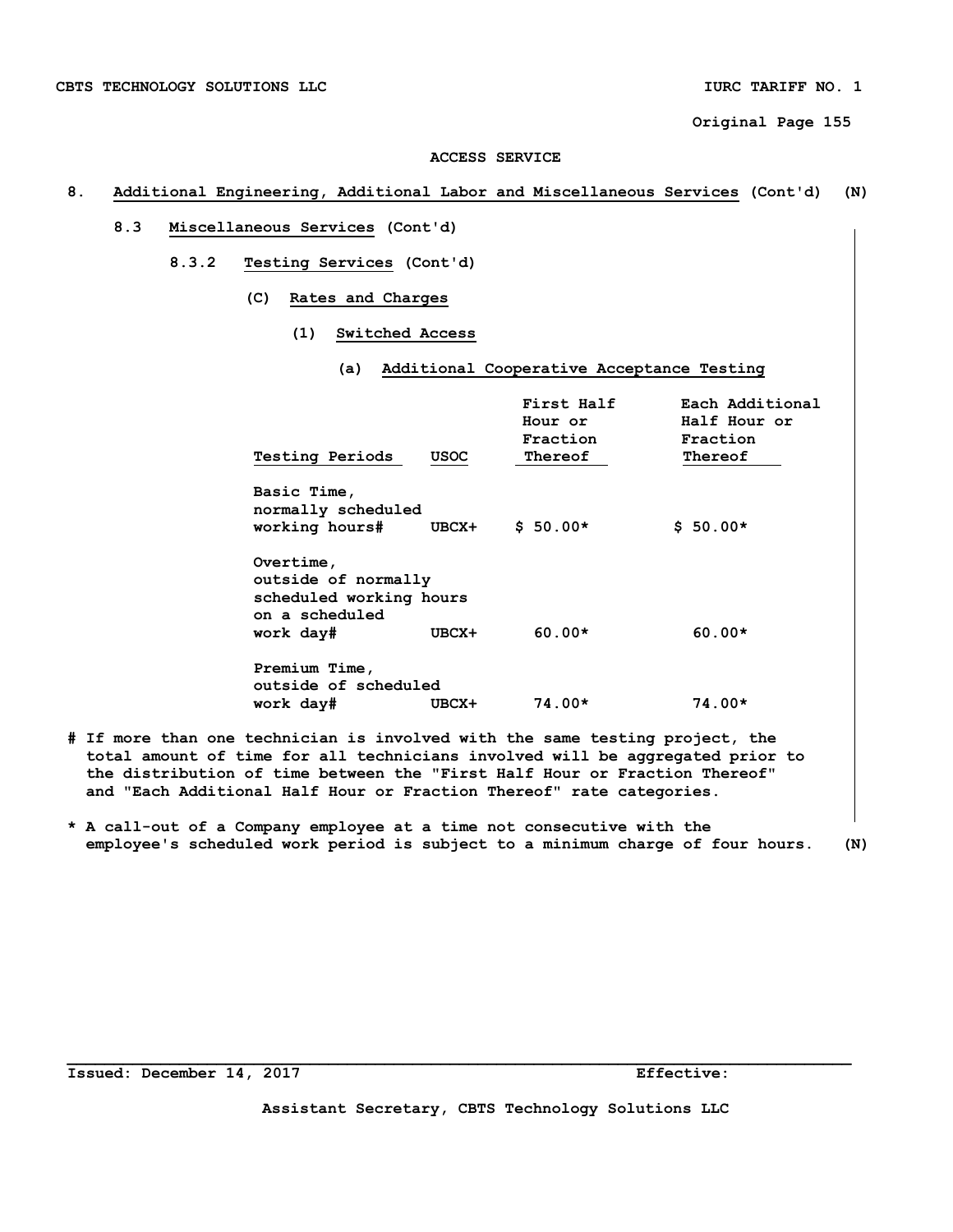# **8. Additional Engineering, Additional Labor and Miscellaneous Services (Cont'd) (N)**

- **8.3 Miscellaneous Services (Cont'd)** 
	- **8.3.2 Testing Services (Cont'd)** 
		- **(C) Rates and Charges (Cont'd)** 
			- **(1) Switched Access (Cont'd)** 
				- **(b) Automatic Scheduled Testing (AST)**

 **The three tests as set forth in (I) following represent the minimum offering, i.e., an order for testing must, at a minimum, consist of twelve 1004 Hz Tests per transmission path, twelve C- Message Noise Tests per transmission path and one Return Loss (Balance) Test per transmission path, per year. The Additional Tests as set forth in (II ) following may be ordered by the customer, at additional charges, 60 days prior to the start of the customer prescribed schedule. The customer also may specify a more frequent schedule of tests 60 days prior to the start of the customer prescribed schedule.** 

|     | To First Point                                                                                        |             | Monthly |     |
|-----|-------------------------------------------------------------------------------------------------------|-------------|---------|-----|
|     | of Switching                                                                                          | <b>USOC</b> | Rates   |     |
| (I) | Basic Tests #                                                                                         |             |         |     |
|     | 1004 Hz Loss Tests<br>performed within a<br>one year period,<br>per test ordered,<br>per transmission |             |         |     |
|     | path                                                                                                  | UBGX+       | \$0.10  | (N) |

**# Subject to a one year minimum contract period, and annually thereafter.**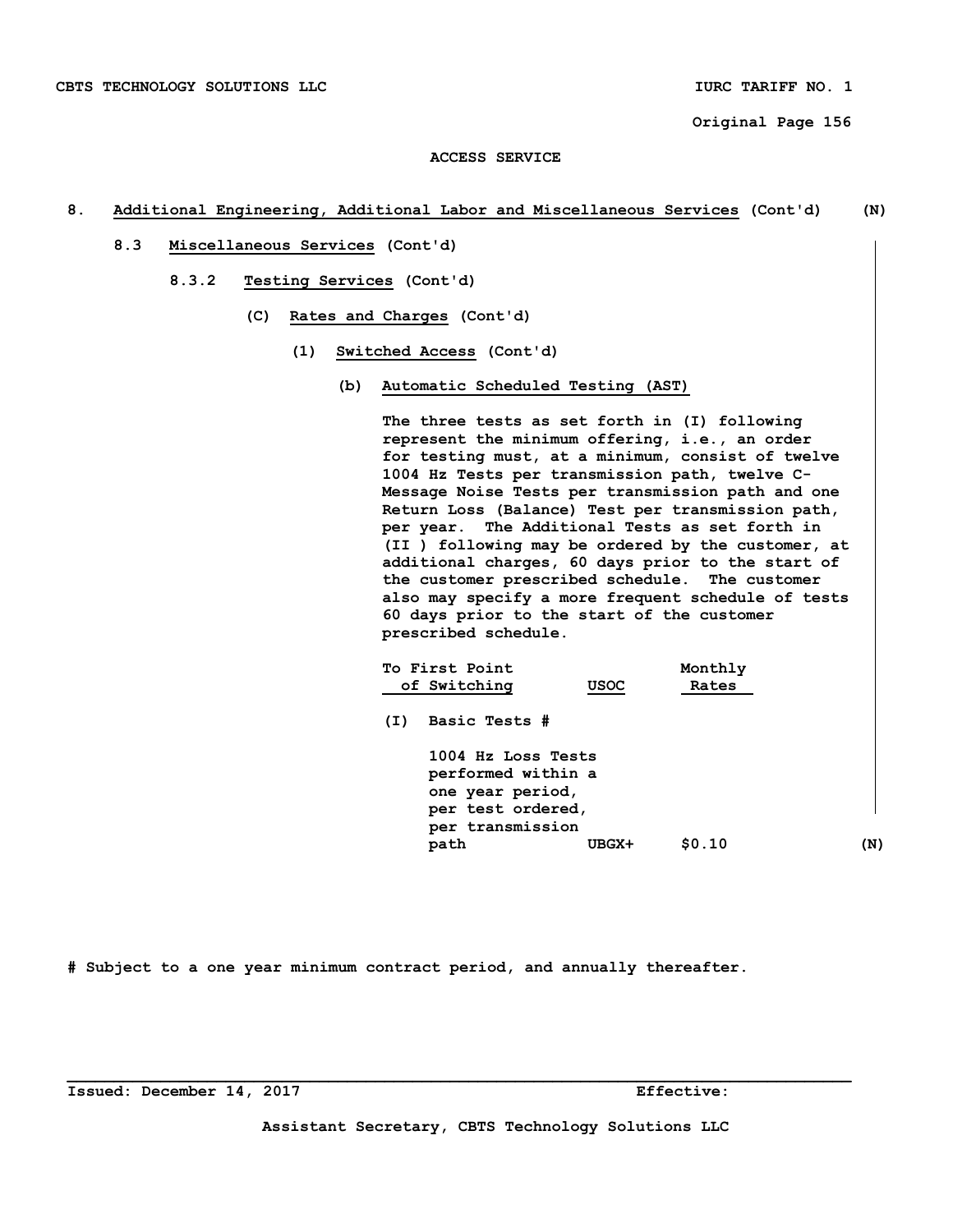# **ACCESS SERVICE**

# **8. Additional Engineering, Additional Labor and Miscellaneous Services (Cont'd) (N)**

- **8.3 Miscellaneous Services (Cont'd)** 
	- **8.3.2 Testing Services (Cont'd)** 
		- **(C) Rates and Charges (Cont'd)** 
			- **(1) Switched Access (Cont'd)** 
				- **(b) Automatic Scheduled Testing (AST) (Cont'd)**

|     | To First Point         |       | Monthly |     |
|-----|------------------------|-------|---------|-----|
|     | of Switching           | USOC  | Rates   |     |
| (I) | Basic Tests # (Cont'd) |       |         |     |
|     | C-Message Noise Tests  |       |         |     |
|     | performed within a     |       |         |     |
|     | one year period,       |       |         |     |
|     | per test ordered,      |       |         |     |
|     | per transmission       |       |         |     |
|     | path                   | UBGX+ | \$0.10  |     |
|     | Return Loss            |       |         |     |
|     | (Balance) Tests        |       |         |     |
|     | performed within a     |       |         |     |
|     | one year period,       |       |         |     |
|     | per test ordered,      |       |         |     |
|     | per transmission       |       |         |     |
|     | path                   | UBGX+ | 0.10    |     |
|     | Additional Tests       |       |         |     |
|     | Gain-Slope Tests       |       |         |     |
|     | performed within a     |       |         |     |
|     | one year period,       |       |         |     |
|     | per test ordered,      |       |         |     |
|     | per transmission       |       |         |     |
|     | path                   | UBGX+ | 0.10    | (N) |

**# Subject to a one year minimum contract period, and annually thereafter.**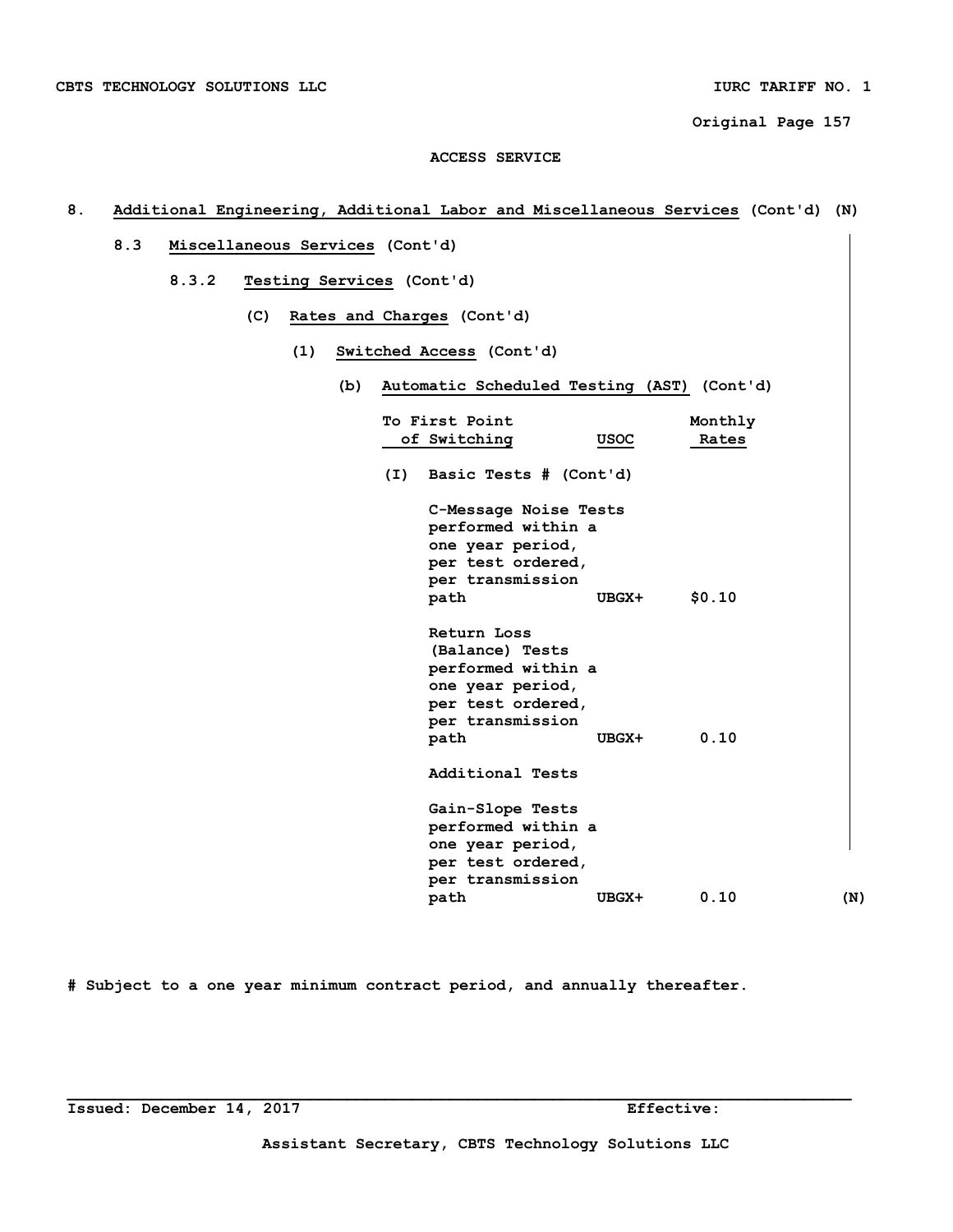# **8. Additional Engineering, Additional Labor and Miscellaneous Services (Cont'd) (N)**

- **8.3 Miscellaneous Services (Cont'd)** 
	- **8.3.2 Testing Services (Cont'd)** 
		- **(C) Rates and Charges (Cont'd)** 
			- **(1) Switched Access (Cont'd)** 
				- **(b) Automatic Scheduled Testing (AST) (Cont'd)**

| To First Point                                                                                                                                                             |             | Monthly                     |     |
|----------------------------------------------------------------------------------------------------------------------------------------------------------------------------|-------------|-----------------------------|-----|
| of Switching                                                                                                                                                               | <b>USOC</b> | Rates                       |     |
| (II) Additional Tests (Cont'd)                                                                                                                                             |             |                             |     |
| C-Notched Noise Tests<br>performed within a<br>one year period,<br>per test ordered,                                                                                       |             |                             |     |
| per transmission<br>path                                                                                                                                                   | UBGX+       | \$0.10                      |     |
| (III) Example                                                                                                                                                              |             |                             |     |
| A customer schedules 13 1004 Hz Loss<br>Tests, 13 C-Message Noise Tests and<br>2 Return Loss Tests on one trunk for<br>a year. The charges will be computed<br>as follows: |             |                             |     |
| $13 \times .10 = $1.30$<br>$+13 \times .10 = 1.30$<br>$+ 2 \times .10 = .20$                                                                                               |             |                             |     |
|                                                                                                                                                                            |             | \$2.80 per month, per trunk | (N) |

**Assistant Secretary, CBTS Technology Solutions LLC**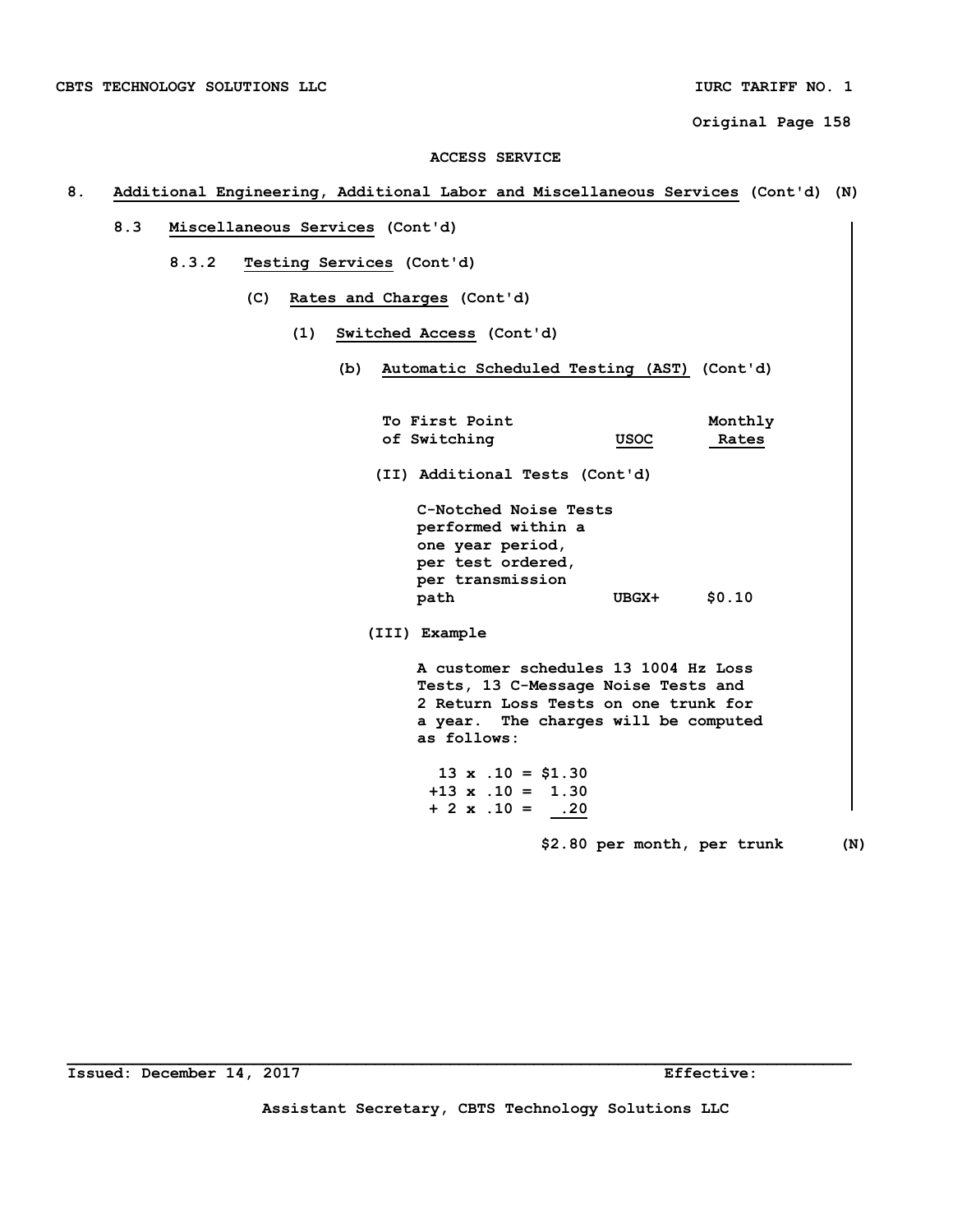# **ACCESS SERVICE**

# **8. Additional Engineering, Additional Labor and Miscellaneous Services (Cont'd) (N)**

- **8.3 Miscellaneous Services (Cont'd)** 
	- **8.3.2 Testing Services (Cont'd)** 
		- **(C) Rates and Charges (Cont'd)** 
			- **(1) Switched Access (Cont'd)** 
				- **(c) Cooperative Scheduled Testing (CST)**

 **The three tests as set forth in (I) following represent the minimum offering, i.e., an order for testing must, at a minimum, consist of four 1004 Hz Loss Tests per transmission path, four C-Message Noise Tests per transmission path and one Return Loss (Balance) Test per transmission path, per year. The Additional Tests as set forth in (II) following may be ordered by the customer, at additional charges, 60 days prior to the start of the customer prescribed scheduled. The customer also may specify a more frequent schedule of tests 60 days prior to the start of the customer prescribed schedule.** 

|     | To First Point<br>of Switching                                                                        | <b>USOC</b> | Monthly<br>Rates |     |
|-----|-------------------------------------------------------------------------------------------------------|-------------|------------------|-----|
| (I) | Basic Tests #                                                                                         |             |                  |     |
|     | 1004 Hz Loss Tests<br>performed within a<br>one year period,<br>per test ordered,<br>per transmission |             |                  |     |
|     | path                                                                                                  | UBSX+       | \$1.00           | (N) |

**# Subject to a one year minimum contract period, and annually thereafter.** 

**Assistant Secretary, CBTS Technology Solutions LLC**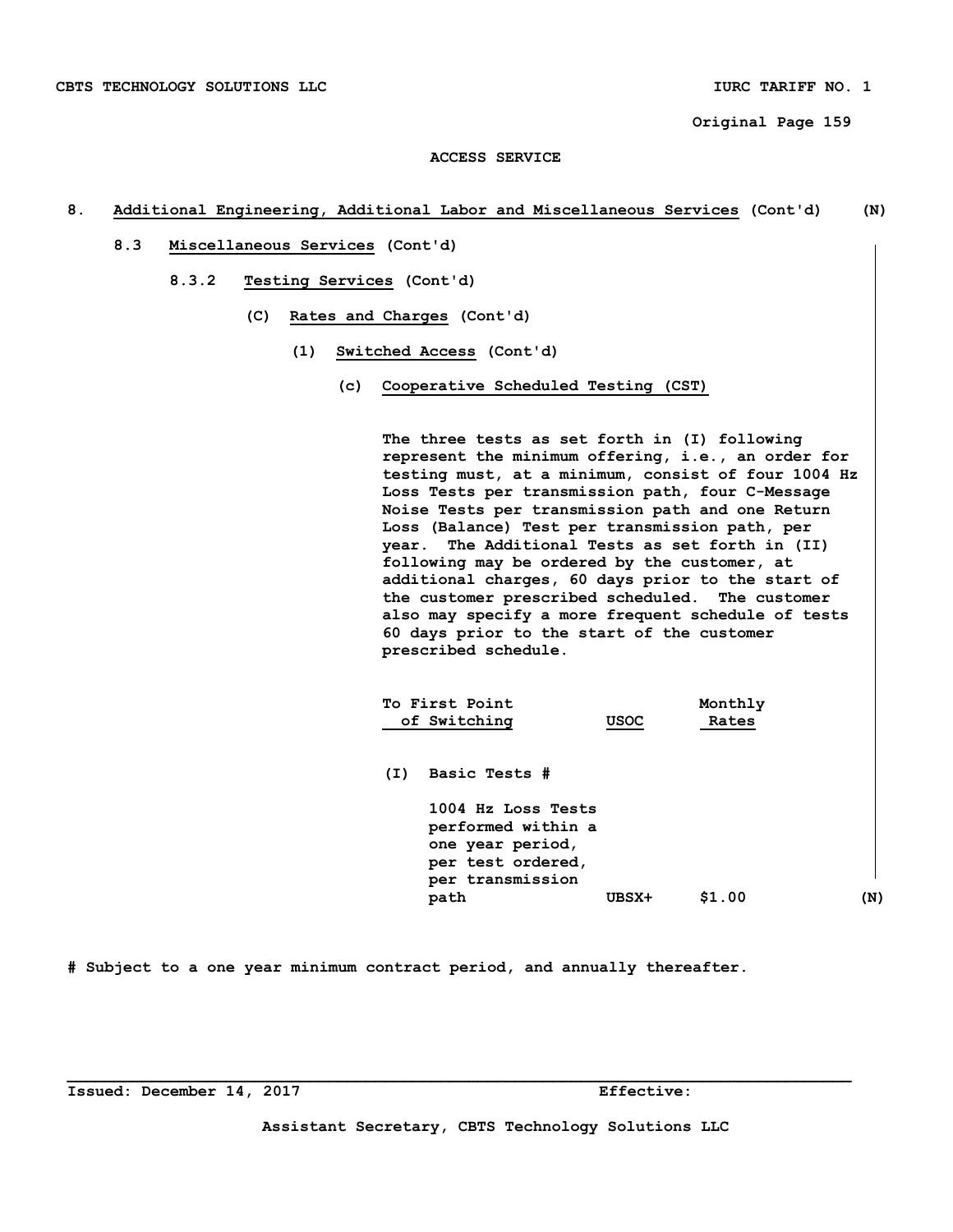#### **ACCESS SERVICE**

# **8. Additional Engineering, Additional Labor and Miscellaneous Services (Cont'd) (N)**

- **8.3 Miscellaneous Services (Cont'd)** 
	- **8.3.2 Testing Services (Cont'd)** 
		- **(C) Rates and Charges (Cont'd)** 
			- **(1) Switched Access (Cont'd)** 
				- **(c) Cooperative Scheduled Testing (CST) (Cont'd)**

|      | To First Point                                                                                                            |       | Monthly |     |
|------|---------------------------------------------------------------------------------------------------------------------------|-------|---------|-----|
|      | of Switching                                                                                                              | USOC  | Rates   |     |
|      |                                                                                                                           |       |         |     |
| (I)  | Basic Tests # (Cont'd)                                                                                                    |       |         |     |
|      | C-Message Noise Tests<br>performed within a<br>one year period,<br>per test ordered,                                      |       |         |     |
|      | per transmission<br>path                                                                                                  | UBSX+ | \$0.85  |     |
|      | Return Loss<br>(Balance) Tests<br>performed within a<br>one year period,<br>per test ordered,<br>per transmission<br>path | UBSX+ | 1.70    |     |
| (II) | Additional Tests                                                                                                          |       |         |     |
|      | Gain-Slope Tests<br>performed within a<br>one year period,<br>per test ordered,<br>per transmission path                  |       |         |     |
|      |                                                                                                                           | UBSX+ | 1.30    | (N) |

**# Subject to a one year minimum contract period, and annually thereafter.**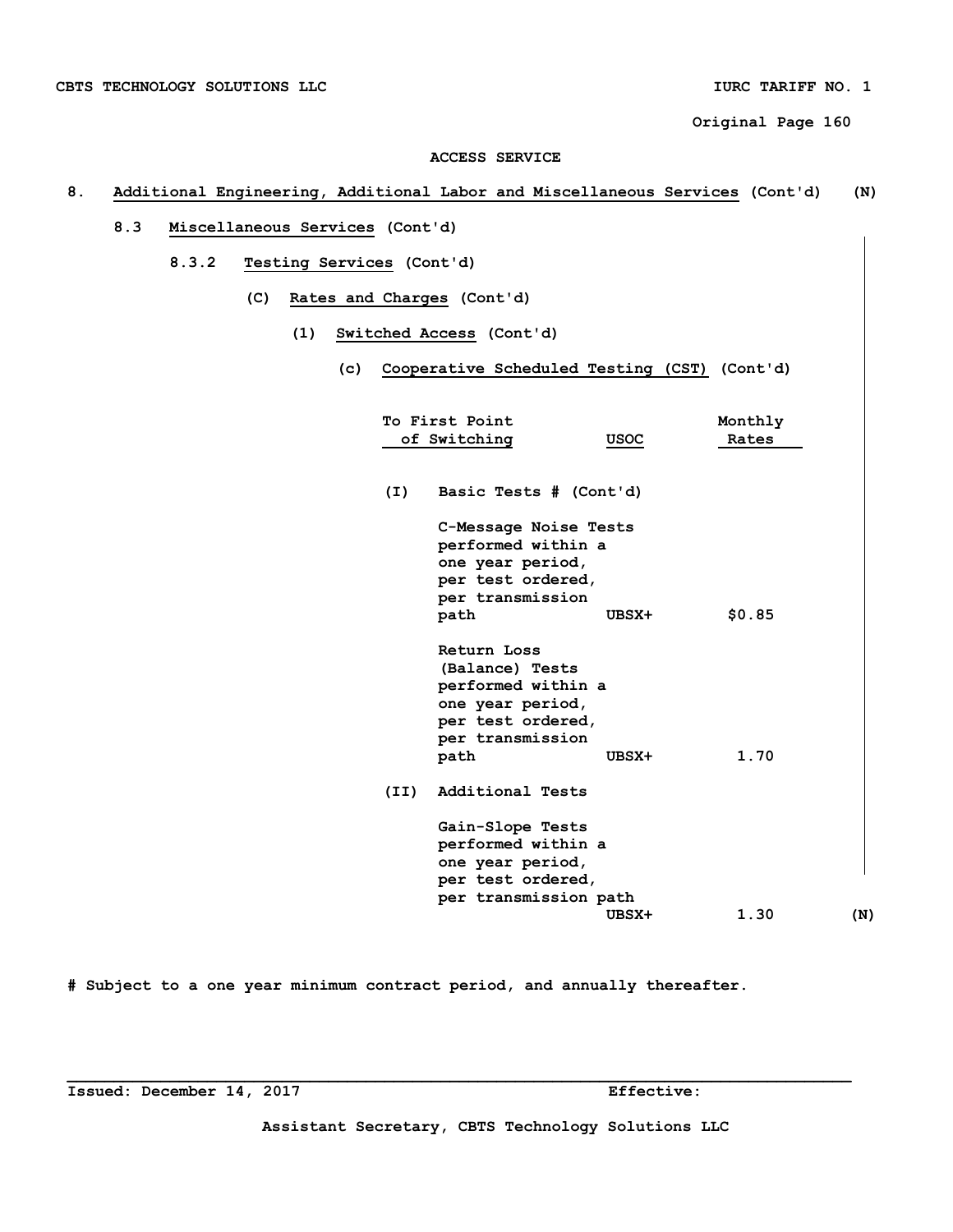#### **ACCESS SERVICE**

# **8. Additional Engineering, Additional Labor and Miscellaneous Services (Cont'd) (N)**

- **8.3 Miscellaneous Services (Cont'd)** 
	- **8.3.2 Testing Services (Cont'd)** 
		- **(C) Rates and Charges (Cont'd)** 
			- **(1) Switched Access (Cont'd)** 
				- **(c) Cooperative Scheduled Testing (CST) (Cont'd)**

| To First Point<br>Monthly<br>of Switching<br>USOC<br>Rates                                                                                                               |
|--------------------------------------------------------------------------------------------------------------------------------------------------------------------------|
| Additional Tests (Cont'd)                                                                                                                                                |
| C-Notched Noise<br>Tests performed<br>within a one year<br>period, per test<br>ordered, per<br>transmission<br>\$0.85<br>UBSX+<br>path                                   |
| (III)<br>Example                                                                                                                                                         |
| A customer schedules 6 1004 Hz Loss<br>Tests, 6 C-Message Noise Tests and 4<br>Return Loss Tests on one trunk for a<br>year. The charges will be computed<br>as follows: |
| $6 \times 1.00 = $ 6.00$<br>$+6$ x $.85 = 5.10$<br>$+4 \times 1.70 = 6.80$<br>\$17.90 per month,<br>per trunk<br>(N)                                                     |
|                                                                                                                                                                          |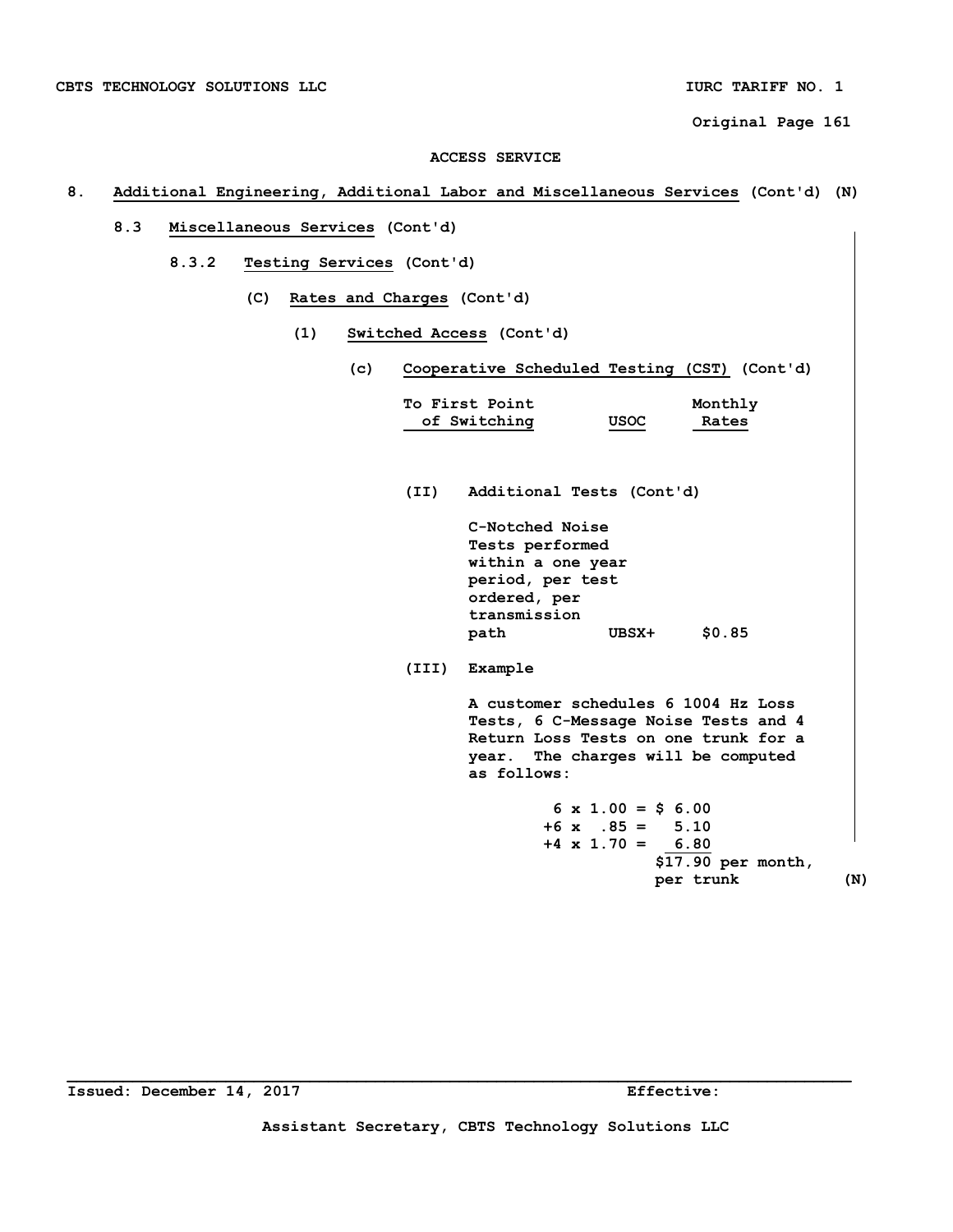#### **ACCESS SERVICE**

### **8. Additional Engineering, Additional Labor and Miscellaneous Services (Cont'd) (N)**

- **8.3 Miscellaneous Services (Cont'd)** 
	- **8.3.2 Testing Services (Cont'd)** 
		- **(C) Rates and Charges (Cont'd)** 
			- **(1) Switched Access (Cont'd)** 
				- **(d) Manual Scheduled Testing (MST)**

 **The three tests as set forth in (I) following represent the minimum offering, i.e., an order for testing must, at a minimum, consist of four 1004 Hz Loss Tests per transmission path, four C-Message Noise Tests per transmission path and one Return Loss (Balance) Test per transmission path, per year. The Additional Tests as set forth in (II) following may be ordered by the customer, at additional charges, 60 days prior to the start of the customer prescribed schedule. The customer also may specify a more frequent schedule of tests 60 days prior to the start of the customer prescribed schedule.** 

|     | To First Point                                                                                        |       | Monthly |     |
|-----|-------------------------------------------------------------------------------------------------------|-------|---------|-----|
|     | of Switching                                                                                          | USOC  | Rates   |     |
| (I) | Basic Tests #                                                                                         |       |         |     |
|     | 1004 Hz Loss Tests<br>performed within a<br>one year period,<br>per test ordered,<br>per transmission |       |         |     |
|     | path                                                                                                  | UBMX+ | \$1.43  | (N) |
|     |                                                                                                       |       |         |     |

**# Subject to a one year minimum contract period, and annually thereafter.** 

**Issued: December 14, 2017 Effective:** 

**Assistant Secretary, CBTS Technology Solutions LLC**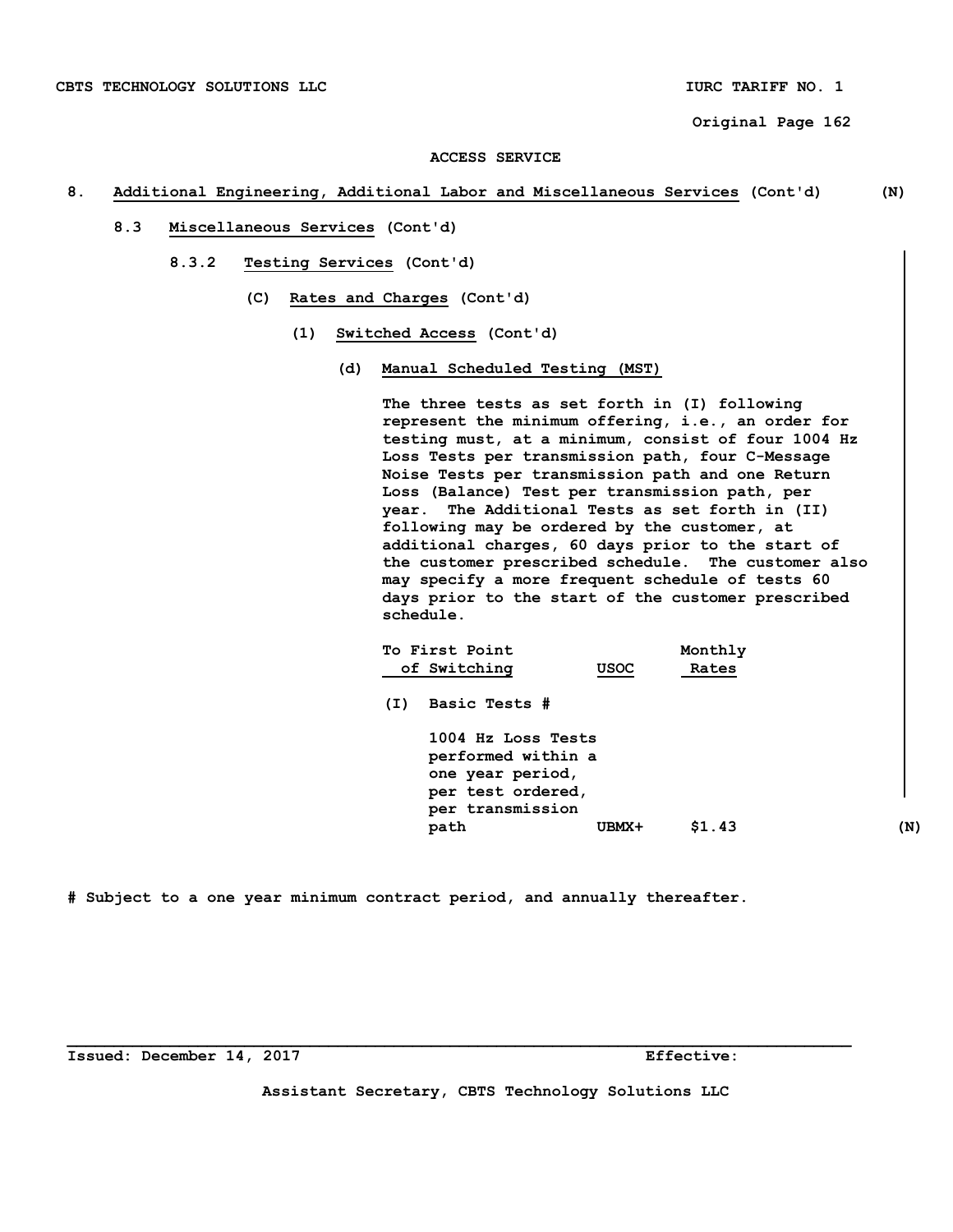### **ACCESS SERVICE**

# **8. Additional Engineering, Additional Labor and Miscellaneous Services (Cont'd) (N)**

- **8.3 Miscellaneous Services (Cont'd)** 
	- **8.3.2 Testing Services (Cont'd)** 
		- **(C) Rates and Charges (Cont'd)** 
			- **(1) Switched Access (Cont'd)** 
				- **(d) Manual Scheduled Testing (MST)(Cont'd)**

|      | To First Point                                                                                                            |             | Monthly |     |
|------|---------------------------------------------------------------------------------------------------------------------------|-------------|---------|-----|
|      | of Switching                                                                                                              | <b>USOC</b> | Rates   |     |
| (I)  | Basic Tests # (Cont'd)                                                                                                    |             |         |     |
|      | C-Message Noise Tests<br>performed within a<br>one year period,<br>per test ordered,<br>per transmission<br>path          | UBMX+       | \$1.27  |     |
|      | Return Loss<br>(Balance) Tests<br>performed within a<br>one year period,<br>per test ordered,<br>per transmission<br>path | UBMX+       | 2.76    |     |
| (II) | Additional Tests                                                                                                          |             |         |     |
|      | Gain-Slope Tests<br>performed within a<br>one year period,<br>per test ordered,<br>per transmission                       |             |         |     |
|      | path                                                                                                                      | UBMX+       | 2.09    | (N) |

**# Subject to a one year minimum contract, and annually thereafter.** 

**Issued: December 14, 2017 Effective:** 

**Assistant Secretary, CBTS Technology Solutions LLC**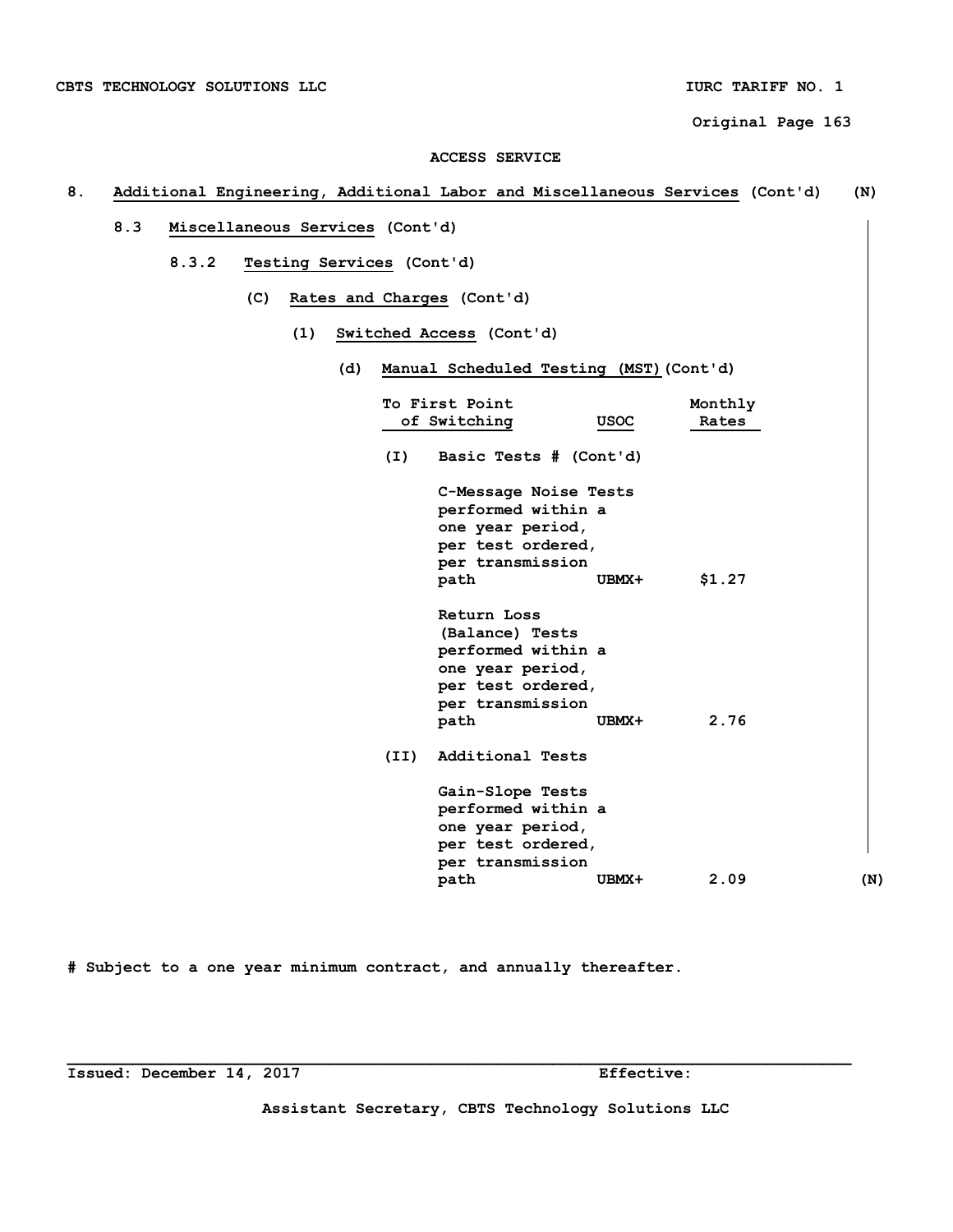#### **ACCESS SERVICE**

# **8. Additional Engineering, Additional Labor and Miscellaneous Services (Cont'd) (N)**

- **8.3 Miscellaneous Services (Cont'd)** 
	- **8.3.2 Testing Services (Cont'd)** 
		- **(C) Rates and Charges (Cont'd)** 
			- **(1) Switched Access (Cont'd)** 
				- **(d) Manual Scheduled Testing (MST)(Cont'd)**

|       | To First Point<br>of Switching                                                                                   | <b>USOC</b> | Monthly<br>Rates |     |
|-------|------------------------------------------------------------------------------------------------------------------|-------------|------------------|-----|
| (II)  | Additional Tests (Cont'd)                                                                                        |             |                  |     |
|       | C-Notched Noise Tests<br>performed within a<br>one year period,<br>per test ordered,<br>per transmission<br>path | UBMX+       | \$1.27           |     |
| (III) | Example                                                                                                          |             |                  |     |
|       | See (c) (III) preceding.                                                                                         |             |                  | (N) |

**Assistant Secretary, CBTS Technology Solutions LLC**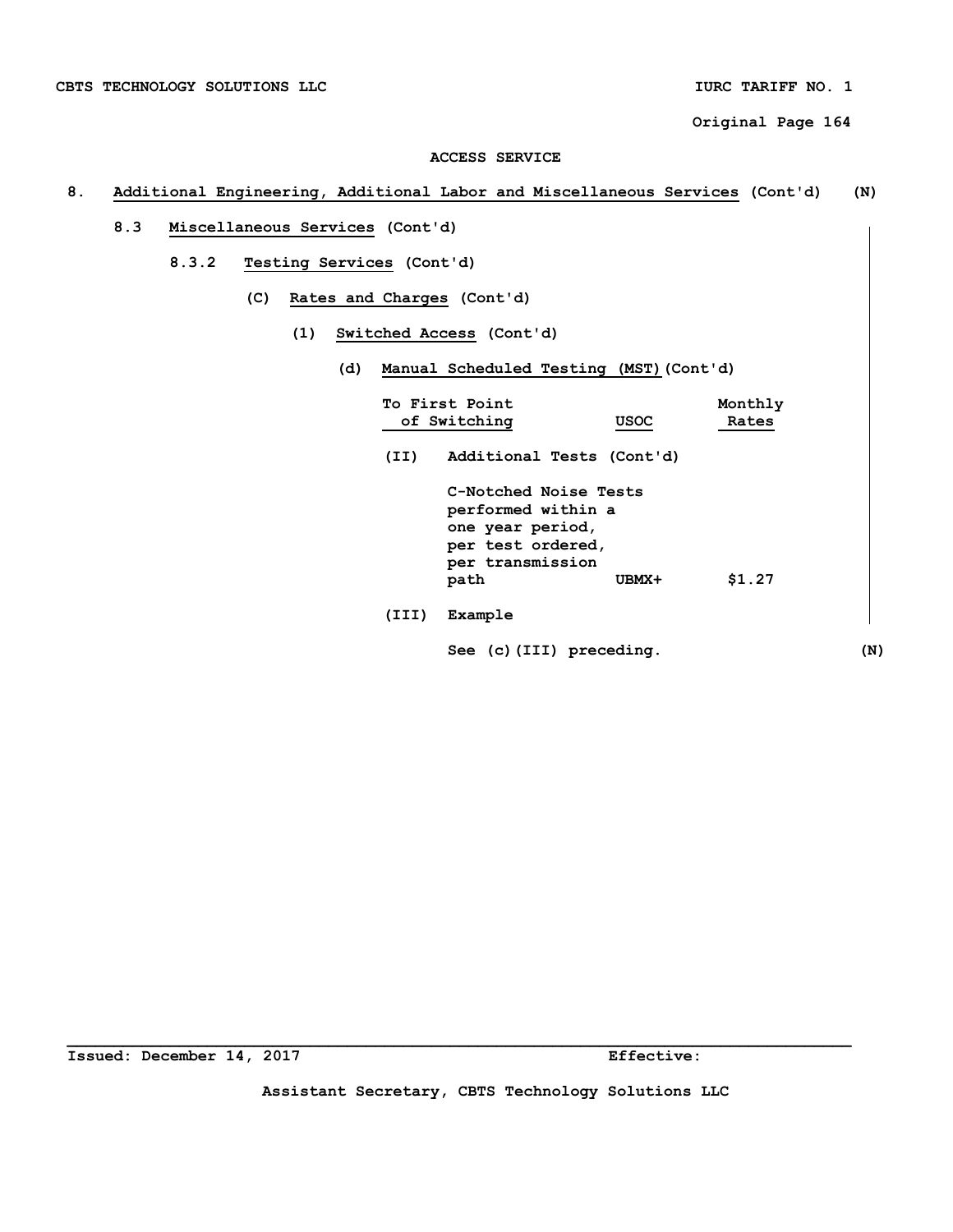### **ACCESS SERVICE**

# **8. Additional Engineering, Additional Labor and Miscellaneous Services (Cont'd) (N)**

- **8.3 Miscellaneous Services (Cont'd)** 
	- **8.3.2 Testing Services (Cont'd)** 
		- **(C) Rates and Charges (Cont'd)** 
			- **(1) Switched Access (Cont'd)** 
				- **(e) Nonscheduled Testing (NST)**

 **Automatic Testing:** 

| To First Point<br>of Switching                       | <b>USOC</b> | Nonrecurring<br>Charges |     |
|------------------------------------------------------|-------------|-------------------------|-----|
| $1004$ Hz Loss,<br>per test performed USCX+          |             | \$27.52                 |     |
| C-Message Noise,<br>per test performed USCX+         |             | 27.52                   |     |
| Return Loss<br>(Balance)<br>per test performed USCX+ |             | 27.52                   |     |
| Gain-Slope<br>per test performed                     | USCX+       | 27.52                   |     |
| C-Notched Noise,<br>per test performed               | USCX+       | 27.52                   | (N) |

**Issued: December 14, 2017 Effective:** 

**Assistant Secretary, CBTS Technology Solutions LLC**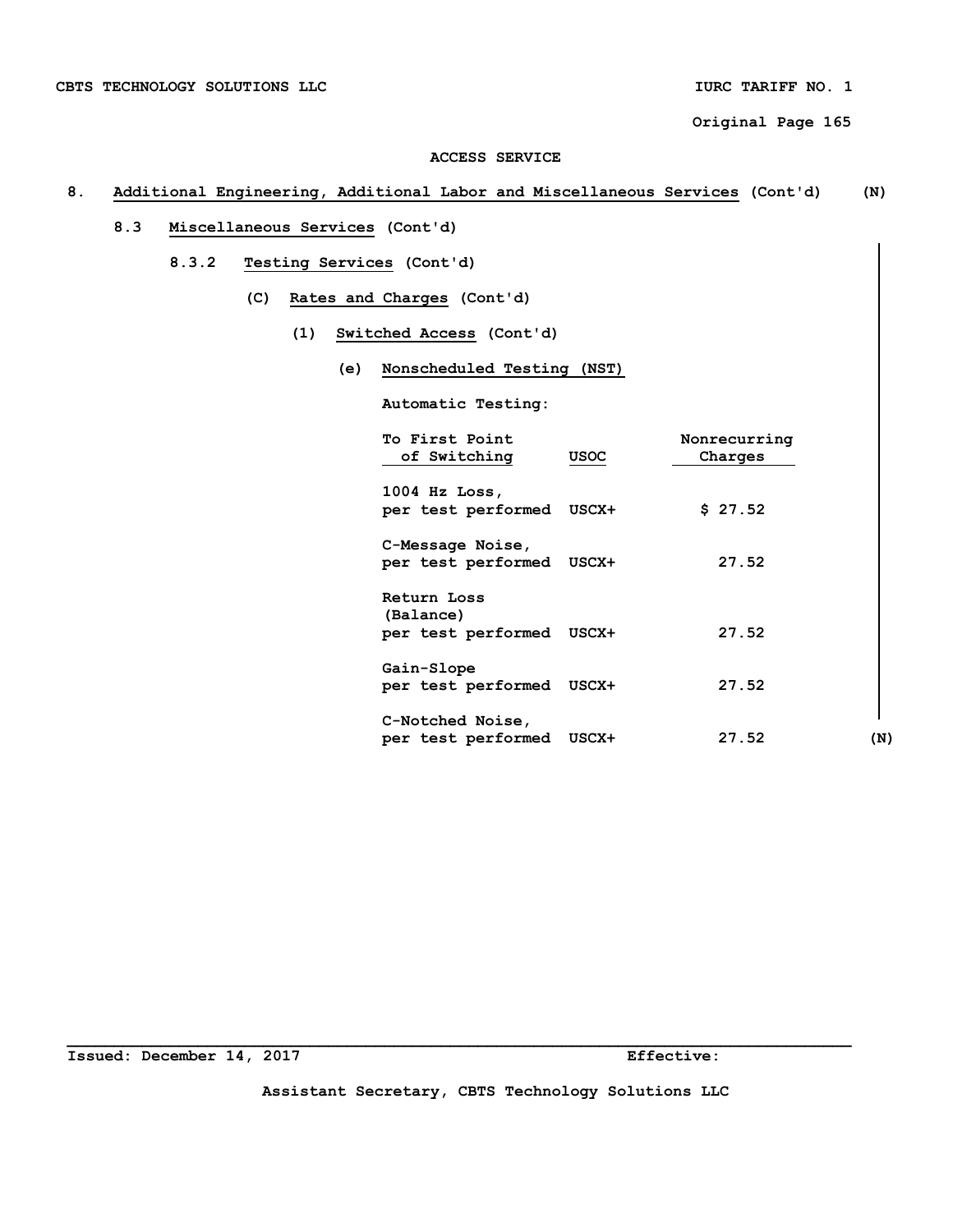#### **ACCESS SERVICE**

# **8. Additional Engineering, Additional Labor and Miscellaneous Services (Cont'd) (N) 8.3 Miscellaneous Services (Cont'd) 8.3.2 Testing Services (Cont'd) (C) Rates and Charges (Cont'd) (1) Switched Access (Cont'd) (e) Nonscheduled Testing (NST) (Cont'd) Cooperative Testing: Each Each Each First Half Additional Hour or Half Hour Fraction or Fraction Testing Periods USOC Thereof Thereof Basic Time, normally scheduled working hours# USSX+ \$ 50.00\* \$ 50.00\* Overtime, outside of normally scheduled working hours on a scheduled work day# USSX+ 60.00\* 60.00\* Premium Time, outside of scheduled work day# USSX+ 74.00\* 74.00\* (N)**

- **# If more than one technician is involved with the same testing project, the total amount of time for all technicians involved will be aggregated prior to the distribution of time between the "First Half Hour or Fraction Thereof" and "Each Additional Half Hour or Fraction Thereof" rate categories.**
- **\* A call-out of a Company employee at a time not consecutive with the employee's scheduled work period is subject to a minimum charge of four hours.**

**Issued: December 14, 2017 Effective:**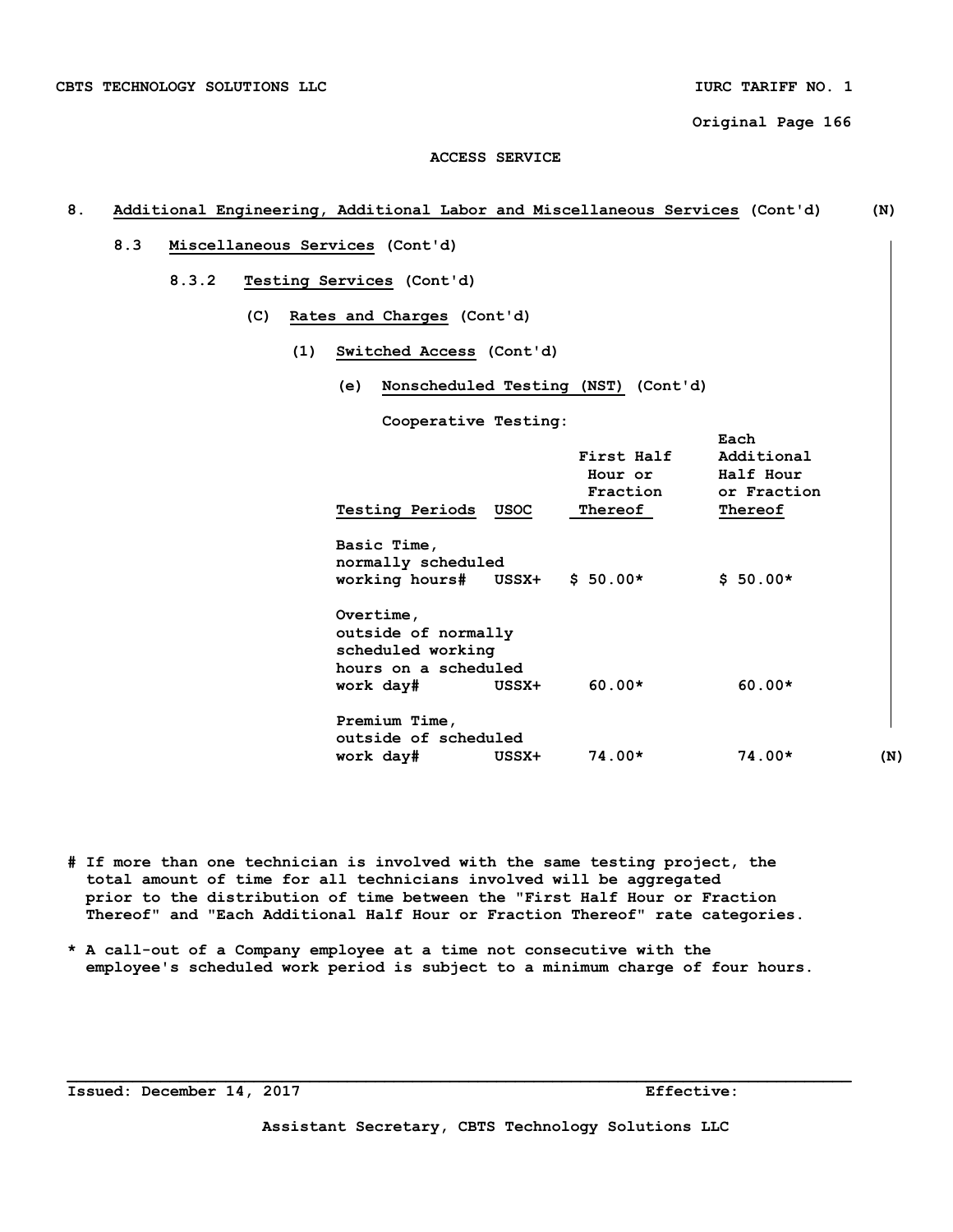#### **ACCESS SERVICE**

# **8. Additional Engineering, Additional Labor and Miscellaneous Services (Cont'd) (N) 8.3 Miscellaneous Services (Cont'd) 8.3.2 Testing Services (Cont'd) (C) Rates and Charges (Cont'd) (1) Switched Access (Cont'd) (e) Nonscheduled Testing (NST) (Cont'd) Manual Testing: First Half Hour or Each Additional Fraction Half Hour or Testing Periods USOC Thereof Fraction Thereof Basic Time, normally scheduled working hours# USMX+ \$ 50.00\* \$ 50.00\* Overtime, outside of normally scheduled working hours on a scheduled work day# USMX+ 60.00\* 60.00\* Premium Time, outside of scheduled work day# USMX+ 74.00\* 74.00\* (N)**

**# If more than one technician is involved with the same additional testing project the total amount of time for all technicians involved will be aggregated prior to the distribution of time between the "First Half Hour or Fraction Thereof" and "Each Additional Half Hour or Fraction Thereof" rate categories.** 

**\* A call-out of a Company employee at a time not consecutive with the employee's scheduled work period is subject to a minimum charge of four hours.** 

**\_\_\_\_\_\_\_\_\_\_\_\_\_\_\_\_\_\_\_\_\_\_\_\_\_\_\_\_\_\_\_\_\_\_\_\_\_\_\_\_\_\_\_\_\_\_\_\_\_\_\_\_\_\_\_\_\_\_\_\_\_\_\_\_\_\_\_\_\_\_\_\_\_\_\_\_\_\_\_\_\_\_\_\_** 

**Issued: December 14, 2017 Effective:**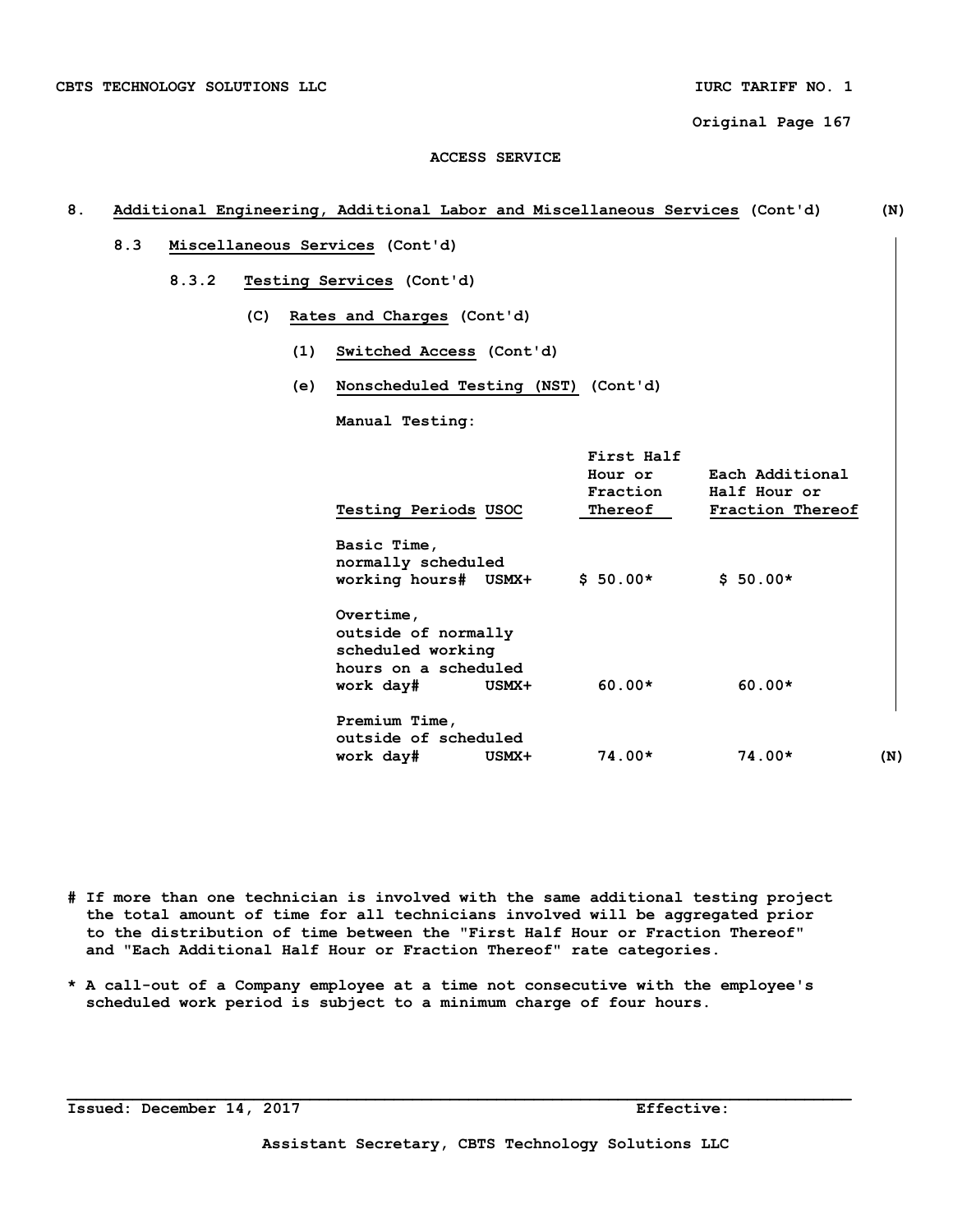## **ACCESS SERVICE**

## **8. Additional Engineering, Additional Labor and Miscellaneous Services (Cont'd) (N)**

- **8.3 Miscellaneous Services (Cont'd)** 
	- **8.3.2 Testing Services (Cont'd)** 
		- **(C) Rates and Charges (Cont'd)** 
			- **(2) Special Access** 
				- **(a) Additional Cooperative Acceptance Testing (ACAT)**

|                      | First Half |                  |     |
|----------------------|------------|------------------|-----|
|                      | Hour or    | Each Additional  |     |
|                      | Fraction   | Half Hour or     |     |
| Testing Periods USOC | Thereof    | Fraction Thereof |     |
| Basic Time,          |            |                  |     |
| normally scheduled   |            |                  |     |
| working hours# SNTX+ | $$50.00*$  | $$50.00*$        |     |
| Overtime,            |            |                  |     |
| outside of normally  |            |                  |     |
| scheduled working    |            |                  |     |
| hours on a scheduled |            |                  |     |
| work day#<br>$SNTX+$ | $60.00*$   | $60.00*$         |     |
| Premium Time,        |            |                  |     |
| outside of scheduled |            |                  |     |
| work day#<br>$SNTX+$ | $74.00*$   | $74.00*$         | (N) |
|                      |            |                  |     |

- **# If more than one technician is involved with the same testing project, the total amount of time for all technicians involved will be aggregated prior to the distribution of time between the "First Half Hour or Fraction Thereof" and "Each Additional Half Hour or Fraction Thereof" rate categories.**
- **\* A call-out of a Company employee at a time not consecutive with the employee's scheduled work period is subject to a minimum charge of four hours.**

**Issued: December 14, 2017 Effective:** 

**\_\_\_\_\_\_\_\_\_\_\_\_\_\_\_\_\_\_\_\_\_\_\_\_\_\_\_\_\_\_\_\_\_\_\_\_\_\_\_\_\_\_\_\_\_\_\_\_\_\_\_\_\_\_\_\_\_\_\_\_\_\_\_\_\_\_\_\_\_\_\_\_\_\_\_\_\_\_\_\_\_\_\_\_**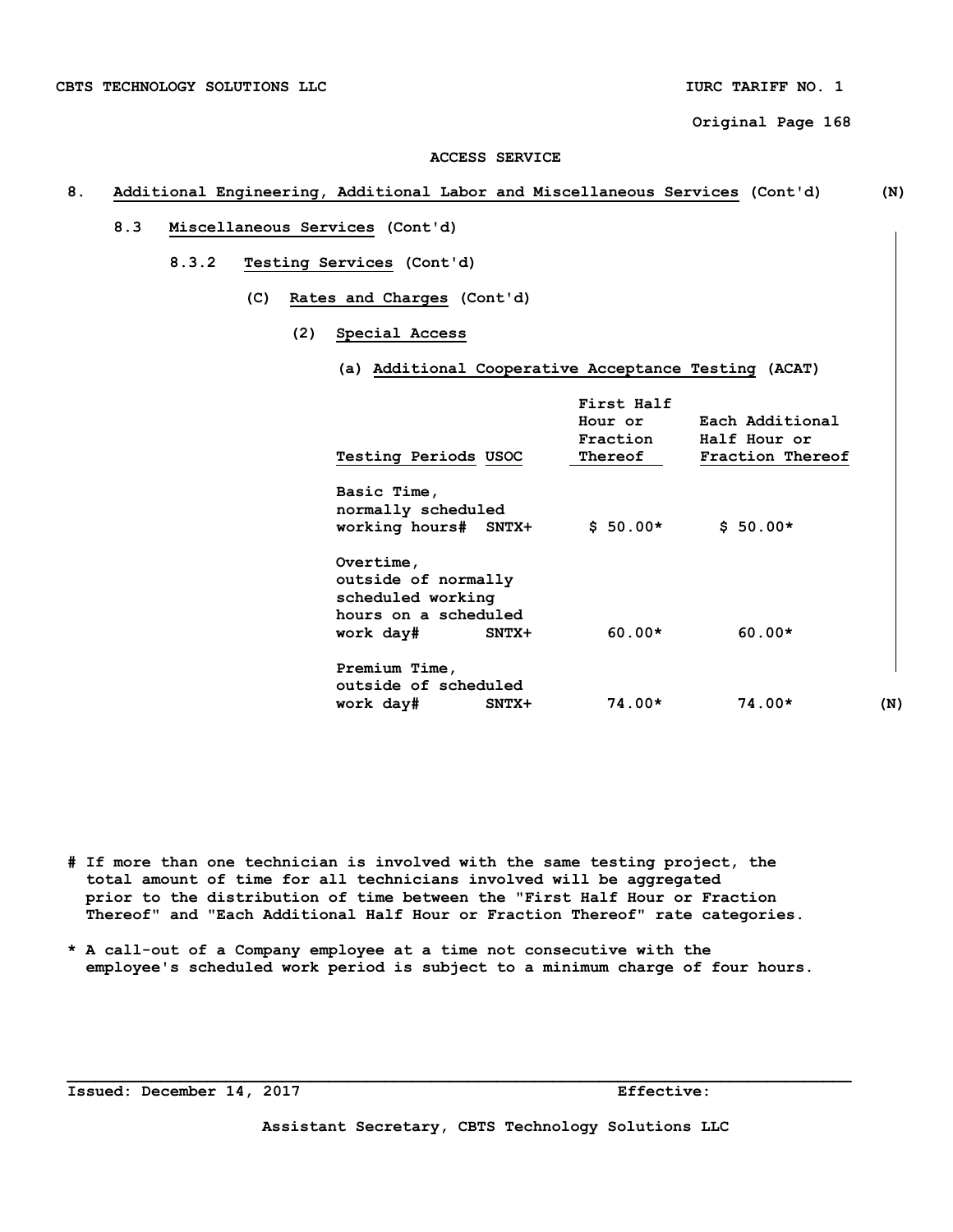## **ACCESS SERVICE**

## **8. Additional Engineering, Additional Labor and Miscellaneous Services (Cont'd) (N)**

- **8.3 Miscellaneous Services (Cont'd)** 
	- **8.3.2 Testing Services (Cont'd)** 
		- **(C) Rates and Charges (Cont'd)** 
			- **(2) Special Access (Cont'd)** 
				- **(b) Nonscheduled Testing (NST)**

|                                                                                                     | First Half          |                                                             |
|-----------------------------------------------------------------------------------------------------|---------------------|-------------------------------------------------------------|
| <b>Testing Periods USOC</b>                                                                         | Fraction<br>Thereof | Hour or Each Additional<br>Half Hour or<br>Fraction Thereof |
| Basic Time,<br>normally scheduled<br>working hours# SNOX+                                           | $$50.00*$           | $$50.00*$                                                   |
| Overtime,<br>outside of normally<br>scheduled working<br>hours on a scheduled<br>work day#<br>SNOX+ | $60.00*$            | $60.00*$                                                    |
| Premium Time,<br>outside of scheduled<br>work day#<br>SNOX+                                         | 74.00*              | $74.00*$<br>(N)                                             |

- **# If more than one technician is involved with the same testing project, the total amount of time for all technicians involved will be aggregated prior to the distribution of time between the "First Half Hour or Fraction Thereof" and "Each Additional Half Hour or Fraction Thereof" rate categories.**
- **\* A call-out of a Company employee at a time not consecutive with the employee's scheduled work period is subject to a minimum charge of four hours.**

**Issued: December 14, 2017** Effective:

**\_\_\_\_\_\_\_\_\_\_\_\_\_\_\_\_\_\_\_\_\_\_\_\_\_\_\_\_\_\_\_\_\_\_\_\_\_\_\_\_\_\_\_\_\_\_\_\_\_\_\_\_\_\_\_\_\_\_\_\_\_\_\_\_\_\_\_\_\_\_\_\_\_\_\_\_\_\_\_\_\_\_\_\_**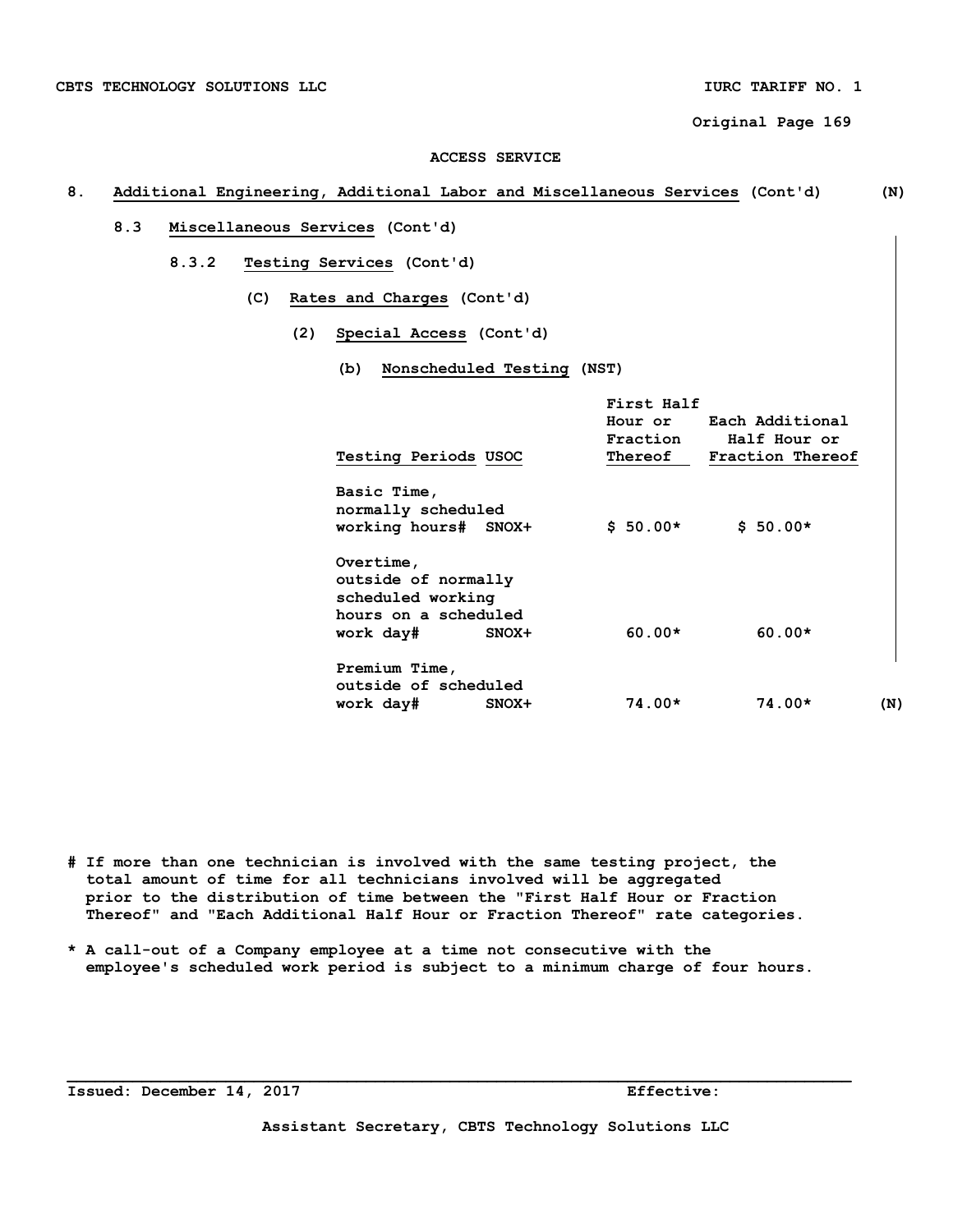## **10. Cincinnati Bell Ethernet Service Silver (N)**

## **10.1 Service Description**

 **Cincinnati Bell Ethernet Service Silver (CBES Silver)is a port based, point-to-point Ethernet service that allows customers to either aggregate multiple Operator Virtual Connections (OVCs) or Ethernet Virtual Connections (EVCs) onto a single ENNI, or to transparently connect two sites with a single OVC/EVC. These services are more completely described in MEF Technical Specifications 33 (Access EPL) and 6.2 (EPL).**

#### **10.2 Service Provisioning**

 **CBT will provide CBES Silver with the following Committed Information Rates (CIRs): 1.5 Mbps, 3 Mbps, 4.5 Mbps, 5 Mbps, 6 Mbps, 10 Mbps, 20 Mbps, 50 Mbps, 100 Mbps, 200 Mbps, 300 Mbps, 400 Mbps, 500 Mbps, 600 Mbps, 700 Mbps, 800 Mbps, 900 Mbps, and 1 Gbps.**

 **UNI interfaces are available IEEE Ethernet Specifications of 10 Mbps, 100 Mbps and 1 Gbps. Any available increment of CIR can be ordered to any capacity UNI, as long as the CIR is less than or equal to the capacity of the UNI.**

 **ENNI interfaces as described in MEF 33 are available at 1Gbps and 10Gbps IEEE specifications.** 

 **CBES Silver will be available 24 hours per day, 7 days per week except as required to update, enhance, maintain and/or repair CBES Silver service. CBT reserves the right to perform these tasks, as needed, during off-peak hours, normally on Sundays from 12:00 a.m. to 6:00 a.m.**

 **At the request of Customer CBAD will provision a CBES Silver with the specified CIR between a single UNI and a specified ENNI. The aggregated volume of CIR originating from individual UNIs may not exceed the VC specification of the ENNI. The ENNI may not be oversubscribed. (N)** 

**Issued: December 14, 2017 Effective:**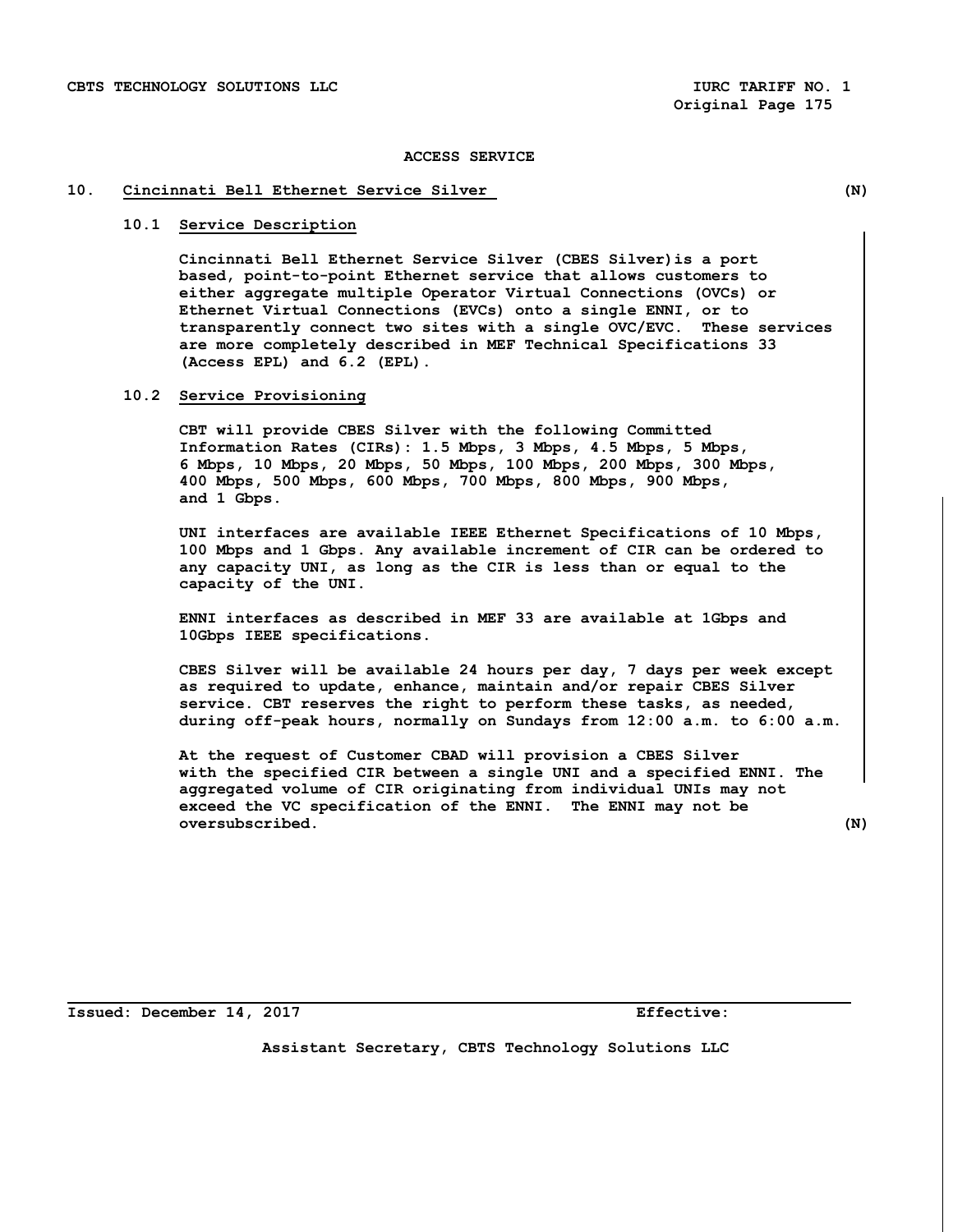## **10. Cincinnati Bell Ethernet Service Silver (N)**

## **10.2 Service Provisioning (Cont)**

 **The Company will use its best efforts to repair any inoperable CBES Silver VC within 4 hours after Customer has notified CBT that such VC is inoperable. If such VC remains inoperable for more than 8 hours after Customer has notified the Company that such VC is inoperable, the Company will credit Customer's account for an amount equal to one-thirtieth (1/30) of the applicable monthly charge for such VC. The same credit will apply for each additional 8-hour period that the VC remains inoperable. The total amount of all credits for any one inoperable VC will not exceed the monthly VC charge for such inoperable VC. The credit referred to herein shall be the Company's entire liability and Customer's exclusive remedy for any damages resulting from such inoperable VC.** 

 **Without the prior written consent of the Company, Customer will not access, or attempt to access, any equipment or facilities furnished by the Company in connection with this Tariff. Customer will indemnify and hold harmless the Company, its officers, directors, employees and agents, from and against any loss or expense, of whatever nature, arising out of any unauthorized access to any equipment or facilities furnished by the Company in connection with this Tariff.**

 **All equipment and facilities used by the Company in providing CBES Silver hereunder will remain the sole property of the Company, whether or not attached to or embedded in reality, unless otherwise agreed to in writing by the parties with respect to specific equipment.**

 **Customer agrees that any technical, financial or business information of the Company furnished to Customer in connection with this Agreement is confidential and proprietary to CBT, shall remain the property of the Company at all times and shall be returned to the Company upon request.** 

#### **10.3 Service Measurements**

|                     | The following service measurements apply to CBES Silver: |     |
|---------------------|----------------------------------------------------------|-----|
| Latency Round Trip  | Less than 20 ms RTT                                      |     |
| Jitter              | Less than 10 ms RTT                                      |     |
| Data Delivery Ratio | Greater than 99.99%                                      |     |
| Availability        | Greater than 99.99%                                      | (N) |

**Issued: December 14, 2017 Effective: Effective:**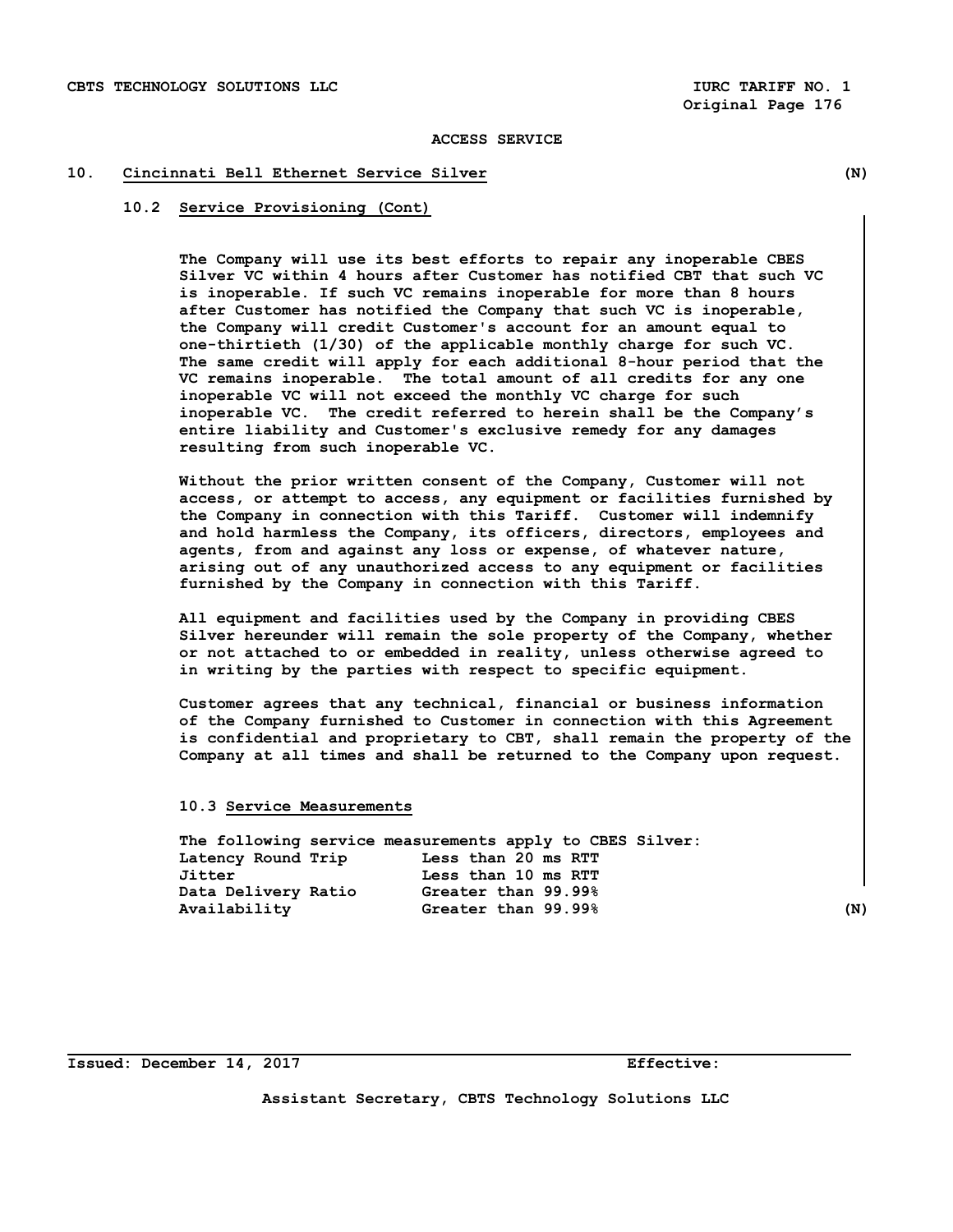#### **10. Cincinnati Bell Ethernet Service Silver (N)**

 **10.4 Obligations of the Customer** 

**The Company will not be responsible for damages, malfunctions or failures caused by (a) Customer's failure to follow any operation or maintenance instructions provided by the Company to Customer; (b) Customer's repair, modification to or relocation of equipment used to provide service hereunder, or attachment of equipment not approved by the Company; and (c) abuse, misuse or negligent acts of Customer. Customer may request the Company to perform repair service for Customer in such instances on a time-and-materials basis.**

 **Customer will furnish, at its expense, such space, electrical power and environmental conditioning at Customer's premises as the Company may reasonably require in connection with performing its obligations hereunder. Customer will permit the Company reasonable access to Customer's premises, in accordance with Customer's normal security procedures, in connection with providing service hereunder.**

 **Customer shall be responsible for insuring that the operating characteristics of such equipment and facilities are compatible with CBES Silver and conform to the Technical Reference Specifications furnished by the Company to Customer in connection with this Tariff.**

 **Customer will cause its electrical signals at the Demarcation Point to conform to the applicable. Any additional equipment or facilities necessary to comply with such standards shall be furnished by Customer at its expense.**

 **Prior to requesting repair service from the Company, Customer will use Its best efforts, including but not limited to performing reasonable diagnostic tests, to verify whether any trouble with CBES Silver is a result of the Customer's equipment or facilities. Customer shall be responsible for any such trouble resulting from the Customer's equipment or facilities. Customer will cooperate with any joint testing of CBES Silver reasonably requested by the Company. (N)** 

**Issued: December 14, 2017 Effective:**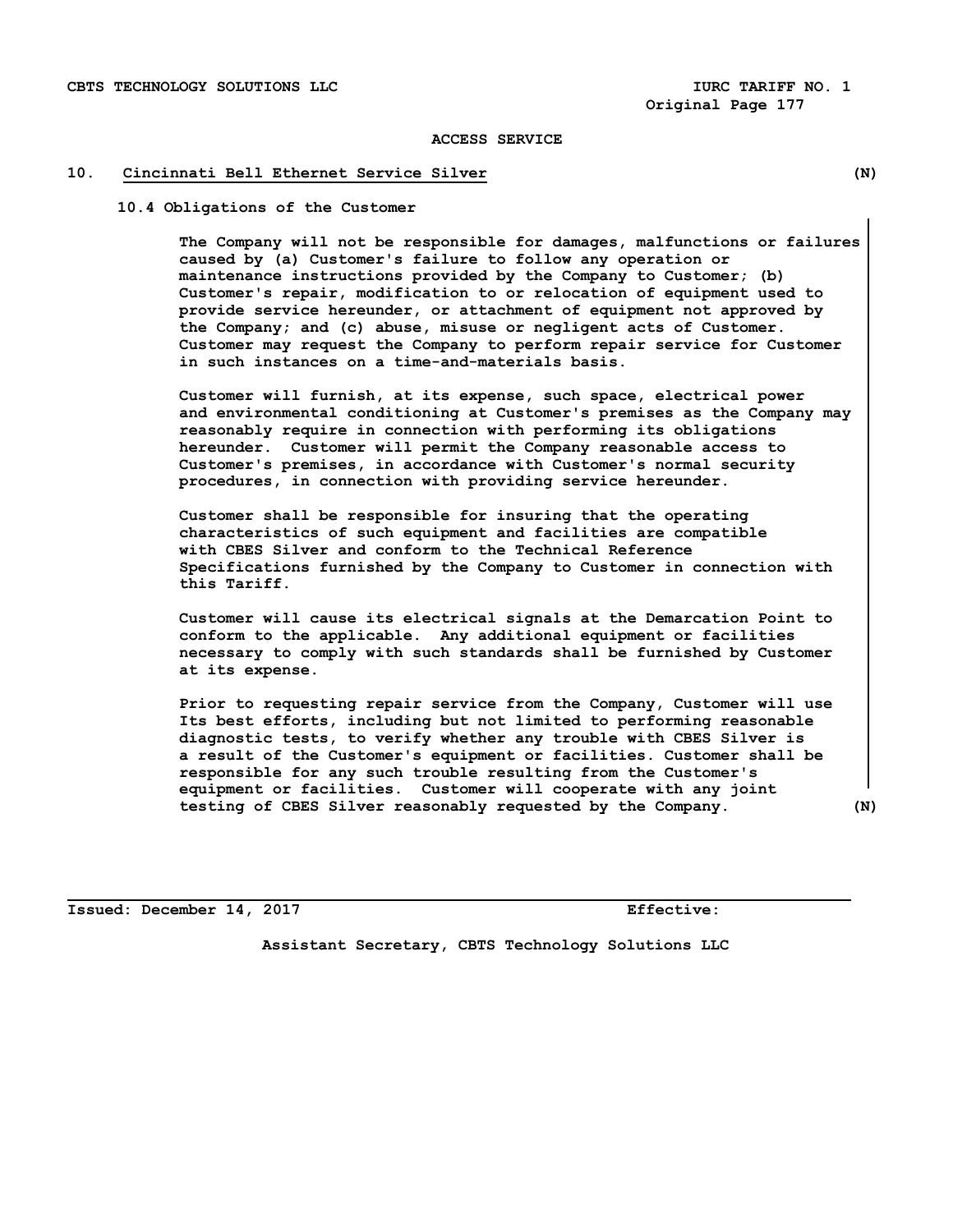#### **10. Cincinnati Bell Ethernet Service Silver (N)**

#### **10.5 Rate Regulations**

 **The rates and charges set forth for CBES Silver provide for the furnishing of service where suitable facilities are available. Where special construction of facilities is necessary, special construction charges may apply.**

 **At locations where Customer provides power to the Company, the Company is not responsible for out of service conditions caused by power outages.**

 **Customer shall pay the Company for CBES Silver at the applicable monthly rate for the type of CBES Silver, selected by the Customer, as indicated in Section 10.7. In addition, Customer shall pay to the Company the applicable per VC nonrecurring charge set forth in Section 10.7.** 

 **If Customer cancels, in whole or in part, any requested addition, rearrangement, relocation or other modification to CBES Silver prior to completion thereof, Customer will reimburse the Company for the actual expenses incurred by the Company in connection with such modification prior to the Company's receipt of notice of cancellation; provided, however, the amount of such reimbursement will not exceed the service, construction, installation, termination and other charges for which Customer would have otherwise been responsible.**

 **CBES Silver is available for a minimum term of 12 months or under a term payment plan of 24, 36, 48 or 60 months. If a Customer terminates a service, without cause, prior to the expiration of the term, the Customer will pay to the Company a termination charge equal to all remaining amounts due or to become due, including but not limited to all monthly charges for which Customer would have been responsible if the Customer had not terminated prior to the end of the applicable 12, 24, 36, 48 or 60-month term payment plan.** 

 **If Customer removes one or more physical interfaces from service prior to the expiration of the term hereof, Customer will pay to the Company a termination charge equal to all monthly charges for such VC(s) for which Customer would have been responsible had Customer not removed such physical interfaces. (N)**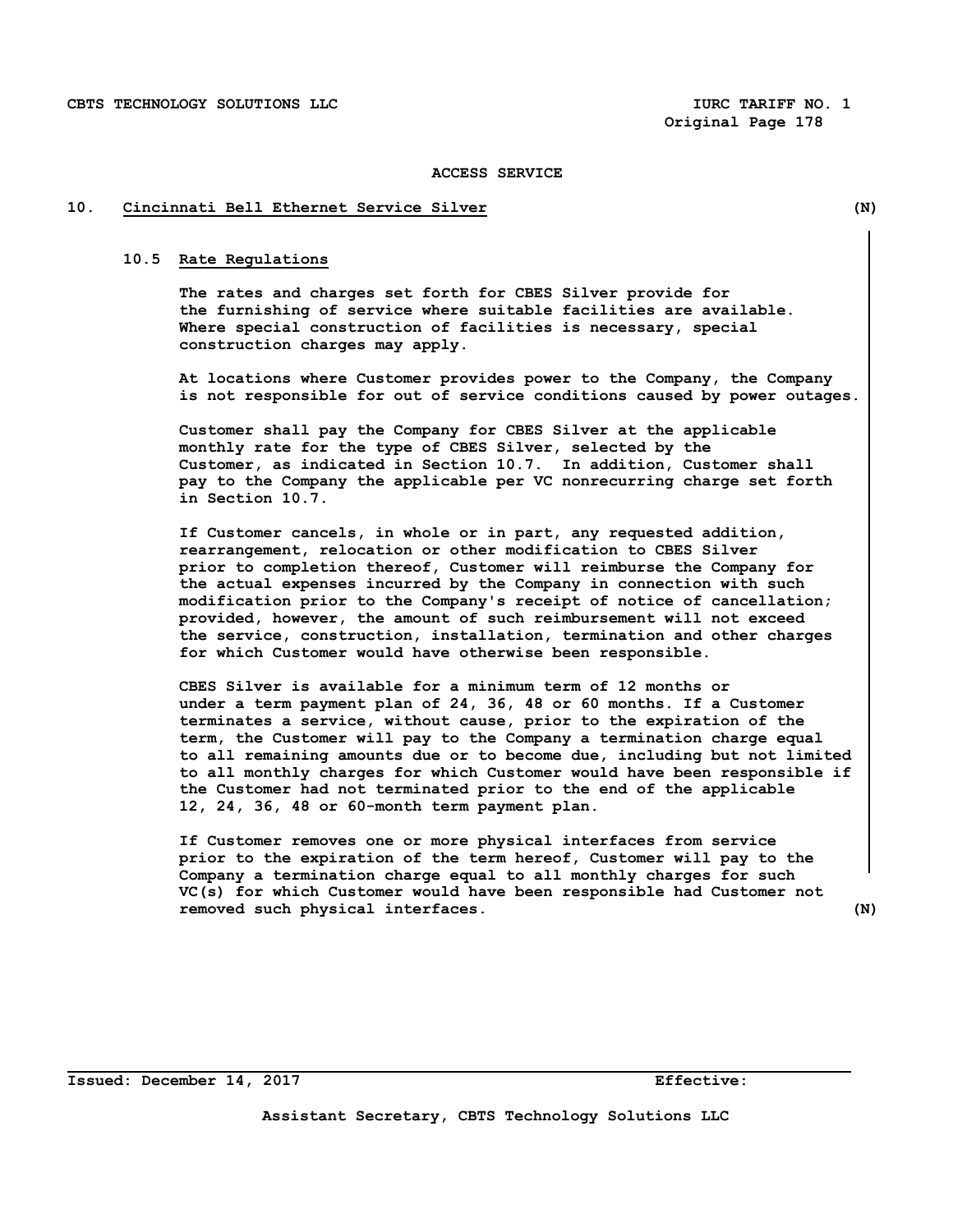CBTS TECHNOLOGY SOLUTIONS LLC **IURC TARIFF NO. 1** 

 **Original Page 179**

## **ACCESS SERVICE**

## **10. Cincinnati Bell Ethernet Service Silver (N)**

## **10.5 Rate Regulations (Con't)**

**Upon completion of the term payment plan contract the customer may renew their contract at the current, tariffed rates. If customer does not renew their contract prior to the expiration date and does not elect to discontinue CBES Silver, the Company will furnish CBES Silver to the Customer as specified in the contract on a month-to-month basis at the current, monthly tariffed rates (which will be subject to company initiated rate changes).** 

**If customer elects a new term payment plan, prior to the expiration of their current contract, the monthly charges will be adjusted to the current tariffed rates in effect at the time of renewal. There will be no credits or refunds made to the Customer for payments made under the previous contract term, but nonrecurring charges will not be reapplied. If Customer reduces the number of VCs in service, then termination charges will be applied for the removed service. Customer may not elect a term payment plan that is shorter than the remainder of the current term payment plan.** 

 **Within like service types, customer may upgrade to a higher speed service or downgrade to a lower speed service on a VC for VC basis without incurring termination charges. (N)**

**Issued: December 14, 2017 Effective:**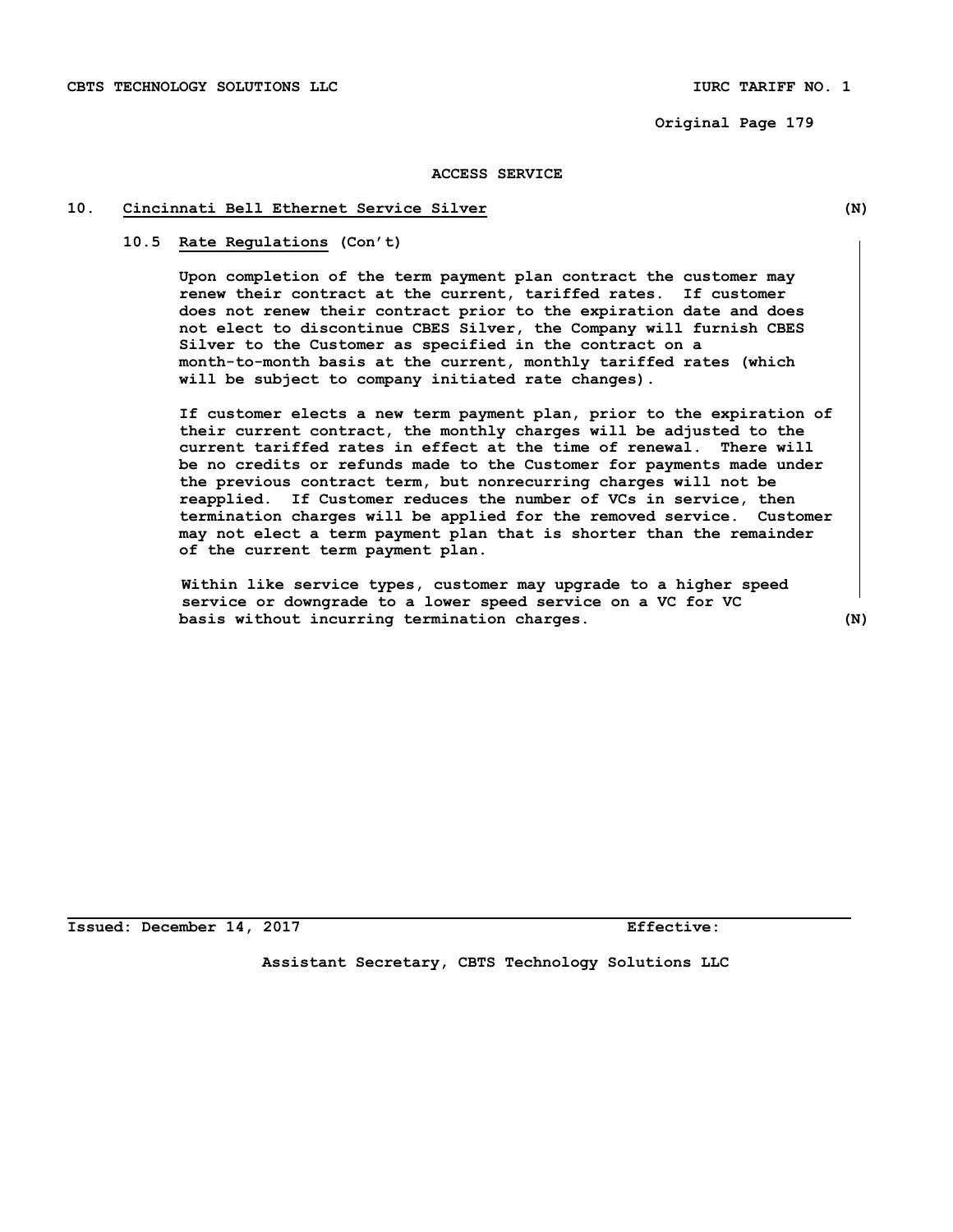#### **10. Cincinnati Bell Ethernet Service Silver (N)**

 **10.5 Rate Regulations (Con't)**

**Customer may move the location of its CBES Silver to a location where sufficient central office capacity and outside plant facilities are available and retain the current monthly rates, but initial nonrecurring charges will be reapplied. The termination charges specified in Section 4.4.8 are applicable if the Customer terminates because of a move to a location where sufficient central office capacity or outside plant facilities are not available.**

 **Customer has the option of purchasing route Diversity. There are** 4  **types:**

- **Diverse Route Same Central Office. Single entrance to the Customer premise.**
- **Diverse Entrances Same Central Office. Separate entrances to the Customer premise.**
- **Diverse Central Office Single entrance to the Customer premise.**
- **Diverse Central Office Separate entrances to the Customer premise.**

 **Special Construction charges may apply.**

 **By default, CBES Silver is an unprotected service, particularly as it relates to the last mile of access.** 

## **10.6 Expedite Charge**

 **When placing an Access Order for service(s) for which standard intervals exist, a customer may request a service date that is prior to the standard interval service date.** 

 **The customer may also request an earlier service date on a pending standard or negotiated interval Access Order. If the Company agrees to provide service on an expedited basis, subject to limitations of personnel and material, an Expedited Order Charge will apply.**

|                     | USOC  | Rate       |     |
|---------------------|-------|------------|-----|
| Expedite, per Order | CX4JX | \$1,270.00 | (N) |

**Issued: December 14, 2017 Effective: Effective:**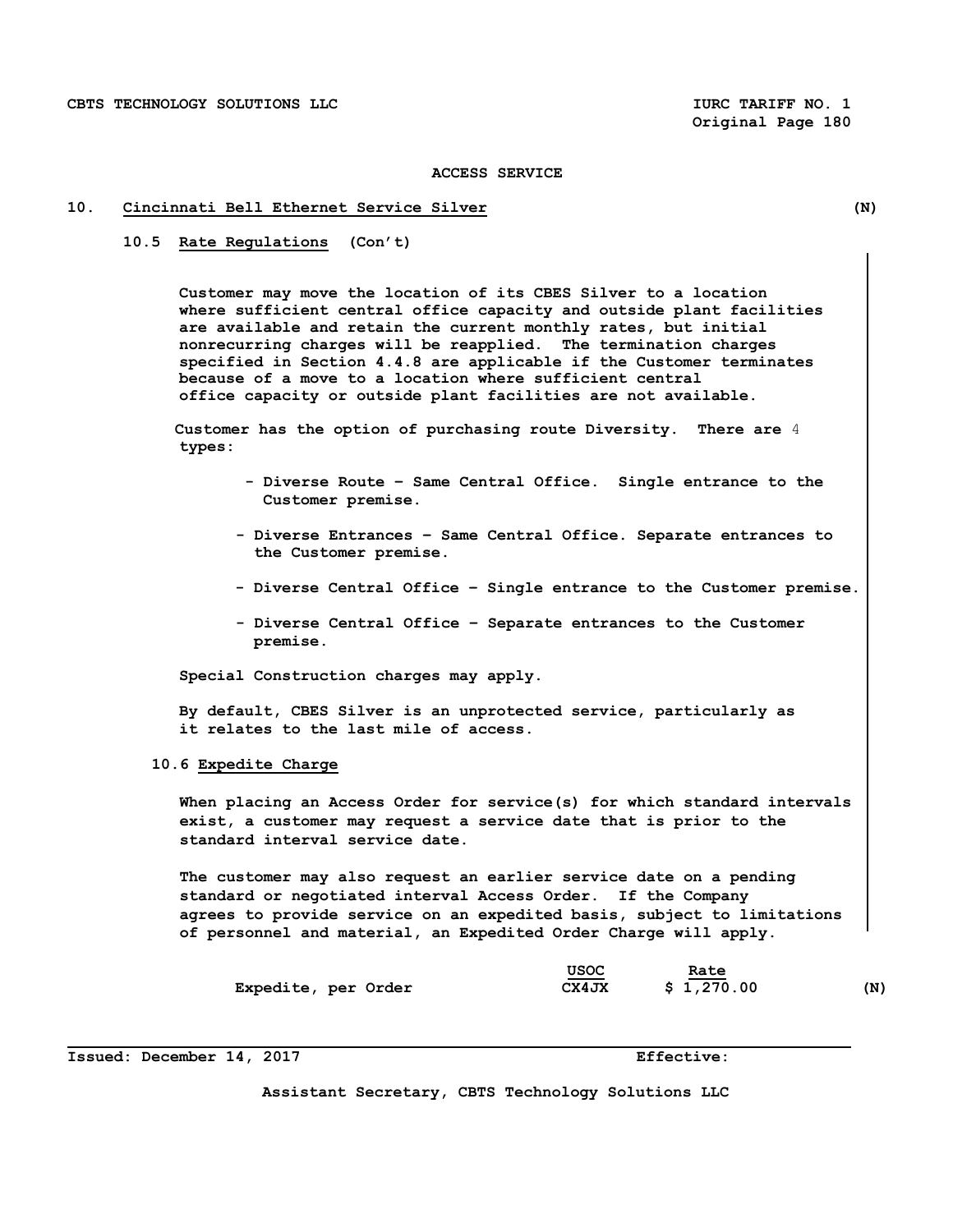# **10. Cincinnati Bell Ethernet Service Silver (N)**

## **10.7 Rates and Charges**

|                            | Nonrec  |         |        |        | Monthly Rates |        |        |              |
|----------------------------|---------|---------|--------|--------|---------------|--------|--------|--------------|
| Type of Service            | Charge  | Monthly | 12 Mo. | 24 Mo. | 36 Mo.        | 48 Mo. | 60 Mo. | <b>USOC</b>  |
| Physical Interface         |         |         |        |        |               |        |        |              |
| /Circuit                   |         |         |        |        |               |        |        |              |
| 10 Mbps                    | N/A     | 50.00   | 50.00  | 50.00  | 50.00         | 50.00  | 50.00  | <b>LVZGM</b> |
| 100 Mbps                   | N/A     | 100.00  | 100.00 | 100.00 | 100.00        | 100.00 | 100.00 | <b>LVZGN</b> |
| 1 Gbps                     | N/A     | 200.00  | 200.00 | 200.00 | 200.00        | 200.00 | 200.00 | <b>LVZGP</b> |
| 10 Gbps                    | N/A     | 400.00  | 400.00 | 400.00 | 400.00        | 400.00 | 400.00 | LVZGQ        |
|                            | Nonrec  |         |        |        | Monthly Rates |        |        |              |
| Type of Service            | Charge  | Monthly | 12 Mo. | 24 Mo. | 36 Mo.        | 48 Mo. | 60 Mo. | <b>USOC</b>  |
|                            |         |         |        |        |               |        |        |              |
| Committed Information Rate |         |         |        |        |               |        |        |              |
| 1.5 Mbps Per VC            | 1000.00 | 225.00  | 200.00 | 175.00 | 150.00        | 135.00 | 125.00 | LVZG1        |
| 3 Mbps Per VC              | 1000.00 | 275.00  | 250.00 | 225.00 | 200.00        | 185.00 | 175.00 | LVZG3        |
| 4.5 Mbps Per VC            | 1000.00 | 325.00  | 300.00 | 275.00 | 250.00        | 240.00 | 200.00 | LVZG4        |
| 5 Mbps Per VC              | 1000.00 | 350.00  | 330.00 | 305.00 | 280.00        | 265.00 | 250.00 | LVZG5        |
| 6 Mbps Per VC              | 1000.00 | 370.00  | 345.00 | 320.00 | 295.00        | 280.00 | 265.00 | LVZG6        |
| 10 Mbps Per VC             | 1000.00 | 460.00  | 435.00 | 410.00 | 385.00        | 370.00 | 353.00 | <b>LVZGA</b> |
| 20 Mbps Per VC             | 1000.00 | 500.00  | 475.00 | 450.00 | 425.00        | 410.00 | 390.00 | <b>LVZGB</b> |
| 50 Mbps Per VC             | 1000.00 | 595.00  | 570.00 | 545.00 | 520.00        | 495.00 | 475.00 | LVZGC        |
| 100 Mbps Per VC            | 1000.00 | 715.00  | 690.00 | 665.00 | 640.00        | 615.00 | 590.00 | LVZGD        |
| 200 Mbps Per OVC           | 1100.00 | 725.00  | 700.00 | 675.00 | 650.00        | 630.00 | 605.00 | LVZGE        |
| 300 Mbps Per VC            | 1150.00 | 835.00  | 815.00 | 790.00 | 765.00        | 745.00 | 725.00 | <b>LVZGF</b> |

**Note 1: Nonrecurring charge applies when a VC is installed subsequent to a physical interface installation.**

**Issued: December 14, 2017 Effective:**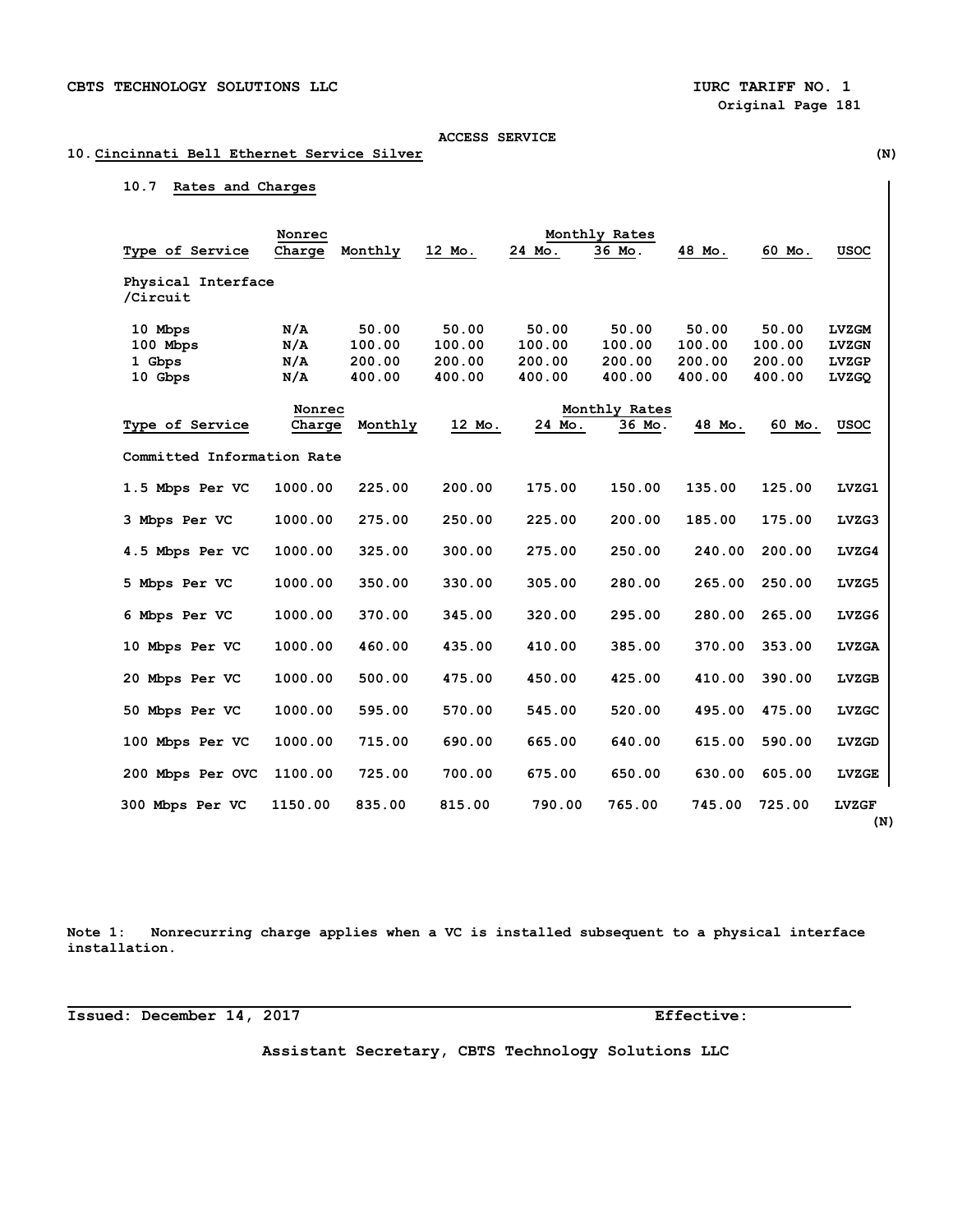## **10. Cincinnati Bell Ethernet Service Silver (N)**

# **10.7 Rates and Charges**

|                 | Nonrec  |         |         | Monthly Rates |         |         |         |              |
|-----------------|---------|---------|---------|---------------|---------|---------|---------|--------------|
| Type of Service | Charge  | Monthly | 12 Mo.  | 24 Mo.        | 36 Mo.  | 48 Mo.  | 60 Mo.  | <b>USOC</b>  |
| 400 Mbps Per VC | 1200.00 | 1000.00 | 950.00  | 925.00        | 900.00  | 875.00  | 850.00  | <b>LVZGG</b> |
| 500 Mbps Per VC | 1250.00 | 1075.00 | 1050.00 | 1025.00       | 1000.00 | 975.00  | 950.00  | <b>LVZGH</b> |
| 600 Mbps Per VC | 1300.00 | 1130.00 | 1105.00 | 1080.00       | 1055.00 | 1030.00 | 1005.00 | LVZGJ        |
| 700 Mbps Per VC | 1350.00 | 1185.00 | 1160.00 | 1135.00       | 1110.00 | 1085.00 | 1060.00 | LVZG7        |
| 800 Mbps Per VC | 1400.00 | 1235.00 | 1215.00 | 1190.00       | 1165.00 | 1140.00 | 1115.00 | LVZG8        |
| 900 Mbps Per VC | 1450.00 | 1255.00 | 1230.00 | 1205.00       | 1180.00 | 1155.00 | 1140.00 | LVZG9        |
| 1 Gbps Per VC   | 1500.00 | 1300.00 | 1275.00 | 1250.00       | 1225.00 | 1205.00 | 1180.00 | <b>LVZGK</b> |

 **Optional Features** 

| Diverse Route<br>Same Central<br>Office *        | NA        | 50.00  | 50.00  | 50.00  | 50.00  | 50.00  | 50.00  | <b>DIVSE</b> |
|--------------------------------------------------|-----------|--------|--------|--------|--------|--------|--------|--------------|
| Diverse Entrances<br>Same Central<br>Offices     | NA        | 75.00  | 75.00  | 75.00  | 75.00  | 75.00  | 75.00  | <b>DIVSA</b> |
| Diverse Central<br>Office Single<br>Entrance*    | <b>NA</b> | 100.00 | 100.00 | 100.00 | 100.00 | 100.00 | 100.00 | <b>DCOSE</b> |
| Diverse Central<br>Office Separate<br>Entrances* | NA        | 125.00 | 125.00 | 125.00 | 125.00 | 125.00 | 125.00 | <b>DCOSA</b> |

**\* Special construction charges may apply (N)** 

**Issued: December 14, 2017 Effective:**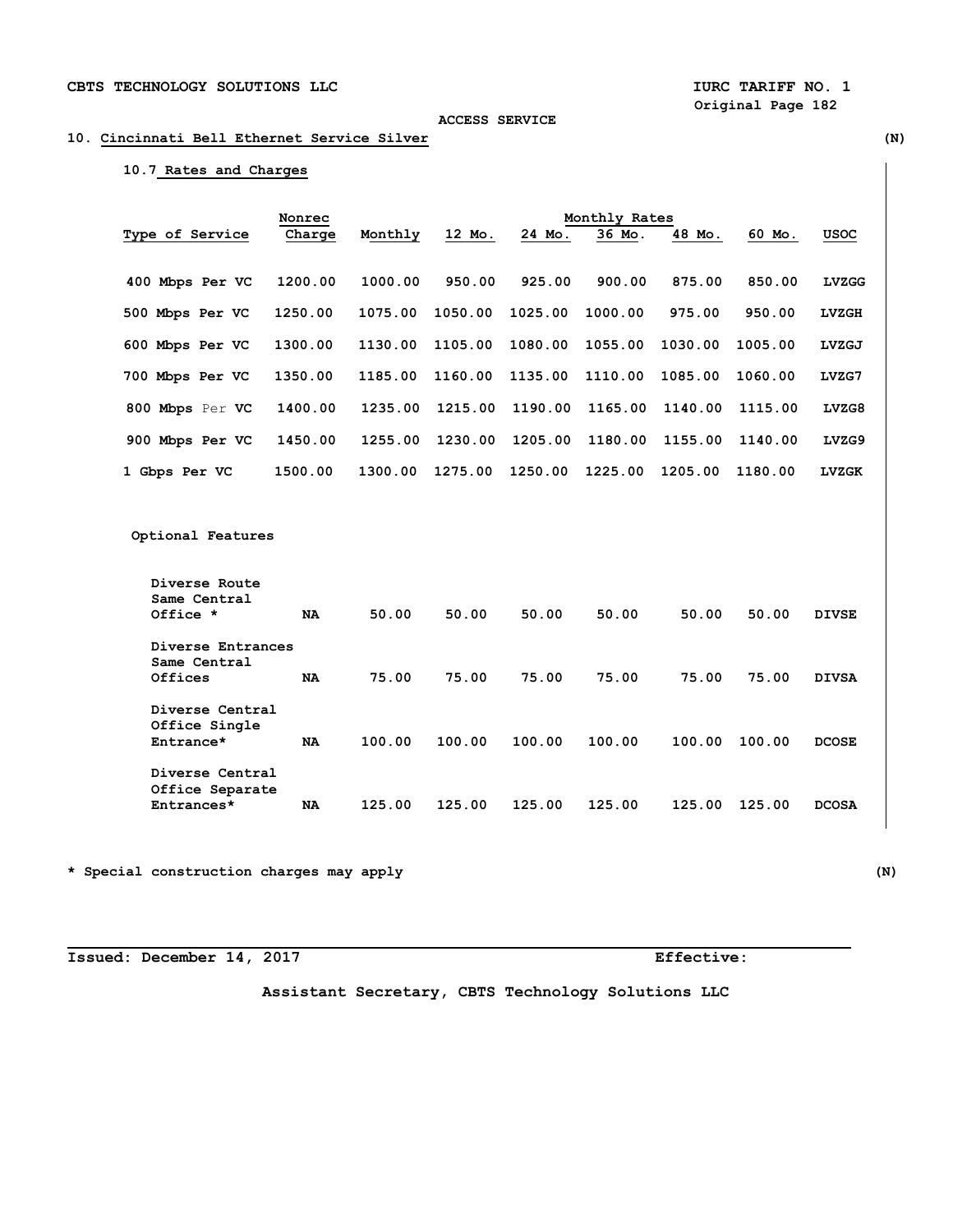## **11. Dedicated Optical Ethernet Service. (Cont'd) (N)**

## **11.1 General Description**

### **(A) Basic Service Description**

**Dedicated Optical Ethernet Service is a service providing high bandwidth point to point connections utilizing an optical switch equipped network. Ethernet services are routed through a Dense Wave Division Multiplexing (DWDM) network using reconfigurable optical switches (ROADM) at core nodes within the network. Each service is routed transparently from point-to-point using individual DWDM wave lengths or a virtual optical transport network (OTN) facility.** 

**The following regulations will apply to Dedicated Optical Ethernet Service:**

**(1) Dedicated Optical Ethernet Service is available with a one-year minimum period, under 12-month, 24-month, 36-month, 48-month, 60-month and 84-month OPP as described in Section 7.4.9. When a service is discontinued prior to the expiration of the minimum period, termination charges are applicable for the remaining portion of the minimum period.**

**(2) Installation will not begin until the customer has accepted the proposal by the Telephone Company. (N)**

**Issued: December 14, 2017 Effective:**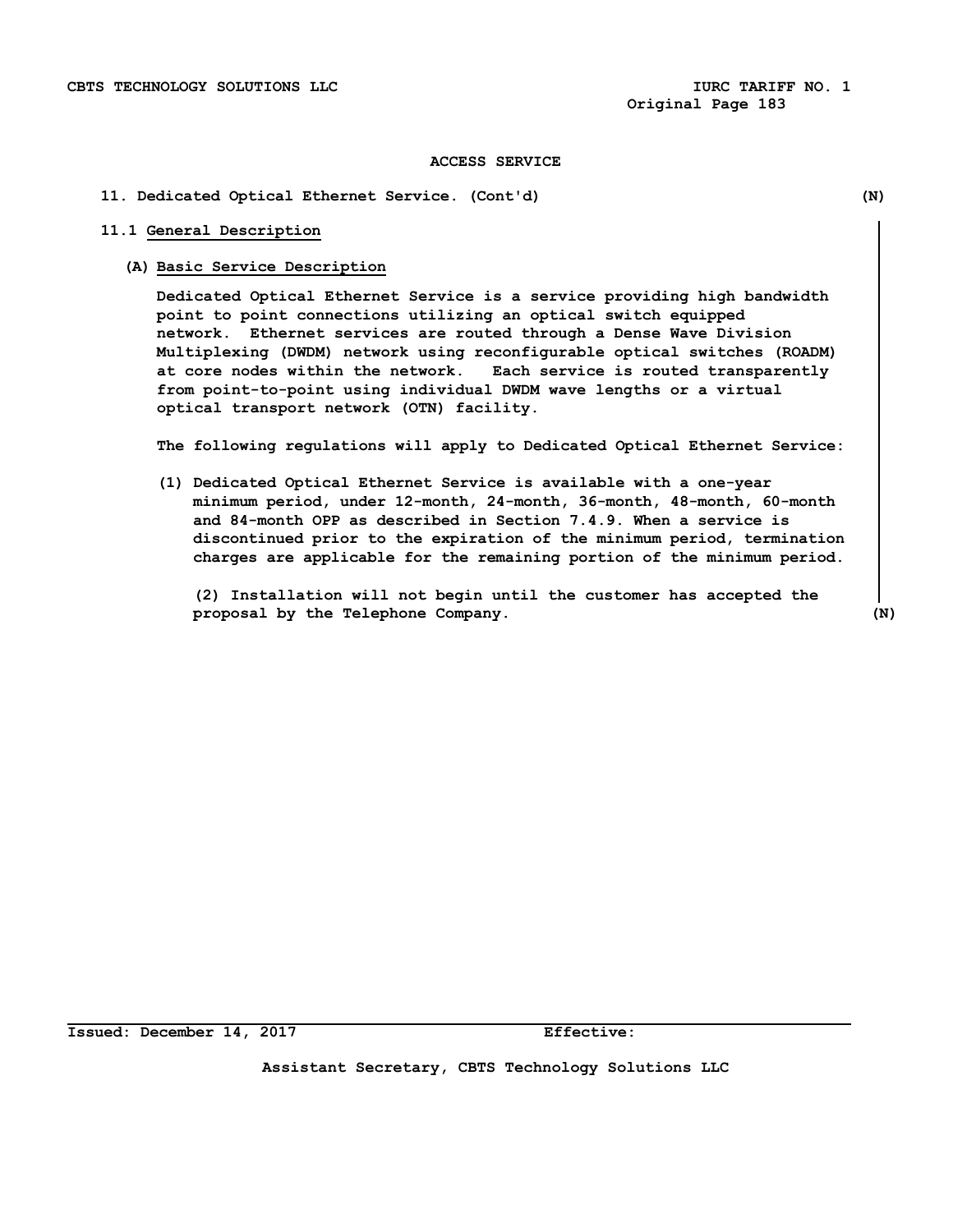## **11. Dedicated Optical Ethernet Service (Cont'd) (N)**

 **11.1 General Description (Cont'd)**

- **(B) Service Provisioning**
	- **(2) Manner of Provisioning**

 **Point-to-Point Service provides an optically switched network with customer dedicated services. The network architecture is designed to provide increased reliability and functionality connecting multiple customer-designated locations and specified Telephone Company central Offices.**

 **Customer provided equipment (CPE) must deliver the data signals for the Dedicated Optical Ethernet Service transport within the technical specifications for the subscribed data service. Technical specifications can be found in the Telcordia Technical Reference Publications and the following:**

 **IEEE 802.3x ITU-TG.872/G.709**

- **(3) Limitations**
	- **(a) When any additional services are added, such installations may cause a service interruption to existing unprotected services, or a protection switch on protected channels.**
	- **(b) Service protection will be available for all interface types. (N)**

**Issued: December 14, 2017 Effective:**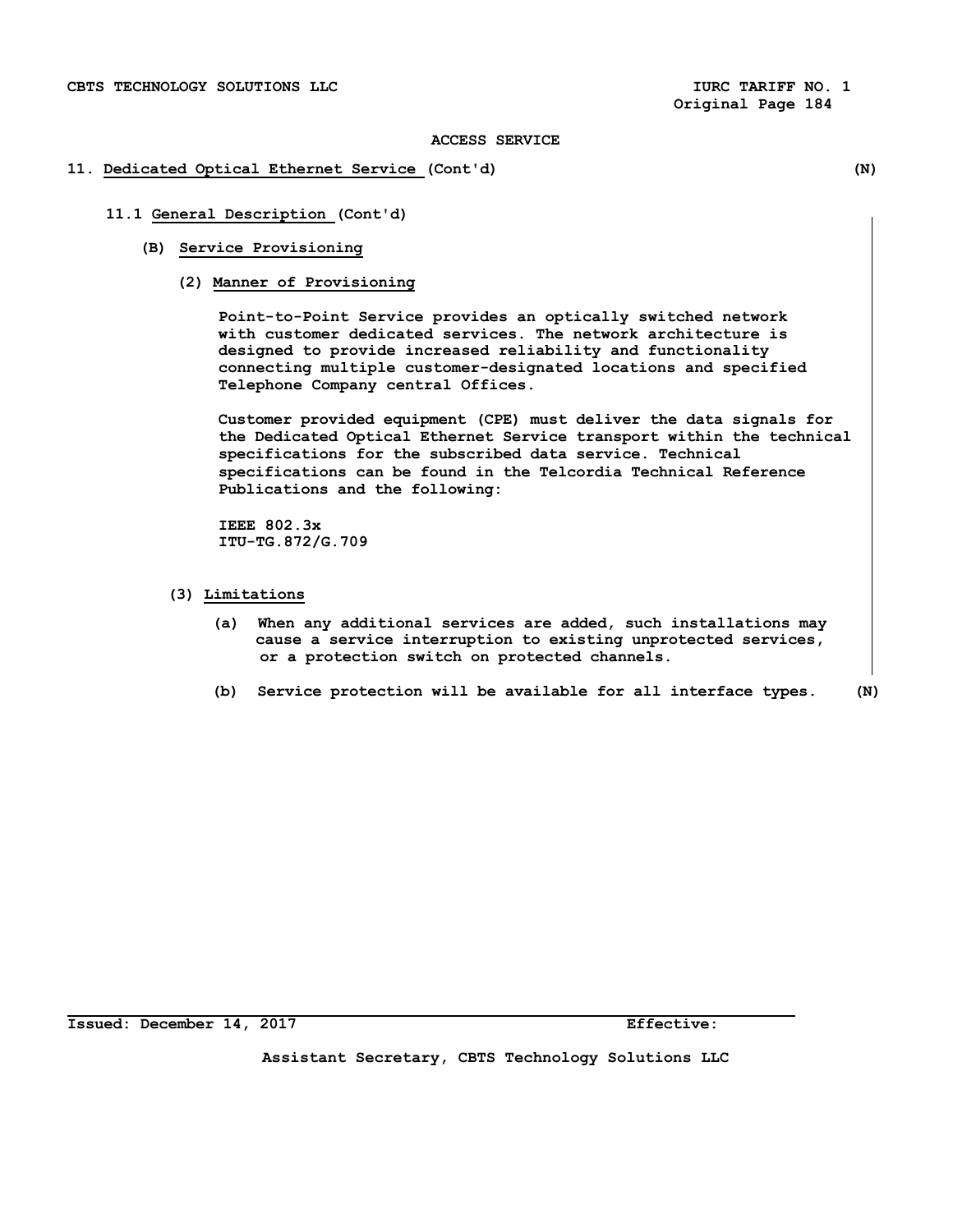## **11. Dedicated Optical Ethernet Service (Cont'd) (N)**

**11.1 General Description (Cont'd)**

**(B) Service Provisioning (Cont'd)**

**(4) Allowance for Service Interruptions**

**An interruption of service will start when an inoperative service is reported to the Telephone Company and end when the service is operative. In any month, as a result of an interruption, the total credit per rate element of the interrupted service may not exceed 100 percent of the monthly charge for that particular rate element as described in Section 2.4.4.**

**Any protected service interruptions greater than 2 consecutive seconds as a result of a failure on the protected circuit will result in a credit equal to one month's bill for the individual portto-port connection involved. If the interruption occurs on an unprotected circuit, no credit shall be allowed for an interruption of less than thirty (30) minutes. The customer shall be credited for an interruption of 30 minutes or more at the rate of 1/1440 of the monthly charges for the facility or service for each period of 30 minutes or major fraction thereof that the interruption continues.** 

**The minimum configuration would be two ports either at a serving wire center or at a customer premises site.** 

 **A combination of these configurations may be used in a network design depending on the customer's traffic pattern.**

**Dedicated Optical Ethernet Service configuration would be a port or ports at a customer premise site connecting through a Company central office to another customer premise site. (N)**

**Issued: December 14, 2017 Effective:**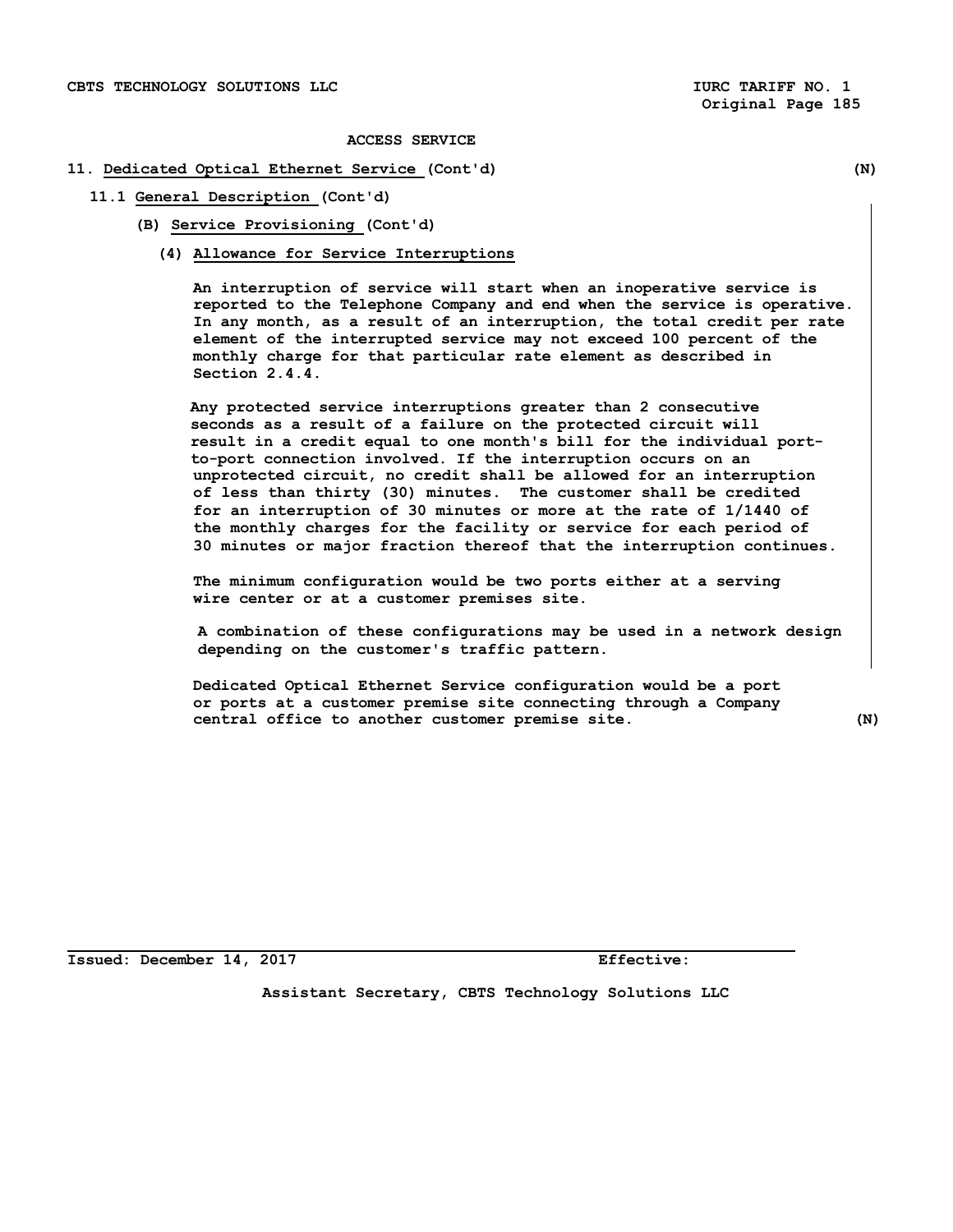- **11. Dedicated Optical Ethernet Service (Cont'd) (N)** 
	- **11.1 General Description (Cont'd)**
		- **(B) Service Provisioning (Cont'd)**

Dedicated Optical Ethernet Service





 **(C) Responsibility of the Telephone Company**

**The Telephone Company will provision and maintain Dedicated Optical Ethernet Service for the customer up to and including the Network Interface (NI).**

**(D) Responsibility of Customer**

**The customer is responsible for providing the compatible CPE to be used for the connection to the Dedicated Optical Ethernet Service.**

**(E) Service Rearrangements**

**Service rearrangements are provisioning changes to existing (installed) services which do not result in either a change in the minimum period requirements or a change in the physical location of the point of termination at a customer premises. See Section 13.3.11. (N)**

**Issued: December 14, 2017 Effective:**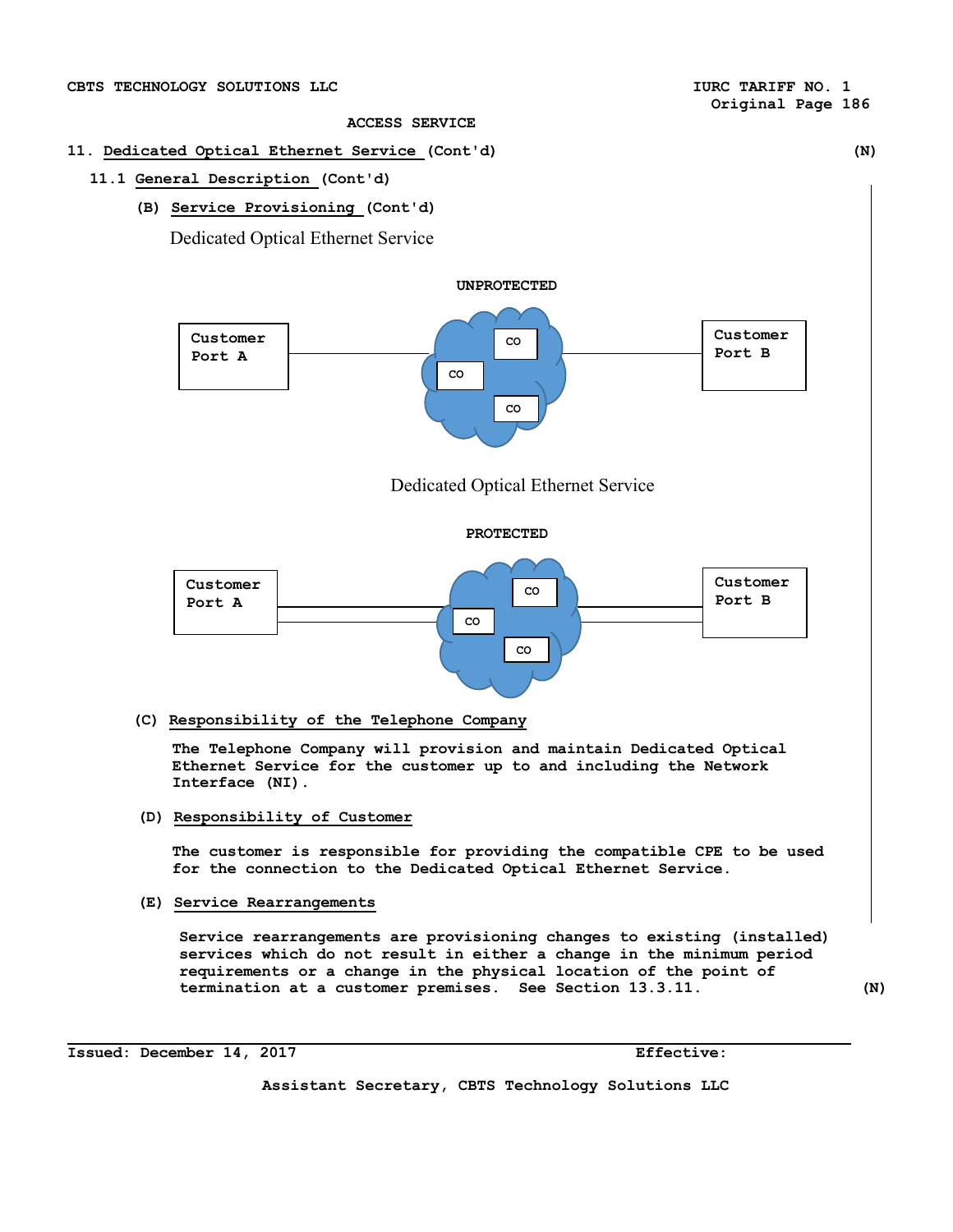## **11. Dedicated Optical Ethernet Service (Cont'd) (N)**

#### **11.2 Route Diversity**

 **Customer has the option of purchasing route Diversity. There are 4 types:** 

- **(A) Diverse Route Same Central Office. Single entrance to the Customer premise.**
- **(B) Diverse Entrances Same Central Office. Separate entrances to the Customer premise.**
- **(C) Diverse Central Office Single entrance to the Customer premise.**
- **(D) Diverse Central Office Separate entrances to the Customer premise.**

# **11.3 Rate Regulations**

**(A) Rate Elements** 

 **There are two basic rate elements which apply to Dedicated Optical Ethernet Service. The Port/per circuit termination can be located at either a customer premises or the Telephone Company Central Office.**

**(1) Customer Premises Port/per circuit termination**

 **Provides for the termination of service at the customer's premises and presents the various selected ports to the customer. Applies per customer designated premises.** 

**(2) Central Office Port/per circuit termination**

 **Provides for the termination of service at a Telephone Company Serving Wire Center. Applies per Node at the Telephone Company Serving Wire Center.** (N)

**Issued: December 14, 2017 Effective:**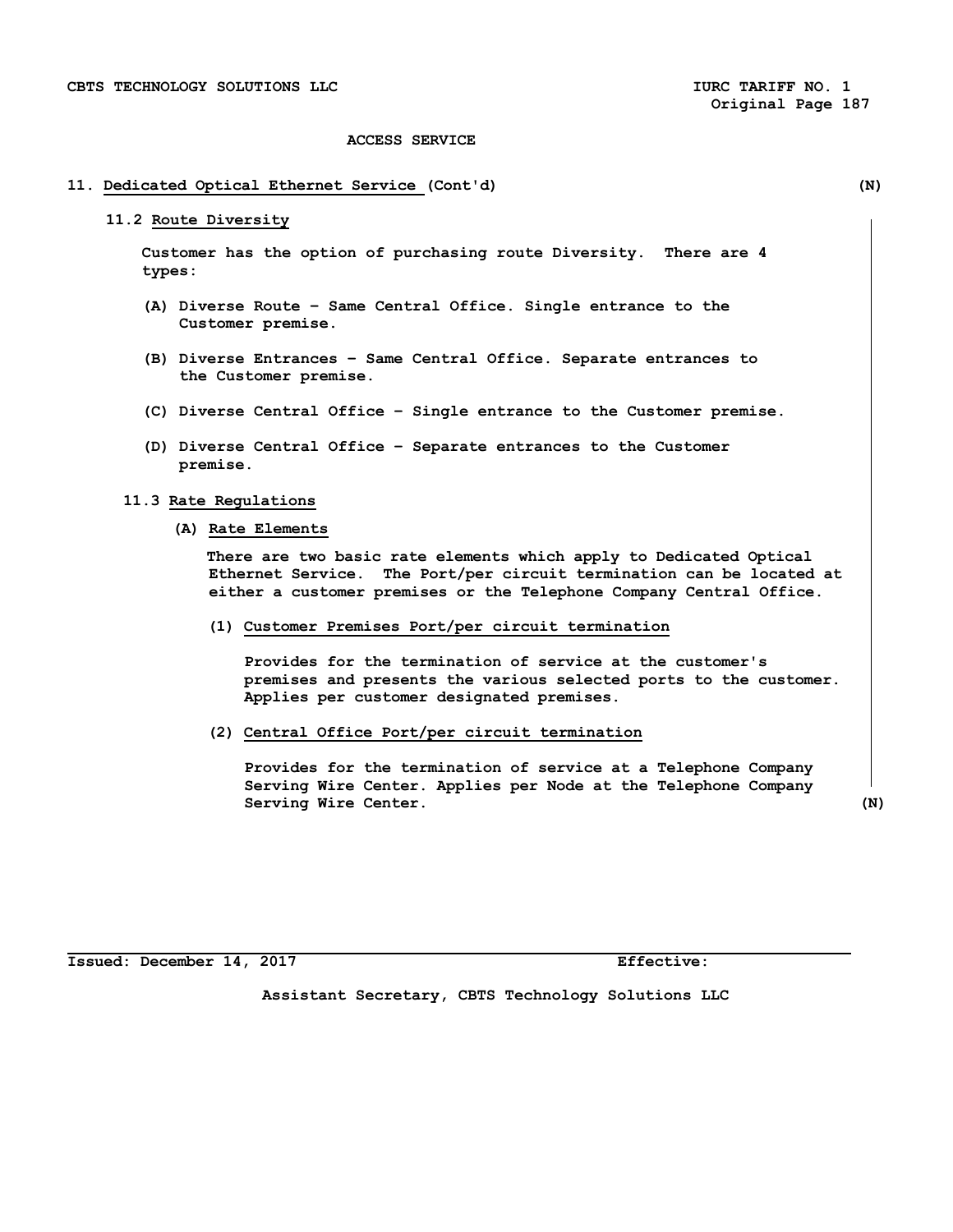### **ACCESS SERVICE**

#### **11. Dedicated Optical Ethernet Service (Cont'd) (N)**

## **11.3 Rate Regulations (Cont'd)**

**(B) Dedicated Optical Ethernet Connection Capacity**

**Dedicated Optical Ethernet Service offers the following port interfaces:**

- **Gigabit Ethernet a version of Ethernet that allows data transmission rates of 1 Gbps.**
- **10 Gigabit Ethernet- a version of Ethernet that allows data transmission rates of 10.7092 Gbps**
- **10 Gigabit Ethernet (WAN-PHY) a version of Ethernet that allows data transmission rates of 10.3125 Gbps with a WAN-PHY only interface.**
- **10 Gigabit Ethernet (LAN-PHY) a version of Ethernet that allows data transmission rates of 10.3125 Gbps with a LAN-PHY only interface.**
- **40 Gigabit Ethernet a version of Ethernet that allows data transmission rates of 40.12 Gbps.**
- **100 Gigabit Ethernet a version of Ethernet that allows data transmission rates of 103.125 Gbps. (N)**

**Issued: December 14, 2017 Effective:**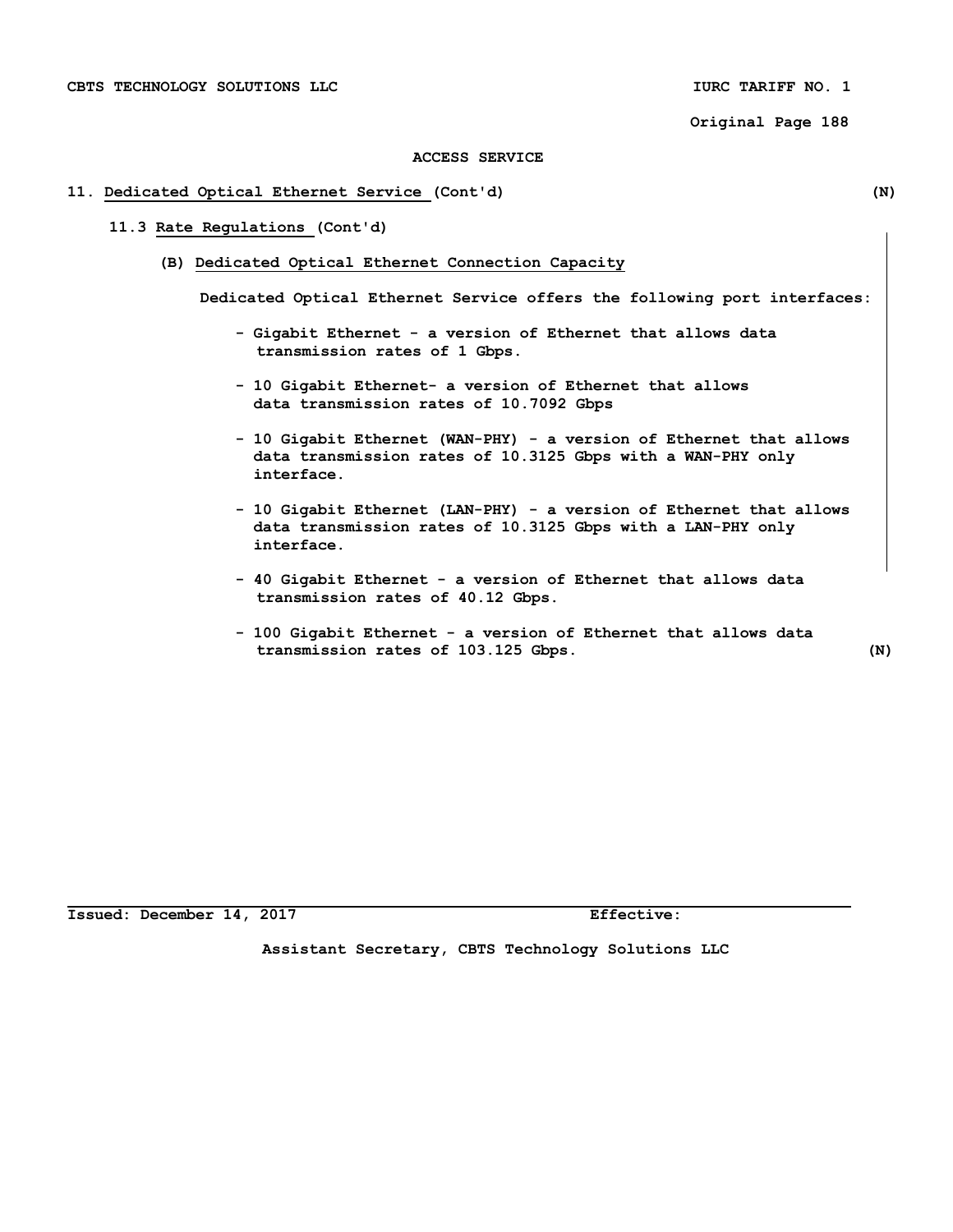#### **ACCESS SERVICE**

#### **11. Dedicated Optical Ethernet Service (Cont'd) (N)**

**11.3 Rate Regulations (Cont'd)**

**(C) Term Pricing Plan**

 **The rates and charges set forth for Dedicated Optical Ethernet Service provide for the furnishing of service where suitable facilities are available. Where special construction of facilities is necessary, special construction charges may apply.**

 **If Customer cancels, in whole or in part, any requested addition, rearrangement, relocation or other modification to Dedicated Optical Ethernet service prior to completion thereof, Customer will reimburse CBT for the actual expenses incurred by CBT in connection with such modification prior to CBT's receipt of notice of cancellation; provided, however, the amount of such reimbursement will not exceed the service, construction, installation, termination and other charges for which Customer would have otherwise been responsible.**

 **Dedicated Optical Ethernet Service is available for a minimum term of 12 months or under a term payment plan of 12, 24, 36, 48, 60, or 84 months. If a Customer terminates a service, without cause, prior to the expiration of the term, the Customer will pay to CBT a termination charge equal to all remaining amounts due or to become due, including but not limited to all monthly charges for which Customer would have been responsible if the Customer had not terminated prior to the end of the applicable 12, 24, 36, 48, or 60-month term payment plan as shown in Section 7.4.9.**

**If Customer removes one or more ports from service prior to the expiration of the term hereof, Customer will pay to CBT a termination charge equal to all monthly charges for such element(s) for which Customer would have been responsible had Customer not removed such port(s). (N)** 

**Issued: December 14, 2017 Effective:**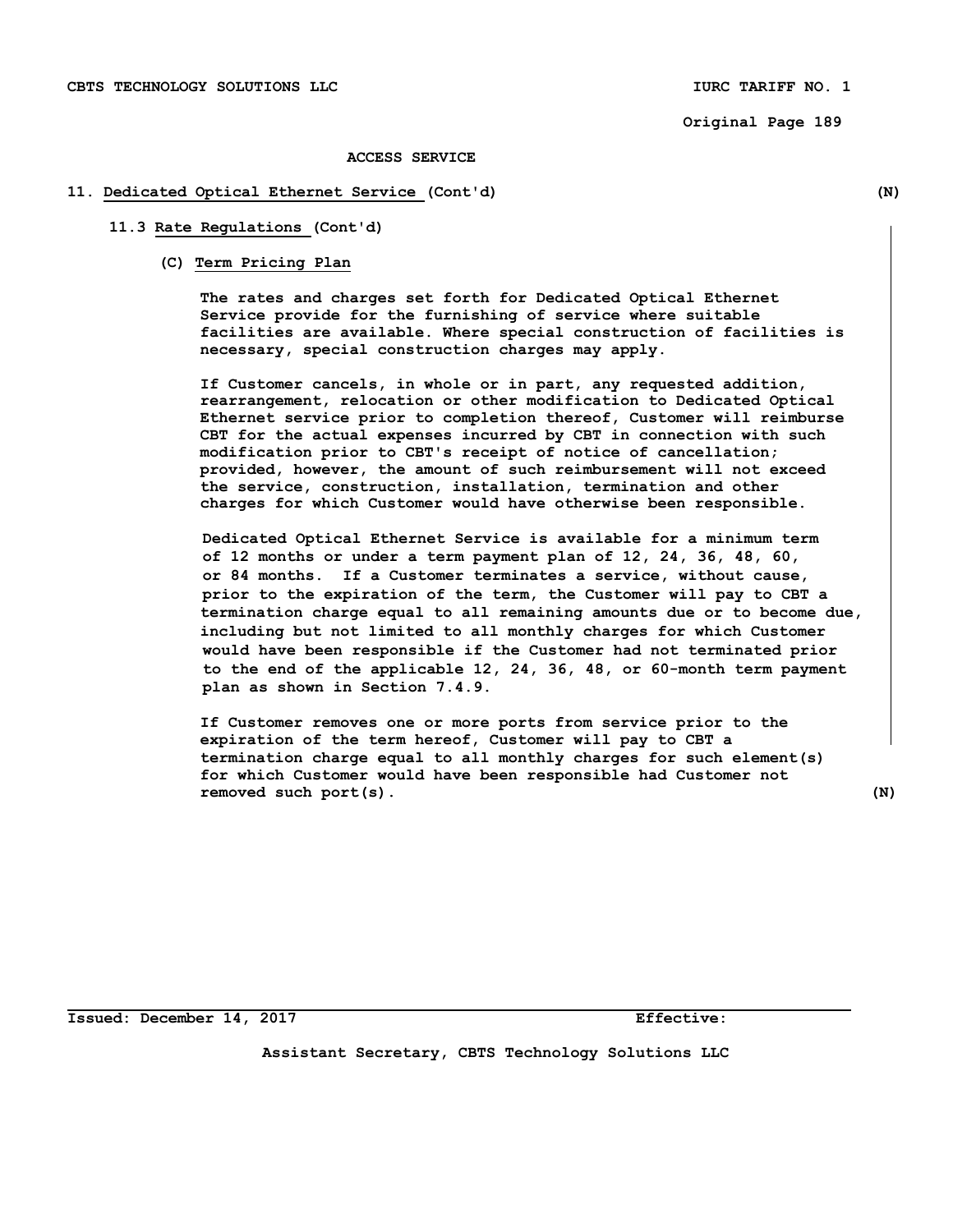#### **3rd Revised Page 190**

#### **ACCESS SERVICE**

#### **11. Dedicated Optical Ethernet Service (Cont'd) (N)**

# **11.3 Rate Regulations (Cont'd)**

 **(C) Term Pricing Plan (Cont'd)**

 **Upon completion of the term payment plan contract the customer may renew their contract at the current, tariffed rates. If customer does not renew their contract prior to the expiration date and does not select to discontinue Dedicated Optical Ethernet Service, CBT will furnish Dedicated Optical Ethernet Service to the Customer as specified in the contract on a month-to-month basis at the current, monthly tariffed rates (which will be subject to company initiated rate changes).** 

 **If customer elects a new term payment plan, prior to the expiration of their current contract, the monthly charges will be adjusted to the current tariffed rates in effect at the time of renewal. There will be no credits or refunds made to the Customer for payments made under the previous contract term, but nonrecurring charges will not be reapplied. If Customer reduces the number of ports in service, then termination charges will be applied for the removed service. Customer may not elect a term payment plan that is shorter than the remainder of the current term payment plan.** 

## **(D) Dedicated Optical Ethernet Service Expedite Charge**

 **When placing an Access Order for service(s) for which standard intervals exist, a customer may request a service date that is prior to the standard interval service date.** 

 **The customer may also request an earlier service date on a pending standard or negotiated interval Access Order. If the Telephone Company agrees to provide service on an expedited basis, subject to limitations of personnel and material, an Expedited Order Charge will apply.**

|                     | USOC                              | Rate       |     |
|---------------------|-----------------------------------|------------|-----|
| Expedite, per Order | $\overline{\phantom{a}}$<br>CX4KX | \$2,500.00 | (N) |

#### **Issued: December 14, 2017 Effective:**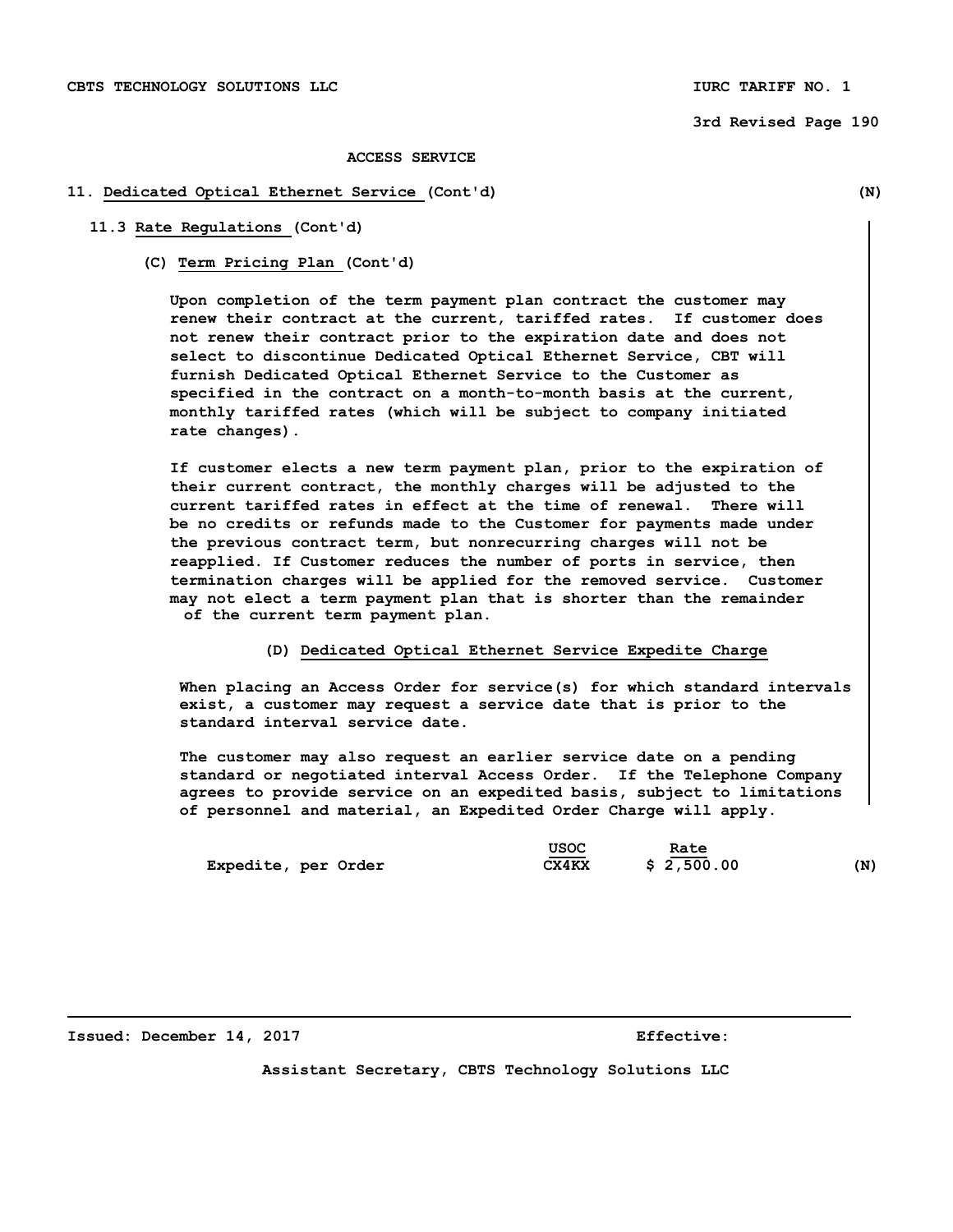**ACCESS SERVICE**

## **11 Dedicated Optical Ethernet Service (Cont'd)**

# **11.4 Rates and Charges Cont'd)**

- **(A) Ports Point-to Point Service (Cont'd)**
- **Per Port/per circuit termination location**

| <b>USOC</b>                  | 12 Month                     | 24 Month  | 36 Month  | 48 Month  | 60 Month | 84 Month |
|------------------------------|------------------------------|-----------|-----------|-----------|----------|----------|
|                              |                              |           |           |           |          |          |
| 1 Gbps Ethernet              |                              |           |           |           |          |          |
|                              | - protected channel          |           |           |           |          |          |
| <b>LVZHA</b>                 | 1,675.00                     | 1,650.00  | 1,625.00  | 1,605.00  | 1,580.00 | 1,500.00 |
|                              | - unprotected channel        |           |           |           |          |          |
| <b>LVZHB</b>                 | 837.50                       | 825.00    | 812.50    | 802.50    | 790.00   | 750.00   |
|                              | 10 Gbps Ethernet LAN/WAN-PHY |           |           |           |          |          |
|                              | - protected channel          |           |           |           |          |          |
| <b>LVZHC</b>                 | 4,000.00                     | 3,800.00  | 3,500.00  | 3,300.00  | 3,000.00 | 2,500.00 |
|                              | - unprotected channel        |           |           |           |          |          |
| LVZHD                        | 2,000.00                     | 1,900.00  | 1,750.00  | 1,650.00  | 1,500.00 | 1,250.00 |
| 40 Gbps OC768 & OTU3/STM 256 |                              |           |           |           |          |          |
|                              | - protected channel          |           |           |           |          |          |
| <b>LVZHE</b>                 | 28,000.00                    | 14,000.00 | 10,000.00 | 8,000.00  | 7,000.00 | 6,000.00 |
|                              | - unprotected channel        |           |           |           |          |          |
| LVZHF                        | 14,000.00                    | 7,000.00  | 5,000.00  | 4,000.00  | 3,500.00 | 3,000.00 |
| 100 Gbps Ethernet            |                              |           |           |           |          |          |
|                              | - protected channel          |           |           |           |          |          |
| LVZHG                        | 30,000.00                    | 16,000.00 | 12,000.00 | 10,000.00 | 9,000.00 | 8,000.00 |
|                              | unprotected channel          |           |           |           |          |          |
| <b>LVZHH</b>                 | 15,000.00                    | 8,000.00  | 6,000.00  | 5,000.00  | 4,500.00 | 4,000.00 |

**Issued: December 14, 2017** Effective: